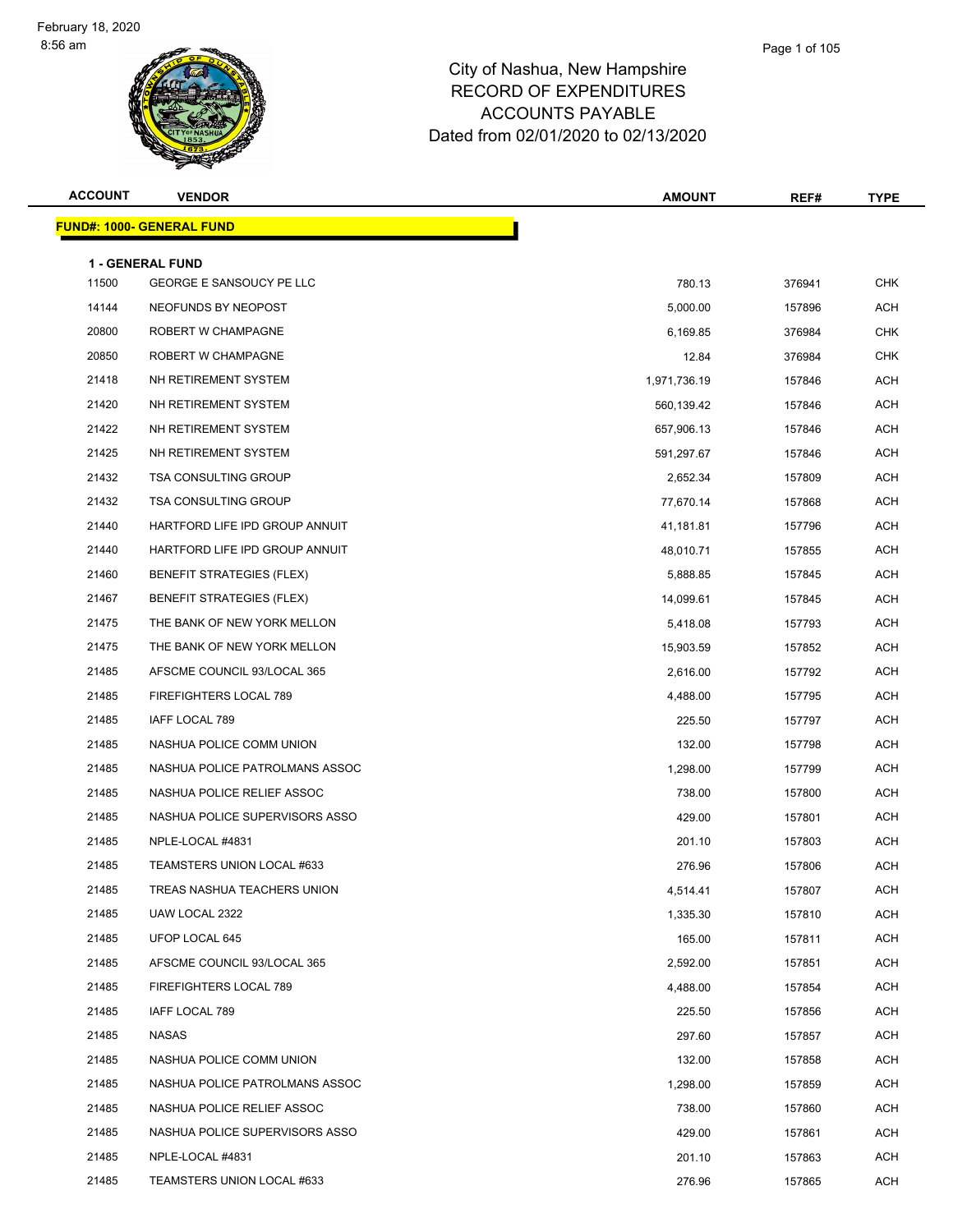| <b>ACCOUNT</b> | <b>VENDOR</b>                                          | <b>AMOUNT</b> | REF#   | <b>TYPE</b> |
|----------------|--------------------------------------------------------|---------------|--------|-------------|
|                | <b>FUND#: 1000- GENERAL FUND</b>                       |               |        |             |
|                |                                                        |               |        |             |
| 21485          | <b>1 - GENERAL FUND</b><br>TREAS NASHUA TEACHERS UNION | 31,147.50     | 157866 | <b>ACH</b>  |
| 21485          | UAW LOCAL 2322                                         | 1,320.41      | 157869 | <b>ACH</b>  |
| 21485          | UFOP LOCAL 645                                         | 165.00        | 157870 | <b>ACH</b>  |
| 21485          | AMERICAN FEDERATION OF TEACHER                         | 6.50          | 376426 | <b>CHK</b>  |
| 21485          | AMERICAN FEDERATION OF TEACHER                         | 171.00        | 376830 | <b>CHK</b>  |
| 21490          | UNITED WAY OF GREATER NASHUA                           | 247.92        | 376434 | <b>CHK</b>  |
| 21490          | UNITED WAY OF GREATER NASHUA                           | 618.69        | 376841 | <b>CHK</b>  |
| 21495          | <b>WAGE ASSIGNMENT</b>                                 | 311.88        | 157804 | <b>ACH</b>  |
| 21495          | <b>WAGE ASSIGNMENT</b>                                 | 259.00        | 157805 | <b>ACH</b>  |
| 21495          | <b>WAGE ASSIGNMENT</b>                                 | 300.00        | 157808 | <b>ACH</b>  |
| 21495          | <b>WAGE ASSIGNMENT</b>                                 | 259.00        | 157864 | <b>ACH</b>  |
| 21495          | <b>WAGE ASSIGNMENT</b>                                 | 300.00        | 157867 | <b>ACH</b>  |
| 21495          | <b>WAGE ASSIGNMENT</b>                                 | 688.00        | 376427 | CHK         |
| 21495          | <b>WAGE ASSIGNMENT</b>                                 | 100.00        | 376428 | <b>CHK</b>  |
| 21495          | <b>WAGE ASSIGNMENT</b>                                 | 155.00        | 376429 | <b>CHK</b>  |
| 21495          | <b>WAGE ASSIGNMENT</b>                                 | 104.00        | 376430 | <b>CHK</b>  |
| 21495          | <b>WAGE ASSIGNMENT</b>                                 | 1,222.15      | 376431 | CHK         |
| 21495          | <b>WAGE ASSIGNMENT</b>                                 | 11.54         | 376432 | <b>CHK</b>  |
| 21495          | <b>WAGE ASSIGNMENT</b>                                 | 142.39        | 376433 | <b>CHK</b>  |
| 21495          | <b>WAGE ASSIGNMENT</b>                                 | 94.88         | 376435 | <b>CHK</b>  |
| 21495          | <b>WAGE ASSIGNMENT</b>                                 | 95.18         | 376436 | <b>CHK</b>  |
| 21495          | <b>WAGE ASSIGNMENT</b>                                 | 250.00        | 376829 | <b>CHK</b>  |
| 21495          | <b>WAGE ASSIGNMENT</b>                                 | 888.00        | 376831 | CHK         |
| 21495          | <b>WAGE ASSIGNMENT</b>                                 | 100.00        | 376832 | <b>CHK</b>  |
| 21495          | <b>WAGE ASSIGNMENT</b>                                 | 149.76        | 376833 | <b>CHK</b>  |
| 21495          | <b>WAGE ASSIGNMENT</b>                                 | 155.00        | 376834 | CHK         |
| 21495          | <b>WAGE ASSIGNMENT</b>                                 | 104.00        | 376835 | <b>CHK</b>  |
| 21495          | <b>WAGE ASSIGNMENT</b>                                 | 25.00         | 376836 | <b>CHK</b>  |
| 21495          | <b>WAGE ASSIGNMENT</b>                                 | 1,103.38      | 376837 | <b>CHK</b>  |
| 21495          | <b>WAGE ASSIGNMENT</b>                                 | 11.54         | 376838 | <b>CHK</b>  |
| 21495          | <b>WAGE ASSIGNMENT</b>                                 | 311.88        | 376839 | <b>CHK</b>  |
| 21495          | <b>WAGE ASSIGNMENT</b>                                 | 120.21        | 376840 | <b>CHK</b>  |
| 21495          | <b>WAGE ASSIGNMENT</b>                                 | 94.88         | 376842 | <b>CHK</b>  |
| 21495          | <b>WAGE ASSIGNMENT</b>                                 | 324.54        | 376843 | <b>CHK</b>  |
| 21495          | <b>WAGE ASSIGNMENT</b>                                 | 199.29        | 376844 | <b>CHK</b>  |
| 21538          | NASHUA TEACHERS UNION                                  | 73.62         | 157802 | <b>ACH</b>  |
| 21538          | NASHUA TEACHERS UNION                                  | 2,883.80      | 157862 | <b>ACH</b>  |
| 21780          | ATTY MICHAEL LIMA                                      | 2,124.82      | 376440 | <b>CHK</b>  |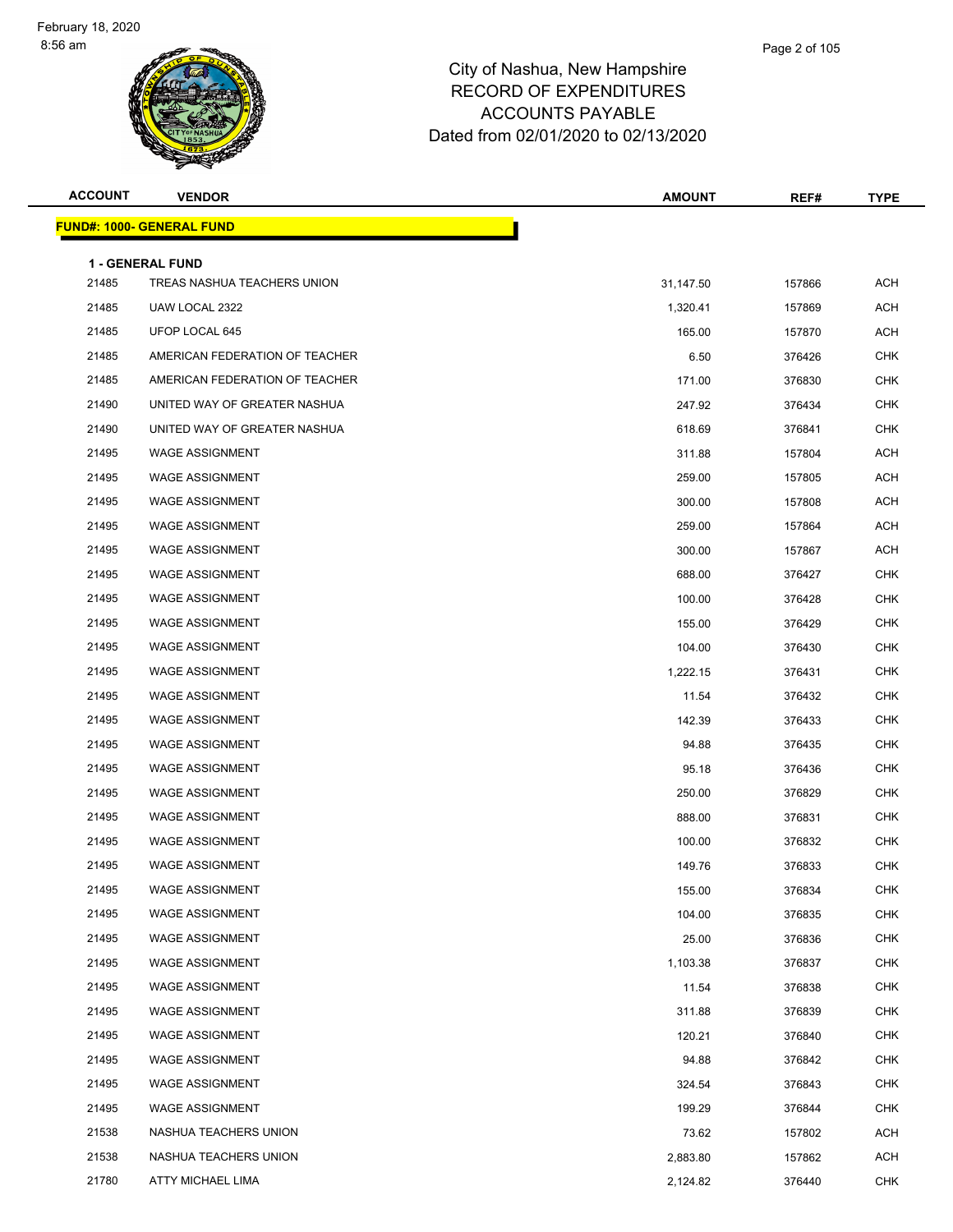| <b>ACCOUNT</b> | <b>VENDOR</b>                           | <b>AMOUNT</b> | REF#   | <b>TYPE</b> |
|----------------|-----------------------------------------|---------------|--------|-------------|
|                | <b>FUND#: 1000- GENERAL FUND</b>        |               |        |             |
|                | <b>1 - GENERAL FUND</b>                 |               |        |             |
| 21780          | CITY OF NASHUA                          | 4,908.20      | 376776 | <b>CHK</b>  |
| 21780          | ABSOLUTE TITLE LLC                      | 1,942.84      | 376777 | <b>CHK</b>  |
| 21780          | <b>CITY OF NASHUA</b>                   | 4,617.05      | 376778 | <b>CHK</b>  |
| 21780          | COMMONWEALTH USA SETTLEMENT             | 1,313.89      | 376779 | <b>CHK</b>  |
| 21780          | CORELOGIC CENTRALIZED REFUNDS           | 4,418.49      | 376780 | <b>CHK</b>  |
| 21780          | <b>CORELOGIC TAX SERVICE</b>            | 2,933.76      | 376781 | CHK         |
| 21780          | <b>DESCHENES &amp; FARREL</b>           | 2,406.13      | 376782 | CHK         |
| 21780          | FOY LAW OFFICE                          | 2,322.47      | 376783 | CHK         |
| 21780          | FOY LAW OFFICE                          | 188.52        | 376784 | <b>CHK</b>  |
| 21780          | <b>FRASCA TITLE LLC</b>                 | 6,097.33      | 376785 | <b>CHK</b>  |
| 21780          | <b>JAMES KAKLAMANOS</b>                 | 638.06        | 376786 | <b>CHK</b>  |
| 21780          | KENNEDY, MARIJANE H                     | 154.83        | 376787 | CHK         |
| 21780          | LIGHTHOUSE TITLE & CLOSING              | 2,242.15      | 376788 | <b>CHK</b>  |
| 21780          | QUICKSILVA TITLE & ESCROW               | 3,033.03      | 376789 | <b>CHK</b>  |
| 21780          | RICARD, NORMAND J REV TRUST             | 21.76         | 376790 | <b>CHK</b>  |
| 21780          | SHAGAPURAM, VENKATESWARA &              | 2,402.78      | 376791 | CHK         |
| 21780          | SMITH, ROSEMARY A                       | 1,679.95      | 376792 | CHK         |
| 21780          | ST MARY'S TITLE SERVICES, LLC           | 3,467.36      | 376793 | CHK         |
| 21780          | WILDWOOD ENTERPRISES, INC.              | 379.27        | 376794 | <b>CHK</b>  |
| 21780          | <b>BOLINENI, KRISHNA &amp;</b>          | 5,870.88      | 377167 | <b>CHK</b>  |
| 21780          | <b>CHAMPION TITLE &amp; SETTLEMENTS</b> | 2,732.84      | 377168 | <b>CHK</b>  |
| 21780          | COHEN CLOSING & TITLE, LLC              | 3,323.05      | 377169 | CHK         |
| 21780          | CORELOGIC                               | 15,925.53     | 377170 | CHK         |
| 21780          | DAVID D. NEWKIRK                        | 820.35        | 377172 | <b>CHK</b>  |
| 21780          | DION, ROBERT P 2010 REV TRUST           | 1,324.45      | 377173 | <b>CHK</b>  |
| 21780          | DREW, LISA A &                          | 497.05        | 377174 | <b>CHK</b>  |
| 21780          | FIRST AMERICAN TITLE INS. CO.           | 3,676.24      | 377175 | <b>CHK</b>  |
| 21780          | FRASCA TITLE LLC                        | 3,210.41      | 377176 | <b>CHK</b>  |
| 21780          | GC PIZZA HUT LLC                        | 14,265.02     | 377177 | <b>CHK</b>  |
| 21780          | HANNUS, JOHN H &                        | 1,319.64      | 377178 | <b>CHK</b>  |
| 21780          | HARRINGTON, DAVID A &                   | 868.18        | 377180 | <b>CHK</b>  |
| 21780          | HOME KEY TITLE & CLOSING INC.           | 2,896.22      | 377181 | <b>CHK</b>  |
| 21780          | HOYLE, COLBY J                          | 449.55        | 377182 | <b>CHK</b>  |
| 21780          | JOHN J FLATLEY COMPANY                  | 267,014.95    | 377183 | <b>CHK</b>  |
| 21780          | KING, BARRY P & JENNIFER L              | 381.71        | 377185 | <b>CHK</b>  |
| 21780          | LAW OFFICE OF                           | 3,287.55      | 377186 | <b>CHK</b>  |
| 21780          | MCCORMICK, JAMES K & ELLEN R            | 4,617.05      | 377187 | <b>CHK</b>  |
| 21780          | MORTGAGE CONNECT, LP                    | 2,186.55      | 377189 | <b>CHK</b>  |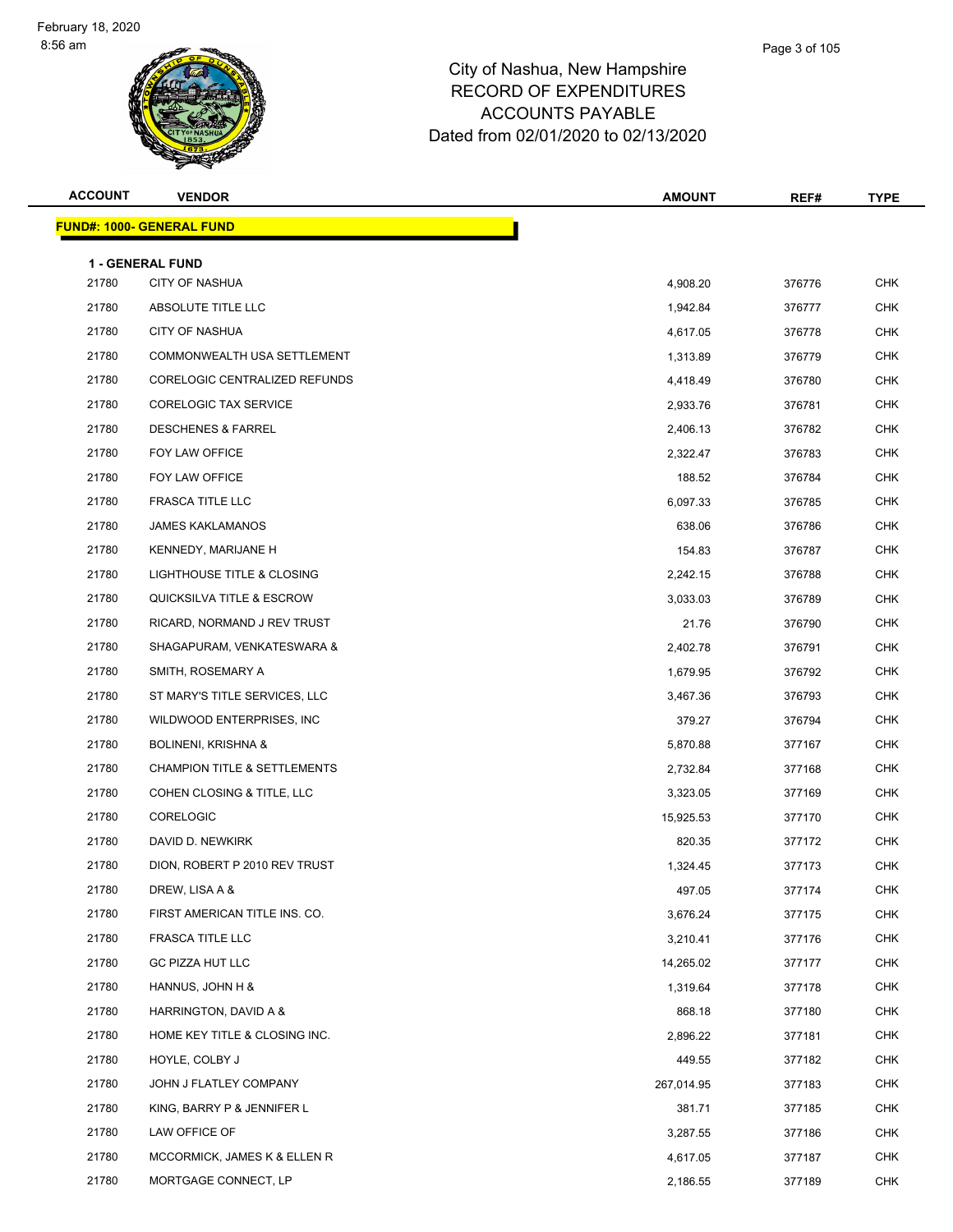| <b>ACCOUNT</b> | <b>VENDOR</b>                                       | <b>AMOUNT</b>  | REF#   | <b>TYPE</b> |
|----------------|-----------------------------------------------------|----------------|--------|-------------|
|                | <b>FUND#: 1000- GENERAL FUND</b>                    |                |        |             |
|                | <b>1 - GENERAL FUND</b>                             |                |        |             |
| 21780          | NORTHWAY BANK                                       | 3,117.82       | 377190 | <b>CHK</b>  |
| 21780          | OLDE PATRIOT TITLE & CLOSING                        | 4,789.95       | 377191 | <b>CHK</b>  |
| 21780          | PETER SMITH LAW OFFICE LLC                          | 2,087.10       | 377192 | <b>CHK</b>  |
| 21780          | ROUNDPOINT MORGAGE                                  | 1,987.82       | 377193 | <b>CHK</b>  |
| 21780          | SHOOV, BORIS &                                      | 3,000.69       | 377194 | <b>CHK</b>  |
| 21780          | TITLE 365 COMPANY, CORP                             | 232.02         | 377196 | <b>CHK</b>  |
| 21780          | VENTURA, MANUEL H &                                 | 3,139.01       | 377197 | <b>CHK</b>  |
| 21780          | WELLS RAVENSWOOD TITLE ESCROW                       | 2,074.83       | 377198 | <b>CHK</b>  |
| 21780          | WILLIAM TELL REALTY GROUP, LLC                      | 3,427.93       | 377199 | <b>CHK</b>  |
| 21921          | STATE OF NH-MV                                      | 25,516.60      | 157787 | <b>ACH</b>  |
| 21921          | STATE OF NH-MV                                      | 23,216.44      | 157788 | <b>ACH</b>  |
| 21921          | STATE OF NH-MV                                      | 14,715.94      | 157789 | <b>ACH</b>  |
| 21921          | STATE OF NH-MV                                      | 9,733.40       | 157813 | <b>ACH</b>  |
| 21921          | STATE OF NH-MV                                      | 12,166.69      | 157843 | <b>ACH</b>  |
| 21921          | STATE OF NH-MV                                      | 16,613.26      | 157844 | <b>ACH</b>  |
| 21921          | STATE OF NH-MV                                      | 24,587.83      | 157847 | <b>ACH</b>  |
| 21921          | STATE OF NH-MV                                      | 23,888.70      | 157848 | <b>ACH</b>  |
| 21921          | STATE OF NH-MV                                      | 19,596.68      | 157872 | ACH         |
|                | <b>TOTAL 1 - GENERAL FUND</b>                       | \$4,651,332.35 |        |             |
|                | <b>106 - ADMINISTRATIVE SERVICES</b>                |                |        |             |
| 55421          | <b>GRANT WRITING USA</b>                            | 455.00         | 376875 | <b>CHK</b>  |
|                | <b>TOTAL 106 - ADMINISTRATIVE SERVICES</b>          | \$455.00       |        |             |
|                | <b>107 - CITY CLERK</b>                             |                |        |             |
| 42508          | TREASURER STATE OF NH                               | 559.00         | 376896 | <b>CHK</b>  |
| 44149          | TREASURER STATE OF NH                               | 8,456.00       | 376896 | <b>CHK</b>  |
| 53435          | LHS ASSOCIATES INC                                  | 1,282.00       | 376549 | <b>CHK</b>  |
| 55607          | UNITED PARCEL SERVICE                               | 15.29          | 376901 | <b>CHK</b>  |
| 55699          | <b>FORTIN GAGE LTD LLC</b>                          | 1,205.95       | 376528 | <b>CHK</b>  |
| 61807          | <b>THOMSON WEST</b>                                 | 170.17         | 376894 | <b>CHK</b>  |
|                | <b>TOTAL 107 - CITY CLERK</b>                       | \$11,688.41    |        |             |
|                | <b>109 - CIVIC &amp; COMMUNITY ACTIVITIES</b>       |                |        |             |
| 56214          | HUMANE SOCIETY FOR GREATER                          | 8,256.75       | 376543 | <b>CHK</b>  |
|                | <b>TOTAL 109 - CIVIC &amp; COMMUNITY ACTIVITIES</b> | \$8,256.75     |        |             |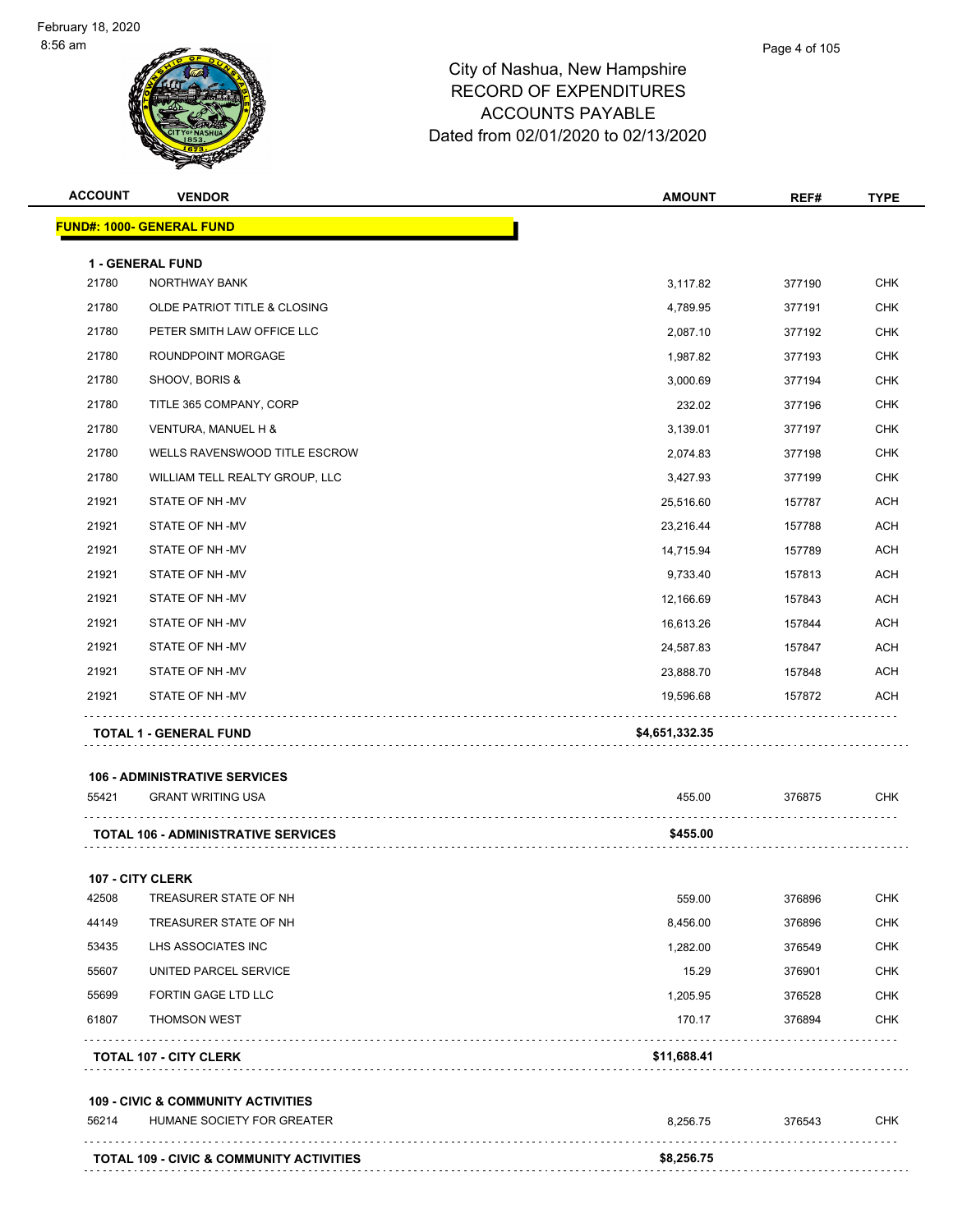| <u> FUND#: 1000- GENERAL FUND</u><br><b>111 - HUMAN RESOURCES</b><br>35.00<br>55421<br><b>NANCY TRASK</b><br>157812<br>55421<br>SHEEHAN PHINNEY BASS & GREEN<br>570.00<br>376987<br>55425<br>PEOPLEFACTS LLC<br>66.24<br>376483<br>61235<br><b>BRAND ADVANTAGE GROUP</b><br>75.24<br>376922<br>\$746.48<br><b>TOTAL 111 - HUMAN RESOURCES</b><br><b>120 - TELECOMMUNICATIONS</b><br>55109<br>CONSOLIDATED COMMUNICATIONS<br>884.72<br>376870<br>75.00<br>55109<br>PACIFIC TELEMANAGEMENT SERVICE<br>376979<br>55118<br>VERIZON WIRELESS-342053899-003<br>840.21<br>376491<br>\$1,799.93<br><b>TOTAL 120 - TELECOMMUNICATIONS</b><br><b>122 - INFORMATION TECHNOLOGY</b><br>53142<br><b>ADMINS INC</b><br>1,250.00<br>157873<br>54407<br>SHI INTERNATIONAL CORP<br>2,431.00<br>376988<br>54421<br>CONWAY TECHNOLOGY GROUP<br>216.25<br>376513<br>54428<br><b>CLEARSKY CONSULTING</b><br>7,500.00<br>376925<br>54828<br>US BANK EQUIPMENT FINANCE<br>3,018.03<br>377235<br>55118<br>VERIZON WIRELESS-985557535<br>40.01<br>376490<br>61100<br>AMAZON CAPITAL SERV (CITY ACH)<br>14.65<br>157815<br>61100<br>AMAZON CAPITAL SERV (CITY ACH)<br>11.52<br>157875<br>71221<br>AMAZON CAPITAL SERV (CITY ACH)<br>1,546.79<br>157815<br>71221<br>AMAZON CAPITAL SERV (CITY ACH)<br>799.92<br>157875<br><b>TOTAL 122 - INFORMATION TECHNOLOGY</b><br>\$16,828.17<br><b>126 - FINANCIAL SERVICES</b><br>41307<br>HILLSBOROUGH COUNTY REGISTRY<br>46.50<br>376952<br>42200<br>DARIA C PRYSHLAK<br>363.00<br>376443<br>42200<br><b>JOHN F CAROSELLI</b><br>235.00<br>376504<br>42200<br><b>JAHMAR A GATHRIGHT SR</b><br>143.00<br>376532<br>42200<br>HANNAH CUNNINGHAM<br>193.20<br>376929<br>53114<br>MELANSON HEATH & CO PC<br>5,000.00<br>376969<br>53452<br><b>RANDSTAD</b><br>816.00<br>157836<br>53467<br><b>MAILINGS UNLIMITED</b><br>1,874.02<br>157890<br>55607<br>(282.69)<br><b>MAILINGS UNLIMITED</b><br>157890<br>61100<br>WB MASON CO INC<br>242.24<br>376598<br>\$8,630.27<br><b>TOTAL 126 - FINANCIAL SERVICES</b> | <b>ACCOUNT</b> | <b>VENDOR</b> | <b>AMOUNT</b> | REF# | <b>TYPE</b> |
|------------------------------------------------------------------------------------------------------------------------------------------------------------------------------------------------------------------------------------------------------------------------------------------------------------------------------------------------------------------------------------------------------------------------------------------------------------------------------------------------------------------------------------------------------------------------------------------------------------------------------------------------------------------------------------------------------------------------------------------------------------------------------------------------------------------------------------------------------------------------------------------------------------------------------------------------------------------------------------------------------------------------------------------------------------------------------------------------------------------------------------------------------------------------------------------------------------------------------------------------------------------------------------------------------------------------------------------------------------------------------------------------------------------------------------------------------------------------------------------------------------------------------------------------------------------------------------------------------------------------------------------------------------------------------------------------------------------------------------------------------------------------------------------------------------------------------------------------------------------------------------------------------------------------------------------------------------------------------------------------------------------------|----------------|---------------|---------------|------|-------------|
|                                                                                                                                                                                                                                                                                                                                                                                                                                                                                                                                                                                                                                                                                                                                                                                                                                                                                                                                                                                                                                                                                                                                                                                                                                                                                                                                                                                                                                                                                                                                                                                                                                                                                                                                                                                                                                                                                                                                                                                                                        |                |               |               |      |             |
|                                                                                                                                                                                                                                                                                                                                                                                                                                                                                                                                                                                                                                                                                                                                                                                                                                                                                                                                                                                                                                                                                                                                                                                                                                                                                                                                                                                                                                                                                                                                                                                                                                                                                                                                                                                                                                                                                                                                                                                                                        |                |               |               |      |             |
|                                                                                                                                                                                                                                                                                                                                                                                                                                                                                                                                                                                                                                                                                                                                                                                                                                                                                                                                                                                                                                                                                                                                                                                                                                                                                                                                                                                                                                                                                                                                                                                                                                                                                                                                                                                                                                                                                                                                                                                                                        |                |               |               |      | <b>ACH</b>  |
|                                                                                                                                                                                                                                                                                                                                                                                                                                                                                                                                                                                                                                                                                                                                                                                                                                                                                                                                                                                                                                                                                                                                                                                                                                                                                                                                                                                                                                                                                                                                                                                                                                                                                                                                                                                                                                                                                                                                                                                                                        |                |               |               |      | <b>CHK</b>  |
|                                                                                                                                                                                                                                                                                                                                                                                                                                                                                                                                                                                                                                                                                                                                                                                                                                                                                                                                                                                                                                                                                                                                                                                                                                                                                                                                                                                                                                                                                                                                                                                                                                                                                                                                                                                                                                                                                                                                                                                                                        |                |               |               |      | <b>CHK</b>  |
|                                                                                                                                                                                                                                                                                                                                                                                                                                                                                                                                                                                                                                                                                                                                                                                                                                                                                                                                                                                                                                                                                                                                                                                                                                                                                                                                                                                                                                                                                                                                                                                                                                                                                                                                                                                                                                                                                                                                                                                                                        |                |               |               |      | <b>CHK</b>  |
|                                                                                                                                                                                                                                                                                                                                                                                                                                                                                                                                                                                                                                                                                                                                                                                                                                                                                                                                                                                                                                                                                                                                                                                                                                                                                                                                                                                                                                                                                                                                                                                                                                                                                                                                                                                                                                                                                                                                                                                                                        |                |               |               |      |             |
|                                                                                                                                                                                                                                                                                                                                                                                                                                                                                                                                                                                                                                                                                                                                                                                                                                                                                                                                                                                                                                                                                                                                                                                                                                                                                                                                                                                                                                                                                                                                                                                                                                                                                                                                                                                                                                                                                                                                                                                                                        |                |               |               |      |             |
|                                                                                                                                                                                                                                                                                                                                                                                                                                                                                                                                                                                                                                                                                                                                                                                                                                                                                                                                                                                                                                                                                                                                                                                                                                                                                                                                                                                                                                                                                                                                                                                                                                                                                                                                                                                                                                                                                                                                                                                                                        |                |               |               |      | <b>CHK</b>  |
|                                                                                                                                                                                                                                                                                                                                                                                                                                                                                                                                                                                                                                                                                                                                                                                                                                                                                                                                                                                                                                                                                                                                                                                                                                                                                                                                                                                                                                                                                                                                                                                                                                                                                                                                                                                                                                                                                                                                                                                                                        |                |               |               |      | <b>CHK</b>  |
|                                                                                                                                                                                                                                                                                                                                                                                                                                                                                                                                                                                                                                                                                                                                                                                                                                                                                                                                                                                                                                                                                                                                                                                                                                                                                                                                                                                                                                                                                                                                                                                                                                                                                                                                                                                                                                                                                                                                                                                                                        |                |               |               |      | <b>CHK</b>  |
|                                                                                                                                                                                                                                                                                                                                                                                                                                                                                                                                                                                                                                                                                                                                                                                                                                                                                                                                                                                                                                                                                                                                                                                                                                                                                                                                                                                                                                                                                                                                                                                                                                                                                                                                                                                                                                                                                                                                                                                                                        |                |               |               |      |             |
|                                                                                                                                                                                                                                                                                                                                                                                                                                                                                                                                                                                                                                                                                                                                                                                                                                                                                                                                                                                                                                                                                                                                                                                                                                                                                                                                                                                                                                                                                                                                                                                                                                                                                                                                                                                                                                                                                                                                                                                                                        |                |               |               |      |             |
|                                                                                                                                                                                                                                                                                                                                                                                                                                                                                                                                                                                                                                                                                                                                                                                                                                                                                                                                                                                                                                                                                                                                                                                                                                                                                                                                                                                                                                                                                                                                                                                                                                                                                                                                                                                                                                                                                                                                                                                                                        |                |               |               |      | <b>ACH</b>  |
|                                                                                                                                                                                                                                                                                                                                                                                                                                                                                                                                                                                                                                                                                                                                                                                                                                                                                                                                                                                                                                                                                                                                                                                                                                                                                                                                                                                                                                                                                                                                                                                                                                                                                                                                                                                                                                                                                                                                                                                                                        |                |               |               |      | <b>CHK</b>  |
|                                                                                                                                                                                                                                                                                                                                                                                                                                                                                                                                                                                                                                                                                                                                                                                                                                                                                                                                                                                                                                                                                                                                                                                                                                                                                                                                                                                                                                                                                                                                                                                                                                                                                                                                                                                                                                                                                                                                                                                                                        |                |               |               |      | <b>CHK</b>  |
|                                                                                                                                                                                                                                                                                                                                                                                                                                                                                                                                                                                                                                                                                                                                                                                                                                                                                                                                                                                                                                                                                                                                                                                                                                                                                                                                                                                                                                                                                                                                                                                                                                                                                                                                                                                                                                                                                                                                                                                                                        |                |               |               |      | <b>CHK</b>  |
|                                                                                                                                                                                                                                                                                                                                                                                                                                                                                                                                                                                                                                                                                                                                                                                                                                                                                                                                                                                                                                                                                                                                                                                                                                                                                                                                                                                                                                                                                                                                                                                                                                                                                                                                                                                                                                                                                                                                                                                                                        |                |               |               |      | <b>CHK</b>  |
|                                                                                                                                                                                                                                                                                                                                                                                                                                                                                                                                                                                                                                                                                                                                                                                                                                                                                                                                                                                                                                                                                                                                                                                                                                                                                                                                                                                                                                                                                                                                                                                                                                                                                                                                                                                                                                                                                                                                                                                                                        |                |               |               |      | <b>CHK</b>  |
|                                                                                                                                                                                                                                                                                                                                                                                                                                                                                                                                                                                                                                                                                                                                                                                                                                                                                                                                                                                                                                                                                                                                                                                                                                                                                                                                                                                                                                                                                                                                                                                                                                                                                                                                                                                                                                                                                                                                                                                                                        |                |               |               |      | <b>ACH</b>  |
|                                                                                                                                                                                                                                                                                                                                                                                                                                                                                                                                                                                                                                                                                                                                                                                                                                                                                                                                                                                                                                                                                                                                                                                                                                                                                                                                                                                                                                                                                                                                                                                                                                                                                                                                                                                                                                                                                                                                                                                                                        |                |               |               |      | ACH         |
|                                                                                                                                                                                                                                                                                                                                                                                                                                                                                                                                                                                                                                                                                                                                                                                                                                                                                                                                                                                                                                                                                                                                                                                                                                                                                                                                                                                                                                                                                                                                                                                                                                                                                                                                                                                                                                                                                                                                                                                                                        |                |               |               |      | ACH         |
|                                                                                                                                                                                                                                                                                                                                                                                                                                                                                                                                                                                                                                                                                                                                                                                                                                                                                                                                                                                                                                                                                                                                                                                                                                                                                                                                                                                                                                                                                                                                                                                                                                                                                                                                                                                                                                                                                                                                                                                                                        |                |               |               |      | ACH         |
|                                                                                                                                                                                                                                                                                                                                                                                                                                                                                                                                                                                                                                                                                                                                                                                                                                                                                                                                                                                                                                                                                                                                                                                                                                                                                                                                                                                                                                                                                                                                                                                                                                                                                                                                                                                                                                                                                                                                                                                                                        |                |               |               |      |             |
|                                                                                                                                                                                                                                                                                                                                                                                                                                                                                                                                                                                                                                                                                                                                                                                                                                                                                                                                                                                                                                                                                                                                                                                                                                                                                                                                                                                                                                                                                                                                                                                                                                                                                                                                                                                                                                                                                                                                                                                                                        |                |               |               |      |             |
|                                                                                                                                                                                                                                                                                                                                                                                                                                                                                                                                                                                                                                                                                                                                                                                                                                                                                                                                                                                                                                                                                                                                                                                                                                                                                                                                                                                                                                                                                                                                                                                                                                                                                                                                                                                                                                                                                                                                                                                                                        |                |               |               |      | <b>CHK</b>  |
|                                                                                                                                                                                                                                                                                                                                                                                                                                                                                                                                                                                                                                                                                                                                                                                                                                                                                                                                                                                                                                                                                                                                                                                                                                                                                                                                                                                                                                                                                                                                                                                                                                                                                                                                                                                                                                                                                                                                                                                                                        |                |               |               |      | <b>CHK</b>  |
|                                                                                                                                                                                                                                                                                                                                                                                                                                                                                                                                                                                                                                                                                                                                                                                                                                                                                                                                                                                                                                                                                                                                                                                                                                                                                                                                                                                                                                                                                                                                                                                                                                                                                                                                                                                                                                                                                                                                                                                                                        |                |               |               |      | <b>CHK</b>  |
|                                                                                                                                                                                                                                                                                                                                                                                                                                                                                                                                                                                                                                                                                                                                                                                                                                                                                                                                                                                                                                                                                                                                                                                                                                                                                                                                                                                                                                                                                                                                                                                                                                                                                                                                                                                                                                                                                                                                                                                                                        |                |               |               |      | <b>CHK</b>  |
|                                                                                                                                                                                                                                                                                                                                                                                                                                                                                                                                                                                                                                                                                                                                                                                                                                                                                                                                                                                                                                                                                                                                                                                                                                                                                                                                                                                                                                                                                                                                                                                                                                                                                                                                                                                                                                                                                                                                                                                                                        |                |               |               |      | <b>CHK</b>  |
|                                                                                                                                                                                                                                                                                                                                                                                                                                                                                                                                                                                                                                                                                                                                                                                                                                                                                                                                                                                                                                                                                                                                                                                                                                                                                                                                                                                                                                                                                                                                                                                                                                                                                                                                                                                                                                                                                                                                                                                                                        |                |               |               |      | <b>CHK</b>  |
|                                                                                                                                                                                                                                                                                                                                                                                                                                                                                                                                                                                                                                                                                                                                                                                                                                                                                                                                                                                                                                                                                                                                                                                                                                                                                                                                                                                                                                                                                                                                                                                                                                                                                                                                                                                                                                                                                                                                                                                                                        |                |               |               |      | <b>ACH</b>  |
|                                                                                                                                                                                                                                                                                                                                                                                                                                                                                                                                                                                                                                                                                                                                                                                                                                                                                                                                                                                                                                                                                                                                                                                                                                                                                                                                                                                                                                                                                                                                                                                                                                                                                                                                                                                                                                                                                                                                                                                                                        |                |               |               |      | <b>ACH</b>  |
|                                                                                                                                                                                                                                                                                                                                                                                                                                                                                                                                                                                                                                                                                                                                                                                                                                                                                                                                                                                                                                                                                                                                                                                                                                                                                                                                                                                                                                                                                                                                                                                                                                                                                                                                                                                                                                                                                                                                                                                                                        |                |               |               |      | ACH         |
|                                                                                                                                                                                                                                                                                                                                                                                                                                                                                                                                                                                                                                                                                                                                                                                                                                                                                                                                                                                                                                                                                                                                                                                                                                                                                                                                                                                                                                                                                                                                                                                                                                                                                                                                                                                                                                                                                                                                                                                                                        |                |               |               |      | <b>CHK</b>  |
|                                                                                                                                                                                                                                                                                                                                                                                                                                                                                                                                                                                                                                                                                                                                                                                                                                                                                                                                                                                                                                                                                                                                                                                                                                                                                                                                                                                                                                                                                                                                                                                                                                                                                                                                                                                                                                                                                                                                                                                                                        |                |               |               |      |             |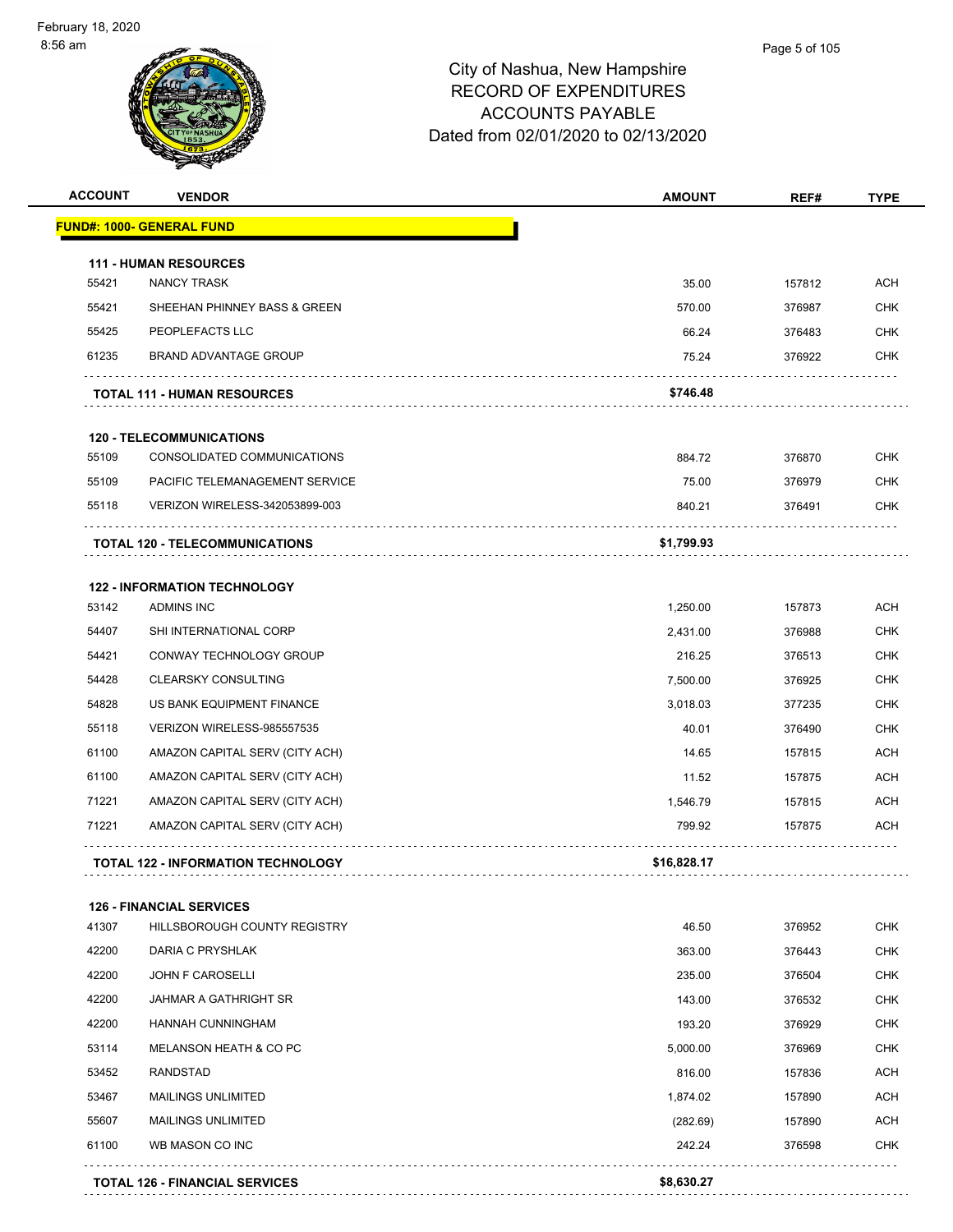| <b>ACCOUNT</b> | <b>VENDOR</b>                                                | <b>AMOUNT</b> | REF#   | <b>TYPE</b> |
|----------------|--------------------------------------------------------------|---------------|--------|-------------|
|                | <b>FUND#: 1000- GENERAL FUND</b>                             |               |        |             |
|                |                                                              |               |        |             |
| 54114          | <b>129 - CITY BUILDINGS</b><br><b>DIRECT ENERGY BUSINESS</b> | 1,317.04      | 157879 | <b>ACH</b>  |
| 54114          | LIBERTY UTILITIES - NH                                       | 1,237.80      | 376470 | <b>CHK</b>  |
| 54114          | LIBERTY UTILITIES - NH                                       | 1,751.13      | 376471 | <b>CHK</b>  |
| 54114          | LIBERTY UTILITIES - NH                                       | 444.19        | 376877 | CHK         |
| 54114          | <b>LIBERTY UTILITIES - NH</b>                                | 996.70        | 376880 | <b>CHK</b>  |
| 54228          | BAIN PEST CONTROL SERVICE INC                                | 164.00        | 376914 | <b>CHK</b>  |
| 54280          | M & M ELECTRICAL SUPPLY CO INC                               | 0.79          | 157826 | ACH         |
| 54280          | CINTAS FIRE PROTECTION                                       | 537.78        | 376511 | <b>CHK</b>  |
| 54280          | HOME DEPOT CREDIT SERVICE 3065                               | 60.96         | 376541 | <b>CHK</b>  |
| 54280          | HUFF & GAUTHIER INC                                          | 515.00        | 376542 | <b>CHK</b>  |
| 54280          | STANLEY ELEVATOR CO INC                                      | 704.00        | 376588 | <b>CHK</b>  |
| 54280          | <b>BATTERIES PLUS</b>                                        | 31.90         | 376916 | <b>CHK</b>  |
| 54280          | NEW ENGLAND BACKFLOW INC                                     | 50.00         | 376975 | <b>CHK</b>  |
| 61428          | NEW ENGLAND PAPER & SUPPLY                                   | 296.12        | 376977 | CHK         |
|                | <b>TOTAL 129 - CITY BUILDINGS</b>                            | \$8,107.41    |        |             |
|                |                                                              |               |        |             |
|                | 130 - PURCHASING                                             |               |        |             |
| 55500          | UNION LEADER CORPORATION                                     | 115.00        | 376488 | <b>CHK</b>  |
| 55500          | YOURMEMBERSHIP.COM INC                                       | 199.00        | 376493 | <b>CHK</b>  |
| 55500          | THE TELEGRAPH                                                | 2,628.50      | 376893 | CHK         |
| 55607          | NEOFUNDS BY NEOPOST                                          | 30.20         | 157896 | <b>ACH</b>  |
| 55607          | FORMAX - DIV BESCORP INC                                     | 181.50        | 376527 | <b>CHK</b>  |
| 61100          | WB MASON CO INC                                              | 28.52         | 377001 | <b>CHK</b>  |
|                | <b>TOTAL 130 - PURCHASING</b>                                | \$3,182.72    |        |             |
|                |                                                              |               |        |             |
| 55307          | 132 - ASSESSING<br>MICHAEL MANDILE                           | 21.28         | 157828 | <b>ACH</b>  |
| 55307          | <b>GARY TURGISS</b>                                          | 21.28         | 376460 | <b>CHK</b>  |
| 55421          | TREASURER STATE OF NH                                        | 25.00         | 376485 | <b>CHK</b>  |
| 61100          | WB MASON CO INC                                              | 44.04         | 377001 | CHK         |
|                | <b>TOTAL 132 - ASSESSING</b>                                 | \$111.60      |        |             |
|                |                                                              |               |        |             |
|                | <b>142 - WOODLAWN CEMETERY</b>                               |               |        |             |
| 54107          | MCLAUGHLIN OIL CO                                            | 356.09        | 376968 | <b>CHK</b>  |
| 54236          | INNOVATIVE SECURITY SOLUTION                                 | 100.99        | 376961 | <b>CHK</b>  |
| 54399          | <b>CINTAS</b>                                                | 99.00         | 376509 | CHK         |
| 55200          | <b>NHCA</b>                                                  | 40.00         | 376887 | <b>CHK</b>  |
| 61107          | <b>M &amp; N SPORTS LLC</b>                                  | 250.80        | 157827 | <b>ACH</b>  |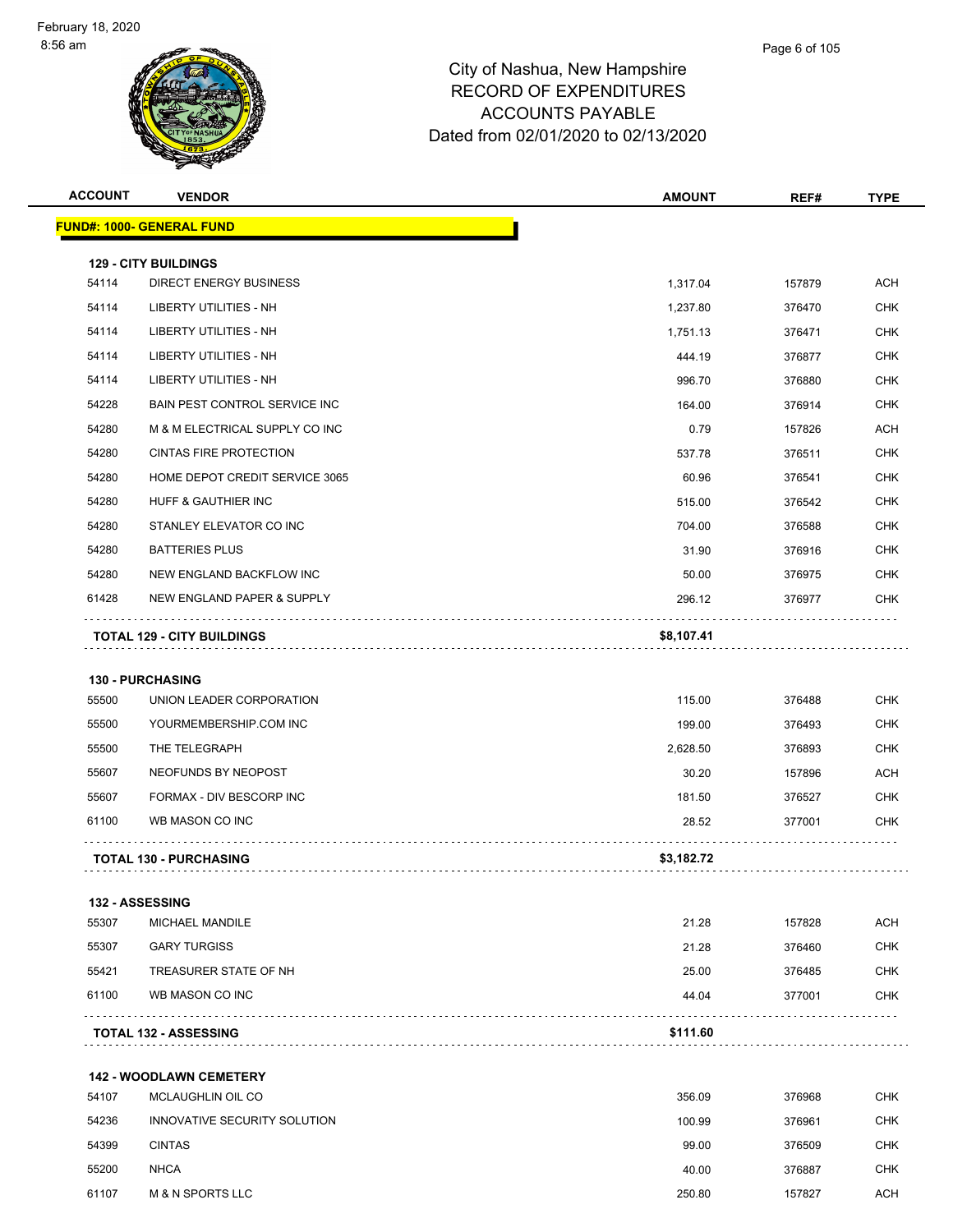| <b>VENDOR</b>                                         | <b>AMOUNT</b>                                                                                                                                 | REF#                                | <b>TYPE</b>                |
|-------------------------------------------------------|-----------------------------------------------------------------------------------------------------------------------------------------------|-------------------------------------|----------------------------|
| FUND#: 1000- GENERAL FUND                             |                                                                                                                                               |                                     |                            |
|                                                       |                                                                                                                                               |                                     |                            |
| NEW ENGLAND PAPER & SUPPLY                            | 62.67                                                                                                                                         | 376562                              | <b>CHK</b>                 |
| <b>SANEL NAPA</b>                                     | 88.16                                                                                                                                         | 376583                              | <b>CHK</b>                 |
| <b>TOTAL 142 - WOODLAWN CEMETERY</b>                  | \$997.71                                                                                                                                      |                                     |                            |
|                                                       |                                                                                                                                               |                                     |                            |
| PENNICHUCK WATER WORKS INC                            | 113.78                                                                                                                                        | 376889                              | <b>CHK</b>                 |
| <b>NHCA</b>                                           | 90.00                                                                                                                                         | 376887                              | <b>CHK</b>                 |
| <b>TOTAL 144 - EDGEWOOD &amp; SUBURBAN CEMETERIES</b> | \$203.78                                                                                                                                      |                                     |                            |
|                                                       |                                                                                                                                               |                                     |                            |
|                                                       |                                                                                                                                               |                                     | <b>CHK</b>                 |
|                                                       |                                                                                                                                               |                                     | <b>CHK</b>                 |
| WARREN D FITZGERALD PHD                               |                                                                                                                                               |                                     | <b>CHK</b>                 |
| <b>BROOKLINE ANIMAL HOSPITAL</b>                      |                                                                                                                                               | 376923                              | <b>CHK</b>                 |
| AAA CREDIT SCREENING SERV LLC                         | 510.00                                                                                                                                        | 376905                              | <b>CHK</b>                 |
| SHATTUCK MALONE OIL CO                                | 360.49                                                                                                                                        | 376890                              | <b>CHK</b>                 |
| PENNICHUCK WATER WORKS INC                            | 27.31                                                                                                                                         | 376889                              | <b>CHK</b>                 |
| J LAWRENCE HALL INC                                   | 3,073.09                                                                                                                                      | 376548                              | <b>CHK</b>                 |
| J LAWRENCE HALL INC                                   | 307.62                                                                                                                                        | 376963                              | <b>CHK</b>                 |
| F W WEBB COMPANY                                      | 175.09                                                                                                                                        | 376522                              | <b>CHK</b>                 |
| LIGHTEC INC                                           | 2,380.00                                                                                                                                      | 376551                              | <b>CHK</b>                 |
| NASHUA WALLPAPER CO INC                               | 45.99                                                                                                                                         | 376560                              | <b>CHK</b>                 |
| PIONEER TREE SERVICE LLC                              | 350.00                                                                                                                                        | 376572                              | <b>CHK</b>                 |
| NEW ENGLAND BACKFLOW INC                              | 753.65                                                                                                                                        | 376975                              | <b>CHK</b>                 |
| RELX INC DBA LEXISNEXIS                               | 165.00                                                                                                                                        | 376577                              | <b>CHK</b>                 |
| <b>GRANITE STATE GLASS</b>                            | 700.56                                                                                                                                        | 376537                              | <b>CHK</b>                 |
| SULLIVAN TIRE COMPANY                                 | 126.00                                                                                                                                        | 376590                              | <b>CHK</b>                 |
| <b>CAITLIN BOUCHER</b>                                | 45.96                                                                                                                                         | 376446                              | <b>CHK</b>                 |
| PETER CINFO                                           | 45.96                                                                                                                                         | 376447                              | <b>CHK</b>                 |
| <b>JOSHUA ST ONGE</b>                                 | 45.96                                                                                                                                         | 376459                              | <b>CHK</b>                 |
| <b>COMCAST</b>                                        | 289.85                                                                                                                                        | 376463                              | <b>CHK</b>                 |
| CONSOLIDATED COMMUNICATIONS                           | 295.61                                                                                                                                        | 376870                              | <b>CHK</b>                 |
| TREASURER STATE OF NH                                 | 75.00                                                                                                                                         | 376486                              | <b>CHK</b>                 |
| <b>ADRIAN BEATO</b>                                   | 46.00                                                                                                                                         | 376445                              | CHK                        |
| <b>COLIN FLANAGAN</b>                                 | 46.00                                                                                                                                         | 376850                              | <b>CHK</b>                 |
| <b>BRIAN HOWE</b>                                     | 231.60                                                                                                                                        | 376852                              | <b>CHK</b>                 |
| <b>JORDAN KELLY</b>                                   | 46.00                                                                                                                                         | 376854                              | <b>CHK</b>                 |
| PETER LAROCHE                                         | 739.04                                                                                                                                        | 376452                              | <b>CHK</b>                 |
|                                                       | <b>142 - WOODLAWN CEMETERY</b><br><b>144 - EDGEWOOD &amp; SUBURBAN CEMETERIES</b><br>150 - POLICE<br>DAWN SULLIVAN<br>WARREN D FITZGERALD PHD | 112.54<br>475.00<br>950.00<br>35.20 | 376589<br>376526<br>376937 |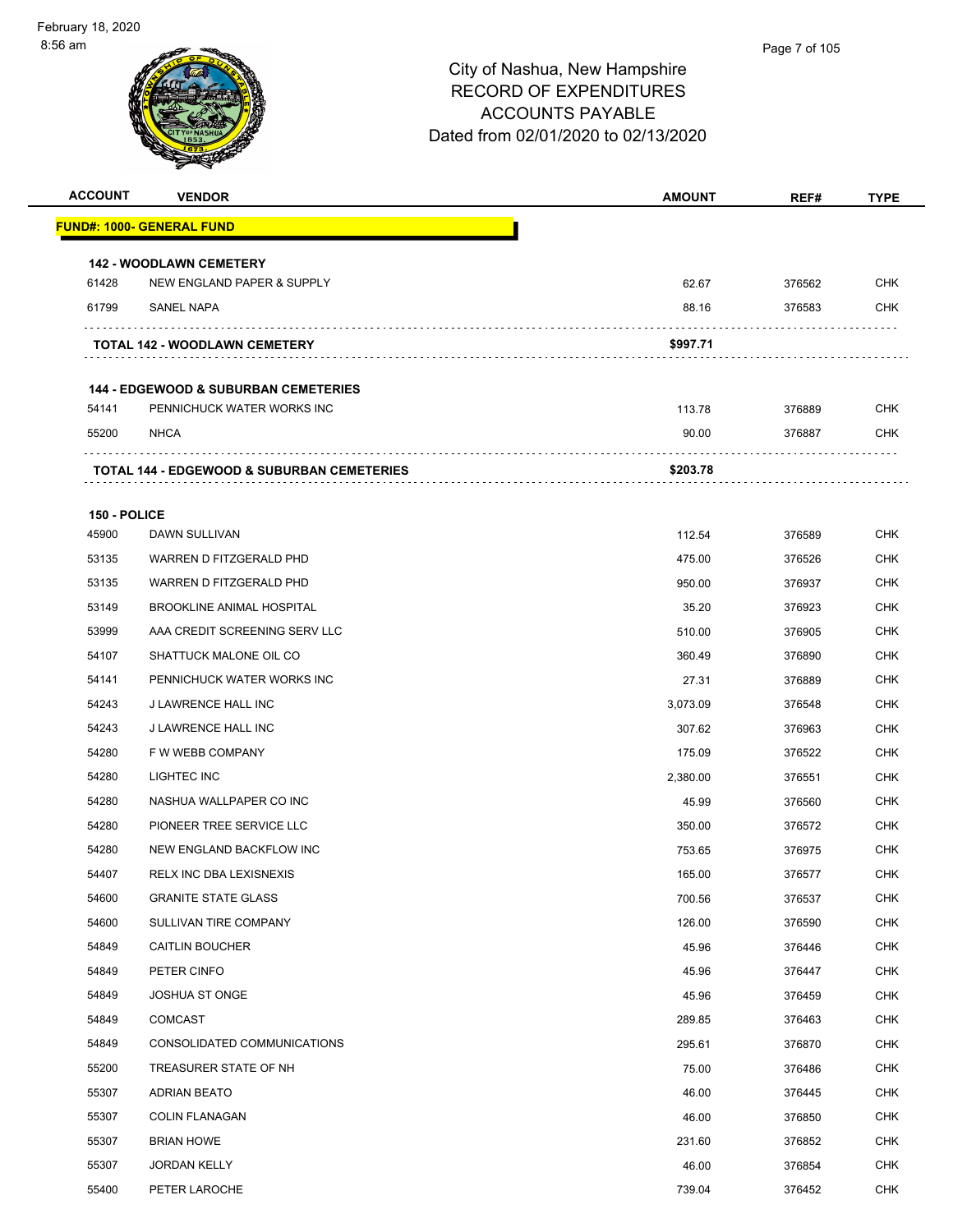| <b>ACCOUNT</b>        | <b>VENDOR</b>                     | <b>AMOUNT</b> | REF#   | <b>TYPE</b> |
|-----------------------|-----------------------------------|---------------|--------|-------------|
|                       | <u> FUND#: 1000- GENERAL FUND</u> |               |        |             |
|                       |                                   |               |        |             |
| 150 - POLICE<br>55400 | <b>STEPHEN MORRILL</b>            | 441.06        | 376859 | <b>CHK</b>  |
| 55500                 | <b>ALPHAGRAPHICS</b>              | 950.09        | 376909 | <b>CHK</b>  |
| 55607                 | UNITED PARCEL SERVICE             | 10.58         | 376489 | <b>CHK</b>  |
| 55699                 | ABSOLUTE DATA DESTRUCTION         | 206.70        | 376495 | <b>CHK</b>  |
| 55699                 | <b>CANAL ART &amp; FRAMING</b>    | 146.00        | 376503 | <b>CHK</b>  |
| 61100                 | <b>OWLSTAMP VISUAL SOLUTIONS</b>  | 48.95         | 376566 | <b>CHK</b>  |
| 61100                 | WB MASON CO INC                   | 696.13        | 376598 | <b>CHK</b>  |
| 61100                 | <b>OWLSTAMP VISUAL SOLUTIONS</b>  | 44.90         | 376978 | <b>CHK</b>  |
| 61100                 | WB MASON CO INC                   | 192.48        | 377001 | <b>CHK</b>  |
| 61107                 | <b>BEN'S UNIFORMS</b>             | 1,720.00      | 376500 | <b>CHK</b>  |
| 61107                 | ALECS SHOE STORE INC              | 1,351.40      | 376908 | CHK         |
| 61107                 | <b>BEN'S UNIFORMS</b>             | 883.55        | 376917 | <b>CHK</b>  |
| 61110                 | <b>BEN'S UNIFORMS</b>             | 1,269.00      | 376500 | <b>CHK</b>  |
| 61110                 | ALECS SHOE STORE INC              | 244.90        | 376908 | <b>CHK</b>  |
| 61110                 | <b>BEN'S UNIFORMS</b>             | 500.00        | 376917 | <b>CHK</b>  |
| 61121                 | ATLANTIC TACTICAL INC             | 587.50        | 376498 | <b>CHK</b>  |
| 61121                 | <b>COPSPLUS INC</b>               | 181.80        | 376927 | <b>CHK</b>  |
| 61185                 | <b>ULINE</b>                      | 205.74        | 157837 | ACH         |
| 61299                 | <b>ERIC WALKER</b>                | 93.96         | 376865 | <b>CHK</b>  |
| 61299                 | HUDSON TROPHY COMPANY             | 60.00         | 376958 | <b>CHK</b>  |
| 61299                 | SAM'S CLUB DIRECT-0860            | 16.96         | 376986 | CHK         |
| 61300                 | <b>WEX BANK</b>                   | 765.49        | 377002 | <b>CHK</b>  |
| 61428                 | <b>IMPERIAL DADE</b>              | 614.42        | 376544 | <b>CHK</b>  |
| 61428                 | HOME DEPOT CREDIT SERVICE 3073    | 26.46         | 376954 | <b>CHK</b>  |
| 61607                 | <b>GOVCONNECTION INC</b>          | 218.00        | 376535 | <b>CHK</b>  |
| 61650                 | WB MASON CO INC                   | 378.60        | 377001 | <b>CHK</b>  |
| 61705                 | <b>MAYNARD &amp; LESIEUR INC</b>  | 3,228.44      | 376555 | <b>CHK</b>  |
| 61705                 | SULLIVAN TIRE COMPANY             | 2,160.00      | 376590 | <b>CHK</b>  |
| 61799                 | <b>FACTORY MOTOR PARTS</b>        | 625.12        | 157821 | ACH         |
| 61799                 | MHQ INC                           | 129.00        | 157893 | ACH         |
| 61799                 | <b>BEST FORD</b>                  | 548.43        | 376501 | <b>CHK</b>  |
| 61799                 | CARPARTS DISTRIBUTION CENTER,     | 382.33        | 376505 | <b>CHK</b>  |
| 61799                 | CARPARTS DISTRIBUTION CENTER,     | 79.44         | 376924 | <b>CHK</b>  |
| 61910                 | BOYS & GIRLS CLUB OF              | 300.00        | 376868 | <b>CHK</b>  |
| 61910                 | <b>GREATER NASHUA CHAMBER OF</b>  | 140.00        | 376876 | <b>CHK</b>  |
| 71025                 | SSV TOOLS LLC (SNAP-ON TOOLS)     | 572.00        | 376587 | <b>CHK</b>  |
| 71221                 | <b>GOVCONNECTION INC</b>          | 7,325.00      | 376535 | <b>CHK</b>  |
| 71221                 | HOME DEPOT CREDIT SERVICE 3073    | 50.63         | 376954 | <b>CHK</b>  |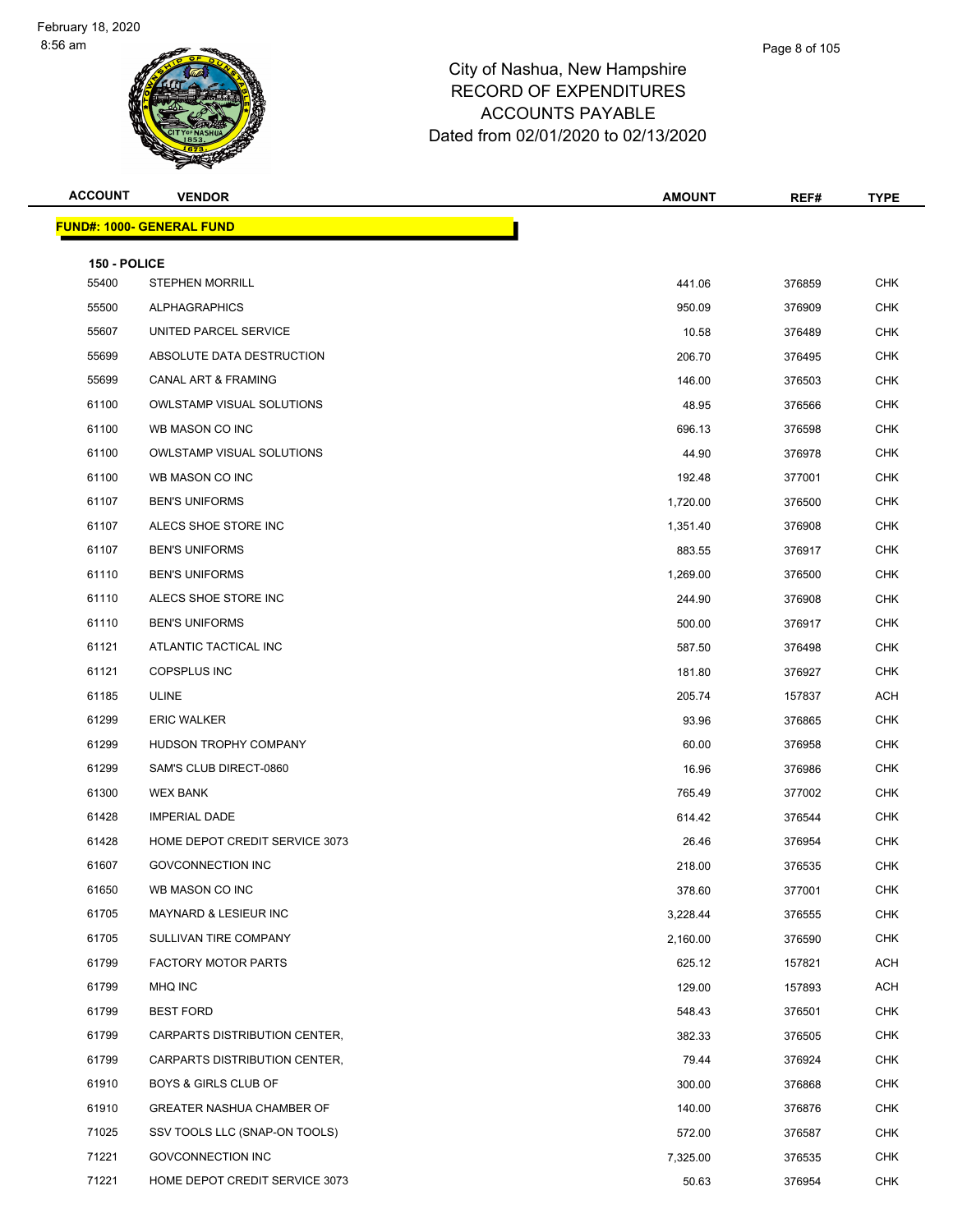#### Page 9 of 105

| <b>ACCOUNT</b>    | <b>VENDOR</b>                    | <b>AMOUNT</b> | REF#   | <b>TYPE</b> |
|-------------------|----------------------------------|---------------|--------|-------------|
|                   | <b>FUND#: 1000- GENERAL FUND</b> |               |        |             |
| 150 - POLICE      |                                  |               |        |             |
| 71414             | W B HUNT CO INC                  | 73.50         | 376597 | <b>CHK</b>  |
| 71414             | W B HUNT CO INC                  | 73.50         | 376999 | <b>CHK</b>  |
|                   | <b>TOTAL 150 - POLICE</b>        | \$39,996.58   |        |             |
| <b>152 - FIRE</b> |                                  |               |        |             |
| 53142             | DR NICOLE SAWYER PSYD PLLC       | 1,575.00      | 376585 | <b>CHK</b>  |
| 53455             | FIRE SERVICE TESTING CO INC      | 1,140.00      | 376936 | <b>CHK</b>  |
| 54100             | <b>EVERSOURCE</b>                | 453.94        | 376466 | <b>CHK</b>  |
| 54114             | <b>DIRECT ENERGY BUSINESS</b>    | 705.09        | 157819 | ACH         |
| 54114             | LIBERTY UTILITIES - NH           | 593.65        | 376473 | <b>CHK</b>  |
| 54114             | LIBERTY UTILITIES - NH           | 938.21        | 376879 | <b>CHK</b>  |
| 54114             | LIBERTY UTILITIES - NH           | 998.14        | 376882 | <b>CHK</b>  |
| 54141             | PENNICHUCK WATER WORKS INC       | 523.32        | 376889 | <b>CHK</b>  |
| 54280             | <b>BRIAN MASON ELECTRIC LLC</b>  | 225.00        | 157816 | <b>ACH</b>  |
| 54280             | <b>FIMBEL GARAGE DOORS</b>       | 618.15        | 376524 | <b>CHK</b>  |
| 54280             | HOME DEPOT CREDIT SERVICE 3065   | 135.66        | 376541 | <b>CHK</b>  |
| 54280             | WIND RIVER ENVIRONMENTAL LLC     | 492.11        | 376599 | <b>CHK</b>  |
| 54280             | ACE CARPET & UPHOLSTERY CLEANER  | 150.00        | 376906 | <b>CHK</b>  |
| 54280             | HOME DEPOT CREDIT SERVICE 3065   | 49.46         | 376953 | <b>CHK</b>  |
| 54487             | AMAZON CAPITAL SERV (CITY ACH)   | (43.99)       | 157875 | <b>ACH</b>  |
| 54487             | NEW ENGLAND BACKFLOW INC         | 502.32        | 376561 | <b>CHK</b>  |
| 54487             | NEW ENGLAND BACKFLOW INC         | 527.56        | 376975 | <b>CHK</b>  |
| 54600             | <b>FACTORY MOTOR PARTS</b>       | 258.77        | 157821 | ACH         |
| 54600             | <b>FASTENAL CO</b>               | 315.98        | 376523 | <b>CHK</b>  |
| 54600             | R WHITE EQUIPMENT CENTER INC     | 98.95         | 376576 | <b>CHK</b>  |
| 54600             | SANEL NAPA                       | 335.66        | 376582 | <b>CHK</b>  |
| 54600             | <b>MIKES CUSTOM KANVAS</b>       | 45.00         | 376970 | <b>CHK</b>  |
| 54600             | MINUTEMAN TRUCKS INC             | 71.56         | 376971 | <b>CHK</b>  |
| 55600             | ZAX SIGNAGE                      | 75.14         | 376600 | <b>CHK</b>  |
| 55607             | UNITED PARCEL SERVICE            | 4.54          | 376901 | <b>CHK</b>  |
| 55699             | TRUE BLUE CLEANERS               | 79.95         | 376593 | CHK         |
| 55699             | TRUE BLUE CLEANERS               | 301.70        | 376995 | <b>CHK</b>  |
| 61100             | AMAZON CAPITAL SERV (CITY ACH)   | 39.48         | 157815 | <b>ACH</b>  |
| 61100             | WB MASON CO INC                  | 39.25         | 376598 | <b>CHK</b>  |
| 61100             | WB MASON CO INC                  | 96.91         | 377001 | <b>CHK</b>  |
| 61107             | HUNTRESS UNIFORMS                | 163.00        | 376959 | CHK         |
| 61110             | BERGERON PROTECTIVE CLOTHING     | 288.26        | 376918 | <b>CHK</b>  |
| 61307             | NEW ENGLAND KENWORTH             | 58.74         | 376976 | <b>CHK</b>  |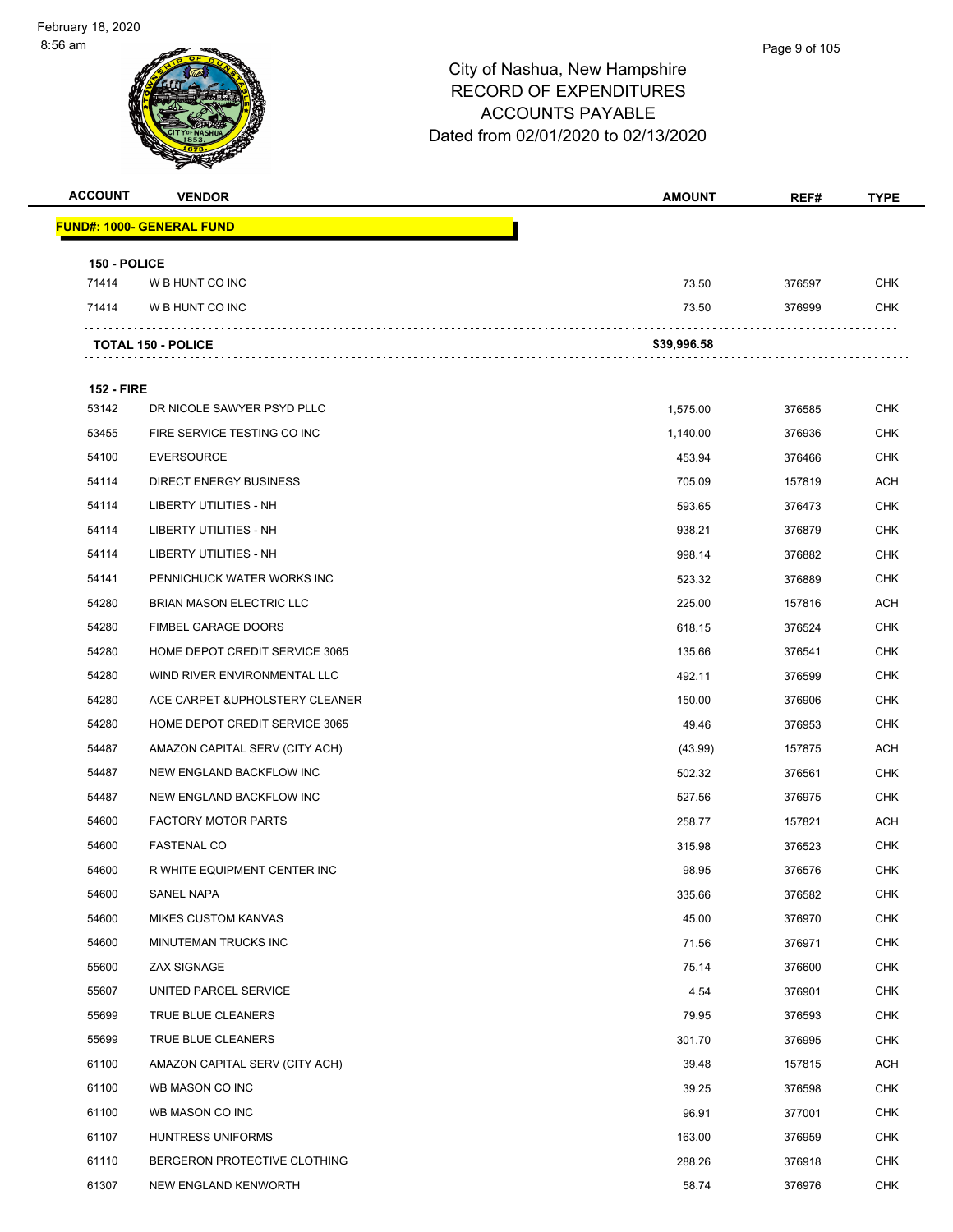| <b>ACCOUNT</b>    | <b>VENDOR</b>                    | <b>AMOUNT</b> | REF#   | <b>TYPE</b> |
|-------------------|----------------------------------|---------------|--------|-------------|
|                   | <b>FUND#: 1000- GENERAL FUND</b> |               |        |             |
| <b>152 - FIRE</b> |                                  |               |        |             |
| 61428             | AMAZON CAPITAL SERV (CITY ACH)   | 133.57        | 157815 | <b>ACH</b>  |
| 61428             | NEW ENGLAND PAPER & SUPPLY       | 171.60        | 376562 | <b>CHK</b>  |
| 61428             | WB MASON CO INC                  | 348.36        | 376598 | <b>CHK</b>  |
| 61428             | NEW ENGLAND PAPER & SUPPLY       | 572.49        | 376977 | <b>CHK</b>  |
| 61428             | WB MASON CO INC                  | 222.66        | 377001 | <b>CHK</b>  |
| 61499             | AMAZON CAPITAL SERV (CITY ACH)   | 213.48        | 157815 | <b>ACH</b>  |
| 61699             | <b>GRAINGER</b>                  | 464.95        | 376536 | <b>CHK</b>  |
| 61699             | <b>BATTERIES PLUS</b>            | 79.38         | 376916 | <b>CHK</b>  |
| 61699             | HOME DEPOT CREDIT SERVICE 3065   | 295.42        | 376953 | <b>CHK</b>  |
| 61799             | <b>MILTON CAT</b>                | 244.60        | 376478 | <b>CHK</b>  |
| 61799             | <b>BEST FORD</b>                 | (80.00)       | 376501 | <b>CHK</b>  |
| 61799             | CHELMSFORD AUTO ELECTRIC         | 3,286.00      | 376507 | <b>CHK</b>  |
| 61799             | DONOVAN EQUIPMENT CO INC         | 141.67        | 376931 | <b>CHK</b>  |
| 61799             | DONOVAN SPRING CO INC            | 2,298.80      | 376932 | <b>CHK</b>  |
| 71025             | SSV TOOLS LLC (SNAP-ON TOOLS)    | 30.50         | 376992 | <b>CHK</b>  |
| 71400             | FIRE TECH & SAFETY OF NEW ENGL   | 174.00        | 157881 | <b>ACH</b>  |
| 71400             | COASTAL FIRE SYSTEMS INC         | 5,317.10      | 376512 | <b>CHK</b>  |
| 71400             | FIREMATIC SUPPLY CO INC          | 1,470.00      | 376525 | <b>CHK</b>  |
| 71432             | FIRE TECH & SAFETY OF NEW ENGL   | 899.00        | 157881 | <b>ACH</b>  |
| 71800             | NEW ENGLAND PAPER & SUPPLY       | 188.00        | 376562 | <b>CHK</b>  |
| 71999             | SSV TOOLS LLC (SNAP-ON TOOLS)    | 999.00        | 376587 | <b>CHK</b>  |
|                   | <b>TOTAL 152 - FIRE</b>          | \$29,327.09   |        |             |
|                   | <b>153 - BUILDING INSPECTION</b> |               |        |             |
| 55200             | NH FIRE PREVENTION SOCIETY       | 75.00         | 376480 | <b>CHK</b>  |
| 55307             | TIMOTHY DUPONT                   | 240.35        | 376848 | <b>CHK</b>  |
| 55307             | <b>RUSS MARCUM</b>               | 276.17        | 376856 | CHK         |
| 55307             | <b>DAWN MICHAUD</b>              | 213.90        | 376858 | <b>CHK</b>  |
| 55307             | <b>JEFFREY RICHARD</b>           | 342.13        | 376862 | <b>CHK</b>  |
| 55307             | <b>WILLIAM MCKINNEY</b>          | 132.25        | 376866 | <b>CHK</b>  |
| 61299             | ASSOCIATED BAG COMPANY           | 174.68        | 376913 | <b>CHK</b>  |

**TOTAL 153 - BUILDING INSPECTION \$1,786.48**

#### **155 - CODE ENFORCEMENT**

| 55100 | VERIZON WIRELESS 542313821-001 | 120.03 | 376492 | CHK |
|-------|--------------------------------|--------|--------|-----|
| 55421 | LAWRENCE PHILLIPS JR           | 50.00  | 376456 | CHK |

INTERNATIONAL CODE COUNCIL INC 332.00 376467 CHK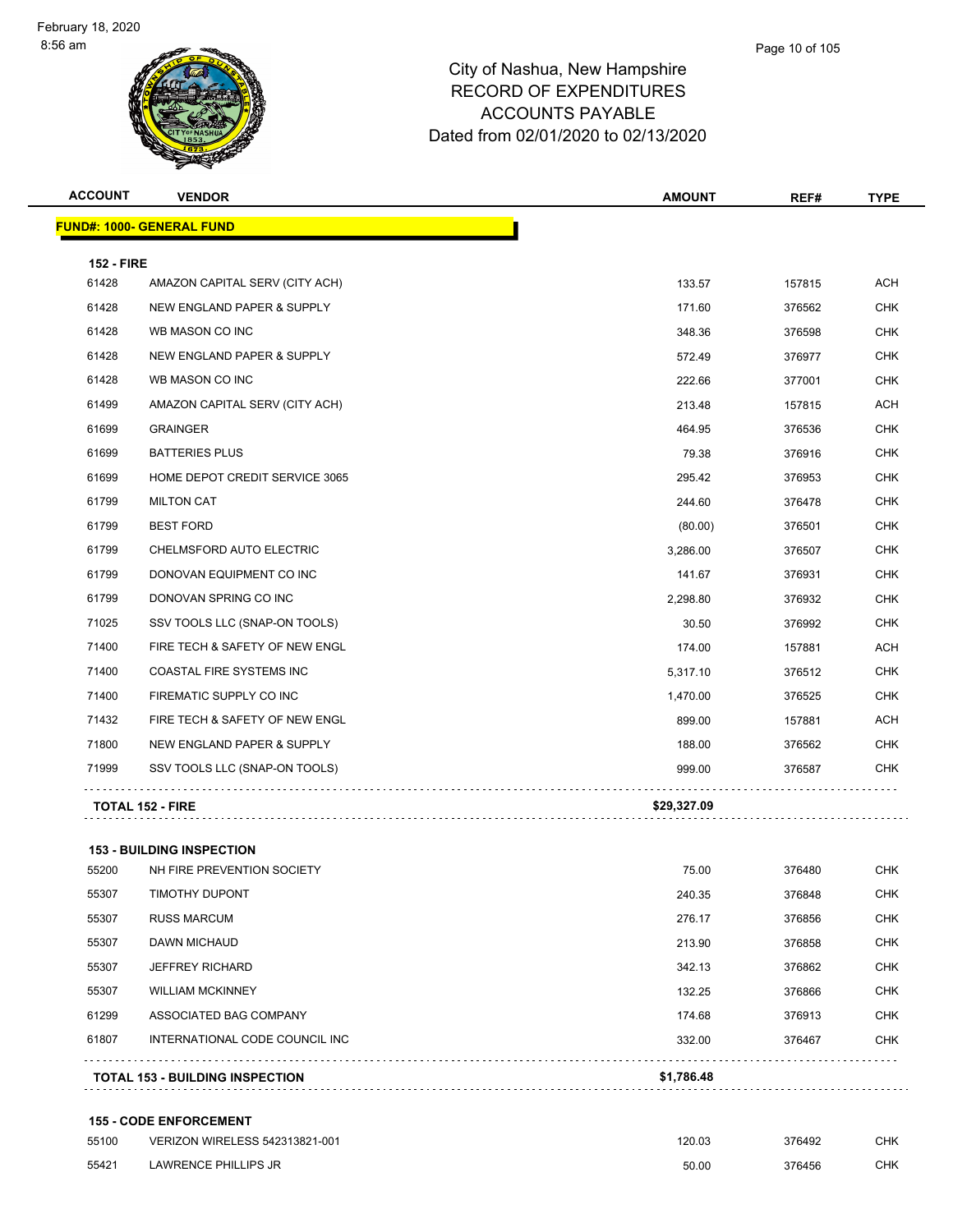#### Page 11 of 105

| <b>ACCOUNT</b>         | <b>VENDOR</b>                                             | <b>AMOUNT</b> | REF#   | <b>TYPE</b> |
|------------------------|-----------------------------------------------------------|---------------|--------|-------------|
|                        | <b>FUND#: 1000- GENERAL FUND</b>                          |               |        |             |
|                        | <b>TOTAL 155 - CODE ENFORCEMENT</b>                       | \$170.03      |        |             |
|                        |                                                           |               |        |             |
| 54100                  | <b>157 - CITYWIDE COMMUNICATIONS</b><br><b>EVERSOURCE</b> | 341.58        | 376466 | <b>CHK</b>  |
| 54487                  | MOTOROLA SOLUTIONS INC                                    | 160.00        | 376479 | <b>CHK</b>  |
|                        |                                                           |               |        |             |
|                        | <b>TOTAL 157 - CITYWIDE COMMUNICATIONS</b>                | \$501.58      |        |             |
|                        | <b>160 - PW-ADMIN &amp; ENGINEERING</b>                   |               |        |             |
| 54114                  | LIBERTY UTILITIES - NH                                    | 3,175.64      | 376878 | <b>CHK</b>  |
| 54600                  | <b>GRANITE STATE GLASS</b>                                | 276.00        | 376944 | CHK         |
| 55307                  | <b>ROBERT MEUNIER</b>                                     | 84.53         | 376857 | <b>CHK</b>  |
| 55307                  | <b>WILLIAM TOOMEY</b>                                     | 124.78        | 376863 | <b>CHK</b>  |
| 55699                  | PATRICIA A GEDZIUN                                        | 112.50        | 157884 | <b>ACH</b>  |
| 55699                  | LFRT CLEANING SERVICES INC                                | 665.00        | 376965 | <b>CHK</b>  |
| 61100                  | AMAZON CAPITAL SERV (CITY ACH)                            | 196.68        | 157875 | ACH         |
| 61100                  | WB MASON CO INC                                           | 206.79        | 376598 | <b>CHK</b>  |
| 61100                  | WB MASON CO INC                                           | 115.35        | 377001 | <b>CHK</b>  |
| 61107                  | REFLECTIVE APPAREL FACTORY INC                            | 109.47        | 376983 | <b>CHK</b>  |
| 61830                  | UNION LEADER CORPORATION                                  | 306.80        | 376487 | <b>CHK</b>  |
|                        | TOTAL 160 - PW-ADMIN & ENGINEERING                        | \$5,373.54    |        |             |
|                        |                                                           |               |        |             |
| 161 - STREETS<br>54100 | <b>EVERSOURCE</b>                                         | 1,957.28      | 376466 | CHK         |
| 54141                  | PENNICHUCK WATER WORKS INC                                | 514.43        | 376482 | <b>CHK</b>  |
| 54200                  |                                                           |               |        |             |
|                        | LFRT CLEANING SERVICES INC                                | 855.00        | 376965 | CHK         |
| 54207                  | LYDIA E BELTRAN                                           | 312.50        | 376867 | <b>CHK</b>  |
| 54207                  | <b>METRO WEST LANDSCAPE</b>                               | 568.75        | 376883 | <b>CHK</b>  |
| 54207                  | <b>VOAT SERVICES</b>                                      | 500.00        | 376902 | <b>CHK</b>  |
| 54280                  | HOME DEPOT CREDIT SERVICE 3065                            | 319.25        | 376541 | <b>CHK</b>  |
| 54600                  | <b>FACTORY MOTOR PARTS</b>                                | 216.16        | 157821 | ACH         |
| 54600                  | MCDEVITT TRUCKS INC                                       | (54.00)       | 157829 | ACH         |
| 54600                  | MCDEVITT TRUCKS INC                                       | 49.28         | 157891 | ACH         |
| 54600                  | <b>MILTON CAT</b>                                         | 1,542.43      | 376477 | <b>CHK</b>  |
| 54600                  | CARPARTS DISTRIBUTION CENTER,                             | 24.97         | 376505 | <b>CHK</b>  |
| 54600                  | F W WEBB COMPANY                                          | 7.10          | 376522 | <b>CHK</b>  |
| 54600                  | <b>FASTENAL CO</b>                                        | 562.77        | 376523 | <b>CHK</b>  |
| 54600                  | <b>INTERSTATE BILLING</b>                                 | 619.07        | 376545 | <b>CHK</b>  |
| 54600                  | LIBERTY INTNL TRUCKS OF NH LLC                            | 1,861.78      | 376550 | <b>CHK</b>  |
| 54600                  | SANEL NAPA                                                | 98.44         | 376581 | <b>CHK</b>  |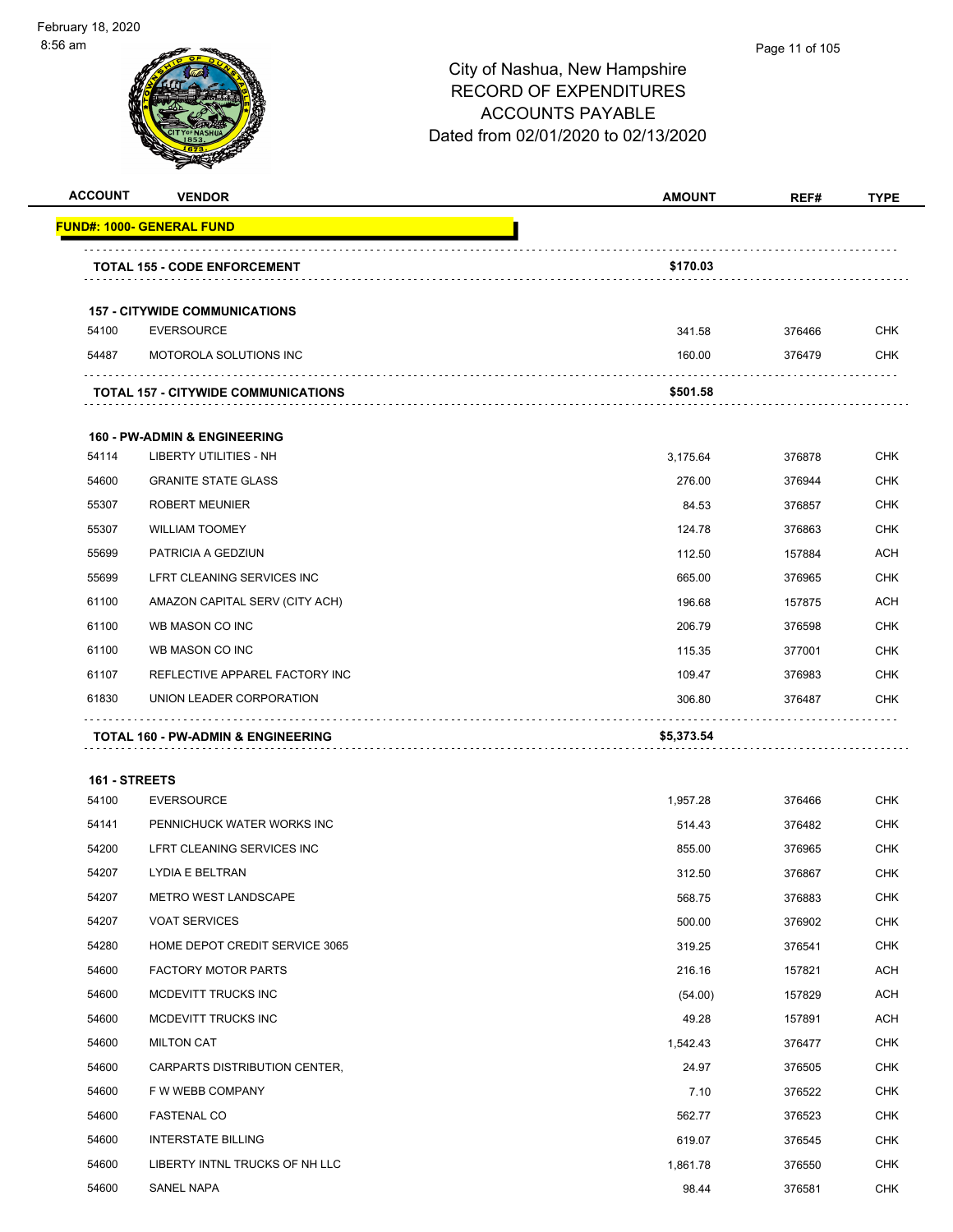| <b>ACCOUNT</b> | <b>VENDOR</b>                     | <b>AMOUNT</b> | REF#   | <b>TYPE</b> |
|----------------|-----------------------------------|---------------|--------|-------------|
|                | <b>FUND#: 1000- GENERAL FUND</b>  |               |        |             |
| 161 - STREETS  |                                   |               |        |             |
| 54600          | <b>MILTON CAT</b>                 | 44.09         | 376885 | <b>CHK</b>  |
| 54600          | CARPARTS DISTRIBUTION CENTER,     | 163.99        | 376924 | <b>CHK</b>  |
| 54600          | DONOVAN EQUIPMENT CO INC          | 442.93        | 376931 | <b>CHK</b>  |
| 54600          | HOWARD P FAIRFIELD LLC            | 3,644.76      | 376956 | <b>CHK</b>  |
| 54600          | <b>MB TRACTOR &amp; EQUIPMENT</b> | 24.47         | 376967 | <b>CHK</b>  |
| 55118          | <b>SPOK INC</b>                   | 188.16        | 376891 | <b>CHK</b>  |
| 61107          | UNIFIRST CORPORATION              | 399.51        | 376595 | <b>CHK</b>  |
| 61107          | ALECS SHOE STORE INC              | 220.00        | 376908 | <b>CHK</b>  |
| 61107          | UNIFIRST CORPORATION              | 399.51        | 376996 | <b>CHK</b>  |
| 61142          | UNIFIRST FIRST AID CORPORATION    | 106.05        | 376596 | <b>CHK</b>  |
| 61299          | WILDCO-PES                        | 155.20        | 377003 | <b>CHK</b>  |
| 61300          | DENNIS K BURKE INC                | 13,617.50     | 376520 | <b>CHK</b>  |
| 61307          | SHATTUCK MALONE OIL CO            | 12,790.50     | 376484 | <b>CHK</b>  |
| 61507          | <b>BROX INDUSTRIES INC</b>        | 1,665.52      | 157817 | <b>ACH</b>  |
| 61514          | <b>EASTERN MINERALS INC</b>       | 48,113.09     | 157820 | <b>ACH</b>  |
| 61514          | <b>GRANITE STATE MINERAL INC</b>  | 14,990.11     | 157822 | <b>ACH</b>  |
| 61514          | <b>GRANITE STATE MINERAL INC</b>  | 29,873.77     | 157885 | <b>ACH</b>  |
| 61514          | FUTURE SUPPLY CO                  | 1,518.52      | 376939 | <b>CHK</b>  |
| 61535          | <b>BROX INDUSTRIES INC</b>        | 129.60        | 157817 | <b>ACH</b>  |
| 61542          | PERMA LINE CORP OF NEW ENGLAND    | 633.85        | 376569 | <b>CHK</b>  |
| 61556          | M & M ELECTRICAL SUPPLY CO INC    | 24.95         | 157826 | <b>ACH</b>  |
| 61556          | M & M ELECTRICAL SUPPLY CO INC    | 12.88         | 157889 | <b>ACH</b>  |
| 61705          | <b>MAYNARD &amp; LESIEUR INC</b>  | 1,403.80      | 376557 | <b>CHK</b>  |
| 71025          | <b>GMS HYDRAULICS INC</b>         | 156.00        | 376534 | <b>CHK</b>  |
| 71025          | SANEL NAPA                        | 113.78        | 376581 | <b>CHK</b>  |
| 71228          | SNAP-ON BUSINESS SOLUTIONS        | 500.00        | 376990 | <b>CHK</b>  |
| 71999          | <b>FASTENAL CO</b>                | 664.36        | 376935 | <b>CHK</b>  |
|                | <b>TOTAL 161 - STREETS</b>        | \$141,952.11  |        |             |
|                |                                   |               |        |             |

**162 - STREET LIGHTING**

|       | <b>TOTAL 162 - STREET LIGHTING</b> | \$389.96 |        |            |
|-------|------------------------------------|----------|--------|------------|
| 54276 | <b>EVERSOURCE</b>                  | 115.00   | 376874 | <b>CHK</b> |
| 54100 | EVERSOURCE                         | 41.26    | 376873 | <b>CHK</b> |
| 54100 | <b>EVERSOURCE</b>                  | 233.70   | 376466 | <b>CHK</b> |

#### **166 - PARKING OPERATIONS**

| 45321 | <b>BAE SYSTEMS</b>          | 21.835.00 | 376462 | СНК |
|-------|-----------------------------|-----------|--------|-----|
| 54487 | ASAP ALARM & ELECTRICAL LLC | 159.90    | 376497 | СНК |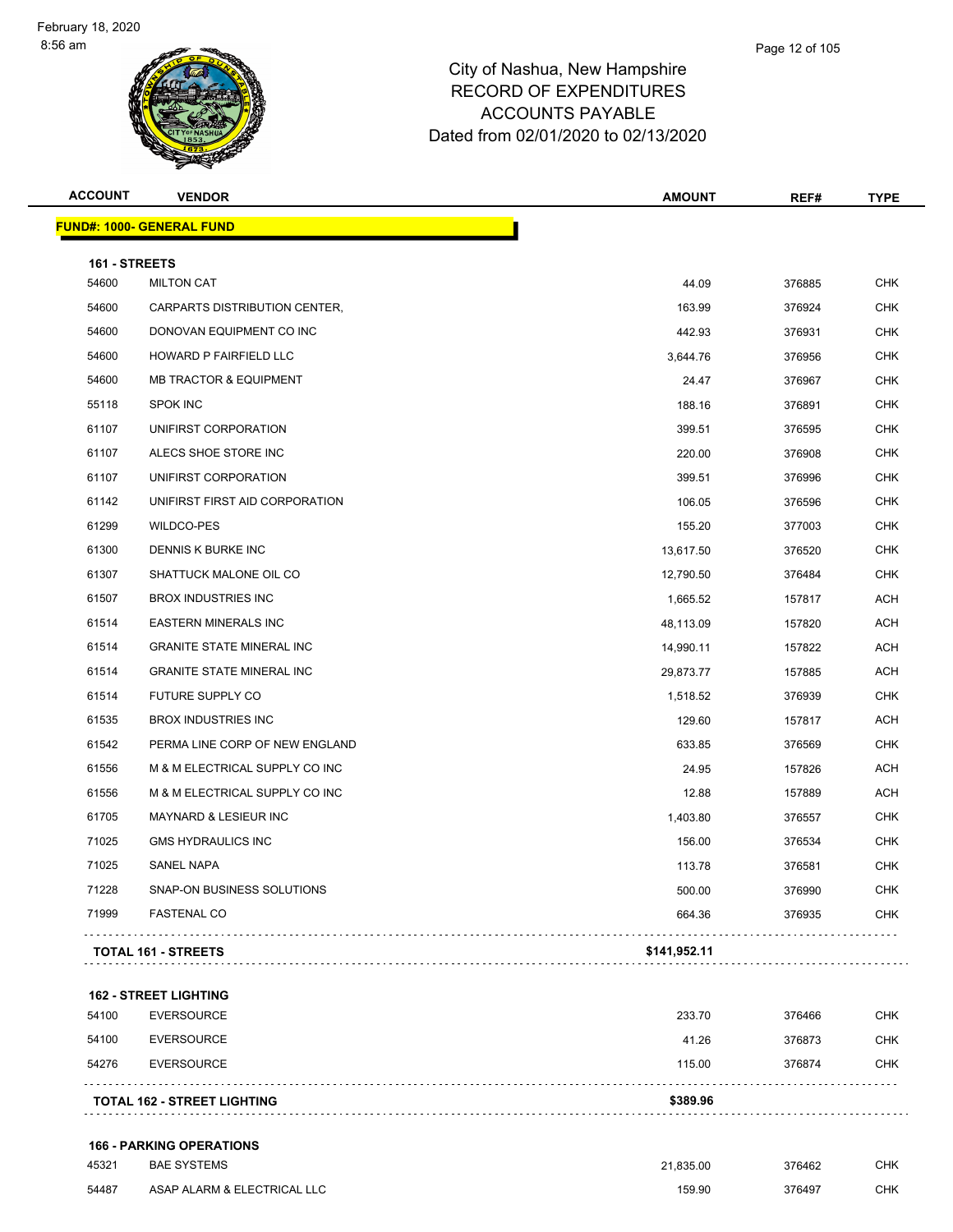| <b>ACCOUNT</b> | <b>VENDOR</b>                               | <b>AMOUNT</b> | REF#   | <b>TYPE</b> |
|----------------|---------------------------------------------|---------------|--------|-------------|
|                | <u> FUND#: 1000- GENERAL FUND</u>           |               |        |             |
|                | <b>166 - PARKING OPERATIONS</b>             |               |        |             |
| 61100          | WB MASON CO INC                             | 198.96        | 377001 | <b>CHK</b>  |
| 61299          | HOME DEPOT CREDIT SERVICE 3065              | 218.84        | 376541 | <b>CHK</b>  |
| 61299          | NASHUA WALLPAPER CO INC                     | 19.90         | 376560 | <b>CHK</b>  |
| 61299          | HOME DEPOT CREDIT SERVICE 3065              | 79.30         | 376953 | <b>CHK</b>  |
| 61299          | LOWE'S - 3502                               | 262.50        | 376966 | <b>CHK</b>  |
| 61307          | <b>CITY OF NASHUA</b>                       | 75.83         | 376846 | <b>CHK</b>  |
| 61428          | HOME DEPOT CREDIT SERVICE 3065              | 101.21        | 376541 | <b>CHK</b>  |
| 61428          | LOWE'S - 3502                               | 20.88         | 376966 | <b>CHK</b>  |
| 61542          | <b>STADIUM GRAPHICS</b>                     | 640.00        | 376993 | <b>CHK</b>  |
|                | <b>TOTAL 166 - PARKING OPERATIONS</b>       | \$23,612.32   |        |             |
|                | <b>170 - HYDROELECTRIC OPERATIONS</b>       |               |        |             |
| 54100          | <b>EVERSOUCE-POWER SUPPLY</b>               | 32.39         | 376465 | <b>CHK</b>  |
| 54221          | CHARLES GEORGE COMPANIES INC                | 130.39        | 376506 | <b>CHK</b>  |
| 54221          | WM CORPORATE SERVICES INC                   | 279.85        | 376903 | <b>CHK</b>  |
| 54290          | <b>ESSEX POWER SERVICES INC</b>             | 41,865.34     | 376934 | <b>CHK</b>  |
| 54821          | TRIANGLE PORTABLE SERVICES INC              | 176.00        | 376592 | <b>CHK</b>  |
|                | <b>TOTAL 170 - HYDROELECTRIC OPERATIONS</b> | \$42,483.97   |        |             |
|                | <b>171 - COMMUNITY SERVICES</b>             |               |        |             |
| 61100          | AMAZON CAPITAL SERV (CITY ACH)              | 18.73         | 157815 | <b>ACH</b>  |
| 61100          | WB MASON CO INC                             | 208.49        | 376598 | <b>CHK</b>  |
| 61100          | WB MASON CO INC                             | 202.22        | 377001 | <b>CHK</b>  |
|                | <b>TOTAL 171 - COMMUNITY SERVICES</b>       | \$429.44      |        |             |
|                | <b>172 - COMMUNITY HEALTH</b>               |               |        |             |
| 61135          | <b>ALPHAGRAPHICS</b>                        | 270.05        | 376909 | <b>CHK</b>  |
| 61142          | AMAZON CAPITAL SERV (CITY ACH)              | 41.83         | 157815 | ACH<br>.    |
|                | <b>TOTAL 172 - COMMUNITY HEALTH</b>         | \$311.88      |        |             |
|                | <b>173 - ENVIRONMENTAL HEALTH</b>           |               |        |             |
| 61149          | PAPER THERMOMETER CO                        | 212.16        | 376567 | <b>CHK</b>  |
|                | TOTAL 173 - ENVIRONMENTAL HEALTH            | \$212.16      |        |             |
|                | <b>174 - WELFARE ADMINISTRATION</b>         |               |        |             |
| 55400          | NH MUNICIPAL ASSOCIATION INC                | 110.00        | 376564 | CHK         |
| 61299          | <b>ALPHAGRAPHICS</b>                        | 132.57        | 376909 | <b>CHK</b>  |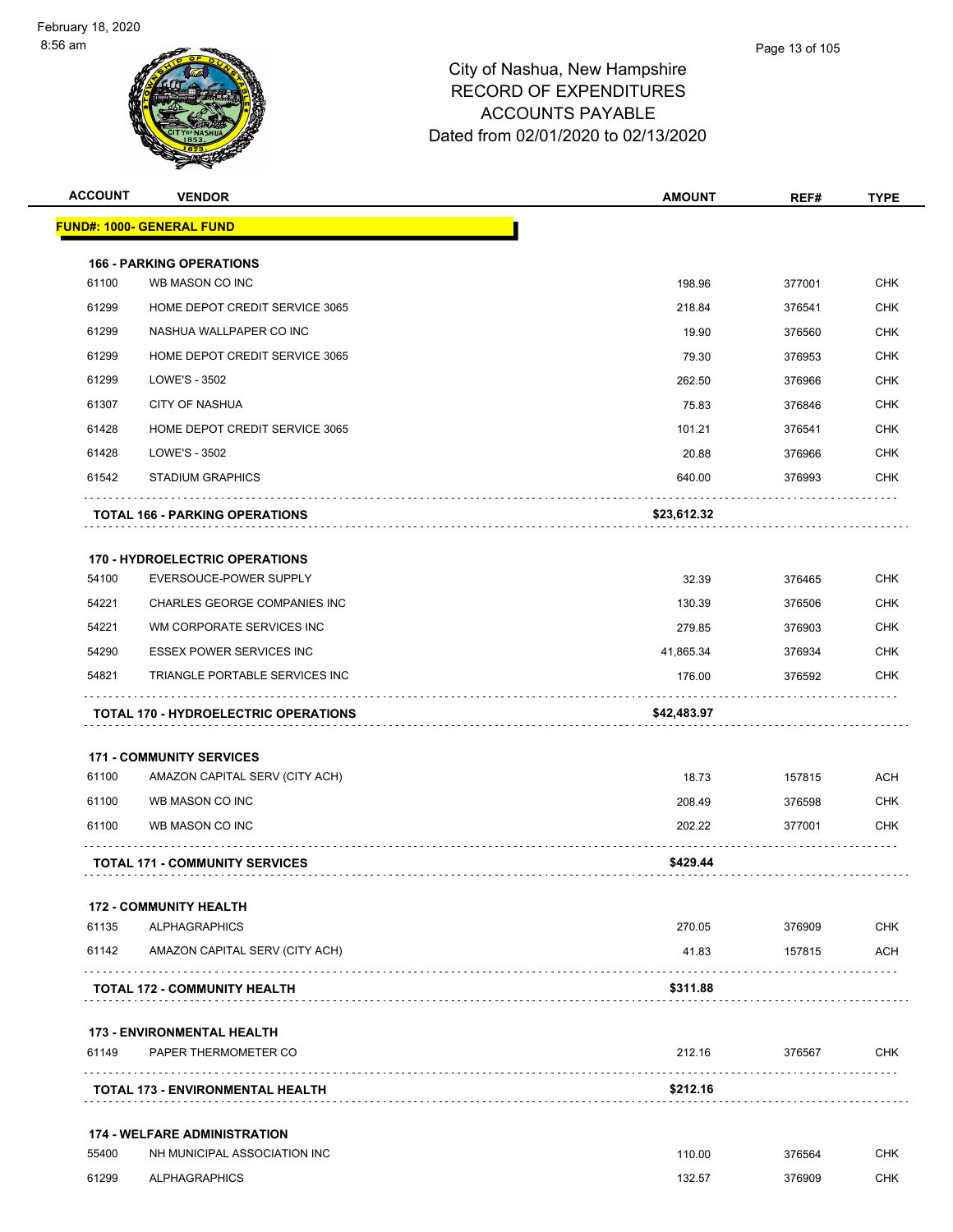| <b>ACCOUNT</b> | <b>VENDOR</b>                             | <b>AMOUNT</b> | REF#   | <b>TYPE</b> |
|----------------|-------------------------------------------|---------------|--------|-------------|
|                | <u> FUND#: 1000- GENERAL FUND</u>         |               |        |             |
|                | <b>TOTAL 174 - WELFARE ADMINISTRATION</b> | \$242.57      |        |             |
|                | <b>175 - WELFARE ASSISTANCE</b>           |               |        |             |
| 55810          | 188 CONCORD ST LLC                        | 819.25        | 376797 | CHK         |
| 55810          | 23-25 TEMPLE ST REALTY LLC                | 1,520.00      | 376798 | <b>CHK</b>  |
| 55810          | 82 WEST HOLLIS ST LLC                     | 520.00        | 376799 | <b>CHK</b>  |
| 55810          | NURUL ISLAM MOHAMAD ANWAR                 | 980.00        | 376800 | <b>CHK</b>  |
| 55810          | <b>COUNTRY BARN MOTEL</b>                 | 2,478.90      | 376801 | <b>CHK</b>  |
| 55810          | <b>HUGO GUTIERREZ</b>                     | 1,040.00      | 376802 | CHK         |
| 55810          | L & G PROPERTIES LLC                      | 440.00        | 376803 | <b>CHK</b>  |
| 55810          | NANMAZ LLC                                | 850.00        | 376804 | CHK         |
| 55810          | RESIDENCES AT DANIEL WEBSTER              | 1.527.00      | 376805 | <b>CHK</b>  |
| 55810          | 188 CONCORD ST LLC                        | 436.69        | 377201 | <b>CHK</b>  |
| 55810          | 58 KINSLEY STREET REALTY LLC              | 950.00        | 377202 | CHK         |
| 55810          | <b>AGUSTIN AVALOS</b>                     | 620.00        | 377204 | <b>CHK</b>  |
| 55810          | BISHOP REAL ESTATE MGMT INC               | 800.00        | 377205 | CHK         |
| 55810          | <b>CLOCKTOWER PLACE</b>                   | 1,187.00      | 377206 | <b>CHK</b>  |
| 55810          | <b>COUNTRY BARN MOTEL</b>                 | 802.75        | 377207 | CHK         |
| 55810          | RESIDENCES AT DANIEL WEBSTER              | 509.00        | 377208 | CHK         |
| 55810          | SNHS MANAGEMENT INC                       | 50.00         | 377209 | <b>CHK</b>  |
| 55814          | <b>EVERSOURCE</b>                         | 249.00        | 376795 | CHK         |
| 55814          | <b>LIBERTY UTILITIES</b>                  | 215.48        | 376796 | CHK         |
| 55814          | <b>LIBERTY UTILITIES</b>                  | 88.52         | 377200 | CHK         |
| 55820          | ANCTIL ROCHETTE FUNERAL HOME              | 750.00        | 377203 | CHK         |
|                | <b>TOTAL 175 - WELFARE ASSISTANCE</b>     | \$16,833.59   |        |             |
|                | <b>177 - PARKS &amp; RECREATION</b>       |               |        |             |
| 54100          | EVERSOUCE-POWER SUPPLY                    | 2,106.41      | 376465 | <b>CHK</b>  |
| 54100          | <b>EVERSOURCE</b>                         | 32.42         | 376466 | <b>CHK</b>  |
| 54100          | <b>EVERSOURCE</b>                         | 5,185.80      | 376873 | <b>CHK</b>  |
| 54114          | <b>DIRECT ENERGY BUSINESS</b>             | 1,111.97      | 157819 | ACH         |
| 54114          | LIBERTY UTILITIES - NH                    | 63.87         | 376469 | CHK         |
| 54114          | LIBERTY UTILITIES - NH                    | 887.12        | 376474 | <b>CHK</b>  |
| 54141          | PENNICHUCK WATER WORKS INC                | 684.01        | 376889 | <b>CHK</b>  |
| 54280          | JP PEST SERVICES INC                      | 68.60         | 157824 | ACH         |
| 54280          | M & M ELECTRICAL SUPPLY CO INC            | 107.70        | 157826 | ACH         |
| 54280          | AMAZON CAPITAL SERV (CITY ACH)            | 236.12        | 157875 | ACH         |
| 54280          | JP PEST SERVICES INC                      | 192.60        | 157888 | ACH         |
| 54280          | GATE CITY FENCE CO INC                    | 675.00        | 376531 | <b>CHK</b>  |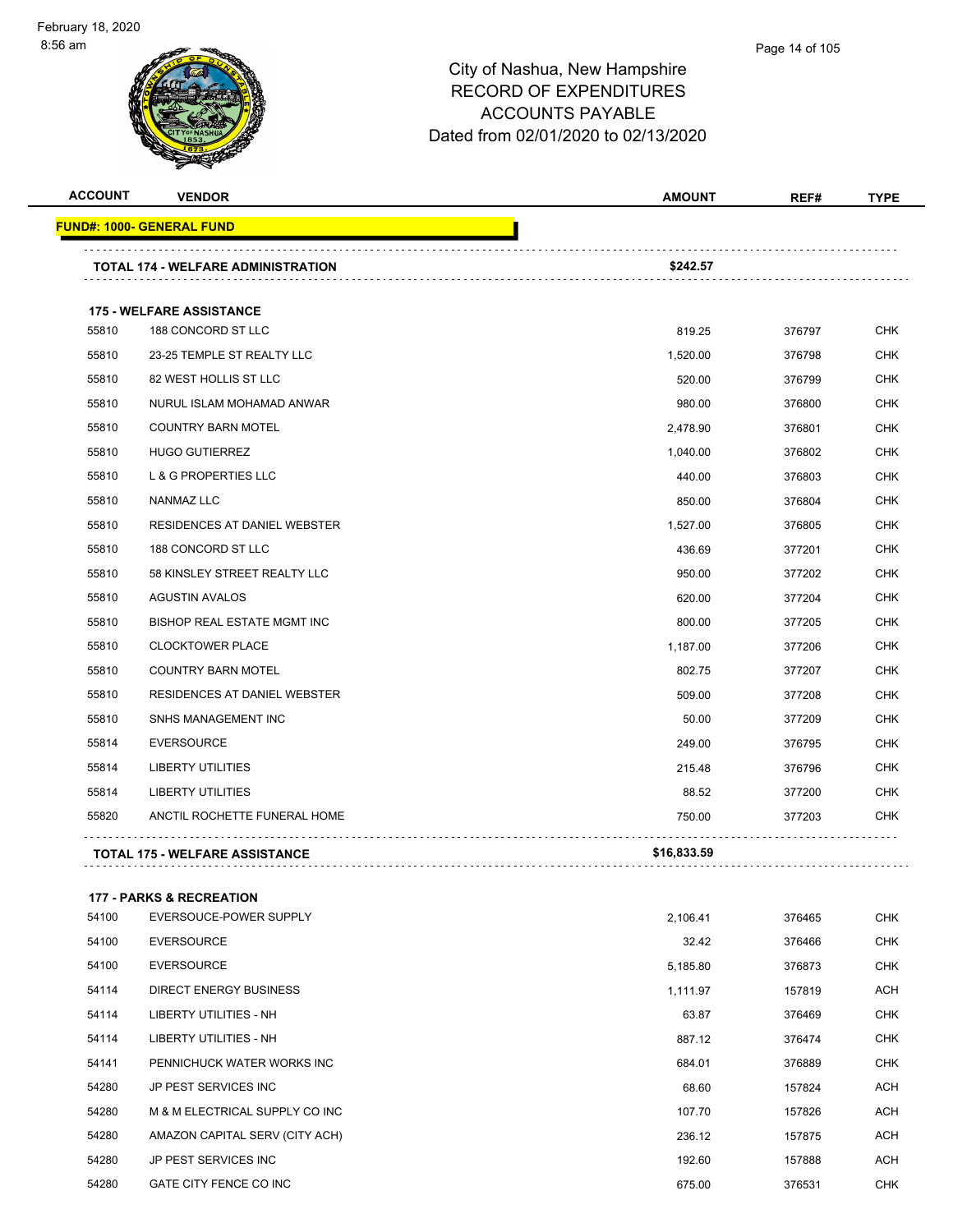| <b>ACCOUNT</b> | <b>VENDOR</b>                                                         | <b>AMOUNT</b> | REF#   | <b>TYPE</b> |
|----------------|-----------------------------------------------------------------------|---------------|--------|-------------|
|                | <u> FUND#: 1000- GENERAL FUND</u>                                     |               |        |             |
|                |                                                                       |               |        |             |
| 54280          | <b>177 - PARKS &amp; RECREATION</b><br>HOME DEPOT CREDIT SERVICE 3065 | 186.76        | 376541 | <b>CHK</b>  |
| 54280          | NASHUA WALLPAPER CO INC                                               | 59.98         | 376560 | <b>CHK</b>  |
| 54280          | R WHITE EQUIPMENT CENTER INC                                          | 36.00         | 376576 | <b>CHK</b>  |
| 54280          | ALECS SHOE STORE INC                                                  | 110.00        | 376908 | <b>CHK</b>  |
| 54280          | ASAP SPRINKLER LLC                                                    | 2,415.00      | 376912 | <b>CHK</b>  |
| 54280          | <b>BOT L GAS INC</b>                                                  | 90.35         | 376921 | <b>CHK</b>  |
| 54280          | HOME DEPOT CREDIT SERVICE 3065                                        |               |        | <b>CHK</b>  |
|                |                                                                       | 99.30         | 376953 |             |
| 54280<br>54280 | LFRT CLEANING SERVICES INC<br>NASHUA WALLPAPER CO INC                 | 300.00        | 376965 | <b>CHK</b>  |
|                |                                                                       | 229.95        | 376973 | <b>CHK</b>  |
| 54487          | AMAZON CAPITAL SERV (CITY ACH)                                        | 96.26         | 157875 | <b>ACH</b>  |
| 54487          | NASHUA OUTDOOR POWER EQUIPMENT                                        | 3.60          | 376559 | <b>CHK</b>  |
| 54821          | UNITED SITE SERVICES NORTHEAST                                        | 54.97         | 376997 | <b>CHK</b>  |
| 55400          | NE REGIONAL TURGRAS FOUNDATION                                        | 250.00        | 376886 | <b>CHK</b>  |
| 61705          | MAYNARD & LESIEUR INC                                                 | 204.26        | 376556 | <b>CHK</b>  |
| 61799          | <b>FACTORY MOTOR PARTS</b>                                            | 277.94        | 157880 | <b>ACH</b>  |
| 61799          | CARPARTS DISTRIBUTION CENTER,                                         | 54.56         | 376505 | <b>CHK</b>  |
| 61799          | <b>D &amp; R TOWING INC</b>                                           | 165.00        | 376517 | <b>CHK</b>  |
| 61799          | LIBERTY INTNL TRUCKS OF NH LLC                                        | 3,760.01      | 376550 | <b>CHK</b>  |
| 61799          | MACMULKIN CHEVROLET INC                                               | 80.80         | 376553 | <b>CHK</b>  |
| 61799          | NEW ENGLAND SHARPENING CO INC                                         | 75.00         | 376563 | <b>CHK</b>  |
| 61799          | <b>SANEL NAPA</b>                                                     | 11.68         | 376581 | <b>CHK</b>  |
| 61799          | CARPARTS DISTRIBUTION CENTER,                                         | 107.00        | 376924 | <b>CHK</b>  |
| 61799          | DONOVAN EQUIPMENT CO INC                                              | 718.30        | 376931 | <b>CHK</b>  |
| 61799          | NASHUA OUTDOOR POWER EQUIPMENT                                        | 578.90        | 376972 | <b>CHK</b>  |
| 71625          | HOME DEPOT CREDIT SERVICE 3065                                        | 47.97         | 376541 | <b>CHK</b>  |
|                | <b>TOTAL 177 - PARKS &amp; RECREATION</b>                             | \$21,365.21   |        |             |
|                |                                                                       |               |        |             |
|                | 179 - LIBRARY                                                         |               |        |             |
| 54100          | <b>EVERSOUCE-POWER SUPPLY</b>                                         | 6,513.10      | 376465 | <b>CHK</b>  |

| 54100 | EVERSOUCE-POWER SUPPLY         | 6,513.10 | 376465 | UHK        |
|-------|--------------------------------|----------|--------|------------|
| 54114 | LIBERTY UTILITIES - NH         | 1,232.08 | 376881 | CHK        |
| 54280 | HOME DEPOT CREDIT SERVICE 3065 | 219.65   | 376541 | <b>CHK</b> |
| 54280 | R B LEWIS FIRE CONTROL SYSTEMS | 870.00   | 376982 | <b>CHK</b> |
| 54428 | OCLC INC                       | 745.92   | 157898 | <b>ACH</b> |
| 54487 | <b>PIANOARTS INC</b>           | 110.00   | 376571 | <b>CHK</b> |
| 55307 | <b>MARGARET GLEESON</b>        | 66.12    | 376441 | CHK        |
| 61100 | WB MASON CO INC                | 57.85    | 376598 | CHK        |
| 61100 | ANCO SIGNS & STAMPS INC        | 21.90    | 376910 | <b>CHK</b> |
| 61299 | AMAZON CAPITAL SERV (CITY ACH) | 67.65    | 157815 | <b>ACH</b> |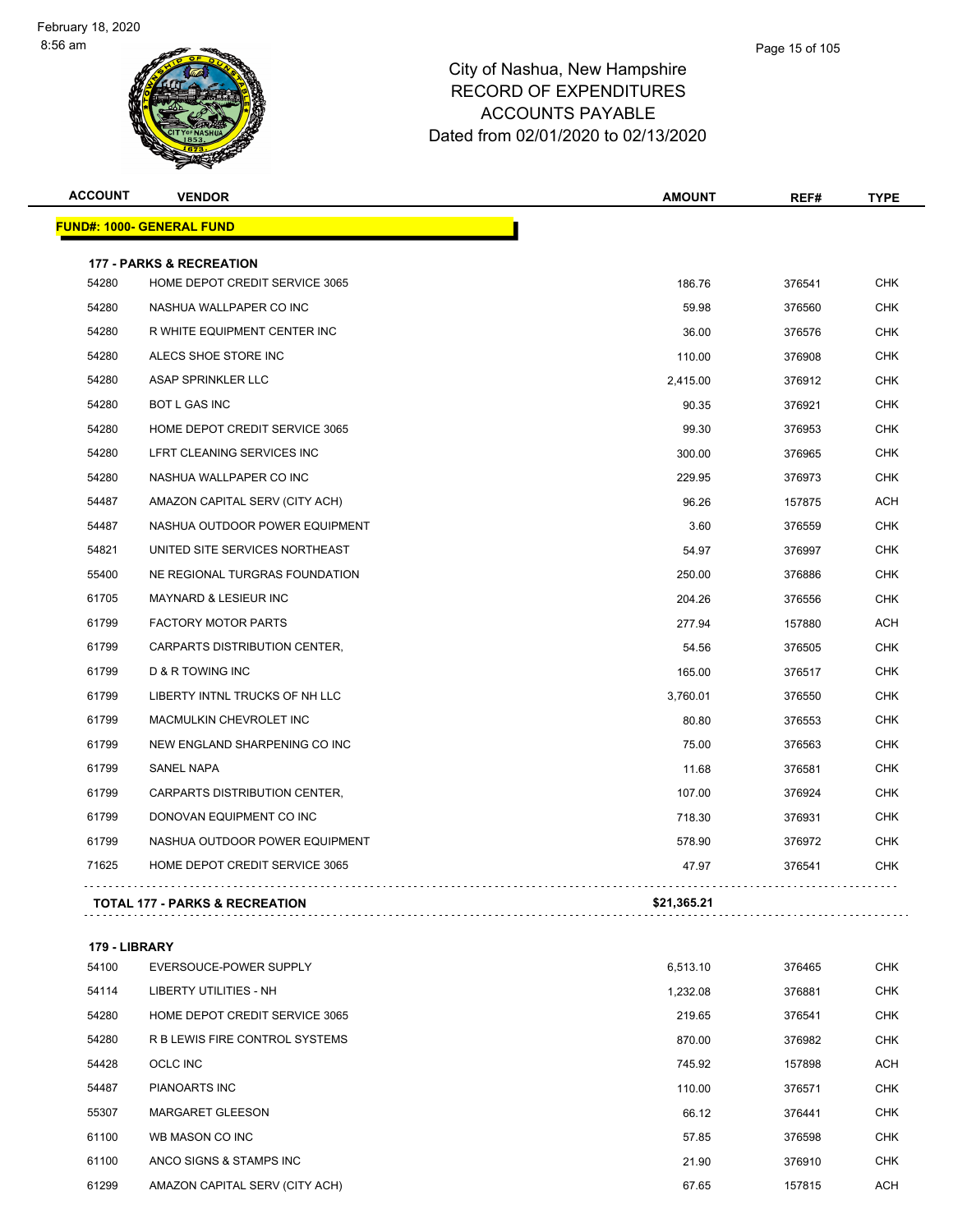| <b>ACCOUNT</b>      | <b>VENDOR</b>                                                         | <b>AMOUNT</b> | REF#   | <b>TYPE</b> |
|---------------------|-----------------------------------------------------------------------|---------------|--------|-------------|
|                     | <b>FUND#: 1000- GENERAL FUND</b>                                      |               |        |             |
| 179 - LIBRARY       |                                                                       |               |        |             |
| 61299               | AMAZON CAPITAL SERV (CITY ACH)                                        | 869.42        | 157875 | <b>ACH</b>  |
| 61299               | <b>DEMCO</b>                                                          | 95.84         | 376519 | <b>CHK</b>  |
| 61428               | WB MASON CO INC                                                       | 332.45        | 376598 | <b>CHK</b>  |
| 61807               | <b>BAKER &amp; TAYLOR</b>                                             | 1,331.99      | 376499 | <b>CHK</b>  |
| 61807               | BLUE360 MEDIA LLC                                                     | 84.75         | 376502 | <b>CHK</b>  |
| 61807               | <b>BAKER &amp; TAYLOR</b>                                             | 218.13        | 376915 | <b>CHK</b>  |
| 61814               | MIDWEST TAPE LLC                                                      | 217.37        | 157833 | ACH         |
| 61814               | MIDWEST TAPE LLC                                                      | 297.58        | 157894 | <b>ACH</b>  |
| 61814               | <b>BAKER &amp; TAYLOR</b>                                             | 59.84         | 376499 | <b>CHK</b>  |
| 68322               | AMAZON CAPITAL SERV (CITY ACH)                                        | 392.77        | 157815 | <b>ACH</b>  |
| 68322               | WB MASON CO INC                                                       | 14.99         | 376598 | <b>CHK</b>  |
| 68322               | <b>KENNETH E HARVEY</b>                                               | 150.00        | 376855 | <b>CHK</b>  |
| 71221               | AMAZON CAPITAL SERV (CITY ACH)                                        | 5,772.90      | 157815 | ACH         |
| 71221               | AMAZON CAPITAL SERV (CITY ACH)                                        | 229.82        | 157875 | <b>ACH</b>  |
|                     | <b>TOTAL 179 - LIBRARY</b>                                            | \$19,972.12   |        |             |
|                     |                                                                       |               |        |             |
| 55307               | <b>181 - COMMUNITY DEVELOPMENT</b><br><b>JULIE CHIZMAS</b>            | 85.98         | 157878 | ACH         |
| 55307               | DEBORA A CHISHOLM                                                     | 149.34        | 376845 | <b>CHK</b>  |
| 61100               | WB MASON CO INC                                                       | 43.67         | 376598 | <b>CHK</b>  |
| 61100               | WB MASON CO INC                                                       | 43.27         | 377001 | <b>CHK</b>  |
|                     |                                                                       |               |        |             |
|                     | <b>TOTAL 181 - COMMUNITY DEVELOPMENT</b>                              | \$322.26      |        |             |
|                     | <b>182 - PLANNING AND ZONING</b>                                      |               |        |             |
| 44350               | <b>HARVEY SIGNS</b>                                                   | 45.00         | 376948 | <b>CHK</b>  |
| 55307               | DONALD SCOTT MCPHIE                                                   | 43.13         | 376454 | <b>CHK</b>  |
| 55421               | <b>CARTER FALK</b>                                                    | 1,375.00      | 376849 | <b>CHK</b>  |
|                     | .<br>TOTAL 182 - PLANNING AND ZONING                                  | \$1,463.13    |        |             |
|                     |                                                                       |               |        |             |
| 61830               | <b>183 - ECONOMIC DEVELOPMENT</b><br><b>COSTAR REALTY INFORMATION</b> | 797.18        | 376514 | <b>CHK</b>  |
|                     |                                                                       |               |        |             |
|                     | <b>TOTAL 183 - ECONOMIC DEVELOPMENT</b>                               | \$797.18      |        |             |
| <b>191 - SCHOOL</b> |                                                                       |               |        |             |
| 52150               | NH RETIREMENT SYSTEM                                                  | 570.68        | 377233 | <b>CHK</b>  |
| 52150               | NH RETIREMENT SYSTEM                                                  | 698.68        | 377234 | <b>CHK</b>  |
| 53600               | YOUTH COUNCIL                                                         | 6,132.50      | 377160 | <b>CHK</b>  |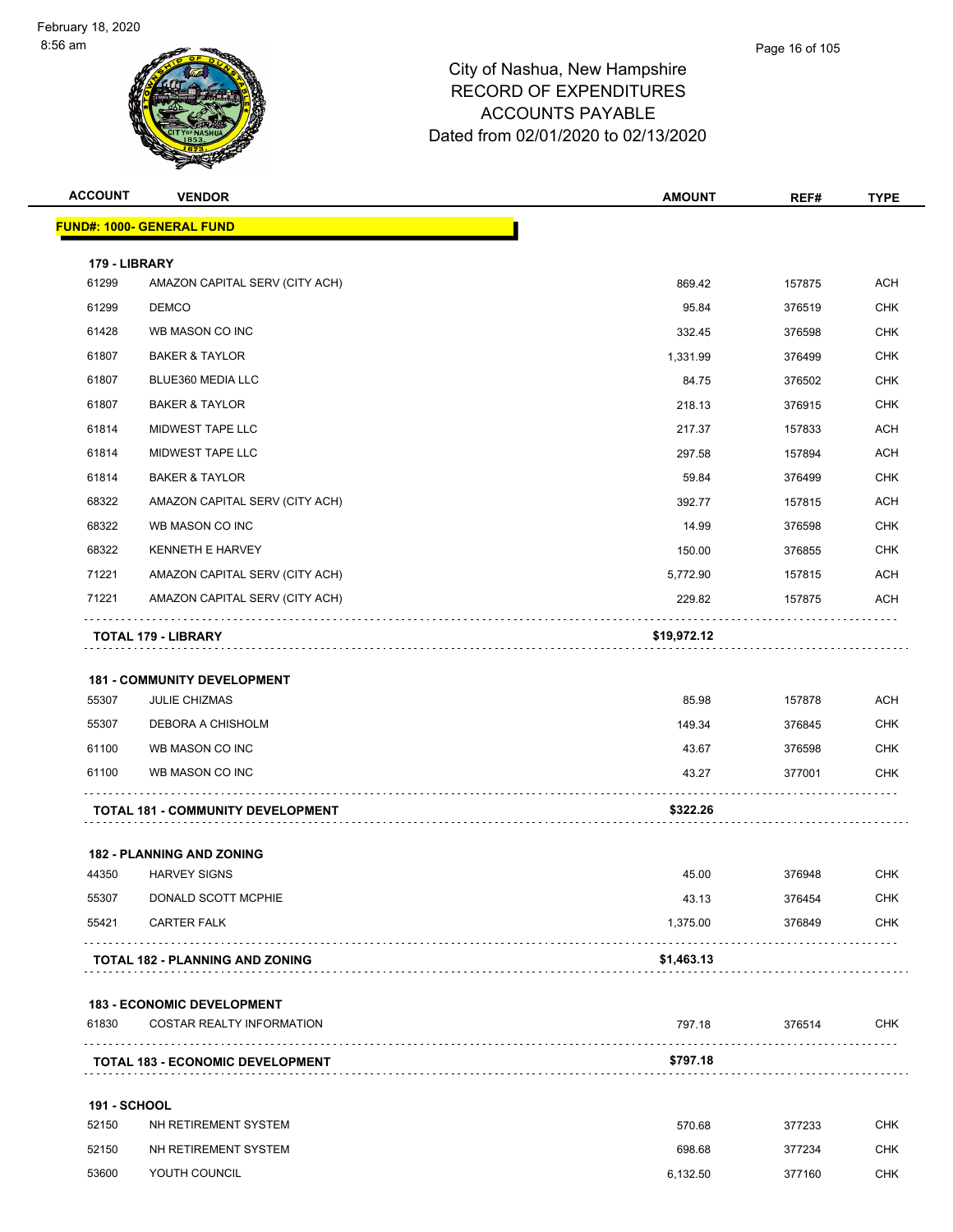| <b>ACCOUNT</b>      | <b>VENDOR</b>                    | <b>AMOUNT</b> | REF#   | <b>TYPE</b> |
|---------------------|----------------------------------|---------------|--------|-------------|
|                     | <b>FUND#: 1000- GENERAL FUND</b> |               |        |             |
| <b>191 - SCHOOL</b> |                                  |               |        |             |
| 53614               | AMY MCCARTNEY                    | 10,421.00     | 376615 | <b>CHK</b>  |
| 53614               | <b>CLARK ASSOC</b>               | 248.80        | 376641 | CHK         |
| 53614               | <b>CLARK ASSOC</b>               | 39,599.70     | 377039 | <b>CHK</b>  |
| 53614               | LEARNWELL                        | 407.00        | 377098 | <b>CHK</b>  |
| 53628               | CUSTOM COMPUTER SPECIALIST INC   | 2,052.89      | 376654 | <b>CHK</b>  |
| 53628               | PERFORMANCE REHAB INC            | 5,698.88      | 376738 | <b>CHK</b>  |
| 53628               | PRO AV SYSTEMS INC               | 1,490.00      | 376743 | <b>CHK</b>  |
| 53628               | STATE OF NH CRIMINAL RECORDS     | 1,008.75      | 377014 | <b>CHK</b>  |
| 53628               | ASAP FIRE & SAFETY CORP          | 265.50        | 377020 | <b>CHK</b>  |
| 53628               | <b>E-RATE STRATEGIES</b>         | 3,895.00      | 377055 | CHK         |
| 54100               | <b>EVERSOURCE</b>                | 44,036.95     | 376608 | CHK         |
| 54100               | <b>EVERSOURCE</b>                | 1,656.83      | 377008 | CHK         |
| 54114               | <b>DIRECT ENERGY BUSINESS</b>    | 29,483.52     | 157840 | <b>ACH</b>  |
| 54114               | LIBERTY UTILITIES                | 23,437.49     | 376609 | <b>CHK</b>  |
| 54114               | <b>ENERGYNORTH PROPANE</b>       | 1,355.19      | 377056 | CHK         |
| 54141               | PENNICHUCK WATER WORKS INC       | 3,411.17      | 377011 | <b>CHK</b>  |
| 54280               | <b>BELLETETES INC</b>            | 93.01         | 376621 | <b>CHK</b>  |
| 54280               | FIMBEL GARAGE DOORS              | 975.00        | 376667 | <b>CHK</b>  |
| 54280               | NASHUA WALLPAPER CO INC          | 615.89        | 376722 | <b>CHK</b>  |
| 54280               | NH DEPT OF ENVIROMENTAL SERVS    | 1,805.18      | 376730 | <b>CHK</b>  |
| 54280               | <b>BELLETETES INC</b>            | 87.06         | 377029 | <b>CHK</b>  |
| 54280               | <b>NASHUA GLASS</b>              | 8.00          | 377122 | CHK         |
| 54280               | NASHUA WALLPAPER CO INC          | 709.17        | 377124 | CHK         |
| 54280               | <b>PASEK CORP</b>                | 3,335.37      | 377132 | CHK         |
| 54450               | <b>MAILFINANCE</b>               | 455.40        | 376610 | <b>CHK</b>  |
| 54487               | (SCHOOL ACH) AMAZON CAPITAL SE   | 167.58        | 157839 | <b>ACH</b>  |
| 54487               | <b>PIANOARTS INC</b>             | 396.00        | 376742 | <b>CHK</b>  |
| 54487               | UNITED MACHINE REPAIR INC        | 2,781.80      | 376764 | CHK         |
| 54600               | <b>BOND AUTO PARTS</b>           | 5.99          | 376628 | <b>CHK</b>  |
| 54600               | LIBERTY INTNL TRUCKS OF NH LLC   | 2,879.31      | 376704 | <b>CHK</b>  |
| 54600               | <b>MAYNARD &amp; LESIEUR INC</b> | 913.85        | 376713 | CHK         |
| 54600               | <b>SANEL NAPA</b>                | 95.41         | 376749 | CHK         |
| 54600               | CARPARTS DISTRIBUTION CENTER,    | 46.66         | 377038 | CHK         |
| 54600               | SANEL NAPA                       | 113.81        | 377140 | <b>CHK</b>  |
| 54899               | PATS PEAK                        | 1,745.00      | 376735 | <b>CHK</b>  |
| 55109               | COMCAST                          | 293.35        | 376606 | CHK         |
| 55109               | CONSOLIDATED COMMUNICATIONS      | 37.45         | 376607 | CHK         |
| 55109               | CONSOLIDATED COMMUNICATIONS      | 904.81        | 376870 | CHK         |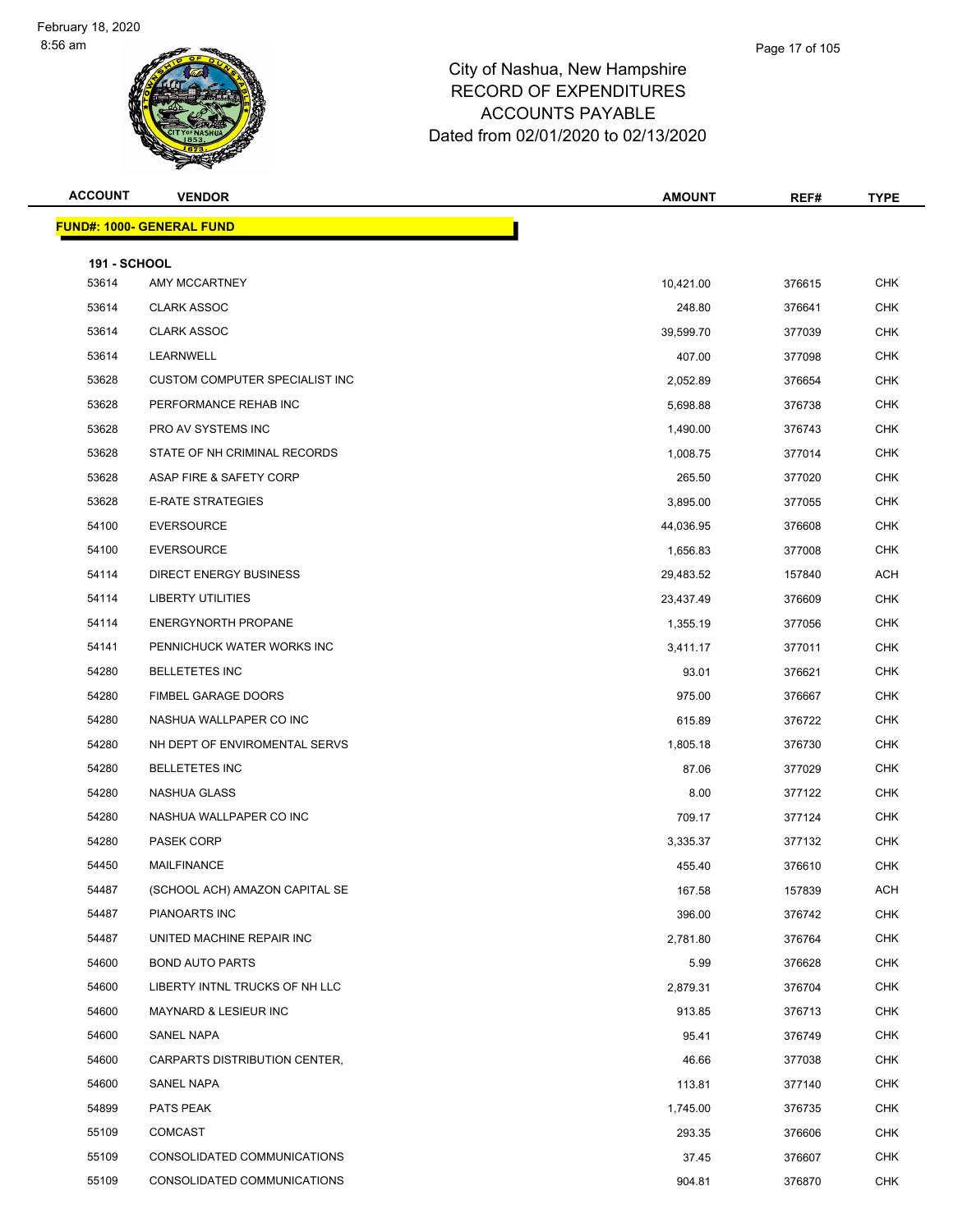| <b>ACCOUNT</b>               | <b>VENDOR</b>                     | AMOUNT   | REF#   | <b>TYPE</b> |
|------------------------------|-----------------------------------|----------|--------|-------------|
|                              | <u> FUND#: 1000- GENERAL FUND</u> |          |        |             |
|                              |                                   |          |        |             |
| <b>191 - SCHOOL</b><br>55109 | <b>COMCAST</b>                    | 5,731.99 | 377006 | <b>CHK</b>  |
| 55109                        | CONSOLIDATED COMMUNICATIONS       | 106.38   | 377007 | <b>CHK</b>  |
| 55109                        | <b>FIRSTLIGHT FIBER</b>           | 2,248.17 | 377009 | <b>CHK</b>  |
| 55109                        | WINDSTREAM                        | 946.24   | 377016 | <b>CHK</b>  |
| 55200                        | <b>NFPA</b>                       | 175.00   | 376729 | <b>CHK</b>  |
| 55200                        | <b>SKILLS USA</b>                 | 110.00   | 376757 | CHK         |
| 55307                        | DANIEL ALEXANDER                  | 122.48   | 376613 | <b>CHK</b>  |
| 55307                        | SHEILA CHOUINARD                  | 5.75     | 376639 | <b>CHK</b>  |
| 55307                        | AMY CONNORS                       | 29.58    | 376647 | <b>CHK</b>  |
| 55307                        | <b>BRENDA CROCKER</b>             | 12.14    | 376650 | <b>CHK</b>  |
| 55307                        | DONNA FITZPATRICK                 | 51.50    | 376671 | <b>CHK</b>  |
| 55307                        | <b>CHELSEY GILLIS</b>             | 143.61   | 376676 | <b>CHK</b>  |
| 55307                        | DONNA LATINA                      | 34.35    | 376701 | <b>CHK</b>  |
| 55307                        | <b>WILLIAM NELSON</b>             | 18.18    | 376725 | <b>CHK</b>  |
| 55307                        | <b>ASHLEY ODIERNO</b>             | 481.46   | 376732 | <b>CHK</b>  |
| 55307                        | THERESA PELLEGRINO                | 41.40    | 376736 | CHK         |
| 55307                        | <b>DENISE PETZ</b>                | 32.14    | 376740 | <b>CHK</b>  |
| 55307                        | <b>DONALD TESSIER</b>             | 63.83    | 376762 | <b>CHK</b>  |
| 55307                        | <b>HANNAH DEPIETRO</b>            | 19.50    | 377050 | <b>CHK</b>  |
| 55307                        | KATHERINE DICHARD                 | 26.45    | 377051 | <b>CHK</b>  |
| 55307                        | ELISABETH GIANNAKOPOULOS          | 12.94    | 377069 | <b>CHK</b>  |
| 55307                        | <b>LISA GINGRAS</b>               | 337.86   | 377071 | <b>CHK</b>  |
| 55307                        | JOANNE LAKE                       | 30.41    | 377095 | CHK         |
| 55307                        | <b>JUDITH LOFTUS</b>              | 103.78   | 377101 | <b>CHK</b>  |
| 55307                        | MICHAEL SCARPATO                  | 27.03    | 377141 | <b>CHK</b>  |
| 55307                        | <b>RENEE SCHWARZ</b>              | 23.23    | 377144 | <b>CHK</b>  |
| 55307                        | <b>JESSICA WOJCIK</b>             | 91.63    | 377158 | <b>CHK</b>  |
| 55400                        | <b>NHSNA</b>                      | 310.00   | 376603 | <b>CHK</b>  |
| 55400                        | BUREAU OF EDUCATION & RESEARCH    | 558.00   | 376632 | <b>CHK</b>  |
| 55400                        | <b>SUE ROWSE</b>                  | 220.50   | 376747 | <b>CHK</b>  |
| 55400                        | ST JOHNSBURY ACADEMY              | 1,745.00 | 376760 | <b>CHK</b>  |
| 55400                        | <b>NHASP</b>                      | 450.00   | 377128 | <b>CHK</b>  |
| 55500                        | <b>HIPPOPRESS</b>                 | 300.00   | 377078 | <b>CHK</b>  |
| 55600                        | <b>JOSTENS INC</b>                | 2,239.70 | 376694 | <b>CHK</b>  |
| 55600                        | THE COPY SHOP                     | 560.00   | 377044 | <b>CHK</b>  |
| 55607                        | <b>MAILFINANCE</b>                | 437.94   | 376610 | <b>CHK</b>  |
| 55607                        | US POSTAL SERVICE                 | 450.00   | 376765 | <b>CHK</b>  |
| 55607                        | PETTY CASH                        | 52.10    | 377012 | <b>CHK</b>  |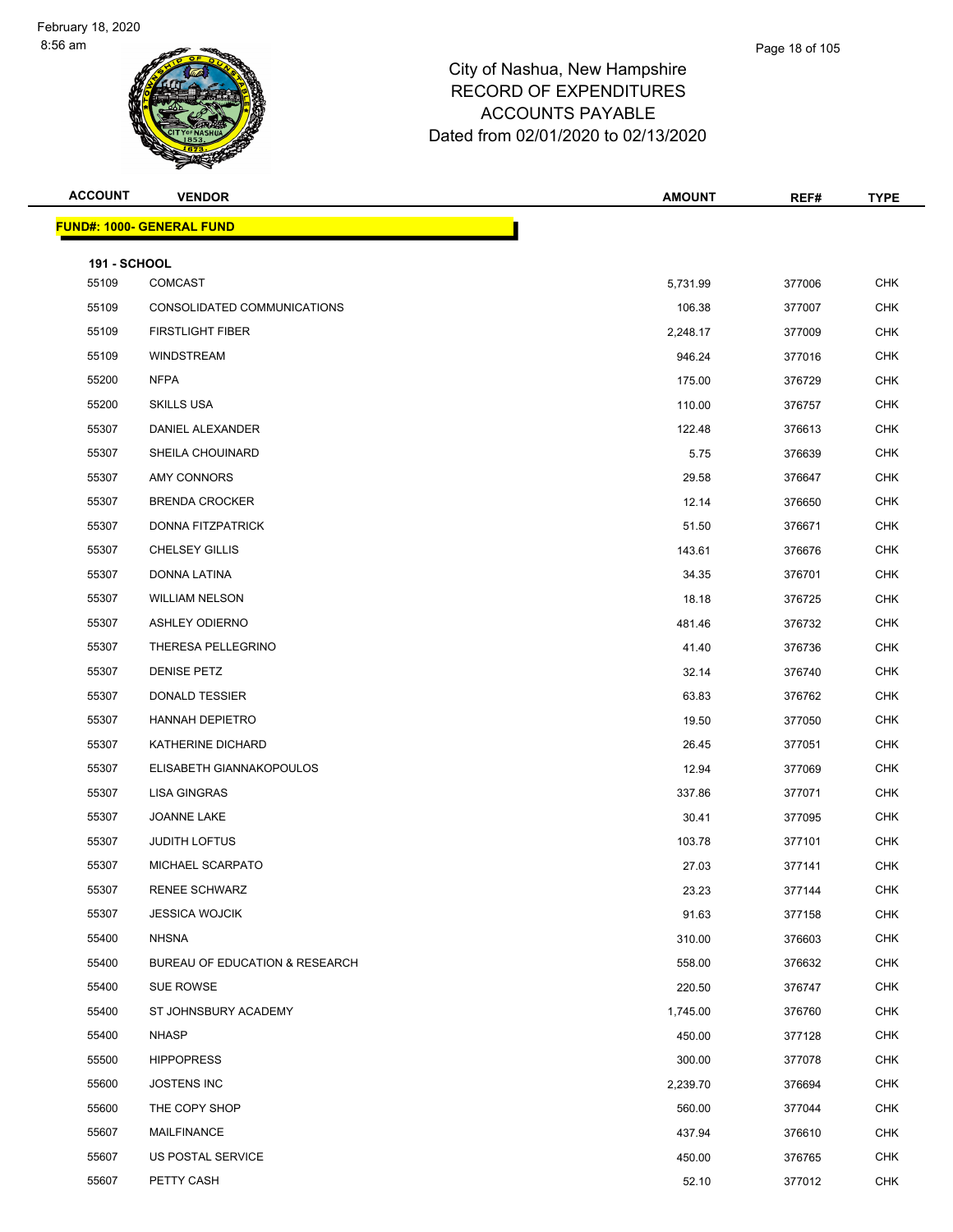#### Page 19 of 105

| <b>ACCOUNT</b>      | <b>VENDOR</b>                    | <b>AMOUNT</b> | REF#   | <b>TYPE</b> |
|---------------------|----------------------------------|---------------|--------|-------------|
|                     | <b>FUND#: 1000- GENERAL FUND</b> |               |        |             |
| <b>191 - SCHOOL</b> |                                  |               |        |             |
| 55607               | UNITED PARCEL SERVICE            | 11.90         | 377015 | <b>CHK</b>  |
| 55635               | NASHUA SCHOOL DISTRICT 42        | 1,260.00      | 157904 | <b>ACH</b>  |
| 55642               | <b>BRIAN G ALLISON</b>           | 88.00         | 376614 | <b>CHK</b>  |
| 55642               | <b>JOSEPH AUDET</b>              | 91.00         | 376618 | <b>CHK</b>  |
| 55642               | PHILIP CLINTON                   | 68.00         | 376643 | <b>CHK</b>  |
| 55642               | DONALD HURLEY                    | 92.00         | 376659 | <b>CHK</b>  |
| 55642               | MICHAEL DURANT                   | 88.00         | 376660 | <b>CHK</b>  |
| 55642               | <b>KENNETH GALICA</b>            | 93.00         | 376673 | <b>CHK</b>  |
| 55642               | <b>TRAVIS A HAYNES</b>           | 102.00        | 376683 | <b>CHK</b>  |
| 55642               | ALICE JINN                       | 93.00         | 376692 | <b>CHK</b>  |
| 55642               | ROBERT W JOHNSON JR              | 68.00         | 376693 | <b>CHK</b>  |
| 55642               | <b>DAVID KUZMICK</b>             | 156.00        | 376700 | <b>CHK</b>  |
| 55642               | <b>CARMINE LOCONTE</b>           | 88.00         | 376707 | <b>CHK</b>  |
| 55642               | <b>JAMES LOWTHER</b>             | 88.00         | 376708 | <b>CHK</b>  |
| 55642               | PAUL MARTINEAU                   | 126.00        | 376712 | <b>CHK</b>  |
| 55642               | <b>BARBARA R MICHAEL</b>         | 126.00        | 376717 | <b>CHK</b>  |
| 55642               | <b>WILLIAM NEVERETT</b>          | 68.00         | 376726 | <b>CHK</b>  |
| 55642               | DONALD NEVERS                    | 68.00         | 376727 | <b>CHK</b>  |
| 55642               | <b>MARIO PENA</b>                | 88.00         | 376737 | <b>CHK</b>  |
| 55642               | RON SCACCIA                      | 176.00        | 376751 | <b>CHK</b>  |
| 55642               | STEPHEN SHIELDS                  | 88.00         | 376755 | <b>CHK</b>  |
| 55642               | <b>GARY SIMPSON</b>              | 68.00         | 376756 | <b>CHK</b>  |
| 55642               | DOUGLAS THIBODEAU                | 88.00         | 376763 | <b>CHK</b>  |
| 55642               | <b>KAREN ZIELINSKI</b>           | 194.00        | 376775 | <b>CHK</b>  |
| 55642               | RAYMOND VALENTE JR               | 88.00         | 377005 | <b>CHK</b>  |
| 55642               | <b>JOSEPH AUDET</b>              | 292.04        | 377022 | CHK         |
| 55642               | <b>JEFFREY BARNARD</b>           | 88.00         | 377024 | <b>CHK</b>  |
| 55642               | <b>DANIELLE BAXTER</b>           | 160.00        | 377026 | <b>CHK</b>  |
| 55642               | <b>SHANE BELANGER</b>            | 88.00         | 377027 | <b>CHK</b>  |
| 55642               | ROBERT BOLDUC                    | 224.00        | 377032 | <b>CHK</b>  |
| 55642               | <b>STEPHEN CAMPO</b>             | 136.00        | 377034 | <b>CHK</b>  |
| 55642               | <b>MARK CORMIER</b>              | 88.00         | 377045 | <b>CHK</b>  |
| 55642               | <b>WILLIAM DAPKUS</b>            | 68.00         | 377047 | <b>CHK</b>  |
| 55642               | <b>MATT DOERFLER</b>             | 301.16        | 377052 | <b>CHK</b>  |
| 55642               | DONALD HURLEY                    | 82.00         | 377053 | <b>CHK</b>  |
| 55642               | ROSEMARY A FARLEY                | 136.00        | 377058 | <b>CHK</b>  |
| 55642               | DON FERNANDES                    | 126.00        | 377060 | <b>CHK</b>  |
| 55642               | LOUIS GERARD FERULLO             | 570.52        | 377061 | CHK         |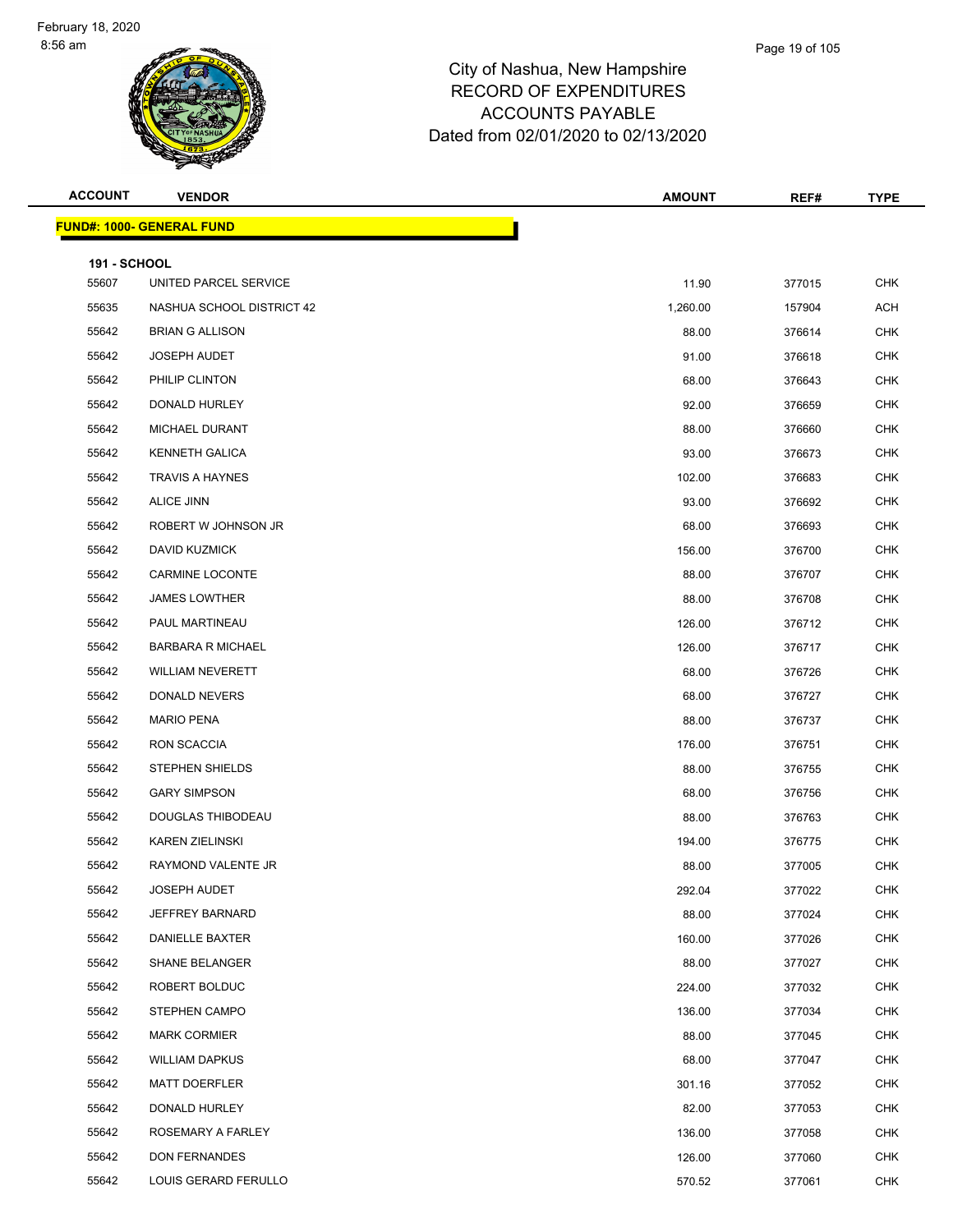#### Page 20 of 105

| <b>ACCOUNT</b>      | <b>VENDOR</b>                    | <b>AMOUNT</b> | REF#   | <b>TYPE</b> |
|---------------------|----------------------------------|---------------|--------|-------------|
|                     | <b>FUND#: 1000- GENERAL FUND</b> |               |        |             |
| <b>191 - SCHOOL</b> |                                  |               |        |             |
| 55642               | DANIEL GRAY                      | 88.00         | 377074 | <b>CHK</b>  |
| 55642               | <b>SCOTT INFANTINO</b>           | 68.00         | 377085 | <b>CHK</b>  |
| 55642               | <b>EVAN JOHNSON</b>              | 88.00         | 377088 | <b>CHK</b>  |
| 55642               | ROBERT W JOHNSON JR              | 224.00        | 377089 | <b>CHK</b>  |
| 55642               | <b>BRIAN J KENNEDY</b>           | 68.00         | 377090 | <b>CHK</b>  |
| 55642               | <b>JASON KOHM</b>                | 88.00         | 377092 | <b>CHK</b>  |
| 55642               | <b>GARY KUBA</b>                 | 68.00         | 377093 | <b>CHK</b>  |
| 55642               | DAVID KUZMICK                    | 68.00         | 377094 | <b>CHK</b>  |
| 55642               | <b>ANTHONY LAMONICA</b>          | 88.00         | 377097 | <b>CHK</b>  |
| 55642               | <b>SHAWN LOUGHRAN</b>            | 88.00         | 377102 | <b>CHK</b>  |
| 55642               | <b>JAMES LOWTHER</b>             | 68.00         | 377103 | <b>CHK</b>  |
| 55642               | ANDREW MACDONALD                 | 234.00        | 377105 | <b>CHK</b>  |
| 55642               | PAUL MARTINEAU                   | 68.00         | 377107 | <b>CHK</b>  |
| 55642               | LAURIE LYNN MASON                | 286.00        | 377108 | <b>CHK</b>  |
| 55642               | PATRICK MCCARTHY                 | 176.00        | 377109 | <b>CHK</b>  |
| 55642               | THOMAS MCDONOUGH                 | 68.00         | 377110 | <b>CHK</b>  |
| 55642               | <b>DENNIS MELANSON</b>           | 68.00         | 377113 | <b>CHK</b>  |
| 55642               | ROBERT MENCK III                 | 93.00         | 377114 | <b>CHK</b>  |
| 55642               | <b>GARY MURTAGH</b>              | 68.00         | 377118 | <b>CHK</b>  |
| 55642               | <b>JACKSON MUSGRAVE</b>          | 88.00         | 377119 | <b>CHK</b>  |
| 55642               | DONALD NEVERS                    | 68.00         | 377126 | <b>CHK</b>  |
| 55642               | PETER OLSON                      | 14.64         | 377131 | <b>CHK</b>  |
| 55642               | <b>MARIO PENA</b>                | 204.00        | 377133 | CHK         |
| 55642               | <b>NATHAN RUMFORD</b>            | 88.00         | 377137 | <b>CHK</b>  |
| 55642               | DAVID D RUSSO SR                 | 156.00        | 377138 | <b>CHK</b>  |
| 55642               | JOEL H THONE                     | 594.60        | 377150 | <b>CHK</b>  |
| 55642               | <b>DENNIS WILLIAM UPTON</b>      | 68.00         | 377151 | <b>CHK</b>  |
| 55642               | <b>GREGG WEBER</b>               | 93.00         | 377155 | <b>CHK</b>  |
| 55642               | <b>GARY WONG</b>                 | 88.00         | 377159 | <b>CHK</b>  |
| 55642               | THOMAS T ZAPORA                  | 88.00         | 377161 | <b>CHK</b>  |
| 55642               | <b>KAREN ZIELINSKI</b>           | 68.00         | 377162 | <b>CHK</b>  |
| 55649               | <b>JAMES CHARLAND</b>            | 130.00        | 376638 | <b>CHK</b>  |
| 55649               | ERNEST A CLARK II                | 390.00        | 376642 | <b>CHK</b>  |
| 55649               | ROBERT MENCK III                 | 65.00         | 376716 | <b>CHK</b>  |
| 55649               | <b>CARLEEN PFLUGER</b>           | 260.00        | 376741 | <b>CHK</b>  |
| 55649               | <b>STEPHEN ROSSETTI</b>          | 910.00        | 376761 | <b>CHK</b>  |
| 55650               | KATHERINE COPPENS                | 400.00        | 376648 | <b>CHK</b>  |
| 55650               | KATHERINE COPPENS                | 100.00        | 377043 | <b>CHK</b>  |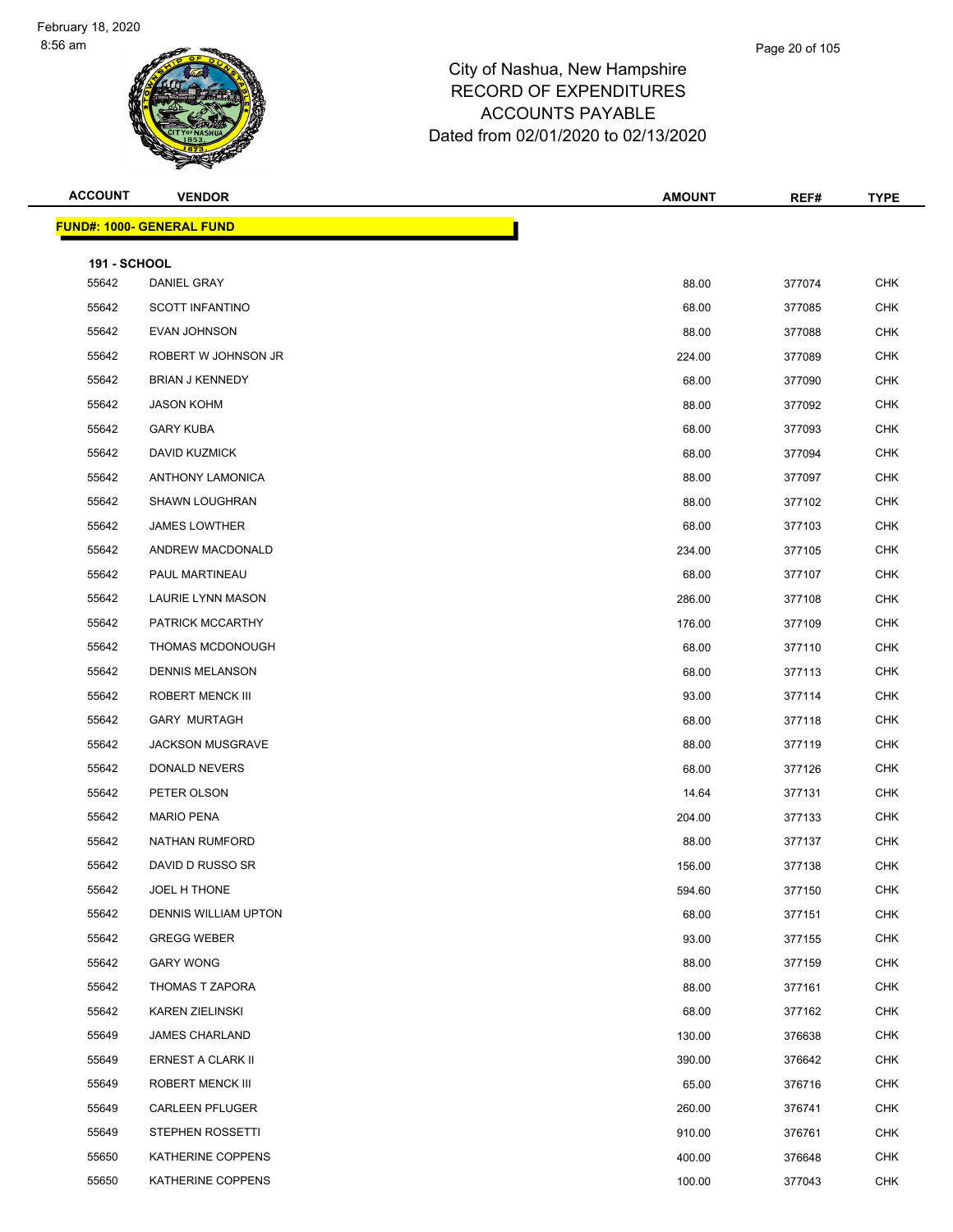Page 21 of 105

| <b>ACCOUNT</b>               | <b>VENDOR</b>                            | <b>AMOUNT</b> | REF#   | <b>TYPE</b> |
|------------------------------|------------------------------------------|---------------|--------|-------------|
|                              | <u> FUND#: 1000- GENERAL FUND</u>        |               |        |             |
|                              |                                          |               |        |             |
| <b>191 - SCHOOL</b><br>55690 | FIRST STUDENT INC                        | 27,894.23     | 376669 | <b>CHK</b>  |
| 55690                        | FIRST STUDENT INC                        | 310,308.57    | 377063 | CHK         |
| 55691                        | <b>COMPASS INNOVATIVE BEHAVIOR</b>       | 3,500.00      | 376645 | <b>CHK</b>  |
| 55691                        | DURHAM SCHOOL SERVICES                   | 1,071.00      | 376661 | CHK         |
| 55691                        | FIRST STUDENT INC                        | 211.01        | 376669 | <b>CHK</b>  |
| 55691                        | <b>SIRENA HILBERT</b>                    | 522.00        | 376686 | <b>CHK</b>  |
| 55691                        | SARAH WINSLOW                            | 416.88        | 376774 | CHK         |
| 55691                        | CARING HANDS TRANSPORTATION LL           | 3,440.00      | 377036 | <b>CHK</b>  |
| 55691                        | <b>COMPASS INNOVATIVE BEHAVIOR</b>       | 2,250.00      | 377041 | <b>CHK</b>  |
| 55691                        | DURHAM SCHOOL SERVICES                   | 29,499.26     | 377054 | <b>CHK</b>  |
| 55691                        | FIRST STUDENT INC                        | 314,211.95    | 377063 | CHK         |
| 55691                        | <b>JESSICA FLAGLER</b>                   | 1,207.50      | 377064 | CHK         |
| 55691                        | LAKES REGION STUDENT TRANSPORT           | 2,090.00      | 377096 | <b>CHK</b>  |
| 55694                        | <b>COMPASS INNOVATIVE BEHAVIOR</b>       | 2,425.00      | 376645 | CHK         |
| 55694                        | CROTCHED MOUNTAIN REHAB CTR              | 455.00        | 376651 | <b>CHK</b>  |
| 55694                        | EASTER SEALS OF NEW HAMPSHIRE            | 3,688.00      | 376662 | <b>CHK</b>  |
| 55694                        | MOUNT PROSPECT ACADEMY INC               | 7,140.00      | 376719 | CHK         |
| 55694                        | <b>SPAULDING YOUTH CTR</b>               | 19,999.06     | 376759 | <b>CHK</b>  |
| 55694                        | VALLEY COLLABORATIVE                     | 21,973.20     | 376767 | CHK         |
| 55694                        | <b>COMPASS INNOVATIVE BEHAVIOR</b>       | 2,425.00      | 377041 | CHK         |
| 55694                        | NASHOBA LEARNING GROUP                   | 19,570.00     | 377120 | <b>CHK</b>  |
| 55694                        | NASHUA CHILDRENS HOME                    | 4,114.50      | 377121 | CHK         |
| 55694                        | <b>REGIONAL SERVICES &amp; EDUCATION</b> | 21,216.00     | 377136 | <b>CHK</b>  |
| 55699                        | EXTRA DUTY SOLUTIONS                     | 270.96        | 157841 | ACH         |
| 55699                        | <b>EXTRA DUTY SOLUTIONS</b>              | 219.35        | 157901 | ACH         |
| 55699                        | YOUTH COUNCIL                            | 5,000.00      | 377160 | <b>CHK</b>  |
| 61100                        | (SCHOOL ACH) AMAZON CAPITAL SE           | 170.81        | 157839 | ACH         |
| 61100                        | WB MASON CO INC                          | 2,463.92      | 376771 | <b>CHK</b>  |
| 61100                        | <b>IMPERIAL DADE</b>                     | 126.06        | 377084 | <b>CHK</b>  |
| 61100                        | <b>SCHOOL SPECIALTY</b>                  | 146.81        | 377143 | <b>CHK</b>  |
| 61100                        | WB MASON CO INC                          | 5,619.83      | 377154 | <b>CHK</b>  |
| 61107                        | MIL-BAR PLASTICS INC                     | 633.74        | 377115 | CHK         |
| 61135                        | (SCHOOL ACH) AMAZON CAPITAL SE           | 1,451.78      | 157839 | <b>ACH</b>  |
| 61135                        | MCKESSON MEDICAL-SURGICAL                | 363.10        | 157842 | <b>ACH</b>  |
| 61135                        | (SCHOOL ACH) AMAZON CAPITAL SE           | 666.66        | 157900 | <b>ACH</b>  |
| 61135                        | M & M ELECTRICAL SUPPLY CO INC           | 303.40        | 157902 | <b>ACH</b>  |
| 61135                        | RITA LEWANDOWSKI                         | 11.68         | 376601 | <b>CHK</b>  |
| 61135                        | MIT SCIENCE BOWL                         | 220.00        | 376611 | <b>CHK</b>  |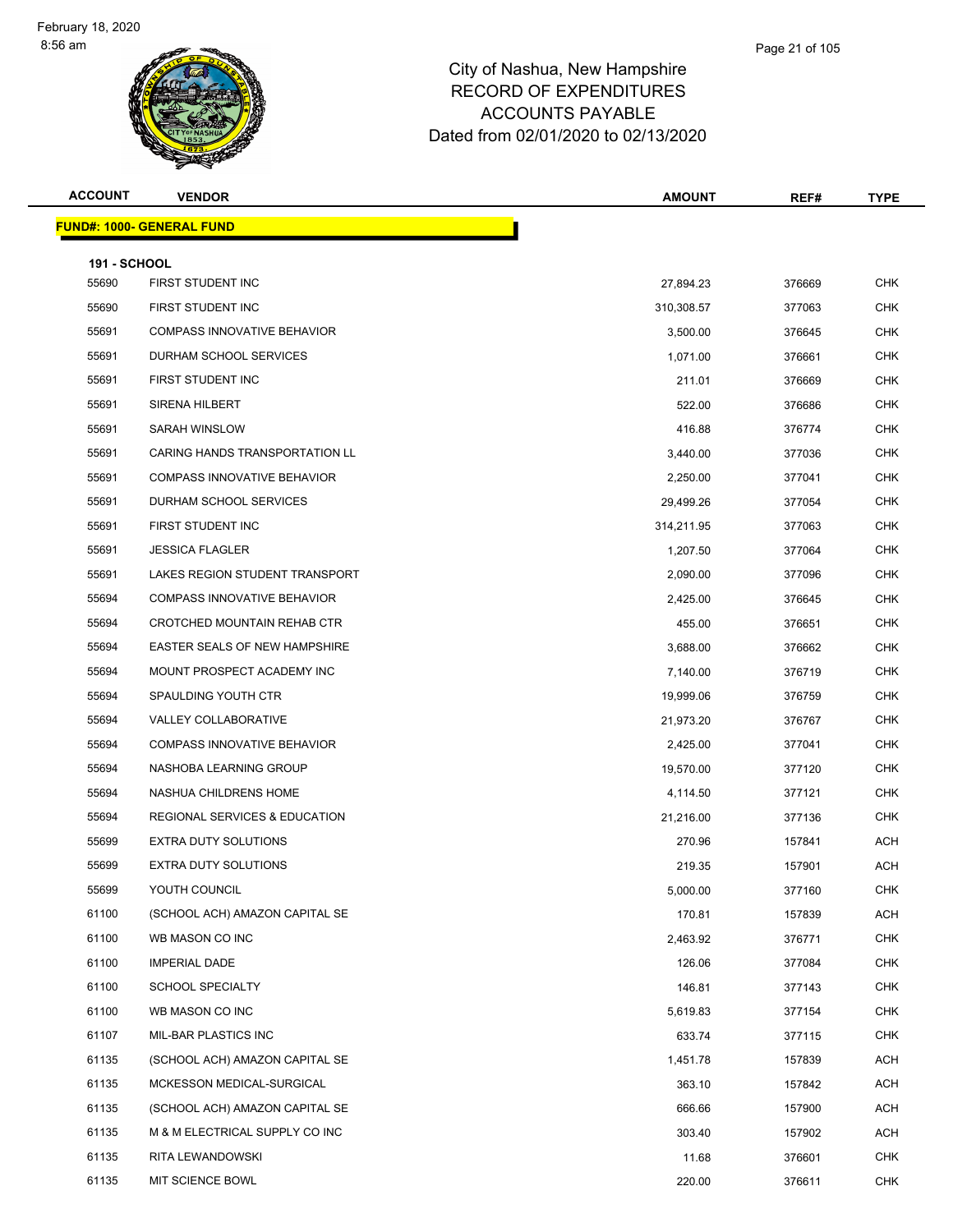| <b>ACCOUNT</b>      | <b>VENDOR</b>                    | <b>AMOUNT</b> | REF#   | <b>TYPE</b> |
|---------------------|----------------------------------|---------------|--------|-------------|
|                     | <b>FUND#: 1000- GENERAL FUND</b> |               |        |             |
| <b>191 - SCHOOL</b> |                                  |               |        |             |
| 61135               | ASCD                             | 981.98        | 376617 | <b>CHK</b>  |
| 61135               | LISA BLANCHETTE                  | 71.78         | 376625 | <b>CHK</b>  |
| 61135               | <b>CARPARTS OF NASHUA</b>        | 123.71        | 376633 | <b>CHK</b>  |
| 61135               | CARTRIDGE WORLD MANCHESTER       | 239.98        | 376635 | <b>CHK</b>  |
| 61135               | CONNECTICUT VALLEY BIO SUPPLY    | 51.00         | 376646 | <b>CHK</b>  |
| 61135               | D A BUCCI & SONS INC             | 54.00         | 376655 | <b>CHK</b>  |
| 61135               | <b>DEMCO</b>                     | 334.27        | 376658 | CHK         |
| 61135               | <b>GENERAL LINEN SERVICE INC</b> | 126.27        | 376674 | <b>CHK</b>  |
| 61135               | <b>GIA PUBLICATIONS INC</b>      | 33.11         | 376675 | <b>CHK</b>  |
| 61135               | HOME DEPOT CREDIT SERVICE        | 57.40         | 376687 | CHK         |
| 61135               | KELVIN                           | 253.00        | 376696 | <b>CHK</b>  |
| 61135               | KONICA MINOLTA BUSINESS          | 235.34        | 376699 | CHK         |
| 61135               | <b>JEFFREY LEONE</b>             | 26.65         | 376703 | <b>CHK</b>  |
| 61135               | AMANDA LOZEAU                    | 59.99         | 376709 | <b>CHK</b>  |
| 61135               | MARKET BASKET ACCT 2589096       | 476.65        | 376711 | CHK         |
| 61135               | MCGRAW HILL SCHOOL EDUCATION     | 274.73        | 376714 | <b>CHK</b>  |
| 61135               | MCINTIRE BUSINESS PRODUCTS INC   | 1,199.50      | 376715 | <b>CHK</b>  |
| 61135               | NEW ENGLAND SHARPENING CO INC    | 126.00        | 376728 | <b>CHK</b>  |
| 61135               | PERMA-BOUND                      | 1,178.25      | 376739 | <b>CHK</b>  |
| 61135               | PIANOARTS INC                    | 687.61        | 376742 | CHK         |
| 61135               | <b>SARGENT WELCH</b>             | 26.12         | 376750 | <b>CHK</b>  |
| 61135               | <b>SCHOOL SPECIALTY</b>          | 1,053.45      | 376754 | CHK         |
| 61135               | KATHLEEN VACCARO                 | 46.95         | 376766 | CHK         |
| 61135               | <b>VEX ROBOTICS</b>              | 101.13        | 376769 | <b>CHK</b>  |
| 61135               | WB MASON CO INC                  | 114.29        | 376771 | <b>CHK</b>  |
| 61135               | PETTY CASH                       | 40.99         | 377012 | <b>CHK</b>  |
| 61135               | PETTY CASH                       | 159.36        | 377013 | <b>CHK</b>  |
| 61135               | UNITED PARCEL SERVICE            | 4.51          | 377015 | <b>CHK</b>  |
| 61135               | CAROLINA BIOLOGICAL SUPPLY CO    | 121.58        | 377037 | <b>CHK</b>  |
| 61135               | CARPARTS DISTRIBUTION CENTER,    | 239.98        | 377038 | <b>CHK</b>  |
| 61135               | <b>DEMCO</b>                     | 444.77        | 377049 | <b>CHK</b>  |
| 61135               | CHELSEA FOLINI                   | 71.36         | 377065 | CHK         |
| 61135               | HOME DEPOT CREDIT SERVICE        | 441.69        | 377082 | <b>CHK</b>  |
| 61135               | <b>KEYBOARD TEACHER</b>          | 212.60        | 377091 | <b>CHK</b>  |
| 61135               | LITERACY RESOURCES INC           | 256.77        | 377100 | CHK         |
| 61135               | <b>JUDITH LOFTUS</b>             | 210.00        | 377101 | <b>CHK</b>  |
| 61135               | MARKET BASKET ACCT 2589096       | 211.62        | 377106 | CHK         |
| 61135               | MCINTIRE BUSINESS PRODUCTS INC   | 59.00         | 377112 | <b>CHK</b>  |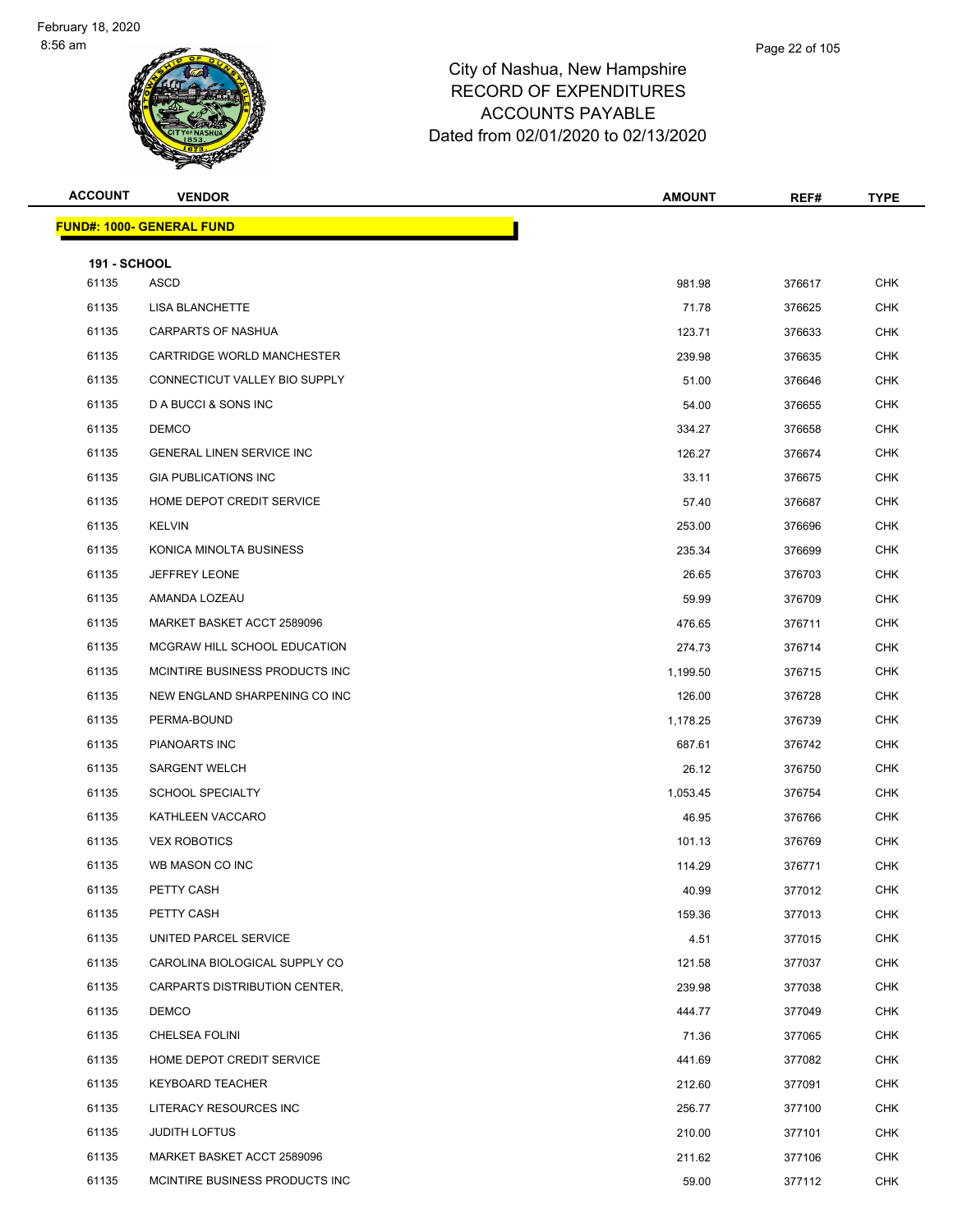#### City of Nashua, New Hampshire RECORD OF EXPENDITU ACCOUNTS PAYABLE Date

|                | <u> IND#: 1000- GENERAL FUND</u> |                                     |      |             |
|----------------|----------------------------------|-------------------------------------|------|-------------|
|                |                                  |                                     |      |             |
| <b>ACCOUNT</b> | <b>VENDOR</b>                    | <b>AMOUNT</b>                       | REF# | <b>TYPE</b> |
|                |                                  |                                     |      |             |
|                |                                  | Dated from 02/01/2020 to 02/13/2020 |      |             |
|                |                                  | <b>ACCOUNTS PAYABLE</b>             |      |             |
|                |                                  | RECORD OF EXPENDITURES              |      |             |

|                     | <b>FUND#: 1000- GENERAL FUND</b>     |          |        |            |
|---------------------|--------------------------------------|----------|--------|------------|
| <b>191 - SCHOOL</b> |                                      |          |        |            |
| 61135               | PERMA-BOUND                          | 77.46    | 377134 | <b>CHK</b> |
| 61135               | S & S WORLDWIDE INC                  | 39.72    | 377139 | <b>CHK</b> |
| 61135               | <b>SCHOOL HEALTH</b>                 | 525.68   | 377142 | CHK        |
| 61135               | <b>SCHOOL SPECIALTY</b>              | 2,957.84 | 377143 | <b>CHK</b> |
| 61135               | <b>TEACHERS DISCOVERY</b>            | 53.98    | 377148 | <b>CHK</b> |
| 61135               | WB MASON CO INC                      | 1,266.85 | 377154 | <b>CHK</b> |
| 61142               | <b>SCHOOL HEALTH</b>                 | 52.59    | 376753 | <b>CHK</b> |
| 61142               | WB MASON CO INC                      | 11.99    | 376771 | <b>CHK</b> |
| 61142               | PETTY CASH                           | 38.64    | 377013 | <b>CHK</b> |
| 61142               | <b>SCHOOL HEALTH</b>                 | 497.55   | 377142 | CHK        |
| 61142               | WILLIAM V MACGILL & CO               | 134.99   | 377156 | <b>CHK</b> |
| 61249               | KAPLAN EARLY LEARNING CO             | 919.94   | 376695 | <b>CHK</b> |
| 61299               | ARCSOURCE INC                        | 130.30   | 376616 | CHK        |
| 61299               | <b>FASTENAL CO</b>                   | 137.56   | 376666 | <b>CHK</b> |
| 61299               | MICHELLE KEYWORTH                    | 58.80    | 376698 | <b>CHK</b> |
| 61299               | BUDGET 1 HR. SIGN CTR., INC.         | 108.00   | 377033 | <b>CHK</b> |
| 61299               | <b>FASTENAL CO</b>                   | 71.17    | 377059 | <b>CHK</b> |
| 61299               | HOME DEPOT CREDIT SERVICE            | 134.44   | 377082 | <b>CHK</b> |
| 61299               | MONADNOCK MOUNT SPRING WATER         | 72.00    | 377116 | <b>CHK</b> |
| 61299               | WAL-MART                             | 49.40    | 377153 | CHK        |
| 61407               | M & M ELECTRICAL SUPPLY CO INC       | 2,459.40 | 157902 | ACH        |
| 61407               | <b>REXEL USA INC</b>                 | 55.67    | 157903 | ACH        |
| 61407               | CED                                  | 462.00   | 376636 | CHK        |
| 61407               | CEN-COM                              | 110.75   | 376637 | <b>CHK</b> |
| 61407               | WILLIAMS COMMUNICATIONS SERVIC       | 420.00   | 376772 | <b>CHK</b> |
| 61407               | <b>GRAINGER</b>                      | 3,666.78 | 377073 | <b>CHK</b> |
| 61407               | <b>INTERSTATE ALL BATTERY CENTER</b> | 273.40   | 377086 | <b>CHK</b> |
| 61414               | F W WEBB COMPANY                     | 439.51   | 376665 | <b>CHK</b> |
| 61414               | <b>HAJOCA CORPORATION</b>            | 39.70    | 376682 | <b>CHK</b> |
| 61414               | CAPP INC                             | 1,862.00 | 377035 | <b>CHK</b> |
| 61414               | F W WEBB COMPANY                     | 65.06    | 377057 | <b>CHK</b> |
| 61414               | <b>HAJOCA CORPORATION</b>            | 150.48   | 377076 | <b>CHK</b> |
| 61421               | CONTROL TECHNOLOGIES INC             | 2,129.78 | 377042 | <b>CHK</b> |
| 61421               | FILTER SALES & SERVICE INC           | 3,166.61 | 377062 | <b>CHK</b> |
| 61428               | <b>GRAINGER</b>                      | 484.54   | 376680 | <b>CHK</b> |
| 61428               | <b>IMPERIAL DADE</b>                 | 1,873.12 | 376689 | <b>CHK</b> |
| 61428               | NATIONWIDE SALES & SERVICE           | 149.34   | 376723 | <b>CHK</b> |
| 61428               | <b>IMPERIAL DADE</b>                 | 4,007.00 | 377084 | <b>CHK</b> |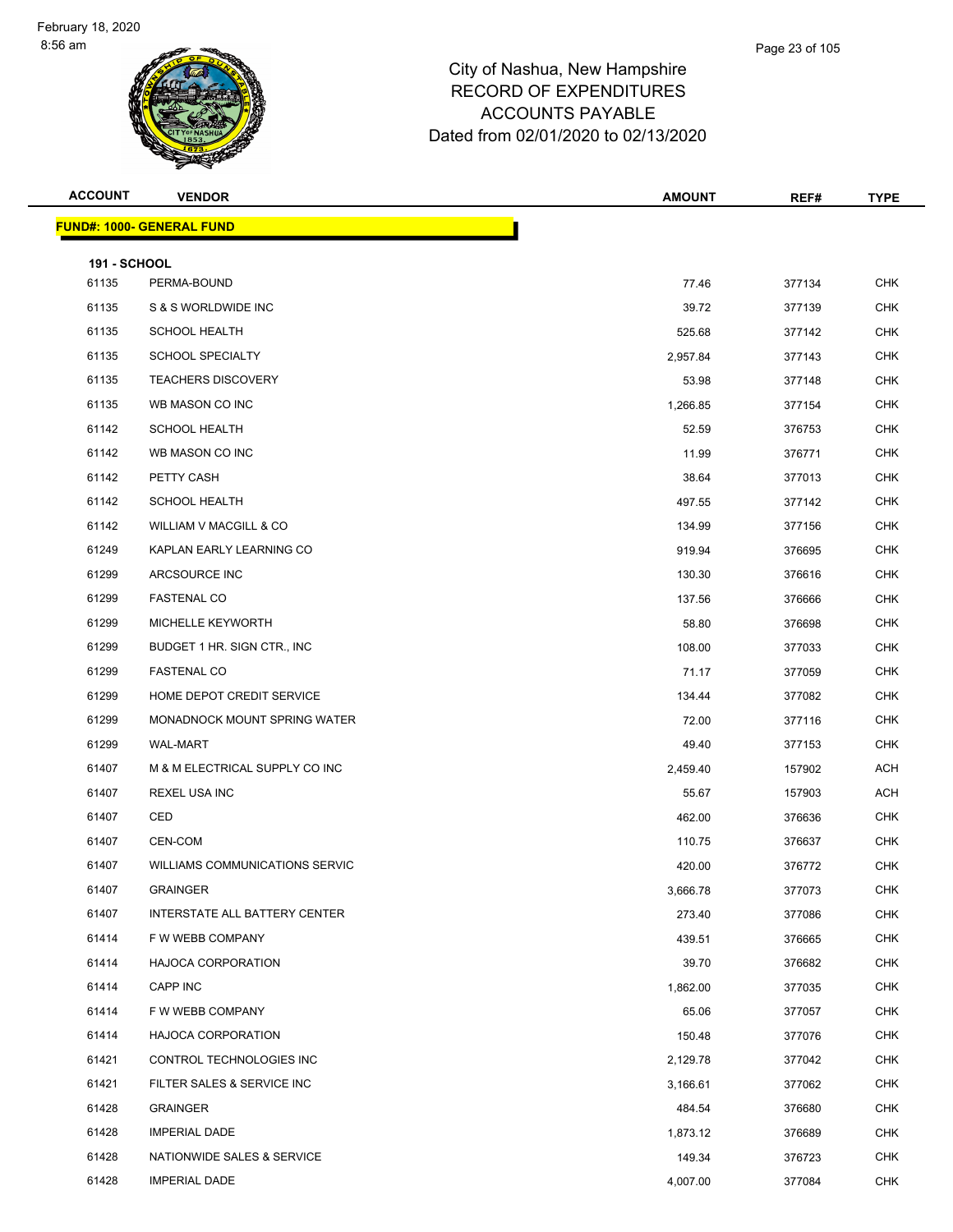| <b>ACCOUNT</b>      | <b>VENDOR</b>                    | <b>AMOUNT</b>  | REF#   | <b>TYPE</b> |
|---------------------|----------------------------------|----------------|--------|-------------|
|                     | <b>FUND#: 1000- GENERAL FUND</b> |                |        |             |
| <b>191 - SCHOOL</b> |                                  |                |        |             |
| 61599               | NASHUA OUTDOOR POWER EQUIPMENT   | 1,866.56       | 376721 | <b>CHK</b>  |
| 61599               | NASHUA OUTDOOR POWER EQUIPMENT   | 106.31         | 377123 | <b>CHK</b>  |
| 61599               | SITEONE LANDSCAPE SUPPLY LLC     | 52.63          | 377146 | <b>CHK</b>  |
| 61607               | (SCHOOL ACH) AMAZON CAPITAL SE   | 426.93         | 157900 | <b>ACH</b>  |
| 61607               | COMPUTER HUT dba IT INSIDERS     | 196.00         | 376691 | <b>CHK</b>  |
| 61607               | COMPUTER HUT dba IT INSIDERS     | 2,976.70       | 377087 | <b>CHK</b>  |
| 61814               | (SCHOOL ACH) AMAZON CAPITAL SE   | 61.87          | 157900 | <b>ACH</b>  |
| 61814               | <b>BARNES &amp; NOBLE INC</b>    | 169.53         | 376619 | <b>CHK</b>  |
| 61814               | FINDAWAY WORLD LLC               | 51.94          | 376668 | <b>CHK</b>  |
| 61814               | FOLLETT SCHOOL SOLUTIONS INC     | 155.90         | 376672 | <b>CHK</b>  |
| 61814               | SADDLEBACK EDUCATIONAL INC       | 122.42         | 376748 | <b>CHK</b>  |
| 61814               | FOLLETT SCHOOL SOLUTIONS INC     | 95.79          | 377066 | <b>CHK</b>  |
| 61814               | <b>SCHOOL SPECIALTY</b>          | 168.33         | 377143 | <b>CHK</b>  |
| 61821               | ENCHANTED LEARNING LLC           | 125.00         | 376663 | <b>CHK</b>  |
| 61830               | N <sub>2</sub> Y LLC             | 2,009.80       | 376720 | <b>CHK</b>  |
| 61875               | (SCHOOL ACH) AMAZON CAPITAL SE   | 109.60         | 157900 | <b>ACH</b>  |
| 61875               | <b>NFPA</b>                      | 1,982.88       | 376729 | <b>CHK</b>  |
| 61875               | LITERACY RESOURCES INC           | 427.95         | 377100 | <b>CHK</b>  |
| 71221               | (SCHOOL ACH) AMAZON CAPITAL SE   | 119.96         | 157839 | <b>ACH</b>  |
| 71221               | WB MASON CO INC                  | 585.90         | 376771 | <b>CHK</b>  |
| 71228               | <b>BLACKBOARD INC</b>            | 18,645.48      | 376624 | <b>CHK</b>  |
| 71228               | ENCORE SOFTWARE LLC              | 1,062.25       | 376664 | <b>CHK</b>  |
| 71228               | COMPUTER HUT dba IT INSIDERS     | 407.40         | 376691 | <b>CHK</b>  |
| 71228               | <b>STEVEN WANTE</b>              | 215.75         | 376770 | <b>CHK</b>  |
| 71999               | (SCHOOL ACH) AMAZON CAPITAL SE   | 190.60         | 157900 | <b>ACH</b>  |
| 71999               | AMERICAN TIME & SIGNAL CO        | 3,869.46       | 377019 | <b>CHK</b>  |
| 71999               | GOODWAY TECHNOLOGIES, INC        | 1,909.00       | 377072 | <b>CHK</b>  |
|                     | <b>TOTAL 191 - SCHOOL</b>        | \$1,119,518.39 |        |             |

**TOTAL FUND 1000 - GENERAL FUND \$6,179,402.17** 

**FUND#: 1001- GF-CAPITAL IMPROVEMENTS**

| <b>TOTAL 152 - FIRE</b> |                   |                     |               | \$9,589.00 |        |            |
|-------------------------|-------------------|---------------------|---------------|------------|--------|------------|
|                         | 81100             | PALMER & SICARD INC | 1100.52.20.01 | 6.766.17   | 376980 | <b>CHK</b> |
|                         | 81100             | PALMER & SICARD INC | 1100.52.19.01 | 2.822.83   | 376980 | <b>CHK</b> |
|                         | <b>152 - FIRE</b> |                     |               |            |        |            |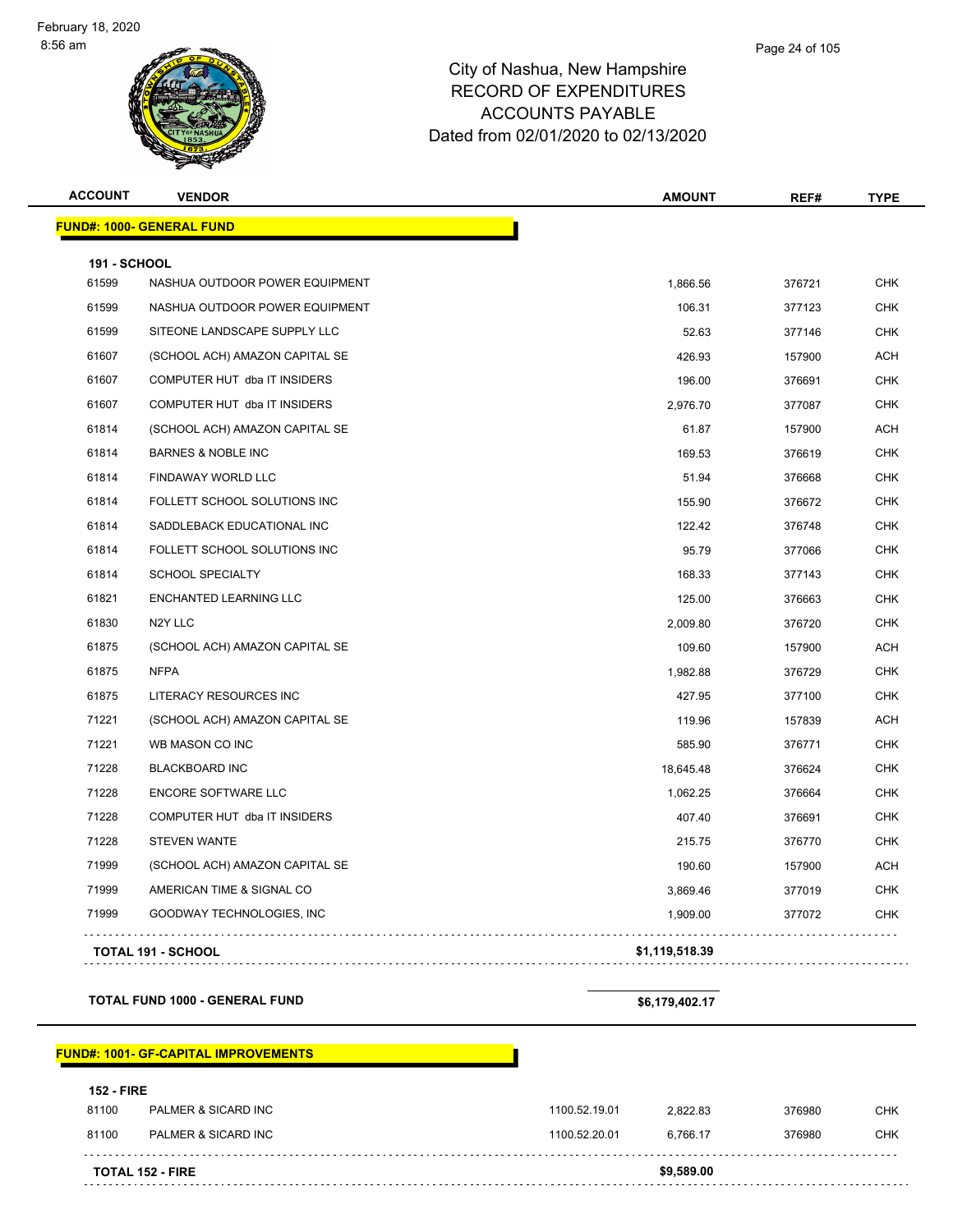| $8:56$ am             |                                                          |                                                                                           |               | Page 25 of 105 |             |
|-----------------------|----------------------------------------------------------|-------------------------------------------------------------------------------------------|---------------|----------------|-------------|
|                       |                                                          | City of Nashua, New Hampshire<br><b>RECORD OF EXPENDITURES</b><br><b>ACCOUNTS PAYABLE</b> |               |                |             |
|                       |                                                          | Dated from 02/01/2020 to 02/13/2020                                                       |               |                |             |
| <b>ACCOUNT</b>        | <b>VENDOR</b>                                            |                                                                                           | <b>AMOUNT</b> | REF#           | <b>TYPE</b> |
|                       | <b>FUND#: 1001- GF-CAPITAL IMPROVEMENTS</b>              |                                                                                           |               |                |             |
|                       | <b>160 - PW-ADMIN &amp; ENGINEERING</b>                  |                                                                                           |               |                |             |
| 81100                 | FUSS & O'NEILL, INC.                                     | 2052.60.18.30                                                                             | 857.35        | 376530         | <b>CHK</b>  |
|                       | TOTAL 160 - PW-ADMIN & ENGINEERING                       |                                                                                           | \$857.35      |                |             |
|                       | <b>TOTAL FUND 1001 - GF-CAPITAL IMPROVEMENTS</b>         |                                                                                           | \$10,446.35   |                |             |
|                       | <b>FUND#: 1010- GF-PRIOR YEAR ENC &amp; ESCROWS</b>      |                                                                                           |               |                |             |
| 150 - POLICE<br>54487 | <b>HEARTLINE FITNESS SYSTEMS</b>                         |                                                                                           | 14,810.64     | 157823         | <b>ACH</b>  |
|                       | <b>TOTAL 150 - POLICE</b>                                |                                                                                           | \$14,810.64   |                |             |
|                       | <b>181 - COMMUNITY DEVELOPMENT</b>                       |                                                                                           |               |                |             |
| 81100                 | <b>IBI GROUP NEW YORK</b>                                | 2019.81.19.30                                                                             | 6,813.75      | 376960         | <b>CHK</b>  |
|                       | <b>TOTAL 181 - COMMUNITY DEVELOPMENT</b>                 |                                                                                           | \$6,813.75    |                |             |
|                       | 183 - ECONOMIC DEVELOPMENT                               |                                                                                           |               |                |             |
| 55654                 | <b>GREAT AMERICAN DOWNTOWN</b>                           |                                                                                           | 9,584.00      | 376539         | <b>CHK</b>  |
|                       | <b>TOTAL 183 - ECONOMIC DEVELOPMENT</b>                  |                                                                                           | \$9,584.00    |                |             |
|                       | <b>TOTAL FUND 1010 - GF-PRIOR YEAR ENC &amp; ESCROWS</b> |                                                                                           | \$31,208.39   |                |             |
|                       | <u> FUND#: 2100- FOOD SERVICES FUND</u>                  |                                                                                           |               |                |             |
| 44503                 | <b>CANDACE PISCHETOLA</b>                                |                                                                                           | 37.60         | 376604         | <b>CHK</b>  |
| 44503                 | <b>SHANNON DAVIDOVICH</b>                                |                                                                                           | 20.00         | 376656         | <b>CHK</b>  |
| 53628                 | FOOD FOR SCHOOLS                                         |                                                                                           | 900.00        | 377067         | <b>CHK</b>  |
| 54487                 | AFFILIATED HVAC SERVICES LLC                             |                                                                                           | 1,229.00      | 377017         | <b>CHK</b>  |
| 54487                 | <b>BASSETT SERVICES CORPORATION</b>                      |                                                                                           | 954.75        | 377025         | <b>CHK</b>  |
| 54487                 | <b>HOBART SERVICE</b>                                    |                                                                                           | 266.03        | 377079         | <b>CHK</b>  |
| 55307                 | LISA BORDELEAU                                           |                                                                                           | 60.38         | 376630         | <b>CHK</b>  |
| 55307                 | PAMELA CORREA                                            |                                                                                           | 96.46         | 376649         | <b>CHK</b>  |
| 55307                 | <b>KAREN GUSTIN</b>                                      |                                                                                           | 65.78         | 376681         | <b>CHK</b>  |

55307 KARYN LAWLESS CHR NATURE SERVES AND THE SERVES OF THE STREET STREET AND THE STREET STREET STREET STREET STREET STREET STREET STREET STREET STREET STREET STREET STREET STREET STREET STREET STREET STREET STREET STREET 55307 PAULE RALPH 85.68 376745 CHK 55307 ODETTE SLOSEK 82.95 377147 CHK 55400 HRFOODSAFE 2012 142.95 377083 CHK 55607 UNITED PARCEL SERVICE **37.12** 37.12 377015 CHK 61100 DAHLIA DAIGLE 46.42 377046 CHK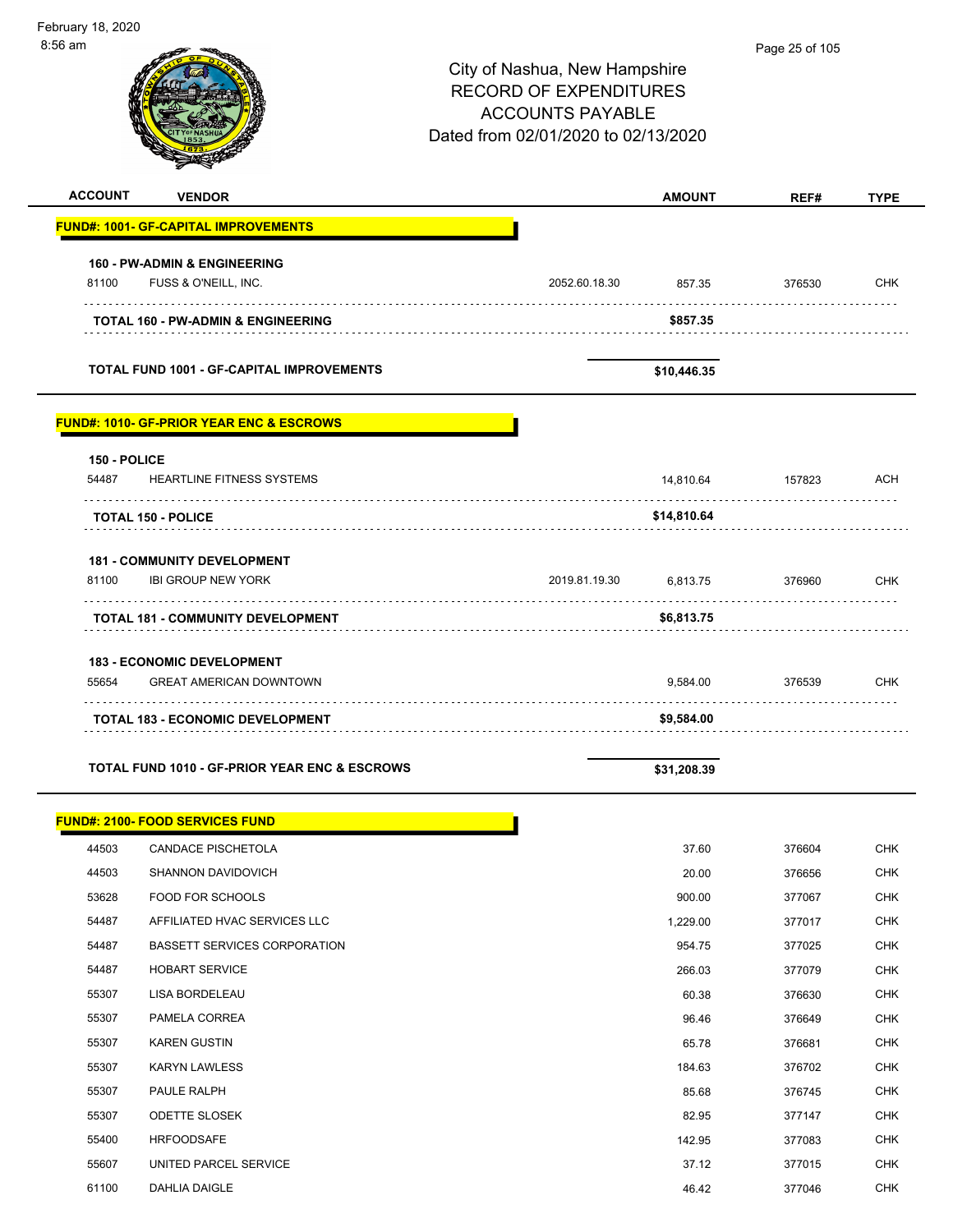

| <b>ACCOUNT</b> | <b>VENDOR</b>                                   | <b>AMOUNT</b> | REF#   | <b>TYPE</b> |
|----------------|-------------------------------------------------|---------------|--------|-------------|
|                | <b>FUND#: 2100- FOOD SERVICES FUND</b>          |               |        |             |
| 61100          | WB MASON CO INC                                 | 102.34        | 377154 | <b>CHK</b>  |
| 61214          | BELLAVANCE BEVERAGE CO INC                      | 1,392.80      | 376620 | <b>CHK</b>  |
| 61214          | <b>BIMBO FOODS BAKERIES INC</b>                 | 1,700.44      | 376623 | <b>CHK</b>  |
| 61214          | COCA COLA BOTTLING CO                           | 963.85        | 376644 | <b>CHK</b>  |
| 61214          | <b>DEAN FOODS COMPANY</b>                       | 8,436.21      | 376657 | <b>CHK</b>  |
| 61214          | GILLS PIZZA CO                                  | 5,876.50      | 376677 | <b>CHK</b>  |
| 61214          | <b>HERSHEY'S ICE CREAM</b>                      | 488.64        | 376685 | <b>CHK</b>  |
| 61214          | M SAUNDERS INC                                  | 4,478.11      | 376710 | <b>CHK</b>  |
| 61214          | NATIVE MAINE PRODUCE & SPEC                     | 1,426.67      | 376724 | <b>CHK</b>  |
| 61214          | NORTHCENTER FOODS                               | 23,081.39     | 376731 | <b>CHK</b>  |
| 61214          | BELLAVANCE BEVERAGE CO INC                      | 2,189.10      | 377028 | <b>CHK</b>  |
| 61214          | <b>BIMBO FOODS BAKERIES INC</b>                 | 581.66        | 377030 | <b>CHK</b>  |
| 61214          | COCA COLA BOTTLING CO                           | 1,260.35      | 377040 | <b>CHK</b>  |
| 61214          | DEAN FOODS COMPANY                              | 115.64        | 377048 | <b>CHK</b>  |
| 61214          | GILLS PIZZA CO                                  | 2,794.50      | 377070 | <b>CHK</b>  |
| 61214          | HERSHEY'S ICE CREAM                             | 670.80        | 377077 | <b>CHK</b>  |
| 61214          | <b>M SAUNDERS INC</b>                           | 1,701.27      | 377104 | <b>CHK</b>  |
| 61214          | NATIVE MAINE PRODUCE & SPEC                     | 1,247.16      | 377125 | <b>CHK</b>  |
| 61214          | NORTHCENTER FOODS                               | 27,573.37     | 377130 | <b>CHK</b>  |
| 61299          | <b>IMPERIAL DADE</b>                            | 6,887.61      | 376689 | <b>CHK</b>  |
| 61299          | <b>IMPERIAL DADE</b>                            | 5,744.16      | 377084 | <b>CHK</b>  |
|                | <b>TOTAL FUND 2100 - FOOD SERVICES FUND</b>     | \$102,922.32  |        |             |
|                | <b>FUND#: 2201- DRIVERS EDUCATION FUND</b>      |               |        |             |
| 55300          | NEW HAMPSHIRE DRIVER EDUCATION                  | 380.00        | 377129 | <b>CHK</b>  |
| 61799          | <b>BEST FORD</b>                                | 290.94        | 376622 | <b>CHK</b>  |
|                | <b>TOTAL FUND 2201 - DRIVERS EDUCATION FUND</b> | \$670.94      |        |             |
|                |                                                 |               |        |             |
|                | <b>FUND#: 2212- ATHLETICS REVENUE FUND</b>      |               |        |             |
| 44563          | NASHUA SCHOOL DISTRICT 42                       | 110.00        | 157904 | <b>ACH</b>  |
|                | <b>TOTAL FUND 2212 - ATHLETICS REVENUE FUND</b> | \$110.00      |        |             |
|                | <u> FUND#: 2222- AFTER SCHOOL PROGRAM</u>       |               |        |             |
| 61299          | DEAN FOODS COMPANY                              | 432.10        | 377048 | <b>CHK</b>  |
| 61299          | MARKET BASKET ACCT 2589096                      | 97.00         | 377106 | CHK         |
|                |                                                 |               |        |             |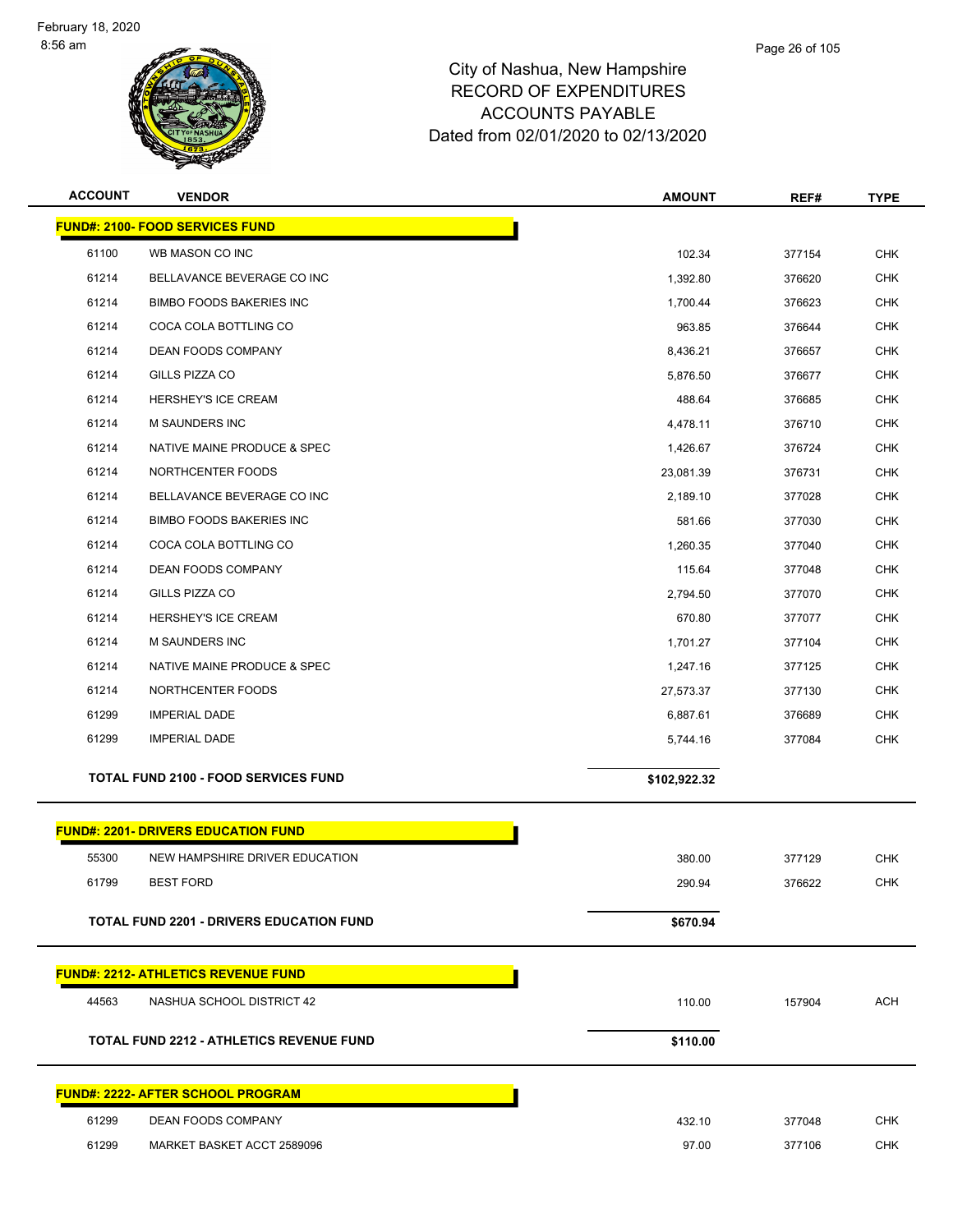| <b>ACCOUNT</b> | <b>VENDOR</b>                                          |               | <b>AMOUNT</b> | REF#   | <b>TYPE</b> |
|----------------|--------------------------------------------------------|---------------|---------------|--------|-------------|
|                | TOTAL FUND 2222 - AFTER SCHOOL PROGRAM                 |               | \$529.10      |        |             |
|                | <b>FUND#: 2504- HOLMAN STADIUM EVENTS FUND</b>         |               |               |        |             |
| 55699          | 3 DUDES AND A DUNK TANK                                |               | 180.00        | 376438 | <b>CHK</b>  |
|                | <b>TOTAL FUND 2504 - HOLMAN STADIUM EVENTS FUND</b>    |               | \$180.00      |        |             |
|                | <b>FUND#: 2505- PEG ACCESS CHANNELS FUND</b>           |               |               |        |             |
| 55300          | <b>JEFF POEHNERT</b>                                   |               | 224.25        | 376861 | <b>CHK</b>  |
| 55699          | <b>COMCAST</b>                                         |               | 10.40         | 376463 | <b>CHK</b>  |
| 55699          | AARDVARK THE DEAN OF CLEAN                             |               | 195.00        | 376494 | <b>CHK</b>  |
|                | <b>TOTAL FUND 2505 - PEG ACCESS CHANNELS FUND</b>      |               | \$429.65      |        |             |
|                | <b>FUND#: 2506- HUNT BLDG FACILITY RENTAL FUND</b>     |               |               |        |             |
| 53628          | <b>COMCAST</b>                                         |               | 88.40         | 376869 | <b>CHK</b>  |
| 54114          | <b>DIRECT ENERGY BUSINESS</b>                          |               | 687.30        | 157819 | <b>ACH</b>  |
| 54114          | <b>LIBERTY UTILITIES - NH</b>                          |               | 584.44        | 376468 | <b>CHK</b>  |
| 54200          | HOMEPLUS CLEANING                                      |               | 485.00        | 376955 | <b>CHK</b>  |
| 54280          | SOUTHERN NH PEST CONTROL                               |               | 53.00         | 376991 | <b>CHK</b>  |
| 61100          | AMAZON CAPITAL SERV (CITY ACH)                         |               | 39.99         | 157815 | <b>ACH</b>  |
| 68350          | FORTIN GAGE LTD LLC                                    |               | 100.00        | 376528 | <b>CHK</b>  |
| 68350          | PATRICK PARAGGIO                                       |               | 600.00        | 376568 | <b>CHK</b>  |
|                | TOTAL FUND 2506 - HUNT BLDG FACILITY RENTAL FUND       |               | \$2,638.13    |        |             |
|                | <b>FUND#: 2507- FIRE TRAINING FACILITY RENTAL</b>      |               |               |        |             |
| 54821          | UNITED SITE SERVICES NORTHEAST                         |               | 111.92        | 376997 | CHK         |
|                |                                                        |               |               |        |             |
|                | <b>TOTAL FUND 2507 - FIRE TRAINING FACILITY RENTAL</b> |               | \$111.92      |        |             |
|                | <b>FUND#: 3050- POLICE GRANTS FUND</b>                 |               |               |        |             |
| 55400          | NEW YORK TACTICAL OFFICER ASSN                         | 50.1010.20.02 | 1,399.96      | 376481 | <b>CHK</b>  |
|                | <b>TOTAL FUND 3050 - POLICE GRANTS FUND</b>            |               | \$1,399.96    |        |             |
|                | <b>FUND#: 3068- COMMUNITY SERVICES GRANTS FUND</b>     |               |               |        |             |
| 55300          | <b>MARK MUNROE</b>                                     | 71.1004.20.01 | 180.39        | 376860 | <b>CHK</b>  |
| 55300          | LISA VASQUEZ                                           | 71.1004.20.02 | 92.25         | 376453 | <b>CHK</b>  |
| 55300          | <b>JESSICA HILLMAN</b>                                 | 71.1099.20.05 | 121.25        | 376851 | <b>CHK</b>  |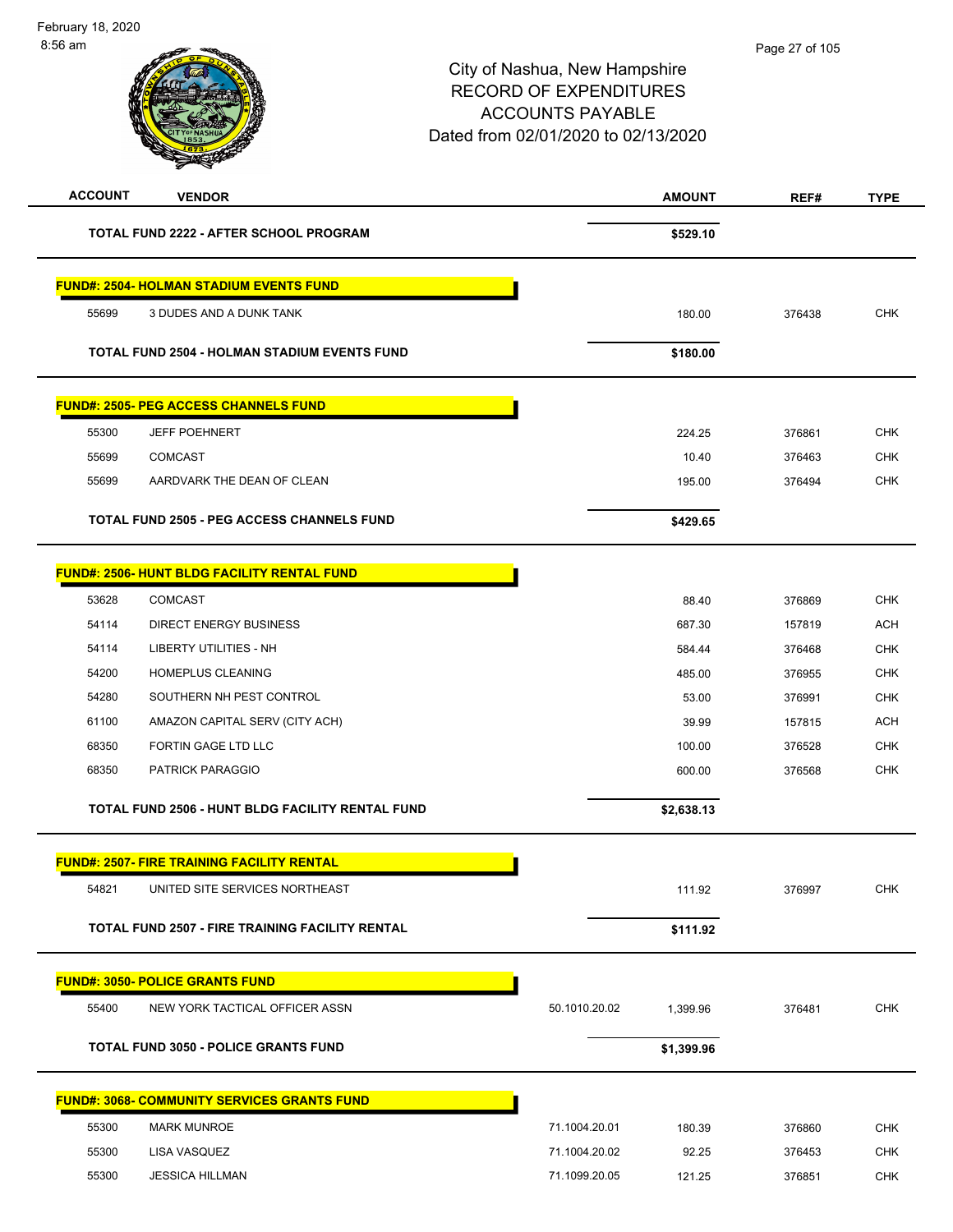| <b>ACCOUNT</b> | <b>VENDOR</b>                                           |                | <b>AMOUNT</b> | REF#   | <b>TYPE</b> |
|----------------|---------------------------------------------------------|----------------|---------------|--------|-------------|
|                | <b>FUND#: 3068- COMMUNITY SERVICES GRANTS FUND</b>      |                |               |        |             |
| 68350          | WB MASON CO INC                                         | 71.1014.20.01  | 31.95         | 376598 | <b>CHK</b>  |
|                | <b>TOTAL FUND 3068 - COMMUNITY SERVICES GRANTS FUND</b> |                | \$425.84      |        |             |
|                | <b>FUND#: 3070- COMMUNITY HEALTH GRANTS FUND</b>        |                |               |        |             |
| 53628          | ALEXANDER GRANOK MD                                     | 72.1009.20.02  | 1,800.00      | 376538 | <b>CHK</b>  |
| 55421          | ELM MIDDLE STREET SCHOOL                                | 72.1003.20.01  | 20.00         | 376872 | <b>CHK</b>  |
| 55600          | <b>ALPHAGRAPHICS</b>                                    | 72.1009.20.02  | 259.22        | 376909 | <b>CHK</b>  |
|                | <b>TOTAL FUND 3070 - COMMUNITY HEALTH GRANTS FUND</b>   |                | \$2,079.22    |        |             |
|                | <b>FUND#: 3080- COMMUNITY DEVELOPMENT GRANTS</b>        |                |               |        |             |
| 53107          | CMA ENGINEERS INC                                       | 2009.81.02.30  | 4,811.41      | 376926 | <b>CHK</b>  |
| 54210          | HD SUPPLY CONSTRUCTION SUPPLY                           | 2134.81.18.30  | 570.00        | 157886 | <b>ACH</b>  |
| 54210          | HOME DEPOT CREDIT SERVICE 3065                          | 2134.81.18.30  | 67.94         | 376541 | <b>CHK</b>  |
| 54210          | <b>M-R WOOD RECYCLING</b>                               | 2134.81.18.30  | 4,550.00      | 376552 | <b>CHK</b>  |
|                | <b>TOTAL FUND 3080 - COMMUNITY DEVELOPMENT GRANTS</b>   |                | \$9,999.35    |        |             |
|                | <b>FUND#: 3090- URBAN PROGRAM GRANTS FUND</b>           |                |               |        |             |
| 54210          | DAD'S ABATEMENT LLC                                     | 1092.18.15.38  | 5,000.00      | 376448 | <b>CHK</b>  |
| 54210          | DAD'S ABATEMENT LLC                                     | 1092.18.15.40  | 4,000.00      | 376449 | <b>CHK</b>  |
| 54210          | DAD'S ABATEMENT LLC                                     | 1092.18.15.44  | 26,500.00     | 376450 | <b>CHK</b>  |
| 54210          | DAD'S ABATEMENT LLC                                     | 1092.18.15.45  | 18,000.00     | 376847 | <b>CHK</b>  |
| 54210          | DAD'S ABATEMENT LLC                                     | 1092.18.30.40  | 3,000.00      | 376449 | <b>CHK</b>  |
| 54210          | <b>DAD'S ABATEMENT LLC</b>                              | 1092.18.30.44  | 10,000.00     | 376450 | <b>CHK</b>  |
| 54210          | <b>DAD'S ABATEMENT LLC</b>                              | 1092.18.30.45  | 5.000.00      | 376847 | <b>CHK</b>  |
| 55307          | LAWRENCE PHILLIPS JR                                    | 1092.18.10.20  | 291.53        | 376456 | <b>CHK</b>  |
| 55307          | STEPHEN D VEGA                                          | 1092.18.10.20  | 97.52         | 376461 | <b>CHK</b>  |
| 55421          | STEPHEN D VEGA                                          | 1092.18.10.50  | 425.00        | 376864 | <b>CHK</b>  |
| 55500          | THE TELEGRAPH                                           | 8400.20.10.100 | 100.93        | 376893 | <b>CHK</b>  |
| 55500          | THE TELEGRAPH                                           | 8410.19.10.100 | 100.92        | 376893 | <b>CHK</b>  |
| 55614          | HILLSBOROUGH COUNTY REGISTRY                            | 1092.18.10.50  | 82.00         | 376540 | <b>CHK</b>  |
| 68345          | SAMANTHA R SOUCY                                        | 1092.18.10.50  | 350.00        | 376458 | <b>CHK</b>  |
| 69025          | PRIMO BUILDING                                          | 8400.19.60.624 | 8,000.00      | 376457 | <b>CHK</b>  |
|                | TOTAL FUND 3090 - URBAN PROGRAM GRANTS FUND             |                | \$80,947.90   |        |             |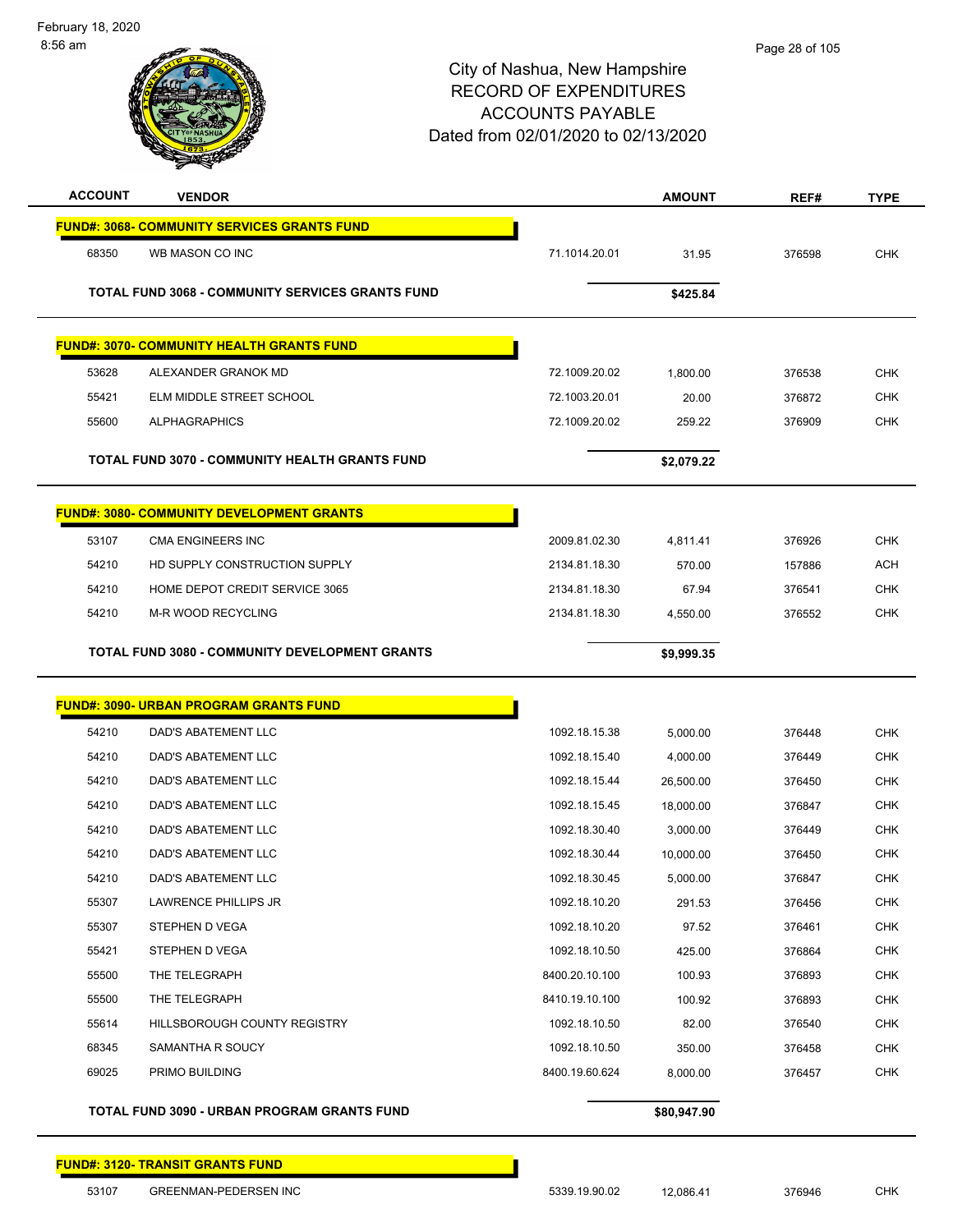

#### Page 29 of 105

| <b>ACCOUNT</b> | <b>VENDOR</b>                           |               | <b>AMOUNT</b> | REF#   | TYPE       |
|----------------|-----------------------------------------|---------------|---------------|--------|------------|
|                | <b>FUND#: 3120- TRANSIT GRANTS FUND</b> |               |               |        |            |
| 54100          | <b>EVERSOURCE</b>                       | 5307.20.10.18 | 1,299.33      | 376466 | <b>CHK</b> |
| 54114          | <b>DIRECT ENERGY BUSINESS</b>           | 5307.20.10.19 | 181.42        | 157879 | ACH        |
| 54114          | LIBERTY UTILITIES - NH                  | 5307.20.10.19 | 220.03        | 376472 | <b>CHK</b> |
| 54280          | GAGNONS ELECTRICAL SERVICE INC          | 5307.20.40.20 | 800.34        | 376940 | <b>CHK</b> |
| 55109          | CONSOLIDATED COMMUNICATIONS             | 5307.20.10.10 | 207.85        | 376870 | <b>CHK</b> |
| 55607          | UNITED PARCEL SERVICE                   | 5307.20.10.10 | 29.32         | 376901 | <b>CHK</b> |
| 55690          | <b>FIRST TRANSIT INC</b>                | 5307.20.10.10 | 43,154.00     | 157882 | <b>ACH</b> |
| 55690          | FIRST TRANSIT INC                       | 5307.20.10.35 | 88,154.16     | 157882 | ACH        |
| 55690          | FIRST TRANSIT INC                       | 5307.20.10.40 | 25,030.75     | 157882 | <b>ACH</b> |
| 61100          | WB MASON CO INC                         | 5307.20.10.30 | 36.76         | 376598 | <b>CHK</b> |
| 61107          | CINTAS#016                              | 5307.20.40.20 | 226.04        | 376510 | <b>CHK</b> |
| 61299          | AMAZON CAPITAL SERV (CITY ACH)          | 5307.20.10.10 | 54.99         | 157875 | ACH        |
| 61299          | <b>FASTENAL CO</b>                      | 5307.20.10.30 | 31.99         | 376523 | <b>CHK</b> |
| 61299          | HOME DEPOT CREDIT SERVICE 3065          | 5307.20.10.30 | 49.24         | 376953 | <b>CHK</b> |
| 61299          | AMAZON CAPITAL SERV (CITY ACH)          | 5307.20.40.50 | 68.41         | 157875 | <b>ACH</b> |
| 61299          | HOME DEPOT CREDIT SERVICE 3065          | 5307.20.40.50 | 31.96         | 376541 | <b>CHK</b> |
| 61299          | POWER WASHER SALES LLC                  | 5307.20.40.50 | 164.92        | 376573 | <b>CHK</b> |
| 61299          | SANEL NAPA                              | 5307.20.40.50 | 89.99         | 376580 | <b>CHK</b> |
| 61299          | <b>GRAINGER</b>                         | 5307.20.40.50 | 26.92         | 376943 | <b>CHK</b> |
| 61299          | HOME DEPOT CREDIT SERVICE 3065          | 5307.20.40.50 | 51.20         | 376953 | <b>CHK</b> |
| 61299          | RYDER FLEET PRODUCTS                    | 5307.20.40.50 | 141.41        | 376985 | <b>CHK</b> |
| 61300          | <b>CITY OF NASHUA</b>                   | 5307.20.10.10 | 21.16         | 376846 | <b>CHK</b> |
| 61300          | <b>CITY OF NASHUA</b>                   | 5307.20.10.30 | 3,574.49      | 376846 | <b>CHK</b> |
| 61799          | ALLIANCE BUS GROUP INC                  | 5307.20.40.35 | 124.48        | 376496 | <b>CHK</b> |
| 61799          | <b>CUMMINS NORTHEAST LLC</b>            | 5307.20.40.35 | 354.70        | 376515 | <b>CHK</b> |
| 61799          | <b>GILLIG LLC</b>                       | 5307.20.40.35 | 65.59         | 376533 | <b>CHK</b> |
| 61799          | RYDER FLEET PRODUCTS                    | 5307.20.40.35 | 526.19        | 376578 | CHK        |
| 61799          | SANEL NAPA                              | 5307.20.40.35 | 387.88        | 376580 | <b>CHK</b> |
| 61799          | AIREX FILTER CORPORATION                | 5307.20.40.35 | 285.60        | 376907 | <b>CHK</b> |
| 61799          | <b>CUMMINS NORTHEAST LLC</b>            | 5307.20.40.35 | 128.72        | 376928 | <b>CHK</b> |
| 61799          | <b>GILLIG LLC</b>                       | 5307.20.40.35 | 34.00         | 376942 | <b>CHK</b> |
| 61799          | RYDER FLEET PRODUCTS                    | 5307.20.40.35 | 35.36         | 376985 | <b>CHK</b> |
| 61799          | DATTCO, INC                             | 5307.20.40.40 | 37.03         | 376518 | <b>CHK</b> |
| 61799          | RYDER FLEET PRODUCTS                    | 5307.20.40.40 | 41.15         | 376578 | <b>CHK</b> |
| 61799          | SANEL NAPA                              | 5307.20.40.40 | 58.40         | 376580 | <b>CHK</b> |
| 61799          | SANEL NAPA                              | 5307.20.40.45 | 104.07        | 376580 | <b>CHK</b> |
| 61799          | SANEL NAPA                              | 5307.20.40.50 | 138.70        | 376580 | <b>CHK</b> |
| 61799          | SANEL NAPA                              | 5307.20.40.55 | 9.26          | 376580 | <b>CHK</b> |
| 61830          | <b>CUMMINS NORTHEAST LLC</b>            | 5307.20.40.35 | 750.00        | 376516 | <b>CHK</b> |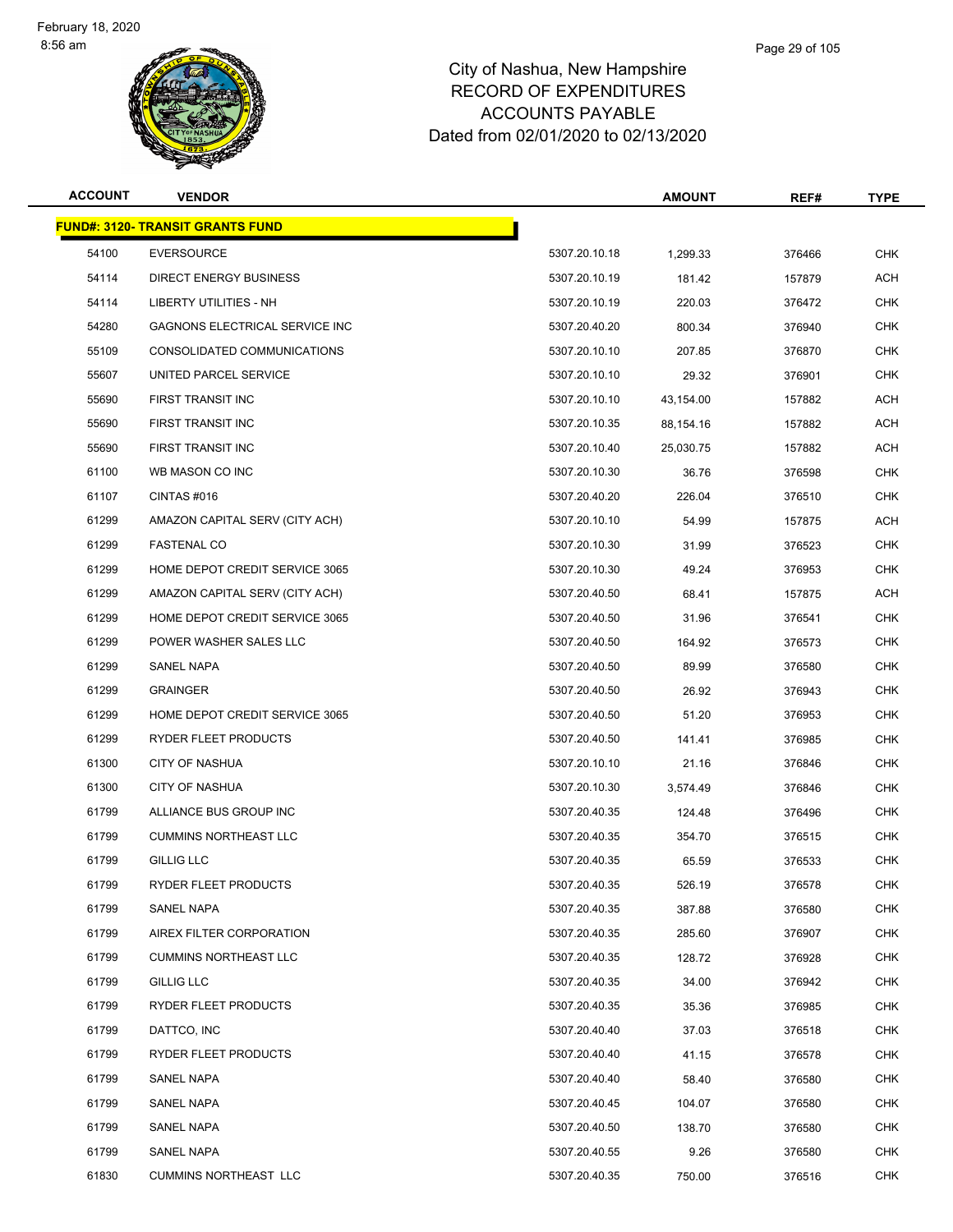| <b>ACCOUNT</b> | <b>VENDOR</b>                           |                 | <b>AMOUNT</b> | REF#   | <b>TYPE</b> |
|----------------|-----------------------------------------|-----------------|---------------|--------|-------------|
|                | <b>FUND#: 3120- TRANSIT GRANTS FUND</b> |                 |               |        |             |
| 68240          | <b>CAMILLE PATTISON</b>                 | 5307.20.10.10   | 98.90         | 376981 | <b>CHK</b>  |
|                |                                         |                 |               |        |             |
|                | TOTAL FUND 3120 - TRANSIT GRANTS FUND   |                 | \$178,913.12  |        |             |
|                | <b>FUND#: 3800- SCHOOL GRANTS FUND</b>  |                 |               |        |             |
| 53607          | DAVID MOORE                             | 91.03809.042220 | 1,500.00      | 377117 | <b>CHK</b>  |
| 53607          | LIVES IN THE BALANCE                    | 91.03959.021210 | 5,000.00      | 376706 | <b>CHK</b>  |
| 53614          | <b>GROW NASHUA</b>                      | 91.03760.181430 | 1,600.00      | 377075 | <b>CHK</b>  |
| 53628          | <b>CURRICULUM ASSOCIATES LLC</b>        | 91.03760.092210 | 1,500.00      | 376653 | <b>CHK</b>  |
| 53628          | <b>STEVE BLUNT</b>                      | 91.03760.231249 | 200.00        | 376626 | <b>CHK</b>  |
| 53628          | <b>STEVE BLUNT</b>                      | 91.03760.231249 | 200.00        | 377031 | <b>CHK</b>  |
| 53628          | ASCENTRIA COMMUNITY SERVICES            | 91.03779.991260 | 106.00        | 377021 | <b>CHK</b>  |
| 53628          | TALCOTT GEORGE HUBBARD JR               | 91.03900.042210 | 1.600.00      | 376688 | <b>CHK</b>  |
| 53628          | <b>BOOTHBY THERAPY SERVICES LLC</b>     | 91.03950.022190 | 1,072.85      | 376629 | <b>CHK</b>  |
| 53628          | THE CARROLL CENTER FOR THE BLI          | 91.03950.022190 | 1,059.75      | 376634 | <b>CHK</b>  |
| 53628          | <b>INTERIM HEALTH CARE</b>              | 91.03950.022190 | 1,990.00      | 376690 | <b>CHK</b>  |
| 53628          | LITERACY LEARNING SOLUTIONS             | 91.03950.022190 | 2,400.03      | 376705 | <b>CHK</b>  |
| 53628          | ADVANCED MEDICAL PERSONNEL              | 91.03959.022190 | 4,987.50      | 376612 | <b>CHK</b>  |
| 53628          | THE CARROLL CENTER FOR THE BLI          | 91.03959.022190 | 2,130.25      | 376634 | <b>CHK</b>  |
| 53628          | SILVER TOUCH HHC                        | 91.03959.022190 | 1,844.50      | 377145 | <b>CHK</b>  |
| 53628          | <b>BOYS &amp; GIRLS CLUB OF</b>         | 91.36020.991100 | 5,746.59      | 376631 | <b>CHK</b>  |
| 55109          | CONSOLIDATED COMMUNICATIONS             | 91.03760.231240 | 187.95        | 376870 | <b>CHK</b>  |
| 55200          | ROBOTICS EDUCATION &                    | 91.39320.061000 | 300.00        | 376746 | <b>CHK</b>  |
| 55300          | <b>ANDREW FISHBEIN</b>                  | 91.03900.042210 | 666.73        | 376670 | <b>CHK</b>  |
| 55300          | <b>KORI KENNEDY</b>                     | 91.03900.042210 | 42.55         | 376697 | <b>CHK</b>  |
| 55300          | DAVID QUIMBY                            | 91.03900.042210 | 42.32         | 376744 | <b>CHK</b>  |
| 55307          | TAYLOR PAQUETTE                         | 91.03760.991244 | 61.03         | 376734 | CHK         |
| 55690          | CARING HANDS TRANSPORTATION LL          | 91.03760.991244 | 3,440.00      | 377036 | <b>CHK</b>  |
| 55690          | <b>HOLLIS SCHOOL DISTRICT</b>           | 91.03760.991244 | 2,410.00      | 377080 | <b>CHK</b>  |
| 55690          | HOLLIS-BROOKLINE COOPERATIVE            | 91.03760.991244 | 2,535.80      | 377081 | <b>CHK</b>  |
| 55690          | NEW BOSTON SCHOOL DISTRICT              | 91.03760.991244 | 5,484.63      | 377127 | <b>CHK</b>  |
| 55690          | FIRST STUDENT INC                       | 91.03900.042700 | 484.09        | 377063 | <b>CHK</b>  |
| 61135          | (SCHOOL ACH) AMAZON CAPITAL SE          | 91.03499.991160 | 190.14        | 157839 | <b>ACH</b>  |
| 61135          | PENNICHUCK MS STUDENT ACT.              | 91.03760.991244 | 45.00         | 377010 | <b>CHK</b>  |
| 61135          | (SCHOOL ACH) AMAZON CAPITAL SE          | 91.03900.041300 | 591.90        | 157839 | <b>ACH</b>  |
| 61135          | WB MASON CO INC                         | 91.34620.991490 | 17.39         | 376771 | <b>CHK</b>  |
| 61135          | <b>WAL-MART</b>                         | 91.34620.991490 | 105.00        | 377153 | <b>CHK</b>  |
| 61299          | <b>CHAS MILLER</b>                      | 91.03760.161241 | 23.82         | 376718 | <b>CHK</b>  |
| 61299          | RICHARD BOARDMAN                        | 91.03760.181241 | 144.64        | 376627 | <b>CHK</b>  |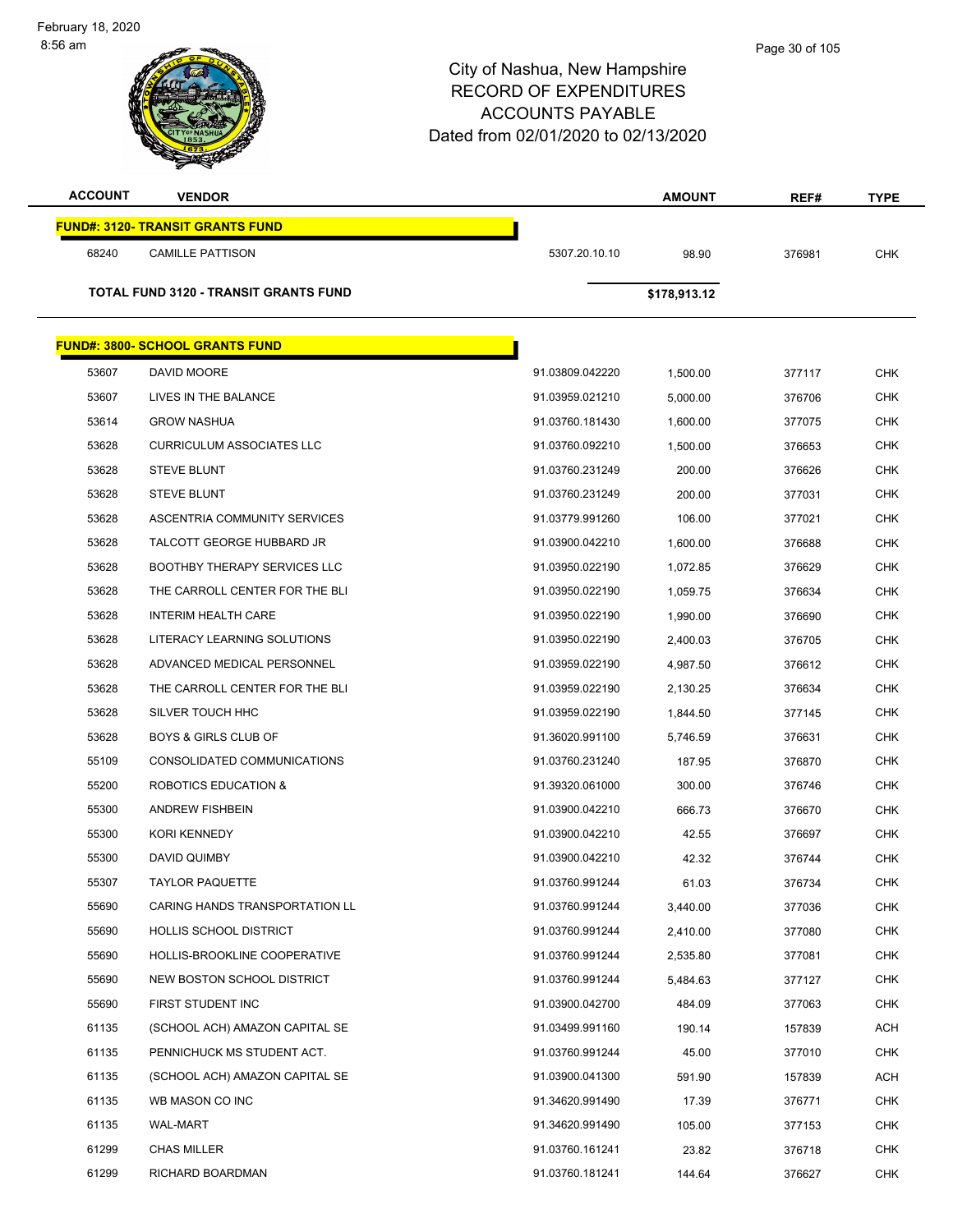

#### Page 31 of 105

# City of Nashua, New Hampshire RECORD OF EXPENDITURES ACCOUNTS PAYABLE Dated from 02/01/2020 to 02/13/2020

| <b>ACCOUNT</b> | <b>VENDOR</b>                          |                 | <b>AMOUNT</b> | REF#   | <b>TYPE</b> |
|----------------|----------------------------------------|-----------------|---------------|--------|-------------|
|                | <b>FUND#: 3800- SCHOOL GRANTS FUND</b> |                 |               |        |             |
| 61299          | AMANDA CIRRONE                         | 91.03760.181241 | 46.97         | 376640 | <b>CHK</b>  |
| 61299          | <b>BRIDGET GILROY</b>                  | 91.03760.231241 | 44.00         | 376679 | <b>CHK</b>  |
| 61299          | LUCIE L CROWDER                        | 91.03760.231249 | 51.92         | 376652 | <b>CHK</b>  |
| 61299          | <b>SCHOOL SPECIALTY</b>                | 91.03760.231249 | 24.87         | 377143 | <b>CHK</b>  |
| 61299          | WB MASON CO INC                        | 91.03760.231249 | 63.94         | 377154 | <b>CHK</b>  |
| 61299          | <b>GWENNETH MONSEES</b>                | 91.03768.151430 | 9.99          | 376602 | <b>CHK</b>  |
| 61299          | <b>KATELYN TAYLOR</b>                  | 91.03768.151430 | 11.69         | 376605 | <b>CHK</b>  |
| 61299          | COMPUTER HUT dba IT INSIDERS           | 91.03959.021210 | 59.95         | 376691 | <b>CHK</b>  |
| 61299          | <b>B&amp;H PHOTO-VIDEO</b>             | 91.03959.021210 | 196.40        | 377023 | <b>CHK</b>  |
| 61299          | COMPUTER HUT dba IT INSIDERS           | 91.03959.021210 | 179.85        | 377087 | <b>CHK</b>  |
| 61299          | THERAPRO INC                           | 91.03960.021220 | 80.94         | 377149 | <b>CHK</b>  |
| 61299          | THERAPRO INC                           | 91.03969.021220 | 217.80        | 377149 | <b>CHK</b>  |
| 61807          | <b>HEINEMANN</b>                       | 91.03760.112210 | 16,607.20     | 376684 | <b>CHK</b>  |
| 61807          | <b>SCHOLASTIC INC</b>                  | 91.03760.112210 | 653.85        | 376752 | <b>CHK</b>  |
| 61807          | UNITED PARCEL SERVICE                  | 91.03760.112210 | 14.69         | 377015 | <b>CHK</b>  |
| 61807          | (SCHOOL ACH) AMAZON CAPITAL SE         | 91.03760.201100 | 249.05        | 157839 | <b>ACH</b>  |
| 61807          | FREE SPIRIT PUBLISHING                 | 91.03760.201100 | 178.06        | 377068 | <b>CHK</b>  |
| 61807          | LION'S CLUB INT'L FOUNDATION           | 91.03760.201100 | 327.00        | 377099 | <b>CHK</b>  |
| 61807          | REALLY GOOD STUFF LLC                  | 91.03760.201100 | 22.94         | 377135 | <b>CHK</b>  |
| 61814          | MCGRAW HILL SCHOOL EDUCATION           | 91.03499.992218 | 33,732.72     | 377111 | <b>CHK</b>  |
| 61875          | <b>HEINEMANN</b>                       | 91.03760.181100 | 990.00        | 376684 | <b>CHK</b>  |
| 61875          | UNITED PARCEL SERVICE                  | 91.03760.181100 | 45.36         | 377015 | <b>CHK</b>  |
| 61875          | <b>WILSON LANGUAGE</b>                 | 91.03760.181100 | 1,560.06      | 377157 | <b>CHK</b>  |
| 61875          | <b>HEINEMANN</b>                       | 91.31120.162200 | 553.80        | 376684 | <b>CHK</b>  |
| 61875          | <b>LAURIE A VANCE</b>                  | 91.31120.162200 | 119.79        | 376768 | <b>CHK</b>  |
| 61875          | <b>WILSON LANGUAGE</b>                 | 91.31120.162200 | 7,714.66      | 376773 | <b>CHK</b>  |
| 61875          | OXFORD UNIVERSITY PRESS USA            | 91.37720.181260 | 526.87        | 376733 | <b>CHK</b>  |
| 71228          | <b>CURRICULUM ASSOCIATES LLC</b>       | 91.03760.092210 | 4,400.00      | 376653 | <b>CHK</b>  |
| 71228          | <b>CURRICULUM ASSOCIATES LLC</b>       | 91.03760.142210 | 6,600.00      | 376653 | <b>CHK</b>  |
| 71228          | <b>CURRICULUM ASSOCIATES LLC</b>       | 91.03760.152210 | 7,600.00      | 376653 | <b>CHK</b>  |
| 71228          | <b>CURRICULUM ASSOCIATES LLC</b>       | 91.03760.162210 | 6,600.00      | 376653 | <b>CHK</b>  |
| 71228          | <b>CURRICULUM ASSOCIATES LLC</b>       | 91.03760.182210 | 4,400.00      | 376653 | <b>CHK</b>  |
| 71602          | ALLIED UNIVERSAL TECHNOLOGY            | 7018.182690.01  | 4,402.64      | 377018 | <b>CHK</b>  |
| 71999          | (SCHOOL ACH) AMAZON CAPITAL SE         | 91.03499.991160 | 159.96        | 157839 | <b>ACH</b>  |
| 71999          | SONOVA USA INC                         | 91.03959.021210 | 1,705.99      | 376758 | <b>CHK</b>  |
|                |                                        |                 |               |        |             |

**TOTAL FUND 3800 - SCHOOL GRANTS FUND \$149,863.42**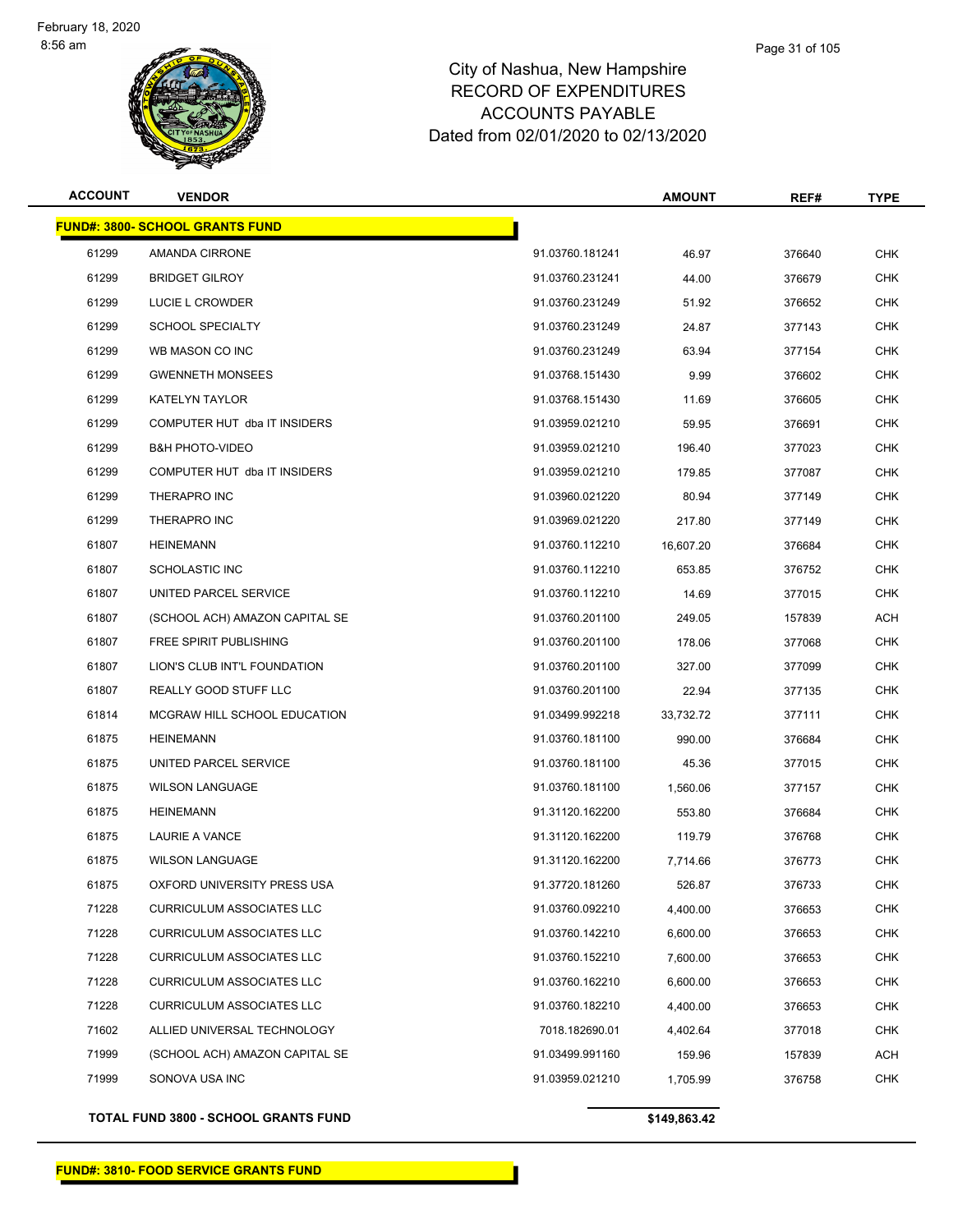

| <b>ACCOUNT</b> | <b>VENDOR</b>                                     |                 | <b>AMOUNT</b> | REF#   | <b>TYPE</b> |
|----------------|---------------------------------------------------|-----------------|---------------|--------|-------------|
|                | <b>FUND#: 3810- FOOD SERVICE GRANTS FUND</b>      |                 |               |        |             |
| 61214          | <b>M SAUNDERS INC</b>                             | 91.30920.093120 | 724.60        | 376710 | <b>CHK</b>  |
| 61214          | <b>M SAUNDERS INC</b>                             | 91.30920.093120 | 224.70        | 377104 | <b>CHK</b>  |
| 61214          | <b>M SAUNDERS INC</b>                             | 91.30920.113120 | 446.00        | 376710 | <b>CHK</b>  |
| 61214          | <b>M SAUNDERS INC</b>                             | 91.30920.113120 | 475.85        | 377104 | <b>CHK</b>  |
| 61214          | <b>M SAUNDERS INC</b>                             | 91.30920.123120 | 254.65        | 376710 | <b>CHK</b>  |
| 61214          | M SAUNDERS INC                                    | 91.30920.123120 | 612.90        | 377104 | <b>CHK</b>  |
| 61214          | <b>M SAUNDERS INC</b>                             | 91.30920.143120 | 1,075.05      | 376710 | <b>CHK</b>  |
| 61214          | <b>M SAUNDERS INC</b>                             | 91.30920.143120 | 119.85        | 377104 | <b>CHK</b>  |
| 61214          | <b>M SAUNDERS INC</b>                             | 91.30920.153120 | 1,251.70      | 376710 | <b>CHK</b>  |
| 61214          | <b>M SAUNDERS INC</b>                             | 91.30920.153120 | 119.85        | 377104 | <b>CHK</b>  |
| 61214          | <b>M SAUNDERS INC</b>                             | 91.30920.163120 | 1,625.95      | 376710 | <b>CHK</b>  |
| 61214          | <b>M SAUNDERS INC</b>                             | 91.30920.163120 | 134.85        | 377104 | <b>CHK</b>  |
| 61214          | M SAUNDERS INC                                    | 91.30920.183120 | 936.70        | 376710 | <b>CHK</b>  |
| 61214          | <b>M SAUNDERS INC</b>                             | 91.30920.183120 | 196.75        | 377104 | <b>CHK</b>  |
| 61214          | <b>M SAUNDERS INC</b>                             | 91.30920.203120 | 1,065.05      | 376710 | <b>CHK</b>  |
| 61214          | <b>M SAUNDERS INC</b>                             | 91.30920.203120 | 119.85        | 377104 | <b>CHK</b>  |
| 61299          | <b>IMPERIAL DADE</b>                              | 91.30920.093120 | 90.78         | 376689 | <b>CHK</b>  |
|                | <b>TOTAL FUND 3810 - FOOD SERVICE GRANTS FUND</b> |                 | \$9,475.08    |        |             |

|       | <b>FUND#: 4005- TRAFFIC VIOLATIONS FUND</b>      |            |        |            |
|-------|--------------------------------------------------|------------|--------|------------|
| 54625 | 1ST PRIORITY TOWING & RECOVERY                   | 1,505.00   | 376904 | <b>CHK</b> |
| 54625 | <b>D &amp; R TOWING INC</b>                      | 1,185.00   | 376930 | <b>CHK</b> |
| 61100 | HOME DEPOT CREDIT SERVICE 3065                   | 45.22      | 376541 | <b>CHK</b> |
| 61100 | WORK N GEAR LLC                                  | 81.00      | 377004 | <b>CHK</b> |
|       | <b>TOTAL FUND 4005 - TRAFFIC VIOLATIONS FUND</b> | \$2,816.22 |        |            |

|       | <b>FUND#: 4025- DOJ DRUG FORFEITURE FUND</b>      |             |        |            |
|-------|---------------------------------------------------|-------------|--------|------------|
| 54100 | <b>EVERSOURCE</b>                                 | 151.11      | 376466 | <b>CHK</b> |
| 54407 | <b>HAWK ANALYTICS</b>                             | 2,495.00    | 376949 | <b>CHK</b> |
| 55699 | <b>TRANSUNION RISK &amp; ALTERNATIVE</b>          | 247.90      | 376437 | <b>CHK</b> |
| 55699 | <b>COMCAST</b>                                    | 319.97      | 376463 | <b>CHK</b> |
| 55699 | <b>HERREN TALKS</b>                               | 4,100.00    | 376950 | <b>CHK</b> |
| 56315 | HILLSBOROUGH COUNTY CHILD                         | 2,627.71    | 376951 | <b>CHK</b> |
| 61799 | CARPARTS DISTRIBUTION CENTER,                     | 14.87       | 376505 | <b>CHK</b> |
| 61799 | <b>MAYNARD &amp; LESIEUR INC.</b>                 | 379.00      | 376555 | <b>CHK</b> |
|       |                                                   |             |        |            |
|       | <b>TOTAL FUND 4025 - DOJ DRUG FORFEITURE FUND</b> | \$10,335.56 |        |            |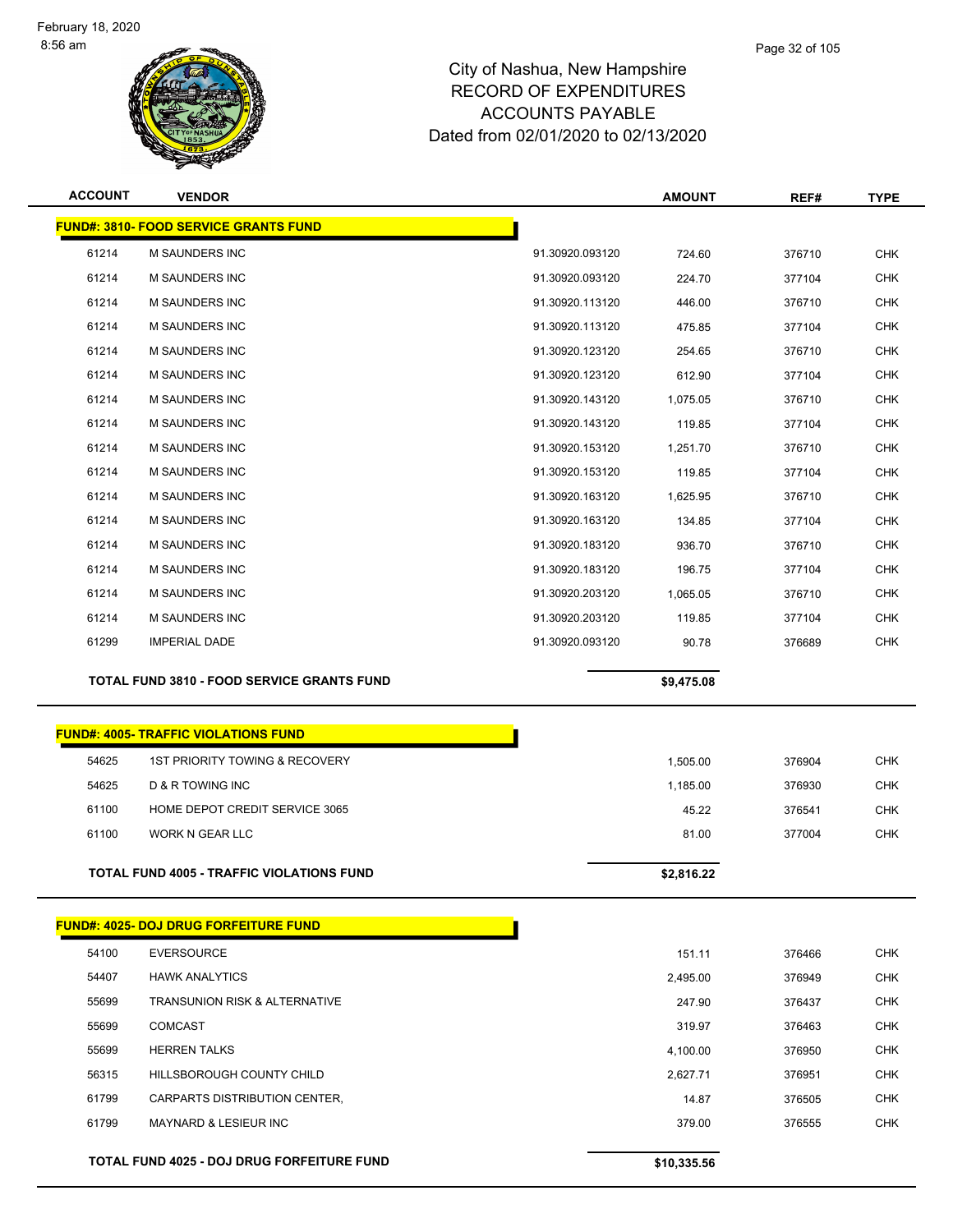February 18, 2020 8:56 am

# City of Nashua, New Hampshire RECORD OF EXPENDITURES ACCOUNTS PAYABLE Dated from 02/01/2020 to 02/13/2020

Page 33 of 105

| <b>ACCOUNT</b> | <b>VENDOR</b>                                      |               | <b>AMOUNT</b> | REF#   | <b>TYPE</b> |
|----------------|----------------------------------------------------|---------------|---------------|--------|-------------|
|                | <b>FUND#: 4053- FIRE REGIONAL HAZMAT FUND</b>      |               |               |        |             |
| 71000          | MCKESSON MEDICAL-SURGICAL                          |               | 150.81        | 157830 | <b>ACH</b>  |
|                | TOTAL FUND 4053 - FIRE REGIONAL HAZMAT FUND        |               |               |        |             |
|                |                                                    |               | \$150.81      |        |             |
|                | <b>FUND#: 4090- LIB-LOST/DAMAGED BOOK FINES</b>    |               |               |        |             |
| 61814          | AMAZON CAPITAL SERV (CITY ACH)                     |               | 103.82        | 157875 | <b>ACH</b>  |
|                | TOTAL FUND 4090 - LIB-LOST/DAMAGED BOOK FINES      |               | \$103.82      |        |             |
|                |                                                    |               |               |        |             |
|                | <b>FUND#: 5090- CAPITAL PROJECTS-HYDROELECTRIC</b> |               |               |        |             |
| 81200          | NORMANDEAU ASSOCIATES INC                          | 2201.70.20.30 | 5,837.67      | 157897 | <b>ACH</b>  |
|                |                                                    |               |               |        |             |
|                | TOTAL FUND 5090 - CAPITAL PROJECTS-HYDROELECTRIC   |               | \$5,837.67    |        |             |
|                | <b>FUND#: 5100- CAP PROJECTS-ECONOMIC DEV</b>      |               |               |        |             |
| 53142          | FULL CIRCLE CONSULTING LLC                         | 2021.83.18.02 | 4,000.00      | 157883 | <b>ACH</b>  |
|                |                                                    |               |               |        |             |
|                | TOTAL FUND 5100 - CAP PROJECTS-ECONOMIC DEV        |               | \$4,000.00    |        |             |
|                | <b>FUND#: 5200- CAPITAL PROJECTS-PUBLIC WORKS</b>  |               |               |        |             |
| 81704          | STANTEC CONSULTING SERVICES                        | 2055.60.19.30 |               |        | <b>CHK</b>  |
|                |                                                    |               | 13,625.78     | 376994 |             |
|                | TOTAL FUND 5200 - CAPITAL PROJECTS-PUBLIC WORKS    |               | \$13,625.78   |        |             |
|                | <b>FUND#: 5700- CAP PROJECTS-BROAD ST PARKWAY</b>  |               |               |        |             |
| 81700          | <b>LIBERTY UTILITIES - NH</b>                      | 1061.60.11.10 | 1,956.27      | 376475 | <b>CHK</b>  |
|                |                                                    |               |               |        |             |
|                | TOTAL FUND 5700 - CAP PROJECTS-BROAD ST PARKWAY    |               | \$1,956.27    |        |             |
|                | <b>FUND#: 6000- SOLID WASTE FUND</b>               |               |               |        |             |
| 53107          | <b>TRC ENVIRONMENTAL</b>                           |               | 5,937.00      | 376591 | <b>CHK</b>  |
| 54200          | BILLS WORLD CLASS CLEANING SER                     |               | 780.00        | 376920 | <b>CHK</b>  |
| 54280          | HOME DEPOT CREDIT SERVICE 3065                     |               | 38.94         | 376541 | <b>CHK</b>  |
| 54280          | <b>ISCO INDUSTRIES</b>                             |               | 2,844.00      | 376547 | <b>CHK</b>  |
| 54280          | <b>QED ENVIRONMETNAL SYSTEMS INC</b>               |               | 1,455.50      | 376575 | <b>CHK</b>  |
| 54280          | <b>ISCO INDUSTRIES</b>                             |               | 1,473.52      | 376962 | <b>CHK</b>  |
| 54421          | CONWAY TECHNOLOGY GROUP                            |               | 145.00        | 376513 | CHK         |
| 54600          | <b>FACTORY MOTOR PARTS</b>                         |               | 124.11        | 157821 | <b>ACH</b>  |
| 54600          | MCDEVITT TRUCKS INC                                |               | 162.71        | 157829 | ACH         |
| 54600          | MCNEILUS TRUCK & MANUFACTURING                     |               | 311.84        | 157831 | ACH         |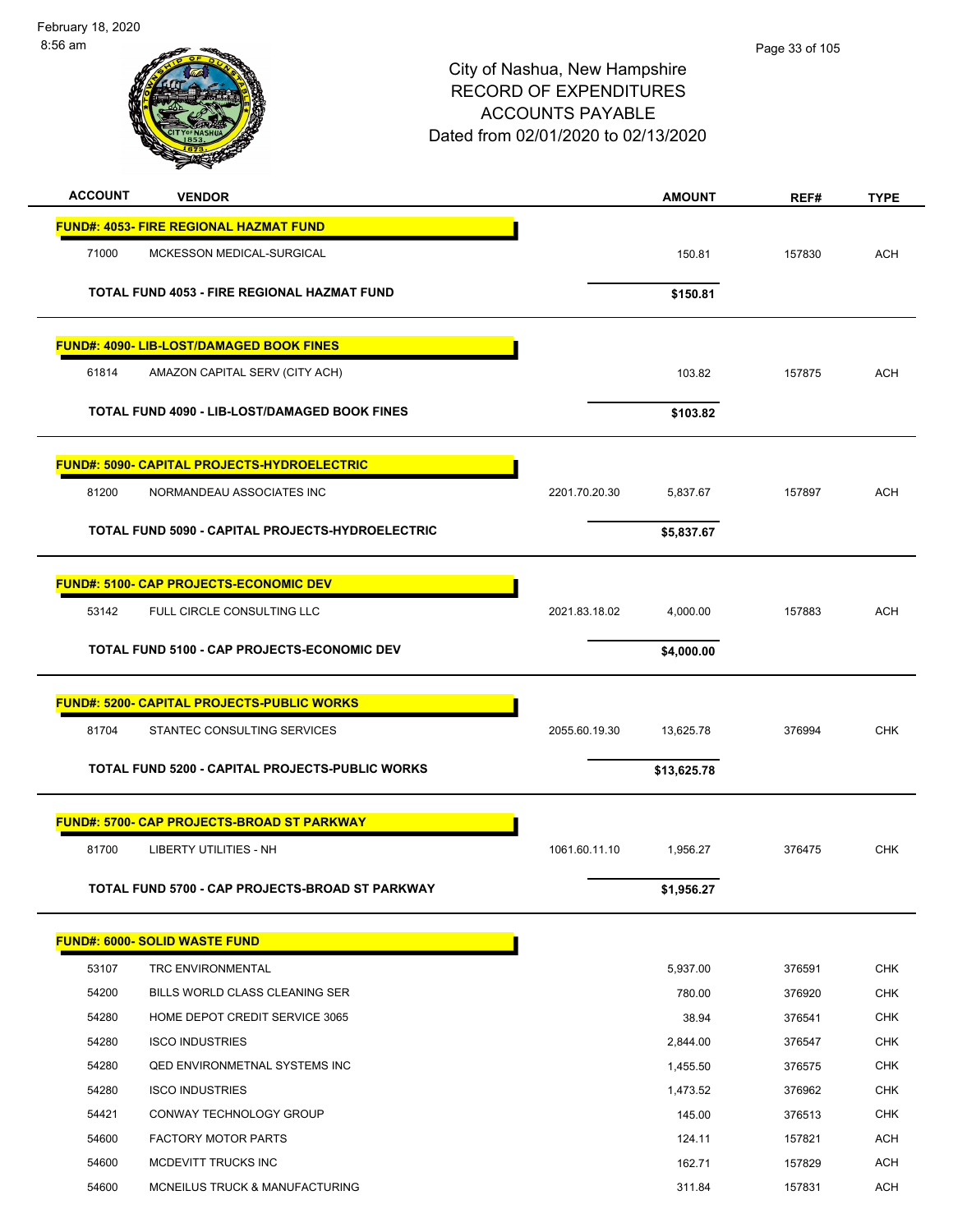

| <b>ACCOUNT</b> | <b>VENDOR</b>                         | <b>AMOUNT</b> | REF#   | <b>TYPE</b> |
|----------------|---------------------------------------|---------------|--------|-------------|
|                | <b>FUND#: 6000- SOLID WASTE FUND</b>  |               |        |             |
| 54600          | NEW ENGLAND AUTO & TRUCK              | 750.00        | 376425 | <b>CHK</b>  |
| 54600          | <b>MILTON CAT</b>                     | 5,374.50      | 376476 | <b>CHK</b>  |
| 54600          | CARPARTS DISTRIBUTION CENTER,         | 5.95          | 376505 | CHK         |
| 54600          | FREIGHTLINER OF NH INC                | 124.14        | 376529 | <b>CHK</b>  |
| 54600          | IRVING BLENDING AND PACKAGING         | 360.23        | 376546 | <b>CHK</b>  |
| 54600          | MAYNARD & LESIEUR INC                 | 204.65        | 376554 | CHK         |
| 54600          | NORTRAX INC                           | 1,724.04      | 376565 | <b>CHK</b>  |
| 54600          | SANEL NAPA                            | 104.31        | 376581 | CHK         |
| 54600          | <b>SANEL NAPA</b>                     | 87.60         | 376584 | CHK         |
| 54600          | <b>MILTON CAT</b>                     | 2,016.96      | 376884 | <b>CHK</b>  |
| 54600          | <b>BEST FORD</b>                      | 60.96         | 376919 | CHK         |
| 54600          | CARPARTS DISTRIBUTION CENTER,         | 626.50        | 376924 | <b>CHK</b>  |
| 54600          | DONOVAN EQUIPMENT CO INC              | 462.54        | 376931 | CHK         |
| 54600          | <b>GRANITE STATE GLASS</b>            | 264.00        | 376944 | <b>CHK</b>  |
| 54600          | <b>JORDAN EQUIPMENT CO</b>            | 1,879.28      | 376964 | <b>CHK</b>  |
| 54828          | US BANK EQUIPMENT FINANCE             | 97.26         | 377235 | CHK         |
| 55109          | CONSOLIDATED COMMUNICATIONS           | 37.43         | 376870 | <b>CHK</b>  |
| 55200          | SWANA                                 | 223.00        | 376892 | CHK         |
| 55400          | <b>ENVIRONMENTAL BUSINESS COUNCIL</b> | 25.00         | 376451 | CHK         |
| 55400          | NNE CHAPTER SWANA                     | 75.00         | 376888 | <b>CHK</b>  |
| 55421          | TREASURER STATE OF NH                 | 50.00         | 376897 | CHK         |
| 55421          | TREASURER STATE OF NH                 | 50.00         | 376898 | <b>CHK</b>  |
| 55421          | TREASURER STATE OF NH                 | 50.00         | 376899 | CHK         |
| 55421          | TREASURER STATE OF NH                 | 50.00         | 376900 | <b>CHK</b>  |
| 55607          | UNITED PARCEL SERVICE                 | 33.52         | 376901 | CHK         |
| 55699          | <b>INTERSTATE REFRIGERANT</b>         | 210.00        | 157887 | ACH         |
| 55699          | <b>MILTON CAT</b>                     | 2,211.88      | 376476 | <b>CHK</b>  |
| 55699          | <b>MILTON CAT</b>                     | 9,800.00      | 376477 | <b>CHK</b>  |
| 61100          | AMAZON CAPITAL SERV (CITY ACH)        | 29.95         | 157815 | ACH         |
| 61107          | UNIFIRST CORPORATION                  | 124.54        | 376595 | <b>CHK</b>  |
| 61107          | UNIFIRST CORPORATION                  | 124.54        | 376996 | <b>CHK</b>  |
| 61110          | ALECS SHOE STORE INC                  | 214.95        | 376908 | <b>CHK</b>  |
| 61560          | HOME DEPOT CREDIT SERVICE 3065        | 91.25         | 376953 | <b>CHK</b>  |
| 61705          | MAYNARD & LESIEUR INC                 | 243.06        | 376554 | <b>CHK</b>  |
| 61705          | PETE'S TIRE BARNS INC                 | 2,022.80      | 376570 | <b>CHK</b>  |
|                |                                       |               |        |             |

**TOTAL FUND 6000 - SOLID WASTE FUND \$43,082.46**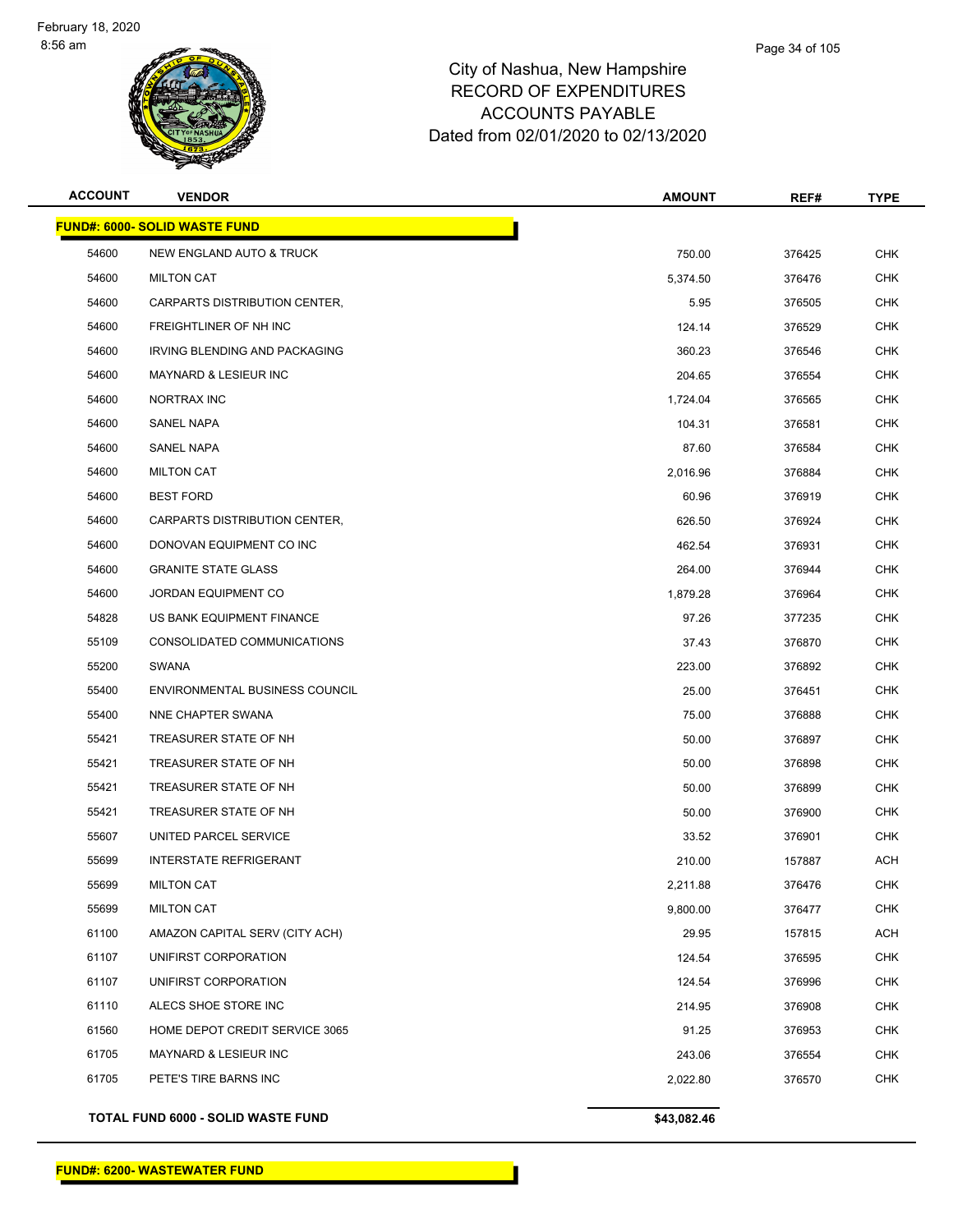

| <b>ACCOUNT</b> | <b>VENDOR</b>                       | <b>AMOUNT</b> | REF#   | <b>TYPE</b> |
|----------------|-------------------------------------|---------------|--------|-------------|
|                | <b>FUND#: 6200- WASTEWATER FUND</b> |               |        |             |
| 21775          | ATTY JAMES KAKLAMANOS               | 53.18         | 376439 | <b>CHK</b>  |
| 21775          | ROBERT VANDERHEIDE and              | 374.22        | 376444 | <b>CHK</b>  |
| 21775          | SUNSET SETTLEMENT                   | 157.59        | 377163 | <b>CHK</b>  |
| 21775          | <b>CITY OF NASHUA</b>               | 400.20        | 377164 | <b>CHK</b>  |
| 21775          | <b>CITY OF NASHUA</b>               | 148.20        | 377165 | <b>CHK</b>  |
| 21775          | AMANDA ROBICHAUD                    | 57.90         | 377166 | <b>CHK</b>  |
| 21775          | <b>COREY BELL</b>                   | 46.10         | 377171 | <b>CHK</b>  |
| 21775          | <b>HARBOR HOMES INC</b>             | 107.46        | 377179 | <b>CHK</b>  |
| 21775          | KATHIE L SHATTUCK                   | 60.26         | 377184 | <b>CHK</b>  |
| 21775          | MICHELE ANDERSON                    | 41.38         | 377188 | <b>CHK</b>  |
| 21775          | <b>SUMMIT TITLE</b>                 | 60.98         | 377195 | CHK         |
| 44597          | HILLSBOROUGH COUNTY REGISTRY        | 207.15        | 376952 | <b>CHK</b>  |
| 53107          | <b>WRIGHT-PIERCE</b>                | 3,244.78      | 157838 | <b>ACH</b>  |
| 53107          | CHEMSERVE ENVIRONMENTAL ANALYS      | 3,354.71      | 376508 | <b>CHK</b>  |
| 53107          | EASTERN ANALYTICAL INC              | 32.50         | 376933 | <b>CHK</b>  |
| 53107          | FLOW ASSESSMENT SERVICES LLC        | 4,675.00      | 376938 | <b>CHK</b>  |
| 53467          | <b>MAILINGS UNLIMITED</b>           | 555.90        | 157890 | <b>ACH</b>  |
| 54141          | PENNICHUCK WATER WORKS INC          | 145.14        | 376889 | <b>CHK</b>  |
| 54300          | NATIONAL WATER MAIN CLEANING        | 8,050.00      | 376974 | <b>CHK</b>  |
| 54421          | CONWAY TECHNOLOGY GROUP             | 40.00         | 376513 | <b>CHK</b>  |
| 54487          | <b>MOTION INDUSTRIES INC</b>        | 9,255.21      | 157834 | <b>ACH</b>  |
| 54487          | <b>MOTION INDUSTRIES INC</b>        | 1,334.66      | 157895 | <b>ACH</b>  |
| 54487          | <b>ULINE</b>                        | 918.56        | 157899 | <b>ACH</b>  |
| 54487          | F W WEBB COMPANY                    | 2,111.04      | 376522 | <b>CHK</b>  |
| 54487          | <b>FASTENAL CO</b>                  | 471.11        | 376523 | <b>CHK</b>  |
| 54487          | <b>GRAINGER</b>                     | 350.22        | 376536 | CHK         |
| 54487          | SANEL NAPA                          | 187.94        | 376579 | <b>CHK</b>  |
| 54487          | AQUA SOLUTIONS INC                  | 1,181.60      | 376911 | <b>CHK</b>  |
| 54487          | <b>FASTENAL CO</b>                  | 254.06        | 376935 | <b>CHK</b>  |
| 54487          | <b>GRANITE STATE PLUMBING &amp;</b> | 4,826.00      | 376945 | <b>CHK</b>  |
| 54487          | HUBER TECHNOLOGY INC                | 844.96        | 376957 | CHK         |
| 54487          | <b>WALKER WELLINGTON</b>            | 745.05        | 377000 | <b>CHK</b>  |
| 54600          | MCDEVITT TRUCKS INC                 | 35.75         | 157829 | <b>ACH</b>  |
| 54600          | SANEL NAPA                          | 87.60         | 376579 | <b>CHK</b>  |
| 54828          | US BANK EQUIPMENT FINANCE           | 168.04        | 377235 | <b>CHK</b>  |
| 55109          | CONSOLIDATED COMMUNICATIONS         | 81.84         | 376464 | <b>CHK</b>  |
| 55109          | CONSOLIDATED COMMUNICATIONS         | 451.55        | 376870 | <b>CHK</b>  |
| 55118          | VERIZON WIRELESS-985557535          | 120.03        | 376490 | <b>CHK</b>  |
| 55200          | <b>WILLIAM KEATING</b>              | 150.00        | 376853 | <b>CHK</b>  |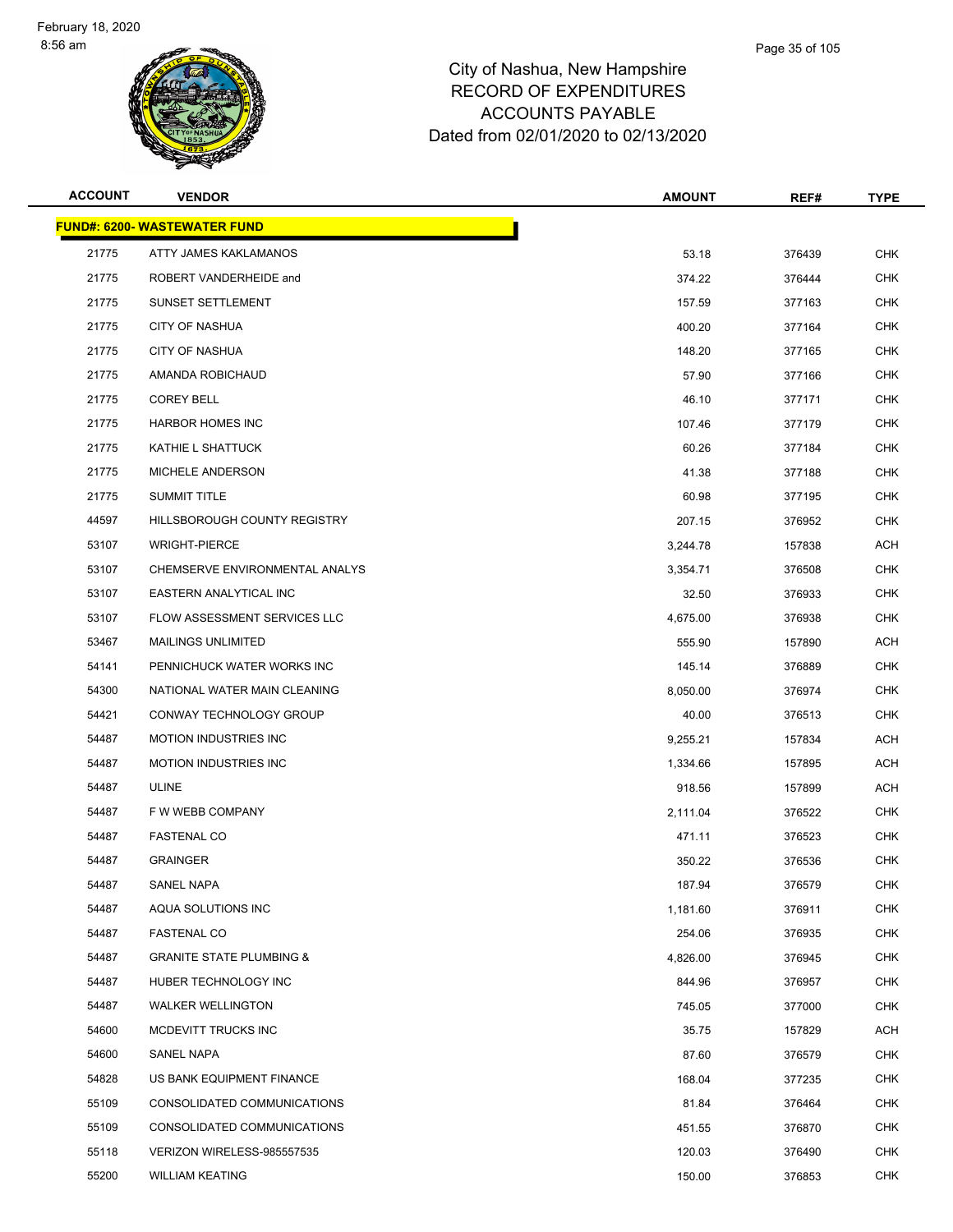

| <b>ACCOUNT</b> | <b>VENDOR</b>                       |               | <b>AMOUNT</b> | REF#   | <b>TYPE</b> |
|----------------|-------------------------------------|---------------|---------------|--------|-------------|
|                | <b>FUND#: 6200- WASTEWATER FUND</b> |               |               |        |             |
| 55400          | <b>NOELLE OSBORNE</b>               |               | 697.72        | 376455 | <b>CHK</b>  |
| 55400          | <b>WILLIAM KEATING</b>              |               | 35.80         | 376853 | <b>CHK</b>  |
| 55699          | AMETEK BROOKFIELD                   |               | 309.00        | 157877 | <b>ACH</b>  |
| 55699          | CHEMSERVE ENVIRONMENTAL ANALYS      |               | 2,027.50      | 376508 | <b>CHK</b>  |
| 55699          | PROGRESSIVE ALARM SERVICES INC      |               | 357.50        | 376574 | <b>CHK</b>  |
| 55699          | <b>CRYSTAL ROCK</b>                 |               | 184.32        | 376871 | <b>CHK</b>  |
| 55699          | NEW ENGLAND BACKFLOW INC            |               | 797.50        | 376975 | <b>CHK</b>  |
| 61100          | WB MASON CO INC                     |               | 615.90        | 377001 | <b>CHK</b>  |
| 61107          | UNIFIRST CORPORATION                |               | 371.54        | 376595 | <b>CHK</b>  |
| 61107          | UNIFIRST CORPORATION                |               | 312.12        | 376996 | <b>CHK</b>  |
| 61149          | MCQUEEN LABORATORY SUPPLY           |               | 71.00         | 157832 | ACH         |
| 61149          | <b>VWR INTERNATIONAL</b>            |               | 653.52        | 376998 | <b>CHK</b>  |
| 61156          | PVS CHEMICAL SOLUTIONS INC          |               | 4,012.10      | 157835 | <b>ACH</b>  |
| 61156          | <b>BORDEN &amp; REMINGTON CORP</b>  |               | 3,724.38      | 157876 | <b>ACH</b>  |
| 61299          | <b>ULINE</b>                        |               | 1,218.56      | 157837 | <b>ACH</b>  |
| 61299          | DEPENDABLE LOCK SERVICE INC         |               | 173.00        | 376521 | <b>CHK</b>  |
| 61299          | <b>GRAINGER</b>                     |               | 127.07        | 376943 | <b>CHK</b>  |
| 81700          | ROBERT W CHAMPAGNE                  | 1052.69.19.30 | 21,925.19     | 376984 | <b>CHK</b>  |
| 81700          | ROBERT W CHAMPAGNE                  | 1052.69.20.30 | 22,983.56     | 376984 | <b>CHK</b>  |
|                |                                     |               |               |        |             |

**TOTAL FUND 6200 - WASTEWATER FUND \$105,985.15** 

|       | <b>FUND#: 6500- PROPERTY &amp; CASUALTY FUND</b> |           |        |            |
|-------|--------------------------------------------------|-----------|--------|------------|
| 54267 | TREASURER STATE OF NH                            | 300.00    | 376895 | <b>CHK</b> |
| 55307 | <b>ROSS DUGAS</b>                                | 14.95     | 157871 | <b>ACH</b> |
| 59207 | ROBERT GUIDABONI                                 | 18,577.02 | 376442 | <b>CHK</b> |
| 59207 | CAPITAL ORTHOPAEDIC SURGERY CT                   | 4,332.09  | 376806 | <b>CHK</b> |
| 59207 | CONCORD ORTHOPEDICS PA                           | 2,515.90  | 376807 | <b>CHK</b> |
| 59207 | DARTMOUTH HITCHCOCK CLINIC                       | 2,875.03  | 376808 | <b>CHK</b> |
| 59207 | ST JOSEPH HOSPITAL                               | 1,549.67  | 376809 | <b>CHK</b> |
| 59207 | APPLE THERAPY MANCHESTER                         | 924.74    | 376810 | <b>CHK</b> |
| 59207 | <b>CPTE NASHUA</b>                               | 1,580.00  | 376812 | <b>CHK</b> |
| 59207 | ETHOS RISK SERVICES LLC                          | 1,958.75  | 376814 | <b>CHK</b> |
| 59207 | <b>FOUNDATION MEDICAL PARTNERS</b>               | 345.80    | 376815 | <b>CHK</b> |
| 59207 | <b>FOUR SEASONS ORTHOPEDIC CENTER</b>            | 876.75    | 376816 | <b>CHK</b> |
| 59207 | <b>KARL GERHARD</b>                              | 142.91    | 376817 | <b>CHK</b> |
| 59207 | GOFFSTOWN PHYSICAL THERAPY                       | 1,075.00  | 376818 | <b>CHK</b> |
| 59207 | <b>INJURED WORKERS PHARMACY LLC</b>              | 160.68    | 376820 | <b>CHK</b> |
| 59207 | MONADNOCK COMMUNITY HOSPITAL                     | 2,311.75  | 376822 | <b>CHK</b> |
|       |                                                  |           |        |            |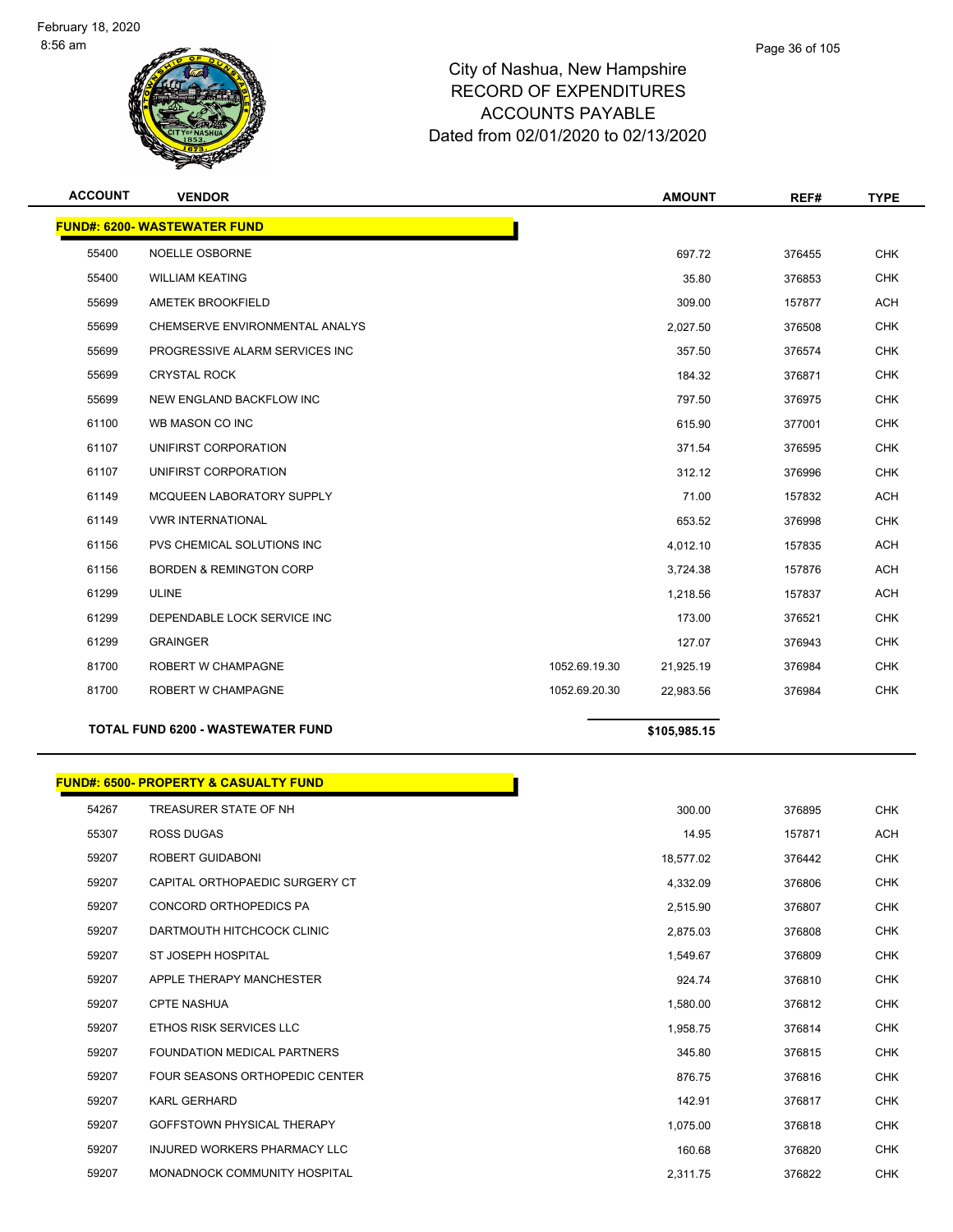

### City of Nashua, New Hampshire RECORD OF EXPENDITURES ACCOUNTS PAYABLE Dated from 02/01/2020 to 02/13/2020

| <b>ACCOUNT</b> | <b>VENDOR</b>                                    | <b>AMOUNT</b> | REF#   | <b>TYPE</b> |
|----------------|--------------------------------------------------|---------------|--------|-------------|
|                | <b>FUND#: 6500- PROPERTY &amp; CASUALTY FUND</b> |               |        |             |
| 59207          | ORTHOPEDIC PHYSICAL THERAPY                      | 360.00        | 376823 | <b>CHK</b>  |
| 59207          | SANG-GIL LEE MD                                  | 425.00        | 376824 | <b>CHK</b>  |
| 59207          | ST JOSEPH HOSPITAL                               | 2,648.66      | 376825 | CHK         |
| 59207          | STONERIVER PHARMACY SOLUTIONS                    | 39.25         | 376826 | CHK         |
| 59207          | <b>VRS DISABILITY MANAGEMENT</b>                 | 1,542.40      | 376827 | <b>CHK</b>  |
| 59207          | ANDREA ZONA                                      | 20.00         | 376828 | CHK         |
| 59207          | ELLIOT 1 DAY SURGERY CENTER                      | 4,547.15      | 377210 | <b>CHK</b>  |
| 59207          | PORTSMOUTH NEUROPSYCHOLOGY CTR                   | 2,750.00      | 377211 | CHK         |
| 59207          | CONCORD ORTHOPEDICS PA                           | 267.00        | 377213 | CHK         |
| 59207          | <b>CPTE NASHUA</b>                               | 1,185.00      | 377214 | CHK         |
| 59207          | DARTMOUTH HITCHCOCK BEDFORD                      | 448.00        | 377216 | CHK         |
| 59207          | DARTMOUTH HITCHCOCK CLINIC                       | 3,780.12      | 377217 | <b>CHK</b>  |
| 59207          | ETHOS RISK SERVICES LLC                          | 1,971.75      | 377219 | CHK         |
| 59207          | FOUNDATION MEDICAL PARTNERS                      | 184.00        | 377220 | <b>CHK</b>  |
| 59207          | FOUR SEASONS ORTHOPEDIC CENTER                   | 3,662.25      | 377221 | CHK         |
| 59207          | CHERYL GERALD                                    | 145.60        | 377222 | CHK         |
| 59207          | <b>HEALTHLIFE PHARMACY SERVICES</b>              | 24.91         | 377223 | <b>CHK</b>  |
| 59207          | LEWIS PHYSICAL MEDICINE ASSOC                    | 190.00        | 377225 | CHK         |
| 59207          | NASHUA RADIOLOGY PA                              | 419.00        | 377227 | CHK         |
| 59207          | PAIN SOLUTIONS PLLC                              | 400.00        | 377228 | <b>CHK</b>  |
| 59207          | ST JOSEPH HOSPITAL                               | 1,268.87      | 377229 | CHK         |
| 59207          | STONERIVER PHARMACY SOLUTIONS                    | 70.71         | 377230 | <b>CHK</b>  |
| 59207          | UNITY SURVEILLANCE &                             | 2,625.00      | 377231 | CHK         |
| 59207          | VRS DISABILITY MANAGEMENT                        | 434.86        | 377232 | <b>CHK</b>  |
| 59250          | MARVELL PLATE GLASS INC                          | 229.44        | 376821 | CHK         |
| 59250          | ALLIED UNIVERSAL TECHNOLOGY                      | 2.603.49      | 377212 | CHK         |
| 59250          | HOYLE TANNER & ASSOCIATES INC                    | 16,348.87     | 377224 | <b>CHK</b>  |
| 59250          | MARVELL PLATE GLASS INC                          | 1,573.00      | 377226 | <b>CHK</b>  |
| 59275          | <b>ERICA BECK</b>                                | 153.13        | 376811 | <b>CHK</b>  |
| 59275          | <b>CUSTOM COACH</b>                              | 1,763.09      | 376813 | <b>CHK</b>  |
| 59275          | <b>ILLG AUTOMOTIVE CORP</b>                      | 1,447.93      | 376819 | <b>CHK</b>  |
| 59275          | <b>CUSTOM COACH</b>                              | 3,645.18      | 377215 | <b>CHK</b>  |
| 59275          | ENTERPRISE HOLDINGS INC                          | 516.10        | 377218 | <b>CHK</b>  |
| 61100          | WB MASON CO INC                                  | 176.62        | 376598 | <b>CHK</b>  |
|                |                                                  |               |        |             |

TOTAL FUND 6500 - PROPERTY & CASUALTY FUND<br>\$97,407.42

#### **FUND#: 6600- BENEFITS SELF INSURANCE FUND**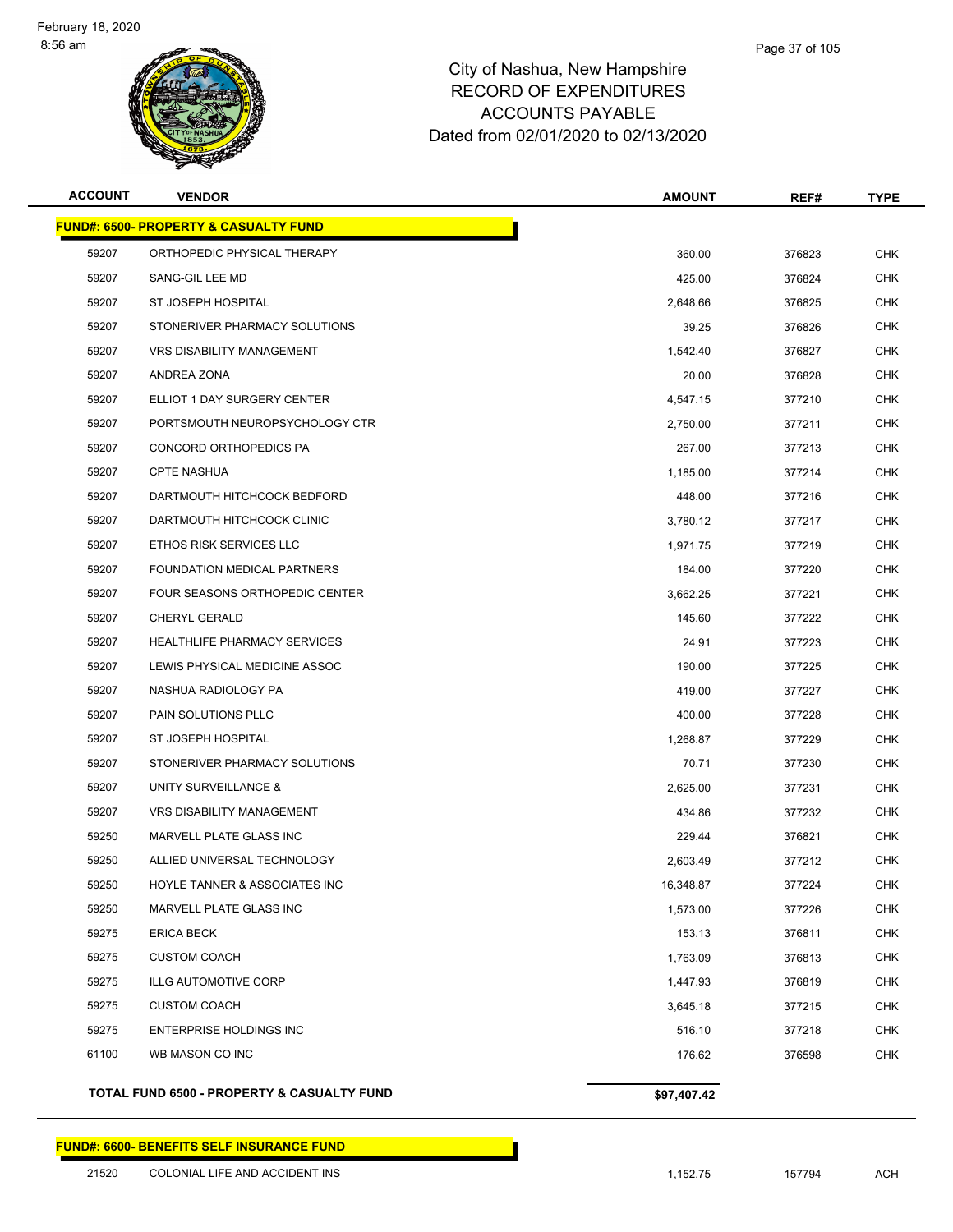

| <b>ACCOUNT</b> | <b>VENDOR</b>                                      |           | <b>AMOUNT</b>  | REF#   | <b>TYPE</b> |
|----------------|----------------------------------------------------|-----------|----------------|--------|-------------|
|                | <b>FUND#: 6600- BENEFITS SELF INSURANCE FUND</b>   |           |                |        |             |
| 21520          | COLONIAL LIFE AND ACCIDENT INS                     |           | 1,906.13       | 157853 | <b>ACH</b>  |
| 21545          | ALLEGIANT CARE                                     |           | 43,480.00      | 157814 | <b>ACH</b>  |
| 45623          | <b>VINCENT SMITH</b>                               |           | 106.60         | 376989 | <b>CHK</b>  |
| 45676          | ANTHEM BCBS OF NE                                  |           | (844.11)       | 157790 | <b>ACH</b>  |
| 45676          | ANTHEM BCBS OF NE                                  |           | (1,512.71)     | 157849 | <b>ACH</b>  |
| 52815          | ANTHEM BCBS OF NE                                  |           | 4,872.00       | 157849 | <b>ACH</b>  |
| 53452          | <b>LEDDY GROUP</b>                                 |           | 140.80         | 157825 | <b>ACH</b>  |
| 59165          | ANTHEM BCBS OF NE                                  |           | 74,679.64      | 157849 | <b>ACH</b>  |
| 59500          | NORTHEAST DELTA DENTAL                             |           | 24,771.25      | 157791 | <b>ACH</b>  |
| 59500          | ANTHEM BCBS OF NE                                  |           | 98,202.32      | 157849 | <b>ACH</b>  |
| 59507          | ANTHEM BCBS OF NE                                  |           | 211,230.22     | 157790 | <b>ACH</b>  |
| 59507          | ANTHEM BCBS OF NE                                  |           | 248,782.48     | 157849 | <b>ACH</b>  |
| 59507          | ANTHEM BCBS OF NE                                  |           | 474,677.49     | 157790 | <b>ACH</b>  |
| 59507          | ANTHEM BCBS OF NE                                  |           | 408,342.85     | 157849 | <b>ACH</b>  |
| 59507          | ANTHEM BCBS OF NE                                  |           | 35,788.65      | 157790 | <b>ACH</b>  |
| 59507          | ANTHEM BCBS OF NE                                  |           | 36,114.36      | 157849 | <b>ACH</b>  |
| 59525          | NORTHEAST DELTA DENTAL                             |           | 69,333.65      | 157791 | <b>ACH</b>  |
| 59525          | NORTHEAST DELTA DENTAL                             |           | 60,676.38      | 157850 | <b>ACH</b>  |
| 59600          | <b>MDX MEDICAL INC</b>                             |           | 349.28         | 157892 | <b>ACH</b>  |
| 61235          | BRAND ADVANTAGE GROUP                              |           | 400.00         | 376922 | <b>CHK</b>  |
|                | TOTAL FUND 6600 - BENEFITS SELF INSURANCE FUND     |           | \$1,792,650.03 |        |             |
|                | <b>FUND#: 7026- CAPITAL EQUIPMENT RESERVE FUND</b> |           |                |        |             |
| 81500          | COLONIAL MUNICIPAL GROUP                           | CERF50.20 | 35,219.16      | 157818 | <b>ACH</b>  |
| 81500          | <b>MILTON CAT</b>                                  | CERF61.20 | 244,593.00     | 376477 | <b>CHK</b>  |
|                | TOTAL FUND 7026 - CAPITAL EQUIPMENT RESERVE FUND   |           | \$279,812.16   |        |             |
|                | <b>FUND#: 7052- MINE FALLS PARK ETF</b>            |           |                |        |             |
| 71000          | SITEONE LANDSCAPE SUPPLY LLC                       |           | 13,498.61      | 376586 | <b>CHK</b>  |
|                | <b>TOTAL FUND 7052 - MINE FALLS PARK ETF</b>       |           |                |        |             |
|                |                                                    |           | \$13,498.61    |        |             |
|                | <b>FUND#: 7082- DOWNTOWN IMPROVEMENTS ETF</b>      |           |                |        |             |
| 68350          | <b>GREAT AMERICAN DOWNTOWN</b>                     |           | 4,000.00       | 376539 | CHK         |
|                | TOTAL FUND 7082 - DOWNTOWN IMPROVEMENTS ETF        |           | \$4,000.00     |        |             |
|                | <b>FUND#: 7504- EDGEWOOD/SUBURBAN MAINT FUND</b>   |           |                |        |             |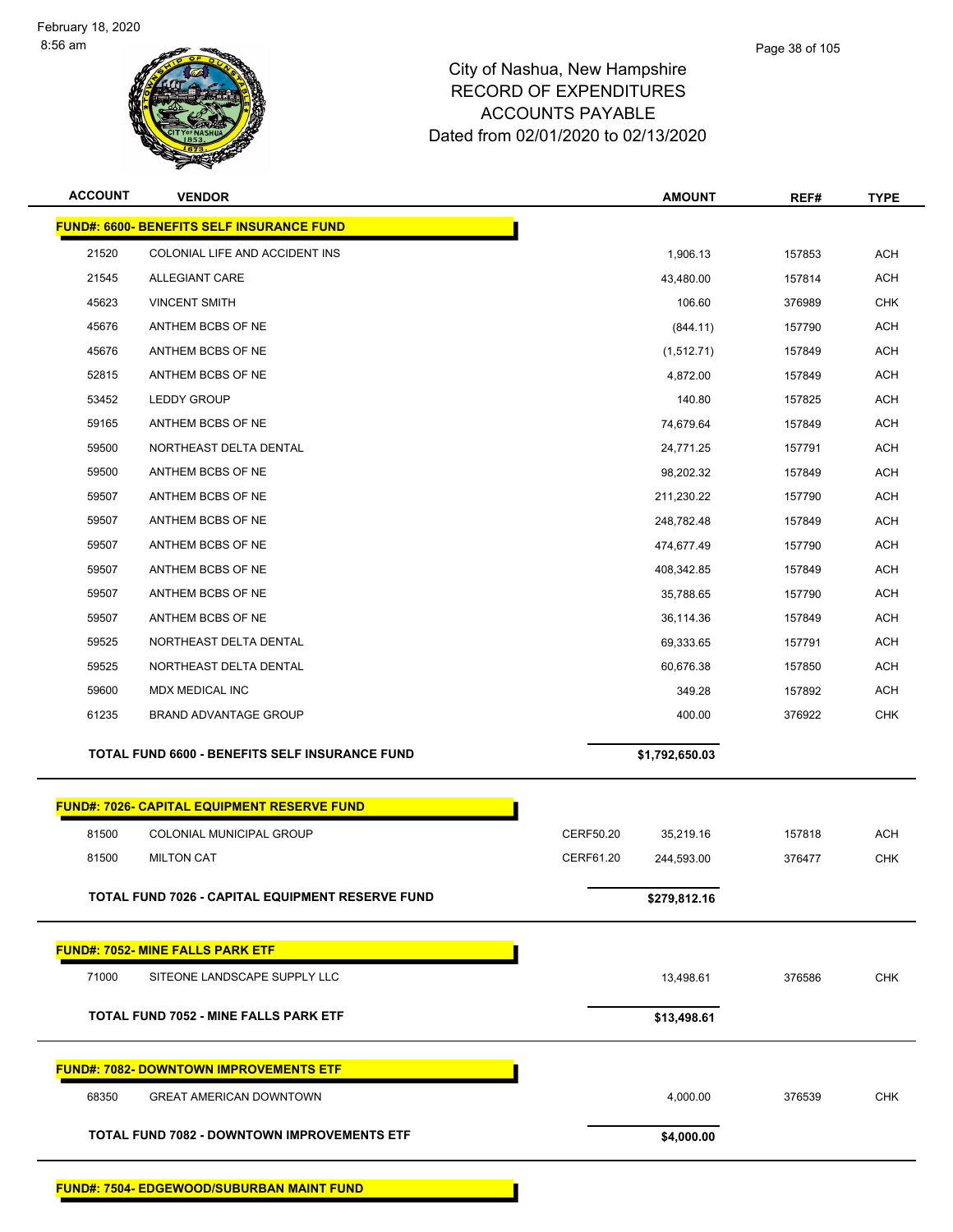February 18, 2020 8:56 am



| <b>ACCOUNT</b><br><b>VENDOR</b>                       | <b>AMOUNT</b> | REF#   | <b>TYPE</b> |
|-------------------------------------------------------|---------------|--------|-------------|
| FUND#: 7504- EDGEWOOD/SUBURBAN MAINT FUND             |               |        |             |
| ANDRE M & PRESCILLA MOREAU<br>45121                   | 800.00        | 376558 | <b>CHK</b>  |
| 61299<br><b>HARDY DORIC INC</b>                       | 975.00        | 376947 | <b>CHK</b>  |
| <b>TOTAL FUND 7504 - EDGEWOOD/SUBURBAN MAINT FUND</b> | \$1,775.00    |        |             |
| <b>FUND#: 7551- P&amp;R-SUMMERFUN</b>                 |               |        |             |
| 68322<br>UFO PARTY RENTALS, LLC                       | 4,525.00      | 376594 | <b>CHK</b>  |
| <b>TOTAL FUND 7551 - P&amp;R-SUMMERFUN</b>            | \$4,525.00    |        |             |
| <b>FUND#: 7563- SCHOOL ATHLETIC ETF</b>               |               |        |             |
| 71999<br><b>GILMAN GEAR</b>                           | 6,012.00      | 376678 | <b>CHK</b>  |
| <b>TOTAL FUND 7563 - SCHOOL ATHLETIC ETF</b>          | \$6,012.00    |        |             |
| <b>FUND#: 7565- SCHOOL RELATED PROGRAMS-ETF</b>       |               |        |             |
| 61135<br>(SCHOOL ACH) AMAZON CAPITAL SE               | 250.18        | 157900 | <b>ACH</b>  |
| 61135<br>US SCHOOL SUPPLY INC                         | 253.30        | 377152 | <b>CHK</b>  |
| <b>TOTAL FUND 7565 - SCHOOL RELATED PROGRAMS-ETF</b>  | \$503.48      |        |             |
| <b>FUND#: 8007- EDGEWOOD CEMETERY PERP-CARE</b>       |               |        |             |
| 44338<br>ANDRE M & PRESCILLA MOREAU                   | 2,400.00      | 376558 | <b>CHK</b>  |
| TOTAL FUND 8007 - EDGEWOOD CEMETERY PERP-CARE         | \$2,400.00    |        |             |
| <b>FUND#: 8063- LIBRARY-HENRY STEARNS FUND</b>        |               |        |             |
| 61807<br><b>BAKER &amp; TAYLOR</b>                    | 98.90         | 376499 | <b>CHK</b>  |
| 61807<br><b>BAKER &amp; TAYLOR</b>                    | 71.93         | 376915 | <b>CHK</b>  |
| <b>TOTAL FUND 8063 - LIBRARY-HENRY STEARNS FUND</b>   | \$170.83      |        |             |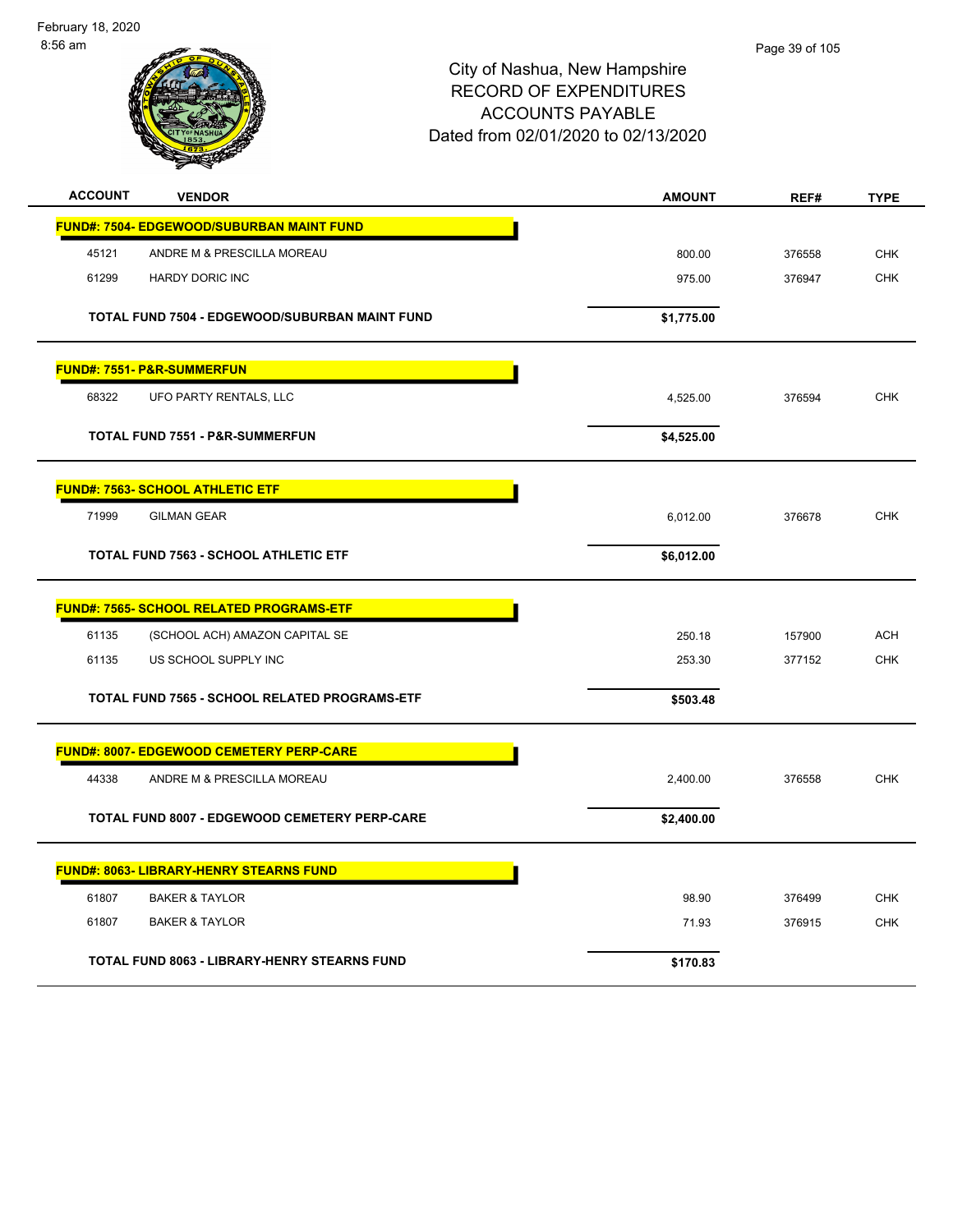

| <b>ACCOUNT</b> | <b>VENDOR</b> |                                        | <b>AMOUNT</b><br>REF# | <b>TYPE</b> |
|----------------|---------------|----------------------------------------|-----------------------|-------------|
|                |               | <b>EXPENDITURE SUMMARY BY FUND</b>     | <b>AMOUNT</b>         |             |
|                | 1000          | <b>GENERAL FUND</b>                    | 6,179,402.17          |             |
|                | 1001          | <b>GF-CAPITAL IMPROVEMENTS</b>         | 10,446.35             |             |
|                | 1010          | <b>GF-PRIOR YEAR ENC &amp; ESCROWS</b> | 31,208.39             |             |
|                | 2100          | <b>FOOD SERVICES FUND</b>              | 102,922.32            |             |
|                | 2201          | DRIVERS EDUCATION FUND                 | 670.94                |             |
|                | 2212          | ATHLETICS REVENUE FUND                 | 110.00                |             |
|                | 2222          | AFTER SCHOOL PROGRAM                   | 529.10                |             |
|                | 2504          | HOLMAN STADIUM EVENTS FUND             | 180.00                |             |
|                | 2505          | PEG ACCESS CHANNELS FUND               | 429.65                |             |
|                | 2506          | HUNT BLDG FACILITY RENTAL FUND         | 2,638.13              |             |
|                | 2507          | FIRE TRAINING FACILITY RENTAL          | 111.92                |             |
|                | 3050          | POLICE GRANTS FUND                     | 1,399.96              |             |
|                | 3068          | COMMUNITY SERVICES GRANTS FUND         | 425.84                |             |
|                | 3070          | COMMUNITY HEALTH GRANTS FUND           | 2,079.22              |             |
|                | 3080          | COMMUNITY DEVELOPMENT GRANTS           | 9,999.35              |             |
|                | 3090          | URBAN PROGRAM GRANTS FUND              | 80,947.90             |             |
|                | 3120          | <b>TRANSIT GRANTS FUND</b>             | 178,913.12            |             |
|                | 3800          | <b>SCHOOL GRANTS FUND</b>              | 149,863.42            |             |
|                | 3810          | <b>FOOD SERVICE GRANTS FUND</b>        | 9,475.08              |             |
|                | 4005          | <b>TRAFFIC VIOLATIONS FUND</b>         | 2,816.22              |             |
|                | 4025          | DOJ DRUG FORFEITURE FUND               | 10,335.56             |             |
|                | 4053          | FIRE REGIONAL HAZMAT FUND              | 150.81                |             |
|                | 4090          | LIB-LOST/DAMAGED BOOK FINES            | 103.82                |             |
|                | 5090          | CAPITAL PROJECTS-HYDROELECTRIC         | 5,837.67              |             |
|                | 5100          | CAP PROJECTS-ECONOMIC DEV              | 4,000.00              |             |
|                | 5200          | CAPITAL PROJECTS-PUBLIC WORKS          | 13,625.78             |             |
|                | 5700          | CAP PROJECTS-BROAD ST PARKWAY          | 1,956.27              |             |
|                | 6000          | SOLID WASTE FUND                       | 43,082.46             |             |
|                | 6200          | <b>WASTEWATER FUND</b>                 | 105,985.15            |             |
|                | 6500          | PROPERTY & CASUALTY FUND               | 97,407.42             |             |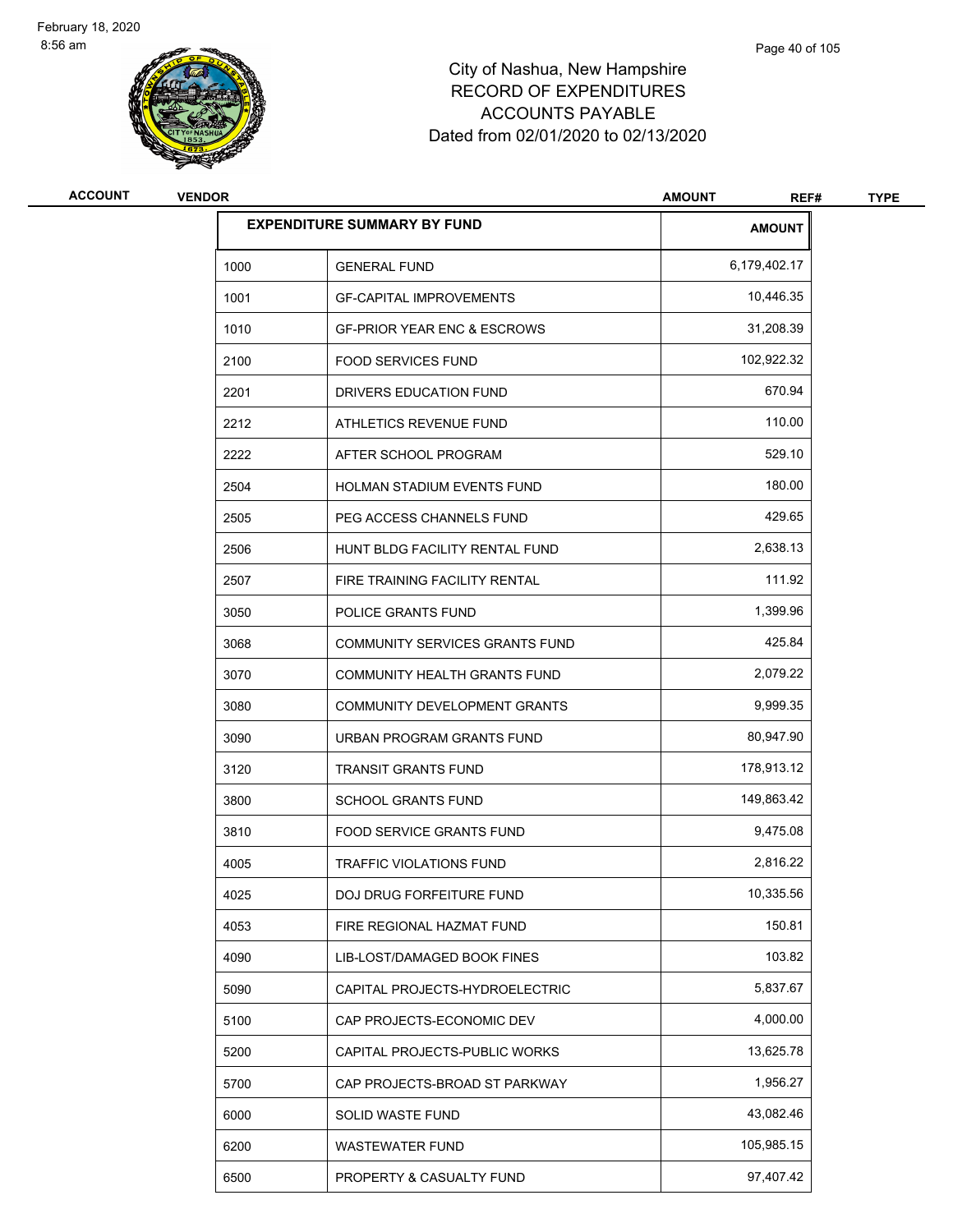

| ACCOUNT | <b>VENDOR</b> |                                | <b>AMOUNT</b><br>REF# | <b>TYPE</b> |
|---------|---------------|--------------------------------|-----------------------|-------------|
|         |               |                                | <b>AMOUNT</b>         |             |
|         | 6600          | BENEFITS SELF INSURANCE FUND   | 1,792,650.03          |             |
|         | 7026          | CAPITAL EQUIPMENT RESERVE FUND | 279,812.16            |             |
|         | 7052          | MINE FALLS PARK ETF            | 13,498.61             |             |
|         | 7082          | DOWNTOWN IMPROVEMENTS ETF      | 4,000.00              |             |
|         | 7504          | EDGEWOOD/SUBURBAN MAINT FUND   | 1,775.00              |             |
|         | 7551          | P&R-SUMMERFUN                  | 4,525.00              |             |
|         | 7563          | <b>SCHOOL ATHLETIC ETF</b>     | 6,012.00              |             |
|         | 7565          | SCHOOL RELATED PROGRAMS-ETF    | 503.48                |             |
|         | 8007          | EDGEWOOD CEMETERY PERP-CARE    | 2,400.00              |             |
|         | 8063          | LIBRARY-HENRY STEARNS FUND     | 170.83                |             |
|         | <b>TOTAL:</b> |                                | 9,152,401.13          |             |
|         |               |                                |                       |             |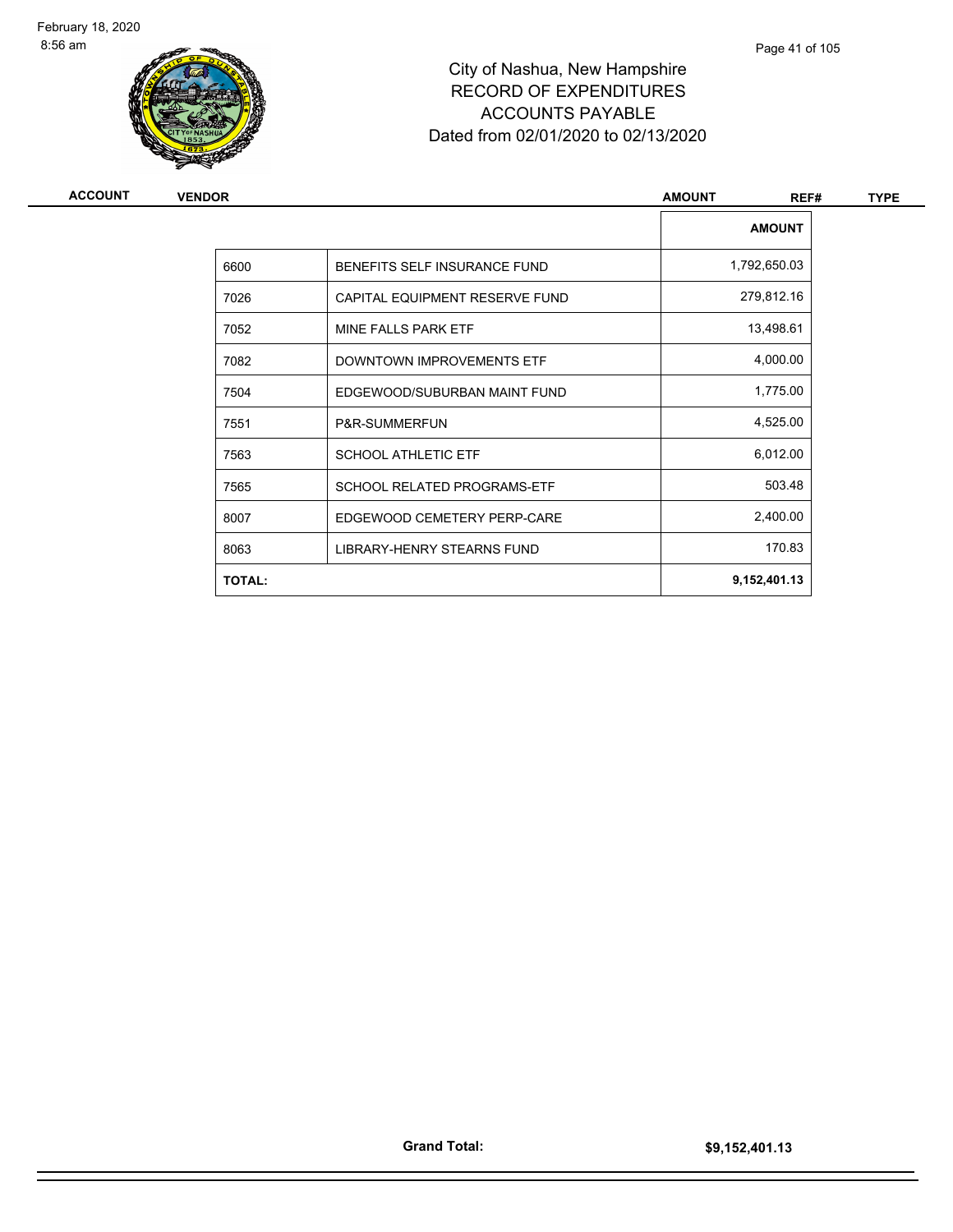

Page 42 of 105

|     | <b>PAY DATE</b>                      | <b>ACCOUNT</b>                          | <b>DESCRIPTION</b>                                               | <b>AMOUNT</b> |
|-----|--------------------------------------|-----------------------------------------|------------------------------------------------------------------|---------------|
|     | <b>FUND#: 1000 - GENERAL FUND</b>    |                                         |                                                                  |               |
| 1.  | <b>GENERAL FUND</b>                  |                                         |                                                                  |               |
|     | 2/6/20                               | 21475                                   | <b>HSA CONTRIBUTIONS</b>                                         | 814.96        |
|     | 2/13/20                              | 21475                                   | <b>HSA CONTRIBUTIONS</b>                                         | 929.56        |
|     |                                      |                                         |                                                                  |               |
|     | <b>TOTAL 1 - GENERAL FUND</b>        |                                         |                                                                  | \$1,744.52    |
| 101 | <b>MAYOR</b>                         |                                         |                                                                  |               |
|     | 2/6/20                               | 51100                                   | ADMINISTRATIVE ASSISTANT II                                      | 706.55        |
|     | 2/13/20                              | 51100                                   | ADMINISTRATIVE ASSISTANT II                                      | 706.55        |
|     | 2/6/20                               | 51100                                   | CHIEF OF STAFF                                                   | 1,686.60      |
|     | 2/13/20                              | 51100                                   | CHIEF OF STAFF                                                   | 1,686.60      |
|     | 2/6/20                               | 51100                                   | COMMUNICATIONS & SPECIAL PRJ COORDINATOR                         | 886.00        |
|     | 2/13/20                              | 51100                                   | COMMUNICATIONS & SPECIAL PRJ COORDINATOR                         | 886.00        |
|     | 2/6/20                               | 51100                                   | CONSTITUENT SERVICES COORDINATOR                                 | 851.95        |
|     | 2/13/20                              | 51100                                   | CONSTITUENT SERVICES COORDINATOR                                 | 851.95        |
|     | 2/6/20                               | 51300                                   | ADMINISTRATIVE ASSISTANT II                                      | 6.63          |
|     | 2/6/20                               | 51500                                   | <b>MAYOR</b>                                                     | 2,290.80      |
|     | 2/13/20                              | 51500                                   | <b>MAYOR</b>                                                     | 2,290.80      |
|     | <b>TOTAL 101 - MAYOR</b>             |                                         |                                                                  | \$12,850.43   |
|     |                                      |                                         |                                                                  |               |
| 102 | <b>BOARD OF ALDERMEN</b><br>2/6/20   | 51100                                   |                                                                  | 1,578.70      |
|     | 2/13/20                              | 51100                                   | LEGISLATIVE AFFAIRS MANAGER<br>LEGISLATIVE AFFAIRS MANAGER       | 1,578.70      |
|     |                                      | 51200                                   |                                                                  | 362.44        |
|     | 2/6/20<br>2/13/20                    | 51200                                   | LEGISLATIVE TRANSCRIPTION SPEC<br>LEGISLATIVE TRANSCRIPTION SPEC | 353.63        |
|     |                                      |                                         |                                                                  |               |
|     | <b>TOTAL 102 - BOARD OF ALDERMEN</b> |                                         |                                                                  | \$3,873.47    |
| 103 | <b>LEGAL</b>                         |                                         |                                                                  |               |
|     | 2/6/20                               | 51100                                   | <b>CORPORATION COUNSEL</b>                                       | 2,561.50      |
|     | 2/13/20                              | 51100                                   | <b>CORPORATION COUNSEL</b>                                       | 2,561.50      |
|     | 2/6/20                               | 51100                                   | DEPUTY CORPORATION COUNSEL                                       | 4,444.50      |
|     | 2/13/20                              | 51100                                   | DEPUTY CORPORATION COUNSEL                                       | 4,444.50      |
|     | 2/6/20                               | 51100                                   | <b>LEGAL ASSISTANT</b>                                           | 2,065.25      |
|     | 2/13/20                              | 51100                                   | <b>LEGAL ASSISTANT</b>                                           | 2,065.26      |
|     | 2/6/20                               | 51300                                   | <b>LEGAL ASSISTANT</b>                                           | 111.92        |
|     | 2/13/20                              | 51300                                   | <b>LEGAL ASSISTANT</b>                                           | 81.40         |
|     | <b>TOTAL 103 - LEGAL</b>             |                                         |                                                                  | \$18,335.83   |
|     |                                      |                                         |                                                                  |               |
| 106 |                                      | <b>ADMINISTRATIVE SERVICES</b><br>51100 |                                                                  | 735.29        |
|     | 2/6/20                               |                                         | ADMINISTRATIVE ASSISTANT I                                       |               |
|     | 2/13/20                              | 51100                                   | ADMINISTRATIVE ASSISTANT I                                       | 735.29        |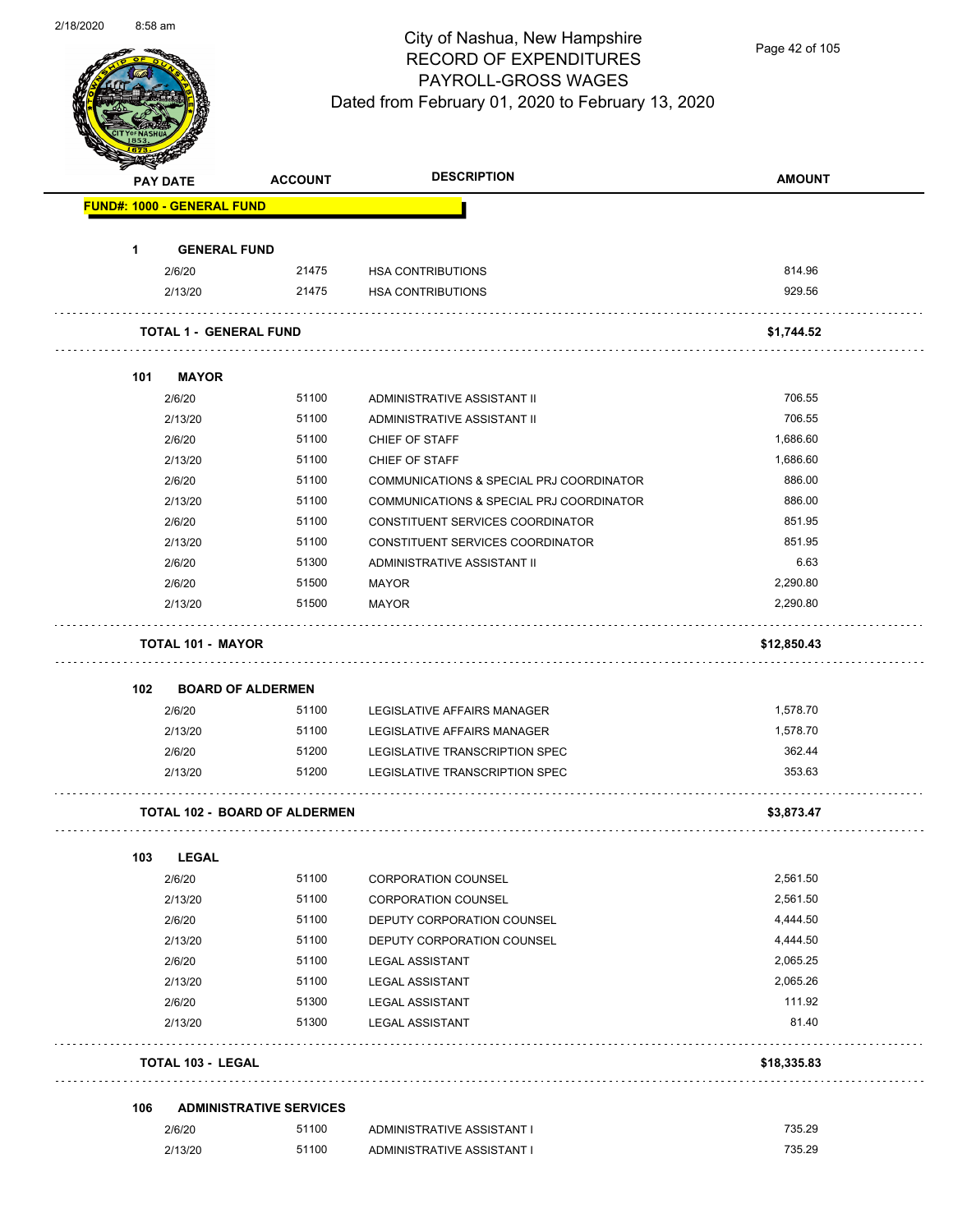

Page 43 of 105

| <b>PAY DATE</b>                   | <b>ACCOUNT</b>                                   | <b>DESCRIPTION</b>                     | <b>AMOUNT</b> |
|-----------------------------------|--------------------------------------------------|----------------------------------------|---------------|
| <b>FUND#: 1000 - GENERAL FUND</b> |                                                  |                                        |               |
| 106                               | <b>ADMINISTRATIVE SERVICES</b>                   |                                        |               |
| 2/6/20                            | 51100                                            | ADMINISTRATIVE SERVICES DIRECTOR       | 2,023.90      |
| 2/13/20                           | 51100                                            | ADMINISTRATIVE SERVICES DIRECTOR       | 2,023.90      |
| 2/6/20                            | 51100                                            | <b>GRANT WRITER</b>                    | 657.80        |
| 2/13/20                           | 51100                                            | <b>GRANT WRITER</b>                    | 657.80        |
|                                   | <b>TOTAL 106 - ADMINISTRATIVE SERVICES</b>       |                                        | \$6,833.98    |
| 107                               | <b>CITY CLERK</b>                                |                                        |               |
| 2/6/20                            | 51100                                            | <b>CITY CLERK</b>                      | 1,897.40      |
| 2/13/20                           | 51100                                            | <b>CITY CLERK</b>                      | 1,897.40      |
| 2/6/20                            | 51100                                            | <b>CLERK VITAL RECORDS II</b>          | 1,870.75      |
| 2/13/20                           | 51100                                            | <b>CLERK VITAL RECORDS II</b>          | 1,867.50      |
| 2/6/20                            | 51100                                            | DEPARTMENT COORDINATOR, CC             | 730.70        |
| 2/13/20                           | 51100                                            | DEPARTMENT COORDINATOR, CC             | 730.70        |
| 2/6/20                            | 51100                                            | DEPUTY CITY CLERK                      | 1,264.95      |
| 2/13/20                           | 51100                                            | DEPUTY CITY CLERK                      | 1,264.95      |
| 2/13/20                           | 51300                                            | <b>CITY CLERK TEMP</b>                 | 165.00        |
| 2/6/20                            | 51300                                            | <b>CLERK VITAL RECORDS II</b>          | 210.45        |
| 2/6/20                            | 51300                                            | DEPARTMENT COORDINATOR, CC             | 143.85        |
| 2/13/20                           | 51300                                            | DEPARTMENT COORDINATOR, CC             | 27.40         |
| 2/6/20                            | 51400                                            | <b>CITY CLERK TEMP</b>                 | 1,250.00      |
| 2/13/20                           | 51400                                            | <b>CITY CLERK TEMP</b>                 | 1,600.00      |
|                                   | <b>TOTAL 107 - CITY CLERK</b>                    |                                        | \$14,921.05   |
| 110                               | <b>ARLINGTON ST COMMUNITY CENTER</b>             |                                        |               |
| 2/6/20                            | 51100                                            | ARLINGTON ST COMMUNITY CENTER DIRECTOR | 1,043.55      |
| 2/13/20                           | 51100                                            | ARLINGTON ST COMMUNITY CENTER DIRECTOR | 1,043.55      |
|                                   | <b>TOTAL 110 - ARLINGTON ST COMMUNITY CENTER</b> |                                        | \$2,087.10    |
| 111                               | <b>HUMAN RESOURCES</b>                           |                                        |               |
| 2/6/20                            | 51100                                            | HR SPECIALIST                          | 973.00        |
| 2/13/20                           | 51100                                            | <b>HR SPECIALIST</b>                   | 973.00        |
| 2/6/20                            | 51100                                            | HRIS & PAYROLL ANALYST                 | 1,239.00      |
| 2/13/20                           | 51100                                            | HRIS & PAYROLL ANALYST                 | 1,239.00      |
| 2/6/20                            | 51100                                            | HUMAN RESOURCES DIRECTOR               | 1,907.35      |
| 2/13/20                           | 51100                                            | HUMAN RESOURCES DIRECTOR               | 1,907.35      |
| 2/6/20                            | 51100                                            | HUMAN RESOURCES MANAGER                | 1,313.50      |
| 2/13/20                           | 51100                                            | HUMAN RESOURCES MANAGER                | 1,313.50      |
| 2/6/20                            | 51100                                            | PAYROLL ANALYST                        | 2,349.98      |
|                                   | 51100                                            | PAYROLL ANALYST                        | 2,349.95      |
| 2/13/20                           |                                                  |                                        |               |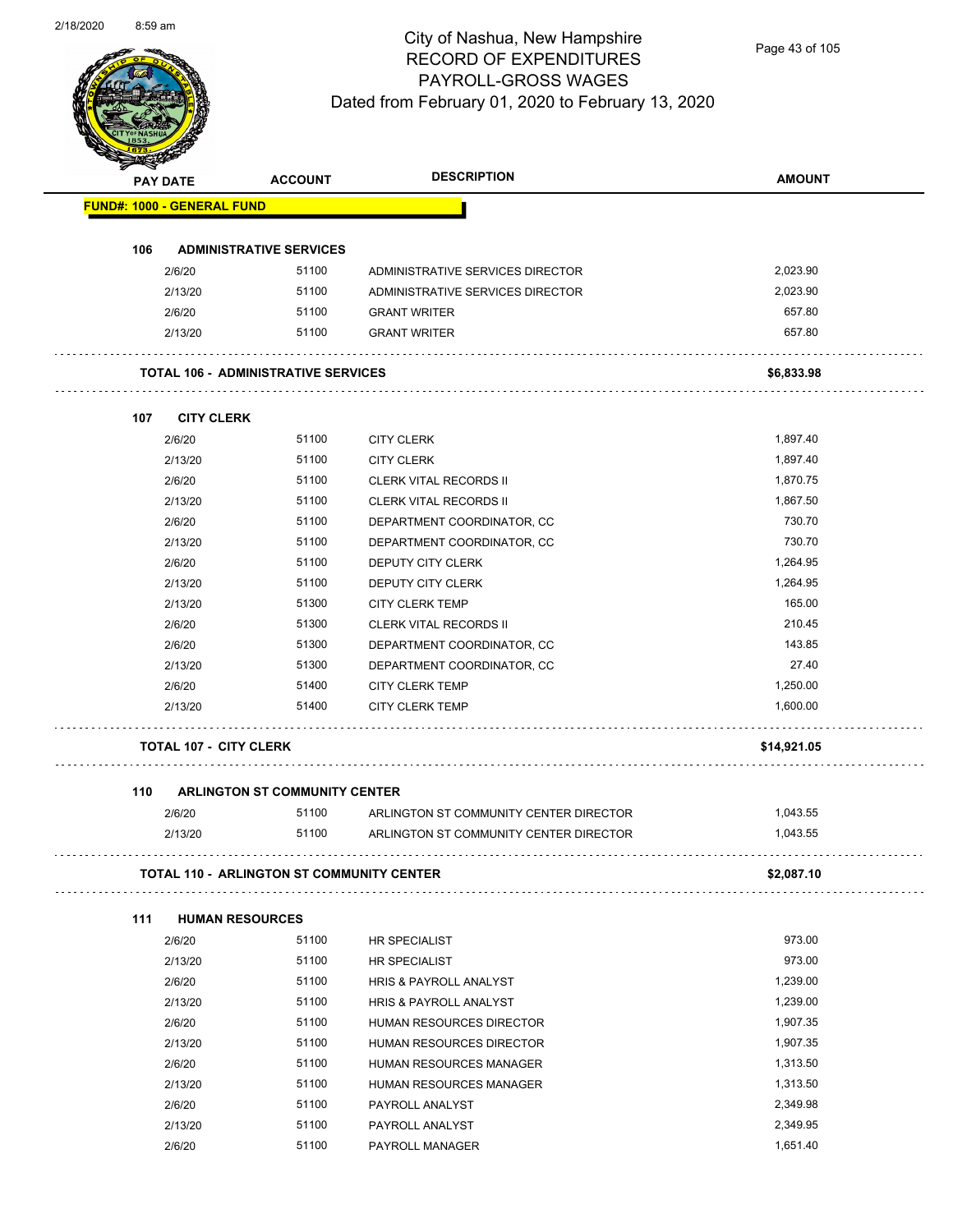

Page 44 of 105

| <b>PAY DATE</b>                   | <b>ACCOUNT</b>                            | <b>DESCRIPTION</b>                       | <b>AMOUNT</b> |
|-----------------------------------|-------------------------------------------|------------------------------------------|---------------|
| <b>FUND#: 1000 - GENERAL FUND</b> |                                           |                                          |               |
| 111                               | <b>HUMAN RESOURCES</b>                    |                                          |               |
| 2/13/20                           | 51100                                     | PAYROLL MANAGER                          | 1,651.40      |
| 2/6/20                            | 51200                                     | ADMINISTRATIVE ASSISTANT I               | 412.30        |
| 2/13/20                           | 51200                                     | ADMINISTRATIVE ASSISTANT I               | 412.30        |
| 2/6/20                            | 51300                                     | PAYROLL ANALYST                          | 263.73        |
| 2/13/20                           | 51300                                     | PAYROLL ANALYST                          | 11.18         |
|                                   | <b>TOTAL 111 - HUMAN RESOURCES</b>        |                                          | \$19,967.94   |
| 122                               | <b>INFORMATION TECHNOLOGY</b>             |                                          |               |
| 2/6/20                            | 51100                                     | ADMIN ASSISTANT III                      | 824.10        |
| 2/13/20                           | 51100                                     | ADMIN ASSISTANT III                      | 824.10        |
| 2/6/20                            | 51100                                     | ENTERPRISE SYS ADMINISTRATOR             | 1,651.39      |
| 2/13/20                           | 51100                                     | <b>ENTERPRISE SYS ADMINISTRATOR</b>      | 1,651.40      |
| 2/6/20                            | 51100                                     | ERP SYSTEM ADMIN DBA                     | 1,973.35      |
| 2/13/20                           | 51100                                     | ERP SYSTEM ADMIN DBA                     | 1,973.35      |
| 2/6/20                            | 51100                                     | IT APPLICATIONS ANALYST                  | 1,445.41      |
| 2/13/20                           | 51100                                     | IT APPLICATIONS ANALYST                  | 1,445.40      |
| 2/6/20                            | 51100                                     | IT DIVISION DIRECTOR                     | 2,427.25      |
| 2/13/20                           | 51100                                     | IT DIVISION DIRECTOR                     | 2,427.25      |
| 2/6/20                            | 51100                                     | IT INFRASTRUCTURE ANALYST                | 1,334.10      |
| 2/13/20                           | 51100                                     | IT INFRASTRUCTURE ANALYST                | 1,334.10      |
| 2/6/20                            | 51100                                     | IT MANAGER, INFRASTRUCTURE               | 2,177.35      |
| 2/13/20                           | 51100                                     | IT MANAGER, INFRASTRUCTURE               | 2,177.35      |
| 2/6/20                            | 51100                                     | IT MANAGER, PROJECT/DEVELOPMENT SERVICES | 1,684.20      |
| 2/13/20                           | 51100                                     | IT MANAGER, PROJECT/DEVELOPMENT SERVICES | 1,684.20      |
| 2/6/20                            | 51100                                     | IT MANAGER, TECHNICAL SERVICES           | 1,620.45      |
| 2/13/20                           | 51100                                     | IT MANAGER, TECHNICAL SERVICES           | 1,620.45      |
| 2/6/20                            | 51100                                     | TECHNICAL SPEC II NET SUPPORT            | 1,273.15      |
| 2/13/20                           | 51100                                     | TECHNICAL SPEC II NET SUPPORT            | 1,273.15      |
| 2/6/20                            | 51100                                     | <b>TECHNICAL SPECIALIST I</b>            | 888.90        |
| 2/13/20                           | 51100                                     | <b>TECHNICAL SPECIALIST I</b>            | 888.90        |
| 2/6/20                            | 51100                                     | WEB ADMINISTRATOR/GRAPHIC DESINGER       | 983.40        |
| 2/13/20                           | 51100                                     | WEB ADMINISTRATOR/GRAPHIC DESINGER       | 983.40        |
| 2/6/20                            | 51300                                     | TECHNICAL SPEC II NET SUPPORT            | 202.90        |
|                                   | <b>TOTAL 122 - INFORMATION TECHNOLOGY</b> |                                          | \$36,769.00   |

| 126 | <b>FINANCIAL SERVICES</b> |       |                              |          |
|-----|---------------------------|-------|------------------------------|----------|
|     | 2/6/20                    | 51100 | <b>ACCOUNTANT</b>            | 1.062.30 |
|     | 2/13/20                   | 51100 | <b>ACCOUNTANT</b>            | 1.062.30 |
|     | 2/6/20                    | 51100 | ACCOUNTS PAYABLE COORDINATOR | 2.362.35 |
|     | 2/13/20                   | 51100 | ACCOUNTS PAYABLE COORDINATOR | 2.362.35 |
|     | 2/6/20                    | 51100 | ACCOUNTS PAYABLE SUPV        | 1.158.35 |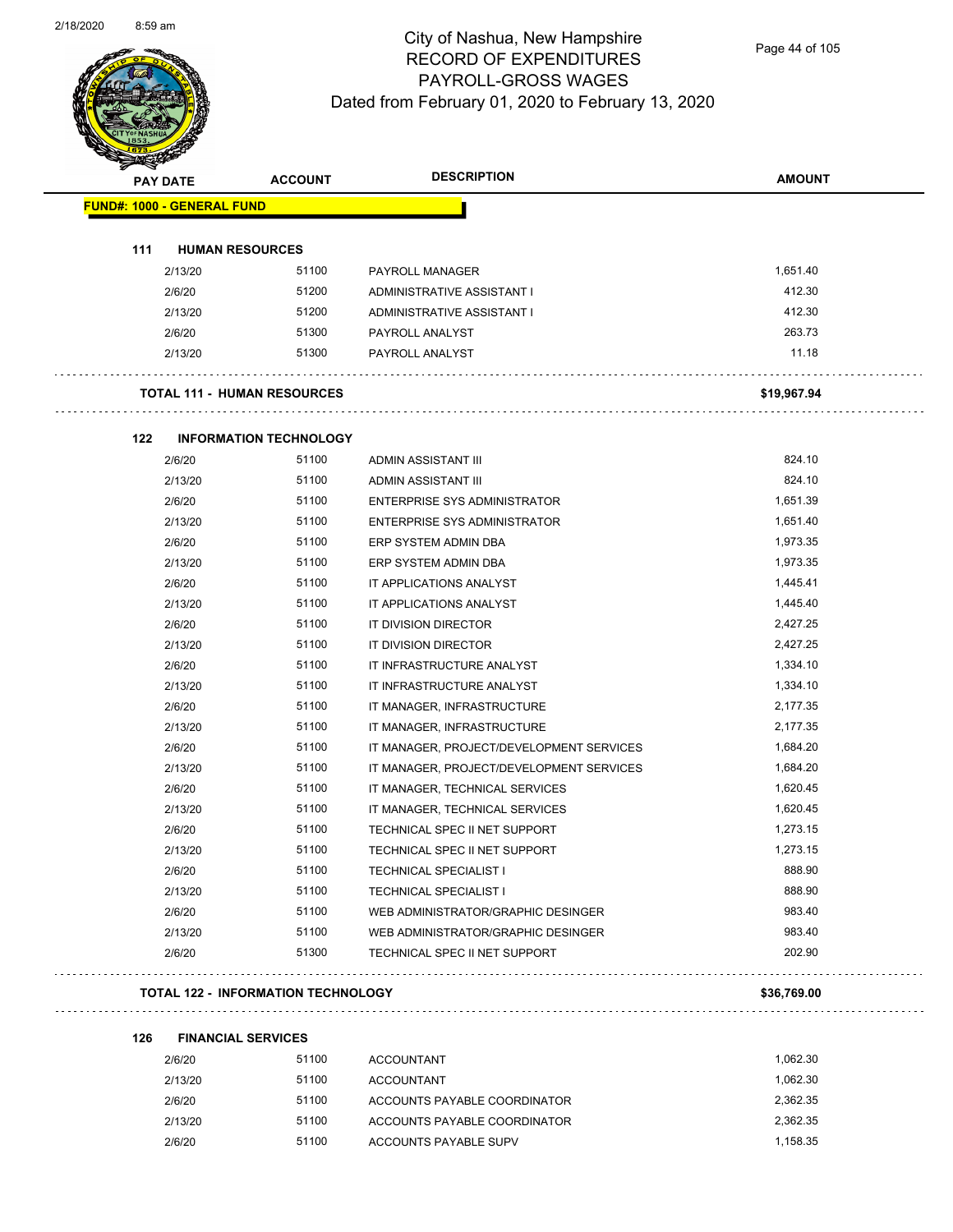

|     | <b>PAY DATE</b>                   | <b>ACCOUNT</b>                        | <b>DESCRIPTION</b>               | <b>AMOUNT</b>    |
|-----|-----------------------------------|---------------------------------------|----------------------------------|------------------|
|     | <b>FUND#: 1000 - GENERAL FUND</b> |                                       |                                  |                  |
|     |                                   |                                       |                                  |                  |
| 126 | 2/13/20                           | <b>FINANCIAL SERVICES</b><br>51100    | ACCOUNTS PAYABLE SUPV            | 1,158.36         |
|     | 2/6/20                            | 51100                                 | <b>CFO COMPTROLLER</b>           | 2,664.05         |
|     | 2/13/20                           | 51100                                 | <b>CFO COMPTROLLER</b>           | 2,664.05         |
|     | 2/6/20                            | 51100                                 | DEP TREASURER TAX COLLECTOR      | 1,243.25         |
|     | 2/13/20                           | 51100                                 | DEP TREASURER TAX COLLECTOR      | 1,243.25         |
|     | 2/6/20                            | 51100                                 | FINANCE AND ADMIN MANAGER        | 888.04           |
|     | 2/13/20                           | 51100                                 | FINANCE AND ADMIN MANAGER        | 888.05           |
|     | 2/6/20                            | 51100                                 |                                  | 598.34           |
|     |                                   | 51100                                 | <b>MVR CLERK I</b>               | 598.35           |
|     | 2/13/20                           | 51100                                 | MVR CLERK I                      | 2,206.08         |
|     | 2/6/20                            | 51100                                 | MVR CLERK II                     | 2,206.10         |
|     | 2/13/20                           | 51100                                 | MVR CLERK II                     | 1,407.31         |
|     | 2/6/20                            |                                       | <b>MVR CLERK III</b>             |                  |
|     | 2/13/20                           | 51100                                 | MVR CLERK III                    | 1,565.40         |
|     | 2/6/20                            | 51100                                 | ORDINANCE VIOLATIONS COORDINATOR | 299.55<br>299.55 |
|     | 2/13/20                           | 51100                                 | ORDINANCE VIOLATIONS COORDINATOR |                  |
|     | 2/6/20                            | 51100                                 | REVENUE ACCOUNTS SPEC            | 898.05           |
|     | 2/13/20                           | 51100                                 | REVENUE ACCOUNTS SPEC            | 898.05           |
|     | 2/6/20                            | 51100                                 | REVENUE COORDINATOR              | 1,103.65         |
|     | 2/13/20                           | 51100                                 | REVENUE COORDINATOR              | 1,103.65         |
|     | 2/6/20                            | 51100                                 | <b>SENIOR FINANCE MANAGER</b>    | 1,776.05         |
|     | 2/13/20                           | 51100                                 | <b>SENIOR FINANCE MANAGER</b>    | 1,776.05         |
|     | 2/6/20                            | 51100                                 | SENIOR FINANCIAL ANALYST         | 1,268.05         |
|     | 2/13/20                           | 51100                                 | SENIOR FINANCIAL ANALYST         | 1,268.05         |
|     | 2/6/20                            | 51100                                 | SR MGR ACCT FIN REPORTING        | 1,381.35         |
|     | 2/13/20                           | 51100                                 | SR MGR ACCT FIN REPORTING        | 1,381.35         |
|     | 2/6/20                            | 51100                                 | SUPV VEHICLE REGISTRATION        | 1,282.70         |
|     | 2/13/20                           | 51100                                 | SUPV VEHICLE REGISTRATION        | 1,282.70         |
|     | 2/6/20                            | 51100                                 | TREASURER TAX COLLECTOR          | 2,177.35         |
|     | 2/13/20                           | 51100                                 | TREASURER TAX COLLECTOR          | 2,177.35         |
|     | 2/13/20                           | 51200                                 | <b>ACCOUNTING TEMP</b>           | 296.25           |
|     | 2/6/20                            | 51200                                 | TRUST ACCOUNTANT PT              | 773.00           |
|     | 2/13/20                           | 51200                                 | <b>TRUST ACCOUNTANT PT</b>       | 773.00           |
|     | 2/13/20                           | 51300                                 | MVR CLERK I                      | 5.61             |
|     | 2/6/20                            | 51300                                 | MVR CLERK II                     | 93.28            |
|     | 2/13/20                           | 51300                                 | MVR CLERK II                     | 23.54            |
|     | 2/6/20                            | 51300                                 | MVR CLERK III                    | 266.48           |
|     | 2/13/20                           | 51300                                 | MVR CLERK III                    | 29.34            |
|     |                                   | <b>TOTAL 126 - FINANCIAL SERVICES</b> |                                  | \$49,972.28      |

```
129 CITY BUILDINGS
```
 $\bar{z}$  ,  $\bar{z}$  ,

| 2/6/20  | 51100 | BUILDING MANAGER | 1.305.25 |
|---------|-------|------------------|----------|
| 2/13/20 | 51100 | BUILDING MANAGER | 1.305.25 |
| 2/6/20  | 51100 | CUSTODIAN I      | 1.267.31 |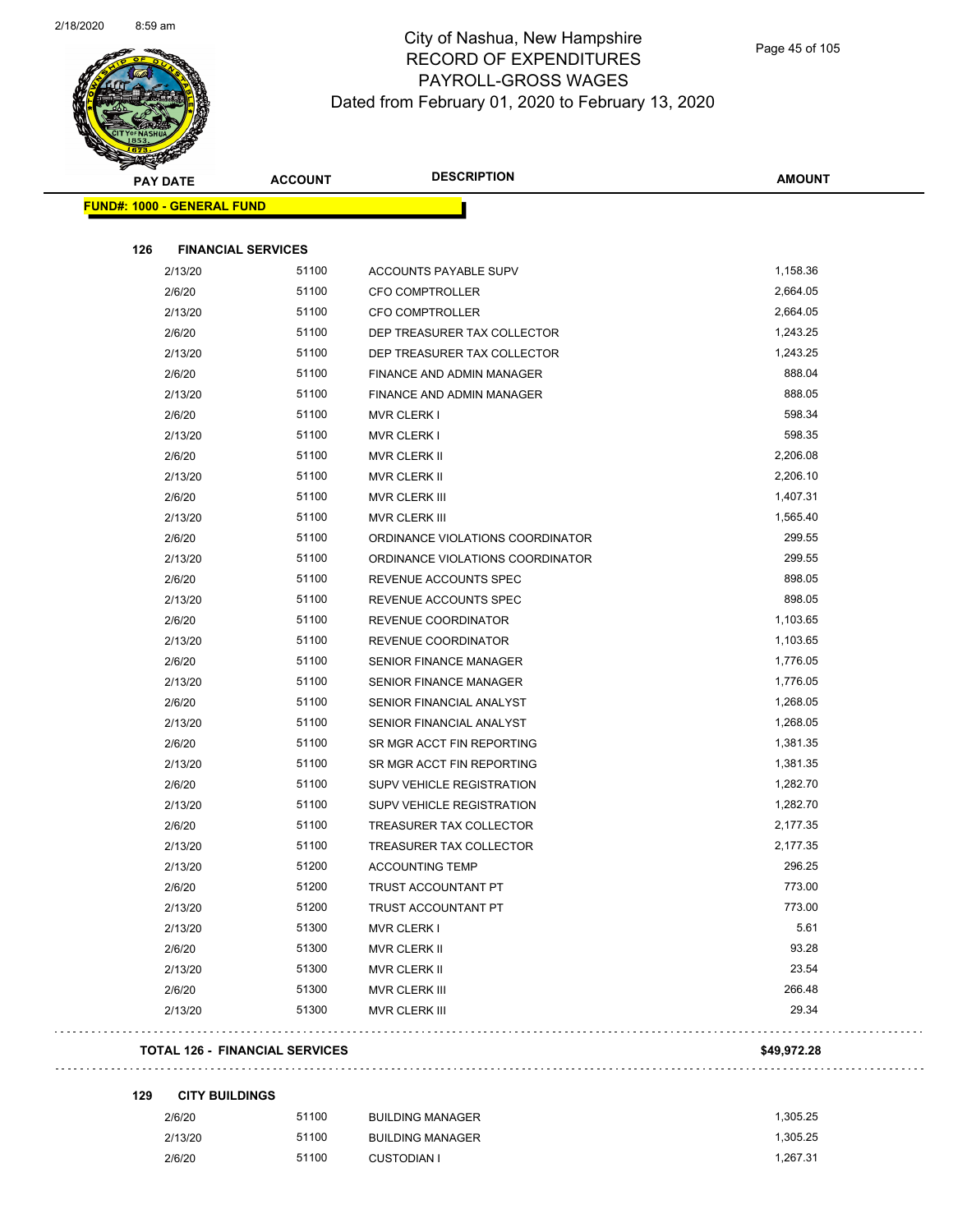

Page 46 of 105

| <b>A</b> | <b>PAY DATE</b>                   | <b>ACCOUNT</b> | <b>DESCRIPTION</b>                       | <b>AMOUNT</b>        |
|----------|-----------------------------------|----------------|------------------------------------------|----------------------|
|          | <b>FUND#: 1000 - GENERAL FUND</b> |                |                                          |                      |
|          | <b>CITY BUILDINGS</b>             |                |                                          |                      |
| 129      | 2/13/20                           | 51100          | <b>CUSTODIAN I</b>                       | 1,282.70             |
|          | 2/6/20                            | 51100          | <b>ENERGY MANAGER</b>                    | 1,403.30             |
|          | 2/13/20                           | 51100          |                                          | 1,403.30             |
|          |                                   |                | <b>ENERGY MANAGER</b>                    |                      |
|          | 2/6/20                            | 51100<br>51100 | MAINTENANCE SPEC                         | 1,366.55<br>1,366.55 |
|          | 2/13/20                           | 51200          | MAINTENANCE SPEC                         | 355.66               |
|          | 2/6/20<br>2/13/20                 | 51200          | <b>CUSTODIAN I</b><br><b>CUSTODIAN I</b> | 284.54               |
|          | 2/6/20                            | 51300          | <b>CUSTODIAN I</b>                       | 23.10                |
|          | <b>TOTAL 129 - CITY BUILDINGS</b> |                |                                          | \$11,363.51          |
| 130      | <b>PURCHASING</b>                 |                |                                          |                      |
|          | 2/6/20                            | 51100          | PURCHASING AGENT I                       | 774.95               |
|          | 2/13/20                           | 51100          | PURCHASING AGENT I                       | 774.95               |
|          | 2/6/20                            | 51100          | PURCHASING AGENT II                      | 962.15               |
|          | 2/13/20                           | 51100          | PURCHASING AGENT II                      | 962.15               |
|          | 2/6/20                            | 51100          | PURCHASING MANAGER                       | 1,776.05             |
|          | 2/13/20                           | 51100          | PURCHASING MANAGER                       | 1,776.05             |
|          | 2/6/20                            | 51200          | MESSENGER MAIL DISTRIBUTION CL           | 326.80               |
|          | 2/13/20                           | 51200          | MESSENGER MAIL DISTRIBUTION CL           | 326.81               |
|          | 2/6/20                            | 51300          | PURCHASING AGENT I                       | 7.26                 |
|          | 2/13/20                           | 51300          | PURCHASING AGENT I                       | 7.26                 |
|          | <b>TOTAL 130 - PURCHASING</b>     |                |                                          | \$7,694.43           |
| 131      | <b>HUNT BUILDING</b>              |                |                                          |                      |
|          | 2/6/20                            | 51100          | HUNT MEMORIAL BLDG & ARTS ADM            | 394.18               |
|          | 2/13/20                           | 51100          | HUNT MEMORIAL BLDG & ARTS ADM            | 394.20               |
|          | <b>TOTAL 131 - HUNT BUILDING</b>  |                |                                          | \$788.38             |
| 132      | <b>ASSESSING</b>                  |                |                                          |                      |
|          | 2/6/20                            | 51100          | ASSESSING ADMIN SPEC II CSR              | 767.64               |
|          | 2/13/20                           | 51100          | ASSESSING ADMIN SPEC II CSR              | 767.65               |
|          | 2/6/20                            | 51100          | ASSESSING ADMIN SPEC III CSR             | 1,020.05             |
|          | 2/13/20                           | 51100          | ASSESSING ADMIN SPEC III CSR             | 1,020.05             |
|          | 2/6/20                            | 51100          | ASSESSOR I                               | 813.43               |
|          | 2/13/20                           | 51100          | ASSESSOR I                               | 813.45               |
|          | 2/6/20                            | 51100          | ASSESSOR II                              | 1,171.15             |
|          | 2/13/20                           | 51100          | ASSESSOR II                              | 1,171.15             |
|          | 2/6/20                            | 51100          | ASSESSOR III                             | 2,518.79             |
|          | 2/13/20                           | 51100          | ASSESSOR III                             | 2,518.80             |
|          | 2/6/20                            | 51100          | DEPARTMENT COORDINATOR                   | 767.65               |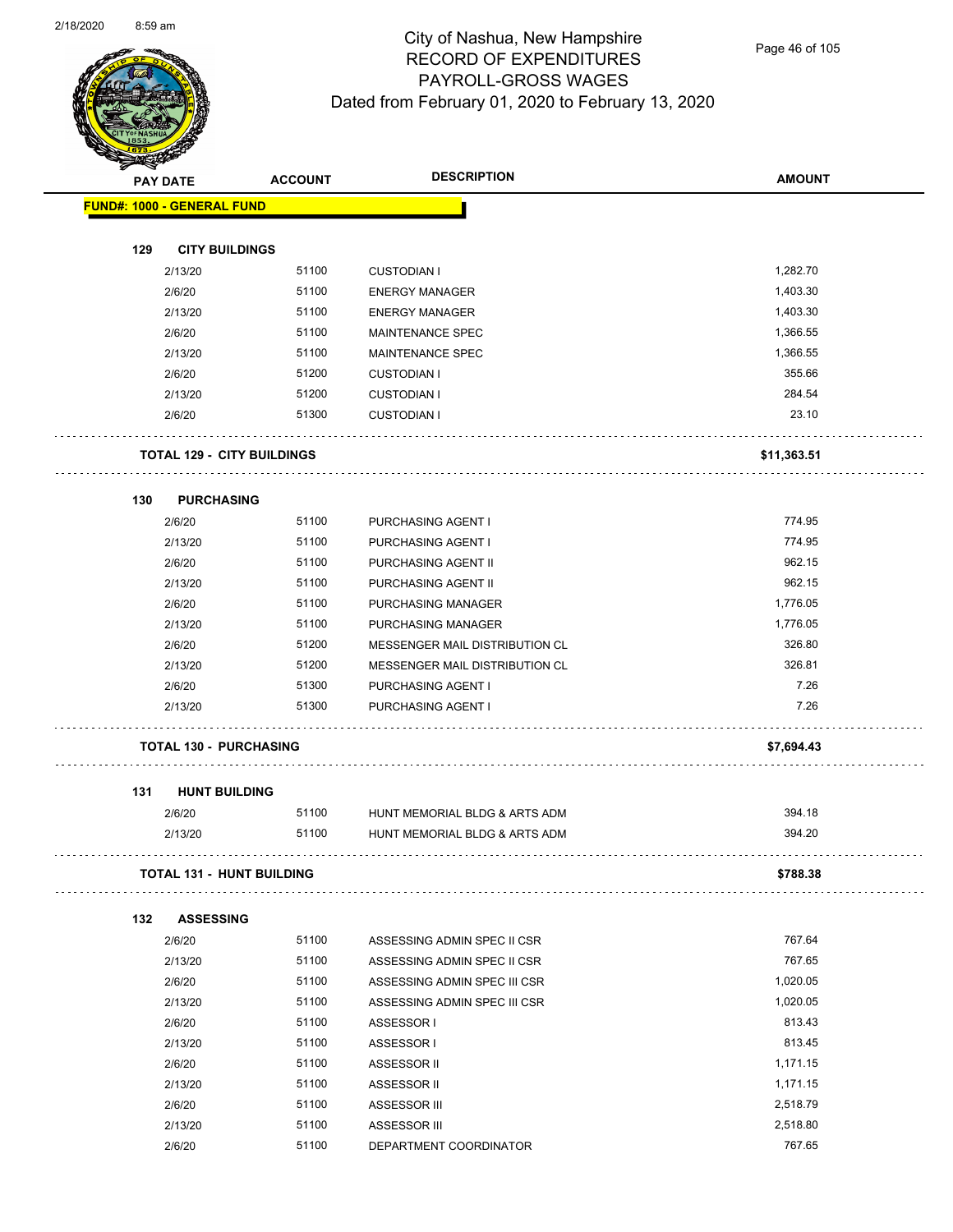

Page 47 of 105

| $\mathscr{D} \rightrightarrows$ | <b>PAY DATE</b>                   | <b>ACCOUNT</b>                            | <b>DESCRIPTION</b>                                    | <b>AMOUNT</b> |
|---------------------------------|-----------------------------------|-------------------------------------------|-------------------------------------------------------|---------------|
|                                 | <b>FUND#: 1000 - GENERAL FUND</b> |                                           |                                                       |               |
|                                 |                                   |                                           |                                                       |               |
| 132                             | <b>ASSESSING</b>                  | 51100                                     |                                                       | (47.26)       |
|                                 | 2/13/20<br>2/6/20                 | 51300                                     | DEPARTMENT COORDINATOR<br>ASSESSING ADMIN SPEC II CSR | 93.57         |
|                                 | 2/13/20                           | 51300                                     | ASSESSING ADMIN SPEC II CSR                           | 43.19         |
|                                 | 2/6/20                            | 51300                                     | DEPARTMENT COORDINATOR                                | 86.37         |
|                                 | 2/13/20                           | 51300                                     | DEPARTMENT COORDINATOR                                | 896.08        |
|                                 |                                   |                                           |                                                       |               |
|                                 | <b>TOTAL 132 - ASSESSING</b>      |                                           |                                                       | \$14,421.76   |
| 134                             | <b>GIS</b>                        |                                           |                                                       |               |
|                                 | 2/6/20                            | 51100                                     | <b>GIS TECHNICIAN II</b>                              | 1,199.70      |
|                                 | 2/13/20                           | 51100                                     | <b>GIS TECHNICIAN II</b>                              | 1,199.70      |
|                                 | <b>TOTAL 134 - GIS</b>            |                                           |                                                       | \$2,399.40    |
|                                 |                                   |                                           |                                                       |               |
| 142                             |                                   | <b>WOODLAWN CEMETERY</b>                  |                                                       |               |
|                                 | 2/6/20                            | 51100                                     | <b>GROUNDSKEEPER CEMETERY</b>                         | 1,480.01      |
|                                 | 2/13/20                           | 51100                                     | <b>GROUNDSKEEPER CEMETERY</b>                         | 1,480.00      |
|                                 | 2/6/20                            | 51100                                     | SUBFOREMAN CEMETERY                                   | 901.25        |
|                                 | 2/13/20                           | 51100                                     | SUBFOREMAN CEMETERY                                   | 901.25        |
|                                 | 2/6/20                            | 51100                                     | SUPERINTENDENT CEMETERY I                             | 1,263.75      |
|                                 | 2/13/20                           | 51100                                     | SUPERINTENDENT CEMETERY I                             | 1,263.75      |
|                                 |                                   | <b>TOTAL 142 - WOODLAWN CEMETERY</b>      |                                                       | \$7,290.01    |
| 144                             |                                   | <b>EDGEWOOD &amp; SUBURBAN CEMETERIES</b> |                                                       |               |
|                                 | 2/6/20                            | 51100                                     | <b>GROUNDSKEEPER CEMETERY</b>                         | 1,286.25      |
|                                 | 2/13/20                           | 51100                                     | <b>GROUNDSKEEPER CEMETERY</b>                         | 1,286.25      |
|                                 | 2/6/20                            | 51100                                     | SUBFOREMAN CEMETERY                                   | 778.65        |
|                                 | 2/13/20                           | 51100                                     | SUBFOREMAN CEMETERY                                   | 778.65        |
|                                 | 2/6/20                            | 51100                                     | SUPERINTENDENT CEMETERY II                            | 1,282.70      |
|                                 | 2/13/20                           | 51100                                     | SUPERINTENDENT CEMETERY II                            | 1,282.70      |
|                                 | 2/13/20                           | 51300                                     | <b>GROUNDSKEEPER CEMETERY</b>                         | 105.40        |
|                                 | 2/13/20                           | 51300                                     | SUBFOREMAN CEMETERY                                   | 153.30        |
|                                 |                                   |                                           | <b>TOTAL 144 - EDGEWOOD &amp; SUBURBAN CEMETERIES</b> | \$6,953.90    |
| 150                             | <b>POLICE</b>                     |                                           |                                                       |               |
|                                 | 2/6/20                            | 51100                                     | <b>1ST YEAR OFFICERS</b>                              | 2,104.80      |
|                                 | 2/13/20                           | 51100                                     | <b>1ST YEAR OFFICERS</b>                              | 2,104.80      |
|                                 | 2/6/20                            | 51100                                     | 1ST YR OFFICERS CERTIFIED SPEC                        | 1,099.90      |
|                                 | 2/13/20                           | 51100                                     | 1ST YR OFFICERS CERTIFIED SPEC                        | 1,099.90      |

2/6/20 51100 1st YR SPECIAL OFFICER CERTIFIED II 1,430.00 2/13/20 51100 1st YR SPECIAL OFFICER CERTIFIED II 1,430.00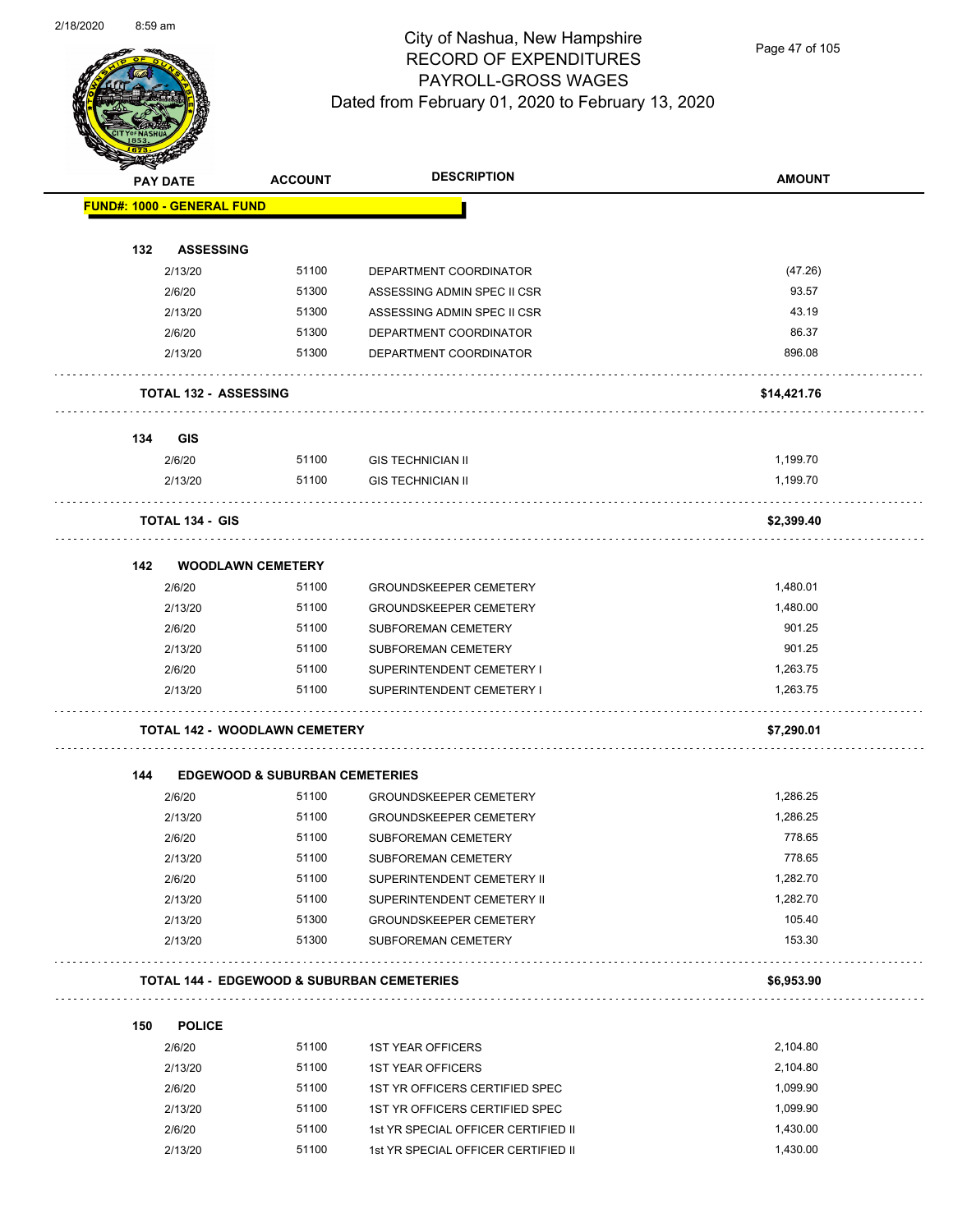

Page 48 of 105

|     | <b>PAY DATE</b>                   | <b>ACCOUNT</b> | <b>DESCRIPTION</b>                             | <b>AMOUNT</b>        |
|-----|-----------------------------------|----------------|------------------------------------------------|----------------------|
|     | <b>FUND#: 1000 - GENERAL FUND</b> |                |                                                |                      |
|     |                                   |                |                                                |                      |
| 150 | <b>POLICE</b>                     |                |                                                |                      |
|     | 2/6/20                            | 51100          | <b>ACCOUNT CLERK III</b>                       | 2,333.75             |
|     | 2/13/20                           | 51100          | <b>ACCOUNT CLERK III</b>                       | 2,333.75             |
|     | 2/6/20                            | 51100          | ADMIN ASSISTANT I DETECTIVES                   | 2,172.90             |
|     | 2/13/20                           | 51100          | ADMIN ASSISTANT I DETECTIVES                   | 2,172.90             |
|     | 2/6/20                            | 51100          | ADMIN ASSISTANT I LEGAL                        | 774.05               |
|     | 2/13/20                           | 51100          | ADMIN ASSISTANT I LEGAL                        | 774.05               |
|     | 2/6/20                            | 51100          | ADMIN ASSISTANT II LEGAL                       | 784.25               |
|     | 2/13/20                           | 51100          | ADMIN ASSISTANT II LEGAL                       | 784.25               |
|     | 2/6/20                            | 51100          | ADMIN ASSISTANT III PROF STANDARDS             | 983.25               |
|     | 2/13/20                           | 51100          | ADMIN ASSISTANT III PROF STANDARDS             | 983.25               |
|     | 2/6/20                            | 51100          | ADMIN ASSISTANT III SERVICES                   | 810.55               |
|     | 2/13/20                           | 51100          | ADMIN ASSISTANT III SERVICES                   | 810.55               |
|     | 2/6/20                            | 51100          | ADMIN ASSISTANT IV UNIFORM FIELD OPS           | 853.00               |
|     | 2/13/20                           | 51100          | ADMIN ASSISTANT IV UNIFORM FIELD OPS           | 853.00               |
|     | 2/6/20                            | 51100          | ADMIN SUPERVISOR DETECTIVES                    | 2,399.64             |
|     | 2/13/20                           | 51100          | ADMIN SUPERVISOR DETECTIVES                    | 994.15               |
|     | 2/6/20                            | 51100          | ADMINISTRATIVE PROJECT SPEC                    | 1,315.60             |
|     | 2/13/20                           | 51100          | ADMINISTRATIVE PROJECT SPEC                    | 1,315.60             |
|     | 2/6/20                            | 51100          | ANIMAL CONTROL OFFICER                         | 1,028.90             |
|     | 2/13/20                           | 51100          | ANIMAL CONTROL OFFICER                         | 1,028.90             |
|     | 2/6/20                            | 51100          | ASSISTANT RECORDS MANAGER                      | 2,613.83             |
|     | 2/13/20                           | 51100          | ASSISTANT RECORDS MANAGER                      | 1,082.90             |
|     | 2/6/20                            | 51100          | AUTO MECHANIC 1ST CLASS                        | 1,755.20             |
|     | 2/13/20                           | 51100          | AUTO MECHANIC 1ST CLASS                        | 1,755.20             |
|     | 2/6/20                            | 51100          | <b>BUILDING MAINTENANCE SUPV</b>               | 2,646.69             |
|     | 2/13/20                           | 51100          | <b>BUILDING MAINTENANCE SUPV</b>               | 1,082.90             |
|     | 2/6/20                            | 51100          | <b>CAPTAIN</b>                                 | 16,638.29            |
|     | 2/13/20                           | 51100          | <b>CAPTAIN</b>                                 | 16,638.29            |
|     | 2/6/20                            | 51100          | CHIEF OF POLICE                                | 2,928.65             |
|     | 2/13/20                           | 51100          | CHIEF OF POLICE                                | 2,928.65             |
|     | 2/6/20                            | 51100          | COMM TECH ALL DESIGNATIONS                     | 8,097.12             |
|     | 2/13/20                           | 51100          | COMM TECH ALL DESIGNATIONS                     | 8,097.11             |
|     | 2/6/20                            | 51100          | COMMUNITY POLICE COORD CEMD                    | 3,442.40             |
|     | 2/13/20                           | 51100          | COMMUNITY POLICE COORD CEMD                    | 1,426.20<br>1,096.70 |
|     | 2/6/20                            | 51100<br>51100 | <b>CRIME ANALYST</b>                           | 1,096.70             |
|     | 2/13/20<br>2/6/20                 | 51100          | <b>CRIME ANALYST</b><br><b>CUSTODIAN III</b>   | 2,384.54             |
|     |                                   | 51100          |                                                | 2,384.55             |
|     | 2/13/20<br>2/6/20                 | 51100          | <b>CUSTODIAN III</b><br>DEPUTY CHIEF OF POLICE | 5,307.80             |
|     | 2/13/20                           | 51100          | DEPUTY CHIEF OF POLICE                         | 5,307.80             |
|     | 2/6/20                            | 51100          | DETENTION SPEC                                 | 2,719.30             |
|     | 2/13/20                           | 51100          | DETENTION SPEC                                 | 2,777.13             |
|     | 2/6/20                            | 51100          | DISPATCHERS ALL DESIGNATIONS                   | 2,347.11             |
|     | 2/13/20                           | 51100          | DISPATCHERS ALL DESIGNATIONS                   | 2,347.13             |
|     |                                   |                |                                                |                      |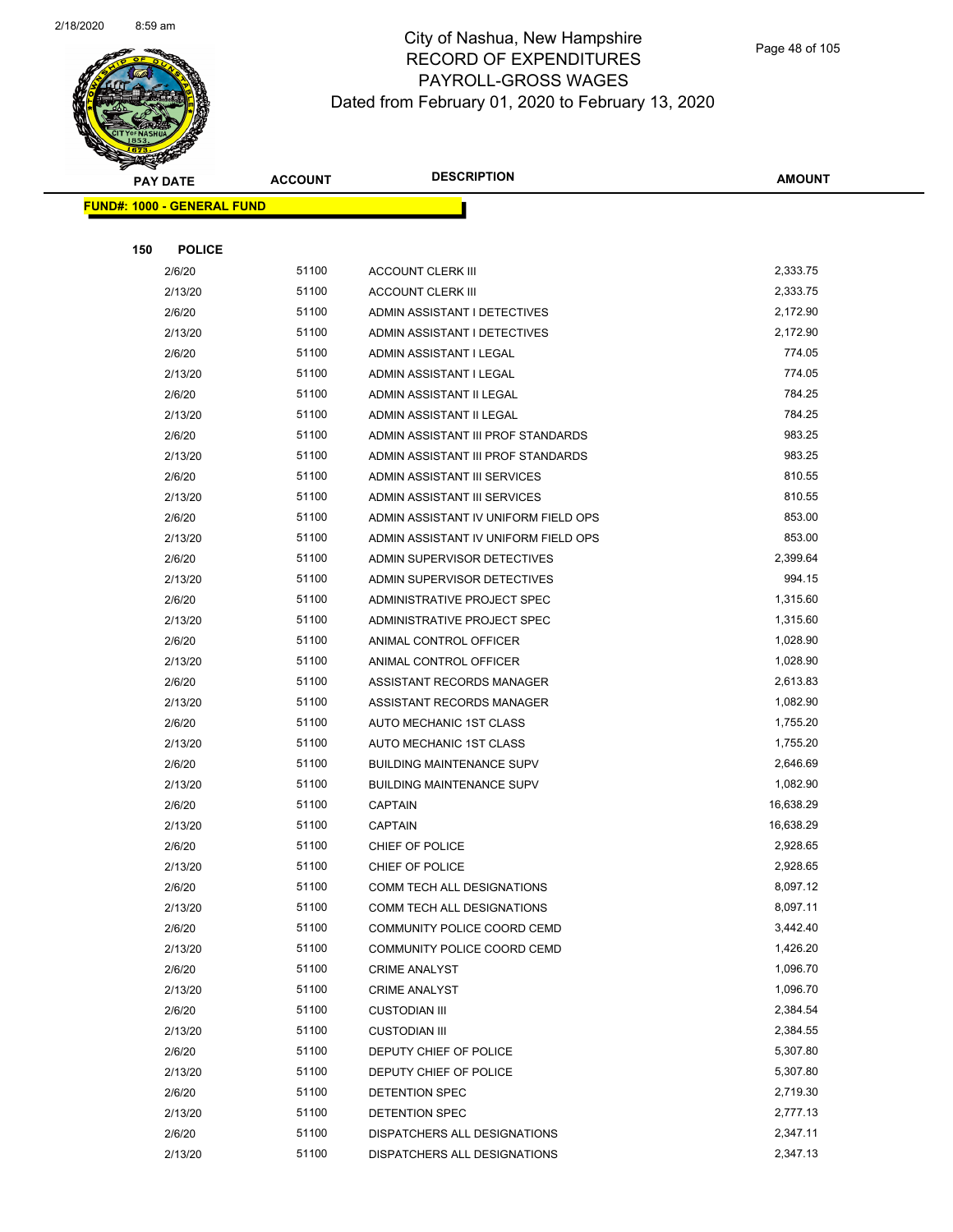

|     | <b>PAY DATE</b>                   | <b>ACCOUNT</b> | <b>DESCRIPTION</b>                      | <b>AMOUNT</b> |
|-----|-----------------------------------|----------------|-----------------------------------------|---------------|
|     | <b>FUND#: 1000 - GENERAL FUND</b> |                |                                         |               |
|     |                                   |                |                                         |               |
| 150 | <b>POLICE</b>                     |                |                                         |               |
|     | 2/6/20                            | 51100          | FLEET MAINTENANCE ASST SUPV             | 1,766.14      |
|     | 2/13/20                           | 51100          | FLEET MAINTENANCE ASST SUPV             | 323.34        |
|     | 2/6/20                            | 51100          | IT MANAGER/SOFTWARE SPECIALIST          | 4,392.76      |
|     | 2/13/20                           | 51100          | IT MANAGER/SOFTWARE SPECIALIST          | 1,819.90      |
|     | 2/6/20                            | 51100          | IT PROGRAMS ADMIN & INSTRUCTOR          | 2,749.22      |
|     | 2/13/20                           | 51100          | IT PROGRAMS ADMIN & INSTRUCTOR          | 1,139.00      |
|     | 2/6/20                            | 51100          | LIEUTENANT                              | 34,967.97     |
|     | 2/13/20                           | 51100          | LIEUTENANT                              | 18,227.10     |
|     | 2/6/20                            | 51100          | NPD BUSINESS COORDINATOR                | 2,747.09      |
|     | 2/13/20                           | 51100          | NPD BUSINESS COORDINATOR                | 1,138.10      |
|     | 2/6/20                            | 51100          | NPD BUSINESS MANAGER                    | 1,802.00      |
|     | 2/13/20                           | 51100          | NPD BUSINESS MANAGER                    | 1,802.00      |
|     | 2/6/20                            | 51100          | NPD NETWORK ADMINISTRATOR               | 3,501.69      |
|     | 2/13/20                           | 51100          | NPD NETWORK ADMINISTRATOR               | 1,450.75      |
|     | 2/6/20                            | 51100          | PARALEGAL                               | 871.10        |
|     | 2/13/20                           | 51100          | PARALEGAL                               | 871.10        |
|     | 2/6/20                            | 51100          | PATROLMAN ALL RANKS                     | 173,291.34    |
|     | 2/13/20                           | 51100          | PATROLMAN ALL RANKS                     | 175,538.36    |
|     | 2/6/20                            | 51100          | POLICE ATTORNEY                         | 7,479.62      |
|     | 2/13/20                           | 51100          | POLICE ATTORNEY                         | 3,098.78      |
|     | 2/6/20                            | 51100          | <b>RECORDS &amp; COMMUNICATIONS MGR</b> | 4,040.35      |
|     | 2/13/20                           | 51100          | <b>RECORDS &amp; COMMUNICATIONS MGR</b> | 1,673.90      |
|     | 2/6/20                            | 51100          | <b>RECORDS TECHNICIAN I</b>             | 1,398.80      |
|     | 2/13/20                           | 51100          | <b>RECORDS TECHNICIAN I</b>             | 2,170.33      |
|     | 2/6/20                            | 51100          | RECORDS TECHNICIAN II                   | 909.90        |
|     | 2/13/20                           | 51100          | RECORDS TECHNICIAN II                   | 909.90        |
|     | 2/6/20                            | 51100          | <b>SERGEANT</b>                         | 85,110.24     |
|     | 2/13/20                           | 51100          | <b>SERGEANT</b>                         | 44,559.00     |
|     | 2/6/20                            | 51100          | SHIFT LEADER                            | 2,185.01      |
|     | 2/13/20                           | 51100          | <b>SHIFT LEADER</b>                     | 2,185.00      |
|     | 2/6/20                            | 51100          | <b>SUPV POLICE FLEET</b>                | 3,347.47      |
|     | 2/13/20                           | 51100          | <b>SUPV POLICE FLEET</b>                | 1,375.80      |
|     | 2/6/20                            | 51200          | <b>ACCREDITATION MANAGER</b>            | 1,151.84      |
|     | 2/13/20                           | 51200          | <b>ACCREDITATION MANAGER</b>            | 1,151.84      |
|     | 2/6/20                            | 51200          | SENIOR RELATIONS SPECIALIST             | 739.92        |
|     | 2/13/20                           | 51200          | SENIOR RELATIONS SPECIALIST             | 739.92        |
|     | 2/6/20                            | 51300          | ADMIN ASSISTANT III PROF STANDARDS      | 375.92        |
|     | 2/13/20                           | 51300          | ADMIN ASSISTANT III PROF STANDARDS      | 375.92        |
|     | 2/13/20                           | 51300          | AUTO MECHANIC 1ST CLASS                 | 131.72        |
|     | 2/6/20                            | 51300          | COMM TECH ALL DESIGNATIONS              | 111.26        |
|     | 2/13/20                           | 51300          | COMM TECH ALL DESIGNATIONS              | 111.26        |
|     | 2/6/20                            | 51300          | <b>CUSTODIAN III</b>                    | 7.50          |
|     | 2/13/20                           | 51300          | <b>CUSTODIAN III</b>                    | 90.76         |
|     | 2/13/20                           | 51300          | DETENTION SPEC                          | 33.64         |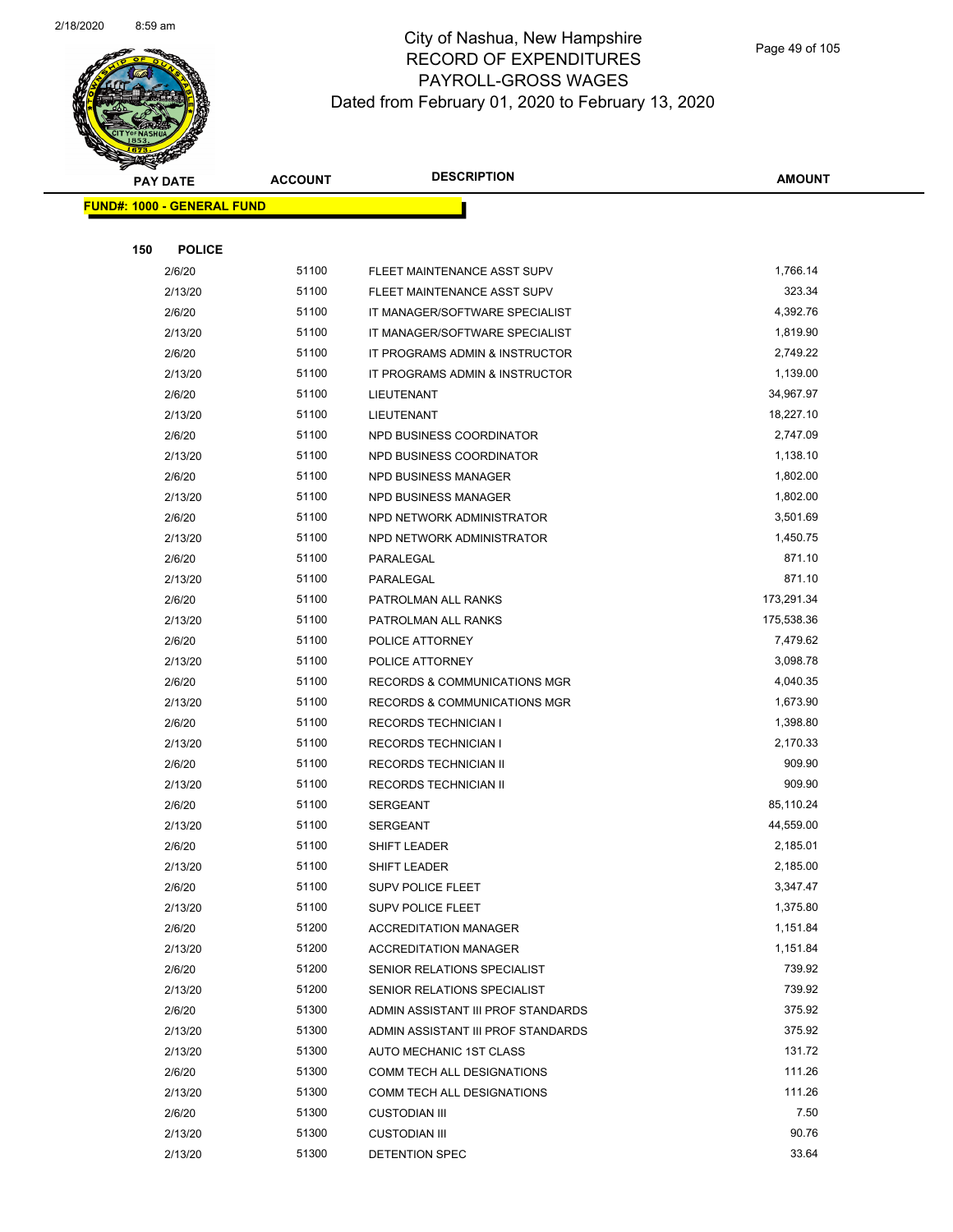

Page 50 of 105

| <b>PAY DATE</b>                   | <b>ACCOUNT</b> | <b>DESCRIPTION</b>                   | <b>AMOUNT</b>        |
|-----------------------------------|----------------|--------------------------------------|----------------------|
| <b>FUND#: 1000 - GENERAL FUND</b> |                |                                      |                      |
|                                   |                |                                      |                      |
| 150<br><b>POLICE</b>              |                |                                      |                      |
| 2/6/20                            | 51300          | PATROLMAN ALL RANKS                  | 3,045.28             |
| 2/13/20                           | 51300          | PATROLMAN ALL RANKS                  | 2,515.84             |
| 2/13/20                           | 51300          | <b>SERGEANT</b>                      | 118.41               |
| 2/6/20                            | 51309          | 1ST YR OFFICERS CERTIFIED SPEC       | 82.50                |
| 2/6/20                            | 51309          | <b>SERGEANT</b>                      | 568.96               |
| 2/6/20                            | 51315          | PATROLMAN ALL RANKS                  | 2,591.86             |
| 2/13/20                           | 51315          | PATROLMAN ALL RANKS                  | 703.08               |
| 2/6/20                            | 51315          | <b>SERGEANT</b>                      | 70.75                |
| 2/13/20                           | 51322          | 1ST YR OFFICERS CERTIFIED SPEC       | 41.25                |
| 2/6/20                            | 51322          | LIEUTENANT                           | 616.08               |
| 2/6/20                            | 51322          | PATROLMAN ALL RANKS                  | 14,608.37            |
| 2/13/20                           | 51322          | PATROLMAN ALL RANKS                  | 10,190.88            |
| 2/6/20                            | 51322          | <b>SERGEANT</b>                      | 3,166.85             |
| 2/13/20                           | 51322          | <b>SERGEANT</b>                      | 1,070.92             |
| 2/13/20                           | 51330          | 1st YR SPECIAL OFFICER CERTIFIED II  | 214.50               |
| 2/13/20                           | 51330          | ADMIN ASSISTANT I DETECTIVES         | 262.27               |
| 2/6/20                            | 51330          | COMM TECH ALL DESIGNATIONS           | 757.51               |
| 2/13/20                           | 51330          | COMM TECH ALL DESIGNATIONS           | 312.19               |
| 2/6/20                            | 51330          | DETENTION SPEC                       | 538.32               |
| 2/13/20                           | 51330          | DETENTION SPEC                       | 829.86               |
| 2/6/20                            | 51330          | DISPATCHERS ALL DESIGNATIONS         | 932.26               |
| 2/13/20                           | 51330          | DISPATCHERS ALL DESIGNATIONS         | 429.97               |
| 2/6/20                            | 51330          | PATROLMAN ALL RANKS                  | 18,062.74            |
| 2/13/20                           | 51330          | PATROLMAN ALL RANKS                  | 20,672.91            |
| 2/13/20                           | 51330          | <b>RECORDS TECHNICIAN I</b>          | 104.91               |
| 2/6/20                            | 51330          | <b>SERGEANT</b>                      | 5,669.05             |
| 2/13/20                           | 51330          | <b>SERGEANT</b>                      | 1,721.48             |
| 2/6/20                            | 51330          | <b>SHIFT LEADER</b>                  | 1,241.69             |
| 2/13/20                           | 51330          | <b>SHIFT LEADER</b>                  | 476.41               |
| 2/13/20                           | 51412          | ADMIN ASSISTANT I DETECTIVES         | 115.21               |
| 2/6/20                            | 51412          | PER DIEM                             | 399.48               |
| 2/13/20                           | 51412          | PER DIEM                             | 199.74               |
| 2/13/20                           | 51600          | ADMIN ASSISTANT I DETECTIVES         | 500.00               |
| 2/6/20                            | 51600          | DETENTION SPEC                       | 500.00               |
| 2/6/20                            | 51600          | LIEUTENANT                           | 175.00               |
| 2/13/20                           | 51600          | SENIOR RELATIONS SPECIALIST          | 240.00               |
| 2/6/20                            | 51600          | <b>SERGEANT</b>                      | 375.00               |
| 2/6/20                            | 51607          | ADMIN SUPERVISOR DETECTIVES          | 500.00               |
| 2/6/20                            | 51607          | DOMESTIC VIOLENCE ADVOCATE           | 1,000.00             |
| 2/6/20                            | 51607<br>51607 | IT MANAGER/SOFTWARE SPECIALIST       | 1,000.00             |
| 2/6/20                            | 51607          | NPD BUSINESS COORDINATOR             | 1,000.00<br>1,000.00 |
| 2/6/20<br>2/6/20                  | 51607          | NPD NETWORK ADMINISTRATOR            | 2,500.00             |
| 2/6/20                            | 51607          | POLICE ATTORNEY<br>SUPV POLICE FLEET | 500.00               |
|                                   |                |                                      |                      |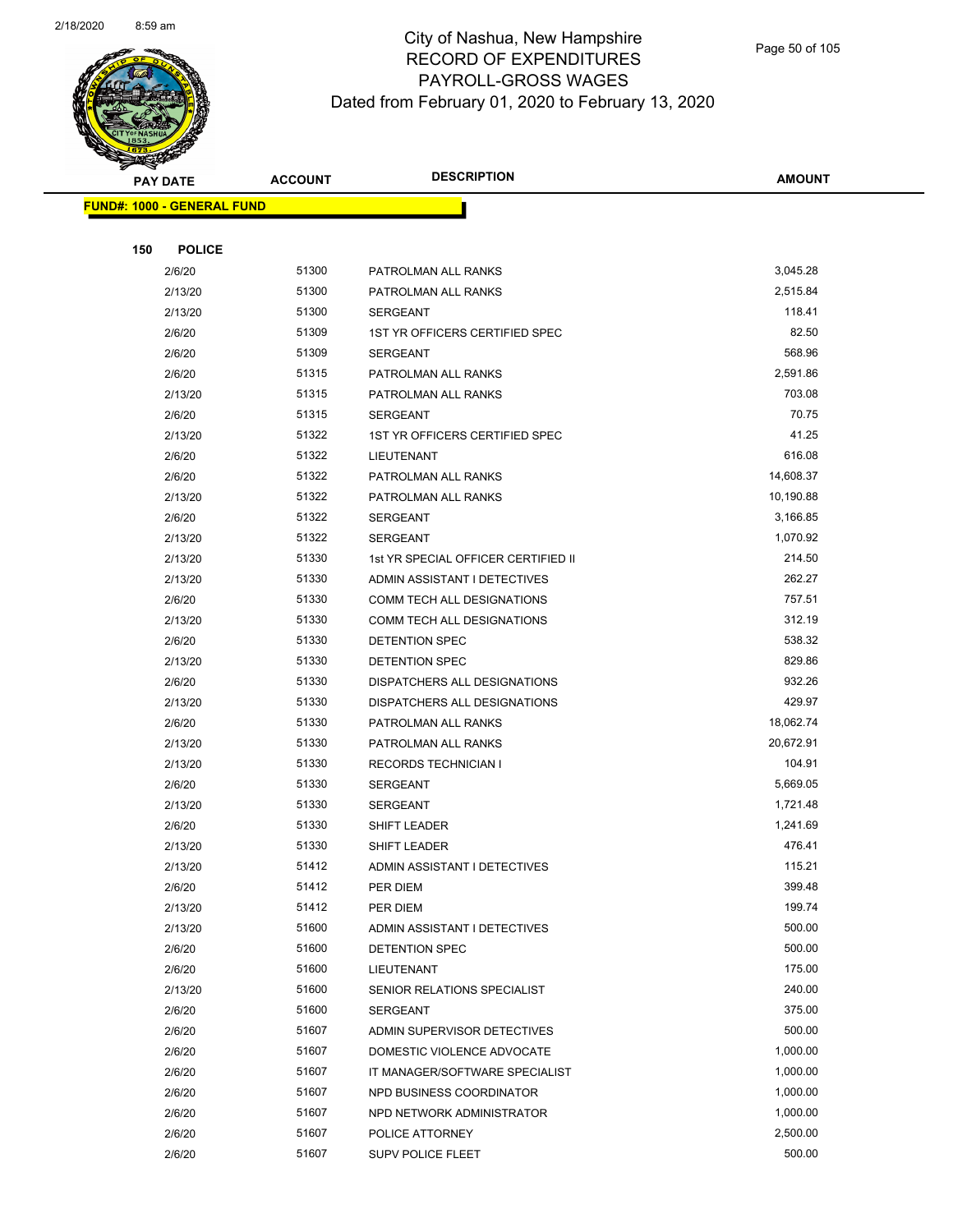

Page 51 of 105

| <b>PAY DATE</b> |                                   | <b>ACCOUNT</b> | <b>DESCRIPTION</b>              | <b>AMOUNT</b> |
|-----------------|-----------------------------------|----------------|---------------------------------|---------------|
|                 | <b>FUND#: 1000 - GENERAL FUND</b> |                |                                 |               |
|                 |                                   |                |                                 |               |
| 150             | <b>POLICE</b>                     |                |                                 |               |
|                 | 2/6/20                            | 51700          | ASSISTANT RECORDS MANAGER       | 351.07        |
|                 | 2/13/20                           | 51700          | ASSISTANT RECORDS MANAGER       | 162.44        |
|                 | 2/6/20                            | 51700          | IT PROGRAMS ADMIN & INSTRUCTOR  | 181.15        |
|                 | 2/13/20                           | 51700          | IT PROGRAMS ADMIN & INSTRUCTOR  | 170.86        |
|                 | 2/6/20                            | 51700          | NPD BUSINESS COORDINATOR        | 184.24        |
|                 | 2/6/20                            | 52809          | <b>WELLNESS PROGRAM</b>         | 200.00        |
|                 | 2/13/20                           | 52809          | <b>WELLNESS PROGRAM</b>         | 200.00        |
|                 | 2/6/20                            | 61107          | <b>CLOTHING &amp; UNIFORMS</b>  | 235.24        |
|                 | 2/13/20                           | 61107          | <b>CLOTHING &amp; UNIFORMS</b>  | 543.07        |
|                 | <b>TOTAL 150 - POLICE</b>         |                |                                 | \$831,392.04  |
| 152             | <b>FIRE</b>                       |                |                                 |               |
|                 | 2/6/20                            | 51100          | ADMINISTRATIVE ASSISTANT II     | 2,378.66      |
|                 | 2/13/20                           | 51100          | ADMINISTRATIVE ASSISTANT II     | 2,378.65      |
|                 | 2/6/20                            | 51100          | <b>ASST FIRE CHIEF</b>          | 2,525.92      |
|                 | 2/13/20                           | 51100          | <b>ASST FIRE CHIEF</b>          | 2,525.92      |
|                 | 2/6/20                            | 51100          | ASST SUPERINTENDENT FIRE ALARM  | 1,629.56      |
|                 | 2/13/20                           | 51100          | ASST SUPERINTENDENT FIRE ALARM  | 1,629.56      |
|                 | 2/6/20                            | 51100          | ASST SUPERINTENDENT FIRE FLEET  | 1,527.64      |
|                 | 2/13/20                           | 51100          | ASST SUPERINTENDENT FIRE FLEET  | 1,527.64      |
|                 | 2/6/20                            | 51100          | ASST SUPERINTENDENT PREVENTION  | 3,308.24      |
|                 | 2/13/20                           | 51100          | ASST SUPERINTENDENT PREVENTION  | 3,308.24      |
|                 | 2/6/20                            | 51100          | <b>CAPTAIN</b>                  | 11,623.21     |
|                 | 2/13/20                           | 51100          | <b>CAPTAIN</b>                  | 11,623.22     |
|                 | 2/6/20                            | 51100          | CAPTAIN FIRE TRAINING SAFETY    | 1,799.56      |
|                 | 2/13/20                           | 51100          | CAPTAIN FIRE TRAINING SAFETY    | 1,799.56      |
|                 | 2/6/20                            | 51100          | <b>DEPUTY FIRE CHIEF</b>        | 7,352.63      |
|                 | 2/13/20                           | 51100          | DEPUTY FIRE CHIEF               | 7,352.63      |
|                 | 2/6/20                            | 51100          | EXEC ASST BUSINESS COORD        | 888.00        |
|                 | 2/13/20                           | 51100          | <b>EXEC ASST BUSINESS COORD</b> | 888.00        |
|                 | 2/6/20                            | 51100          | FIRE CHIEF                      | 2,762.72      |
|                 | 2/13/20                           | 51100          | FIRE CHIEF                      | 2,762.72      |
|                 | 2/6/20                            | 51100          | FIRE DISPATCH ALL RANKS         | 11,259.00     |
|                 | 2/13/20                           | 51100          | FIRE DISPATCH ALL RANKS         | 11,028.62     |
|                 | 2/6/20                            | 51100          | FIRE DISPATCHER CLERK TRAINER   | 1,191.71      |
|                 | 2/13/20                           | 51100          | FIRE DISPATCHER CLERK TRAINER   | 1,331.92      |
|                 | 2/6/20                            | 51100          | FIRE LIEUTENANT                 | 41,293.88     |
|                 | 2/13/20                           | 51100          | FIRE LIEUTENANT                 | 41,293.89     |
|                 | 2/6/20                            | 51100          | <b>FIRE MECHANIC</b>            | 1,368.08      |
|                 | 2/13/20                           | 51100          | <b>FIRE MECHANIC</b>            | 1,368.08      |
|                 | 2/6/20                            | 51100          | FIRE TRAINING OFFICER           | 1,645.88      |
|                 | 2/13/20                           | 51100          | FIRE TRAINING OFFICER           | 1,645.88      |
|                 | 2/6/20                            | 51100          | FIREFIGHTERS ALL RANKS          | 130,825.03    |
|                 |                                   |                |                                 |               |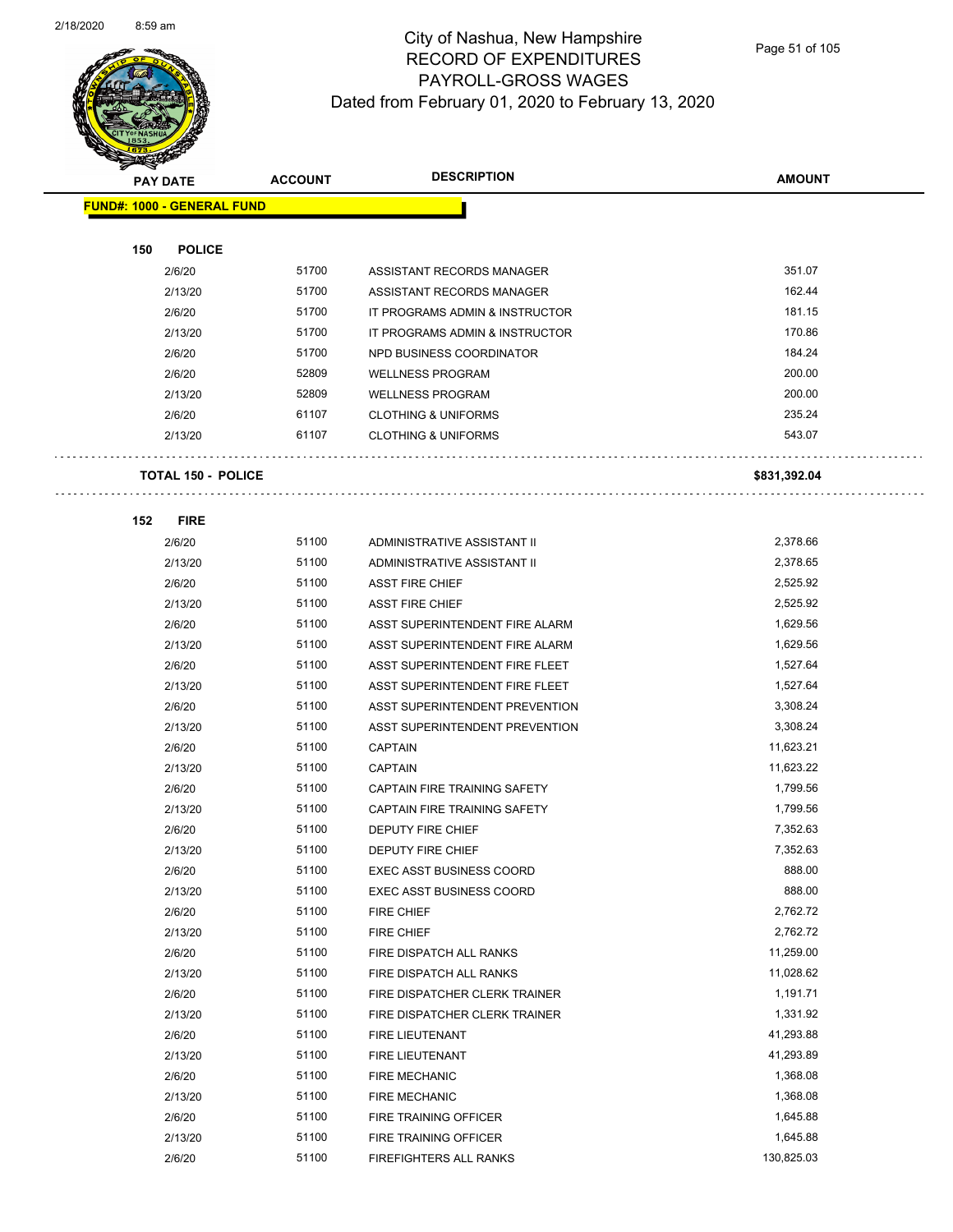

Page 52 of 105

| <b>PAY DATE</b> |                                   | <b>ACCOUNT</b> | <b>DESCRIPTION</b>             | <b>AMOUNT</b>   |  |
|-----------------|-----------------------------------|----------------|--------------------------------|-----------------|--|
|                 | <b>FUND#: 1000 - GENERAL FUND</b> |                |                                |                 |  |
|                 |                                   |                |                                |                 |  |
| 152             | <b>FIRE</b>                       |                |                                |                 |  |
|                 | 2/13/20                           | 51100          | FIREFIGHTERS ALL RANKS         | 130,485.72      |  |
|                 | 2/6/20                            | 51100          | SUPERINTENDENT FIRE ALARM      | 1,835.72        |  |
|                 | 2/13/20                           | 51100          | SUPERINTENDENT FIRE ALARM      | 1,835.72        |  |
|                 | 2/6/20                            | 51100          | SUPERINTENDENT FIRE FLEET      | 1,799.56        |  |
|                 | 2/13/20                           | 51100          | SUPERINTENDENT FIRE FLEET      | 1,799.56        |  |
|                 | 2/6/20                            | 51100          | SUPERINTENDENT FIRE PREVENTION | 1,817.56        |  |
|                 | 2/13/20                           | 51100          | SUPERINTENDENT FIRE PREVENTION | 1,817.56        |  |
|                 | 2/13/20                           | 51300          | ASST SUPERINTENDENT FIRE FLEET | 114.57          |  |
|                 | 2/6/20                            | 51300          | ASST SUPERINTENDENT PREVENTION | 194.10          |  |
|                 | 2/13/20                           | 51300          | ASST SUPERINTENDENT PREVENTION | 405.72          |  |
|                 | 2/13/20                           | 51300          | <b>CAPTAIN</b>                 | 249.52          |  |
|                 | 2/13/20                           | 51300          | DEPUTY FIRE CHIEF              | 157.29          |  |
|                 | 2/6/20                            | 51300          | <b>FIRE LIEUTENANT</b>         | 163.21          |  |
|                 | 2/13/20                           | 51300          | FIRE LIEUTENANT                | 54.45           |  |
|                 | 2/13/20                           | 51300          | FIRE TRAINING OFFICER          | 321.36          |  |
|                 | 2/13/20                           | 51300          | FIREFIGHTERS ALL RANKS         | 396.72          |  |
|                 | 2/13/20                           | 51300          | SUPERINTENDENT FIRE ALARM      | 143.37          |  |
|                 | 2/6/20                            | 51330          | <b>CAPTAIN</b>                 | 443.87          |  |
|                 | 2/13/20                           | 51330          | <b>CAPTAIN</b>                 | 665.70          |  |
|                 | 2/6/20                            | 51330          | DEPUTY FIRE CHIEF              | 887.18          |  |
|                 | 2/13/20                           | 51330          | DEPUTY FIRE CHIEF              | 411.04          |  |
|                 | 2/6/20                            | 51330          | FIRE DISPATCH ALL RANKS        | 2,367.78        |  |
|                 | 2/13/20                           | 51330          | FIRE DISPATCH ALL RANKS        | 3,219.95        |  |
|                 | 2/6/20                            | 51330          | FIRE DISPATCHER CLERK TRAINER  | 383.03          |  |
|                 | 2/6/20                            | 51330          | <b>FIRE LIEUTENANT</b>         | 1,851.05        |  |
|                 | 2/13/20                           | 51330          | FIRE LIEUTENANT                | 3,147.28        |  |
|                 | 2/6/20                            | 51330          | FIREFIGHTERS ALL RANKS         | 6,648.89        |  |
|                 | 2/13/20                           | 51330          | FIREFIGHTERS ALL RANKS         | 8,461.34        |  |
|                 | 2/6/20                            | 51650          | <b>CAPTAIN</b>                 | 939.40          |  |
|                 | 2/13/20                           | 51650          | <b>CAPTAIN</b>                 | 1,492.87        |  |
|                 | 2/6/20                            | 51650          | DEPUTY FIRE CHIEF              | 2,450.33        |  |
|                 | 2/13/20                           | 51650          | <b>DEPUTY FIRE CHIEF</b>       | 1,239.29        |  |
|                 | 2/6/20                            | 51650          | FIRE LIEUTENANT                | 4,585.41        |  |
|                 | 2/13/20                           | 51650          | FIRE LIEUTENANT                | 7,070.79        |  |
|                 | 2/6/20                            | 51650          | FIREFIGHTERS ALL RANKS         | 18,689.60       |  |
|                 | 2/13/20                           | 51650          | <b>FIREFIGHTERS ALL RANKS</b>  | 24,498.39       |  |
|                 | 2/6/20                            | 51700          | ASST SUPERINTENDENT FIRE ALARM | 20.37           |  |
|                 | 2/13/20                           | 51700          | ASST SUPERINTENDENT FIRE ALARM | 20.37           |  |
|                 | 2/6/20                            | 51700          | ASST SUPERINTENDENT PREVENTION | 41.35           |  |
|                 | 2/13/20                           | 51700<br>51700 | ASST SUPERINTENDENT PREVENTION | 41.35<br>296.89 |  |
|                 | 2/6/20                            | 51700          | <b>CAPTAIN</b>                 | 296.89          |  |
|                 | 2/13/20                           | 51700          | CAPTAIN                        | 22.49           |  |
|                 | 2/6/20                            | 51700          | CAPTAIN FIRE TRAINING SAFETY   | 22.49           |  |
|                 | 2/13/20                           |                | CAPTAIN FIRE TRAINING SAFETY   |                 |  |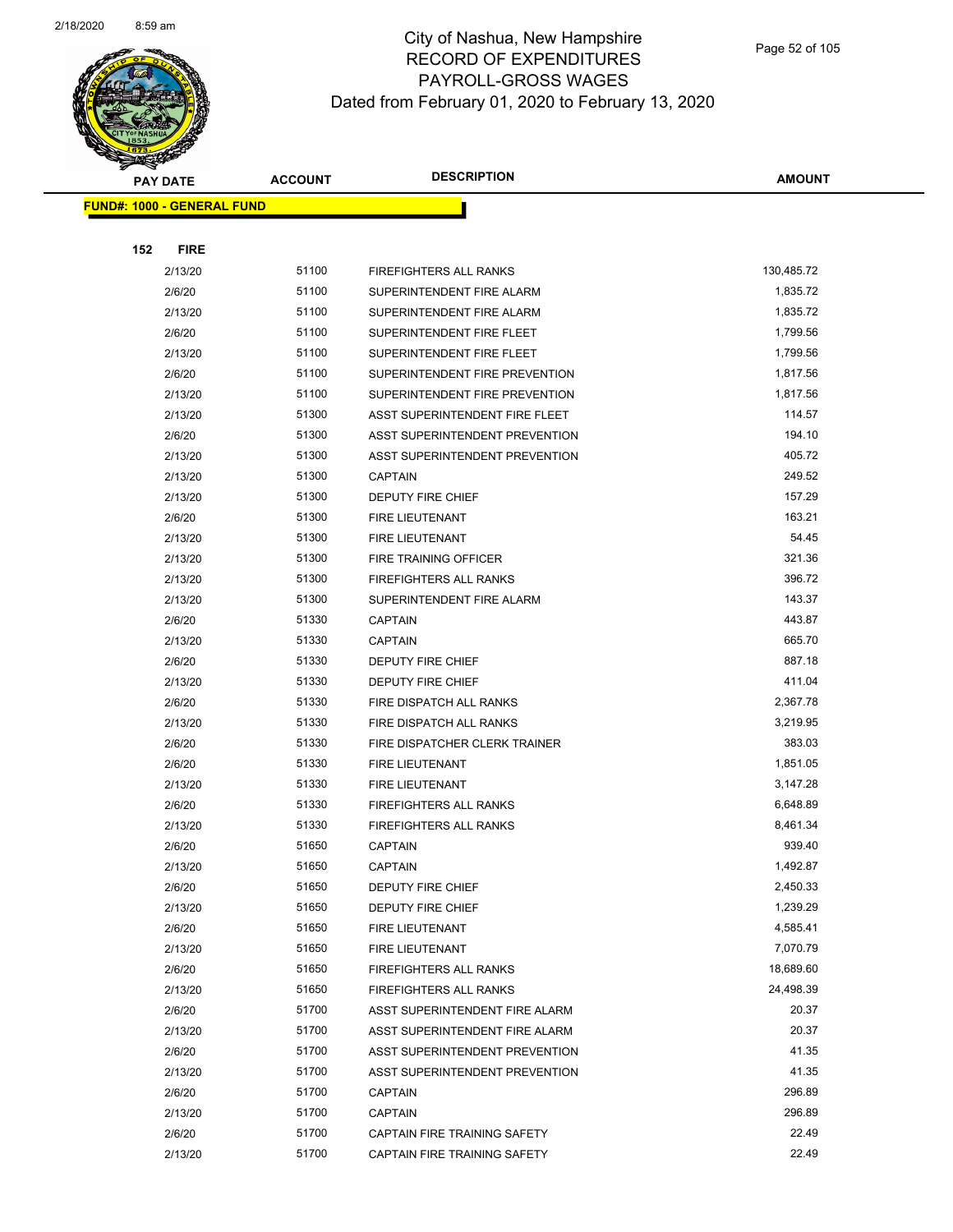

Page 53 of 105

| <b>PAY DATE</b>                   | <b>ACCOUNT</b>                         | <b>DESCRIPTION</b>                                 | <b>AMOUNT</b> |
|-----------------------------------|----------------------------------------|----------------------------------------------------|---------------|
| <b>FUND#: 1000 - GENERAL FUND</b> |                                        |                                                    |               |
|                                   |                                        |                                                    |               |
| 152<br><b>FIRE</b><br>2/6/20      | 51700                                  |                                                    | 14.98         |
| 2/13/20                           | 51700                                  | FIRE DISPATCH ALL RANKS<br>FIRE DISPATCH ALL RANKS | 14.98         |
| 2/6/20                            | 51700                                  | FIRE DISPATCHER CLERK TRAINER                      | 17.53         |
| 2/13/20                           | 51700                                  | FIRE DISPATCHER CLERK TRAINER                      | 17.53         |
| 2/6/20                            | 51700                                  | <b>FIRE LIEUTENANT</b>                             | 1,288.52      |
| 2/13/20                           | 51700                                  | <b>FIRE LIEUTENANT</b>                             | 1,288.52      |
| 2/6/20                            | 51700                                  | FIRE TRAINING OFFICER                              | 20.57         |
| 2/13/20                           | 51700                                  | FIRE TRAINING OFFICER                              | 20.57         |
| 2/6/20                            | 51700                                  | FIREFIGHTERS ALL RANKS                             | 2,865.75      |
| 2/13/20                           | 51700                                  | FIREFIGHTERS ALL RANKS                             | 2,865.75      |
| 2/6/20                            | 51700                                  | SUPERINTENDENT FIRE ALARM                          | 22.95         |
| 2/13/20                           | 51700                                  | SUPERINTENDENT FIRE ALARM                          | 22.95         |
| 2/6/20                            | 51700                                  | SUPERINTENDENT FIRE FLEET                          | 22.49         |
| 2/13/20                           | 51700                                  | SUPERINTENDENT FIRE FLEET                          | 22.49         |
| 2/6/20                            | 51700                                  | SUPERINTENDENT FIRE PREVENTION                     | 22.72         |
| 2/13/20                           | 51700                                  | SUPERINTENDENT FIRE PREVENTION                     | 22.72         |
| 2/6/20                            | 51750                                  | FIREFIGHTERS ALL RANKS                             | 599.04        |
| 2/6/20                            | 61107                                  | <b>CLOTHING &amp; UNIFORMS</b>                     | 78.00         |
| <b>TOTAL 152 - FIRE</b>           |                                        |                                                    | \$558,879.41  |
|                                   |                                        |                                                    |               |
| 153                               | <b>BUILDING INSPECTION</b>             |                                                    |               |
| 2/6/20                            | 51100                                  | BLD INSP ASST PLANS EXAMINER                       | 1,069.30      |
| 2/13/20                           | 51100                                  | BLD INSP ASST PLANS EXAMINER                       | 1,069.30      |
| 2/6/20                            | 51100                                  | <b>BUILDING AND UTILITIES INSPCTR</b>              | 3,713.44      |
| 2/13/20                           | 51100                                  | <b>BUILDING AND UTILITIES INSPCTR</b>              | 3,713.45      |
| 2/6/20                            | 51100                                  | <b>BUILDING DEPARTMENT MANAGER</b>                 | 1,677.35      |
| 2/13/20                           | 51100                                  | <b>BUILDING DEPARTMENT MANAGER</b>                 | 1,677.35      |
| 2/6/20                            | 51100                                  | PERMIT TECHNICIAN I                                | 1,315.65      |
| 2/13/20                           | 51100                                  | PERMIT TECHNICIAN I                                | 1,191.15      |
| 2/6/20                            | 51100                                  | <b>PLANS EXAMINER</b>                              | 1,298.65      |
| 2/13/20                           | 51100                                  | <b>PLANS EXAMINER</b>                              | 1,298.65      |
|                                   | <b>TOTAL 153 - BUILDING INSPECTION</b> |                                                    | \$18,024.29   |
| 155                               | <b>CODE ENFORCEMENT</b>                |                                                    |               |
| 2/6/20                            | 51100                                  | <b>CODE ENFORCEMENT OFFICER II</b>                 | 2,822.40      |
| 2/13/20                           | 51100                                  | <b>CODE ENFORCEMENT OFFICER II</b>                 | 2,822.40      |
| 2/6/20                            | 51100                                  | MGR CODE ENFORCEMENT DEPT                          | 1,607.75      |
| 2/13/20                           | 51100                                  | MGR CODE ENFORCEMENT DEPT                          | 1,607.75      |
|                                   |                                        |                                                    |               |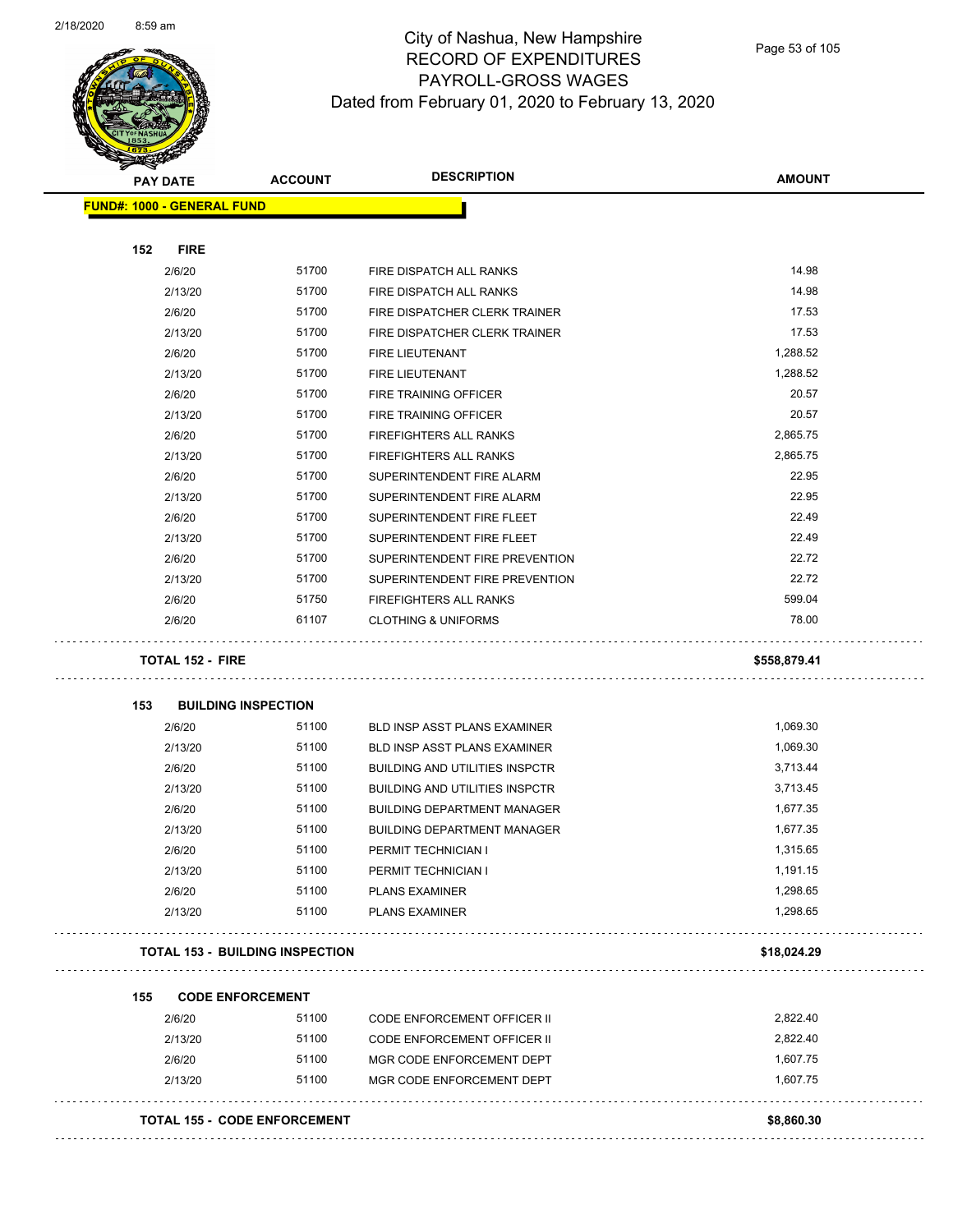

Page 54 of 105

| <b>Andrew</b> | <b>PAY DATE</b>                   | <b>ACCOUNT</b>                             | <b>DESCRIPTION</b>                   | <b>AMOUNT</b> |
|---------------|-----------------------------------|--------------------------------------------|--------------------------------------|---------------|
|               | <b>FUND#: 1000 - GENERAL FUND</b> |                                            |                                      |               |
|               |                                   |                                            |                                      |               |
| 156           |                                   | <b>EMERGENCY MANAGEMENT</b>                |                                      |               |
|               | 2/6/20                            | 51100                                      | <b>EMERGENCY MANAGEMENT DIRECTOR</b> | 1,776.05      |
|               | 2/13/20                           | 51100                                      | <b>EMERGENCY MANAGEMENT DIRECTOR</b> | 1,776.04      |
|               | 2/6/20                            | 51200                                      | EMERGENCY MANAGEMENT COORDINAT       | 574.92        |
|               | 2/13/20                           | 51200                                      | EMERGENCY MANAGEMENT COORDINAT       | 742.37        |
|               |                                   | <b>TOTAL 156 - EMERGENCY MANAGEMENT</b>    |                                      | \$4,869.38    |
| 157           |                                   | <b>CITYWIDE COMMUNICATIONS</b>             |                                      |               |
|               | 2/6/20                            | 51100                                      | <b>COMM SYS ENGR TECH</b>            | 4,109.97      |
|               | 2/13/20                           | 51100                                      | <b>COMM SYS ENGR TECH</b>            | 1,702.75      |
|               | 2/6/20                            | 51200                                      | RADIO SYSTEMS MANAGER                | 3,487.62      |
|               | 2/13/20                           | 51200                                      | RADIO SYSTEMS MANAGER                | 1,444.92      |
|               | 2/13/20                           | 51600                                      | RADIO SYSTEMS MANAGER                | 400.00        |
|               |                                   | <b>TOTAL 157 - CITYWIDE COMMUNICATIONS</b> |                                      | \$11,145.26   |
|               |                                   |                                            |                                      |               |
| 160           |                                   | <b>PW-ADMIN &amp; ENGINEERING</b>          |                                      |               |
|               | 2/6/20                            | 51100                                      | ADMINISTRATIVE ASSISTANT II          | 786.85        |
|               | 2/13/20                           | 51100                                      | ADMINISTRATIVE ASSISTANT II          | 786.84        |
|               | 2/6/20                            | 51100                                      | ASSISTANT DIRECTOR OF PUBLIC WORKS   | 1,711.30      |
|               | 2/13/20                           | 51100                                      | ASSISTANT DIRECTOR OF PUBLIC WORKS   | 1,711.30      |
|               | 2/6/20                            | 51100                                      | <b>CITY ENGINEER</b>                 | 1,167.60      |
|               | 2/13/20                           | 51100                                      | <b>CITY ENGINEER</b>                 | 1,167.60      |
|               | 2/6/20                            | 51100                                      | <b>CITY SURVEYOR</b>                 | 1,257.20      |
|               | 2/13/20                           | 51100                                      | <b>CITY SURVEYOR</b>                 | 1,131.48      |
|               | 2/6/20                            | 51100                                      | DEPUTY CITY ENGINEER                 | 780.45        |
|               | 2/13/20                           | 51100                                      | DEPUTY CITY ENGINEER                 | 780.45        |
|               | 2/6/20                            | 51100                                      | DIRECTOR PUBLIC WORKS                | 1,933.90      |
|               | 2/13/20                           | 51100                                      | DIRECTOR PUBLIC WORKS                | 1,933.90      |
|               | 2/6/20                            | 51100                                      | DIVISION OPERATIONS MANAGER          | 1,855.74      |
|               | 2/13/20                           | 51100                                      | DIVISION OPERATIONS MANAGER          | 1,237.16      |
|               | 2/6/20                            | 51100                                      | DPW CONTRACT ADMINISTRATOR           | 372.85        |
|               | 2/13/20                           | 51100                                      | DPW CONTRACT ADMINISTRATOR           | 372.84        |
|               | 2/6/20                            | 51100                                      | <b>ENGINEERING INSPECTOR</b>         | 2,093.65      |
|               | 2/13/20                           | 51100                                      | <b>ENGINEERING INSPECTOR</b>         | 1,968.11      |
|               | 2/6/20                            | 51100                                      | <b>EXECUTIVE ASSISTANT</b>           | 810.85        |
|               | 2/13/20                           | 51100                                      | <b>EXECUTIVE ASSISTANT</b>           | 810.85        |
|               | 2/6/20                            | 51100                                      | <b>GIS SPECIALIST</b>                | 479.75        |
|               | 2/13/20                           | 51100                                      | <b>GIS SPECIALIST</b>                | 479.75        |
|               | 2/6/20                            | 51100                                      | PUBLIC RELATIONS ADMINISTRATOR       | 752.95        |
|               | 2/13/20                           | 51100                                      | PUBLIC RELATIONS ADMINISTRATOR       | 752.95        |
|               | 2/6/20                            | 51100                                      | SENIOR STAFF ENGINEER                | 1,796.00      |
|               | 2/13/20                           | 51100                                      | SENIOR STAFF ENGINEER                | 1,796.00      |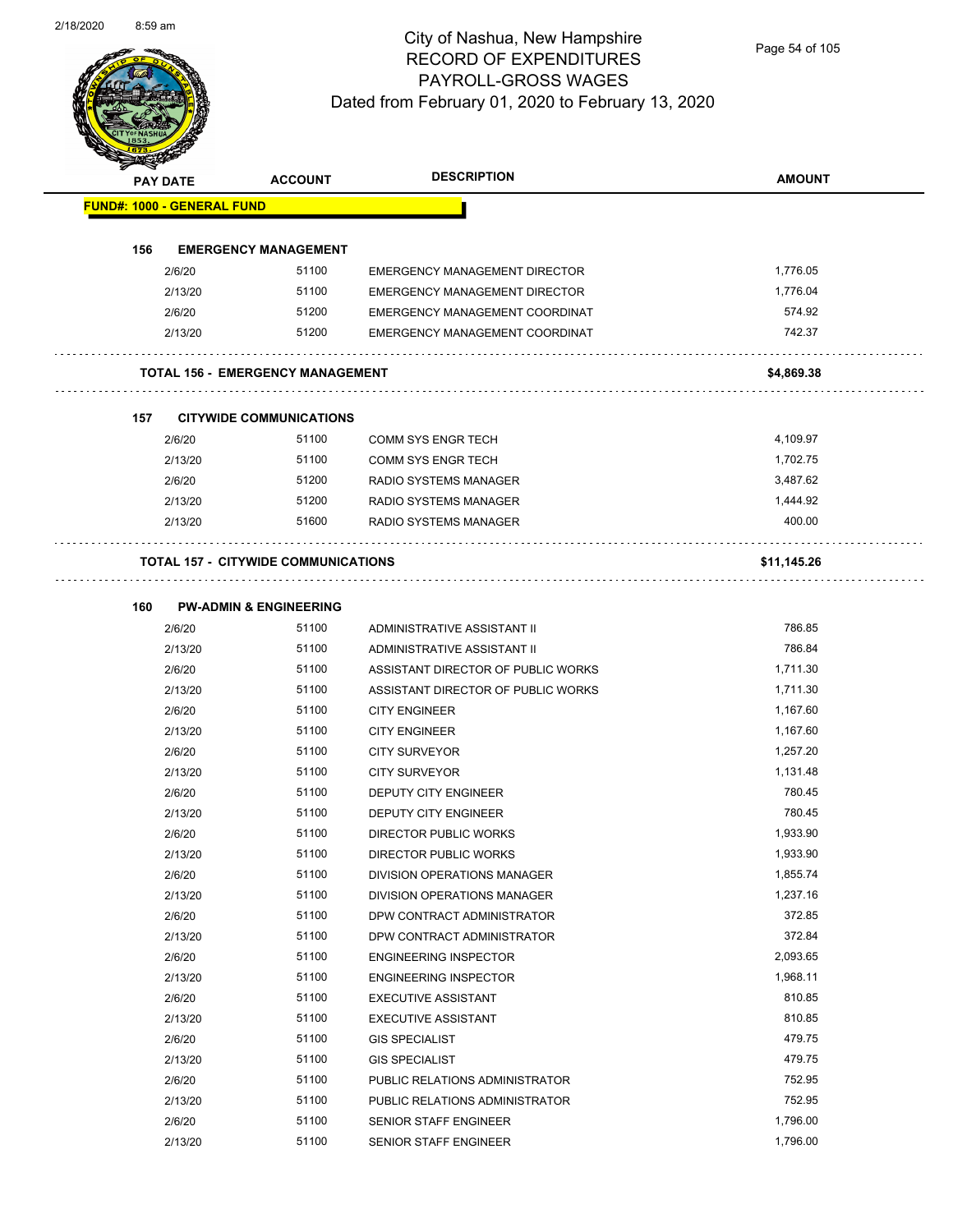

Page 55 of 105

| <b>PAY DATE</b>                   |                                               | <b>ACCOUNT</b> | <b>DESCRIPTION</b>             | <b>AMOUNT</b> |
|-----------------------------------|-----------------------------------------------|----------------|--------------------------------|---------------|
| <b>FUND#: 1000 - GENERAL FUND</b> |                                               |                |                                |               |
|                                   |                                               |                |                                |               |
| 160                               | <b>PW-ADMIN &amp; ENGINEERING</b>             |                |                                |               |
|                                   | 2/6/20                                        | 51100          | SENIOR TRAFFIC ENGINEER        | 1,776.04      |
|                                   | 2/13/20                                       | 51100          | SENIOR TRAFFIC ENGINEER        | 1,776.04      |
|                                   | 2/6/20                                        | 51100          | <b>STAFF ENGINEER</b>          | 702.89        |
|                                   | 2/13/20                                       | 51100          | <b>STAFF ENGINEER</b>          | 702.88        |
|                                   | 2/6/20                                        | 51100          | STREET CONSTRUCTION ENGINEER   | 1,480.04      |
|                                   | 2/13/20                                       | 51100          | STREET CONSTRUCTION ENGINEER   | 1,480.05      |
|                                   | 2/6/20                                        | 51300          | <b>ENGINEERING INSPECTOR</b>   | 116.61        |
|                                   | 2/13/20                                       | 51300          | <b>ENGINEERING INSPECTOR</b>   | 201.08        |
|                                   | <b>TOTAL 160 - PW-ADMIN &amp; ENGINEERING</b> |                |                                | \$38,963.95   |
|                                   |                                               |                |                                |               |
| 161                               | <b>STREETS</b><br>2/6/20                      | 51100          | ADMINISTRATIVE ASSISTANT II    | 822.90        |
|                                   | 2/13/20                                       | 51100          | ADMINISTRATIVE ASSISTANT II    | 822.90        |
|                                   |                                               | 51100          | AUTO MECH 1ST CLASS NIGHTS     | 3,765.51      |
|                                   | 2/6/20<br>2/13/20                             | 51100          | AUTO MECH 1ST CLASS NIGHTS     | 4,353.60      |
|                                   | 2/6/20                                        | 51100          | AUTO MECH 2ND CLASS            | 2,950.81      |
|                                   | 2/13/20                                       | 51100          | AUTO MECH 2ND CLASS            | 2,950.80      |
|                                   | 2/6/20                                        | 51100          | AUTO MECHANIC 1ST CLASS        | 3,229.22      |
|                                   | 2/13/20                                       | 51100          | AUTO MECHANIC 1ST CLASS        | 3,229.21      |
|                                   | 2/6/20                                        | 51100          | <b>COLLECTION EQUIP OPR</b>    | 896.41        |
|                                   | 2/6/20                                        | 51100          | EQUIP OPR STREET REPAIR        | 7,530.76      |
|                                   | 2/13/20                                       | 51100          | <b>EQUIP OPR STREET REPAIR</b> | 6,575.20      |
|                                   | 2/6/20                                        | 51100          | FLEET MAINTENANCE FOREMAN      | 1,324.59      |
|                                   | 2/13/20                                       | 51100          | FLEET MAINTENANCE FOREMAN      | 1,324.60      |
|                                   | 2/6/20                                        | 51100          | FLEET MANAGER STREET DEPT      | 1,207.70      |
|                                   | 2/13/20                                       | 51100          | FLEET MANAGER STREET DEPT      | 1,207.70      |
|                                   | 2/6/20                                        | 51100          | <b>FOREMAN LABOR STREET</b>    | 2,649.20      |
|                                   | 2/13/20                                       | 51100          | FOREMAN LABOR STREET           | 2,649.20      |
|                                   | 2/6/20                                        | 51100          | <b>MASON PIPELAYER</b>         | 3,759.20      |
|                                   | 2/13/20                                       | 51100          | <b>MASON PIPELAYER</b>         | 3,759.20      |
|                                   | 2/6/20                                        | 51100          | OPERATIONS SUPERVISOR          | 1,116.34      |
|                                   | 2/13/20                                       | 51100          | OPERATIONS SUPERVISOR          | 669.81        |
|                                   | 2/6/20                                        | 51100          | SIGN MAINTENANCE               | 2,797.20      |
|                                   | 2/13/20                                       | 51100          | <b>SIGN MAINTENANCE</b>        | 2,797.21      |
|                                   | 2/6/20                                        | 51100          | STOREKEEPER PWD                | 1,027.95      |
|                                   | 2/13/20                                       | 51100          | STOREKEEPER PWD                | 1,027.96      |
|                                   | 2/6/20                                        | 51100          | <b>STREET FOREMAN</b>          | 2,649.20      |
|                                   | 2/13/20                                       | 51100          | <b>STREET FOREMAN</b>          | 2,649.20      |
|                                   | 2/6/20                                        | 51100          | SUPERINTENDENT OF STREETS      | 1,973.35      |
|                                   | 2/13/20                                       | 51100          | SUPERINTENDENT OF STREETS      | 1,973.35      |
|                                   | 2/6/20                                        | 51100          | <b>TRAFFIC FOREMAN</b>         | 1,351.10      |

2/13/20 51100 TRAFFIC FOREMAN 1,351.10 2/6/20 51100 TRAFFIC TECHNICIAN I 2,231.21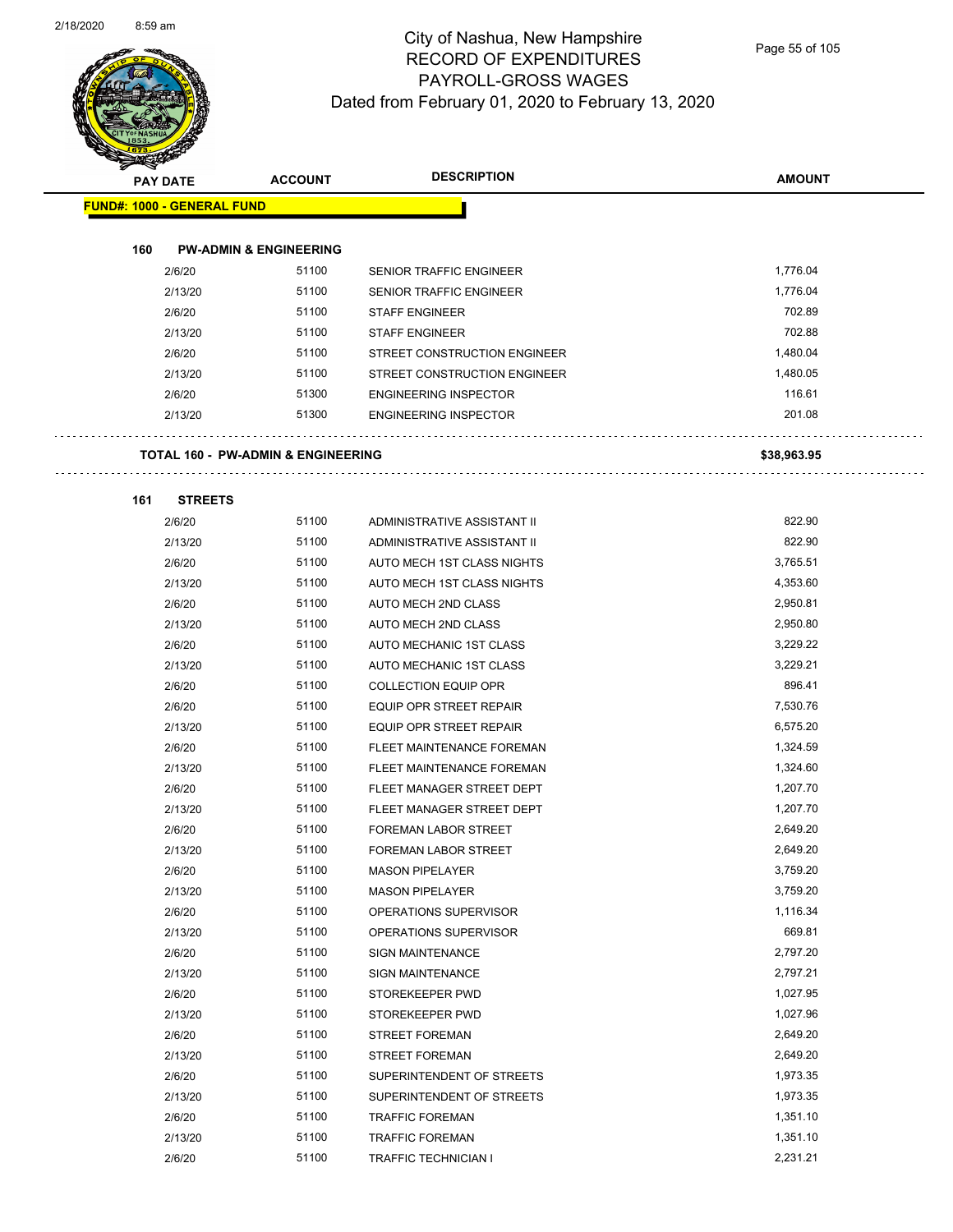

|     | <b>PAY DATE</b>                   | <b>ACCOUNT</b> | <b>DESCRIPTION</b>               | <b>AMOUNT</b> |
|-----|-----------------------------------|----------------|----------------------------------|---------------|
|     | <b>FUND#: 1000 - GENERAL FUND</b> |                |                                  |               |
|     |                                   |                |                                  |               |
| 161 | <b>STREETS</b>                    |                |                                  |               |
|     | 2/13/20                           | 51100          | <b>TRAFFIC TECHNICIAN I</b>      | 2,231.20      |
|     | 2/6/20                            | 51100          | TRUCK DRIVER STREET REPAIR       | 12,798.32     |
|     | 2/13/20                           | 51100          | TRUCK DRIVER STREET REPAIR       | 12,749.51     |
|     | 2/6/20                            | 51100          | <b>WELDER FIRST CLASS</b>        | 1,060.80      |
|     | 2/13/20                           | 51100          | <b>WELDER FIRST CLASS</b>        | 1,060.80      |
|     | 2/13/20                           | 51300          | ADMINISTRATIVE ASSISTANT II      | 54.00         |
|     | 2/6/20                            | 51300          | AUTO MECH 1ST CLASS NIGHTS       | 184.89        |
|     | 2/13/20                           | 51300          | AUTO MECH 1ST CLASS NIGHTS       | 1,000.01      |
|     | 2/6/20                            | 51300          | AUTO MECH 2ND CLASS              | 169.23        |
|     | 2/13/20                           | 51300          | AUTO MECH 2ND CLASS              | 1,799.90      |
|     | 2/6/20                            | 51300          | AUTO MECHANIC 1ST CLASS          | 184.21        |
|     | 2/13/20                           | 51300          | AUTO MECHANIC 1ST CLASS          | 651.69        |
|     | 2/6/20                            | 51300          | AUTOMATED TRASH COLLECTION OPR   | 674.21        |
|     | 2/13/20                           | 51300          | AUTOMATED TRASH COLLECTION OPR   | 1,891.97      |
|     | 2/13/20                           | 51300          | <b>CITY SURVEYOR</b>             | 243.58        |
|     | 2/6/20                            | 51300          | <b>COLLECTION EQUIP OPR</b>      | 478.05        |
|     | 2/13/20                           | 51300          | <b>COLLECTION EQUIP OPR</b>      | 2,024.59      |
|     | 2/6/20                            | 51300          | COLLECTION EQUIP OPR LANDFILL    | 333.99        |
|     | 2/13/20                           | 51300          | COLLECTION EQUIP OPR LANDFILL    | 631.17        |
|     | 2/6/20                            | 51300          | DIVISION OPERATIONS MANAGER      | 154.64        |
|     | 2/13/20                           | 51300          | DIVISION OPERATIONS MANAGER      | 599.24        |
|     | 2/13/20                           | 51300          | <b>ENGINEERING INSPECTOR</b>     | 157.30        |
|     | 2/6/20                            | 51300          | EQUIP OPR STREET REPAIR          | 169.23        |
|     | 2/13/20                           | 51300          | <b>EQUIP OPR STREET REPAIR</b>   | 1,824.58      |
|     | 2/6/20                            | 51300          | EQUIPMENT OPERATOR, PARKS        | 169.23        |
|     | 2/13/20                           | 51300          | <b>EQUIPMENT OPERATOR, PARKS</b> | 507.68        |
|     | 2/6/20                            | 51300          | EQUIPMENT OPR LANDFILL           | 169.97        |
|     | 2/13/20                           | 51300          | <b>EQUIPMENT OPR LANDFILL</b>    | 812.82        |
|     | 2/6/20                            | 51300          | FLEET MAINTENANCE FOREMAN        | 360.12        |
|     | 2/13/20                           | 51300          | FLEET MAINTENANCE FOREMAN        | 583.65        |
|     | 2/6/20                            | 51300          | FOREMAN LABOR PARK               | 695.40        |
|     | 2/13/20                           | 51300          | FOREMAN LABOR PARK               | 2,777.49      |
|     | 2/6/20                            | 51300          | FOREMAN LABOR STREET             | 807.16        |
|     | 2/13/20                           | 51300          | FOREMAN LABOR STREET             | 1,403.24      |
|     | 2/6/20                            | 51300          | <b>GROUNDSKEEPER MAINTENANCE</b> | 699.04        |
|     | 2/13/20                           | 51300          | <b>GROUNDSKEEPER MAINTENANCE</b> | 2,747.62      |
|     | 2/13/20                           | 51300          | <b>GROUNDSMAN I</b>              | 1,033.93      |
|     | 2/13/20                           | 51300          | <b>GROUNDSMAN II</b>             | 152.08        |
|     | 2/6/20                            | 51300          | <b>LEAD GROUNDSMAN</b>           | 169.77        |
|     | 2/13/20                           | 51300          | <b>LEAD GROUNDSMAN</b>           | 543.78        |
|     | 2/6/20                            | 51300          | <b>MASON PIPELAYER</b>           | 326.04        |
|     | 2/13/20                           | 51300          | <b>MASON PIPELAYER</b>           | 1,244.07      |
|     | 2/13/20                           | 51300          | OPERATIONS SUPERVISOR            | 907.01        |
|     | 2/6/20                            | 51300          | <b>SIGN MAINTENANCE</b>          | 698.36        |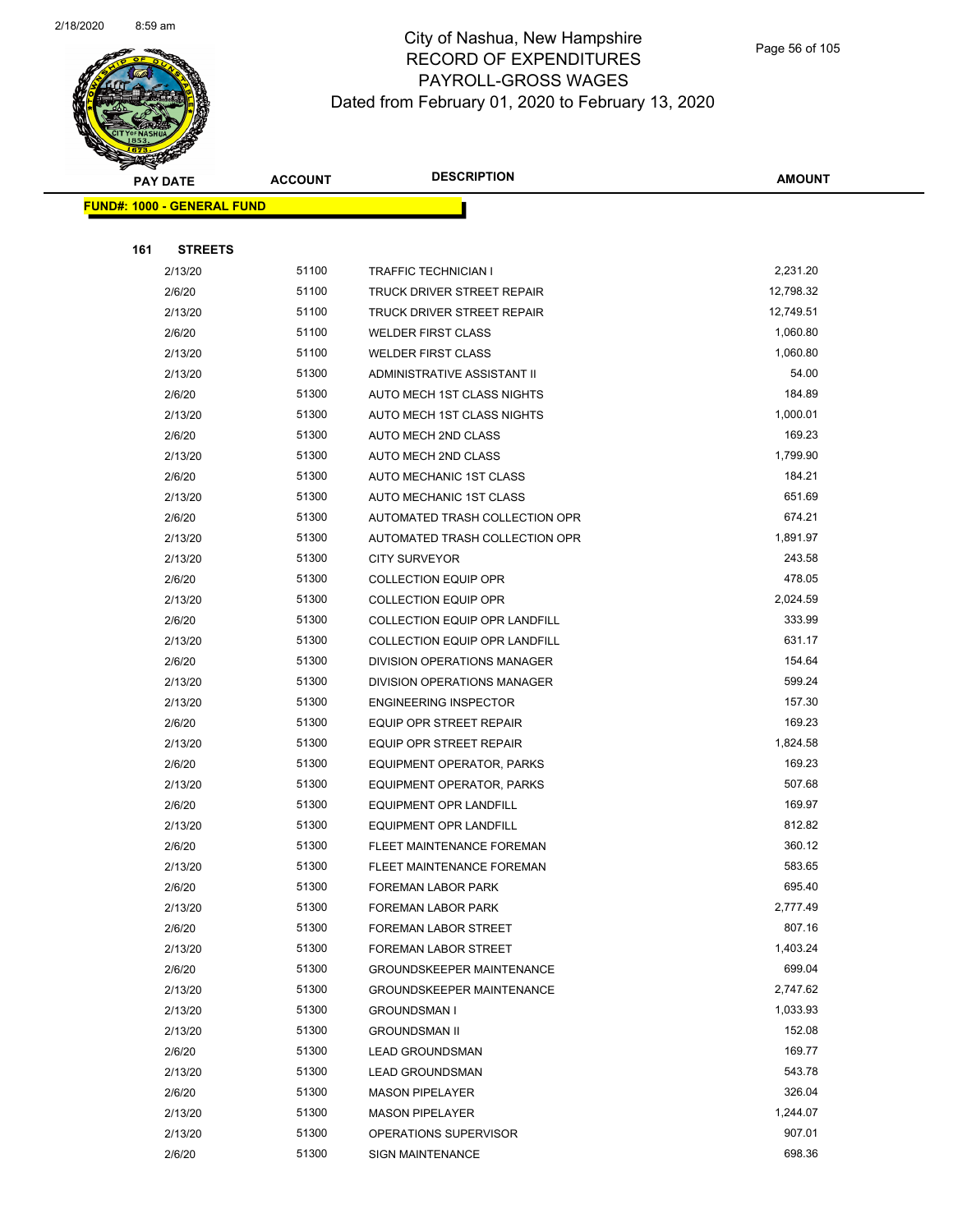

Page 57 of 105

| PAY DATE                          | <b>ACCOUNT</b>                        | <b>DESCRIPTION</b>            | <b>AMOUNT</b> |
|-----------------------------------|---------------------------------------|-------------------------------|---------------|
| <b>FUND#: 1000 - GENERAL FUND</b> |                                       |                               |               |
| 161<br><b>STREETS</b>             |                                       |                               |               |
| 2/13/20                           | 51300                                 | <b>SIGN MAINTENANCE</b>       | 308.97        |
| 2/6/20                            | 51300                                 | SOLID WASTE FOREMAN           | 695.40        |
| 2/13/20                           | 51300                                 | SOLID WASTE FOREMAN           | 1,270.78      |
| 2/6/20                            | 51300                                 | STELLOS STADIUM ATTENDANT     | 168.55        |
| 2/13/20                           | 51300                                 | STELLOS STADIUM ATTENDANT     | 545.80        |
| 2/6/20                            | 51300                                 | STOREKEEPER PWD               | 28.90         |
| 2/13/20                           | 51300                                 | STOREKEEPER PWD               | 202.75        |
| 2/6/20                            | 51300                                 | <b>STREET FOREMAN</b>         | 347.70        |
| 2/13/20                           | 51300                                 | <b>STREET FOREMAN</b>         | 608.48        |
| 2/6/20                            | 51300                                 | <b>TRAFFIC FOREMAN</b>        | 152.00        |
| 2/6/20                            | 51300                                 | <b>TRAFFIC TECHNICIAN I</b>   | 551.28        |
| 2/13/20                           | 51300                                 | TRAFFIC TECHNICIAN I          | 254.46        |
| 2/6/20                            | 51300                                 | TRUCK DRIVER STREET REPAIR    | 444.73        |
| 2/13/20                           | 51300                                 | TRUCK DRIVER STREET REPAIR    | 3,777.92      |
| 2/6/20                            | 51300                                 | <b>WELDER FIRST CLASS</b>     | 182.93        |
| 2/13/20                           | 51300                                 | <b>WELDER FIRST CLASS</b>     | 355.70        |
| <b>TOTAL 161 - STREETS</b>        |                                       |                               | \$148,455.61  |
| 166                               | <b>PARKING OPERATIONS</b>             |                               |               |
| 2/6/20                            | 51100                                 | PARKING MAINTENANCE           | 1,333.10      |
| 2/13/20                           | 51100                                 | PARKING MAINTENANCE           | 1,333.10      |
| 2/6/20                            | 51100                                 | <b>PARKING MANAGER</b>        | 947.55        |
| 2/13/20                           | 51100                                 | <b>PARKING MANAGER</b>        | 947.55        |
| 2/6/20                            | 51300                                 | PARKING MAINTENANCE           | 49.50         |
| 2/13/20                           | 51300                                 | PARKING MAINTENANCE           | 243.03        |
|                                   | <b>TOTAL 166 - PARKING OPERATIONS</b> |                               | \$4,853.83    |
| 171                               | <b>COMMUNITY SERVICES</b>             |                               |               |
| 2/6/20                            | 51100                                 | DIRECTOR HEALTH AND COMM SVS  | 2,030.45      |
| 2/13/20                           | 51100                                 | DIRECTOR HEALTH AND COMM SVS  | 2,030.45      |
| 2/6/20                            | 51100                                 | <b>EPIDEMIOLOGIST</b>         | 1,084.10      |
| 2/13/20                           | 51100                                 | <b>EPIDEMIOLOGIST</b>         | 1,084.10      |
| 1/24/19                           | 51100                                 | <b>HEALTH PROGRAM SPEC</b>    | (6,811.00)    |
| 1/24/20                           | 51100                                 | <b>HEALTH PROGRAM SPEC</b>    | 6,811.00      |
| 2/6/20                            | 51100                                 | <b>HEALTH PROGRAM SPEC</b>    | 973.00        |
| 2/13/20                           | 51100                                 | <b>HEALTH PROGRAM SPEC</b>    | 973.00        |
| 1/31/20                           | 51100                                 | PUB HEALTH PREPAREDNESS COORD | (3,699.90)    |
|                                   |                                       |                               |               |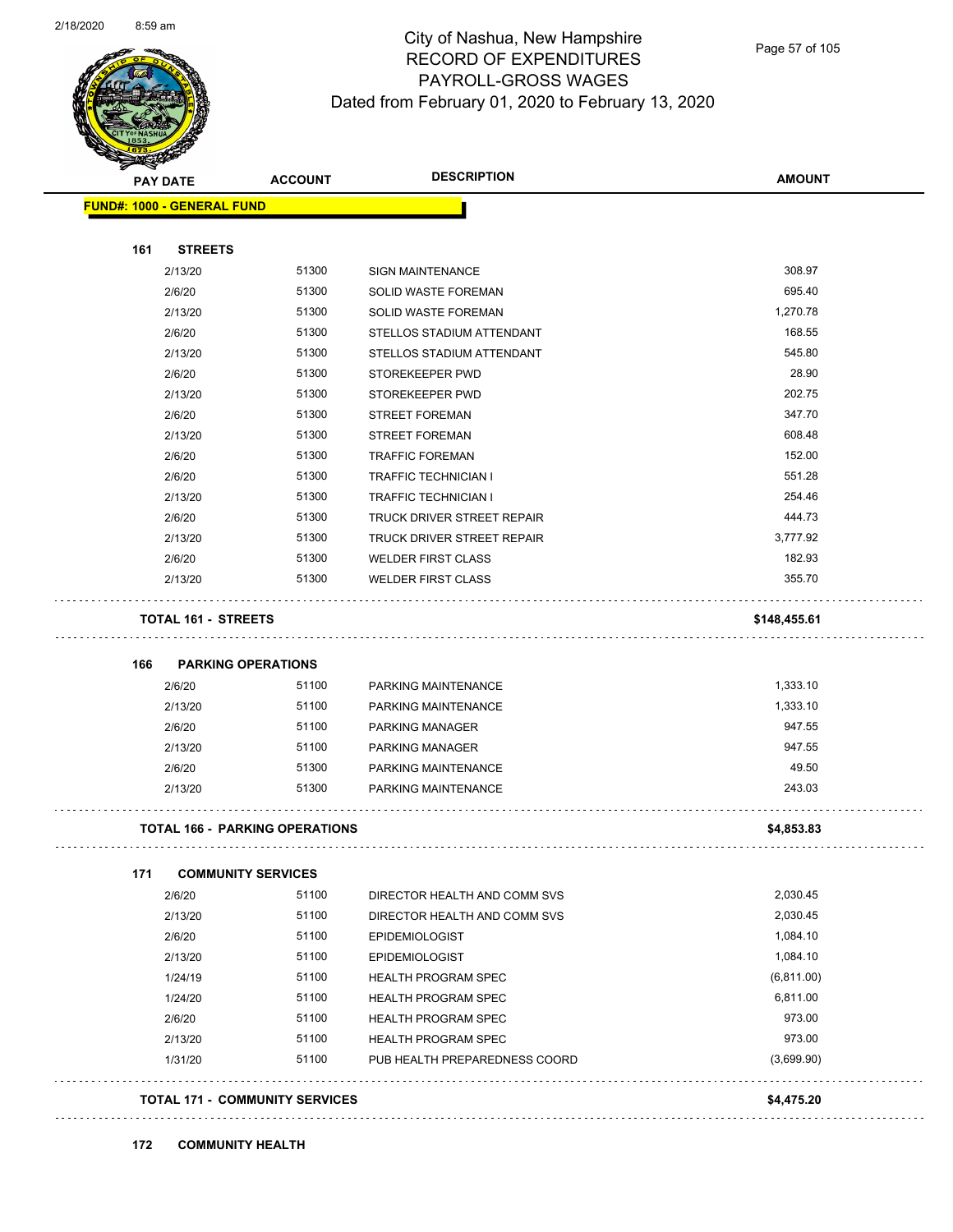

| <b>PAY DATE</b>                         | <b>ACCOUNT</b>                            | <b>DESCRIPTION</b>              | <b>AMOUNT</b> |
|-----------------------------------------|-------------------------------------------|---------------------------------|---------------|
| <b>FUND#: 1000 - GENERAL FUND</b>       |                                           |                                 |               |
| 172<br><b>COMMUNITY HEALTH</b>          |                                           |                                 |               |
| 2/6/20                                  | 51100                                     | ADMINISTRATIVE ASSISTANT II     | 842.71        |
| 2/13/20                                 | 51100                                     | ADMINISTRATIVE ASSISTANT II     | 837.46        |
| 2/6/20                                  | 51100                                     | BILINGUAL OUTREACH WORKER       | 924.59        |
| 2/13/20                                 | 51100                                     | BILINGUAL OUTREACH WORKER       | 924.60        |
| 2/6/20                                  | 51100                                     | CHIEF PUBLIC HEALTH NURSE       | 1,612.80      |
| 2/13/20                                 | 51100                                     | CHIEF PUBLIC HEALTH NURSE       | 1,612.80      |
| 2/6/20                                  | 51100                                     | PUB HEALTH NURSE                | 3,654.09      |
| 2/13/20                                 | 51100                                     | PUB HEALTH NURSE                | 3,654.09      |
| 2/6/20                                  | 51300                                     | ADMINISTRATIVE ASSISTANT II     | 7.90          |
| 2/13/20                                 | 51300                                     | BILINGUAL OUTREACH WORKER       | 8.67          |
| 2/13/20                                 | 51412                                     | <b>NURSE ELM</b>                | 90.90         |
| 2/13/20                                 | 51412                                     | NURSE PER DIEM (PRACTIONER)     | 61.50         |
| 2/6/20                                  | 51412                                     | PUB HEALTH NURSE                | 219.90        |
| <b>TOTAL 172 - COMMUNITY HEALTH</b>     |                                           |                                 | \$14,452.01   |
| 173                                     | <b>ENVIRONMENTAL HEALTH</b>               |                                 |               |
| 2/6/20                                  | 51100                                     | DEP HEALTH OFFICER/LAB DIRECTOR | 1,239.00      |
| 2/13/20                                 | 51100                                     | DEP HEALTH OFFICER/LAB DIRECTOR | 1,239.00      |
| 2/6/20                                  | 51100                                     | ENVIRONMENTAL HEALTH SPEC       | 2,735.57      |
| 2/13/20                                 | 51100                                     | ENVIRONMENTAL HEALTH SPEC       | 2,735.56      |
| 2/6/20                                  | 51100                                     | ENVIRONMENTAL TECH OFFICE MGR   | 1,085.35      |
| 2/13/20                                 | 51100                                     | ENVIRONMENTAL TECH OFFICE MGR   | 1,085.35      |
| 2/6/20                                  | 51100                                     | MANAGER ENVIRONMENTAL HEALTH    | 1,677.35      |
| 2/13/20                                 | 51100                                     | MANAGER ENVIRONMENTAL HEALTH    | 1,677.35      |
| 2/6/20                                  | 51300                                     | ENVIRONMENTAL HEALTH SPEC       | 24.54         |
| <b>TOTAL 173 - ENVIRONMENTAL HEALTH</b> |                                           |                                 | \$13,499.07   |
| 174                                     | <b>WELFARE ADMINISTRATION</b>             |                                 |               |
| 2/6/20                                  | 51100                                     | CASE TECHNICIAN WELFARE         | 2,633.94      |
| 2/13/20                                 | 51100                                     | CASE TECHNICIAN WELFARE         | 2,633.95      |
| 2/6/20                                  | 51100                                     | <b>INTAKE WORKER</b>            | 849.39        |
| 2/13/20                                 | 51100                                     | <b>INTAKE WORKER</b>            | 849.40        |
| 2/6/20                                  | 51100                                     | SENIOR CASE TECHNICIAN          | 1,011.95      |
| 2/13/20                                 | 51100                                     | SENIOR CASE TECHNICIAN          | 1,011.95      |
| 2/6/20                                  | 51100                                     | <b>WELFARE OFFICER</b>          | 1,776.05      |
| 2/13/20                                 | 51100                                     | <b>WELFARE OFFICER</b>          | 1,776.05      |
|                                         | <b>TOTAL 174 - WELFARE ADMINISTRATION</b> |                                 | \$12,542.68   |

2/6/20 51100 ADMINISTRATIVE ASSISTANT II 860.15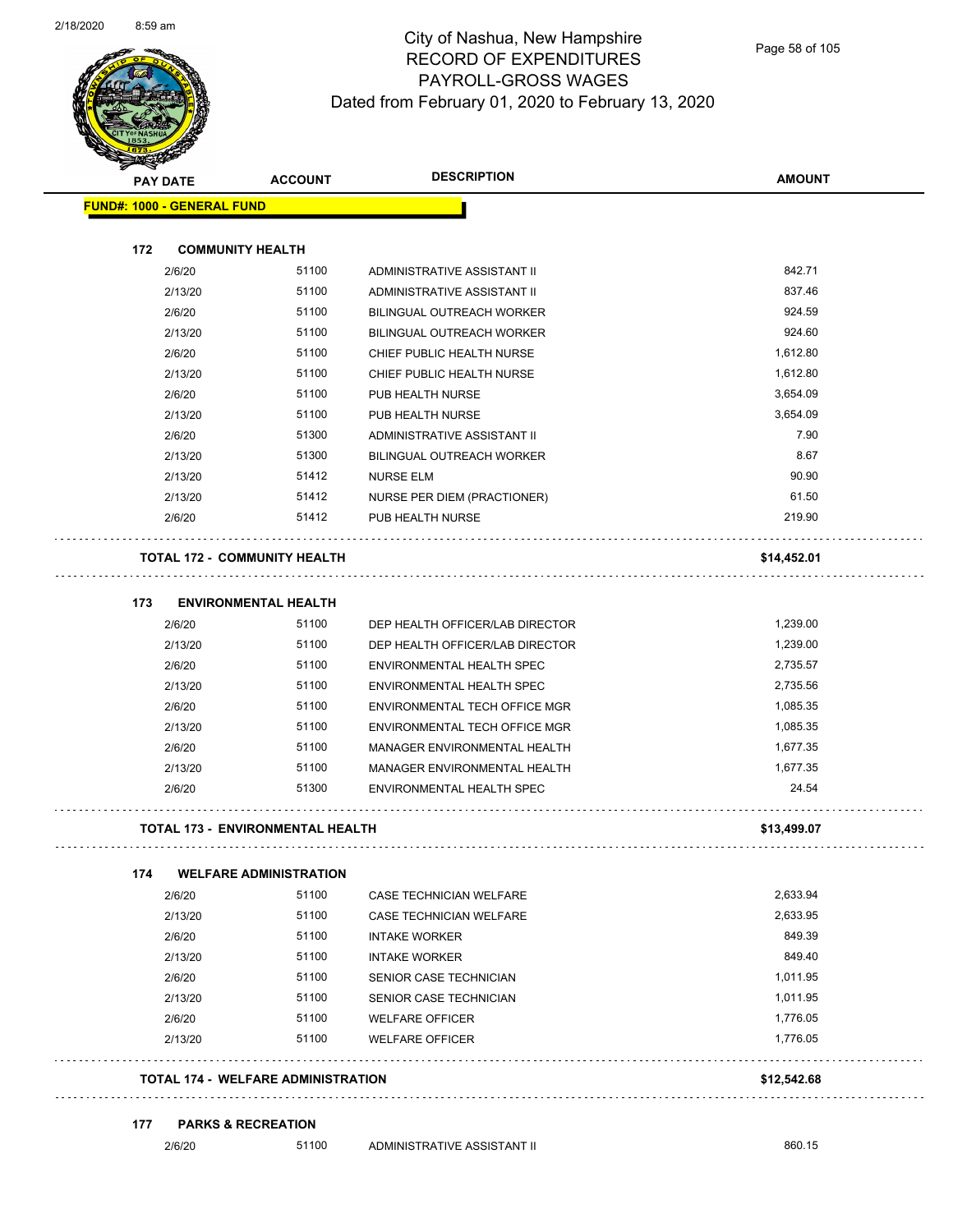

|     | <b>PAY DATE</b>                   | <b>ACCOUNT</b> | <b>DESCRIPTION</b>               | <b>AMOUNT</b> |
|-----|-----------------------------------|----------------|----------------------------------|---------------|
|     | <b>FUND#: 1000 - GENERAL FUND</b> |                |                                  |               |
|     |                                   |                |                                  |               |
| 177 | <b>PARKS &amp; RECREATION</b>     |                |                                  |               |
|     | 2/13/20                           | 51100          | ADMINISTRATIVE ASSISTANT II      | 860.16        |
|     | 2/6/20                            | 51100          | EQUIPMENT OPERATOR, PARKS        | 979.60        |
|     | 2/13/20                           | 51100          | EQUIPMENT OPERATOR, PARKS        | 979.60        |
|     | 2/6/20                            | 51100          | FOREMAN LABOR PARK               | 3,973.80      |
|     | 2/13/20                           | 51100          | FOREMAN LABOR PARK               | 3,443.96      |
|     | 2/6/20                            | 51100          | <b>GROUNDSKEEPER MAINTENANCE</b> | 7,114.80      |
|     | 2/13/20                           | 51100          | <b>GROUNDSKEEPER MAINTENANCE</b> | 7,114.80      |
|     | 2/6/20                            | 51100          | <b>GROUNDSMAN I</b>              | 5,880.00      |
|     | 2/13/20                           | 51100          | <b>GROUNDSMAN I</b>              | 5,874.75      |
|     | 2/6/20                            | 51100          | <b>GROUNDSMAN II</b>             | 882.00        |
|     | 2/13/20                           | 51100          | <b>GROUNDSMAN II</b>             | 882.00        |
|     | 2/6/20                            | 51100          | <b>LEAD GROUNDSMAN</b>           | 1,981.60      |
|     | 2/13/20                           | 51100          | <b>LEAD GROUNDSMAN</b>           | 1,975.41      |
|     | 2/6/20                            | 51100          | PROGRAM COORDINATOR              | 390.90        |
|     | 2/13/20                           | 51100          | PROGRAM COORDINATOR              | 390.90        |
|     | 2/6/20                            | 51100          | RECREATION PROGRAM MANAGER       | 1,092.80      |
|     | 2/13/20                           | 51100          | RECREATION PROGRAM MANAGER       | 1,092.80      |
|     | 2/6/20                            | 51100          | STELLOS STADIUM ATTENDANT        | 979.60        |
|     | 2/13/20                           | 51100          | STELLOS STADIUM ATTENDANT        | 979.61        |
|     | 2/6/20                            | 51100          | SUPERINTENDENT OF PARKS RECR     | 1,973.35      |
|     | 2/13/20                           | 51100          | SUPERINTENDENT OF PARKS RECR     | 1,973.35      |
|     | 2/6/20                            | 51300          | FOREMAN LABOR PARK               | 484.31        |
|     | 2/13/20                           | 51300          | FOREMAN LABOR PARK               | 322.87        |
|     | 2/13/20                           | 51300          | <b>GROUNDSKEEPER MAINTENANCE</b> | 77.68         |
|     | 2/13/20                           | 51300          | <b>LEAD GROUNDSMAN</b>           | 9.43          |
|     | 2/13/20                           | 51420          | <b>CROSSING GUARD WPO</b>        | 200.00        |
|     | 2/6/20                            | 51420          | <b>CUSTODIAN NHS</b>             | 282.00        |
|     | 2/6/20                            | 51420          | <b>GAME OFFICIALS</b>            | 5,147.00      |
|     | 2/13/20                           | 51420          | <b>GAME OFFICIALS</b>            | 1,236.00      |
|     | 2/13/20                           | 51420          | SENIOR TRAFFIC ENGINEER          | 116.00        |
|     | 2/6/20                            | 51420          | <b>SUB TEACHER</b>               | 332.00        |
|     | 2/13/20                           | 51420          | <b>SUB TEACHER</b>               | 76.00         |
|     | 2/6/20                            | 51420          | <b>TEACHER GR6 ELM</b>           | 170.00        |
|     | 2/6/20                            | 51420          | <b>TICKETSELLER</b>              | 251.00        |
|     | 2/13/20                           | 51420          | <b>TICKETSELLER</b>              | 133.00        |
|     |                                   |                |                                  |               |

#### **TOTAL 177 - PARKS & RECREATION \$60,513.23**

 $\mathbb{R}^{2}$ 

**179 LIBRARY** 2/6/20 51100 ASSISTANT DIRECTOR LIBRARY 1,655.50

2/13/20 51100 ASSISTANT DIRECTOR LIBRARY 1,655.50 2/6/20 51100 ASSISTANT LIBRARIAN CIRCULATIO 1,084.10 2/13/20 51100 ASSISTANT LIBRARIAN CIRCULATIO 1,084.10 2/6/20 51100 ASSISTANT LIBRARIAN TECH SVS 307.32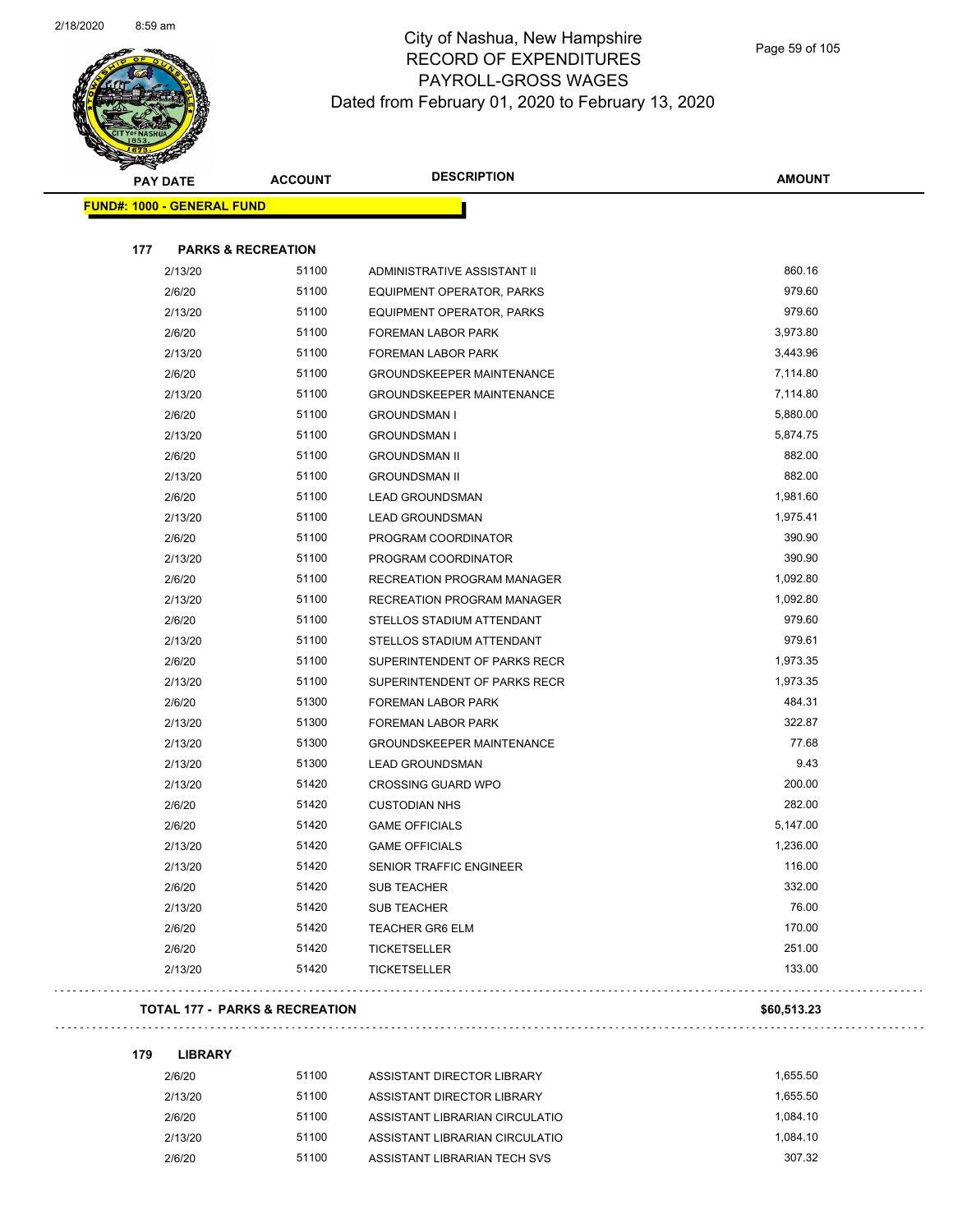

Page 60 of 105

| <b>PAY DATE</b> |                                   | <b>ACCOUNT</b> | <b>DESCRIPTION</b>                                             | <b>AMOUNT</b>    |
|-----------------|-----------------------------------|----------------|----------------------------------------------------------------|------------------|
|                 | <b>FUND#: 1000 - GENERAL FUND</b> |                |                                                                |                  |
|                 |                                   |                |                                                                |                  |
| 179             | <b>LIBRARY</b>                    |                |                                                                |                  |
|                 | 2/13/20                           | 51100          | ASSISTANT LIBRARIAN TECH SVS                                   | 307.32           |
|                 | 2/6/20                            | 51100          | ASSISTANT LIBRARIAN YOUTH SERV                                 | 868.90           |
|                 | 2/13/20                           | 51100          | ASSISTANT LIBRARIAN YOUTH SERV                                 | 868.90           |
|                 | 2/6/20                            | 51100          | <b>DIRECTOR LIBRARY</b>                                        | 2,210.20         |
|                 | 2/13/20                           | 51100          | <b>DIRECTOR LIBRARY</b>                                        | 2,210.20         |
|                 | 2/6/20                            | 51100          | EXECUTIVE ASST OFFICE MANAGER                                  | 927.60           |
|                 | 2/13/20                           | 51100          | EXECUTIVE ASST OFFICE MANAGER                                  | 927.61           |
|                 | 2/6/20                            | 51100          | IT COORDINATOR                                                 | 962.95           |
|                 | 2/13/20                           | 51100          | IT COORDINATOR                                                 | 962.95           |
|                 | 2/6/20                            | 51100          | <b>JANITOR</b>                                                 | 552.00           |
|                 | 2/13/20                           | 51100          | <b>JANITOR</b>                                                 | 552.00           |
|                 | 2/6/20                            | 51100          | LIBRARIAN ADULT SERVICES                                       | 916.19           |
|                 | 2/13/20                           | 51100          | LIBRARIAN ADULT SERVICES                                       | 921.96           |
|                 | 2/6/20                            | 51100          | <b>LIBRARIAN CIRCULATION</b>                                   | 1,103.39         |
|                 | 2/13/20                           | 51100          | <b>LIBRARIAN CIRCULATION</b>                                   | 1,117.36         |
|                 | 2/6/20                            | 51100          | LIBRARIAN OUTREACH SVS                                         | 1,113.10         |
|                 | 2/13/20                           | 51100          | <b>LIBRARIAN OUTREACH SVS</b>                                  | 1,113.09         |
|                 | 2/6/20                            | 51100          | <b>LIBRARIAN TECH SERVICES</b>                                 | 1,155.29         |
|                 | 2/13/20                           | 51100          | <b>LIBRARIAN TECH SERVICES</b>                                 | 1,155.29         |
|                 | 2/6/20                            | 51100          | LIBRARIAN YOUTH SERVICES                                       | 1,657.90         |
|                 | 2/13/20                           | 51100          | LIBRARIAN YOUTH SERVICES                                       | 1,657.90         |
|                 | 2/6/20                            | 51100          | LIBRARY ASSISTANT CIRCULATION                                  | 6,566.80         |
|                 | 2/13/20                           | 51100          | LIBRARY ASSISTANT CIRCULATION                                  | 6,566.80         |
|                 | 2/6/20                            | 51100          | LIBRARY ASSISTANT MEDIA SERVIC                                 | 787.51           |
|                 | 2/13/20                           | 51100          | LIBRARY ASSISTANT MEDIA SERVIC                                 | 787.51           |
|                 | 2/6/20                            | 51100          | <b>LIBRARY ASSISTANT TECH SVS</b>                              | 787.50           |
|                 | 2/13/20                           | 51100          | LIBRARY ASSISTANT TECH SVS                                     | 787.50           |
|                 | 2/6/20                            | 51100          | LIBRARY ASSISTANT YOUTH SERVIC                                 | 2,116.14         |
|                 | 2/13/20                           | 51100          | LIBRARY ASSISTANT YOUTH SERVIC                                 | 2,116.13         |
|                 | 2/6/20                            | 51100          | MAINTENANCE SUPV                                               | 949.45           |
|                 | 2/13/20                           | 51100          | MAINTENANCE SUPV                                               | 949.45<br>935.80 |
|                 | 2/6/20<br>2/13/20                 | 51100<br>51100 | PAGE & COLLECTION COORDINATOR<br>PAGE & COLLECTION COORDINATOR | 935.81           |
|                 | 2/6/20                            | 51100          | REFERENCE LIBRARIAN ADULT SERV                                 | 3,802.57         |
|                 | 2/13/20                           | 51100          | REFERENCE LIBRARIAN ADULT SERV                                 | 3,899.11         |
|                 | 2/6/20                            | 51100          | REFERENCE LIBRARIAN TECH SVS                                   | 842.50           |
|                 | 2/13/20                           | 51100          | REFERENCE LIBRARIAN TECH SVS                                   | 842.50           |
|                 | 2/6/20                            | 51100          | <b>SECURITY LIBRARY</b>                                        | 660.00           |
|                 | 2/13/20                           | 51100          | <b>SECURITY LIBRARY</b>                                        | 655.88           |
|                 | 2/6/20                            | 51200          | JANITOR                                                        | 258.55           |
|                 | 2/13/20                           | 51200          | JANITOR                                                        | 255.36           |
|                 | 2/6/20                            | 51200          | LIBRARY ASSISTANT TECH SVS                                     | 462.90           |
|                 | 2/13/20                           | 51200          | LIBRARY ASSISTANT TECH SVS                                     | 462.90           |
|                 | 2/6/20                            | 51200          | LIBRARY PAGE                                                   | 1,066.29         |
|                 |                                   |                |                                                                |                  |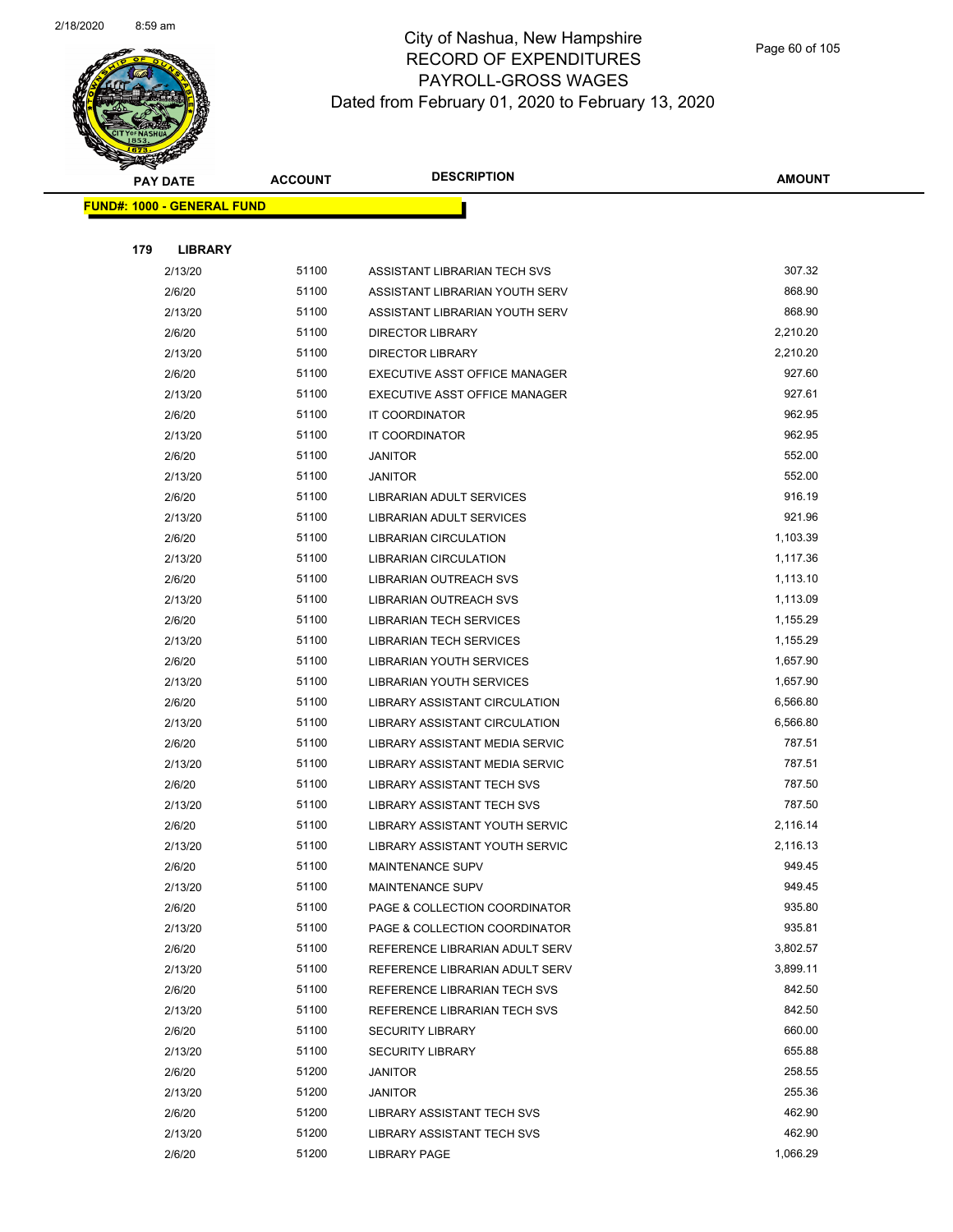$\sim$   $\sim$   $\sim$ 

 $\bar{z}$  is  $\bar{z}$ 



#### City of Nashua, New Hampshire RECORD OF EXPENDITURES PAYROLL-GROSS WAGES Dated from February 01, 2020 to February 13, 2020

|     | <b>PAY DATE</b>                   | <b>ACCOUNT</b>                        | <b>DESCRIPTION</b>                                               | <b>AMOUNT</b> |
|-----|-----------------------------------|---------------------------------------|------------------------------------------------------------------|---------------|
|     | <b>FUND#: 1000 - GENERAL FUND</b> |                                       |                                                                  |               |
| 179 | <b>LIBRARY</b>                    |                                       |                                                                  |               |
|     | 2/13/20                           | 51200                                 | <b>LIBRARY PAGE</b>                                              | 1,144.40      |
|     | 2/6/20                            | 51200                                 | <b>SECURITY LIBRARY</b>                                          | 394.24        |
|     | 2/13/20                           | 51200                                 | <b>SECURITY LIBRARY</b>                                          | 327.84        |
|     | 2/6/20                            | 51300                                 | ASSISTANT LIBRARIAN CIRCULATIO                                   | 162.62        |
|     | 2/13/20                           | 51300                                 | ASSISTANT LIBRARIAN CIRCULATIO                                   | 172.78        |
|     | 2/13/20                           | 51300                                 | ASSISTANT LIBRARIAN YOUTH SERV                                   | 130.34        |
|     | 2/6/20                            | 51300                                 | <b>JANITOR</b>                                                   | 36.23         |
|     | 2/6/20                            | 51300                                 | <b>LIBRARIAN CIRCULATION</b>                                     | 178.08        |
|     | 2/6/20                            | 51300                                 | <b>LIBRARIAN OUTREACH SVS</b>                                    | 62.62         |
|     | 2/6/20                            | 51300                                 | LIBRARY ASSISTANT CIRCULATION                                    | 103.87        |
|     | 2/13/20                           | 51300                                 | LIBRARY ASSISTANT CIRCULATION                                    | 222.00        |
|     | 2/6/20                            | 51300                                 | LIBRARY ASSISTANT MEDIA SERVIC                                   | 118.13        |
|     | 2/13/20                           | 51300                                 | LIBRARY ASSISTANT MEDIA SERVIC                                   | 118.13        |
|     | 2/6/20                            | 51300                                 | LIBRARY ASSISTANT YOUTH SERVIC                                   | 105.92        |
|     | 2/6/20                            | 51300                                 | <b>LIBRARY PAGE</b>                                              | 60.52         |
|     | 2/13/20                           | 51300                                 | <b>LIBRARY PAGE</b>                                              | 60.52         |
|     | 2/13/20                           | 51300                                 | MAINTENANCE SUPV                                                 | 115.71        |
|     | 2/6/20                            | 51300                                 | REFERENCE LIBRARIAN ADULT SERV                                   | 126.40        |
|     | 2/13/20                           | 51300                                 | REFERENCE LIBRARIAN ADULT SERV                                   | 115.86        |
|     | 2/6/20                            | 51300                                 | <b>SECURITY LIBRARY</b>                                          | 123.75        |
|     | 2/13/20                           | 51300                                 | <b>SECURITY LIBRARY</b>                                          | 123.75        |
|     | <b>TOTAL 179 - LIBRARY</b>        |                                       |                                                                  | \$70,547.29   |
|     |                                   |                                       |                                                                  |               |
| 181 | 2/6/20                            | <b>COMMUNITY DEVELOPMENT</b><br>51100 | ADMINISTRATIVE ASSISTANT II                                      | 786.84        |
|     | 2/13/20                           | 51100                                 | ADMINISTRATIVE ASSISTANT II                                      | 786.84        |
|     |                                   | 51100                                 |                                                                  | 2,427.25      |
|     | 2/6/20<br>2/13/20                 | 51100                                 | DIRECTOR COMMUNITY DEVELOPMENT<br>DIRECTOR COMMUNITY DEVELOPMENT | 2,427.25      |
|     | 2/6/20                            | 51100                                 | <b>TRANSPORTATION PLANNER</b>                                    | 1,313.35      |
|     | 2/13/20                           | 51100                                 |                                                                  | 1,313.35      |
|     | 2/6/20                            | 51100                                 | <b>TRANSPORTATION PLANNER</b><br><b>WATERWAYS MANAGER</b>        | 1,612.80      |
|     | 2/13/20                           | 51100                                 |                                                                  | 1,612.80      |
|     | 2/6/20                            | 51200                                 | <b>WATERWAYS MANAGER</b>                                         | 390.64        |
|     |                                   |                                       | ADMINISTRATIVE ASSISTANT I                                       |               |

**TOTAL 181 - COMMUNITY DEVELOPMENT \$13,266.90**

#### **182 PLANNING AND ZONING**

| 2/6/20  | 51100 | <b>COMMUNICATION SPEC</b> | 57.00 |
|---------|-------|---------------------------|-------|
| 2/13/20 | 51100 | <b>COMMUNICATION SPEC</b> | 57.00 |

2/13/20 51200 ADMINISTRATIVE ASSISTANT I 395.78 2/6/20 51400 INTERN 100.00 2/13/20 51400 INTERN 100.00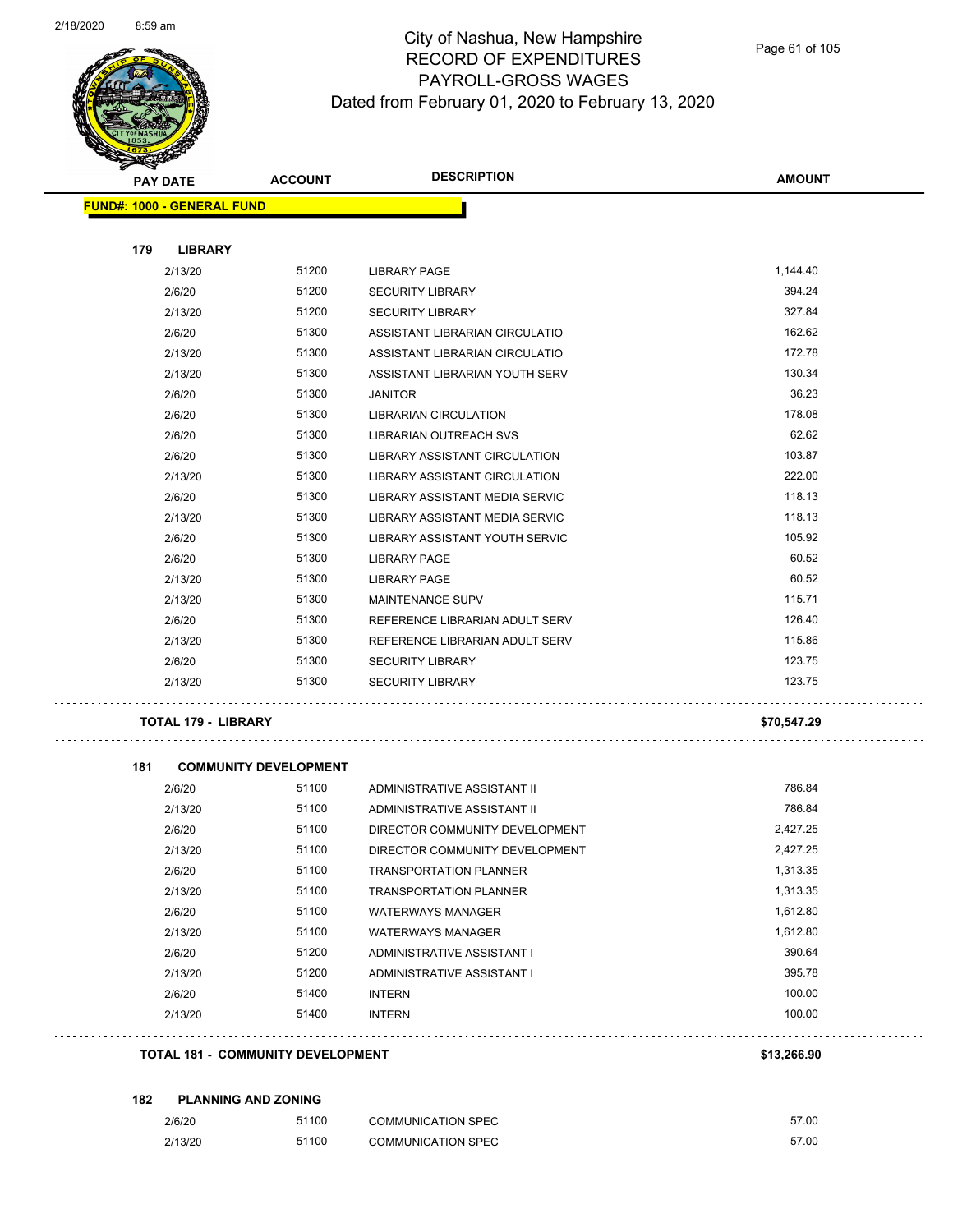

Page 62 of 105

|     | <b>PAY DATE</b>                   | <b>ACCOUNT</b>                          | <b>DESCRIPTION</b>               | <b>AMOUNT</b> |
|-----|-----------------------------------|-----------------------------------------|----------------------------------|---------------|
|     | <b>FUND#: 1000 - GENERAL FUND</b> |                                         |                                  |               |
|     |                                   |                                         |                                  |               |
| 182 |                                   | <b>PLANNING AND ZONING</b>              |                                  |               |
|     | 2/6/20                            | 51100                                   | DEPARTMENT COORDINATOR           | 1,048.50      |
|     | 2/13/20                           | 51100                                   | DEPARTMENT COORDINATOR           | 1,048.50      |
|     | 2/6/20                            | 51100                                   | DEPUTY PLANNING MANAGER          | 2,861.15      |
|     | 2/13/20                           | 51100                                   | <b>DEPUTY PLANNING MANAGER</b>   | 2,861.15      |
|     | 2/6/20                            | 51100                                   | PLANNER I                        | 1,918.15      |
|     | 2/13/20                           | 51100                                   | PLANNER I                        | 1,918.15      |
|     | 2/6/20                            | 51100                                   | ZONING COORDINATOR               | 839.35        |
|     | 2/13/20                           | 51100                                   | ZONING COORDINATOR               | 839.35        |
|     | 2/6/20                            | 51300                                   | <b>COMMUNICATION SPEC</b>        | 0.53          |
|     | 2/6/20                            | 53428                                   | STENOGRAPHIC SERVICES            | 250.00        |
|     |                                   | <b>TOTAL 182 - PLANNING AND ZONING</b>  |                                  | \$13,698.83   |
| 183 |                                   | <b>ECONOMIC DEVELOPMENT</b>             |                                  |               |
|     | 2/6/20                            | 51100                                   | DWNTWN SPCLST & OED PGRM COOR    | 920.90        |
|     | 2/13/20                           | 51100                                   | DWNTWN SPCLST & OED PGRM COOR    | 920.90        |
|     | 2/6/20                            | 51100                                   | ECONOMIC DEV DIRECTOR            | 2,202.85      |
|     | 2/13/20                           | 51100                                   | ECONOMIC DEV DIRECTOR            | 2,202.85      |
|     | 2/6/20                            | 51100                                   | HUNT MEMORIAL BLDG & ARTS ADM    | 394.21        |
|     | 2/13/20                           | 51100                                   | HUNT MEMORIAL BLDG & ARTS ADM    | 394.20        |
|     |                                   |                                         |                                  |               |
|     |                                   | <b>TOTAL 183 - ECONOMIC DEVELOPMENT</b> |                                  | \$7,035.91    |
| 191 | <b>SCHOOL</b>                     |                                         |                                  |               |
|     | 2/13/20                           | 51100                                   | 21 CENTURY COORDINATOR           | 2,380.10      |
|     | 2/6/20                            | 51100                                   | <b>7PAR CTE NHN</b>              | 392.43        |
|     | 2/13/20                           | 51100                                   | <b>7PAR CTE NHN</b>              | 445.95        |
|     | 2/13/20                           | 51100                                   | ASSISTANT DIRECTOR BUSINESS      | 3,219.60      |
|     | 2/13/20                           | 51100                                   | ASSISTANT DIRECTOR OF TECHNOLOGY | 3,208.70      |
|     | 2/13/20                           | 51100                                   | ASSISTANT PRINCIPAL AMH          | 1,581.70      |
|     | 2/13/20                           | 51100                                   | ASSISTANT PRINCIPAL BIC          | 2,875.00      |
|     | 2/13/20                           | 51100                                   | ASSISTANT PRINCIPAL BIR          | 1,509.60      |
|     | 2/13/20                           | 51100                                   | ASSISTANT PRINCIPAL BRO          | 3,357.70      |
|     | 2/13/20                           | 51100                                   | ASSISTANT PRINCIPAL CHARL        | 3,293.00      |
|     | 2/13/20                           | 51100                                   | ASSISTANT PRINCIPAL DR CRSP      | 1,646.50      |
|     | 2/13/20                           | 51100                                   | ASSISTANT PRINCIPAL ELM          | 6,769.20      |
|     | 2/13/20                           | 51100                                   | ASSISTANT PRINCIPAL FES          | 2,875.00      |
|     | 2/13/20                           | 51100                                   | ASSISTANT PRINCIPAL FMS          | 3,288.50      |
|     | 2/13/20                           | 51100                                   | ASSISTANT PRINCIPAL LEDGE        | 3,292.91      |
|     | 2/13/20                           | 51100                                   | ASSISTANT PRINCIPAL MDE          | 3,115.40      |
|     | 2/13/20                           | 51100                                   | ASSISTANT PRINCIPAL MTP          | 1,437.50      |
|     | 2/13/20                           | 51100                                   | ASSISTANT PRINCIPAL NHN          | 13,806.40     |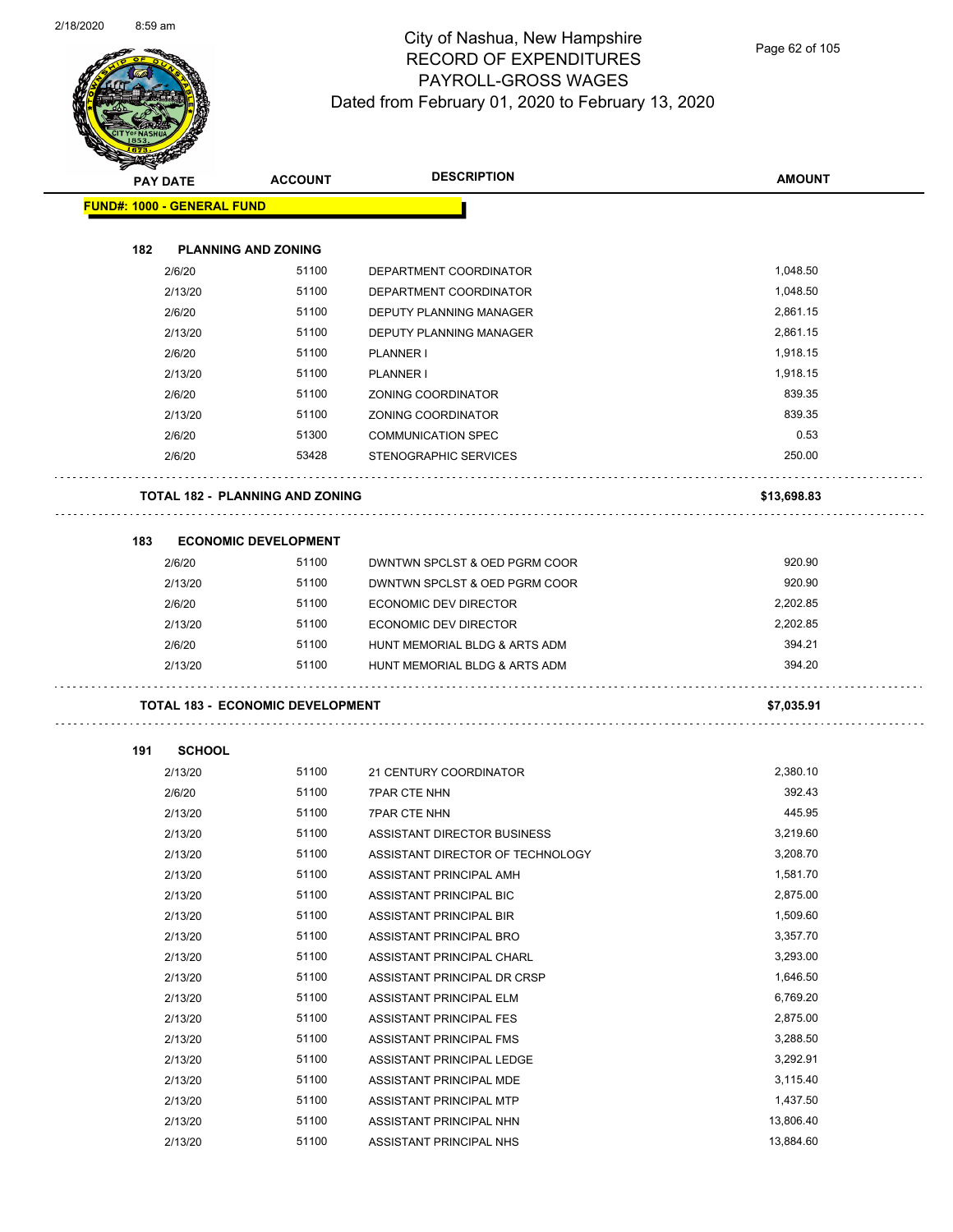

|     | <b>PAY DATE</b>                    | <b>ACCOUNT</b> | <b>DESCRIPTION</b>             | <b>AMOUNT</b> |
|-----|------------------------------------|----------------|--------------------------------|---------------|
|     | <u> FUND#: 1000 - GENERAL FUND</u> |                |                                |               |
|     |                                    |                |                                |               |
| 191 | <b>SCHOOL</b>                      |                |                                |               |
|     | 2/13/20                            | 51100          | ASSISTANT PRINCIPAL SHE        | 1,461.60      |
|     | 2/13/20                            | 51100          | ASSISTANT SUPERINTENDENT       | 9,051.60      |
|     | 2/13/20                            | 51100          | ASST DIRECTOR PLANT OPS        | 4,913.30      |
|     | 2/13/20                            | 51100          | <b>ASST DIRECTOR SPED</b>      | 6,623.10      |
|     | 2/13/20                            | 51100          | ASST SYSTEMS ADMIN FULL YEAR   | 17,527.61     |
|     | 2/13/20                            | 51100          | ATTENDANCE OFFICER             | 2,543.80      |
|     | 2/13/20                            | 51100          | BRENTWOOD COORDINATOR          | 2,779.30      |
|     | 2/13/20                            | 51100          | CAREER CENTER COORD NHS        | 1,557.20      |
|     | 2/13/20                            | 51100          | CHIEF OPERATING OFFICER        | 4,431.80      |
|     | 2/6/20                             | 51100          | CLERICAL ACADEMY NHN           | 3,087.45      |
|     | 2/13/20                            | 51100          | CLERICAL ACADEMY NHN           | 3,130.95      |
|     | 2/6/20                             | 51100          | CLERICAL ACADEMY NHS           | 3,093.80      |
|     | 2/13/20                            | 51100          | CLERICAL ACADEMY NHS           | 3,062.86      |
|     | 2/6/20                             | 51100          | CLERICAL ASST SUPER SUP        | 1,457.14      |
|     | 2/13/20                            | 51100          | <b>CLERICAL ASST SUPER SUP</b> | 1,413.85      |
|     | 2/6/20                             | 51100          | CLERICAL ATHLETIC NHN          | 815.65        |
|     | 2/13/20                            | 51100          | CLERICAL ATHLETIC NHN          | 815.65        |
|     | 2/6/20                             | 51100          | CLERICAL ATHLETIC NHS          | 731.25        |
|     | 2/13/20                            | 51100          | <b>CLERICAL ATHLETIC NHS</b>   | 731.25        |
|     | 2/6/20                             | 51100          | <b>CLERICAL BUSINESS</b>       | 3,319.20      |
|     | 2/13/20                            | 51100          | <b>CLERICAL BUSINESS</b>       | 3,313.75      |
|     | 2/6/20                             | 51100          | CLERICAL CHIEF OP OFFICER SUP  | 756.70        |
|     | 2/13/20                            | 51100          | CLERICAL CHIEF OP OFFICER SUP  | 766.78        |
|     | 2/6/20                             | 51100          | <b>CLERICAL CTE NHN</b>        | 695.25        |
|     | 2/13/20                            | 51100          | <b>CLERICAL CTE NHN</b>        | 639.64        |
|     | 2/6/20                             | 51100          | <b>CLERICAL CTE NHS</b>        | 815.65        |
|     | 2/13/20                            | 51100          | <b>CLERICAL CTE NHS</b>        | 815.65        |
|     | 2/6/20                             | 51100          | CLERICAL FOOD SERVICE NHS      | 804.40        |
|     | 2/6/20                             | 51100          | CLERICAL GUIDANCE ELM          | 695.26        |
|     | 2/13/20                            | 51100          | CLERICAL GUIDANCE ELM          | 695.25        |
|     | 2/6/20                             | 51100          | CLERICAL GUIDANCE NHN          | 2,067.12      |
|     | 2/13/20                            | 51100          | CLERICAL GUIDANCE NHN          | 2,053.20      |
|     | 2/6/20                             | 51100          | <b>CLERICAL GUIDANCE NHS</b>   | 1,519.20      |
|     | 2/13/20                            | 51100          | <b>CLERICAL GUIDANCE NHS</b>   | 1,905.30      |
|     | 2/6/20                             | 51100          | CLERICAL HUMAN RESOURCES       | 1,615.29      |
|     | 2/13/20                            | 51100          | CLERICAL HUMAN RESOURCES       | 1,610.35      |
|     | 2/6/20                             | 51100          | <b>CLERICAL PAYROLL SUP</b>    | 1,532.30      |
|     | 2/13/20                            | 51100          | CLERICAL PAYROLL SUP           | 1,532.30      |
|     | 2/6/20                             | 51100          | <b>CLERICAL PLANT OPS</b>      | 771.26        |
|     | 2/13/20                            | 51100          | <b>CLERICAL PLANT OPS</b>      | 766.15        |
|     | 2/6/20                             | 51100          | <b>CLERICAL PRINCIPAL AMH</b>  | 1,502.28      |
|     | 2/13/20                            | 51100          | <b>CLERICAL PRINCIPAL AMH</b>  | 1,497.40      |
|     | 2/6/20                             | 51100          | CLERICAL PRINCIPAL BIC         | 1,546.90      |
|     | 2/13/20                            | 51100          | CLERICAL PRINCIPAL BIC         | 1,546.90      |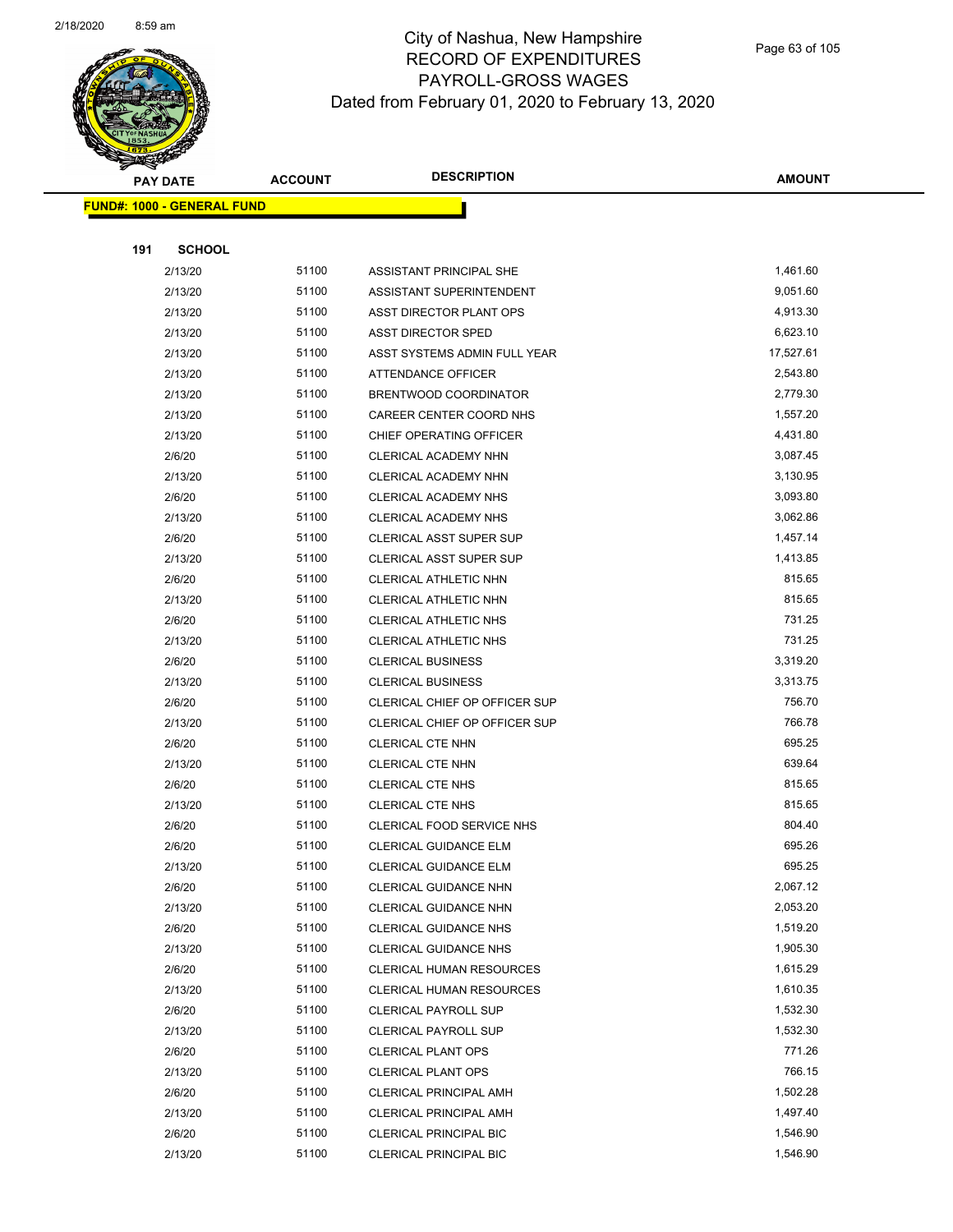

|     | <b>PAY DATE</b>                    | <b>ACCOUNT</b> | <b>DESCRIPTION</b>               | <b>AMOUNT</b> |
|-----|------------------------------------|----------------|----------------------------------|---------------|
|     | <u> FUND#: 1000 - GENERAL FUND</u> |                |                                  |               |
|     |                                    |                |                                  |               |
| 191 | <b>SCHOOL</b>                      |                |                                  |               |
|     | 2/6/20                             | 51100          | CLERICAL PRINCIPAL BIR           | 1,631.30      |
|     | 2/13/20                            | 51100          | <b>CLERICAL PRINCIPAL BIR</b>    | 1,631.30      |
|     | 2/6/20                             | 51100          | <b>CLERICAL PRINCIPAL BRO</b>    | 1,541.46      |
|     | 2/13/20                            | 51100          | <b>CLERICAL PRINCIPAL BRO</b>    | 1,546.90      |
|     | 2/6/20                             | 51100          | CLERICAL PRINCIPAL CHA           | 1,532.30      |
|     | 2/13/20                            | 51100          | CLERICAL PRINCIPAL CHA           | 1,532.30      |
|     | 2/6/20                             | 51100          | CLERICAL PRINCIPAL DRC           | 1,499.65      |
|     | 2/13/20                            | 51100          | CLERICAL PRINCIPAL DRC           | 1,499.66      |
|     | 2/6/20                             | 51100          | <b>CLERICAL PRINCIPAL ELM</b>    | 2,795.21      |
|     | 2/13/20                            | 51100          | <b>CLERICAL PRINCIPAL ELM</b>    | 2,730.32      |
|     | 2/6/20                             | 51100          | <b>CLERICAL PRINCIPAL FES</b>    | 1,499.65      |
|     | 2/13/20                            | 51100          | <b>CLERICAL PRINCIPAL FES</b>    | 1,499.65      |
|     | 2/6/20                             | 51100          | <b>CLERICAL PRINCIPAL FMS</b>    | 2,346.43      |
|     | 2/13/20                            | 51100          | <b>CLERICAL PRINCIPAL FMS</b>    | 2,346.44      |
|     | 2/6/20                             | 51100          | <b>CLERICAL PRINCIPAL LDG</b>    | 1,461.40      |
|     | 2/13/20                            | 51100          | <b>CLERICAL PRINCIPAL LDG</b>    | 1,461.40      |
|     | 2/6/20                             | 51100          | CLERICAL PRINCIPAL MDE           | 1,570.55      |
|     | 2/13/20                            | 51100          | CLERICAL PRINCIPAL MDE           | 1,570.55      |
|     | 2/6/20                             | 51100          | <b>CLERICAL PRINCIPAL MTP</b>    | 1,535.65      |
|     | 2/13/20                            | 51100          | <b>CLERICAL PRINCIPAL MTP</b>    | 1,535.65      |
|     | 2/6/20                             | 51100          | CLERICAL PRINCIPAL NHN           | 1,497.40      |
|     | 2/13/20                            | 51100          | CLERICAL PRINCIPAL NHN           | 1,497.41      |
|     | 2/6/20                             | 51100          | CLERICAL PRINCIPAL NHS           | 2,116.51      |
|     | 2/13/20                            | 51100          | CLERICAL PRINCIPAL NHS           | 2,170.37      |
|     | 2/6/20                             | 51100          | <b>CLERICAL PRINCIPAL NSE</b>    | 1,497.00      |
|     | 2/13/20                            | 51100          | <b>CLERICAL PRINCIPAL NSE</b>    | 1,510.90      |
|     | 2/6/20                             | 51100          | <b>CLERICAL PRINCIPAL PMS</b>    | 2,152.88      |
|     | 2/13/20                            | 51100          | <b>CLERICAL PRINCIPAL PMS</b>    | 2,138.26      |
|     | 2/6/20                             | 51100          | CLERICAL PRINCIPAL SHE           | 1,438.15      |
|     | 2/13/20                            | 51100          | CLERICAL PRINCIPAL SHE           | 1,546.91      |
|     | 2/6/20                             | 51100          | CLERICAL RECEPTIONIST NHN        | 815.65        |
|     | 2/13/20                            | 51100          | CLERICAL RECEPTIONIST NHN        | 815.65        |
|     | 2/6/20                             | 51100          | CLERICAL RECEPTIONIST NHS        | 658.18        |
|     | 2/13/20                            | 51100          | CLERICAL RECEPTIONIST NHS        | 685.99        |
|     | 2/6/20                             | 51100          | CLERICAL SPECIAL ED NHN          | 731.25        |
|     | 2/13/20                            | 51100          | CLERICAL SPECIAL ED NHN          | 731.26        |
|     | 2/6/20                             | 51100          | CLERICAL SPECIAL ED NHS          | 731.26        |
|     | 2/13/20                            | 51100          | CLERICAL SPECIAL ED NHS          | 731.25        |
|     | 2/6/20                             | 51100          | CLERICAL SPECIAL ED SUP          | 1,426.50      |
|     | 2/13/20                            | 51100          | CLERICAL SPECIAL ED SUP          | 1,426.50      |
|     | 2/6/20                             | 51100          | CLERICAL STUDENT SERV SUP        | 843.30        |
|     | 2/13/20                            | 51100          | <b>CLERICAL STUDENT SERV SUP</b> | 843.32        |
|     | 2/6/20                             | 51100          | CLERICAL SUPERINTENDANT HRLY     | 809.77        |
|     | 2/13/20                            | 51100          | CLERICAL SUPERINTENDANT HRLY     | 799.10        |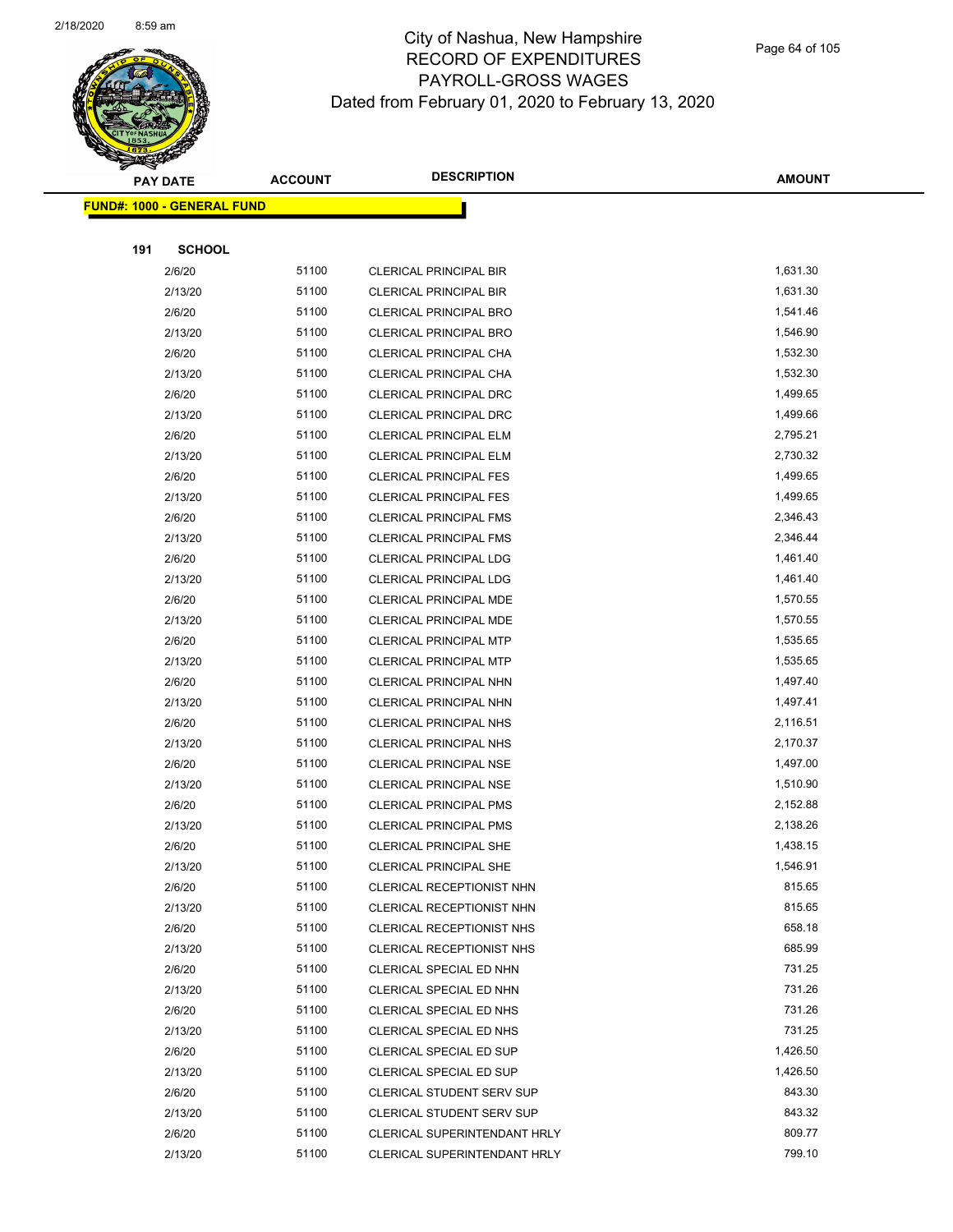

|     | <b>PAY DATE</b>                    | <b>ACCOUNT</b> | <b>DESCRIPTION</b>             | <b>AMOUNT</b> |
|-----|------------------------------------|----------------|--------------------------------|---------------|
|     | <u> FUND#: 1000 - GENERAL FUND</u> |                |                                |               |
|     |                                    |                |                                |               |
| 191 | <b>SCHOOL</b>                      |                |                                |               |
|     | 2/13/20                            | 51100          | CLERICAL SUPERINTENDANT SUP    | 1,894.50      |
|     | 2/6/20                             | 51100          | <b>CUSTODIAN AMH</b>           | 1,461.60      |
|     | 2/13/20                            | 51100          | <b>CUSTODIAN AMH</b>           | 1,461.60      |
|     | 2/6/20                             | 51100          | <b>CUSTODIAN ASST HEAD ELM</b> | 832.40        |
|     | 2/13/20                            | 51100          | <b>CUSTODIAN ASST HEAD ELM</b> | 832.40        |
|     | 2/6/20                             | 51100          | <b>CUSTODIAN ASST HEAD FMS</b> | 832.40        |
|     | 2/13/20                            | 51100          | <b>CUSTODIAN ASST HEAD FMS</b> | 832.40        |
|     | 2/6/20                             | 51100          | <b>CUSTODIAN ASST HEAD NHN</b> | 1,672.81      |
|     | 2/13/20                            | 51100          | <b>CUSTODIAN ASST HEAD NHN</b> | 1,672.80      |
|     | 2/6/20                             | 51100          | <b>CUSTODIAN ASST HEAD NHS</b> | 1,672.82      |
|     | 2/13/20                            | 51100          | <b>CUSTODIAN ASST HEAD NHS</b> | 1,672.81      |
|     | 2/6/20                             | 51100          | <b>CUSTODIAN ASST HEAD PMS</b> | 832.40        |
|     | 2/13/20                            | 51100          | <b>CUSTODIAN ASST HEAD PMS</b> | 842.81        |
|     | 2/6/20                             | 51100          | <b>CUSTODIAN BIC</b>           | 1,488.54      |
|     | 2/13/20                            | 51100          | <b>CUSTODIAN BIC</b>           | 1,447.90      |
|     | 2/6/20                             | 51100          | <b>CUSTODIAN BIR</b>           | 1,461.60      |
|     | 2/13/20                            | 51100          | <b>CUSTODIAN BIR</b>           | 1,461.60      |
|     | 2/6/20                             | 51100          | <b>CUSTODIAN BRO</b>           | 730.80        |
|     | 2/13/20                            | 51100          | <b>CUSTODIAN BRO</b>           | 730.80        |
|     | 2/6/20                             | 51100          | <b>CUSTODIAN CHA</b>           | 1,461.60      |
|     | 2/13/20                            | 51100          | <b>CUSTODIAN CHA</b>           | 1,461.60      |
|     | 2/6/20                             | 51100          | <b>CUSTODIAN DRC</b>           | 1,461.60      |
|     | 2/13/20                            | 51100          | <b>CUSTODIAN DRC</b>           | 1,461.60      |
|     | 2/6/20                             | 51100          | <b>CUSTODIAN ELM</b>           | 5,210.00      |
|     | 2/13/20                            | 51100          | <b>CUSTODIAN ELM</b>           | 5,210.01      |
|     | 2/6/20                             | 51100          | <b>CUSTODIAN FES</b>           | 1,461.60      |
|     | 2/13/20                            | 51100          | <b>CUSTODIAN FES</b>           | 1,481.92      |
|     | 2/6/20                             | 51100          | <b>CUSTODIAN FMS</b>           | 2,923.20      |
|     | 2/13/20                            | 51100          | <b>CUSTODIAN FMS</b>           | 2,891.23      |
|     | 2/6/20                             | 51100          | <b>CUSTODIAN HEAD AMH</b>      | 832.40        |
|     | 2/13/20                            | 51100          | <b>CUSTODIAN HEAD AMH</b>      | 832.40        |
|     | 2/6/20                             | 51100          | <b>CUSTODIAN HEAD BIC</b>      | 832.40        |
|     | 2/13/20                            | 51100          | <b>CUSTODIAN HEAD BIC</b>      | 832.40        |
|     | 2/6/20                             | 51100          | <b>CUSTODIAN HEAD BIR</b>      | 832.40        |
|     | 2/13/20                            | 51100          | <b>CUSTODIAN HEAD BIR</b>      | 832.40        |
|     | 2/6/20                             | 51100          | <b>CUSTODIAN HEAD BRO</b>      | 832.40        |
|     | 2/13/20                            | 51100          | <b>CUSTODIAN HEAD BRO</b>      | 832.40        |
|     | 2/6/20                             | 51100          | <b>CUSTODIAN HEAD CHA</b>      | 832.40        |
|     | 2/13/20                            | 51100          | <b>CUSTODIAN HEAD CHA</b>      | 832.40        |
|     | 2/6/20                             | 51100          | <b>CUSTODIAN HEAD DRC</b>      | 832.40        |
|     | 2/13/20                            | 51100          | <b>CUSTODIAN HEAD DRC</b>      | 832.40        |
|     | 2/6/20                             | 51100          | <b>CUSTODIAN HEAD ELM</b>      | 986.40        |
|     | 2/13/20                            | 51100          | <b>CUSTODIAN HEAD ELM</b>      | 986.40        |
|     | 2/6/20                             | 51100          | <b>CUSTODIAN HEAD FES</b>      | 832.40        |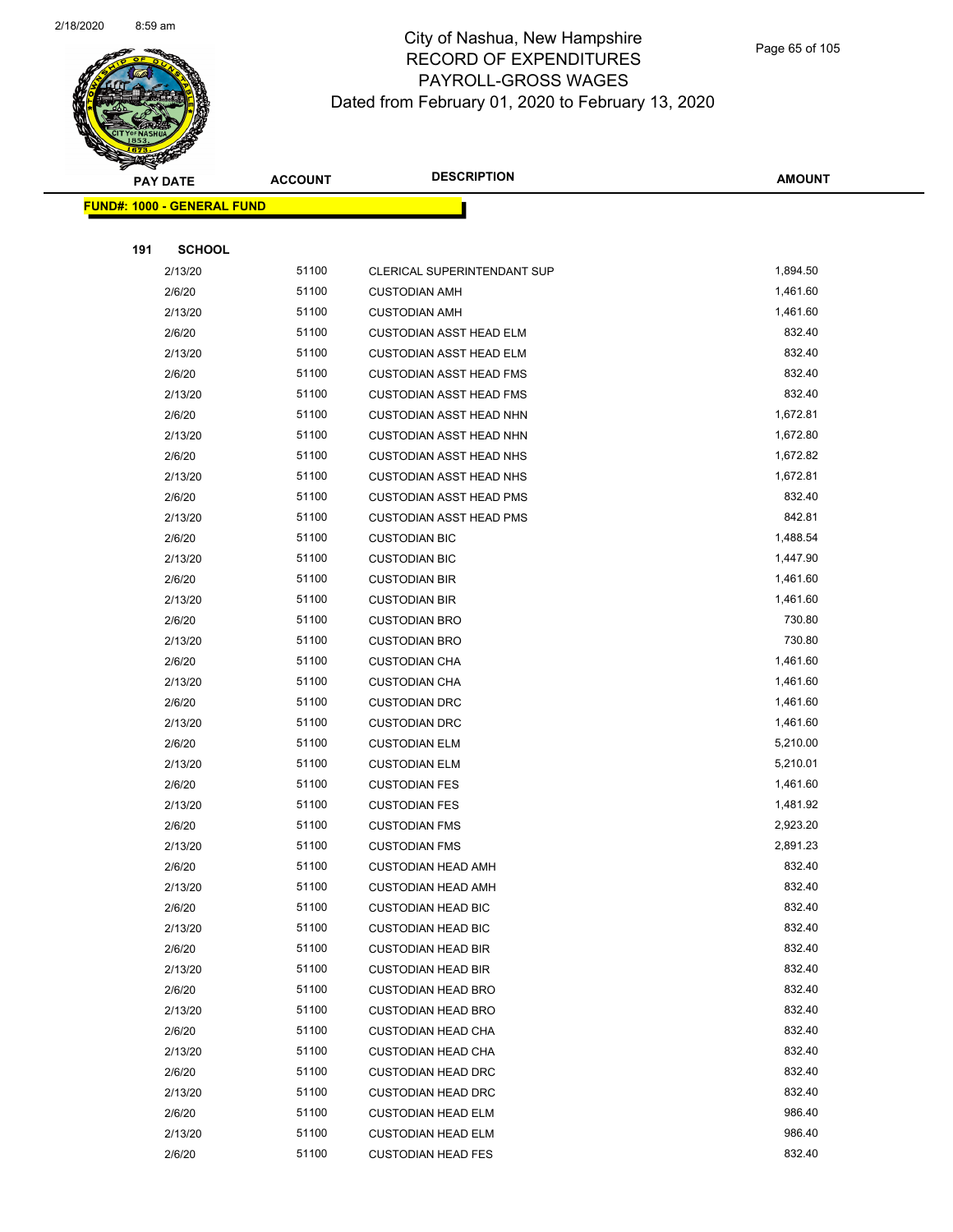

Page 66 of 105

|     | <b>PAY DATE</b>                   | <b>ACCOUNT</b> | <b>DESCRIPTION</b>                                      | <b>AMOUNT</b>        |
|-----|-----------------------------------|----------------|---------------------------------------------------------|----------------------|
|     | <b>FUND#: 1000 - GENERAL FUND</b> |                |                                                         |                      |
|     |                                   |                |                                                         |                      |
| 191 | <b>SCHOOL</b>                     |                |                                                         |                      |
|     | 2/13/20                           | 51100          | <b>CUSTODIAN HEAD FES</b>                               | 832.41               |
|     | 2/6/20                            | 51100          | <b>CUSTODIAN HEAD FMS</b>                               | 986.40               |
|     | 2/13/20                           | 51100          | <b>CUSTODIAN HEAD FMS</b>                               | 986.40               |
|     | 2/6/20                            | 51100          | <b>CUSTODIAN HEAD LDG</b>                               | 832.40               |
|     | 2/13/20                           | 51100          | <b>CUSTODIAN HEAD LDG</b>                               | 832.40               |
|     | 2/6/20                            | 51100          | <b>CUSTODIAN HEAD MDE</b>                               | 832.40               |
|     | 2/13/20                           | 51100          | <b>CUSTODIAN HEAD MDE</b>                               | 874.02               |
|     | 2/6/20                            | 51100          | <b>CUSTODIAN HEAD MTP</b>                               | 832.40               |
|     | 2/13/20                           | 51100          | <b>CUSTODIAN HEAD MTP</b>                               | 832.41               |
|     | 2/6/20                            | 51100          | <b>CUSTODIAN HEAD NHN</b>                               | 992.00               |
|     | 2/13/20                           | 51100          | <b>CUSTODIAN HEAD NHN</b>                               | 992.00               |
|     | 2/6/20                            | 51100          | <b>CUSTODIAN HEAD NHS</b>                               | 992.00               |
|     | 2/13/20                           | 51100          | <b>CUSTODIAN HEAD NHS</b>                               | 992.00               |
|     | 2/6/20                            | 51100          | <b>CUSTODIAN HEAD NSE</b>                               | 832.40               |
|     | 2/13/20                           | 51100          | <b>CUSTODIAN HEAD NSE</b>                               | 832.40               |
|     | 2/6/20                            | 51100          | <b>CUSTODIAN HEAD PMS</b>                               | 986.40               |
|     | 2/13/20                           | 51100          | <b>CUSTODIAN HEAD PMS</b>                               | 591.84               |
|     | 2/6/20                            | 51100          | <b>CUSTODIAN HEAD SHE</b>                               | 832.40               |
|     | 2/13/20                           | 51100          | <b>CUSTODIAN HEAD SHE</b>                               | 832.40               |
|     | 2/6/20                            | 51100          | <b>CUSTODIAN LDG</b>                                    | 1,461.60             |
|     | 2/13/20                           | 51100          | <b>CUSTODIAN LDG</b>                                    | 1,516.41             |
|     | 2/6/20                            | 51100          | <b>CUSTODIAN MDE</b>                                    | 1,461.60             |
|     | 2/13/20                           | 51100          | <b>CUSTODIAN MDE</b>                                    | 1,461.60             |
|     | 2/6/20                            | 51100          | <b>CUSTODIAN MTP</b>                                    | 1,461.60             |
|     | 2/13/20                           | 51100          | <b>CUSTODIAN MTP</b>                                    | 1,461.60             |
|     | 2/6/20                            | 51100          | <b>CUSTODIAN NHN</b>                                    | 9,176.49             |
|     | 2/13/20                           | 51100          | <b>CUSTODIAN NHN</b>                                    | 8,873.57             |
|     | 2/6/20                            | 51100          | <b>CUSTODIAN NHS</b>                                    | 9,838.77             |
|     | 2/13/20                           | 51100          | <b>CUSTODIAN NHS</b>                                    | 9,820.27             |
|     | 2/6/20                            | 51100          | <b>CUSTODIAN NSE</b>                                    | 1,461.60             |
|     | 2/13/20                           | 51100          | <b>CUSTODIAN NSE</b>                                    | 1,461.60             |
|     | 2/6/20                            | 51100          | <b>CUSTODIAN PMS</b>                                    | 2,192.40             |
|     | 2/13/20                           | 51100          | <b>CUSTODIAN PMS</b>                                    | 2,294.64             |
|     | 2/6/20                            | 51100<br>51100 | <b>CUSTODIAN SHE</b>                                    | 1,461.60<br>1,461.60 |
|     | 2/13/20<br>2/13/20                | 51100          | <b>CUSTODIAN SHE</b><br><b>CUSTODIAN SUPERVISOR WPO</b> | 4,112.60             |
|     | 2/6/20                            | 51100          | <b>CUSTODIAN WID</b>                                    | 1,461.60             |
|     | 2/13/20                           | 51100          | <b>CUSTODIAN WID</b>                                    | 1,461.60             |
|     | 2/13/20                           | 51100          | DATA ANALYST                                            | 3,213.00             |
|     | 2/13/20                           | 51100          | <b>DIRECTOR ATHLETICS</b>                               | 3,855.50             |
|     | 2/13/20                           | 51100          | DIRECTOR COM GRANTS                                     | 2,528.69             |
|     | 2/13/20                           | 51100          | <b>DIRECTOR GUIDANCE</b>                                | 6,717.60             |
|     | 2/13/20                           | 51100          | DIRECTOR HUMAN RESOURCES                                | 3,508.10             |
|     | 2/13/20                           | 51100          | DIRECTOR PLANT OPS                                      | 4,002.20             |
|     |                                   |                |                                                         |                      |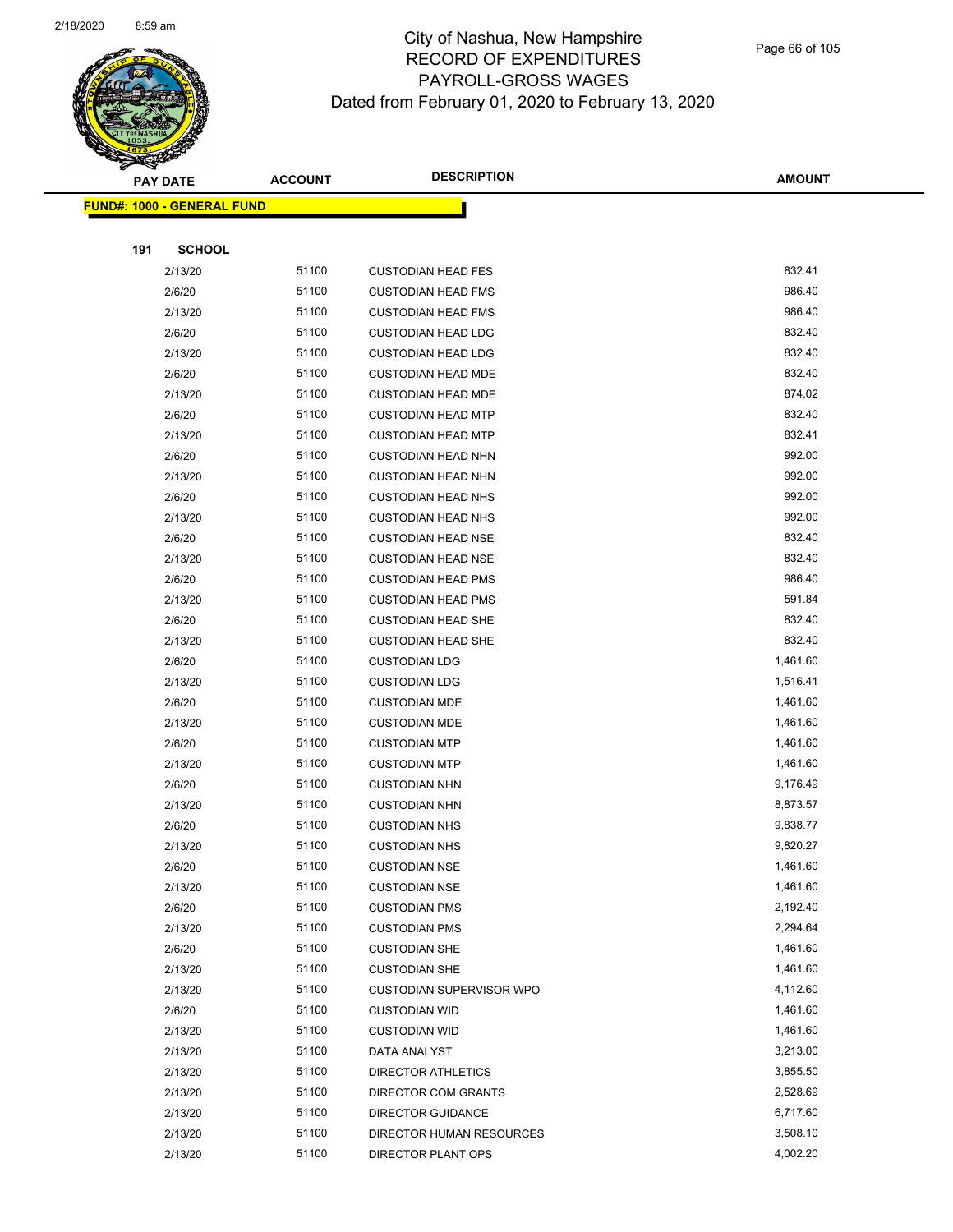

Page 67 of 105

|     | <b>PAY DATE</b>                   | <b>ACCOUNT</b> | <b>DESCRIPTION</b>             | <b>AMOUNT</b>        |
|-----|-----------------------------------|----------------|--------------------------------|----------------------|
|     | <b>FUND#: 1000 - GENERAL FUND</b> |                |                                |                      |
|     |                                   |                |                                |                      |
| 191 | <b>SCHOOL</b>                     |                |                                |                      |
|     | 2/13/20                           | 51100          | DIRECTOR SPECIAL ED            | 3,745.20             |
|     | 2/13/20                           | 51100          | DIRECTOR STUDENT SERVICES      | 3,515.40             |
|     | 2/13/20                           | 51100          | DIRECTOR TRANSPORTATION        | 3,346.49             |
|     | 2/13/20                           | 51100          | DIRECTOR VOCATIONAL            | 3,390.40             |
|     | 2/13/20                           | 51100          | DW TECHNOLOGY PEER COACH       | 1,966.31             |
|     | 2/6/20                            | 51100          | <b>E-BLOCK TECHNICAL PARA</b>  | 562.77               |
|     | 2/13/20                           | 51100          | E-BLOCK TECHNICAL PARA         | 795.99               |
|     | 2/13/20                           | 51100          | ELL COMMUNICATIONS COORDINATOR | 2,172.00             |
|     | 2/13/20                           | 51100          | ELL OUTREACH WORKER            | 1,766.10             |
|     | 2/6/20                            | 51100          | ELL OUTREACH WORKER HOURLY     | 450.00               |
|     | 2/13/20                           | 51100          | ELL OUTREACH WORKER HOURLY     | 368.75               |
|     | 2/6/20                            | 51100          | <b>FOOD SERVICE COOK BIC</b>   | 530.95               |
|     | 2/6/20                            | 51100          | FOOD SERVICE COOK DRC          | 535.85               |
|     | 2/6/20                            | 51100          | <b>FOOD SERVICE COOK FMS</b>   | 529.55               |
|     | 2/6/20                            | 51100          | FOOD SERVICE COOK NHN          | 1,123.65             |
|     | 2/6/20                            | 51100          | FOOD SERVICE COOK NHS          | 573.86               |
|     | 2/6/20                            | 51100          | <b>FOOD SERVICECOOK MTP</b>    | 513.45               |
|     | 2/6/20                            | 51100          | <b>GRANT WRITER</b>            | 657.80               |
|     | 2/13/20                           | 51100          | <b>GRANT WRITER</b>            | 657.80               |
|     | 2/13/20                           | 51100          | <b>GUIDANCE COUNSELOR AMH</b>  | 2,403.60             |
|     | 2/13/20                           | 51100          | GUIDANCE COUNSELOR BIC         | 2,064.70             |
|     | 2/13/20                           | 51100          | <b>GUIDANCE COUNSELOR BIR</b>  | 3,015.80             |
|     | 2/13/20                           | 51100          | GUIDANCE COUNSELOR BRO         | 1,980.50             |
|     | 2/13/20                           | 51100          | GUIDANCE COUNSELOR CHA         | 3,015.80             |
|     | 2/13/20                           | 51100          | GUIDANCE COUNSELOR DRC         | 2,923.70             |
|     | 2/13/20                           | 51100          | <b>GUIDANCE COUNSELOR ELM</b>  | 13,680.20            |
|     | 2/13/20                           | 51100          | <b>GUIDANCE COUNSELOR FES</b>  | 2,923.70             |
|     | 2/13/20                           | 51100          | <b>GUIDANCE COUNSELOR FMS</b>  | 6,875.20             |
|     | 2/13/20                           | 51100          | GUIDANCE COUNSELOR LDG         | 3,015.80             |
|     | 2/13/20                           | 51100          | <b>GUIDANCE COUNSELOR MDE</b>  | 2,895.10             |
|     | 2/13/20                           | 51100          | <b>GUIDANCE COUNSELOR MTP</b>  | 2,923.70             |
|     | 2/13/20                           | 51100          | GUIDANCE COUNSELOR NHN         | 14,792.30            |
|     | 2/13/20                           | 51100          | GUIDANCE COUNSELOR NHS         | 19,797.30            |
|     | 2/13/20                           | 51100          | <b>GUIDANCE COUNSELOR NSE</b>  | 2,923.70             |
|     | 2/13/20                           | 51100          | <b>GUIDANCE COUNSELOR PMS</b>  | 8,286.60             |
|     | 2/13/20                           | 51100          | <b>GUIDANCE COUNSELOR SHE</b>  | 2,923.70             |
|     | 2/13/20                           | 51100          | JOB DEVELOPER SPED NHN         | 3,015.80             |
|     | 2/13/20                           | 51100          | LIBRARIAN AMH                  | 1,989.50             |
|     | 2/13/20                           | 51100          | <b>LIBRARIAN BIC</b>           | 1,904.30             |
|     | 2/13/20                           | 51100          | LIBRARIAN BIR                  | 2,187.10             |
|     | 2/13/20                           | 51100          | LIBRARIAN BRO                  | 2,204.20             |
|     | 2/13/20                           | 51100          | LIBRARIAN CHA                  | 3,015.80             |
|     | 2/13/20                           | 51100<br>51100 | <b>LIBRARIAN DRC</b>           | 2,250.50<br>2,107.10 |
|     | 2/13/20                           |                | <b>LIBRARIAN ELM</b>           |                      |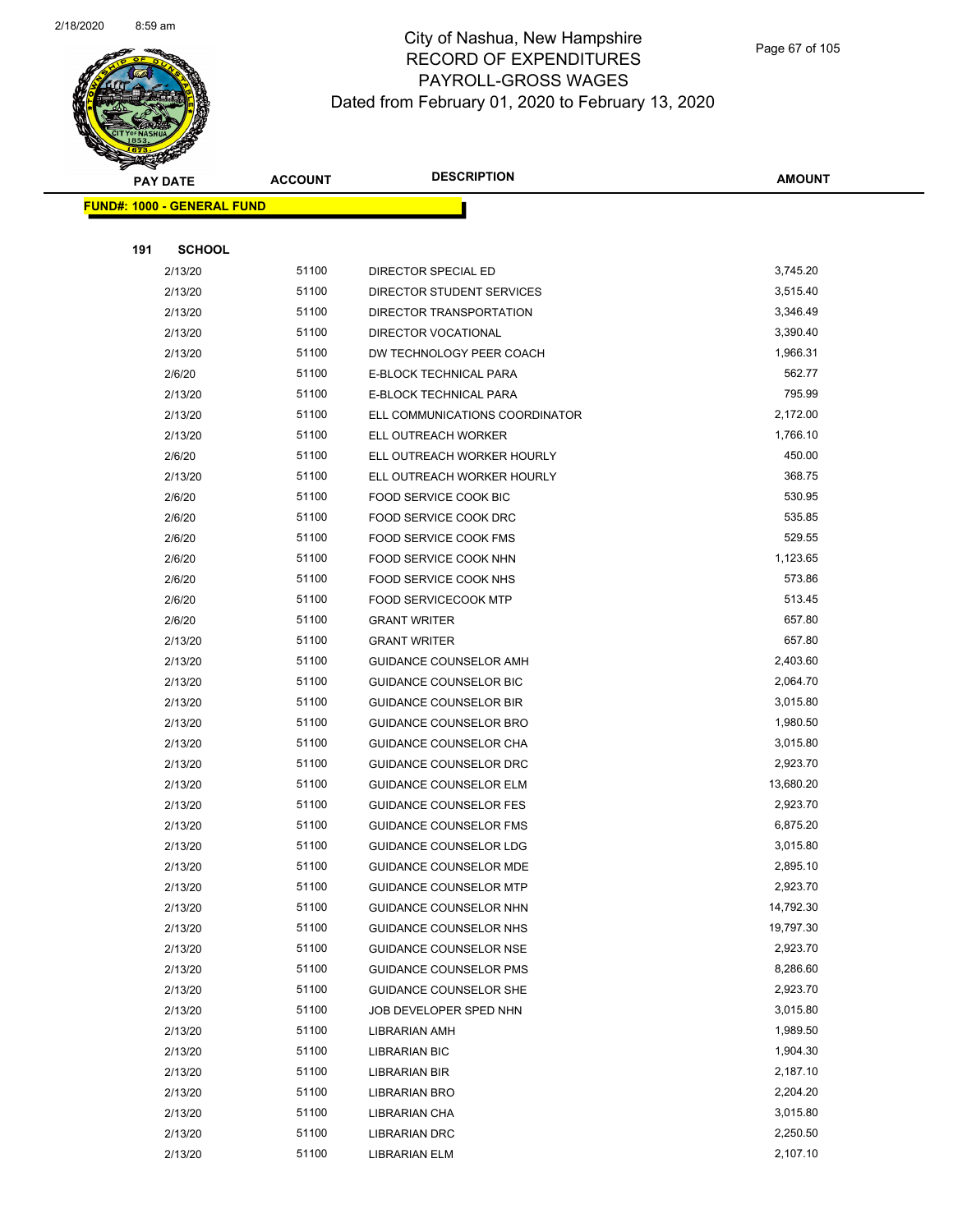

**AMOUNT**

| <b>FUND#: 1000 - GENERAL FUND</b> |                |                                      |                      |
|-----------------------------------|----------------|--------------------------------------|----------------------|
|                                   |                |                                      |                      |
| 191<br><b>SCHOOL</b>              |                |                                      |                      |
| 2/13/20                           | 51100          | <b>LIBRARIAN FES</b>                 | 2,923.70             |
| 2/13/20                           | 51100          | <b>LIBRARIAN FMS</b>                 | 3,015.80             |
| 2/13/20                           | 51100          | <b>LIBRARIAN LDG</b>                 | 2,426.68             |
| 2/13/20                           | 51100          | <b>LIBRARIAN MDE</b>                 | 2,895.10             |
| 2/13/20                           | 51100          | <b>LIBRARIAN NHN</b>                 | 4,926.70             |
| 2/13/20                           | 51100          | <b>LIBRARIAN NHS</b>                 | 5,984.70             |
| 2/13/20                           | 51100          | <b>LIBRARIAN NSE</b>                 | 2,895.10             |
| 2/13/20                           | 51100          | <b>LIBRARIAN PMS</b>                 | 2,040.00             |
| 2/13/20                           | 51100          | <b>LIBRARIAN SHE</b>                 | 2,923.70             |
| 2/13/20                           | 51100          | LICENSED PRACTICAL NURSE ELM         | 1,485.30             |
| 2/13/20                           | 51100          | LICENSED PRACTICAL NURSE FMS         | 1,459.70             |
| 2/6/20                            | 51100          | MAINTENANCE ALARM WPO                | 1,017.60             |
| 2/13/20                           | 51100          | MAINTENANCE ALARM WPO                | 1,017.60             |
| 2/6/20                            | 51100          | MAINTENANCE CARPENTER WPO            | 1,025.60             |
| 2/13/20                           | 51100          | MAINTENANCE CARPENTER WPO            | 1,025.60             |
| 2/6/20                            | 51100          | MAINTENANCE ELECTRICIAN WPO          | 2,142.40             |
| 2/13/20                           | 51100          | MAINTENANCE ELECTRICIAN WPO          | 2,142.40             |
| 2/6/20                            | 51100          | MAINTENANCE GRDS FORMEN WPO          | 1,025.60             |
| 2/13/20                           | 51100          | MAINTENANCE GRDS FORMEN WPO          | 1,025.60             |
| 2/6/20                            | 51100          | MAINTENANCE GROUNDS WPO              | 4,353.60             |
| 2/13/20                           | 51100          | MAINTENANCE GROUNDS WPO              | 4,353.60             |
| 2/6/20                            | 51100          | MAINTENANCE HVAC WPO                 | 6,181.89             |
| 2/13/20                           | 51100          | MAINTENANCE HVAC WPO                 | 6,162.19             |
| 2/6/20                            | 51100          | MAINTENANCE MESSENGER WPO            | 986.40               |
| 2/13/20                           | 51100          | MAINTENANCE MESSENGER WPO            | 986.40               |
| 2/6/20                            | 51100          | MAINTENANCE PLUMBER WPO              | 1,075.20             |
| 2/13/20                           | 51100          | MAINTENANCE PLUMBER WPO              | 1,075.20             |
| 2/6/20                            | 51100          | MAINTENANCE TRADES WPO               | 3,118.40             |
| 2/13/20                           | 51100          | MAINTENANCE TRADES WPO               | 3,118.40             |
| 2/13/20                           | 51100          | <b>MARKETING TEACHER NHS</b>         | 2,838.30             |
| 2/13/20                           | 51100          | NURSE AMH                            | 2,739.60             |
| 2/13/20                           | 51100          | <b>NURSE BIC</b>                     | 2,739.60             |
| 2/13/20                           | 51100          | <b>NURSE BIR</b>                     | 2,712.90             |
| 2/13/20                           | 51100          | <b>NURSE BRO</b>                     | 2,739.60             |
| 2/13/20                           | 51100<br>51100 | <b>NURSE CHA</b>                     | 1,776.20<br>2,739.60 |
| 2/13/20<br>2/13/20                | 51100          | <b>NURSE DRC</b>                     | 3,237.70             |
|                                   | 51100          | <b>NURSE ELM</b><br><b>NURSE FES</b> | 953.40               |
| 2/13/20                           | 51100          |                                      | 1,768.90             |
| 2/13/20<br>2/13/20                | 51100          | <b>NURSE FMS</b><br><b>NURSE LDG</b> | 2,594.20             |
| 2/13/20                           | 51100          | <b>NURSE MDE</b>                     | 2,253.50             |
| 2/13/20                           | 51100          | <b>NURSE MTP</b>                     | 1,858.10             |
| 2/13/20                           | 51100          | <b>NURSE NHN</b>                     | 3,513.80             |
| 2/13/20                           | 51100          | <b>NURSE NHS</b>                     | 4,302.90             |
|                                   |                |                                      |                      |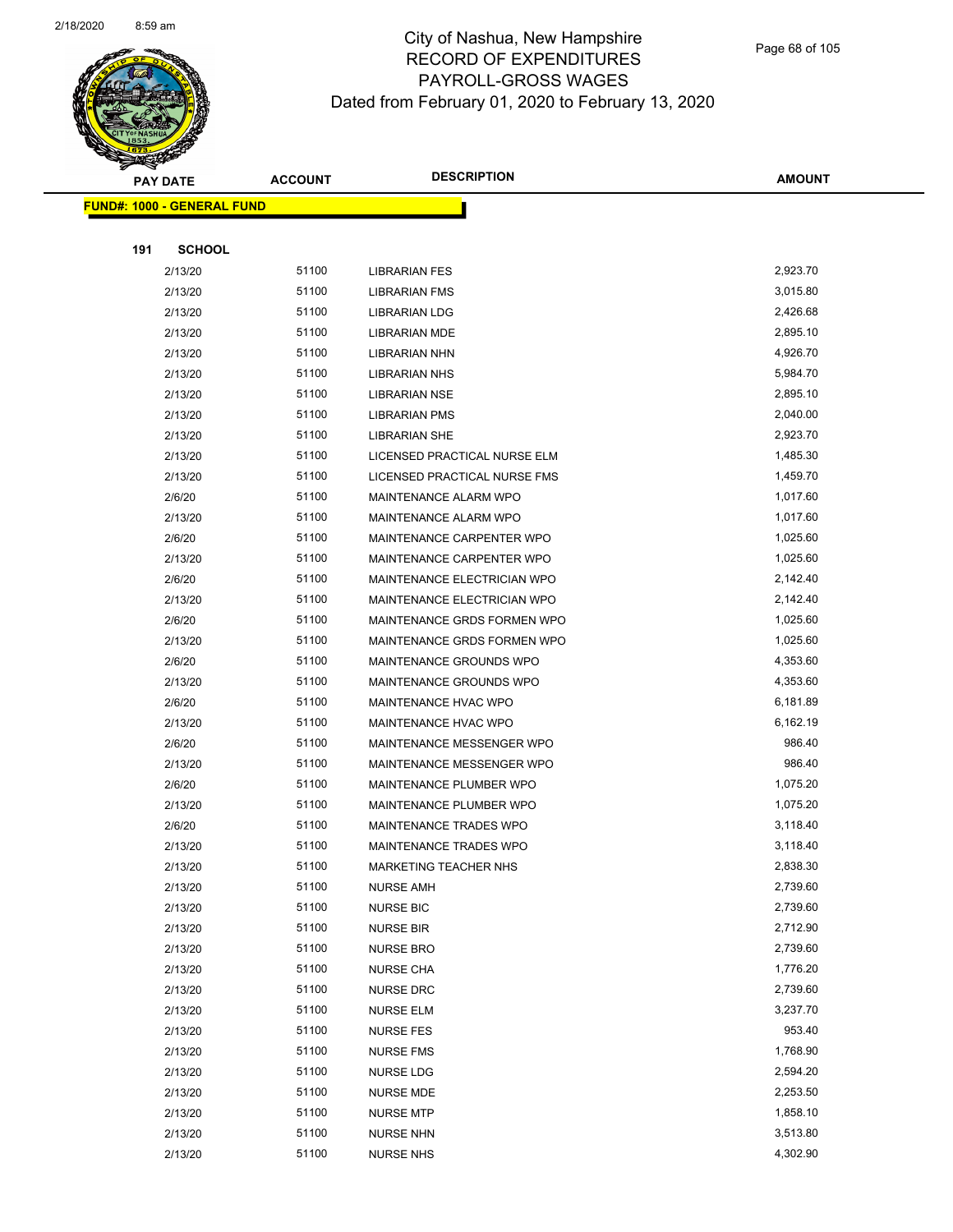

|     | <b>PAY DATE</b>                   | <b>ACCOUNT</b> | <b>DESCRIPTION</b>                         | <b>AMOUNT</b>    |
|-----|-----------------------------------|----------------|--------------------------------------------|------------------|
|     | <b>FUND#: 1000 - GENERAL FUND</b> |                |                                            |                  |
|     |                                   |                |                                            |                  |
| 191 | <b>SCHOOL</b>                     |                |                                            |                  |
|     | 2/13/20                           | 51100          | <b>NURSE NSE</b>                           | 2,739.60         |
|     | 2/13/20                           | 51100          | <b>NURSE PMS</b>                           | 3,199.60         |
|     | 2/13/20                           | 51100          | <b>NURSE SHE</b>                           | 1,833.00         |
|     | 2/13/20                           | 51100          | OFFICE MANAGER BUSINESS                    | 2,705.90         |
|     | 2/13/20                           | 51100          | OFFICE MANAGER HUMAN RESOURCES             | 2,038.50         |
|     | 2/13/20                           | 51100          | OFFICE MANAGER SPED                        | 2,052.10         |
|     | 2/13/20                           | 51100          | OUT DISTRICT COORDINATOR                   | 2,951.90         |
|     | 2/6/20                            | 51100          | PARA PRE SCHOOL BIR                        | 1,534.15         |
|     | 2/13/20                           | 51100          | PARA PRE SCHOOL BIR                        | 1,589.93         |
|     | 2/6/20                            | 51100          | PARA ALT AMH                               | 622.55           |
|     | 2/13/20                           | 51100          | PARA ALT AMH                               | 509.37           |
|     | 2/6/20                            | 51100          | PARA ALT DRC                               | 691.20           |
|     | 2/6/20                            | 51100          | PARA ALT FMS                               | 648.96           |
|     | 2/13/20                           | 51100          | PARA ALT FMS                               | 638.82           |
|     | 2/6/20                            | 51100          | PARA ALT LDG                               | 409.25           |
|     | 2/13/20                           | 51100          | PARA ALT LDG                               | 401.45           |
|     | 2/6/20                            | 51100          | PARA ALT MTP                               | 449.52           |
|     | 2/13/20                           | 51100          | PARA ALT MTP                               | 431.68           |
|     | 2/6/20                            | 51100          | PARA ALT PMS                               | 271.14           |
|     | 2/13/20                           | 51100          | PARA ALT PMS                               | 349.62           |
|     | 2/6/20                            | 51100          | PARA DW SPEC ED AMH                        | 11,348.93        |
|     | 2/13/20                           | 51100          | PARA DW SPEC ED AMH                        | 10,839.68        |
|     | 2/6/20                            | 51100          | PARA DW SPEC ED BIR                        | 2,263.35         |
|     | 2/13/20                           | 51100          | PARA DW SPEC ED BIR                        | 1,618.42         |
|     | 2/6/20                            | 51100          | PARA DW SPEC ED BRO                        | 6,235.20         |
|     | 2/13/20                           | 51100          | PARA DW SPEC ED BRO                        | 6,251.95         |
|     | 2/6/20                            | 51100          | PARA DW SPEC ED CHA                        | 11,293.91        |
|     | 2/13/20                           | 51100          | PARA DW SPEC ED CHA                        | 11,240.86        |
|     | 2/6/20                            | 51100          | PARA DW SPEC ED DRC                        | 443.47           |
|     | 2/13/20                           | 51100          | PARA DW SPEC ED DRC                        | 447.14           |
|     | 2/6/20                            | 51100          | PARA DW SPEC ED FMS                        | 9,478.44         |
|     | 2/13/20                           | 51100          | PARA DW SPEC ED FMS                        | 9,862.31         |
|     | 2/6/20                            | 51100          | PARA DW SPEC ED LDG                        | 635.25           |
|     | 2/13/20                           | 51100          | PARA DW SPEC ED LDG                        | 630.00           |
|     | 2/6/20                            | 51100          | PARA DW SPEC ED MDE                        | 9,195.65         |
|     | 2/13/20                           | 51100          | PARA DW SPEC ED MDE                        | 9,125.78         |
|     | 2/6/20                            | 51100          | PARA DW SPEC ED MTP                        | 487.20<br>487.20 |
|     | 2/13/20                           | 51100          | PARA DW SPEC ED MTP                        | 5,059.72         |
|     | 2/6/20<br>2/13/20                 | 51100<br>51100 | PARA DW SPEC ED NHN                        | 5,266.61         |
|     | 2/6/20                            | 51100          | PARA DW SPEC ED NHN<br>PARA DW SPEC ED NHS | 6,584.01         |
|     | 2/13/20                           | 51100          | PARA DW SPEC ED NHS                        | 6,886.68         |
|     | 2/6/20                            | 51100          | PARA DW SPEC ED NSE                        | 4,427.68         |
|     | 2/13/20                           | 51100          | PARA DW SPEC ED NSE                        | 4,087.16         |
|     |                                   |                |                                            |                  |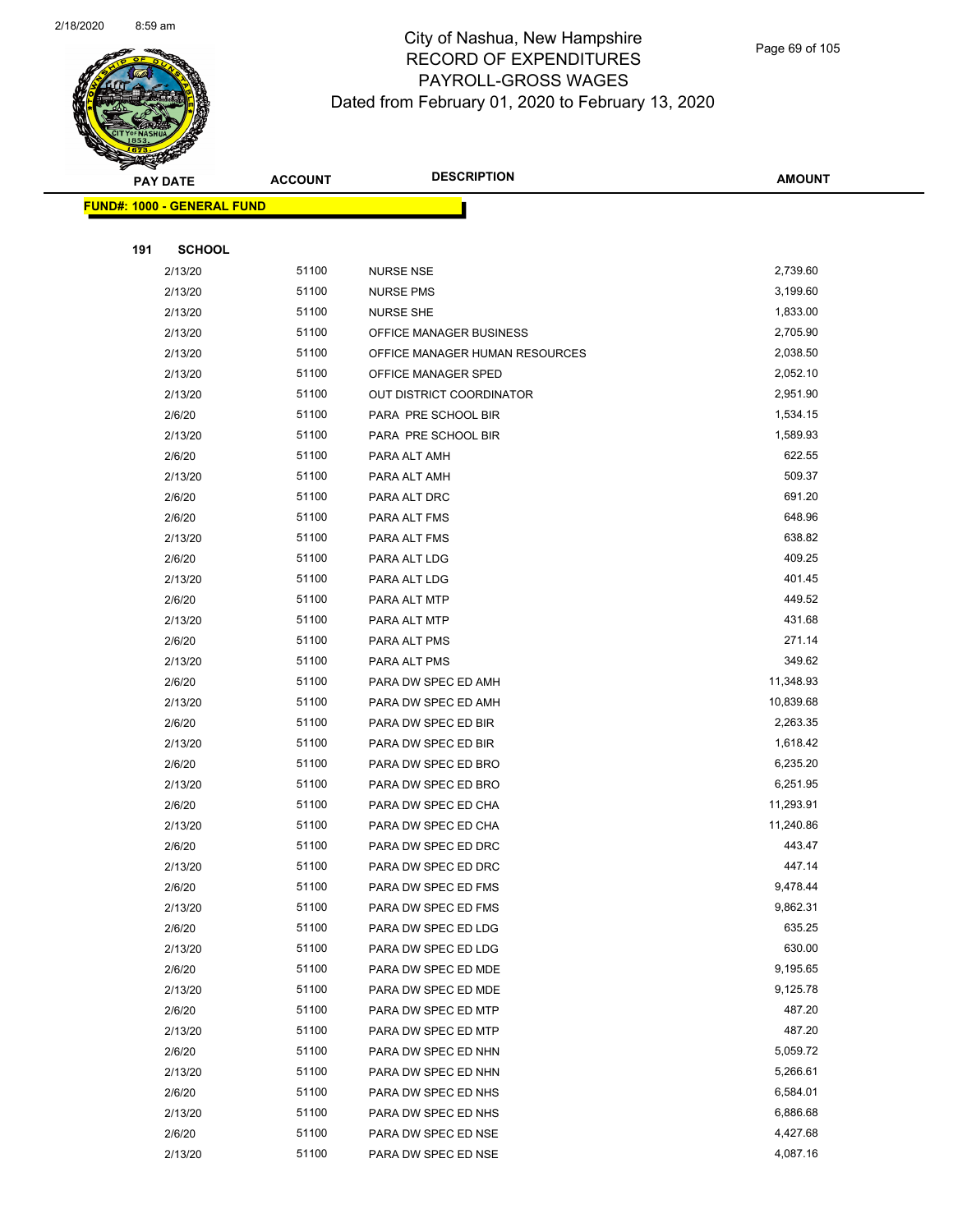

Page 70 of 105

| <b>PAY DATE</b>                   | <b>ACCOUNT</b> | <b>DESCRIPTION</b>  | <b>AMOUNT</b> |
|-----------------------------------|----------------|---------------------|---------------|
| <b>FUND#: 1000 - GENERAL FUND</b> |                |                     |               |
|                                   |                |                     |               |
| 191<br><b>SCHOOL</b>              |                |                     |               |
| 2/6/20                            | 51100          | PARA DW SPEC ED PMS | 1,727.63      |
| 2/13/20                           | 51100          | PARA DW SPEC ED PMS | 1,727.46      |
| 2/6/20                            | 51100          | PARA DW SPEC ED SHE | 11,641.70     |
| 2/13/20                           | 51100          | PARA DW SPEC ED SHE | 11,467.22     |
| 2/6/20                            | 51100          | PARA DW SPEC ED WID | 567.33        |
| 2/13/20                           | 51100          | PARA DW SPEC ED WID | 562.74        |
| 2/6/20                            | 51100          | PARA DW SPEC ELM    | 8,589.33      |
| 2/13/20                           | 51100          | PARA DW SPEC ELM    | 8,164.91      |
| 2/6/20                            | 51100          | PARA ELL BIR        | 599.86        |
| 2/13/20                           | 51100          | PARA ELL BIR        | 599.86        |
| 2/6/20                            | 51100          | PARA ELL DRC        | 644.50        |
| 2/13/20                           | 51100          | PARA ELL DRC        | 644.50        |
| 2/6/20                            | 51100          | PARA ELL ELM        | 879.48        |
| 2/13/20                           | 51100          | PARA ELL ELM        | 886.41        |
| 2/6/20                            | 51100          | PARA ELL FES        | 578.10        |
| 2/13/20                           | 51100          | PARA ELL FES        | 587.74        |
| 2/6/20                            | 51100          | PARA ELL FMS        | 429.34        |
| 2/13/20                           | 51100          | PARA ELL FMS        | 436.27        |
| 2/6/20                            | 51100          | PARA ELL LDG        | 1,189.81      |
| 2/13/20                           | 51100          | PARA ELL LDG        | 1,194.76      |
| 2/6/20                            | 51100          | PARA ELL MTP        | 469.36        |
| 2/13/20                           | 51100          | PARA ELL MTP        | 469.36        |
| 2/6/20                            | 51100          | PARA ELL SHE        | 639.54        |
| 2/13/20                           | 51100          | PARA ELL SHE        | 649.45        |
| 2/6/20                            | 51100          | PARA INST AMH       | 2,282.09      |
| 2/13/20                           | 51100          | PARA INST AMH       | 2,027.19      |
| 2/6/20                            | 51100          | PARA INST BIC       | 5,330.28      |
| 2/13/20                           | 51100          | PARA INST BIC       | 5,280.86      |
| 2/6/20                            | 51100          | PARA INST BIR       | 3,892.18      |
| 2/13/20                           | 51100          | PARA INST BIR       | 3,831.57      |
| 2/6/20                            | 51100          | PARA INST BRO       | 2,953.41      |
| 2/13/20                           | 51100          | PARA INST BRO       | 2,949.36      |
| 2/6/20                            | 51100          | PARA INST CHA       | 4,693.05      |
| 2/13/20                           | 51100          | PARA INST CHA       | 4,665.41      |
| 2/6/20                            | 51100          | PARA INST DRC       | 3,672.81      |
| 2/13/20                           | 51100          | PARA INST DRC       | 3,622.18      |
| 2/6/20                            | 51100          | PARA INST ELM       | 6,177.51      |
| 2/13/20                           | 51100          | PARA INST ELM       | 6,183.01      |
| 2/6/20                            | 51100          | PARA INST FES       | 5,538.38      |
| 2/13/20                           | 51100          | PARA INST FES       | 5,551.48      |
| 2/6/20                            | 51100          | PARA INST FMS       | 4,570.73      |
| 2/13/20                           | 51100          | PARA INST FMS       | 4,570.81      |
| 2/6/20                            | 51100          | PARA INST LDG       | 4,916.45      |
| 2/13/20                           | 51100          | PARA INST LDG       | 4,857.02      |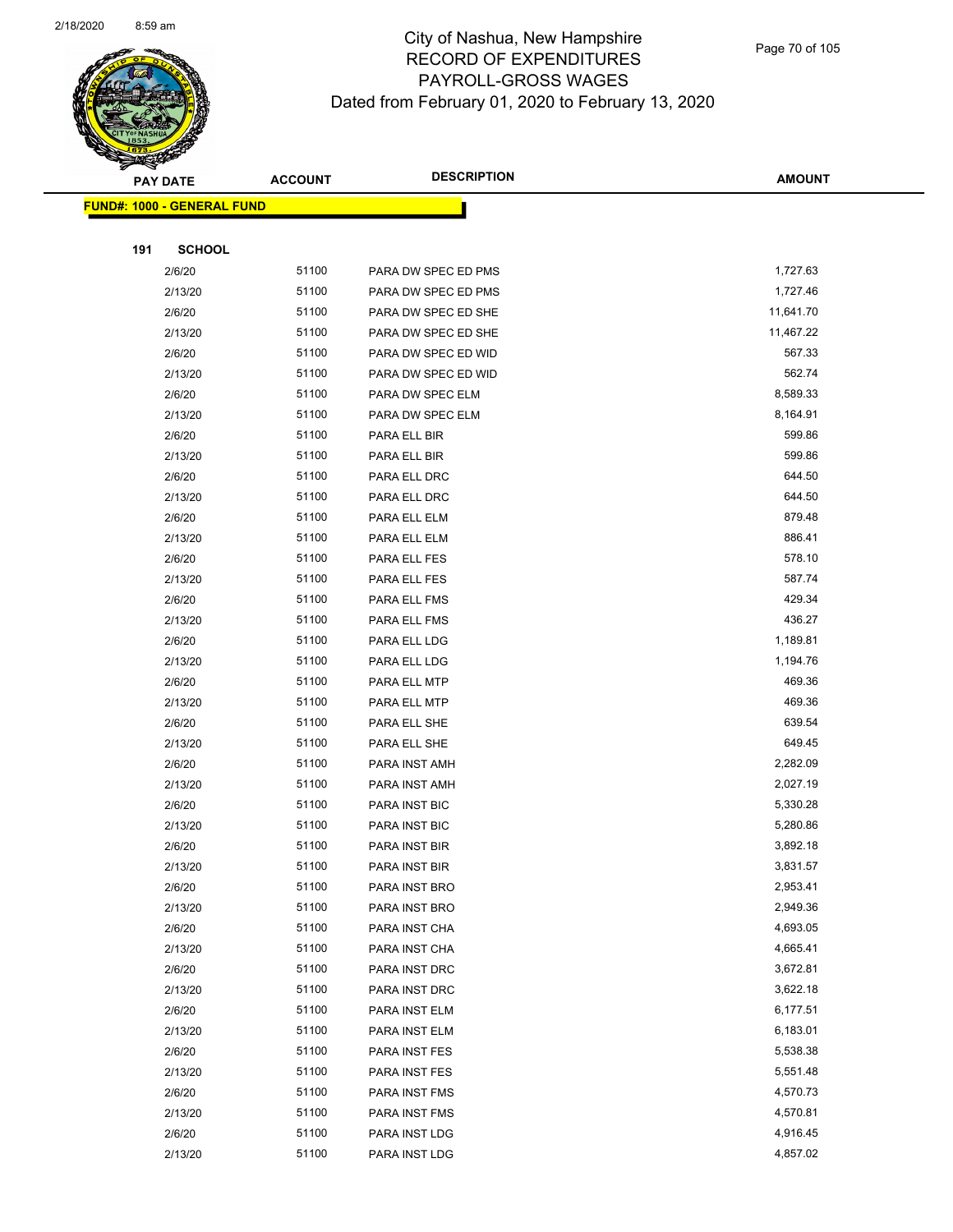

| 191 | <b>SCHOOL</b> |                                                          |                |          |
|-----|---------------|----------------------------------------------------------|----------------|----------|
|     | 2/6/20        | 51100                                                    | PARA INST MDE  | 3,872.51 |
|     | 2/13/20       | 51100                                                    | PARA INST MDE  | 3,876.21 |
|     | 2/6/20        | 51100                                                    | PARA INST MTP  | 3,806.22 |
|     | 2/13/20       | 51100                                                    | PARA INST MTP  | 3,840.05 |
|     | 2/6/20        | 51100                                                    | PARA INST NHN  | 1,723.02 |
|     | 2/13/20       | 51100                                                    | PARA INST NHN  | 1,718.00 |
|     | 2/6/20        | 51100                                                    | PARA INST NHS  | 2,499.33 |
|     | 2/13/20       | 51100                                                    | PARA INST NHS  | 2,313.20 |
|     | 2/6/20        | 51100                                                    | PARA INST NSE  | 4,605.16 |
|     | 2/13/20       | 51100                                                    | PARA INST NSE  | 4,578.23 |
|     | 2/6/20        | 51100                                                    | PARA INST PMS  | 4,767.28 |
|     | 2/13/20       | 51100                                                    | PARA INST PMS  | 4,788.61 |
|     | 2/6/20        | 51100                                                    | PARA INST SHE  | 3,320.74 |
|     | 2/13/20       | 51100                                                    | PARA INST SHE  | 3,302.29 |
|     | 2/6/20        | 51100                                                    | PARA JOB COACH | 505.44   |
|     | 2/13/20       | 51100                                                    | PARA JOB COACH | 574.56   |
|     | 2/6/20        | 51100                                                    | PARA KIND AMH  | 1,160.14 |
|     | 2/13/20       | 51100                                                    | PARA KIND AMH  | 1,156.01 |
|     | 2/6/20        | 51100                                                    | PARA KIND BIC  | 834.46   |
|     | 2/13/20       | 51100                                                    | PARA KIND BIC  | 837.92   |
|     | 2/6/20        | 51100                                                    | PARA KIND BIR  | 594.90   |
|     | 2/13/20       | 51100                                                    | PARA KIND BIR  | 594.90   |
|     | 2/6/20        | 51100                                                    | PARA KIND BRO  | 619.70   |
|     | 2/13/20       | 51100                                                    | PARA KIND BRO  | 619.70   |
|     | 2/6/20        | 51100                                                    | PARA KIND CHA  | 928.52   |
|     | 2/13/20       | 51100                                                    | PARA KIND CHA  | 930.04   |
|     | 2/6/20        | 51100                                                    | PARA KIND DRC  | 590.70   |
|     | 2/13/20       | 51100                                                    | PARA KIND DRC  | 590.70   |
|     | 2/6/20        | 51100                                                    | PARA KIND FES  | 1,114.59 |
|     | 2/13/20       | 51100                                                    | PARA KIND FES  | 1,109.68 |
|     | 2/6/20        | 51100                                                    | PARA KIND LDG  | 1,249.32 |
|     |               | 51100                                                    | PARA KIND LDG  | 1,259.22 |
|     | 2/6/20        | 51100                                                    | PARA KIND MDE  | 1,182.00 |
|     | 2/13/20       | 51100                                                    | PARA KIND MDE  | 1,182.00 |
|     | 2/6/20        | 51100                                                    | PARA KIND MTP  | 422.42   |
|     | 2/13/20       | 51100                                                    | PARA KIND MTP  | 418.96   |
|     | 2/6/20        | 51100                                                    | PARA KIND NSE  | 629.62   |
|     | 2/13/20       | 51100                                                    | PARA KIND NSE  | 614.74   |
|     | 2/6/20        | 51100                                                    | PARA KIND SHE  | 1,308.39 |
|     | 2/13/20       | 51100                                                    | PARA KIND SHE  | 1,298.39 |
|     | 2/6/20        | 51100                                                    | PARA LIB NHN   | 301.95   |
|     |               | 51100                                                    | PARA LIB NHN   | 301.95   |
|     | 2/6/20        | 51100                                                    | PARA LIB NHS   | 207.77   |
|     | 2/13/20       | 51100                                                    | PARA LIB NHS   | 207.77   |
|     |               | <u> FUND#: 1000 - GENERAL FUND</u><br>2/13/20<br>2/13/20 |                |          |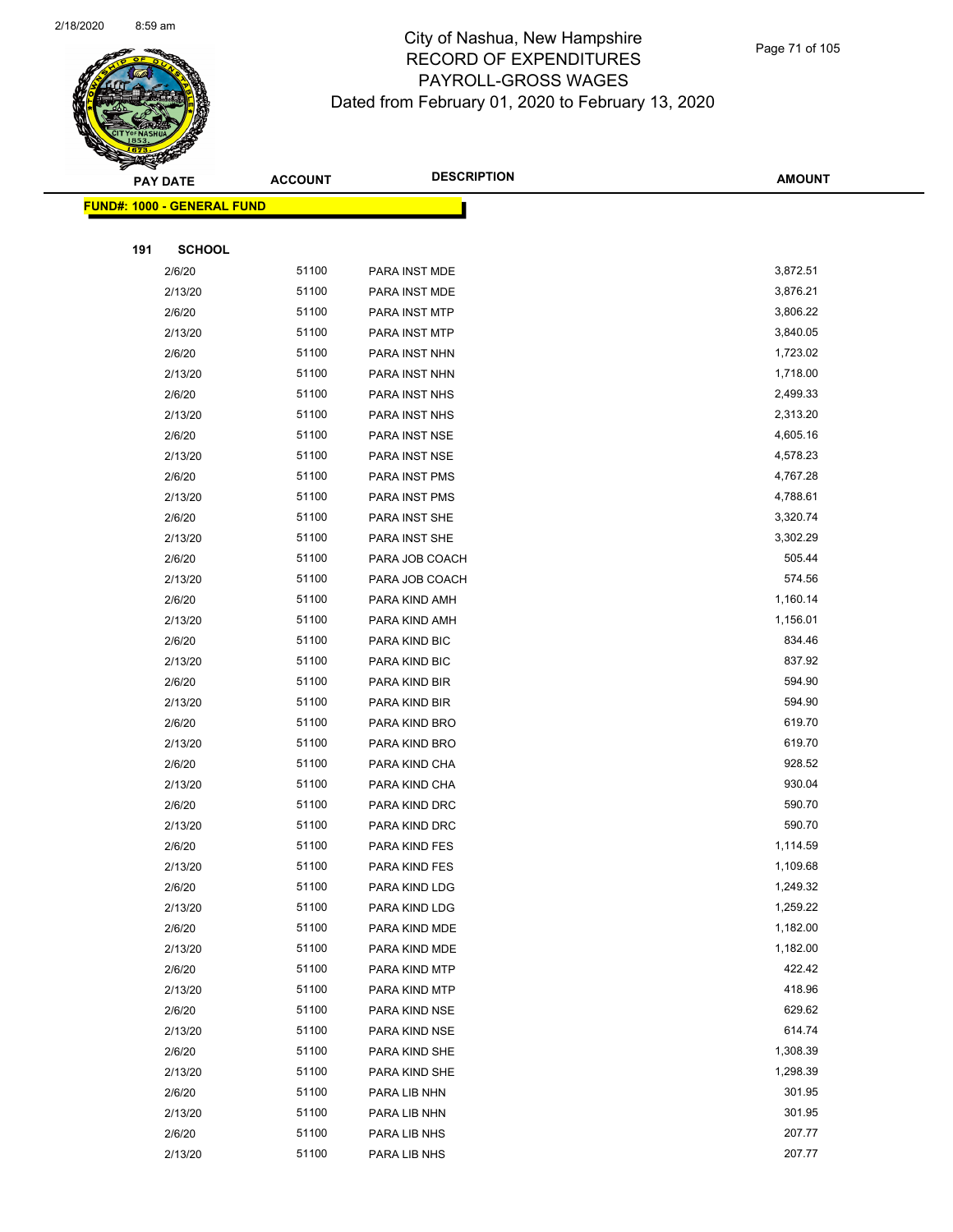

|     | <b>PAY DATE</b>                    | <b>ACCOUNT</b> | <b>DESCRIPTION</b>    | <b>AMOUNT</b> |
|-----|------------------------------------|----------------|-----------------------|---------------|
|     | <u> FUND#: 1000 - GENERAL FUND</u> |                |                       |               |
|     |                                    |                |                       |               |
| 191 | <b>SCHOOL</b>                      |                |                       |               |
|     | 2/6/20                             | 51100          | PARA MEDIA NHN        | 704.73        |
|     | 2/13/20                            | 51100          | PARA MEDIA NHN        | 684.45        |
|     | 2/6/20                             | 51100          | PARA MEDIA NHS        | 1,116.92      |
|     | 2/13/20                            | 51100          | PARA MEDIA NHS        | 1,112.46      |
|     | 2/6/20                             | 51100          | PARA PRE SCH BIC      | 870.72        |
|     | 2/13/20                            | 51100          | PARA PRE SCH BIC      | 870.72        |
|     | 2/6/20                             | 51100          | PARA PRE SCH BRO      | 6,156.69      |
|     | 2/13/20                            | 51100          | PARA PRE SCH BRO      | 5,574.29      |
|     | 2/6/20                             | 51100          | PARA PRE SCH MTP      | 322.53        |
|     | 2/13/20                            | 51100          | PARA PRE SCH MTP      | 696.35        |
|     | 2/6/20                             | 51100          | PARA PRE SCH NSE      | 1,176.81      |
|     | 2/13/20                            | 51100          | PARA PRE SCH NSE      | 1,184.38      |
|     | 2/6/20                             | 51100          | PARA READ ELM         | 639.54        |
|     | 2/13/20                            | 51100          | PARA READ ELM         | 644.50        |
|     | 2/6/20                             | 51100          | PARA SCI NHN          | 643.89        |
|     | 2/13/20                            | 51100          | PARA SCI NHN          | 643.89        |
|     | 2/6/20                             | 51100          | PARA SCI NHS          | 633.75        |
|     | 2/13/20                            | 51100          | PARA SCI NHS          | 633.75        |
|     | 2/6/20                             | 51100          | PARA SPED FES         | 487.20        |
|     | 2/13/20                            | 51100          | PARA SPED FES         | 471.60        |
|     | 2/13/20                            | 51100          | PARA TTI AMH          | 11.09         |
|     | 2/6/20                             | 51100          | PARA TTI DRC          | 303.66        |
|     | 2/6/20                             | 51100          | PARA VOC NHS          | 497.41        |
|     | 2/13/20                            | 51100          | PARA VOC NHS          | 501.07        |
|     | 2/6/20                             | 51100          | PATROLMAN ALL RANKS   | 1,179.75      |
|     | 2/13/20                            | 51100          | PATROLMAN ALL RANKS   | (1, 179.75)   |
|     | 2/13/20                            | 51100          | PEER COACH            | 5,939.50      |
|     | 2/13/20                            | 51100          | PRESCHOOL COORDINATOR | 2,562.50      |
|     | 2/13/20                            | 51100          | PRINCIPAL AMH         | 3,979.40      |
|     | 2/13/20                            | 51100          | PRINCIPAL BIC         | 3,815.70      |
|     | 2/13/20                            | 51100          | PRINCIPAL BIR         | 3,966.30      |
|     | 2/13/20                            | 51100          | PRINCIPAL BRO         | 3,710.00      |
|     | 2/13/20                            | 51100          | PRINCIPAL CHA         | 3,912.80      |
|     | 2/13/20                            | 51100          | PRINCIPAL DRC         | 3,798.10      |
|     | 2/13/20                            | 51100          | PRINCIPAL ELM         | 3,849.40      |
|     | 2/13/20                            | 51100          | PRINCIPAL FES         | 3,841.30      |
|     | 2/13/20                            | 51100          | PRINCIPAL FMS         | 4,035.90      |
|     | 2/13/20                            | 51100          | PRINCIPAL LDG         | 4,023.10      |
|     | 2/13/20                            | 51100          | PRINCIPAL MDE         | 3,859.00      |
|     | 2/13/20                            | 51100          | PRINCIPAL MTP         | 3,903.80      |
|     | 2/13/20                            | 51100          | PRINCIPAL NHN         | 4,057.70      |
|     | 2/13/20                            | 51100          | PRINCIPAL NHS         | 4,288.50      |
|     | 2/13/20                            | 51100          | PRINCIPAL NSE         | 3,851.00      |
|     | 2/13/20                            | 51100          | PRINCIPAL PMS         | 3,817.30      |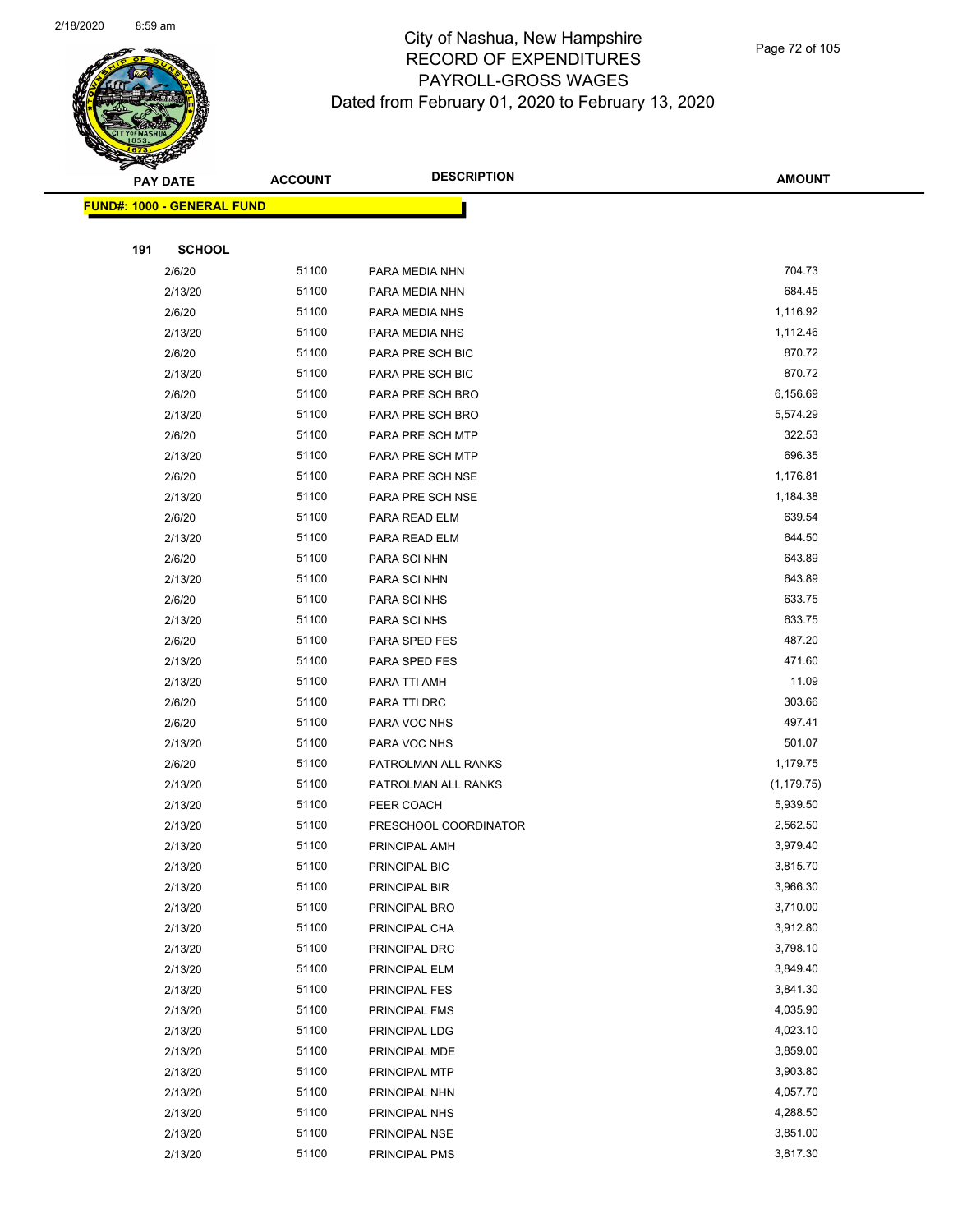

Page 73 of 105

|     | <b>PAY DATE</b>                   | <b>ACCOUNT</b> | <b>DESCRIPTION</b>          | <b>AMOUNT</b> |
|-----|-----------------------------------|----------------|-----------------------------|---------------|
|     | <b>FUND#: 1000 - GENERAL FUND</b> |                |                             |               |
|     |                                   |                |                             |               |
| 191 | <b>SCHOOL</b>                     |                |                             |               |
|     | 2/13/20                           | 51100          | PRINCIPAL SHE               | 3,692.30      |
|     | 2/6/20                            | 51100          | <b>RECORDS TECHNICIAN I</b> | 699.40        |
|     | 2/13/20                           | 51100          | SCHOOL PSYCHOLOGIST WID     | 41,004.40     |
|     | 2/13/20                           | 51100          | SCHOOL PSYCHOLOGY INTERN    | 1,272.80      |
|     | 2/6/20                            | 51100          | SECURITY MONITOR NHN        | 1,603.20      |
|     | 2/13/20                           | 51100          | SECURITY MONITOR NHN        | 2,183.28      |
|     | 2/6/20                            | 51100          | SECURITY MONITOR NHS        | 2,923.21      |
|     | 2/13/20                           | 51100          | <b>SECURITY MONITOR NHS</b> | 2,923.20      |
|     | 2/6/20                            | 51100          | SIGN LANGUAGE INTERPRETER   | 8,068.84      |
|     | 2/13/20                           | 51100          | SIGN LANGUAGE INTERPRETER   | 7,969.98      |
|     | 2/13/20                           | 51100          | SOCIAL WORKER               | 5,995.67      |
|     | 2/13/20                           | 51100          | SOCIAL WORKER FMS           | 2,923.70      |
|     | 2/13/20                           | 51100          | SPEECH LANG PATHOLOGIST WID | 59,004.39     |
|     | 2/6/20                            | 51100          | SPEECH LANGUAGE ASST        | 739.70        |
|     | 2/13/20                           | 51100          | SPEECH LANGUAGE ASST        | 739.70        |
|     | 2/13/20                           | 51100          | STUDENT ACTIVITY COORD NHN  | 1,120.30      |
|     | 2/13/20                           | 51100          | <b>SUPERINTENDENT</b>       | 9,728.50      |
|     | 2/13/20                           | 51100          | SYSTEMS ADMIN FULL YEAR     | 8,256.60      |
|     | 2/13/20                           | 51100          | <b>TEACHER ART AMH</b>      | 2,739.60      |
|     | 2/13/20                           | 51100          | TEACHER ART BIC             | 2,187.10      |
|     | 2/13/20                           | 51100          | <b>TEACHER ART BIR</b>      | 2,923.70      |
|     | 2/13/20                           | 51100          | <b>TEACHER ART CHA</b>      | 2,123.50      |
|     | 2/6/20                            | 51100          | <b>TEACHER ART DRC</b>      | 2,064.72      |
|     | 2/13/20                           | 51100          | <b>TEACHER ART DRC</b>      | 2,064.70      |
|     | 2/13/20                           | 51100          | <b>TEACHER ART ELM</b>      | 4,904.20      |
|     | 2/13/20                           | 51100          | <b>TEACHER ART FES</b>      | 1,708.70      |
|     | 2/13/20                           | 51100          | <b>TEACHER ART FMS</b>      | 799.91        |
|     | 2/13/20                           | 51100          | <b>TEACHER ART LDG</b>      | 2,739.60      |
|     | 2/13/20                           | 51100          | <b>TEACHER ART MDE</b>      | 2,064.71      |
|     | 2/13/20                           | 51100          | <b>TEACHER ART MTP</b>      | 2,923.70      |
|     | 2/13/20                           | 51100          | <b>TEACHER ART NHN</b>      | 10,902.80     |
|     | 2/13/20                           | 51100          | <b>TEACHER ART NHS</b>      | 10,702.50     |
|     | 2/13/20                           | 51100          | <b>TEACHER ART NSE</b>      | 3,015.80      |
|     | 2/13/20                           | 51100          | <b>TEACHER ART PMS</b>      | 4,062.40      |
|     | 2/13/20                           | 51100          | TEACHER AUTO NHN            | 2,739.60      |
|     | 2/13/20                           | 51100          | TEACHER BEHAVIOR SPEC WID   | 12,310.32     |
|     | 2/13/20                           | 51100          | TEACHER BIO TEC NHN         | 2,498.80      |
|     | 2/13/20                           | 51100          | TEACHER BUILD CONST NHS     | 2,739.60      |
|     | 2/13/20                           | 51100          | TEACHER BUSINESS NHN        | 6,031.60      |
|     | 2/13/20                           | 51100          | <b>TEACHER BUSINESS NHS</b> | 11,506.50     |
|     | 2/13/20                           | 51100          | TEACHER COMPUTER ELM        | 3,664.50      |
|     | 2/13/20                           | 51100          | <b>TEACHER COMPUTER FMS</b> | 5,399.70      |
|     | 2/13/20                           | 51100          | TEACHER COMPUTER NHN        | 5,423.10      |
|     | 2/13/20                           | 51100          | TEACHER COMPUTER NHS        | 1,599.80      |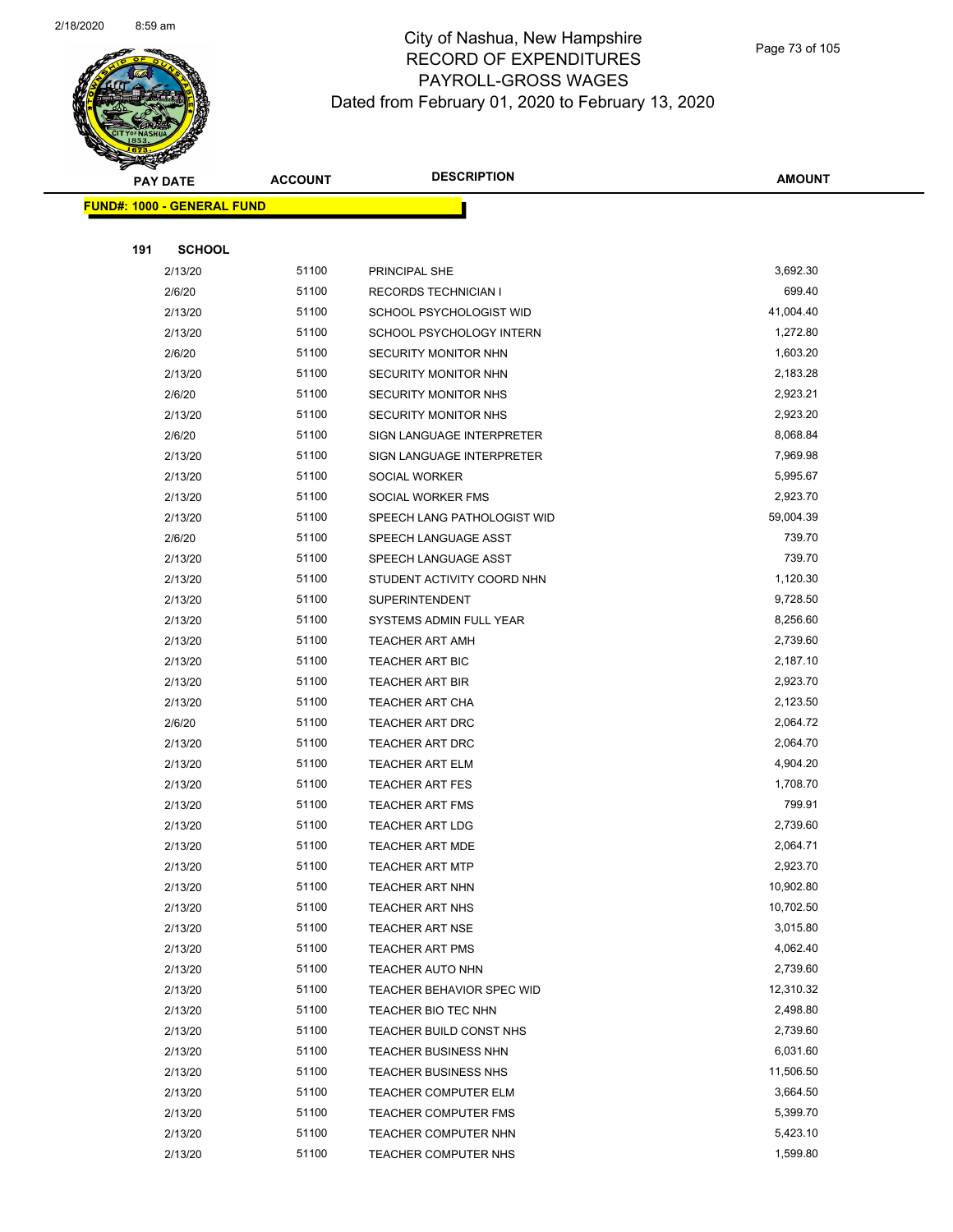

|     | <b>PAY DATE</b>            | <b>ACCOUNT</b> | <b>DESCRIPTION</b>                                   | <b>AMOUNT</b>        |
|-----|----------------------------|----------------|------------------------------------------------------|----------------------|
|     | FUND#: 1000 - GENERAL FUND |                |                                                      |                      |
|     |                            |                |                                                      |                      |
| 191 | <b>SCHOOL</b>              |                |                                                      |                      |
|     | 2/13/20                    | 51100          | TEACHER COMPUTER PMS                                 | 4,720.50             |
|     | 2/13/20                    | 51100          | TEACHER COSMETOLOGY NHN                              | 4,404.00             |
|     | 2/13/20                    | 51100          | TEACHER CULINARY NHN                                 | 5,543.60             |
|     | 2/13/20                    | 51100          | <b>TEACHER DEAF NSE</b>                              | 4,767.90             |
|     | 2/13/20                    | 51100          | <b>TEACHER DEAF WID</b>                              | 7,465.80             |
|     | 2/13/20                    | 51100          | TEACHER DWSE AMH                                     | 2,923.70             |
|     | 2/13/20                    | 51100          | TEACHER DWSE BIR                                     | 4,804.30             |
|     | 2/13/20                    | 51100          | TEACHER DWSE BRO                                     | 3,015.80             |
|     | 2/13/20                    | 51100          | <b>TEACHER DWSE CHA</b>                              | 1,775.50             |
|     | 2/13/20                    | 51100          | TEACHER DWSE ELM                                     | 15,065.90            |
|     | 2/13/20                    | 51100          | TEACHER DWSE FMS                                     | 5,051.00             |
|     | 2/13/20                    | 51100          | TEACHER DWSE MDE                                     | 3,896.80             |
|     | 2/13/20                    | 51100          | TEACHER DWSE NHS                                     | 2,924.90             |
|     | 2/13/20                    | 51100          | <b>TEACHER DWSE SHE</b>                              | 5,741.00             |
|     | 2/13/20                    | 51100          | TEACHER ECE NHS                                      | 5,847.40             |
|     | 2/13/20                    | 51100          | TEACHER ELECTRICAL NHS                               | 2,739.60             |
|     | 2/13/20                    | 51100          | <b>TEACHER ELL AMH</b>                               | 2,255.30             |
|     | 2/13/20                    | 51100          | TEACHER ELL BIC                                      | 3,931.79             |
|     | 2/13/20                    | 51100          | TEACHER ELL BIR                                      | 2,923.70             |
|     | 2/13/20                    | 51100          | TEACHER ELL DRC                                      | 5,755.30             |
|     | 2/13/20                    | 51100          | TEACHER ELL ELM                                      | 7,870.80             |
|     | 2/13/20                    | 51100          | <b>TEACHER ELL FES</b>                               | 7,683.00             |
|     | 2/13/20                    | 51100          | TEACHER ELL FMS                                      | 1,904.30             |
|     | 2/13/20                    | 51100          | TEACHER ELL LDG                                      | 6,191.60             |
|     | 2/13/20                    | 51100          | <b>TEACHER ELL MTP</b>                               | 2,923.70             |
|     | 2/13/20                    | 51100          | TEACHER ELL NHN                                      | 9,384.80             |
|     | 2/13/20                    | 51100          | TEACHER ELL NHS                                      | 11,234.40            |
|     | 2/13/20                    | 51100          | TEACHER ELL PMS                                      | 4,152.40             |
|     | 2/13/20                    | 51100          | TEACHER ELL SHE                                      | 2,055.30             |
|     | 2/13/20                    | 51100          | TEACHER ENGINEER NHS                                 | 3,455.30             |
|     | 2/13/20                    | 51100          | <b>TEACHER ENGLISH ELM</b>                           | 28,419.20            |
|     | 2/13/20                    | 51100          | <b>TEACHER ENGLISH FMS</b>                           | 16,688.70            |
|     | 2/13/20                    | 51100          | TEACHER ENGLISH NHN                                  | 44,925.00            |
|     | 2/13/20                    | 51100          | TEACHER ENGLISH NHS                                  | 44,753.50            |
|     | 2/13/20                    | 51100          | <b>TEACHER ENGLISH PMS</b>                           | 16,286.10            |
|     | 2/13/20                    | 51100<br>51100 | <b>TEACHER FACS ELM</b>                              | 2,204.20<br>4,756.70 |
|     | 2/13/20<br>2/13/20         | 51100          | <b>TEACHER FACS FMS</b>                              | 7,805.60             |
|     |                            |                | <b>TEACHER FACS NHN</b>                              |                      |
|     | 2/13/20                    | 51100          | <b>TEACHER FACS NHS</b>                              | 7,587.70             |
|     | 2/13/20                    | 51100<br>51100 | TEACHER FACS PMS                                     | 3,463.80<br>6,031.60 |
|     | 2/13/20                    | 51100          | TEACHER FOREIGN LANG ELM                             | 2,923.70             |
|     | 2/13/20<br>2/13/20         | 51100          | TEACHER FOREIGN LANG FMS<br>TEACHER FOREIGN LANG NHN | 14,433.30            |
|     | 2/13/20                    | 51100          | TEACHER FOREIGN LANG NHS                             | 18,623.00            |
|     |                            |                |                                                      |                      |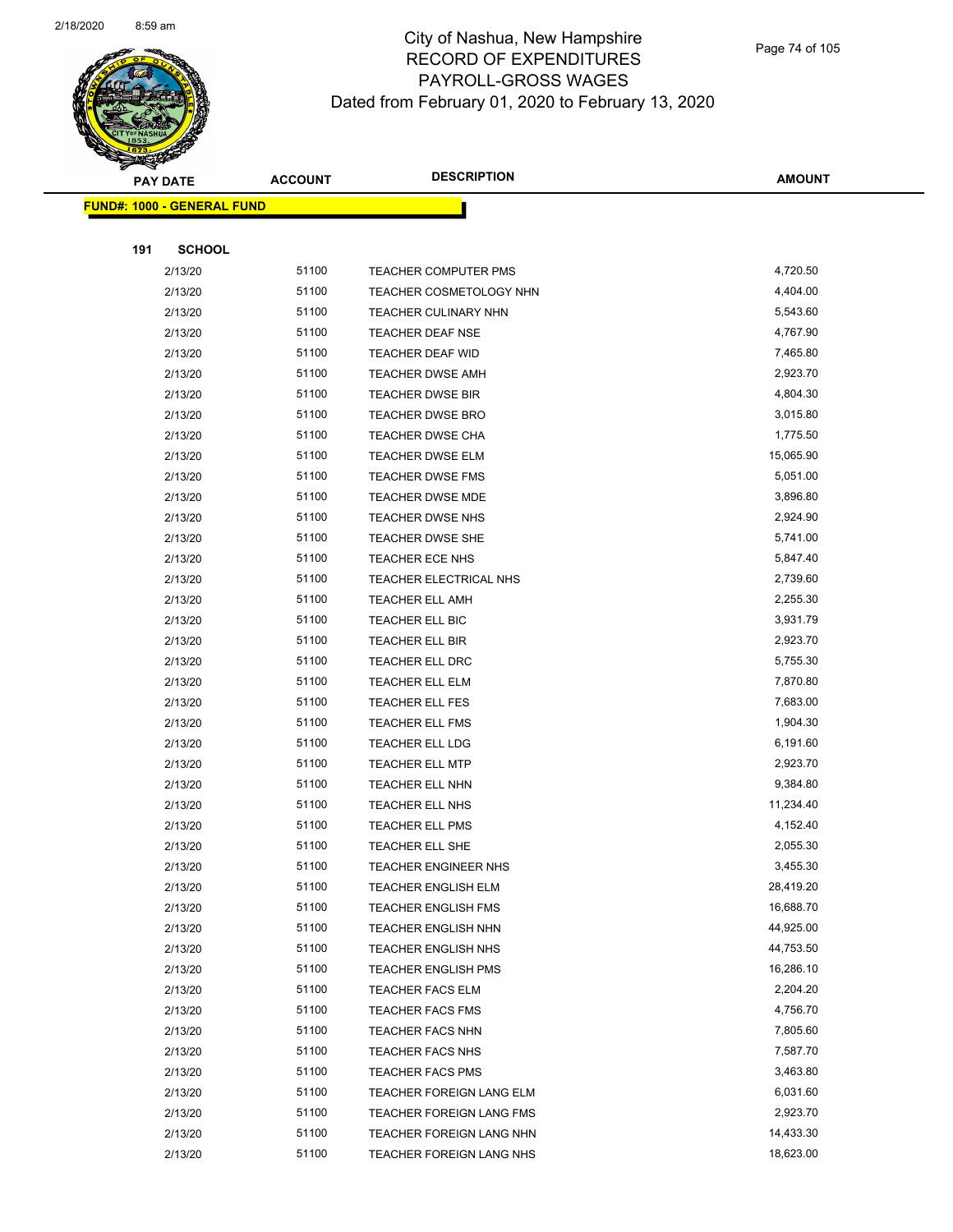

**AMOUNT**

|     | <u> FUND#: 1000 - GENERAL FUND</u> |       |                          |           |
|-----|------------------------------------|-------|--------------------------|-----------|
|     |                                    |       |                          |           |
| 191 | <b>SCHOOL</b>                      |       |                          |           |
|     | 2/13/20                            | 51100 | TEACHER FOREIGN LANG PMS | 5,851.75  |
|     | 2/13/20                            | 51100 | <b>TEACHER GR1 AMH</b>   | 8,773.20  |
|     | 2/13/20                            | 51100 | <b>TEACHER GR1 BIC</b>   | 9,792.20  |
|     | 2/13/20                            | 51100 | <b>TEACHER GR1 BIR</b>   | 9,482.30  |
|     | 2/13/20                            | 51100 | <b>TEACHER GR1 BRO</b>   | 5,636.60  |
|     | 2/13/20                            | 51100 | TEACHER GR1 CHA          | 10,185.10 |
|     | 2/13/20                            | 51100 | <b>TEACHER GR1 DRC</b>   | 5,426.00  |
|     | 2/13/20                            | 51100 | <b>TEACHER GR1 FES</b>   | 8,918.00  |
|     | 2/13/20                            | 51100 | <b>TEACHER GR1 LDG</b>   | 7,220.50  |
|     | 2/13/20                            | 51100 | <b>TEACHER GR1 MDE</b>   | 7,882.70  |
|     | 2/13/20                            | 51100 | <b>TEACHER GR1 MTP</b>   | 6,658.90  |
|     | 2/13/20                            | 51100 | <b>TEACHER GR1 NSE</b>   | 7,651.80  |
|     | 2/13/20                            | 51100 | <b>TEACHER GR1 SHE</b>   | 8,715.79  |
|     | 2/13/20                            | 51100 | <b>TEACHER GR2 AMH</b>   | 5,927.20  |
|     | 2/13/20                            | 51100 | <b>TEACHER GR2 BIC</b>   | 10,470.80 |
|     | 2/13/20                            | 51100 | TEACHER GR2 BIR          | 10,552.30 |
|     | 2/13/20                            | 51100 | <b>TEACHER GR2 BRO</b>   | 7,527.60  |
|     | 2/13/20                            | 51100 | <b>TEACHER GR2 CHA</b>   | 7,349.10  |
|     | 2/13/20                            | 51100 | TEACHER GR2 DRC          | 5,061.10  |
|     | 2/13/20                            | 51100 | <b>TEACHER GR2 FES</b>   | 11,221.70 |
|     | 2/13/20                            | 51100 | <b>TEACHER GR2 LDG</b>   | 7,476.40  |
|     | 2/13/20                            | 51100 | <b>TEACHER GR2 MDE</b>   | 10,138.00 |
|     | 2/13/20                            | 51100 | <b>TEACHER GR2 MTP</b>   | 7,175.50  |
|     | 2/13/20                            | 51100 | <b>TEACHER GR2 NSE</b>   | 5,479.20  |
|     | 2/13/20                            | 51100 | TEACHER GR2 SHE          | 6,784.80  |
|     | 2/13/20                            | 51100 | <b>TEACHER GR3 AMH</b>   | 4,727.30  |
|     | 2/13/20                            | 51100 | <b>TEACHER GR3 BIC</b>   | 5,419.90  |
|     | 2/13/20                            | 51100 | <b>TEACHER GR3 BIR</b>   | 6,739.70  |
|     | 2/13/20                            | 51100 | <b>TEACHER GR3 BRO</b>   | 5,663.30  |
|     | 2/13/20                            | 51100 | <b>TEACHER GR3 CHA</b>   | 9,502.10  |
|     | 2/13/20                            | 51100 | TEACHER GR3 DRC          | 7,602.00  |
|     | 2/13/20                            | 51100 | <b>TEACHER GR3 FES</b>   | 9,519.60  |
|     | 2/13/20                            | 51100 | <b>TEACHER GR3 LDG</b>   | 10,524.70 |
|     | 2/13/20                            | 51100 | <b>TEACHER GR3 MDE</b>   | 10,159.00 |
|     | 2/13/20                            | 51100 | <b>TEACHER GR3 MTP</b>   | 6,793.80  |
|     | 2/13/20                            | 51100 | <b>TEACHER GR3 NSE</b>   | 7,730.70  |
|     | 2/13/20                            | 51100 | <b>TEACHER GR3 SHE</b>   | 7,492.20  |
|     | 2/13/20                            | 51100 | <b>TEACHER GR4 AMH</b>   | 4,167.60  |
|     | 2/13/20                            | 51100 | <b>TEACHER GR4 BIC</b>   | 13,448.20 |
|     | 2/13/20                            | 51100 | TEACHER GR4 BIR          | 6,210.20  |
|     | 2/13/20                            | 51100 | <b>TEACHER GR4 BRO</b>   | 5,376.20  |
|     | 2/13/20                            | 51100 | <b>TEACHER GR4 CHA</b>   | 10,807.20 |
|     | 2/13/20                            | 51100 | <b>TEACHER GR4 DRC</b>   | 6,954.20  |
|     | 2/13/20                            | 51100 | TEACHER GR4 FES          | 8,608.80  |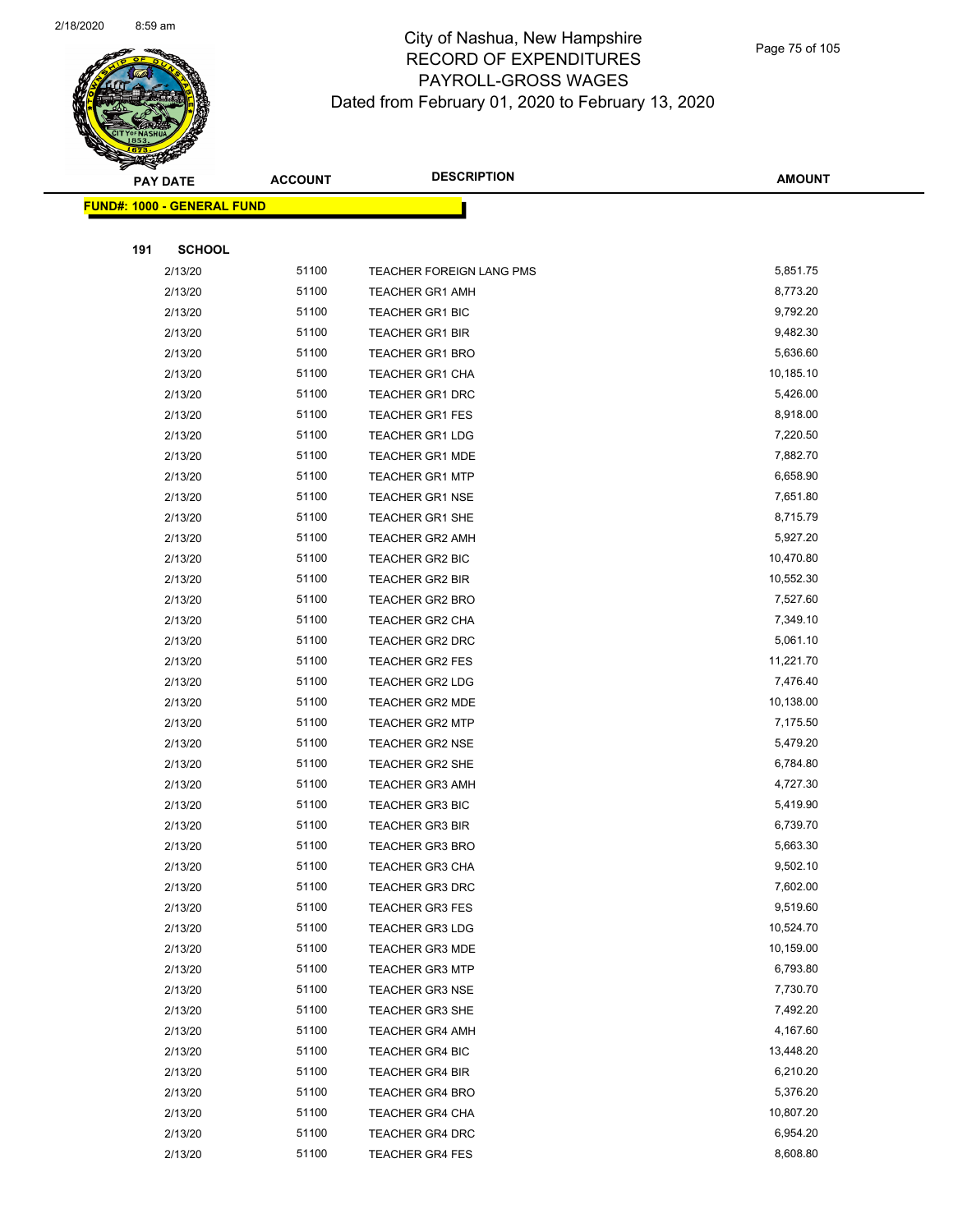

|     | <b>PAY DATE</b>                   | <b>ACCOUNT</b> | <b>DESCRIPTION</b>            | <b>AMOUNT</b> |
|-----|-----------------------------------|----------------|-------------------------------|---------------|
|     | <b>FUND#: 1000 - GENERAL FUND</b> |                |                               |               |
|     |                                   |                |                               |               |
| 191 | <b>SCHOOL</b>                     |                |                               |               |
|     | 2/13/20                           | 51100          | <b>TEACHER GR4 LDG</b>        | 8,541.60      |
|     | 2/13/20                           | 51100          | <b>TEACHER GR4 MDE</b>        | 10,152.80     |
|     | 2/13/20                           | 51100          | <b>TEACHER GR4 MTP</b>        | 6,962.20      |
|     | 2/13/20                           | 51100          | <b>TEACHER GR4 NSE</b>        | 6,978.50      |
|     | 2/13/20                           | 51100          | <b>TEACHER GR4 SHE</b>        | 6,539.70      |
|     | 2/13/20                           | 51100          | <b>TEACHER GR5 AMH</b>        | 5,663.30      |
|     | 2/13/20                           | 51100          | <b>TEACHER GR5 BIC</b>        | 8,968.60      |
|     | 2/13/20                           | 51100          | <b>TEACHER GR5 BIR</b>        | 9,965.30      |
|     | 2/13/20                           | 51100          | <b>TEACHER GR5 BRO</b>        | 5,847.40      |
|     | 2/13/20                           | 51100          | <b>TEACHER GR5 CHA</b>        | 11,095.51     |
|     | 2/13/20                           | 51100          | <b>TEACHER GR5 DRC</b>        | 4,305.40      |
|     | 2/13/20                           | 51100          | <b>TEACHER GR5 FES</b>        | 8,919.60      |
|     | 2/13/20                           | 51100          | <b>TEACHER GR5 LDG</b>        | 10,195.17     |
|     | 2/13/20                           | 51100          | <b>TEACHER GR5 MDE</b>        | 10,142.80     |
|     | 2/13/20                           | 51100          | <b>TEACHER GR5 MTP</b>        | 6,704.60      |
|     | 2/13/20                           | 51100          | <b>TEACHER GR5 NSE</b>        | 8,679.00      |
|     | 2/13/20                           | 51100          | <b>TEACHER GR5 SHE</b>        | 7,473.70      |
|     | 2/13/20                           | 51100          | TEACHER GR6 ELM               | 31,774.80     |
|     | 2/13/20                           | 51100          | <b>TEACHER GR6 FMS</b>        | 25,598.40     |
|     | 2/13/20                           | 51100          | <b>TEACHER GR6 PMS</b>        | 19,717.90     |
|     | 2/13/20                           | 51100          | <b>TEACHER GRAPH NHS</b>      | 3,533.50      |
|     | 2/13/20                           | 51100          | <b>TEACHER GRAPHICS NHN</b>   | 6,216.60      |
|     | 2/13/20                           | 51100          | <b>TEACHER HEALTH NHN</b>     | 5,300.90      |
|     | 2/13/20                           | 51100          | <b>TEACHER HEALTH NHS</b>     | 2,739.60      |
|     | 2/13/20                           | 51100          | TEACHER HEALTHOC NHS          | 5,135.30      |
|     | 2/13/20                           | 51100          | TEACHER HVAC NHS              | 1,989.50      |
|     | 2/13/20                           | 51100          | TEACHER IN SCH SUSPENSION ELM | 1,844.20      |
|     | 2/13/20                           | 51100          | TEACHER IN SCH SUSPENSION NHN | 5,399.70      |
|     | 2/13/20                           | 51100          | TEACHER IN SCH SUSPENSION NHS | 1,844.31      |
|     | 2/13/20                           | 51100          | TEACHER KIND AMH              | 5,847.40      |
|     | 2/13/20                           | 51100          | <b>TEACHER KIND BIC</b>       | 10,491.30     |
|     | 2/13/20                           | 51100          | <b>TEACHER KIND BIR</b>       | 7,316.70      |
|     | 2/13/20                           | 51100          | <b>TEACHER KIND BRO</b>       | 5,755.40      |
|     | 2/13/20                           | 51100          | <b>TEACHER KIND CHA</b>       | 6,879.50      |
|     | 2/13/20                           | 51100          | <b>TEACHER KIND DRC</b>       | 9,876.37      |
|     | 2/13/20                           | 51100          | <b>TEACHER KIND FES</b>       | 11,568.90     |
|     | 2/13/20                           | 51100          | <b>TEACHER KIND LDG</b>       | 10,855.30     |
|     | 2/13/20                           | 51100          | TEACHER KIND MDE              | 10,523.80     |
|     | 2/13/20                           | 51100          | <b>TEACHER KIND MTP</b>       | 6,209.90      |
|     | 2/13/20                           | 51100          | <b>TEACHER KIND NSE</b>       | 5,354.80      |
|     | 2/13/20                           | 51100          | TEACHER KIND SHE              | 7,101.40      |
|     | 2/13/20                           | 51100          | <b>TEACHER MATH ELM</b>       | 21,372.80     |
|     | 2/13/20                           | 51100          | <b>TEACHER MATH FMS</b>       | 13,577.50     |
|     | 2/13/20                           | 51100          | <b>TEACHER MATH NHN</b>       | 38,594.91     |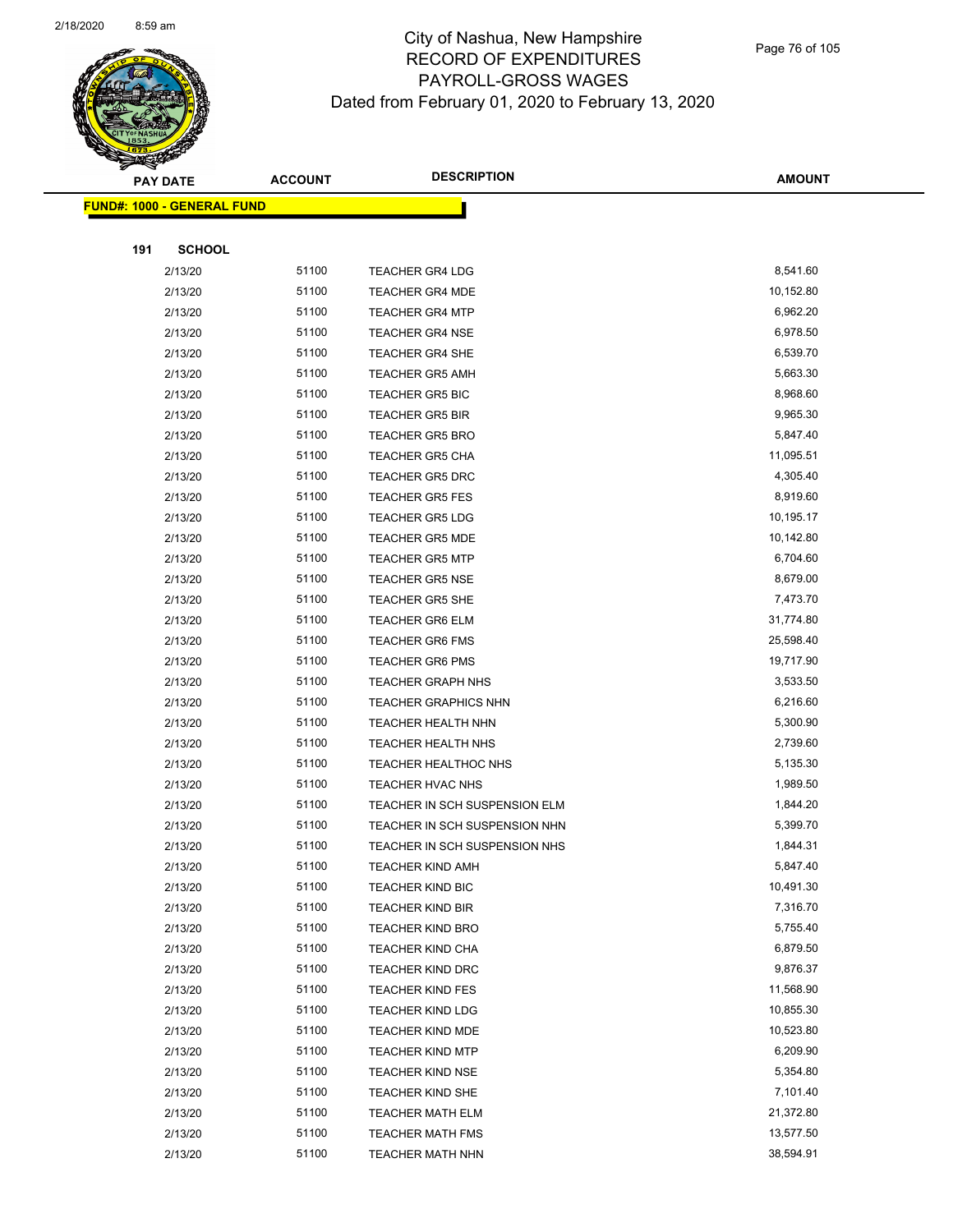

**AMOUNT**

|     | <u> FUND#: 1000 - GENERAL FUND</u> |       |                              |           |
|-----|------------------------------------|-------|------------------------------|-----------|
|     |                                    |       |                              |           |
| 191 | <b>SCHOOL</b>                      |       |                              |           |
|     | 2/13/20                            | 51100 | <b>TEACHER MATH NHS</b>      | 44,688.60 |
|     | 2/13/20                            | 51100 | <b>TEACHER MATH PMS</b>      | 12,867.40 |
|     | 2/13/20                            | 51100 | <b>TEACHER MUSIC AMH</b>     | 1,858.10  |
|     | 2/13/20                            | 51100 | TEACHER MUSIC BIC            | 2,739.60  |
|     | 2/13/20                            | 51100 | <b>TEACHER MUSIC BIR</b>     | 1,768.90  |
|     | 2/13/20                            | 51100 | <b>TEACHER MUSIC BRO</b>     | 1,703.00  |
|     | 2/13/20                            | 51100 | <b>TEACHER MUSIC CHA</b>     | 2,923.69  |
|     | 2/13/20                            | 51100 | <b>TEACHER MUSIC DRC</b>     | 2,831.60  |
|     | 2/13/20                            | 51100 | TEACHER MUSIC ELM            | 4,699.70  |
|     | 2/13/20                            | 51100 | <b>TEACHER MUSIC FES</b>     | 1,708.70  |
|     | 2/13/20                            | 51100 | <b>TEACHER MUSIC FMS</b>     | 5,847.40  |
|     | 2/13/20                            | 51100 | <b>TEACHER MUSIC LDG</b>     | 1,587.80  |
|     | 2/13/20                            | 51100 | <b>TEACHER MUSIC MDE</b>     | 2,255.30  |
|     | 2/13/20                            | 51100 | <b>TEACHER MUSIC NHN</b>     | 4,767.90  |
|     | 2/13/20                            | 51100 | TEACHER MUSIC NHS            | 5,479.20  |
|     | 2/13/20                            | 51100 | <b>TEACHER MUSIC NSE</b>     | 2,665.30  |
|     | 2/13/20                            | 51100 | <b>TEACHER MUSIC PMS</b>     | 4,327.40  |
|     | 2/13/20                            | 51100 | TEACHER MUSIC SHE            | 1,689.20  |
|     | 2/13/20                            | 51100 | TEACHER PE BIC               | 2,529.40  |
|     | 2/13/20                            | 51100 | TEACHER PE BIR               | 3,015.80  |
|     | 2/13/20                            | 51100 | <b>TEACHER PE BRO</b>        | 2,831.60  |
|     | 2/13/20                            | 51100 | TEACHER PE CHA               | 2,712.90  |
|     | 2/13/20                            | 51100 | TEACHER PE DRC               | 2,923.70  |
|     | 2/13/20                            | 51100 | TEACHER PE ELM               | 9,690.79  |
|     | 2/13/20                            | 51100 | TEACHER PE FES               | 1,768.90  |
|     | 2/13/20                            | 51100 | <b>TEACHER PE FMS</b>        | 5,479.20  |
|     | 2/13/20                            | 51100 | TEACHER PE LDG               | 2,051.20  |
|     | 2/13/20                            | 51100 | <b>TEACHER PE MDE</b>        | 3,015.80  |
|     | 2/13/20                            | 51100 | <b>TEACHER PE MTP</b>        | 2,033.80  |
|     | 2/13/20                            | 51100 | TEACHER PE NHN               | 9,009.80  |
|     | 2/13/20                            | 51100 | TEACHER PE NHS               | 10,267.78 |
|     | 2/13/20                            | 51100 | TEACHER PE NSE               | 2,989.30  |
|     | 2/13/20                            | 51100 | TEACHER PE PMS               | 3,792.00  |
|     | 2/13/20                            | 51100 | TEACHER PE SHE               | 2,774.00  |
|     | 2/13/20                            | 51100 | TEACHER PRE SCHOOL BIR       | 4,646.90  |
|     | 2/13/20                            | 51100 | TEACHER PRESCHOOL BIC        | 5,755.30  |
|     | 2/13/20                            | 51100 | <b>TEACHER PRESCHOOL BRO</b> | 14,013.30 |
|     | 2/13/20                            | 51100 | TEACHER PRESCHOOL MTP        | 1,768.90  |
|     | 2/13/20                            | 51100 | <b>TEACHER PRESCHOOL NSE</b> | 7,136.00  |
|     | 2/13/20                            | 51100 | <b>TEACHER READ AMH</b>      | 3,015.80  |
|     | 2/13/20                            | 51100 | TEACHER READ BIC             | 2,923.70  |
|     | 2/13/20                            | 51100 | <b>TEACHER READ BIR</b>      | 2,923.70  |
|     | 2/13/20                            | 51100 | <b>TEACHER READ BRO</b>      | 2,923.70  |
|     | 2/13/20                            | 51100 | TEACHER READ CHA             | 2,123.50  |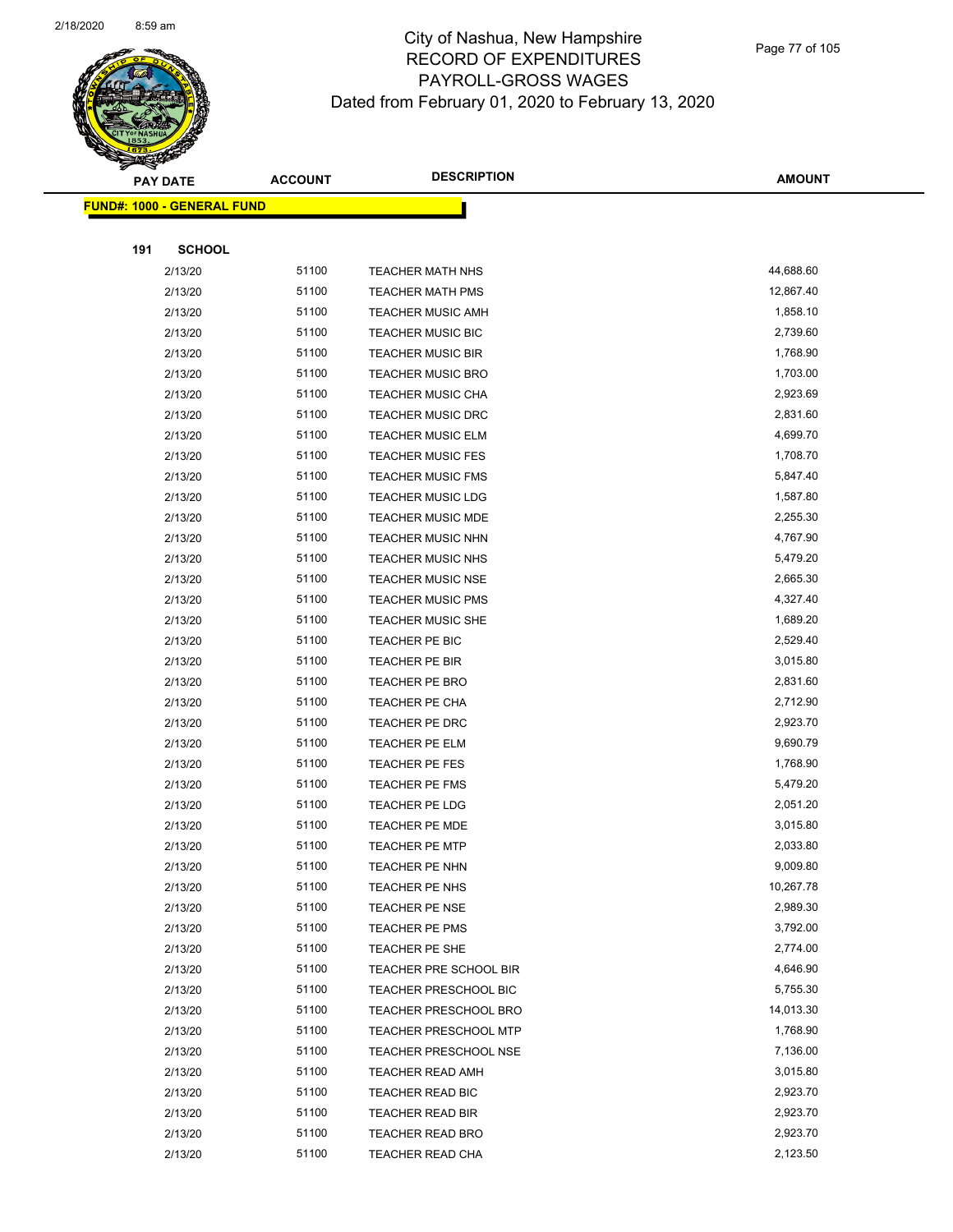

|     | <b>PAY DATE</b>                    | <b>ACCOUNT</b> | <b>DESCRIPTION</b>         | <b>AMOUNT</b> |
|-----|------------------------------------|----------------|----------------------------|---------------|
|     | <u> FUND#: 1000 - GENERAL FUND</u> |                |                            |               |
|     |                                    |                |                            |               |
| 191 | <b>SCHOOL</b>                      |                |                            |               |
|     | 2/13/20                            | 51100          | <b>TEACHER READ DRC</b>    | 3,015.80      |
|     | 2/13/20                            | 51100          | <b>TEACHER READ ELM</b>    | 5,939.50      |
|     | 2/13/20                            | 51100          | <b>TEACHER READ FES</b>    | 2,923.70      |
|     | 2/13/20                            | 51100          | <b>TEACHER READ FMS</b>    | 2,923.70      |
|     | 2/13/20                            | 51100          | <b>TEACHER READ LDG</b>    | 3,564.10      |
|     | 2/13/20                            | 51100          | <b>TEACHER READ MDE</b>    | 2,923.70      |
|     | 2/13/20                            | 51100          | <b>TEACHER READ MTP</b>    | 2,426.70      |
|     | 2/13/20                            | 51100          | <b>TEACHER READ NHN</b>    | 1,989.50      |
|     | 2/13/20                            | 51100          | TEACHER READ NHS           | 2,923.70      |
|     | 2/13/20                            | 51100          | <b>TEACHER READ NSE</b>    | 2,627.80      |
|     | 2/13/20                            | 51100          | <b>TEACHER READ PMS</b>    | 5,179.00      |
|     | 2/13/20                            | 51100          | TEACHER READ SHE           | 1,890.86      |
|     | 2/13/20                            | 51100          | <b>TEACHER ROTC NHN</b>    | 2,204.20      |
|     | 2/13/20                            | 51100          | <b>TEACHER SCIENCE ELM</b> | 25,513.40     |
|     | 2/13/20                            | 51100          | <b>TEACHER SCIENCE FMS</b> | 9,549.10      |
|     | 2/13/20                            | 51100          | <b>TEACHER SCIENCE NHN</b> | 30,570.00     |
|     | 2/13/20                            | 51100          | TEACHER SCIENCE NHS        | 36,513.00     |
|     | 2/13/20                            | 51100          | TEACHER SCIENCE PMS        | 10,924.50     |
|     | 2/13/20                            | 51100          | TEACHER SOCIAL STUDIES ELM | 17,119.75     |
|     | 2/13/20                            | 51100          | TEACHER SOCIAL STUDIES FMS | 12,669.20     |
|     | 2/13/20                            | 51100          | TEACHER SOCIAL STUDIES NHN | 33,375.19     |
|     | 2/13/20                            | 51100          | TEACHER SOCIAL STUDIES NHS | 42,521.20     |
|     | 2/13/20                            | 51100          | TEACHER SOCIAL STUDIES PMS | 13,420.30     |
|     | 2/13/20                            | 51100          | <b>TEACHER SPED AMH</b>    | 8,345.60      |
|     | 2/13/20                            | 51100          | TEACHER SPED BIC           | 5,560.40      |
|     | 2/13/20                            | 51100          | <b>TEACHER SPED BIR</b>    | 5,663.30      |
|     | 2/13/20                            | 51100          | TEACHER SPED BRO           | 6,699.10      |
|     | 2/13/20                            | 51100          | <b>TEACHER SPED CHA</b>    | 8,073.40      |
|     | 2/13/20                            | 51100          | TEACHER SPED DRC           | 5,560.30      |
|     | 2/13/20                            | 51100          | TEACHER SPED ELM           | 12,371.20     |
|     | 2/13/20                            | 51100          | <b>TEACHER SPED FES</b>    | 3,620.20      |
|     | 2/13/20                            | 51100          | <b>TEACHER SPED FMS</b>    | 13,069.30     |
|     | 2/13/20                            | 51100          | <b>TEACHER SPED LDG</b>    | 6,651.00      |
|     | 2/13/20                            | 51100          | TEACHER SPED MDE           | 4,804.60      |
|     | 2/13/20                            | 51100          | <b>TEACHER SPED MTP</b>    | 3,947.30      |
|     | 2/13/20                            | 51100          | <b>TEACHER SPED NHN</b>    | 22,773.10     |
|     | 2/13/20                            | 51100          | TEACHER SPED NHS           | 35,044.89     |
|     | 2/13/20                            | 51100          | <b>TEACHER SPED NSE</b>    | 1,641.20      |
|     | 2/13/20                            | 51100          | TEACHER SPED PMS           | 12,561.40     |
|     | 2/13/20                            | 51100          | TEACHER SPED SHE           | 7,330.80      |
|     | 2/13/20                            | 51100          | <b>TEACHER TECHED ELM</b>  | 7,369.86      |
|     | 2/13/20                            | 51100          | <b>TEACHER TECHED FMS</b>  | 3,609.20      |
|     | 2/13/20                            | 51100          | TEACHER TECHED NHN         | 7,619.70      |
|     | 2/13/20                            | 51100          | TEACHER TECHED NHS         | 11,418.70     |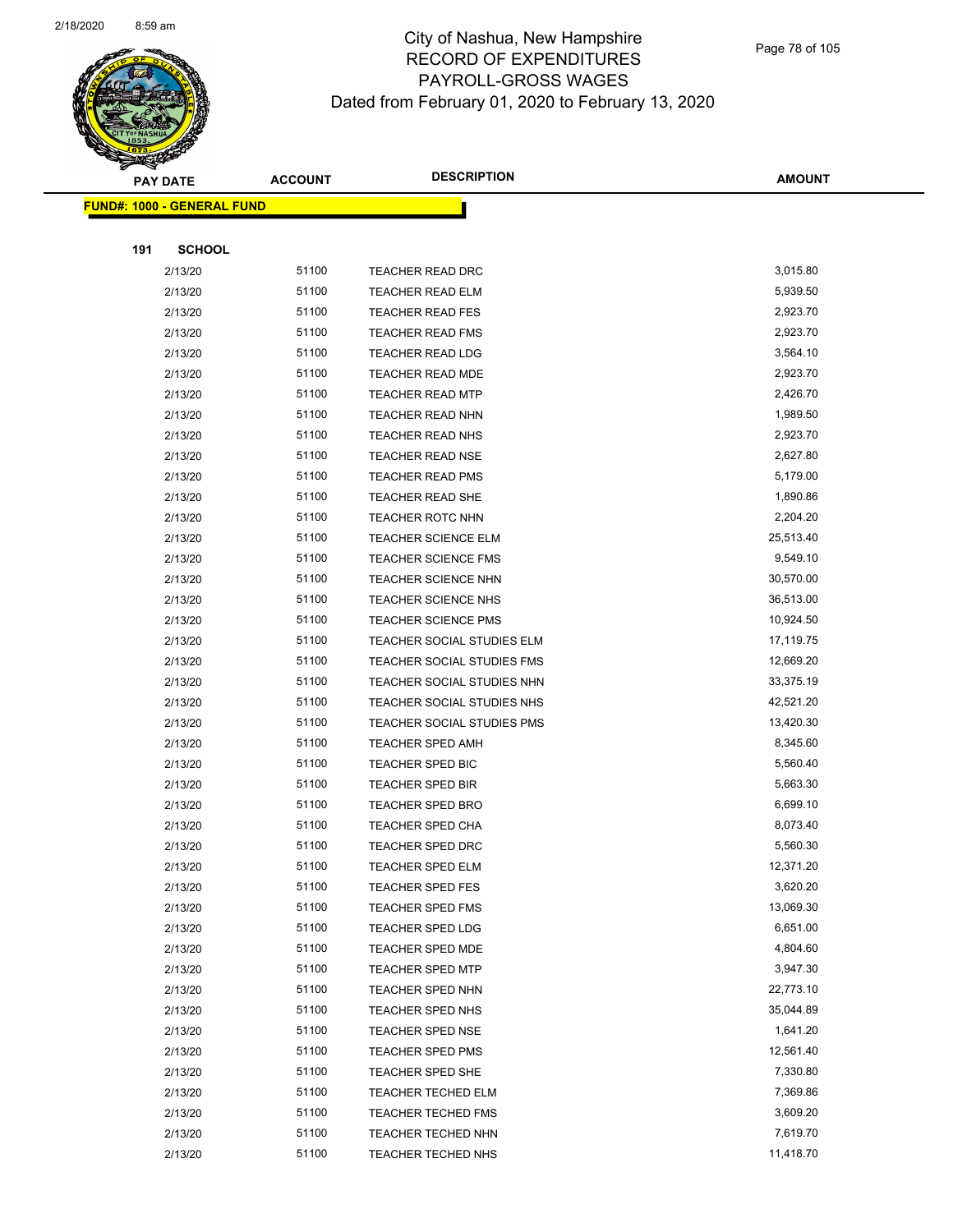

Page 79 of 105

|     | <b>PAY DATE</b>                    | <b>ACCOUNT</b> | <b>DESCRIPTION</b>                | <b>AMOUNT</b> |
|-----|------------------------------------|----------------|-----------------------------------|---------------|
|     | <u> FUND#: 1000 - GENERAL FUND</u> |                |                                   |               |
|     |                                    |                |                                   |               |
| 191 | <b>SCHOOL</b>                      |                |                                   |               |
|     | 2/13/20                            | 51100          | <b>TEACHER TECHED PMS</b>         | 5,847.40      |
|     | 2/13/20                            | 51100          | TEACHER TV PROD NHS               | 2,923.70      |
|     | 2/13/20                            | 51100          | <b>TEACHER VISION WID</b>         | 5,408.30      |
|     | 2/6/20                             | 51100          | TECH INTERGRATION ASST AMH        | 553.50        |
|     | 2/13/20                            | 51100          | TECH INTERGRATION ASST AMH        | 616.50        |
|     | 2/6/20                             | 51100          | TECH INTERGRATION ASST BIC        | 587.03        |
|     | 2/13/20                            | 51100          | TECH INTERGRATION ASST BIC        | 596.59        |
|     | 2/6/20                             | 51100          | TECH INTERGRATION ASST CHA        | 558.11        |
|     | 2/13/20                            | 51100          | TECH INTERGRATION ASST CHA        | 567.33        |
|     | 2/6/20                             | 51100          | TECH INTERGRATION ASST FES        | 688.73        |
|     | 2/13/20                            | 51100          | TECH INTERGRATION ASST FES        | 683.18        |
|     | 2/6/20                             | 51100          | TECH INTERGRATION ASST LDG        | 566.18        |
|     | 2/13/20                            | 51100          | <b>TECH INTERGRATION ASST LDG</b> | 561.50        |
|     | 2/6/20                             | 51100          | TECH INTERGRATION ASST MDE        | 553.50        |
|     | 2/13/20                            | 51100          | TECH INTERGRATION ASST MDE        | 553.50        |
|     | 2/6/20                             | 51100          | TECH INTERGRATION ASST MTP        | 610.18        |
|     | 2/13/20                            | 51100          | TECH INTERGRATION ASST MTP        | 620.36        |
|     | 2/6/20                             | 51100          | TECH INTERGRATION ASST SHE        | 598.03        |
|     | 2/13/20                            | 51100          | TECH INTERGRATION ASST SHE        | 607.75        |
|     | 2/6/20                             | 51200          | ATHLETIC EQUIPMENT MANAGER NHN    | 150.00        |
|     | 2/13/20                            | 51200          | ATHLETIC EQUIPMENT MANAGER NHN    | 150.00        |
|     | 2/6/20                             | 51200          | CLERICAL BOARD OF ED SUP          | 703.37        |
|     | 2/13/20                            | 51200          | CLERICAL BOARD OF ED SUP          | 726.63        |
|     | 2/6/20                             | 51200          | <b>CROSSING GUARD WPO</b>         | 2,605.56      |
|     | 2/13/20                            | 51200          | <b>CROSSING GUARD WPO</b>         | 2,518.70      |
|     | 2/6/20                             | 51200          | <b>CUSTODIAN AMH</b>              | 15.97         |
|     | 2/13/20                            | 51200          | <b>CUSTODIAN AMH</b>              | 31.94         |
|     | 2/13/20                            | 51200          | <b>CUSTODIAN ASST HEAD NHN</b>    | 70.59         |
|     | 2/6/20                             | 51200          | <b>CUSTODIAN BRO</b>              | 79.85         |
|     | 2/13/20                            | 51200          | <b>CUSTODIAN BRO</b>              | 79.85         |
|     | 2/6/20                             | 51200          | <b>CUSTODIAN HEAD BRO</b>         | 79.85         |
|     | 2/13/20                            | 51200          | <b>CUSTODIAN HEAD BRO</b>         | 79.85         |
|     | 2/6/20                             | 51200          | <b>CUSTODIAN MTP</b>              | 31.94         |
|     | 2/13/20                            | 51200          | DIRECTOR ADULT ED                 | 2,724.79      |
|     | 2/6/20                             | 51200          | FOOD SERVICE ASST PT AMH          | 41.00         |
|     | 2/13/20                            | 51200          | FOOD SERVICE ASST PT AMH          | 51.25         |
|     | 2/6/20                             | 51200          | FOOD SERVICE ASST PT CHA          | 51.25         |
|     | 2/13/20                            | 51200          | FOOD SERVICE ASST PT CHA          | 51.25         |
|     | 2/6/20                             | 51200          | FOOD SERVICE ASST PT NHN          | 1,496.66      |
|     | 2/6/20                             | 51200          | FOOD SERVICE ASST PT NHS          | 774.09        |
|     | 2/13/20                            | 51200          | FOOD SERVICE ASST PT NHS          | 46.31         |
|     | 2/13/20                            | 51200          | <b>GAME OFFICIALS</b>             | 68.00         |
|     | 2/13/20                            | 51200          | GUIDANCE COUNSELOR NHS            | 1,727.61      |
|     | 2/6/20                             | 51200          | <b>INSTRUMENTAL MUSIC</b>         | 1,825.00      |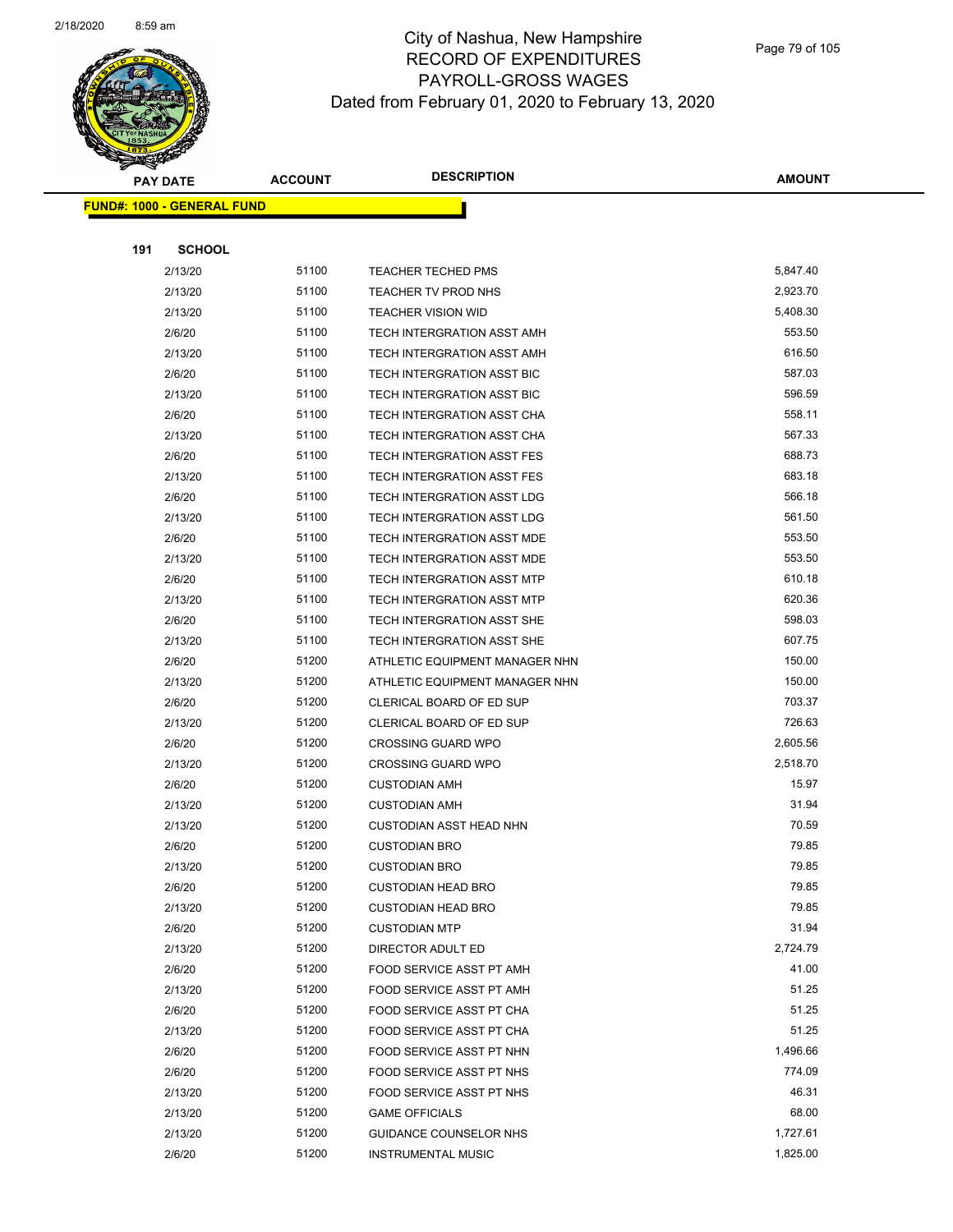

|     | <b>PAY DATE</b>                    | <b>ACCOUNT</b> | <b>DESCRIPTION</b>        | <b>AMOUNT</b> |
|-----|------------------------------------|----------------|---------------------------|---------------|
|     | <u> FUND#: 1000 - GENERAL FUND</u> |                |                           |               |
|     |                                    |                |                           |               |
| 191 | <b>SCHOOL</b>                      |                |                           |               |
|     | 2/13/20                            | 51200          | <b>INSTRUMENTAL MUSIC</b> | 1,850.00      |
|     | 2/6/20                             | 51200          | LUNCH MONITOR AMH         | 600.88        |
|     | 2/13/20                            | 51200          | LUNCH MONITOR AMH         | 583.12        |
|     | 2/6/20                             | 51200          | LUNCH MONITOR BIC         | 991.21        |
|     | 2/13/20                            | 51200          | LUNCH MONITOR BIC         | 632.11        |
|     | 2/6/20                             | 51200          | LUNCH MONITOR BIR         | 484.27        |
|     | 2/13/20                            | 51200          | LUNCH MONITOR BIR         | 484.27        |
|     | 2/6/20                             | 51200          | LUNCH MONITOR BRO         | 551.18        |
|     | 2/13/20                            | 51200          | LUNCH MONITOR BRO         | 488.07        |
|     | 2/6/20                             | 51200          | LUNCH MONITOR CHA         | 689.68        |
|     | 2/13/20                            | 51200          | LUNCH MONITOR CHA         | 885.04        |
|     | 2/6/20                             | 51200          | LUNCH MONITOR DRC         | 271.04        |
|     | 2/13/20                            | 51200          | LUNCH MONITOR DRC         | 228.65        |
|     | 2/6/20                             | 51200          | LUNCH MONITOR ELM         | 162.80        |
|     | 2/13/20                            | 51200          | LUNCH MONITOR ELM         | 159.84        |
|     | 2/6/20                             | 51200          | LUNCH MONITOR FES         | 821.72        |
|     | 2/13/20                            | 51200          | LUNCH MONITOR FES         | 710.35        |
|     | 2/6/20                             | 51200          | LUNCH MONITOR FMS         | 262.82        |
|     | 2/13/20                            | 51200          | LUNCH MONITOR FMS         | 248.97        |
|     | 2/6/20                             | 51200          | LUNCH MONITOR LDG         | 843.52        |
|     | 2/13/20                            | 51200          | LUNCH MONITOR LDG         | 741.11        |
|     | 2/6/20                             | 51200          | LUNCH MONITOR MDE         | 651.20        |
|     | 2/13/20                            | 51200          | LUNCH MONITOR MDE         | 651.20        |
|     | 2/6/20                             | 51200          | LUNCH MONITOR MTP         | 449.92        |
|     | 2/13/20                            | 51200          | LUNCH MONITOR MTP         | 500.24        |
|     | 2/6/20                             | 51200          | LUNCH MONITOR NHN         | 148.00        |
|     | 2/13/20                            | 51200          | LUNCH MONITOR NHN         | 372.96        |
|     | 2/6/20                             | 51200          | LUNCH MONITOR NHS         | 53.28         |
|     | 2/13/20                            | 51200          | LUNCH MONITOR NHS         | 278.24        |
|     | 2/6/20                             | 51200          | LUNCH MONITOR NSE         | 565.36        |
|     | 2/13/20                            | 51200          | LUNCH MONITOR NSE         | 562.40        |
|     | 2/6/20                             | 51200          | LUNCH MONITOR PMS         | 334.44        |
|     | 2/13/20                            | 51200          | <b>LUNCH MONITOR PMS</b>  | 334.44        |
|     | 2/6/20                             | 51200          | LUNCH MONITOR SHE         | 532.75        |
|     | 2/13/20                            | 51200          | LUNCH MONITOR SHE         | 475.62        |
|     | 2/6/20                             | 51200          | PARA PRE SCHOOL BIR       | 695.40        |
|     | 2/13/20                            | 51200          | PARA PRE SCHOOL BIR       | 639.62        |
|     | 2/6/20                             | 51200          | PARA DW SPEC ED BIR       | 920.07        |
|     | 2/13/20                            | 51200          | PARA DW SPEC ED BIR       | 987.38        |
|     | 2/6/20                             | 51200          | PARA DW SPEC ED MDE       | 465.85        |
|     | 2/13/20                            | 51200          | PARA DW SPEC ED MDE       | 462.00        |
|     | 2/6/20                             | 51200          | PARA DW SPEC ED NSE       | 25.63         |
|     | 2/13/20                            | 51200          | PARA DW SPEC ED NSE       | 25.63         |
|     | 2/6/20                             | 51200          | PARA ELL FES              | 38.44         |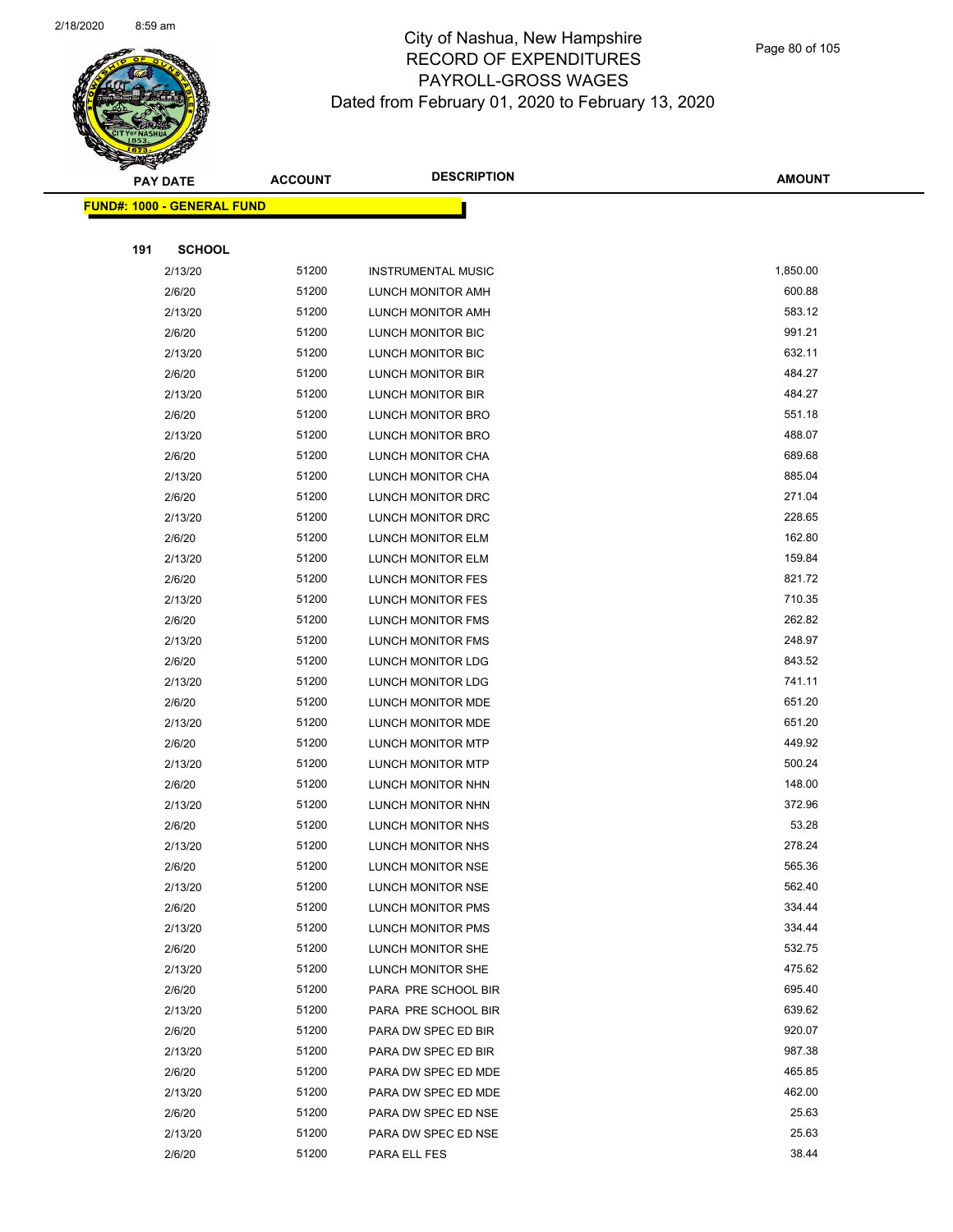

|     | <b>PAY DATE</b>                    | <b>ACCOUNT</b> | <b>DESCRIPTION</b>          | <b>AMOUNT</b>   |
|-----|------------------------------------|----------------|-----------------------------|-----------------|
|     | <u> FUND#: 1000 - GENERAL FUND</u> |                |                             |                 |
|     |                                    |                |                             |                 |
| 191 | <b>SCHOOL</b>                      |                |                             |                 |
|     | 2/13/20                            | 51200          | PARA ELL FES                | 38.44           |
|     | 2/6/20                             | 51200          | PARA INST AMH               | 940.72          |
|     | 2/13/20                            | 51200          | PARA INST AMH               | 940.21          |
|     | 2/6/20                             | 51200          | PARA INST BIC               | 751.11          |
|     | 2/13/20                            | 51200          | PARA INST BIC               | 899.84          |
|     | 2/6/20                             | 51200          | PARA INST BIR               | 20.50           |
|     | 2/13/20                            | 51200          | PARA INST BIR               | 25.63           |
|     | 2/6/20                             | 51200          | PARA INST DRC               | 64.58           |
|     | 2/13/20                            | 51200          | PARA INST DRC               | 71.76           |
|     | 2/6/20                             | 51200          | PARA INST FES               | 38.44           |
|     | 2/13/20                            | 51200          | PARA INST FES               | 38.44           |
|     | 2/6/20                             | 51200          | PARA INST FMS               | 885.25          |
|     | 2/13/20                            | 51200          | PARA INST FMS               | 890.38          |
|     | 2/6/20                             | 51200          | PARA INST LDG               | 12.81           |
|     | 2/13/20                            | 51200          | PARA INST LDG               | 12.81           |
|     | 2/6/20                             | 51200          | PARA INST MDE               | 12.81           |
|     | 2/13/20                            | 51200          | PARA INST MDE               | 12.81           |
|     | 2/6/20                             | 51200          | PARA INST NHN               | 315.04          |
|     | 2/13/20                            | 51200          | PARA INST NHN               | 315.04          |
|     | 2/6/20                             | 51200          | PARA INST PMS               | 80.85           |
|     | 2/13/20                            | 51200          | PARA INST PMS               | 80.85           |
|     | 2/6/20                             | 51200          | PARA INST SHE               | 55.40           |
|     | 2/13/20                            | 51200          | PARA INST SHE               | 335.87          |
|     | 2/6/20                             | 51200          | PARA LIB PMS                | 341.63          |
|     | 2/13/20                            | 51200          | PARA LIB PMS                | 324.76          |
|     | 2/6/20                             | 51200          | PARA PRE SCH BIC            | 1,662.02        |
|     | 2/13/20                            | 51200          | PARA PRE SCH BIC            | 1,653.83        |
|     | 2/6/20                             | 51200          | PARA PRE SCH BRO            | 3,808.35        |
|     | 2/13/20                            | 51200          | PARA PRE SCH BRO            | 3,667.17        |
|     | 2/6/20                             | 51200          | PARA PRE SCH NSE            | 4,553.75        |
|     | 2/13/20                            | 51200          | PARA PRE SCH NSE            | 4,543.17        |
|     | 2/6/20                             | 51200          | PARA SCI NHS                | 40.00           |
|     | 2/13/20                            | 51200          | PARA SCI NHS                | 80.00           |
|     | 2/6/20                             | 51200          | PARA TTI LDG                | 63.88           |
|     | 2/13/20                            | 51200          | PARA TTI LDG                | 79.85           |
|     | 2/13/20                            | 51200          | SCHOOL PSYCHOLOGIST WID     | 3,938.09        |
|     | 2/13/20                            | 51200          | SPEECH LANG PATHOLOGIST WID | 5,452.21        |
|     | 2/13/20                            | 51200          | STUDENT ACTIVITY COORD NHS  | 1,093.00        |
|     | 2/6/20                             | 51200          | SUB CLERICAL                | 950.63          |
|     | 2/13/20                            | 51200          | <b>SUB CLERICAL</b>         | 802.75          |
|     | 2/6/20                             | 51200<br>51200 | <b>SUB CROSSING GUARD</b>   | 71.87<br>103.81 |
|     | 2/13/20                            | 51200          | <b>SUB CROSSING GUARD</b>   | 36.00           |
|     | 2/6/20                             | 51200          | SUB TEACHER                 | 66.99           |
|     | 2/6/20                             |                | SUMMER SCHOOL PARA          |                 |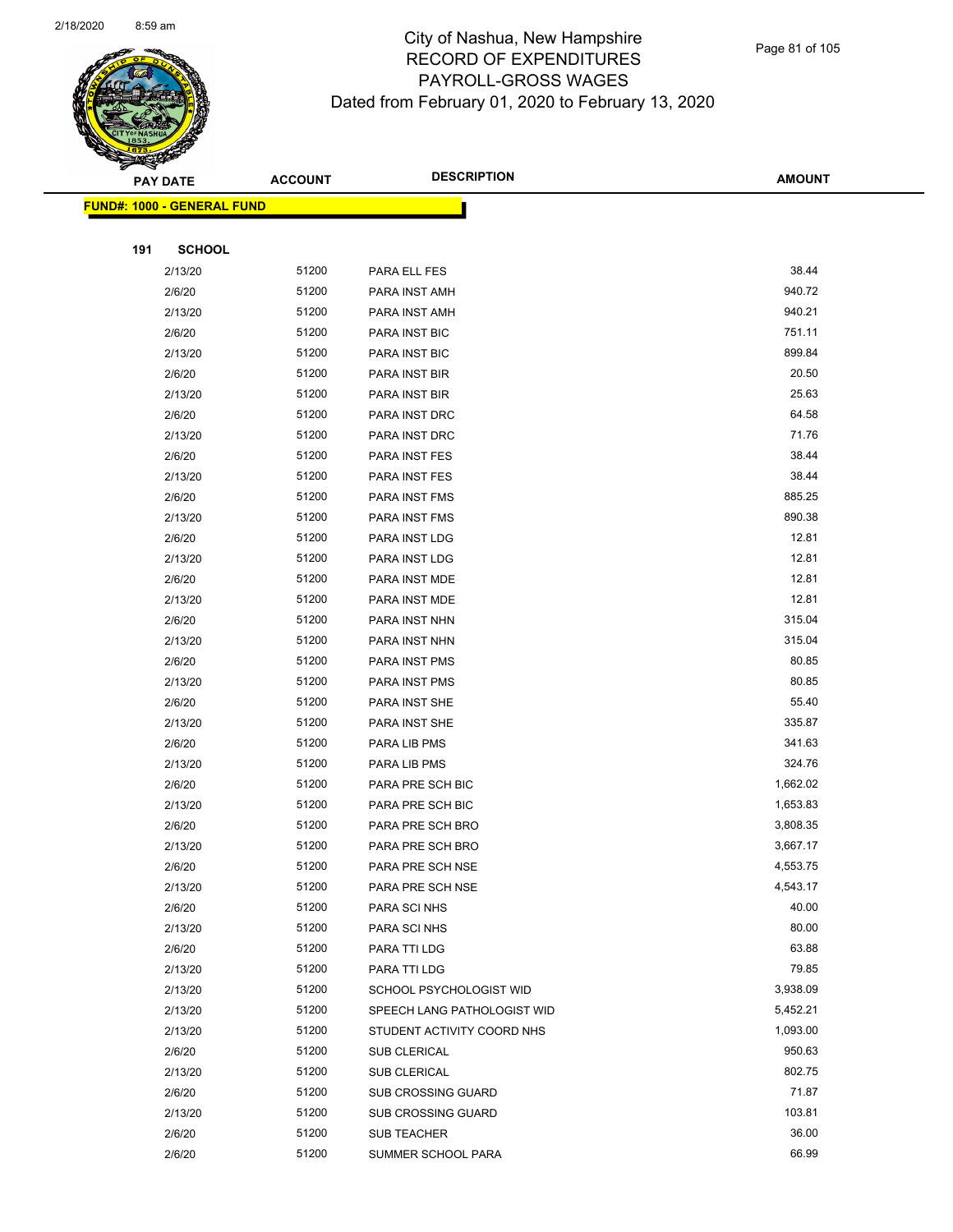

Page 82 of 105

|     | <b>PAY DATE</b>                   | <b>ACCOUNT</b> | <b>DESCRIPTION</b>                                      | <b>AMOUNT</b> |
|-----|-----------------------------------|----------------|---------------------------------------------------------|---------------|
|     | <b>FUND#: 1000 - GENERAL FUND</b> |                |                                                         |               |
|     |                                   |                |                                                         |               |
| 191 | <b>SCHOOL</b>                     |                |                                                         |               |
|     | 2/13/20                           | 51200          | <b>TEACHER ART FMS</b>                                  | 2,040.00      |
|     | 2/13/20                           | 51200          | <b>TEACHER ART NHS</b>                                  | 994.80        |
|     | 2/13/20                           | 51200          | TEACHER BIO TEC NHN                                     | 562.60        |
|     | 2/13/20                           | 51200          | <b>TEACHER ELL NHN</b>                                  | 150.00        |
|     | 2/13/20                           | 51200          | <b>TEACHER ELL NHS</b>                                  | 793.90        |
|     | 2/13/20                           | 51200          | <b>TEACHER ENGLISH NHN</b>                              | 500.00        |
|     | 2/13/20                           | 51200          | <b>TEACHER ENGLISH NHS</b>                              | 2,184.90      |
|     | 2/13/20                           | 51200          | <b>TEACHER FACS PMS</b>                                 | 150.00        |
|     | 2/13/20                           | 51200          | TEACHER FOREIGN LANG FMS                                | 1,188.30      |
|     | 2/13/20                           | 51200          | <b>TEACHER GR1 MTP</b>                                  | 175.00        |
|     | 2/13/20                           | 51200          | TEACHER HEALTH NHN                                      | 100.00        |
|     | 2/13/20                           | 51200          | <b>TEACHER HEALTH NHS</b>                               | 240.00        |
|     | 2/13/20                           | 51200          | <b>TEACHER MUSIC AMH</b>                                | 275.00        |
|     | 2/13/20                           | 51200          | <b>TEACHER MUSIC DRC</b>                                | 400.00        |
|     | 2/13/20                           | 51200          | <b>TEACHER MUSIC ELM</b>                                | 1,972.90      |
|     | 2/13/20                           | 51200          | <b>TEACHER MUSIC LDG</b>                                | 100.00        |
|     | 2/13/20                           | 51200          | <b>TEACHER MUSIC MTP</b>                                | 1,643.78      |
|     | 2/13/20                           | 51200          | TEACHER PE NHS                                          | 1,044.00      |
|     | 2/13/20                           | 51200          | <b>TEACHER READ ELM</b>                                 | 1,727.60      |
|     | 2/13/20                           | 51200          | TEACHER SOCIAL STUDIES NHN                              | 887.50        |
|     | 2/13/20                           | 51200          | TEACHER SOCIAL STUDIES NHS                              | 441.00        |
|     | 2/13/20                           | 51200          | <b>TEACHER SPED ELM</b>                                 | 52.00         |
|     | 2/13/20                           | 51200          | <b>TEACHER SPED NHN</b>                                 | 2,039.50      |
|     | 2/13/20                           | 51200          | <b>TEACHER SPED NHS</b>                                 | 1,461.82      |
|     | 2/13/20                           | 51200          | <b>TEACHER SPED PMS</b>                                 | 162.50        |
|     | 2/13/20                           | 51200          | <b>TEACHER VISION WID</b>                               | 818.83        |
|     | 2/6/20                            | 51200          | <b>TICKETSELLER</b>                                     | 50.00         |
|     | 2/13/20                           | 51200          | <b>TICKETSELLER</b>                                     | 150.00        |
|     | 2/6/20                            | 51300          | <b>CLERICAL HUMAN RESOURCES</b>                         | 144.05        |
|     | 2/13/20                           | 51300          | <b>CLERICAL HUMAN RESOURCES</b>                         | 38.76         |
|     | 2/6/20                            | 51300          | <b>CLERICAL PLANT OPS</b>                               | 15.32         |
|     | 2/13/20                           | 51300          | <b>CLERICAL PLANT OPS</b>                               | 15.32         |
|     | 2/6/20                            | 51300          | CLERICAL PRINCIPAL AMH                                  | 7.32          |
|     | 2/13/20                           | 51300<br>51300 | <b>CLERICAL PRINCIPAL AMH</b>                           | 29.96<br>8.16 |
|     | 2/6/20                            | 51300          | <b>CLERICAL PRINCIPAL BIC</b>                           | 23.64         |
|     | 2/13/20<br>2/13/20                | 51300          | CLERICAL PRINCIPAL BIC<br><b>CLERICAL PRINCIPAL BRO</b> | 8.16          |
|     |                                   | 51300          | CLERICAL PRINCIPAL CHA                                  | 7.66          |
|     | 2/13/20<br>2/6/20                 | 51300          | CLERICAL PRINCIPAL DRC                                  | 6.96          |
|     | 2/13/20                           | 51300          | CLERICAL PRINCIPAL DRC                                  | 8.04          |
|     | 2/6/20                            | 51300          | CLERICAL PRINCIPAL MDE                                  | 8.04          |
|     | 2/6/20                            | 51300          | <b>CLERICAL PRINCIPAL MTP</b>                           | 16.08         |
|     | 2/13/20                           | 51300          | <b>CLERICAL PRINCIPAL MTP</b>                           | 8.04          |
|     | 2/6/20                            | 51300          | <b>CLERICAL PRINCIPAL NSE</b>                           | 29.04         |
|     |                                   |                |                                                         |               |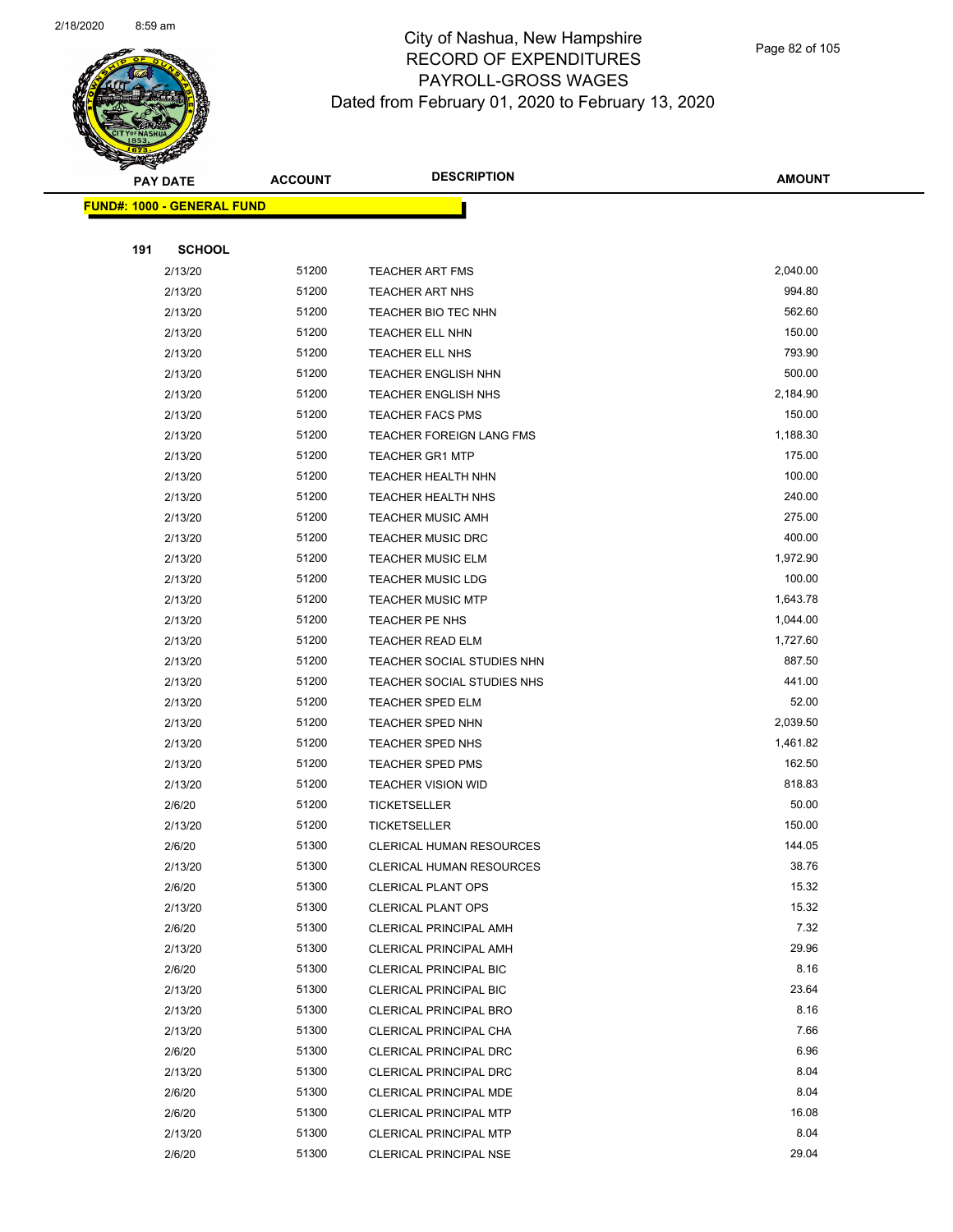

|     | <b>PAY DATE</b>                    | <b>ACCOUNT</b> | <b>DESCRIPTION</b>             | <b>AMOUNT</b> |
|-----|------------------------------------|----------------|--------------------------------|---------------|
|     | <u> FUND#: 1000 - GENERAL FUND</u> |                |                                |               |
|     |                                    |                |                                |               |
| 191 | <b>SCHOOL</b>                      |                |                                |               |
|     | 2/13/20                            | 51300          | CLERICAL PRINCIPAL NSE         | 38.40         |
|     | 2/6/20                             | 51300          | CLERICAL PRINCIPAL SHE         | 7.32          |
|     | 2/13/20                            | 51300          | CLERICAL PRINCIPAL SHE         | 8.16          |
|     | 2/6/20                             | 51300          | <b>CUSTODIAN ASST HEAD ELM</b> | 280.94        |
|     | 2/6/20                             | 51300          | <b>CUSTODIAN ASST HEAD NHN</b> | 476.03        |
|     | 2/13/20                            | 51300          | <b>CUSTODIAN ASST HEAD NHN</b> | 1,337.47      |
|     | 2/6/20                             | 51300          | <b>CUSTODIAN ASST HEAD NHS</b> | 561.89        |
|     | 2/13/20                            | 51300          | <b>CUSTODIAN ASST HEAD NHS</b> | 608.71        |
|     | 2/6/20                             | 51300          | <b>CUSTODIAN ASST HEAD PMS</b> | 124.87        |
|     | 2/13/20                            | 51300          | <b>CUSTODIAN ASST HEAD PMS</b> | 265.34        |
|     | 2/6/20                             | 51300          | <b>CUSTODIAN BIC</b>           | 657.72        |
|     | 2/6/20                             | 51300          | <b>CUSTODIAN BIR</b>           | 219.26        |
|     | 2/13/20                            | 51300          | <b>CUSTODIAN BIR</b>           | 328.87        |
|     | 2/6/20                             | 51300          | <b>CUSTODIAN BRO</b>           | 137.03        |
|     | 2/13/20                            | 51300          | <b>CUSTODIAN BRO</b>           | 109.62        |
|     | 2/13/20                            | 51300          | <b>CUSTODIAN DRC</b>           | 13.71         |
|     | 2/6/20                             | 51300          | <b>CUSTODIAN ELM</b>           | 1,151.06      |
|     | 2/13/20                            | 51300          | <b>CUSTODIAN ELM</b>           | 554.99        |
|     | 2/13/20                            | 51300          | <b>CUSTODIAN FES</b>           | 246.65        |
|     | 2/13/20                            | 51300          | <b>CUSTODIAN HEAD AMH</b>      | 15.60         |
|     | 2/13/20                            | 51300          | <b>CUSTODIAN HEAD BIC</b>      | 561.88        |
|     | 2/6/20                             | 51300          | <b>CUSTODIAN HEAD BIR</b>      | 23.41         |
|     | 2/13/20                            | 51300          | <b>CUSTODIAN HEAD BIR</b>      | 85.85         |
|     | 2/6/20                             | 51300          | <b>CUSTODIAN HEAD BRO</b>      | 725.76        |
|     | 2/13/20                            | 51300          | <b>CUSTODIAN HEAD BRO</b>      | 725.75        |
|     | 2/6/20                             | 51300          | <b>CUSTODIAN HEAD CHA</b>      | 156.08        |
|     | 2/6/20                             | 51300          | <b>CUSTODIAN HEAD DRC</b>      | 397.99        |
|     | 2/13/20                            | 51300          | <b>CUSTODIAN HEAD DRC</b>      | 390.19        |
|     | 2/6/20                             | 51300          | <b>CUSTODIAN HEAD ELM</b>      | 591.84        |
|     | 2/13/20                            | 51300          | <b>CUSTODIAN HEAD ELM</b>      | 332.92        |
|     | 2/13/20                            | 51300          | <b>CUSTODIAN HEAD FES</b>      | 382.38        |
|     | 2/6/20                             | 51300          | <b>CUSTODIAN HEAD FMS</b>      | 295.92        |
|     | 2/13/20                            | 51300          | <b>CUSTODIAN HEAD FMS</b>      | 166.46        |
|     | 2/13/20                            | 51300          | <b>CUSTODIAN HEAD LDG</b>      | 117.06        |
|     | 2/6/20                             | 51300          | <b>CUSTODIAN HEAD MDE</b>      | 124.86        |
|     | 2/6/20                             | 51300          | <b>CUSTODIAN HEAD MTP</b>      | 234.12        |
|     | 2/13/20                            | 51300          | <b>CUSTODIAN HEAD MTP</b>      | 280.96        |
|     | 2/6/20                             | 51300          | <b>CUSTODIAN HEAD SHE</b>      | 7.80          |
|     | 2/6/20                             | 51300          | <b>CUSTODIAN MTP</b>           | 47.96         |
|     | 2/6/20                             | 51300          | <b>CUSTODIAN NHN</b>           | 1,523.85      |
|     | 2/13/20                            | 51300          | <b>CUSTODIAN NHN</b>           | 239.80        |
|     | 2/6/20                             | 51300          | <b>CUSTODIAN NHS</b>           | 726.21        |
|     | 2/13/20                            | 51300          | <b>CUSTODIAN NHS</b>           | 682.72        |
|     | 2/6/20                             | 51300          | <b>CUSTODIAN PMS</b>           | 952.36        |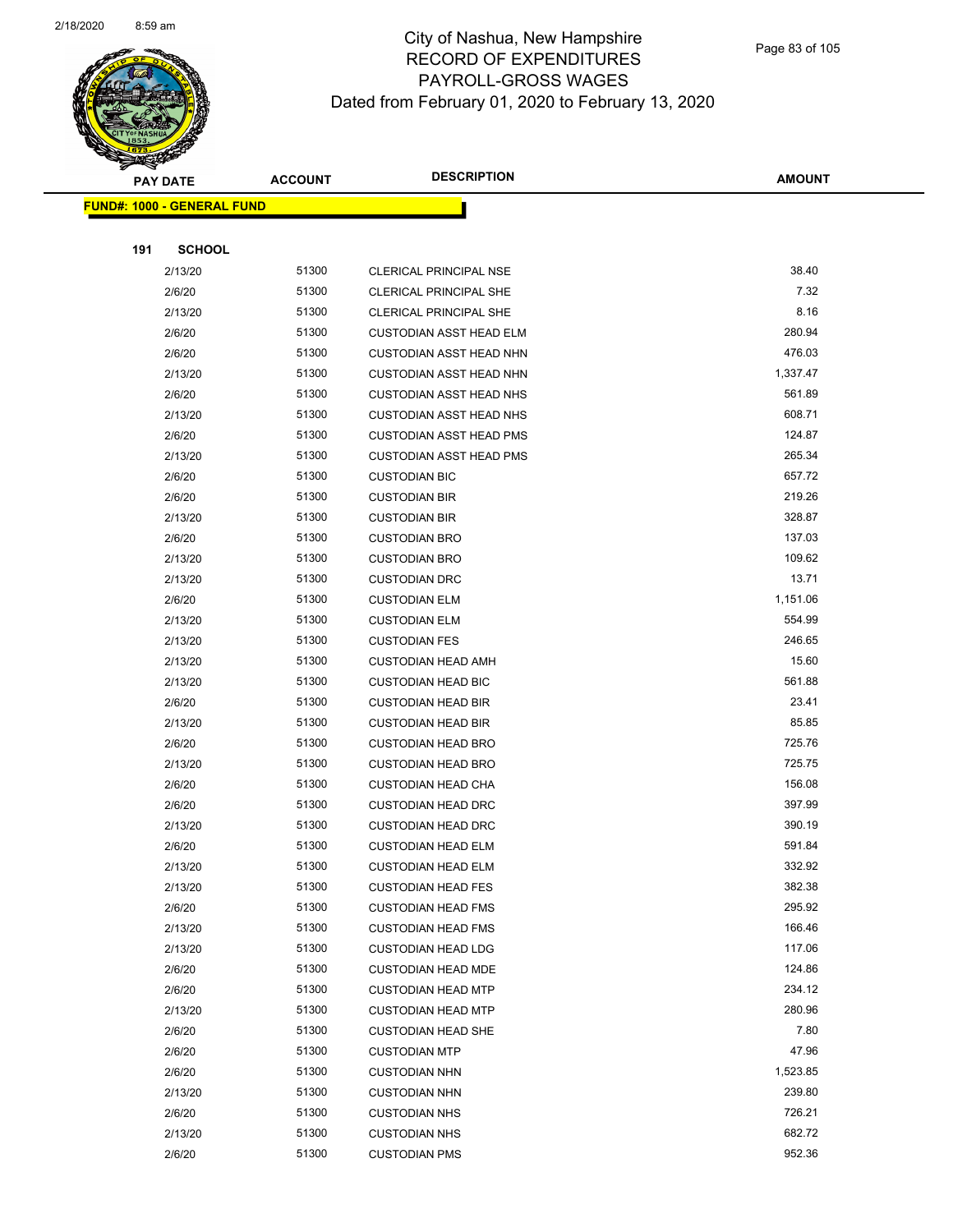

Page 84 of 105

| <b>PAY DATE</b>                   | <b>ACCOUNT</b> | <b>DESCRIPTION</b>                         | <b>AMOUNT</b>  |
|-----------------------------------|----------------|--------------------------------------------|----------------|
| <b>FUND#: 1000 - GENERAL FUND</b> |                |                                            |                |
|                                   |                |                                            |                |
| 191<br><b>SCHOOL</b>              |                |                                            |                |
| 2/13/20                           | 51300          | <b>CUSTODIAN PMS</b>                       | 507.00         |
| 2/6/20                            | 51300          | <b>CUSTODIAN WID</b>                       | 27.41          |
| 2/13/20                           | 51300          | <b>CUSTODIAN WID</b>                       | 95.92          |
| 2/6/20                            | 51300          | FOOD SERVICE COOK NHN                      | 18.14          |
| 2/6/20                            | 51300          | FOOD SERVICE COOK NHS                      | 12.85          |
| 2/6/20                            | 51300          | <b>FOOD SERVICECOOK MTP</b>                | 5.50           |
| 2/13/20                           | 51300          | MAINTENANCE ELECTRICIAN WPO                | 321.36         |
| 2/13/20                           | 51300          | MAINTENANCE GRDS FORMEN WPO                | 86.54          |
| 2/13/20                           | 51300          | MAINTENANCE GROUNDS WPO                    | 707.54         |
| 2/6/20                            | 51300          | MAINTENANCE HVAC WPO                       | 649.69         |
| 2/13/20                           | 51300          | MAINTENANCE HVAC WPO                       | 915.50         |
| 2/6/20                            | 51300          | MAINTENANCE PLUMBER WPO                    | 120.96         |
| 2/6/20                            | 51300          | PARA DW SPEC ED MDE                        | 185.96         |
| 2/13/20                           | 51300          | PARA DW SPEC ED MDE                        | 199.24         |
| 2/13/20                           | 51300          | PARA DW SPEC ED NHN                        | 82.67          |
| 2/6/20                            | 51300          | PARA DW SPEC ED NHS                        | 30.06          |
| 2/13/20                           | 51300          | PARA DW SPEC ED NHS                        | 30.06          |
| 2/13/20                           | 51300          | PARA DW SPEC ELM                           | 19.44          |
| 2/6/20                            | 51300          | SECURITY MONITOR NHN                       | 54.81          |
| 2/6/20                            | 51300          | SECURITY MONITOR NHS                       | 109.63         |
| 2/13/20                           | 51300          | SECURITY MONITOR NHS                       | 82.22          |
| 2/13/20                           | 51300          | SIGN LANGUAGE INTERPRETER                  | 47.44          |
| 2/6/20                            | 51400          | <b>CUSTODIAN TEMP</b>                      | 694.40         |
| 2/13/20                           | 51400          | <b>CUSTODIAN TEMP</b>                      | 1,388.80       |
| 2/6/20                            | 51412          | <b>CROSSING GUARD WPO</b>                  | 130.24         |
| 2/13/20                           | 51412          | <b>CROSSING GUARD WPO</b>                  | 92.71          |
| 2/13/20                           | 51412          | <b>DIRECTOR GUIDANCE</b>                   | 860.00         |
| 2/13/20                           | 51412          | GUIDANCE COUNSELOR NHS                     | 598.26         |
| 2/13/20                           | 51412          | <b>INTERPRETER</b>                         | 66.50          |
| 2/6/20                            | 51412          | LUNCH MONITOR NHS                          | 59.20          |
| 2/6/20                            | 51412          | PARA ALT FMS                               | 10.00          |
| 2/13/20                           | 51412          | PARA ALT FMS                               | 29.00          |
| 2/13/20                           | 51412          | PARA DW SPEC ED AMH                        | 21.00          |
| 2/6/20                            | 51412<br>51412 | PARA DW SPEC ED BRO                        | 28.00<br>74.00 |
| 2/13/20                           | 51412          | PARA DW SPEC ED BRO<br>PARA DW SPEC ED CHA | 14.00          |
| 2/13/20<br>2/6/20                 | 51412          | PARA DW SPEC ED FMS                        | 223.00         |
| 2/13/20                           | 51412          | PARA DW SPEC ED FMS                        | 202.00         |
| 2/6/20                            | 51412          | PARA DW SPEC ED MTP                        | 9.00           |
| 2/13/20                           | 51412          | PARA DW SPEC ED MTP                        | 14.00          |
| 2/6/20                            | 51412          | PARA DW SPEC ED NHN                        | 20.00          |
| 2/13/20                           | 51412          | PARA DW SPEC ED NHN                        | 68.00          |
| 2/13/20                           | 51412          | PARA DW SPEC ED PMS                        | 221.00         |
| 2/6/20                            | 51412          | PARA DW SPEC ED SHE                        | 16.00          |
|                                   |                |                                            |                |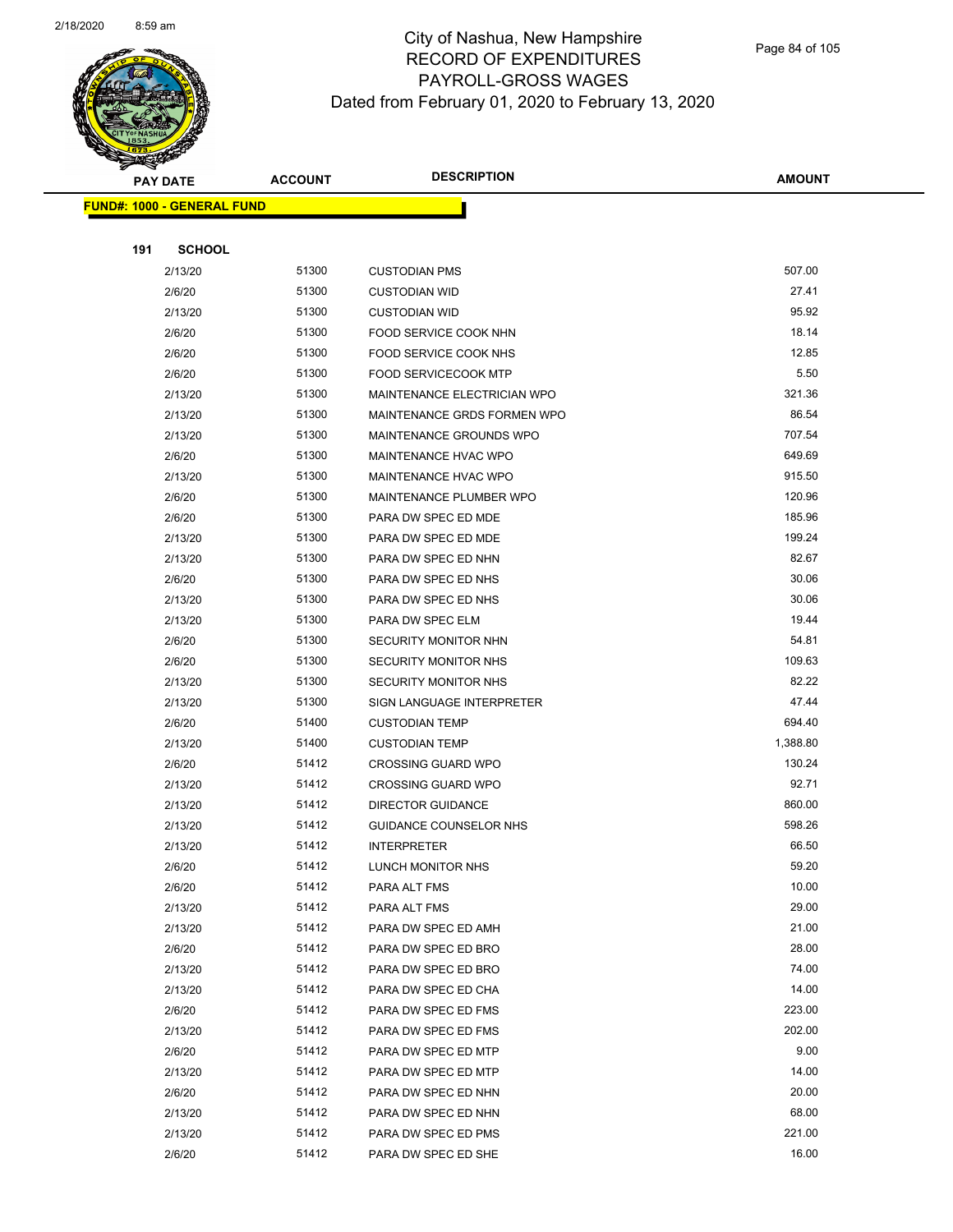

Page 85 of 105

| ॼ   | <b>PAY DATE</b>                   | <b>ACCOUNT</b> | <b>DESCRIPTION</b>             | <b>AMOUNT</b>   |
|-----|-----------------------------------|----------------|--------------------------------|-----------------|
|     | <b>FUND#: 1000 - GENERAL FUND</b> |                |                                |                 |
|     |                                   |                |                                |                 |
| 191 | <b>SCHOOL</b>                     |                |                                |                 |
|     | 2/13/20                           | 51412          | PARA DW SPEC ED SHE            | 43.00           |
|     | 2/6/20                            | 51412          | PARA DW SPEC ELM               | 1,033.00        |
|     | 2/13/20                           | 51412          | PARA DW SPEC ELM               | 963.00          |
|     | 2/13/20                           | 51412          | PARA ELL ELM                   | 136.00          |
|     | 2/6/20                            | 51412          | PARA ELL FMS                   | 15.00           |
|     | 2/13/20                           | 51412          | PARA ELL FMS                   | 84.00           |
|     | 2/6/20                            | 51412          | PARA ELL LDG                   | 5.00            |
|     | 2/6/20                            | 51412          | PARA ELL MTP                   | 8.00            |
|     | 2/13/20                           | 51412          | PARA ELL MTP                   | 8.00            |
|     | 2/6/20                            | 51412          | PARA INST AMH                  | 105.00          |
|     | 2/6/20                            | 51412          | PARA INST BIC                  | 101.00          |
|     | 2/13/20                           | 51412          | PARA INST BIC                  | 55.00           |
|     | 2/6/20                            | 51412          | PARA INST BIR                  | 138.00          |
|     | 2/13/20                           | 51412          | PARA INST BIR                  | 136.00          |
|     | 2/6/20                            | 51412          | PARA INST BRO                  | 117.00          |
|     | 2/13/20                           | 51412          | PARA INST BRO                  | 121.00          |
|     | 2/6/20                            | 51412          | PARA INST CHA                  | 195.00          |
|     | 2/13/20                           | 51412          | PARA INST CHA                  | 399.00          |
|     | 2/6/20                            | 51412          | PARA INST DRC                  | 372.00          |
|     | 2/13/20                           | 51412          | PARA INST DRC                  | 312.00          |
|     | 2/6/20                            | 51412          | PARA INST ELM                  | 700.00          |
|     | 2/13/20                           | 51412          | PARA INST ELM                  | 783.00          |
|     | 2/6/20                            | 51412          | PARA INST FES                  | 134.00          |
|     | 2/13/20                           | 51412          | PARA INST FES                  | 131.00          |
|     | 2/6/20                            | 51412          | PARA INST FMS                  | 310.00          |
|     | 2/13/20                           | 51412          | PARA INST FMS                  | 223.00          |
|     | 2/6/20                            | 51412          | PARA INST LDG                  | 217.00          |
|     | 2/13/20                           | 51412          | PARA INST LDG                  | 88.00           |
|     | 2/6/20                            | 51412          | PARA INST MDE                  | 96.00           |
|     | 2/13/20                           | 51412          | PARA INST MDE                  | 183.00          |
|     | 2/6/20                            | 51412          | PARA INST MTP                  | 106.00          |
|     | 2/13/20                           | 51412          | PARA INST MTP                  | 49.00           |
|     | 2/13/20                           | 51412          | PARA INST NHN                  | 38.00           |
|     | 2/6/20                            | 51412          | PARA INST NHS                  | 26.00           |
|     | 2/6/20                            | 51412          | PARA INST NSE                  | 110.00<br>16.00 |
|     | 2/13/20                           | 51412<br>51412 | PARA INST NSE                  | 52.00           |
|     | 2/13/20                           | 51412          | PARA INST PMS                  | 222.80          |
|     | 2/6/20<br>2/13/20                 | 51412          | PARA INST SHE                  | 427.00          |
|     |                                   | 51412          | PARA INST SHE                  | 13.00           |
|     | 2/6/20<br>2/13/20                 | 51412          | PARA KIND AMH<br>PARA KIND AMH | 20.00           |
|     | 2/6/20                            | 51412          | PARA KIND BIC                  | 15.00           |
|     | 2/6/20                            | 51412          | PARA KIND BRO                  | 48.00           |
|     | 2/13/20                           | 51412          | PARA KIND BRO                  | 5.00            |
|     |                                   |                |                                |                 |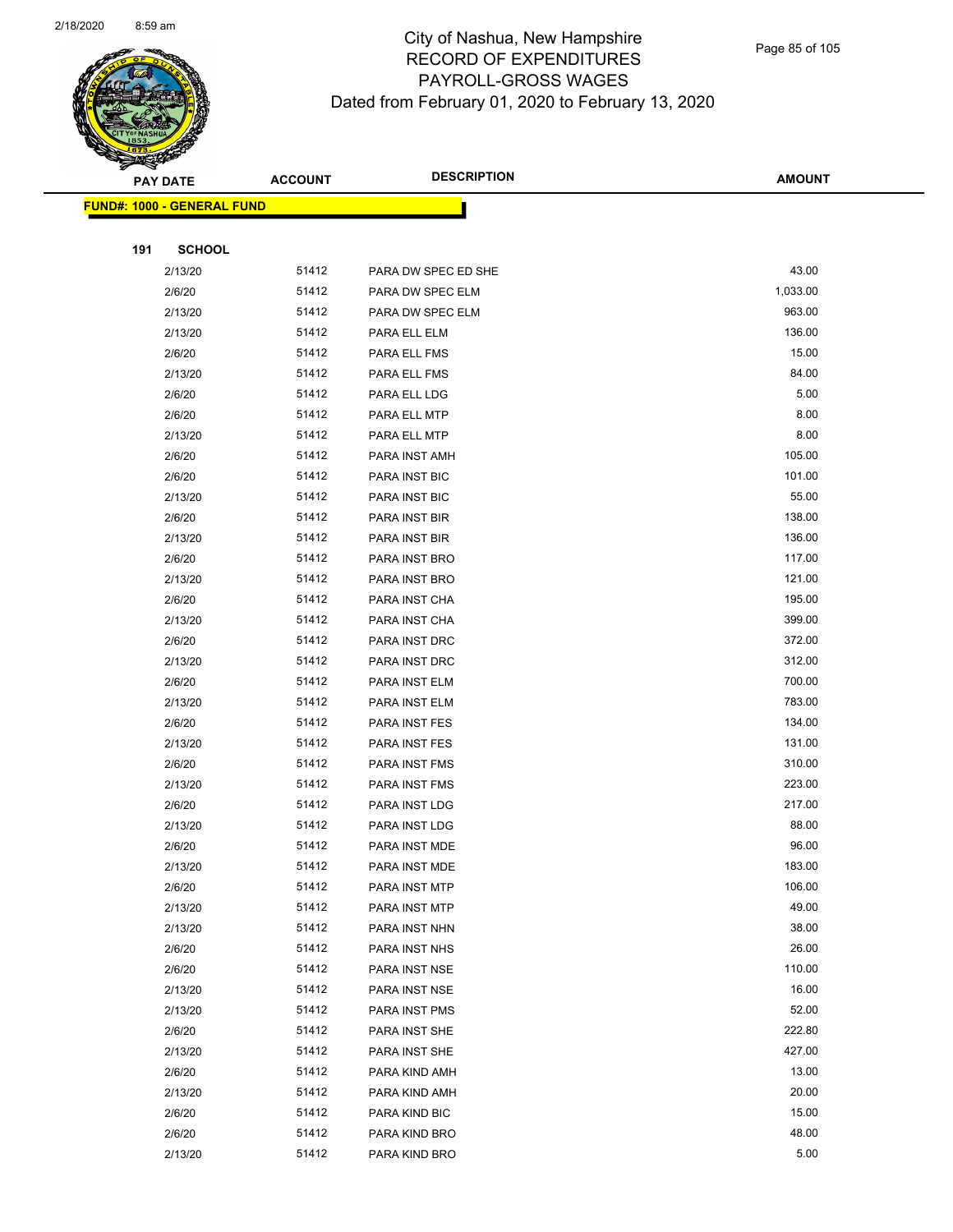

 $\overline{\phantom{0}}$ 

|     | <b>PAY DATE</b>                   | <b>ACCOUNT</b> | <b>DESCRIPTION</b>         | <b>AMOUNT</b> |
|-----|-----------------------------------|----------------|----------------------------|---------------|
|     | <b>FUND#: 1000 - GENERAL FUND</b> |                |                            |               |
|     |                                   |                |                            |               |
| 191 | <b>SCHOOL</b>                     |                |                            |               |
|     | 2/6/20                            | 51412          | PARA KIND CHA              | 7.00          |
|     | 2/13/20                           | 51412          | PARA KIND CHA              | 7.00          |
|     | 2/6/20                            | 51412          | PARA KIND DRC              | 51.00         |
|     | 2/13/20                           | 51412          | PARA KIND DRC              | 13.00         |
|     | 2/6/20                            | 51412          | PARA KIND LDG              | 109.00        |
|     | 2/6/20                            | 51412          | PARA KIND MDE              | 51.00         |
|     | 2/13/20                           | 51412          | PARA KIND MDE              | 19.00         |
|     | 2/6/20                            | 51412          | PARA KIND MTP              | 8.00          |
|     | 2/13/20                           | 51412          | PARA KIND MTP              | 8.00          |
|     | 2/6/20                            | 51412          | PARA KIND SHE              | 32.00         |
|     | 2/13/20                           | 51412          | PARA KIND SHE              | 16.00         |
|     | 2/13/20                           | 51412          | PARA LIB PMS               | 68.00         |
|     | 2/6/20                            | 51412          | PARA MEDIA NHS             | 38.00         |
|     | 2/13/20                           | 51412          | PARA PRE SCH BIC           | 49.00         |
|     | 2/6/20                            | 51412          | PARA PRE SCH BRO           | 44.00         |
|     | 2/13/20                           | 51412          | PARA PRE SCH BRO           | 72.00         |
|     | 2/6/20                            | 51412          | PARA PRE SCH NSE           | 38.00         |
|     | 2/13/20                           | 51412          | PARA PRE SCH NSE           | 38.00         |
|     | 2/6/20                            | 51412          | PARA SPED FES              | 6.00          |
|     | 2/13/20                           | 51412          | PARA SPED FES              | 5.00          |
|     | 2/6/20                            | 51412          | PARA TTI AMH               | 38.00         |
|     | 2/6/20                            | 51412          | PARA TTI LDG               | 95.00         |
|     | 2/13/20                           | 51412          | PARA TTI LDG               | 95.00         |
|     | 2/6/20                            | 51412          | PARA TTI MTP               | 553.00        |
|     | 2/13/20                           | 51412          | PARA TTI MTP               | 554.00        |
|     | 2/6/20                            | 51412          | PARA VOC NHS               | 119.00        |
|     | 2/13/20                           | 51412          | PARA VOC NHS               | 114.00        |
|     | 2/6/20                            | 51412          | SUB CLERICAL               | 1,020.50      |
|     | 2/13/20                           | 51412          | SUB CLERICAL               | 968.50        |
|     | 2/6/20                            | 51412          | SUB LUNCH MONITOR          | 994.56        |
|     | 2/13/20                           | 51412          | <b>SUB LUNCH MONITOR</b>   | 807.13        |
|     | 2/6/20                            | 51412          | SUB PARA PROFESSIONAL      | 3,014.18      |
|     | 2/13/20                           | 51412          | SUB PARA PROFESSIONAL      | 3,023.79      |
|     | 2/6/20                            | 51412          | SUB TEACHER                | 11,163.07     |
|     | 2/13/20                           | 51412          | <b>SUB TEACHER</b>         | 10,240.34     |
|     | 2/6/20                            | 51412          | SUB TEACHER LONG TERM      | 5,408.00      |
|     | 2/13/20                           | 51412          | SUB TEACHER LONG TERM      | 6,417.50      |
|     | 2/13/20                           | 51412          | SUMMER SCH STUD MENT K-5   | 57.42         |
|     | 2/6/20                            | 51412          | SUMMER SCHOOL PARA         | 117.23        |
|     | 2/13/20                           | 51412          | SUMMER SCHOOL PARA         | 306.25        |
|     | 2/13/20                           | 51412          | <b>TEACHER ELL NHS</b>     | 16.75         |
|     | 2/13/20                           | 51412          | <b>TEACHER ENGLISH NHS</b> | 53.76         |
|     | 2/13/20                           | 51412          | TEACHER HVAC NHS           | 25.00         |
|     | 2/13/20                           | 51412          | TEACHER SPED NHS           | 947.00        |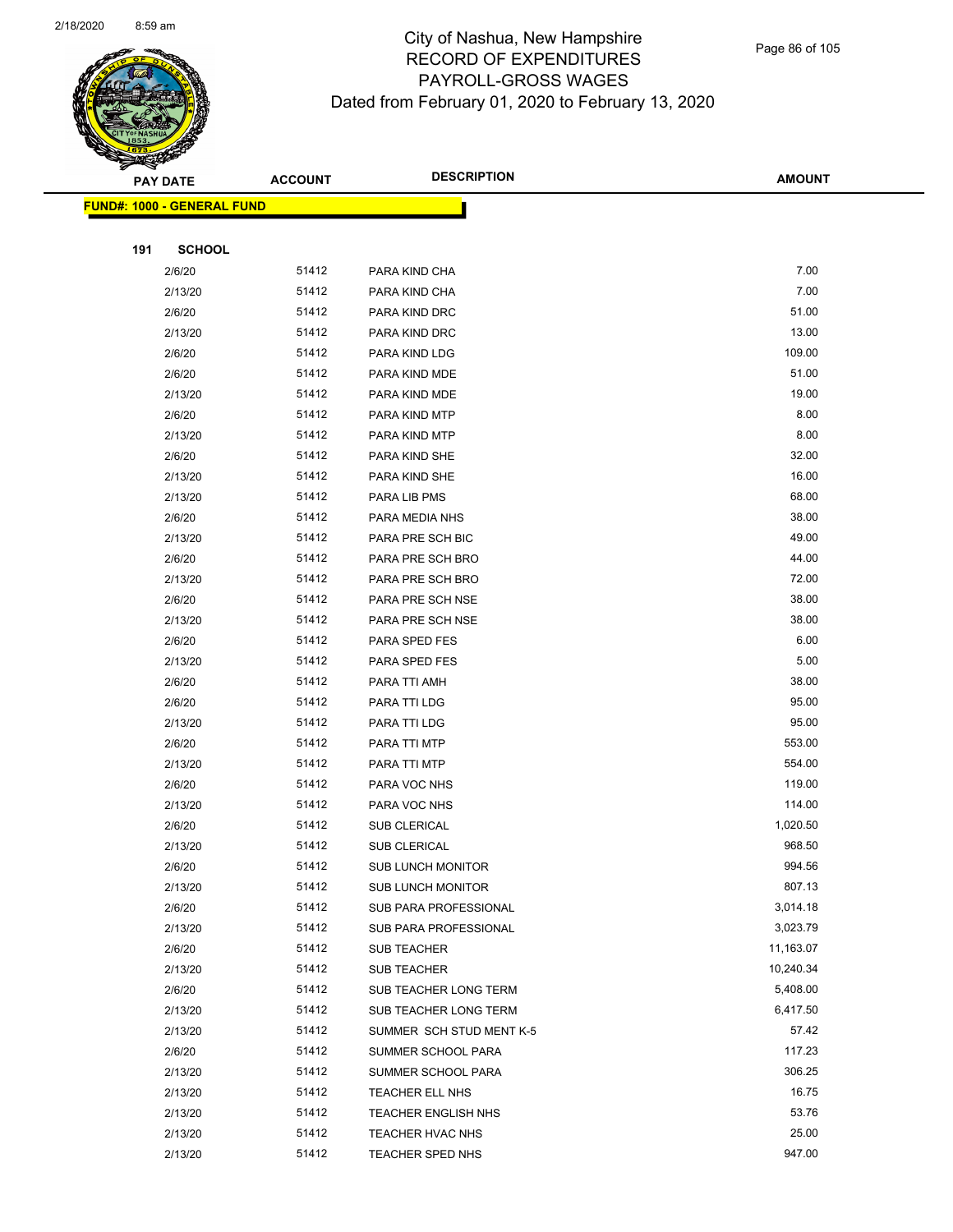

|     | <b>PAY DATE</b>                    | <b>ACCOUNT</b> | <b>DESCRIPTION</b>            | <b>AMOUNT</b> |
|-----|------------------------------------|----------------|-------------------------------|---------------|
|     | <u> FUND#: 1000 - GENERAL FUND</u> |                |                               |               |
|     |                                    |                |                               |               |
| 191 | <b>SCHOOL</b>                      |                |                               |               |
|     | 2/6/20                             | 51412          | TITLE ONE PARA FES            | 28.00         |
|     | 2/13/20                            | 51412          | TITLE ONE PARA FES            | 38.00         |
|     | 2/13/20                            | 51600          | DIRECTOR COM GRANTS           | (300.00)      |
|     | 2/13/20                            | 51650          | <b>ACCESS ADMINISTRATOR</b>   | 262.50        |
|     | 2/6/20                             | 51650          | PARA DW SPEC ED AMH           | 256.75        |
|     | 2/6/20                             | 51650          | PARA DW SPEC ED NHN           | 262.99        |
|     | 2/13/20                            | 51650          | PARA DW SPEC ED NHN           | 292.20        |
|     | 2/6/20                             | 51650          | PARA INST LDG                 | 80.80         |
|     | 2/13/20                            | 51650          | PARA INST LDG                 | 69.08         |
|     | 2/6/20                             | 51650          | PARA KIND LDG                 | 19.84         |
|     | 2/13/20                            | 51650          | PARA KIND LDG                 | 19.84         |
|     | 2/6/20                             | 51650          | PARA TTI LDG                  | 59.78         |
|     | 2/13/20                            | 51650          | PARA TTI LDG                  | 40.70         |
|     | 2/6/20                             | 51650          | SIGN LANGUAGE INTERPRETER     | 272.78        |
|     | 2/13/20                            | 51650          | SIGN LANGUAGE INTERPRETER     | 146.98        |
|     | 2/6/20                             | 51650          | <b>SUB TEACHER</b>            | 822.78        |
|     | 2/13/20                            | 51650          | TEACHER COSMETOLOGY NHN       | 50.00         |
|     | 2/13/20                            | 51650          | TEACHER ELL LDG               | 875.00        |
|     | 2/13/20                            | 51650          | <b>TEACHER ELL NHS</b>        | 50.00         |
|     | 2/13/20                            | 51650          | <b>TEACHER ENGLISH NHS</b>    | 50.00         |
|     | 2/13/20                            | 51650          | <b>TEACHER FACS NHN</b>       | 100.00        |
|     | 2/13/20                            | 51650          | TEACHER FOREIGN LANG NHN      | 700.00        |
|     | 2/13/20                            | 51650          | <b>TEACHER MUSIC ELM</b>      | 50.00         |
|     | 2/13/20                            | 51650          | TEACHER PE NHN                | 500.00        |
|     | 2/13/20                            | 51650          | <b>TEACHER SCIENCE ELM</b>    | 152.50        |
|     | 2/13/20                            | 51650          | <b>TEACHER SCIENCE NHN</b>    | 75.00         |
|     | 2/13/20                            | 51650          | <b>TEACHER SCIENCE NHS</b>    | 50.00         |
|     | 2/13/20                            | 51650          | TEACHER SOCIAL STUDIES NHS    | 50.00         |
|     | 2/13/20                            | 51700          | <b>BASKETBALL GIRLS ELM</b>   | 1,697.00      |
|     | 2/13/20                            | 51700          | CHEERLEADER FMS               | 977.00        |
|     | 2/13/20                            | 51700          | <b>CHEERLEADER PMS</b>        | 851.00        |
|     | 2/13/20                            | 51700          | <b>GUIDANCE COUNSELOR BIR</b> | 69.23         |
|     | 2/13/20                            | 51700          | <b>GUIDANCE COUNSELOR ELM</b> | 69.23         |
|     | 2/13/20                            | 51700          | GUIDANCE COUNSELOR FMS        | 1,130.67      |
|     | 2/13/20                            | 51700          | <b>LIBRARIAN NHS</b>          | 81.81         |
|     | 2/13/20                            | 51700          | MAINTENANCE GRDS FORMEN WPO   | 1,765.00      |
|     | 2/13/20                            | 51700          | <b>NURSE ELM</b>              | 81.81         |
|     | 2/13/20                            | 51700          | PARA DW SPEC ED FMS           | 1,867.00      |
|     | 2/13/20                            | 51700          | SCHOOL PSYCHOLOGIST WID       | 69.23         |
|     | 2/13/20                            | 51700          | SPEECH LANG PATHOLOGIST WID   | 69.23         |
|     | 2/13/20                            | 51700          | <b>TEACHER ART CHA</b>        | 34.61         |
|     | 2/13/20                            | 51700          | <b>TEACHER ART NHS</b>        | 34.61         |
|     | 2/13/20                            | 51700          | <b>TEACHER BUSINESS NHS</b>   | 69.23         |
|     | 2/13/20                            | 51700          | <b>TEACHER DWSE ELM</b>       | 69.23         |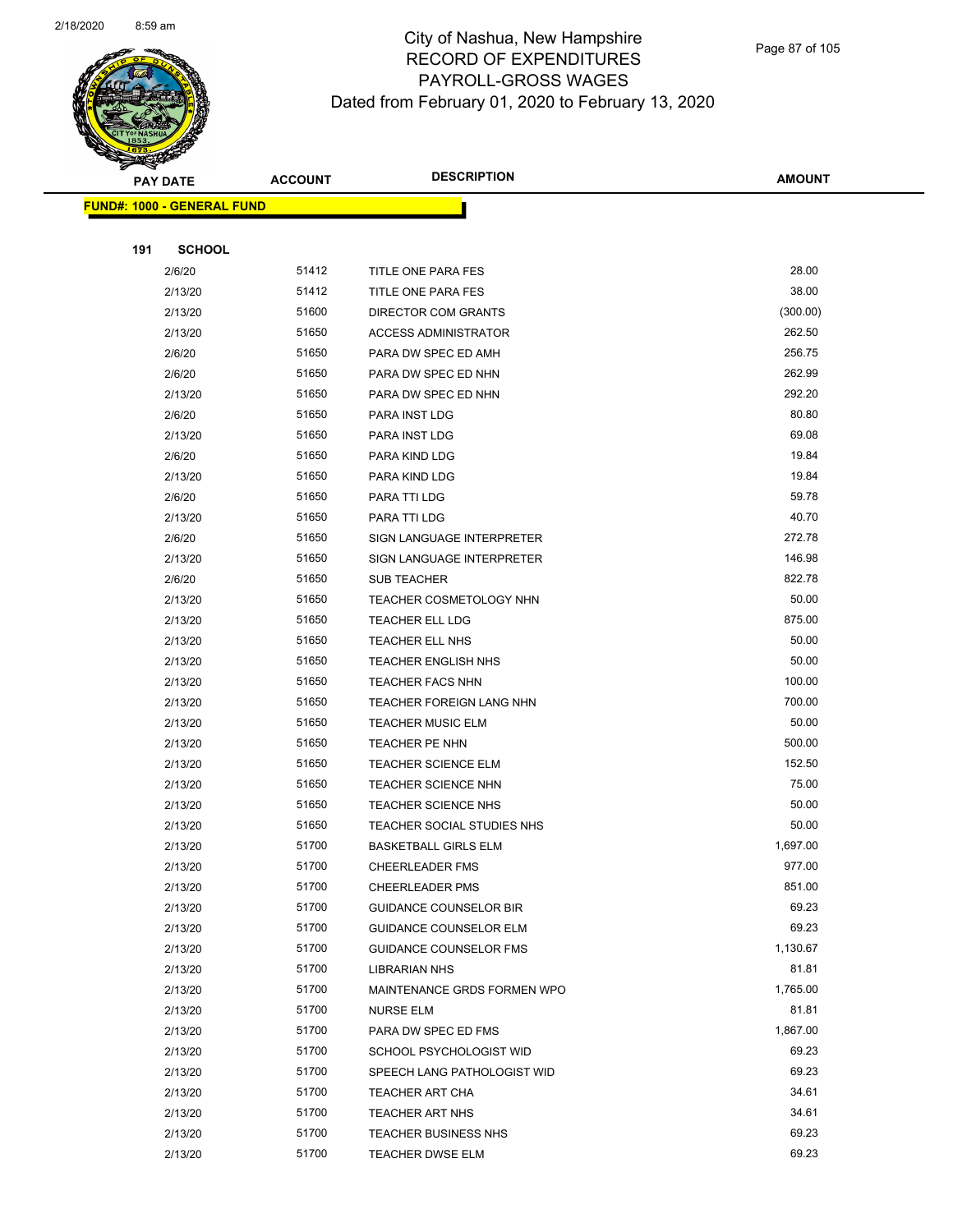

Page 88 of 105

|     | <b>PAY DATE</b>                   | <b>ACCOUNT</b> | <b>DESCRIPTION</b>                | <b>AMOUNT</b>  |
|-----|-----------------------------------|----------------|-----------------------------------|----------------|
|     | <b>FUND#: 1000 - GENERAL FUND</b> |                |                                   |                |
| 191 | <b>SCHOOL</b>                     |                |                                   |                |
|     | 2/13/20                           | 51700          | TEACHER ENGLISH NHN               | 69.23          |
|     | 2/13/20                           | 51700          | <b>TEACHER ENGLISH NHS</b>        | 691.60         |
|     | 2/13/20                           | 51700          | <b>TEACHER ENGLISH PMS</b>        | 2,206.00       |
|     | 2/13/20                           | 51700          | TEACHER FOREIGN LANG NHN          | 69.23          |
|     | 2/13/20                           | 51700          | <b>TEACHER FOREIGN LANG NHS</b>   | 69.23          |
|     | 2/13/20                           | 51700          | <b>TEACHER GR6 ELM</b>            | 1,285.23       |
|     | 2/13/20                           | 51700          | <b>TEACHER GR6 FMS</b>            | 69.23          |
|     | 2/13/20                           | 51700          | <b>TEACHER GR6 PMS</b>            | 69.23          |
|     | 2/13/20                           | 51700          | <b>TEACHER MATH ELM</b>           | 1,011.81       |
|     | 2/13/20                           | 51700          | <b>TEACHER MATH FMS</b>           | 69.23          |
|     | 2/13/20                           | 51700          | <b>TEACHER MATH NHN</b>           | 69.23          |
|     | 2/13/20                           | 51700          | <b>TEACHER MATH NHS</b>           | 69.23          |
|     | 2/13/20                           | 51700          | <b>TEACHER MATH PMS</b>           | 69.23          |
|     | 2/13/20                           | 51700          | <b>TEACHER MUSIC FMS</b>          | 69.23          |
|     | 2/13/20                           | 51700          | <b>TEACHER PE MDE</b>             | 34.61          |
|     | 2/13/20                           | 51700          | TEACHER PE NHN                    | 34.61          |
|     | 2/13/20                           | 51700          | <b>TEACHER PE PMS</b>             | 1,088.00       |
|     | 2/13/20                           | 51700          | <b>TEACHER SCIENCE ELM</b>        | 69.23          |
|     | 2/13/20                           | 51700          | <b>TEACHER SCIENCE FMS</b>        | 69.23          |
|     | 2/13/20                           | 51700          | TEACHER SCIENCE NHN               | 69.23          |
|     | 2/13/20                           | 51700          | <b>TEACHER SCIENCE NHS</b>        | 69.23          |
|     | 2/13/20                           | 51700          | <b>TEACHER SCIENCE PMS</b>        | 69.23          |
|     | 2/13/20                           | 51700          | TEACHER SOCIAL STUDIES ELM        | 2,275.23       |
|     | 2/13/20                           | 51700          | TEACHER SOCIAL STUDIES FMS        | 69.23          |
|     | 2/13/20                           | 51700          | TEACHER SOCIAL STUDIES NHN        | 69.23          |
|     | 2/13/20                           | 51700          | TEACHER SOCIAL STUDIES NHS        | 69.23          |
|     | 2/13/20                           | 51700          | <b>TEACHER SOCIAL STUDIES PMS</b> | 2,004.23       |
|     | 2/13/20                           | 51700          | <b>TEACHER SPED NHN</b>           | 69.23          |
|     | 2/13/20                           | 51700          | TEACHER SPED NHS                  | 69.23          |
|     | 2/13/20                           | 51700          | TEACHER TECHED NHN                | 69.23          |
|     | 2/13/20                           | 51750          | <b>TEACHER GR5 LDG</b>            | 2,612.96       |
|     | 2/13/20                           | 52800          | EDUCATIONAL ASSISTANCE            | 3,596.00       |
|     |                                   |                |                                   |                |
|     | <b>TOTAL 191 - SCHOOL</b>         |                |                                   | \$3,470,585.30 |

#### **TOTAL FUND 1000 - GENERAL FUND \$5,524,327.48**

 $\bar{\nu}$  ,  $\bar{\nu}$ 

| <b>FUND#: 2100 - FOOD SERVICES FUND</b> |       |                              |            |
|-----------------------------------------|-------|------------------------------|------------|
| 2/13/20                                 | 51100 | CLERICAL FOOD SERVICE NHS    | (4,006.24) |
| 2/6/20                                  | 51100 | DELIVERY DRIVER FOOD SERVICE | 752.75     |
| 2/13/20                                 | 51100 | DELIVERY DRIVER FOOD SERVICE | 752.76     |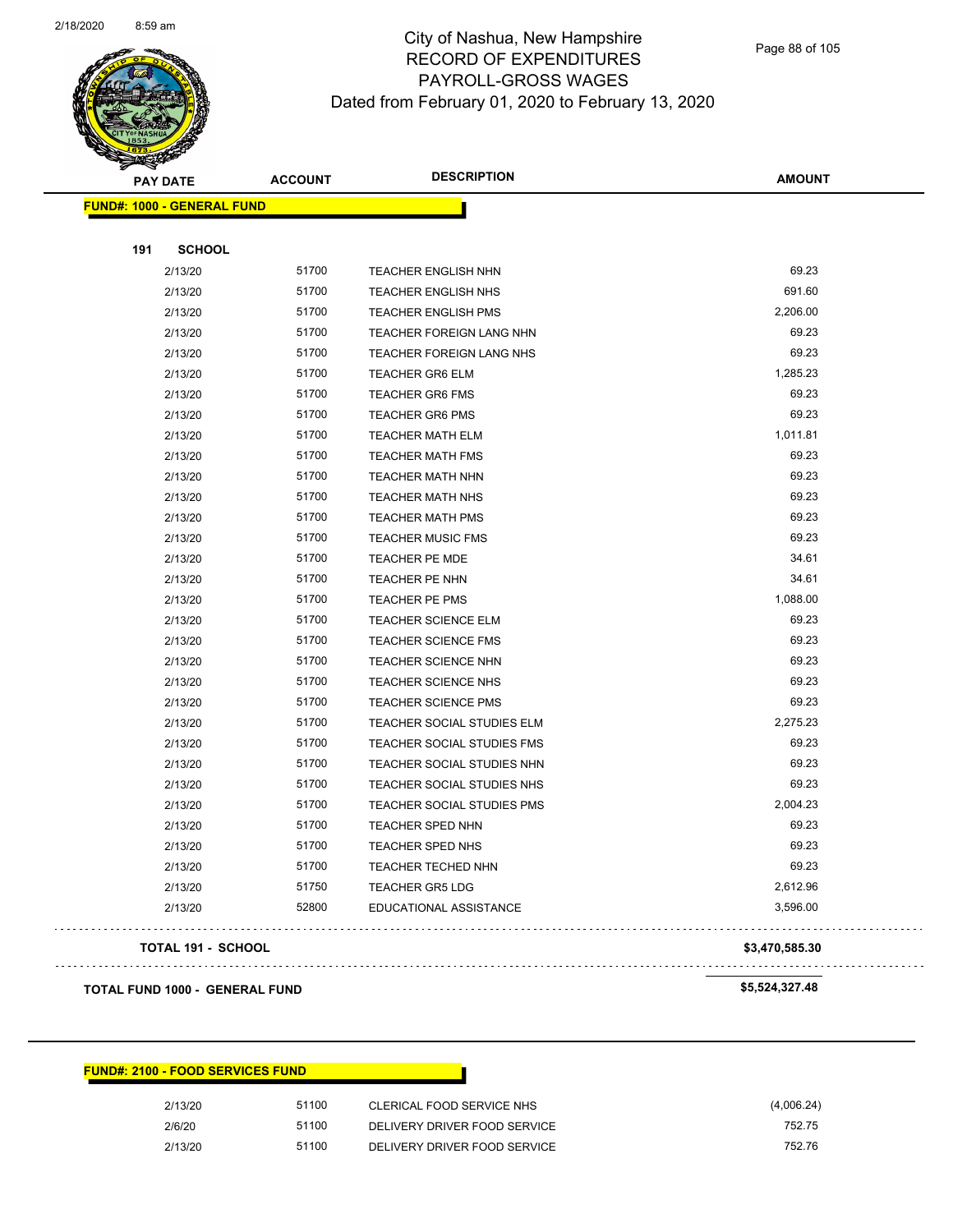

**AMOUNT**

| <u> FUND#: 2100 - FOOD SERVICES FUND</u> |       |                                      |            |
|------------------------------------------|-------|--------------------------------------|------------|
|                                          |       |                                      |            |
| 2/13/20                                  | 51100 | DIRECTOR FOOD SERVICE                | (5,697.10) |
| 2/13/20                                  | 51100 | <b>FOOD SERVICE BUSINESS MANAGER</b> | 2,275.20   |
| 2/6/20                                   | 51100 | FOOD SERVICE COOK AMH                | 518.35     |
| 2/13/20                                  | 51100 | FOOD SERVICE COOK AMH                | 518.35     |
| 2/6/20                                   | 51100 | FOOD SERVICE COOK BIC                | 106.19     |
| 2/13/20                                  | 51100 | <b>FOOD SERVICE COOK BIC</b>         | 530.95     |
| 2/6/20                                   | 51100 | FOOD SERVICE COOK BIR                | 535.85     |
| 2/13/20                                  | 51100 | FOOD SERVICE COOK BIR                | 535.85     |
| 2/6/20                                   | 51100 | FOOD SERVICE COOK BRO                | 530.95     |
| 2/13/20                                  | 51100 | FOOD SERVICE COOK BRO                | 530.95     |
| 2/6/20                                   | 51100 | FOOD SERVICE COOK CHA                | 535.85     |
| 2/13/20                                  | 51100 | FOOD SERVICE COOK CHA                | 516.71     |
| 2/13/20                                  | 51100 | FOOD SERVICE COOK DRC                | 535.85     |
| 2/6/20                                   | 51100 | FOOD SERVICE COOK ELM                | 1,026.55   |
| 2/13/20                                  | 51100 | FOOD SERVICE COOK ELM                | 1,026.55   |
| 2/6/20                                   | 51100 | <b>FOOD SERVICE COOK FES</b>         | 535.85     |
| 2/13/20                                  | 51100 | <b>FOOD SERVICE COOK FES</b>         | 535.85     |
| 2/13/20                                  | 51100 | FOOD SERVICE COOK FMS                | 529.55     |
| 2/6/20                                   | 51100 | FOOD SERVICE COOK LDG                | 513.45     |
| 2/13/20                                  | 51100 | FOOD SERVICE COOK LDG                | 513.45     |
| 2/6/20                                   | 51100 | <b>FOOD SERVICE COOK MDE</b>         | 518.35     |
| 2/13/20                                  | 51100 | FOOD SERVICE COOK MDE                | 518.35     |
| 2/6/20                                   | 51100 | FOOD SERVICE COOK NHN                | 1.33       |
| 2/13/20                                  | 51100 | FOOD SERVICE COOK NHN                | 1,133.75   |
| 2/6/20                                   | 51100 | FOOD SERVICE COOK NHS                | 472.15     |
| 2/13/20                                  | 51100 | FOOD SERVICE COOK NHS                | 1,096.55   |
| 2/6/20                                   | 51100 | FOOD SERVICE COOK NSE                | 530.95     |
| 2/13/20                                  | 51100 | <b>FOOD SERVICE COOK NSE</b>         | 530.95     |
| 2/6/20                                   | 51100 | FOOD SERVICE COOK PMS                | 547.05     |
| 2/13/20                                  | 51100 | <b>FOOD SERVICE COOK PMS</b>         | 543.14     |
| 2/6/20                                   | 51100 | FOOD SERVICE COOK SHE                | 518.35     |
| 2/13/20                                  | 51100 | FOOD SERVICE COOK SHE                | 518.35     |
| 2/13/20                                  | 51100 | <b>FOOD SERVICE SITE CORD</b>        | 12,481.00  |
| 2/13/20                                  | 51100 | <b>FOOD SERVICECOOK MTP</b>          | 513.45     |
| 2/6/20                                   | 51200 | FOOD SERVICE ASST PT AMH             | 634.55     |
| 2/13/20                                  | 51200 | FOOD SERVICE ASST PT AMH             | 621.75     |
| 2/6/20                                   | 51200 | FOOD SERVICE ASST PT BIC             | 517.20     |
| 2/13/20                                  | 51200 | FOOD SERVICE ASST PT BIC             | 562.00     |
| 2/6/20                                   | 51200 | FOOD SERVICE ASST PT BIR             | 383.70     |
| 2/13/20                                  | 51200 | FOOD SERVICE ASST PT BIR             | 383.70     |
| 2/6/20                                   | 51200 | FOOD SERVICE ASST PT BRO             | 384.00     |
| 2/13/20                                  | 51200 | FOOD SERVICE ASST PT BRO             | 384.00     |
| 2/6/20                                   | 51200 | FOOD SERVICE ASST PT CHA             | 583.35     |
| 2/13/20                                  | 51200 | FOOD SERVICE ASST PT CHA             | 580.28     |
| 2/6/20                                   | 51200 | FOOD SERVICE ASST PT DRC             | 977.06     |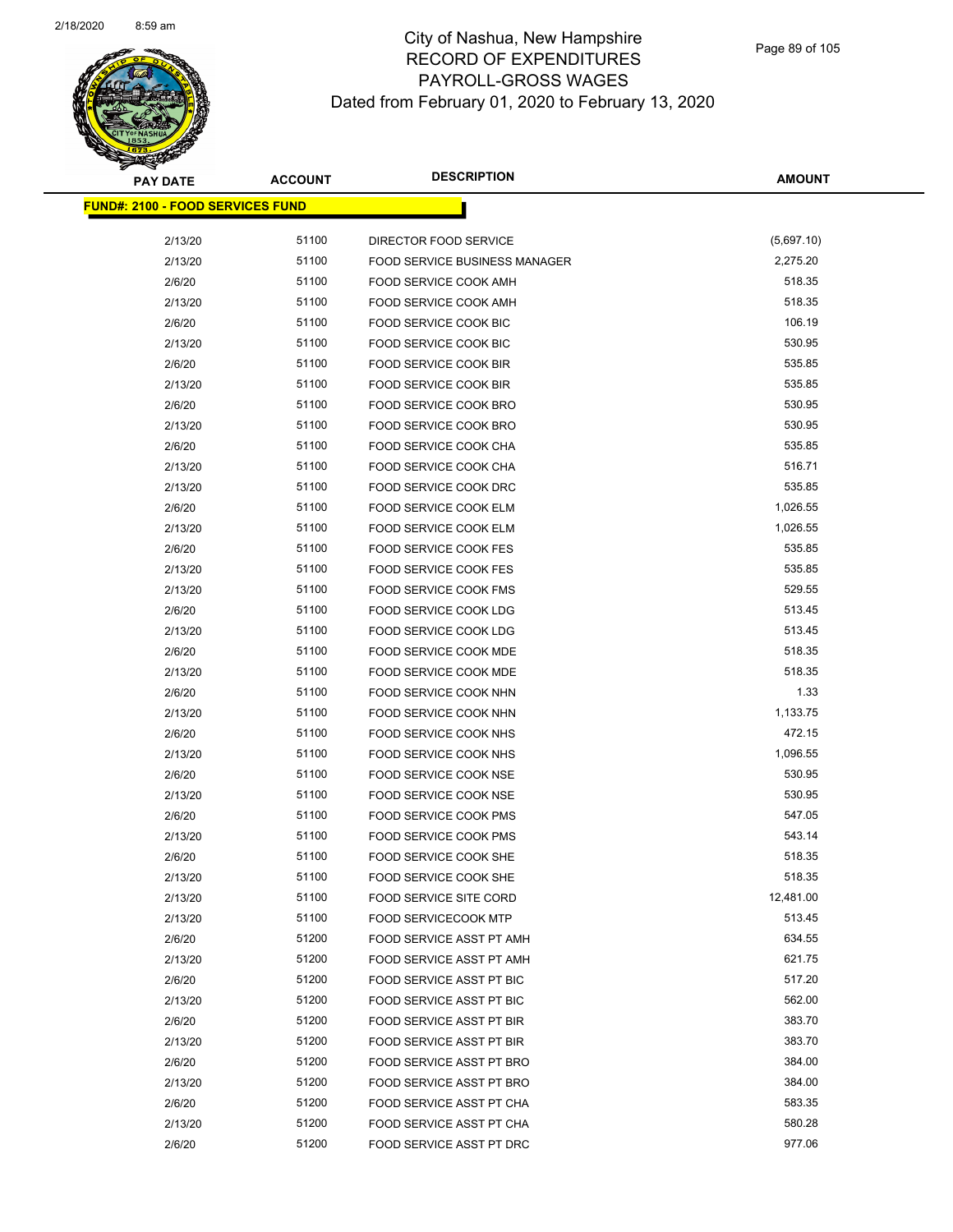| <b>PAY DATE</b>                         | <b>ACCOUNT</b> | <b>DESCRIPTION</b>              | <b>AMOUNT</b>        |
|-----------------------------------------|----------------|---------------------------------|----------------------|
| <b>FUND#: 2100 - FOOD SERVICES FUND</b> |                |                                 |                      |
| 2/13/20                                 | 51200          | FOOD SERVICE ASST PT DRC        | 983.20               |
| 2/6/20                                  | 51200          | <b>FOOD SERVICE ASST PT ELM</b> | 2,128.01             |
| 2/13/20                                 | 51200          | FOOD SERVICE ASST PT ELM        | 2,103.45             |
| 2/6/20                                  | 51200          | <b>FOOD SERVICE ASST PT FES</b> | 952.50               |
| 2/13/20                                 | 51200          | <b>FOOD SERVICE ASST PT FES</b> | 955.57               |
|                                         | 51200          |                                 | 2,552.45             |
| 2/6/20                                  | 51200          | FOOD SERVICE ASST PT FMS        |                      |
| 2/13/20                                 | 51200          | FOOD SERVICE ASST PT FMS        | 2,445.04<br>1,030.55 |
| 2/6/20                                  |                | <b>FOOD SERVICE ASST PT LDG</b> |                      |
| 2/13/20                                 | 51200          | FOOD SERVICE ASST PT LDG        | 894.95               |
| 2/6/20                                  | 51200          | FOOD SERVICE ASST PT MDE        | 593.47               |
| 2/13/20                                 | 51200          | FOOD SERVICE ASST PT MDE        | 596.54               |
| 2/6/20                                  | 51200          | FOOD SERVICE ASST PT MTP        | 550.01               |
| 2/13/20                                 | 51200          | <b>FOOD SERVICE ASST PT MTP</b> | 547.07               |
| 2/6/20                                  | 51200          | FOOD SERVICE ASST PT NHN        | 1,571.45             |
| 2/13/20                                 | 51200          | FOOD SERVICE ASST PT NHN        | 4,033.92             |
| 2/6/20                                  | 51200          | FOOD SERVICE ASST PT NHS        | 3,474.91             |
| 2/13/20                                 | 51200          | <b>FOOD SERVICE ASST PT NHS</b> | 4,319.86             |
| 2/6/20                                  | 51200          | FOOD SERVICE ASST PT NSE        | 352.62               |
| 2/13/20                                 | 51200          | FOOD SERVICE ASST PT NSE        | 355.85               |
| 2/6/20                                  | 51200          | FOOD SERVICE ASST PT PMS        | 2,615.90             |
| 2/13/20                                 | 51200          | FOOD SERVICE ASST PT PMS        | 2,267.20             |
| 2/6/20                                  | 51200          | FOOD SERVICE ASST PT SHE        | 597.80               |
| 2/13/20                                 | 51200          | FOOD SERVICE ASST PT SHE        | 597.80               |
| 2/6/20                                  | 51300          | DELIVERY DRIVER FOOD SERVICE    | 70.57                |
| 2/13/20                                 | 51300          | DELIVERY DRIVER FOOD SERVICE    | 7.05                 |
| 2/13/20                                 | 51300          | FOOD SERVICE COOK ELM           | 29.31                |
| 2/6/20                                  | 51300          | FOOD SERVICE COOK LDG           | 5.50                 |
| 2/6/20                                  | 51300          | <b>FOOD SERVICE COOK MDE</b>    | 11.10                |
| 2/13/20                                 | 51300          | FOOD SERVICE COOK NHN           | 91.29                |
| 2/6/20                                  | 51300          | FOOD SERVICE COOK NHS           | 10.65                |
| 2/13/20                                 | 51300          | FOOD SERVICE COOK NHS           | 60.95                |
| 2/13/20                                 | 51300          | FOOD SERVICE COOK NSE           | 5.69                 |
| 2/13/20                                 | 51300          | FOOD SERVICE COOK PMS           | 11.72                |
| 2/13/20                                 | 51300          | <b>FOOD SERVICE COOK SHE</b>    | 16.66                |
| 2/13/20                                 | 51300          | <b>FOOD SERVICECOOK MTP</b>     | 5.50                 |
| 2/6/20                                  | 51412          | SUB FOOD SERVICE                | 663.67               |
| 2/13/20                                 | 51412          | SUB FOOD SERVICE                | 380.99               |
| TOTAL FUND 2100 - FOOD SERVICES FUND    |                |                                 | \$67,980.55          |

| <b>FUND#: 2120 - SUMMER FEEDING PROGRAM FUND</b> |       |                           |          |
|--------------------------------------------------|-------|---------------------------|----------|
| 2/11/20                                          | 51100 | CLERICAL FOOD SERVICE NHS | 4.810.63 |
| 2/11/20                                          | 51100 | DIRECTOR FOOD SERVICE     | 8.653.80 |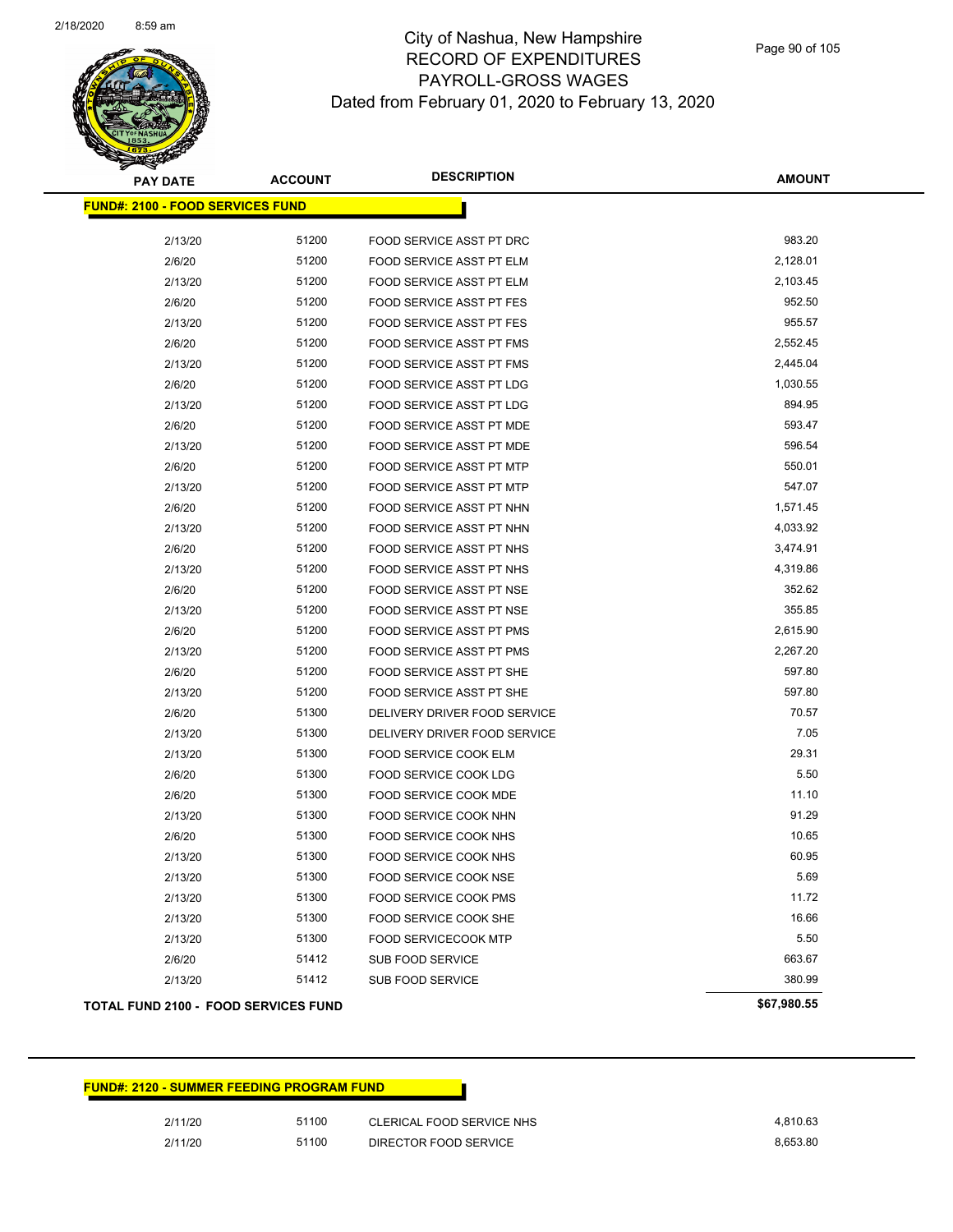| 2/6/20                                                                                                               | 51200 | DRIVER INSTRUCTOR            | 1,085.00               |
|----------------------------------------------------------------------------------------------------------------------|-------|------------------------------|------------------------|
| 2/13/20                                                                                                              | 51200 | <b>DRIVER INSTRUCTOR</b>     | 100.00                 |
| 2/13/20                                                                                                              | 51200 | <b>ELL TUTOR</b>             | 100.00                 |
| 2/13/20                                                                                                              | 51200 | TEACHER ELL FES              | 595.00                 |
| 2/13/20                                                                                                              | 51200 | TEACHER TECHED ELM           | 560.00                 |
| <b>TOTAL FUND 2201 - DRIVERS EDUCATION FUND</b>                                                                      |       |                              | \$2,440.00             |
| <b>FUND#: 2207 - ADULT ED/CONTINUING ED</b>                                                                          |       |                              |                        |
| 2/6/20                                                                                                               | 51100 | CLERICAL ADULT ED NHN        | 719.72                 |
| 2/13/20                                                                                                              | 51100 | CLERICAL ADULT ED NHN        | 782.08                 |
| 2/13/20                                                                                                              | 51200 | ADULT ED ENRICHMENT INST     | 75.00                  |
| 2/6/20                                                                                                               | 51200 | ADULT ED ENRICHMENT TEACHER  | 75.00                  |
| 2/13/20                                                                                                              | 51200 | ADULT ED ENRICHMENT TEACHER  | 50.00                  |
| <b>TOTAL FUND 2207 - ADULT ED/CONTINUING ED</b>                                                                      |       |                              | \$1,701.80             |
|                                                                                                                      |       |                              |                        |
|                                                                                                                      |       |                              |                        |
| 1/31/20                                                                                                              | 51200 | 21 CENTURY PROGRAM ASSISTANT | (809.20)<br>(\$809.20) |
| <b>FUND#: 2222 - AFTER SCHOOL PROGRAM</b><br>TOTAL FUND 2222 - AFTER SCHOOL PROGRAM<br><b>FUND#: 2252 - DAY CARE</b> |       |                              |                        |
| 2/13/20                                                                                                              | 51100 | PANTHER PRESCHOOL DIRECTOR   | 1,123.60               |
|                                                                                                                      |       |                              | \$1,123.60             |
|                                                                                                                      |       |                              |                        |
| TOTAL FUND 2252 - DAY CARE<br><b>FUND#: 2257 - SPECIAL ED LOCAL</b>                                                  |       |                              |                        |
| 2/6/20                                                                                                               | 51100 | PARA DW SPEC ED AMH          | 500.50                 |
| 2/13/20                                                                                                              | 51100 | PARA DW SPEC ED AMH          | 500.50                 |
| 2/6/20                                                                                                               | 51100 | PARA DW SPEC ED MDE          | 450.60                 |
| 2/13/20                                                                                                              | 51100 | PARA DW SPEC ED MDE          | 450.62                 |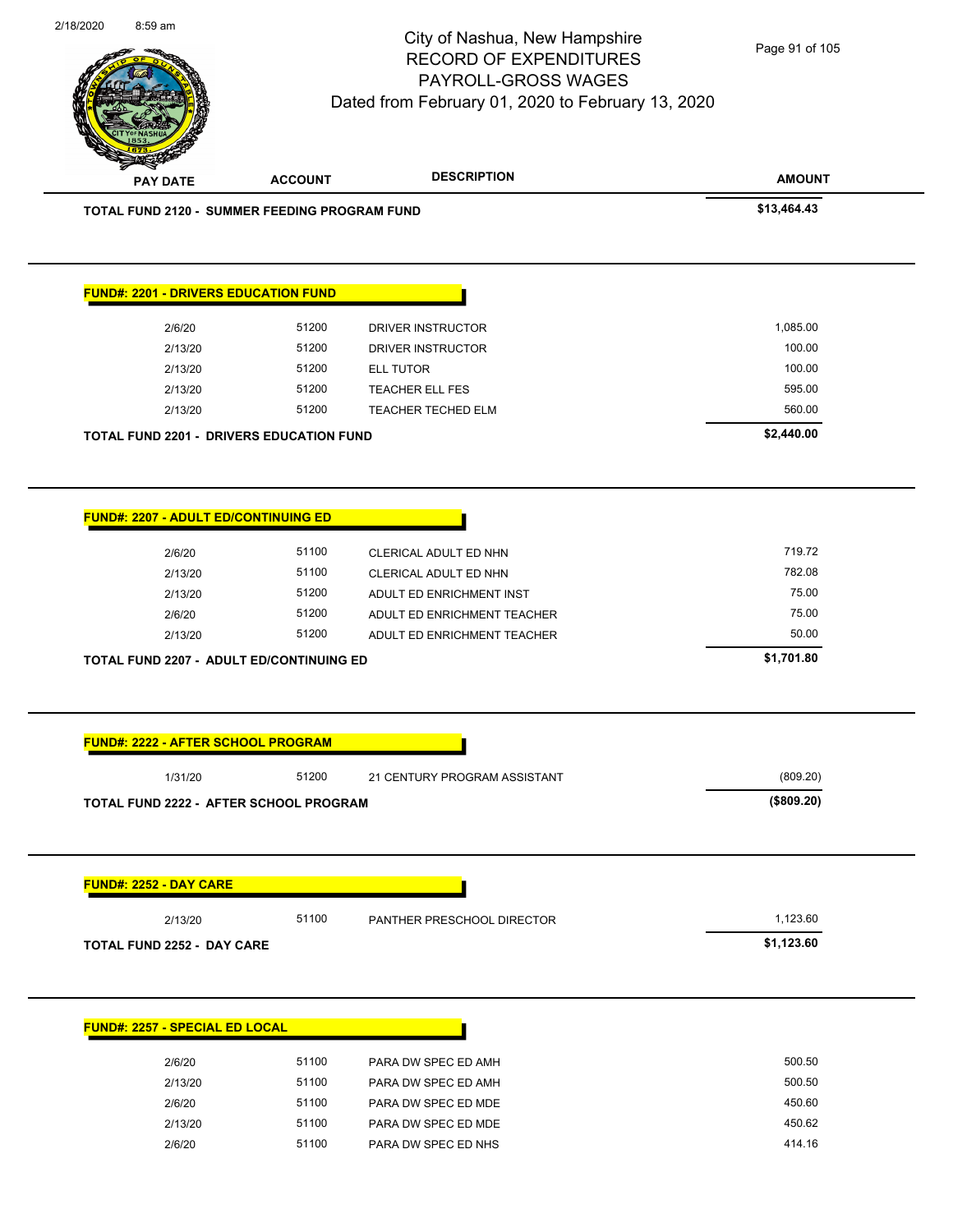

Page 92 of 105

| $\mathscr{D} \mathscr{A}$<br><b>PAY DATE</b> | <b>ACCOUNT</b> | <b>DESCRIPTION</b>  | <b>AMOUNT</b> |
|----------------------------------------------|----------------|---------------------|---------------|
| <b>FUND#: 2257 - SPECIAL ED LOCAL</b>        |                |                     |               |
| 2/13/20                                      | 51100          | PARA DW SPEC ED NHS | 458.14        |
| 2/6/20                                       | 51100          | PARA DW SPEC ED WID | 494.78        |
| 2/13/20                                      | 51100          | PARA DW SPEC ED WID | 483.80        |
| <b>TOTAL FUND 2257 - SPECIAL ED LOCAL</b>    |                |                     | \$3,753.10    |

#### **FUND#: 2503 - PARKS & REC PROGRAMS FUND**

| 2/13/20<br><b>TOTAL FUND 2503 - PARKS &amp; REC PROGRAMS FUND</b> | 51100 | PROGRAM COORDINATOR | 390.95<br>\$781.90 |
|-------------------------------------------------------------------|-------|---------------------|--------------------|
| 2/6/20                                                            | 51100 | PROGRAM COORDINATOR | 390.95             |

#### **FUND#: 2505 - PEG ACCESS CHANNELS FUND**

| <b>TOTAL FUND 2505 - PEG ACCESS CHANNELS FUND</b> | \$6,230,90 |       |                               |          |
|---------------------------------------------------|------------|-------|-------------------------------|----------|
|                                                   | 2/13/20    | 51200 | <b>VIDEOGRAPHER</b>           | 926.25   |
|                                                   | 2/6/20     | 51200 | <b>VIDEOGRAPHER</b>           | 371.25   |
|                                                   | 2/13/20    | 51100 | PEG PROGRAM MANAGER           | 1.282.70 |
|                                                   | 2/6/20     | 51100 | PEG PROGRAM MANAGER           | 1.282.70 |
|                                                   | 2/13/20    | 51100 | ECHANNEL ACCESS ADMINISTRATOR | 1.184.00 |
|                                                   | 2/6/20     | 51100 | ECHANNEL ACCESS ADMINISTRATOR | 1,184.00 |
|                                                   |            |       |                               |          |

**FUND#: 3050 - POLICE GRANTS FUND**

| TOTAL FUND 3050 - POLICE GRANTS FUND |       |                            | \$7,067.31 |
|--------------------------------------|-------|----------------------------|------------|
| 2/13/20                              | 51300 | PATROLMAN ALL RANKS        | 357.22     |
| 2/6/20                               | 51300 | PATROLMAN ALL RANKS        | 516.09     |
| 2/13/20                              | 51100 | PATROLMAN ALL RANKS        | 1,440.95   |
| 2/6/20                               | 51100 | PATROLMAN ALL RANKS        | 1,440.95   |
| 2/13/20                              | 51100 | DOMESTIC VIOLENCE ADVOCATE | 929.15     |
| 2/6/20                               | 51100 | DOMESTIC VIOLENCE ADVOCATE | 2.382.95   |
|                                      |       |                            |            |

#### **FUND#: 3068 - COMMUNITY SERVICES GRANTS FUND**

| 2/13/20 | 51100 | COMMUNITY SERVICES PROGRAM ADMINISTRATIVE ASSIS | 824.55   |
|---------|-------|-------------------------------------------------|----------|
| 2/6/20  | 51100 | <b>EPIDEMIOLOGIST</b>                           | 154.90   |
| 2/13/20 | 51100 | <b>EPIDEMIOLOGIST</b>                           | 154.90   |
| 1/24/19 | 51100 | HEALTH PROGRAM SPEC                             | 6.811.00 |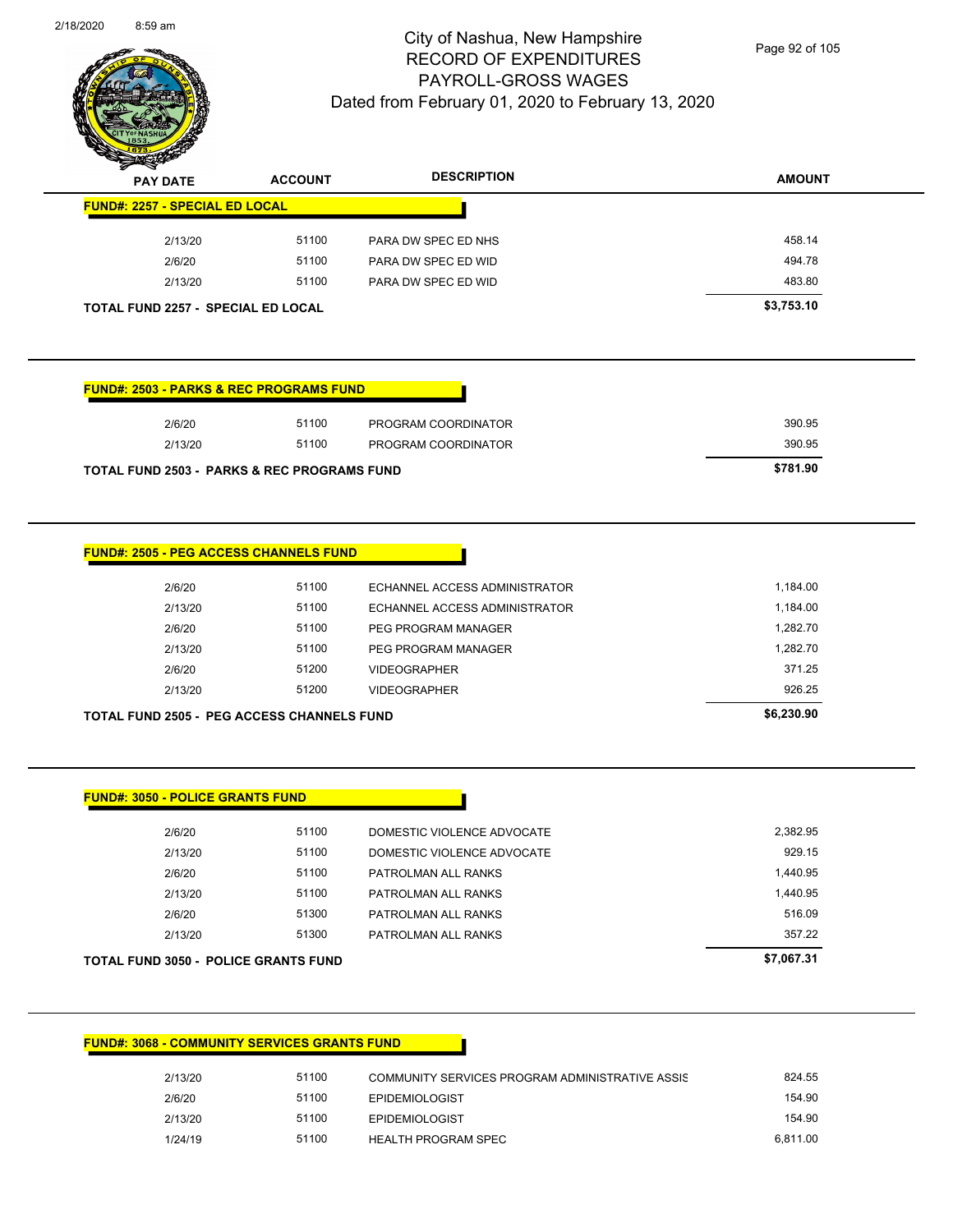

Page 93 of 105

| $\sim$<br><b>PAY DATE</b>                               | <b>ACCOUNT</b> | <b>DESCRIPTION</b>                 | <b>AMOUNT</b> |
|---------------------------------------------------------|----------------|------------------------------------|---------------|
| <b>FUND#: 3068 - COMMUNITY SERVICES GRANTS FUND</b>     |                |                                    |               |
| 1/24/20                                                 | 51100          | <b>HEALTH PROGRAM SPEC</b>         | (6,811.00)    |
| 2/6/20                                                  | 51100          | PROGRAM ASSISTANT COMMUNITY HEALTH | 223.74        |
| 2/13/20                                                 | 51100          | PROGRAM ASSISTANT COMMUNITY HEALTH | 223.75        |
| 2/6/20                                                  | 51100          | PUB HEALTH NURSE                   | 228.00        |
| 2/13/20                                                 | 51100          | PUB HEALTH NURSE                   | 228.00        |
| 1/31/20                                                 | 51100          | PUB HEALTH PREPAREDNESS COORD      | 3,699.90      |
| 2/6/20                                                  | 51100          | PUB HEALTH PREPAREDNESS COORD      | 1,233.30      |
| 2/13/20                                                 | 51100          | PUB HEALTH PREPAREDNESS COORD      | 1,233.30      |
| 2/6/20                                                  | 51100          | <b>SMP PROGRAM COORDINATOR</b>     | 1,030.95      |
| 2/13/20                                                 | 51100          | SMP PROGRAM COORDINATOR            | 1,030.96      |
| <b>TOTAL FUND 3068 - COMMUNITY SERVICES GRANTS FUND</b> | \$10,266.25    |                                    |               |

#### **FUND#: 3070 - COMMUNITY HEALTH GRANTS FUND**

| 2/6/20  | 51100 | BILINGUAL COMM HEALTH WORKER       | 749.59 |
|---------|-------|------------------------------------|--------|
| 2/13/20 | 51100 | BILINGUAL COMM HEALTH WORKER       | 749.60 |
| 2/6/20  | 51100 | PROGRAM ASSISTANT COMMUNITY HEALTH | 671.75 |
| 2/13/20 | 51100 | PROGRAM ASSISTANT COMMUNITY HEALTH | 671.75 |
| 2/6/20  | 51100 | PUB HEALTH NURSE                   | 912.15 |
| 2/13/20 | 51100 | PUB HEALTH NURSE                   | 912.15 |
| 2/6/20  | 51412 | NURSE PER DIEM (PRACTIONER)        | 123.00 |
| 2/13/20 | 51412 | NURSE PER DIEM (PRACTIONER)        | 123.00 |
|         |       |                                    |        |

#### **TOTAL FUND 3070 - COMMUNITY HEALTH GRANTS FUND \$4,912.99**

**FUND#: 3090 - URBAN PROGRAM GRANTS FUND**

| 2/13/20 | <b>DUTTC</b> | BILINGUAL COMM HEALTH WORKER       | 749. |
|---------|--------------|------------------------------------|------|
| 2/6/20  | 51100        | PROGRAM ASSISTANT COMMUNITY HEALTH | 671. |
| 2/13/20 | 51100        | PROGRAM ASSISTANT COMMUNITY HEALTH | 671. |
| 2/6/20  | 51100        | PUB HEALTH NURSE                   | 912. |
| 2/13/20 | 51100        | PUB HEALTH NURSE                   | 912. |
| 2/6/20  | 51412        | <b>NURSE PER DIEM (PRACTIONER)</b> | 123. |
| 2/13/20 | 51412        | <b>NURSE PER DIEM (PRACTIONER)</b> | 123. |
|         |              |                                    |      |

| 2/6/20  | 51100 | CODE ENFORCEMENT OFFICER II    | 488.50   |
|---------|-------|--------------------------------|----------|
| 2/13/20 | 51100 | CODE ENFORCEMENT OFFICER II    | 488.50   |
| 2/6/20  | 51100 | <b>GRANT MGMT SPECIALIST</b>   | 1,103.65 |
| 2/13/20 | 51100 | <b>GRANT MGMT SPECIALIST</b>   | 1,103.65 |
| 2/6/20  | 51100 | <b>MANAGER URBAN PROGRAMS</b>  | 1,677.35 |
| 2/13/20 | 51100 | <b>MANAGER URBAN PROGRAMS</b>  | 1,677.35 |
| 2/6/20  | 51100 | PROGRAM COORDINATOR LP&HH      | 1,282.35 |
| 2/13/20 | 51100 | PROGRAM COORDINATOR LP&HH      | 1,282.35 |
| 2/6/20  | 51100 | PROJECT ADMINISTRATOR          | 1,334.15 |
| 2/13/20 | 51100 | PROJECT ADMINISTRATOR          | 1,334.15 |
| 2/6/20  | 51100 | PROJECT ADMINISTRATOR LP&HH    | 1,257.20 |
| 2/13/20 | 51100 | PROJECT ADMINISTRATOR LP&HH    | 1,257.20 |
| 2/6/20  | 51100 | PROJECT SPECIALIST URBAN PROGR | 1,196.35 |
| 2/13/20 | 51100 | PROJECT SPECIALIST URBAN PROGR | 1,196.35 |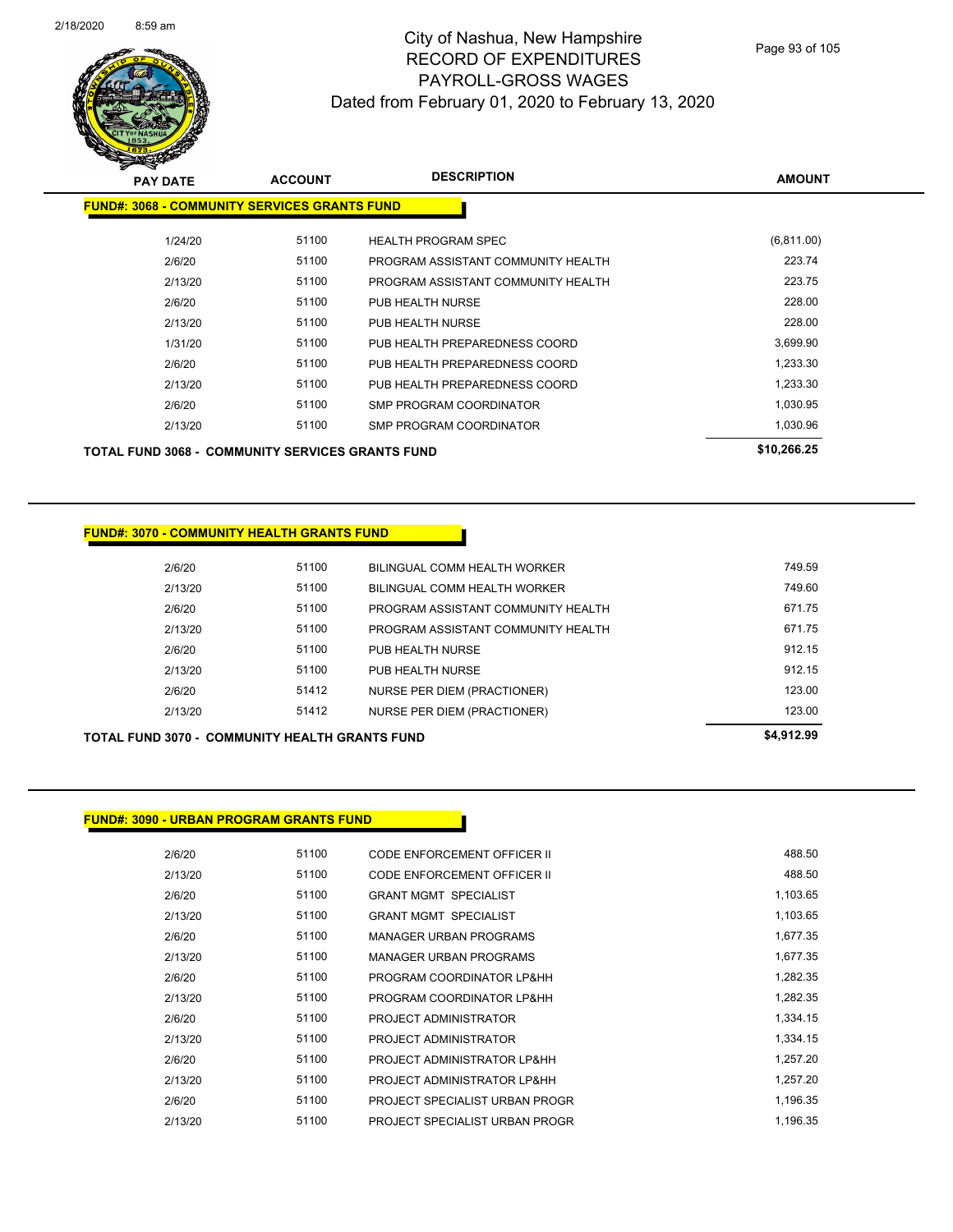

| <b>PAY DATE</b>                                    | <b>ACCOUNT</b> | <b>DESCRIPTION</b>                    | <b>AMOUNT</b> |  |
|----------------------------------------------------|----------------|---------------------------------------|---------------|--|
| <b>TOTAL FUND 3090 - URBAN PROGRAM GRANTS FUND</b> |                |                                       | \$16,679.10   |  |
|                                                    |                |                                       |               |  |
| <b>FUND#: 3120 - TRANSIT GRANTS FUND</b>           |                |                                       |               |  |
| 2/6/20                                             | 51100          | <b>COMMUNICATION SPEC</b>             | 1,083.16      |  |
| 2/13/20                                            | 51100          | <b>COMMUNICATION SPEC</b>             | 1,083.15      |  |
| 2/6/20                                             | 51100          | <b>TRANSIT FINANCE COORDINATOR</b>    | 1,308.00      |  |
| 2/13/20                                            | 51100          | <b>TRANSIT FINANCE COORDINATOR</b>    | 1,308.00      |  |
| 2/6/20                                             | 51100          | <b>TRANSIT FLEET FACILITIES SUPV</b>  | 1,103.65      |  |
| 2/13/20                                            | 51100          | <b>TRANSIT FLEET FACILITIES SUPV</b>  | 1,103.65      |  |
| 2/6/20                                             | 51100          | <b>TRANSIT MECHANICS</b>              | 2,001.65      |  |
| 2/13/20                                            | 51100          | <b>TRANSIT MECHANICS</b>              | 2,001.65      |  |
| 2/6/20                                             | 51100          | <b>TRANSIT OPERATIONS COORDINATOR</b> | 990.90        |  |
| 2/13/20                                            | 51100          | <b>TRANSIT OPERATIONS COORDINATOR</b> | 990.90        |  |
| 2/6/20                                             | 51100          | <b>TRANSIT OPERATIONS SUPERVISOR</b>  | 1,180.95      |  |
| 2/13/20                                            | 51100          | <b>TRANSIT OPERATIONS SUPERVISOR</b>  | 1,180.95      |  |
| 2/6/20                                             | 51100          | <b>TRANSIT UTILITY SERVICE WORKER</b> | 1,473.65      |  |
| 2/13/20                                            | 51100          | <b>TRANSIT UTILITY SERVICE WORKER</b> | 1,473.65      |  |
| 2/6/20                                             | 51100          | <b>TRANSPORTATION DEPT MANAGER</b>    | 1,776.05      |  |
| 2/13/20                                            | 51100          | <b>TRANSPORTATION DEPT MANAGER</b>    | 1,776.05      |  |
| 2/6/20                                             | 51300          | <b>COMMUNICATION SPEC</b>             | 10.16         |  |
| 2/13/20                                            | 51300          | <b>TRANSIT UTILITY SERVICE WORKER</b> | 273.24        |  |

2/13/20 51750 TRANSIT OPERATIONS SUPERVISOR 6133 4,598.33

**TOTAL FUND 3120 - TRANSIT GRANTS FUND \$26,717.74** 

#### **FUND#: 3800 - SCHOOL GRANTS FUND**

| 2/13/20 | 51100 | 21 CENTURY ASST COORDINATOR    | 1,971.20 |
|---------|-------|--------------------------------|----------|
| 2/13/20 | 51100 | 21 CENTURY ELEM MFAM RES COORD | 8,146.10 |
| 2/13/20 | 51100 | ASSISTANT PRINCIPAL AMH        | 1,581.80 |
| 2/13/20 | 51100 | ASSISTANT PRINCIPAL BIR        | 1,509.60 |
| 2/13/20 | 51100 | ASSISTANT PRINCIPAL DR CRSP    | 1,646.50 |
| 2/13/20 | 51100 | ASSISTANT PRINCIPAL MTP        | 1,437.50 |
| 2/13/20 | 51100 | ASSISTANT PRINCIPAL SHE        | 1,461.50 |
| 2/6/20  | 51100 | <b>CLERICAL 21 CENTURY</b>     | 804.40   |
| 2/13/20 | 51100 | <b>CLERICAL 21 CENTURY</b>     | 804.40   |
| 2/13/20 | 51100 | <b>DIRECTOR TITLE 1</b>        | 3,329.40 |
| 2/13/20 | 51100 | DW TECHNOLOGY PEER COACH       | 1,827.61 |
| 2/6/20  | 51100 | ELL OUTREACH WORKER HOURLY     | 881.25   |
| 2/13/20 | 51100 | ELL OUTREACH WORKER HOURLY     | 818.75   |
| 2/6/20  | 51100 | <b>HOMELESS LIASION</b>        | 1,475.32 |
| 2/13/20 | 51100 | <b>HOMELESS LIASION</b>        | 1,436.75 |
| 2/13/20 | 51100 | <b>INTRUCTIONAL LEADER FES</b> | 3,074.40 |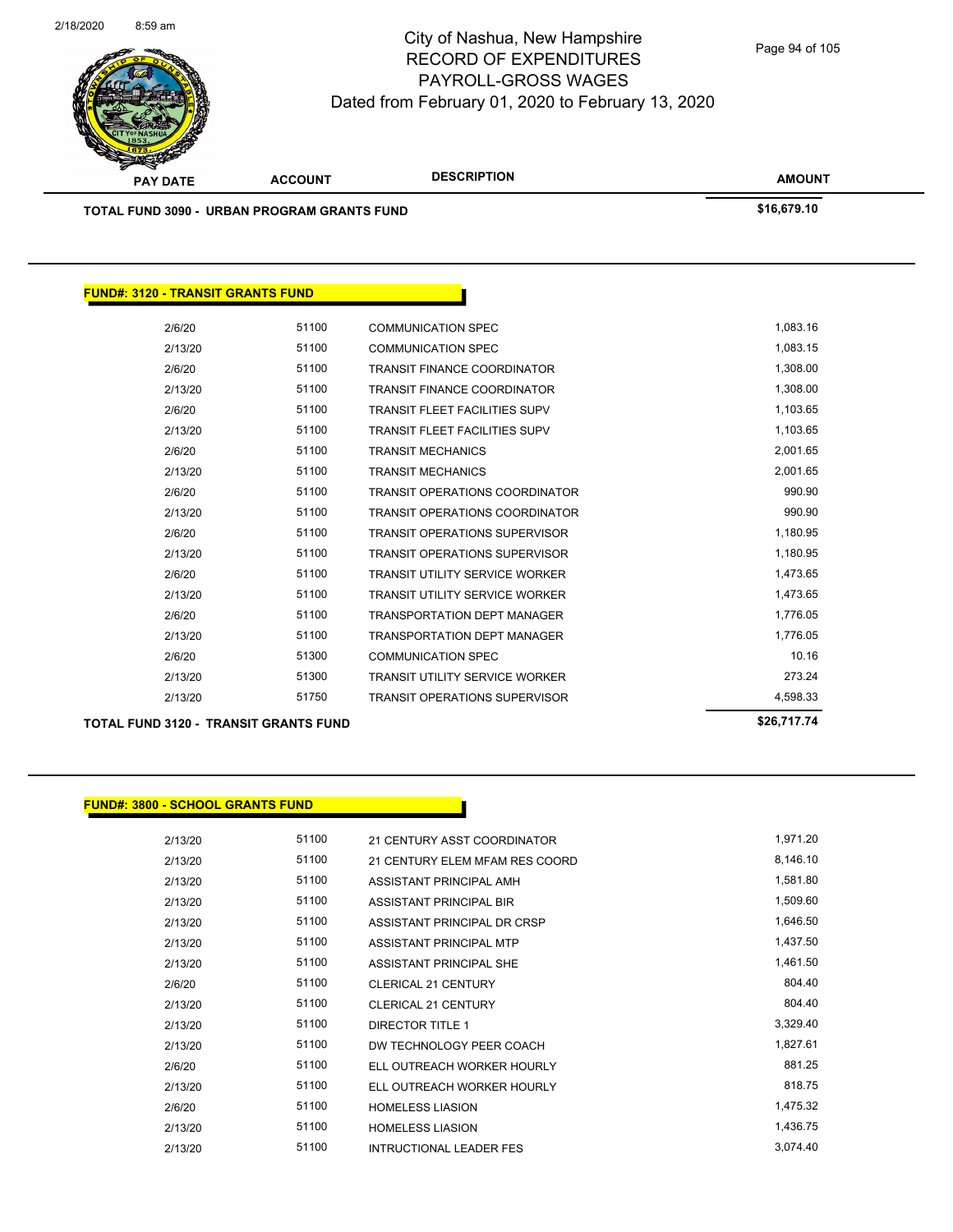

| <b>PAY DATE</b>                         | <b>ACCOUNT</b> | <b>DESCRIPTION</b>                      | <b>AMOUNT</b>        |
|-----------------------------------------|----------------|-----------------------------------------|----------------------|
| <b>FUND#: 3800 - SCHOOL GRANTS FUND</b> |                |                                         |                      |
|                                         |                |                                         |                      |
| 2/13/20                                 | 51100<br>51100 | LICENSED PRACTICAL NURSE NHS            | 1,681.80<br>1,583.80 |
| 2/13/20                                 | 51100          | OFFICE MANAGER TITLE 1<br>PARA INST SHE | 442.01               |
| 2/6/20<br>2/13/20                       | 51100          | PARA INST SHE                           | 445.65               |
| 2/6/20                                  | 51100          | PARA TTI AMH                            | 1,199.18             |
|                                         | 51100          |                                         | 1,122.30             |
| 2/13/20                                 | 51100          | PARA TTI AMH                            |                      |
| 2/6/20                                  |                | PARA TTI LDG                            | 4,291.85<br>4,286.73 |
| 2/13/20                                 | 51100          | PARA TTI LDG                            |                      |
| 2/6/20                                  | 51100          | PARA TTI MTP                            | 3,641.24             |
| 2/13/20                                 | 51100          | PARA TTI MTP                            | 3,869.37             |
| 2/6/20                                  | 51100          | PARA TTI NURSERY                        | 1,139.39             |
| 2/13/20                                 | 51100          | PARA TTI NURSERY                        | 1,040.07             |
| 2/13/20                                 | 51100          | PEER COACH                              | 11,035.90            |
| 2/13/20                                 | 51100          | PEER COACH MATH                         | 2,852.89             |
| 2/6/20                                  | 51100          | SIGN LANGUAGE INTERPRETER               | 1,235.20             |
| 2/13/20                                 | 51100          | SIGN LANGUAGE INTERPRETER               | 1,267.20             |
| 2/13/20                                 | 51100          | SOCIAL WORKER                           | 7,111.90             |
| 2/13/20                                 | 51100          | TEACHER BEHAVIOR SPEC WID               | 2,923.70             |
| 2/13/20                                 | 51100          | TEACHER DWSE BRO                        | 1,833.00             |
| 2/13/20                                 | 51100          | <b>TEACHER DWSE CHA</b>                 | 4,091.40             |
| 2/13/20                                 | 51100          | <b>TEACHER DWSE ELM</b>                 | 1,858.10             |
| 2/13/20                                 | 51100          | <b>TEACHER DWSE NHS</b>                 | 4,968.20             |
| 2/13/20                                 | 51100          | TEACHER GR3 DRC                         | 25.00                |
| 2/13/20                                 | 51100          | <b>TEACHER GR3 MTP</b>                  | 150.00               |
| 2/13/20                                 | 51100          | <b>TEACHER GR4 AMH</b>                  | 125.00               |
| 2/13/20                                 | 51100          | <b>TEACHER GR5 LDG</b>                  | 50.00                |
| 2/13/20                                 | 51100          | TEACHER PRESCHOOL NHS                   | 2,712.90             |
| 2/13/20                                 | 51100          | <b>TEACHER SPED AMH</b>                 | 2,123.50             |
| 2/13/20                                 | 51100          | TEACHER SPED BIC                        | 2,123.10             |
| 2/13/20                                 | 51100          | TEACHER SPED BRO                        | 1,736.80             |
| 2/13/20                                 | 51100          | <b>TEACHER SPED DRC</b>                 | 1,844.20             |
| 2/13/20                                 | 51100          | TEACHER SPED ELM                        | 3,574.40             |
| 2/13/20                                 | 51100          | <b>TEACHER SPED FES</b>                 | 3,308.70             |
| 2/13/20                                 | 51100          | TEACHER SPED FMS                        | 1,736.80             |
| 2/13/20                                 | 51100          | TEACHER SPED LDG                        | 1,835.60             |
| 2/13/20                                 | 51100          | TEACHER SPED MDE                        | 4,031.00             |
| 2/13/20                                 | 51100          | <b>TEACHER SPED NHN</b>                 | 11,370.00            |
| 2/13/20                                 | 51100          | TEACHER SPED NHS                        | 6,402.90             |
| 2/13/20                                 | 51100          | TEACHER SPED NSE                        | 6,564.50             |
| 2/13/20                                 | 51100          | TEACHER SPED PMS                        | 3,962.40             |
| 2/13/20                                 | 51100          | TEACHER TECHED NHN                      | 346.00               |
| 2/6/20                                  | 51100          | TITLE ONE PARA FES                      | 2,273.96             |
| 2/13/20                                 | 51100          | TITLE ONE PARA FES                      | 2,240.73             |
| 2/6/20                                  | 51100          | TTI PARA SHE                            | 422.44               |
| 2/13/20                                 | 51100          | TTI PARA SHE                            | 446.68               |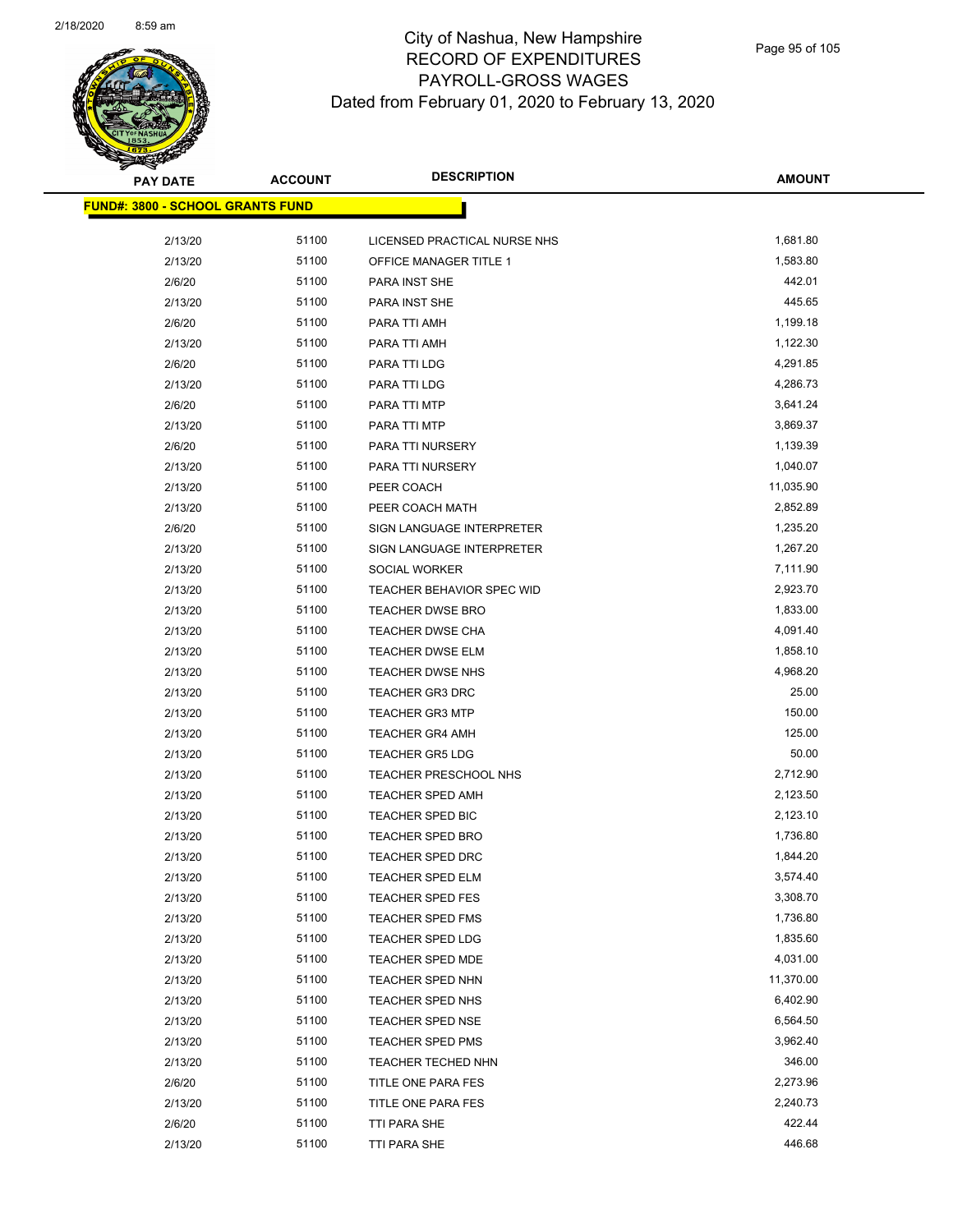

| <b>PAY DATE</b>                         | <b>ACCOUNT</b> | <b>DESCRIPTION</b>                 | <b>AMOUNT</b> |
|-----------------------------------------|----------------|------------------------------------|---------------|
| <b>FUND#: 3800 - SCHOOL GRANTS FUND</b> |                |                                    |               |
| 2/13/20                                 | 51200          | 21 CENTURY ACADEMIC ENRICHMENT TCH | 125.00        |
| 2/13/20                                 | 51200          | 21 CENTURY ELEM MFAM RES COORD     | 823.98        |
| 1/31/20                                 | 51200          | 21 CENTURY PROGRAM ASSISTANT       | 809.20        |
| 2/6/20                                  | 51200          | 21 CENTURY PROGRAM ASSISTANT       | 4,105.80      |
| 2/13/20                                 | 51200          | 21 CENTURY PROGRAM ASSISTANT       | 3,928.30      |
| 2/6/20                                  | 51200          | 21ST CENTURY INSTRUCTOR            | 154.00        |
| 2/13/20                                 | 51200          | 21ST CENTURY INSTRUCTOR            | 30.00         |
| 2/6/20                                  | 51200          | <b>FAMILY LIAISON</b>              | 362.50        |
| 2/13/20                                 | 51200          | <b>FAMILY LIAISON</b>              | 375.00        |
| 2/6/20                                  | 51200          | HOME SCHOOL CORD TTI               | 3,703.26      |
| 2/13/20                                 | 51200          | HOME SCHOOL CORD TTI               | 3,518.05      |
| 2/6/20                                  | 51200          | <b>INTERPRETER</b>                 | 31.25         |
| 2/13/20                                 | 51200          | <b>INTERPRETER</b>                 | 25.00         |
| 2/13/20                                 | 51200          | LUNCH MONITOR NHN                  | 37.50         |
| 2/13/20                                 | 51200          | PARA DW SPEC ED AMH                | 63.00         |
| 2/6/20                                  | 51200          | PARA DW SPEC ED BIR                | 17.28         |
| 2/13/20                                 | 51200          | PARA DW SPEC ED BIR                | 34.56         |
| 2/13/20                                 | 51200          | PARA ELL FES                       | 19.27         |
| 2/6/20                                  | 51200          | PARA ELL SHE                       | 59.49         |
| 2/13/20                                 | 51200          | PARA INST AMH                      | 79.32         |
| 2/6/20                                  | 51200          | PARA INST BIR                      | 79.18         |
| 2/13/20                                 | 51200          | PARA INST BIR                      | 99.01         |
| 2/6/20                                  | 51200          | PARA INST CHA                      | 89.24         |
| 2/13/20                                 | 51200          | PARA INST CHA                      | 89.24         |
| 2/13/20                                 | 51200          | <b>PARA INST FES</b>               | 158.64        |
| 2/6/20                                  | 51200          | PARA INST SHE                      | 119.88        |
| 2/13/20                                 | 51200          | PARA KIND AMH                      | 65.80         |
| 2/13/20                                 | 51200          | PARA TTI AMH                       | 116.38        |
| 2/13/20                                 | 51200          | TEACHER DWSE BRO                   | 25.00         |
| 2/13/20                                 | 51200          | TEACHER ELL BIR                    | 75.00         |
| 2/13/20                                 | 51200          | <b>TEACHER ELL DRC</b>             | 25.00         |
| 2/13/20                                 | 51200          | TEACHER ELL ELM                    | 275.00        |
| 2/13/20                                 | 51200          | TEACHER ELL FMS                    | 162.50        |
| 2/13/20                                 | 51200          | TEACHER ELL SHE                    | 75.00         |
| 2/13/20                                 | 51200          | <b>TEACHER GR1 DRC</b>             | 200.00        |
| 2/13/20                                 | 51200          | <b>TEACHER GR1 FES</b>             | 400.00        |
| 2/13/20                                 | 51200          | <b>TEACHER GR2 AMH</b>             | 25.00         |
| 2/13/20                                 | 51200          | <b>TEACHER GR2 FES</b>             | 300.00        |
| 2/13/20                                 | 51200          | TEACHER GR3 CHA                    | 225.00        |
| 2/13/20                                 | 51200          | <b>TEACHER GR3 DRC</b>             | 350.00        |
| 2/13/20                                 | 51200          | <b>TEACHER GR3 SHE</b>             | 31.25         |
| 2/13/20                                 | 51200          | <b>TEACHER GR4 AMH</b>             | 25.00         |
| 2/13/20                                 | 51200          | <b>TEACHER GR4 DRC</b>             | 150.00        |
| 2/13/20                                 | 51200          | <b>TEACHER GR4 FES</b>             | 150.00        |
| 2/13/20                                 | 51200          | <b>TEACHER GR4 LDG</b>             | 25.00         |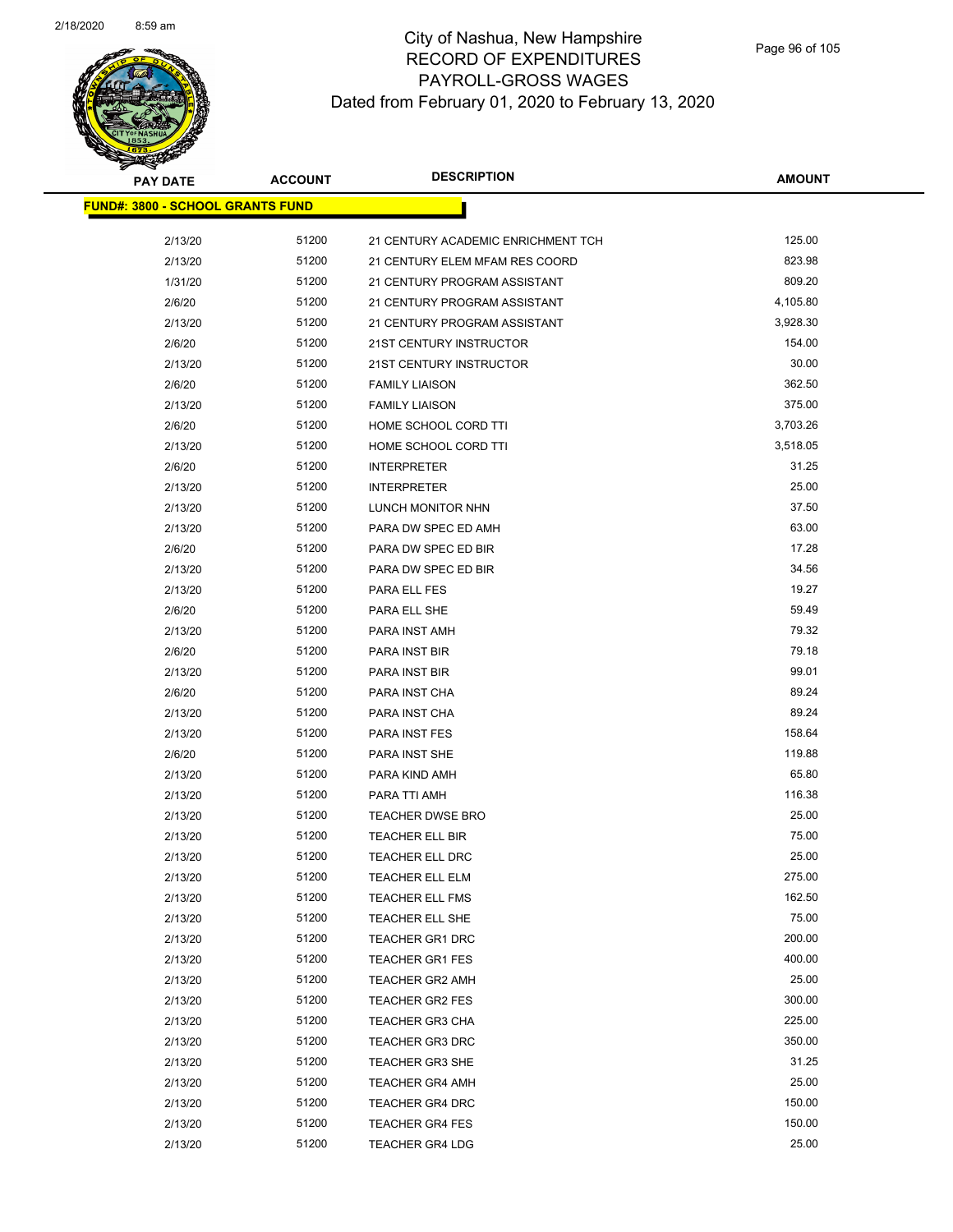| <b>PAY DATE</b>                          | <b>ACCOUNT</b> | <b>DESCRIPTION</b>             | <b>AMOUNT</b> |
|------------------------------------------|----------------|--------------------------------|---------------|
| <u> FUND#: 3800 - SCHOOL GRANTS FUND</u> |                |                                |               |
|                                          |                |                                |               |
| 2/13/20                                  | 51200          | <b>TEACHER GR5 BIC</b>         | 106.25        |
| 2/13/20                                  | 51200          | <b>TEACHER GR5 LDG</b>         | 100.00        |
| 2/13/20                                  | 51200          | <b>TEACHER GR6 ELM</b>         | 100.00        |
| 2/13/20                                  | 51200          | <b>TEACHER GR6 FMS</b>         | 50.00         |
| 2/13/20                                  | 51200          | <b>TEACHER MATH FMS</b>        | 162.50        |
| 2/13/20                                  | 51200          | TEACHER SPED MDE               | 37.50         |
| 2/13/20                                  | 51200          | <b>TEACHER TTI AMH</b>         | 8,905.99      |
| 2/13/20                                  | 51200          | <b>TEACHER TTI BIR</b>         | 2,412.61      |
| 2/13/20                                  | 51200          | <b>TEACHER TTI FES</b>         | 1,408.50      |
| 2/13/20                                  | 51200          | <b>TEACHER TTI LDG</b>         | 11,764.99     |
| 2/13/20                                  | 51200          | <b>TEACHER TTI MTP</b>         | 10,507.69     |
| 2/13/20                                  | 51200          | <b>TEACHER TTI NURSERY</b>     | 4,677.23      |
| 2/13/20                                  | 51200          | <b>TEACHER TTI SHE</b>         | 2,338.99      |
| 2/13/20                                  | 51200          | <b>TEACHER TTIDRC</b>          | 6,293.99      |
| 2/13/20                                  | 51200          | TITLE ONE PARA FES             | 14.21         |
| 2/6/20                                   | 51200          | TITLE ONE TUTOR                | 875.00        |
| 2/13/20                                  | 51200          | TITLE ONE TUTOR                | 737.50        |
| 2/6/20                                   | 51412          | PARA TTI NURSERY               | 48.00         |
| 2/13/20                                  | 51412          | PARA TTI NURSERY               | 24.00         |
| 2/6/20                                   | 51412          | SUB TEACHER                    | 43.07         |
| 2/13/20                                  | 51412          | SUB TEACHER                    | 43.07         |
| 2/13/20                                  | 51412          | <b>TEACHER TTI NURSERY</b>     | 100.00        |
| 2/13/20                                  | 51650          | ADULT ED DIPOLMA TEACHER       | 400.00        |
| 2/6/20                                   | 51650          | ADULT ED INSTRUCTOR            | 75.00         |
| 2/13/20                                  | 51650          | ADULT ED INSTRUCTOR            | 50.00         |
| 2/13/20                                  | 51650          | ASSISTANT PRINCIPAL NHS        | 125.00        |
| 2/6/20                                   | 51650          | ELL OUTREACH WORKER HOURLY     | 50.00         |
| 2/13/20                                  | 51650          | ELL OUTREACH WORKER HOURLY     | 100.00        |
| 2/13/20                                  | 51650          | GUIDANCE COUNSELOR NHN         | 225.00        |
| 2/13/20                                  | 51650          | GUIDANCE COUNSELOR NHS         | 950.00        |
| 2/13/20                                  | 51650          | <b>INTERPRETER</b>             | 125.00        |
| 2/13/20                                  | 51650          | <b>LIBRARIAN NHN</b>           | 25.00         |
| 2/13/20                                  | 51650          | <b>LIBRARIAN PMS</b>           | 315.00        |
| 2/13/20                                  | 51650          | LUNCH MONITOR NHN              | 50.00         |
| 2/13/20                                  | 51650          | PEER COACH                     | 7,500.00      |
| 2/13/20                                  | 51650          | <b>TEACHER ART BIC</b>         | 350.00        |
| 2/13/20                                  | 51650          | TEACHER COMPUTER NHN           | 200.00        |
| 2/13/20                                  | 51650          | <b>TEACHER COSMETOLOGY NHN</b> | 245.00        |
| 2/13/20                                  | 51650          | <b>TEACHER DWSE BRO</b>        | 315.00        |
| 2/13/20                                  | 51650          | TEACHER ELL NHS                | 100.00        |
| 2/13/20                                  | 51650          | <b>TEACHER ENGLISH NHN</b>     | 465.00        |
| 2/13/20                                  | 51650          | <b>TEACHER ENGLISH NHS</b>     | 650.00        |
| 2/13/20                                  | 51650          | <b>TEACHER GR1 SHE</b>         | 315.00        |
| 2/13/20                                  | 51650          | <b>TEACHER GR2 AMH</b>         | 350.00        |
| 2/13/20                                  | 51650          | TEACHER GR2 BIC                | 350.00        |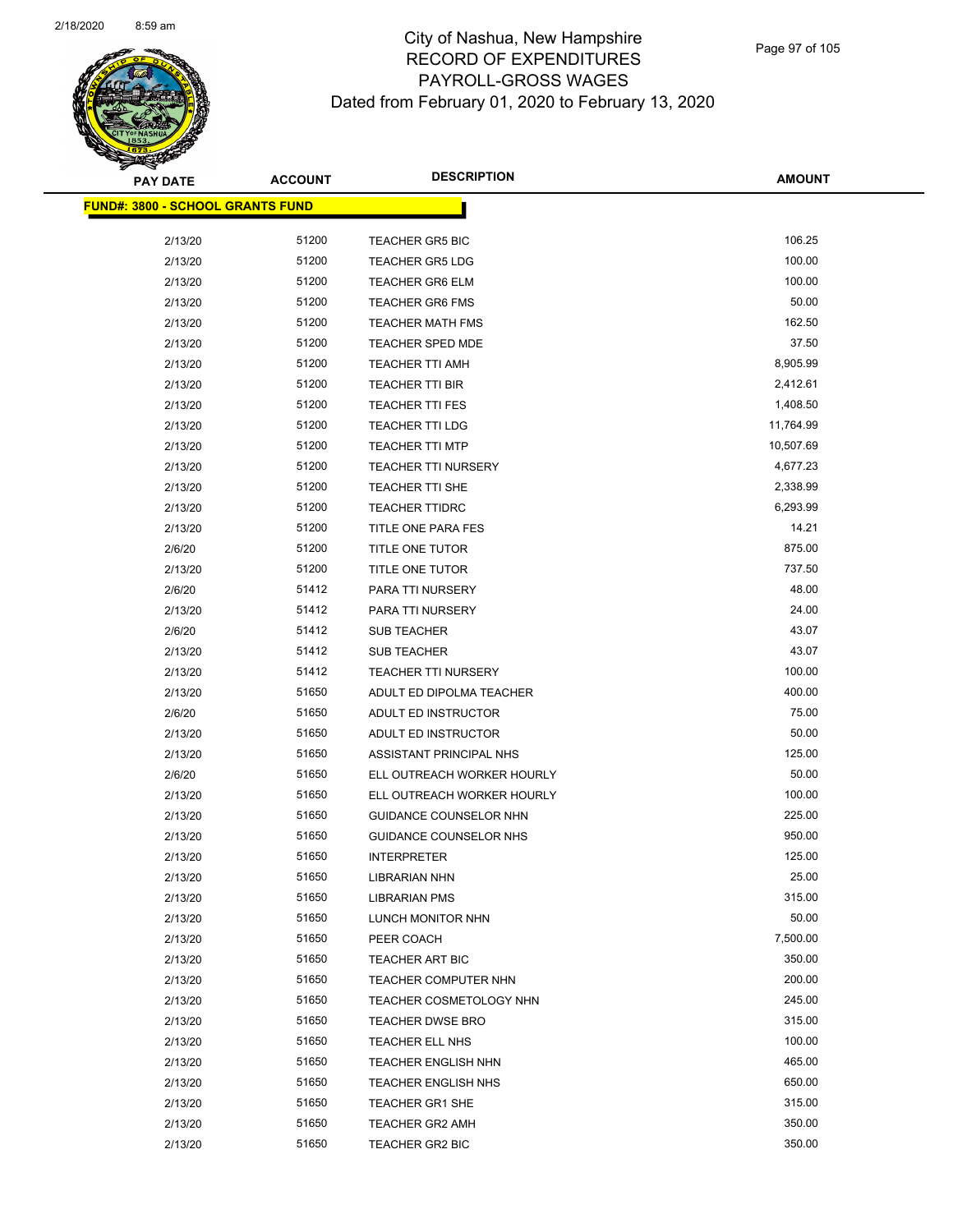Page 98 of 105

| <b>PAY DATE</b>                      | <b>ACCOUNT</b>                          | <b>DESCRIPTION</b>         | <b>AMOUNT</b> |  |  |  |  |
|--------------------------------------|-----------------------------------------|----------------------------|---------------|--|--|--|--|
|                                      | <b>FUND#: 3800 - SCHOOL GRANTS FUND</b> |                            |               |  |  |  |  |
|                                      |                                         |                            |               |  |  |  |  |
| 2/13/20                              | 51650                                   | <b>TEACHER GR2 BIR</b>     | 350.00        |  |  |  |  |
| 2/13/20                              | 51650                                   | <b>TEACHER GR3 DRC</b>     | 700.00        |  |  |  |  |
| 2/13/20                              | 51650                                   | <b>TEACHER GR3 LDG</b>     | 350.00        |  |  |  |  |
| 2/13/20                              | 51650                                   | <b>TEACHER GR3 MTP</b>     | 350.00        |  |  |  |  |
| 2/13/20                              | 51650                                   | <b>TEACHER GR4 CHA</b>     | 315.00        |  |  |  |  |
| 2/13/20                              | 51650                                   | <b>TEACHER GR6 PMS</b>     | 280.00        |  |  |  |  |
| 2/13/20                              | 51650                                   | <b>TEACHER KIND FES</b>    | 315.00        |  |  |  |  |
| 2/13/20                              | 51650                                   | <b>TEACHER KIND LDG</b>    | 350.00        |  |  |  |  |
| 2/13/20                              | 51650                                   | <b>TEACHER KIND MDE</b>    | 315.00        |  |  |  |  |
| 2/13/20                              | 51650                                   | <b>TEACHER MATH FMS</b>    | 350.00        |  |  |  |  |
| 2/13/20                              | 51650                                   | <b>TEACHER MATH NHS</b>    | 500.00        |  |  |  |  |
| 2/13/20                              | 51650                                   | <b>TEACHER SCIENCE ELM</b> | 315.00        |  |  |  |  |
| 2/13/20                              | 51650                                   | <b>TEACHER SCIENCE FMS</b> | 315.00        |  |  |  |  |
| 2/13/20                              | 51650                                   | <b>TEACHER SCIENCE NHN</b> | 550.00        |  |  |  |  |
| 2/13/20                              | 51650                                   | TEACHER SOCIAL STUDIES ELM | 315.00        |  |  |  |  |
| 2/13/20                              | 51650                                   | TEACHER SOCIAL STUDIES NHN | 325.00        |  |  |  |  |
| 2/13/20                              | 51650                                   | TEACHER SOCIAL STUDIES NHS | 550.00        |  |  |  |  |
| 2/13/20                              | 51650                                   | <b>TEACHER SPED NHN</b>    | 675.00        |  |  |  |  |
| 2/13/20                              | 51650                                   | <b>TEACHER SPED NHS</b>    | 1,000.00      |  |  |  |  |
| 2/13/20                              | 51650                                   | <b>TEACHER SPED NSE</b>    | 315.00        |  |  |  |  |
| 2/13/20                              | 51650                                   | TEACHER TTI NURSERY        | 350.00        |  |  |  |  |
| 2/13/20                              | 51650                                   | TEACHER TV PROD NHS        | 500.00        |  |  |  |  |
| 2/13/20                              | 51700                                   | <b>TEACHER DWSE ELM</b>    | 57.69         |  |  |  |  |
| TOTAL FUND 3800 - SCHOOL GRANTS FUND |                                         |                            | \$250,695.63  |  |  |  |  |

#### **FUND#: 3810 - FOOD SERVICE GRANTS FUND**

2/6/20 51650 FOOD SERVICE ASST PT CHA 122.90 2/13/20 51650 FOOD SERVICE ASST PT CHA 122.90 2/6/20 51650 FOOD SERVICE ASST PT DRC 107.54 2/13/20 51650 FOOD SERVICE ASST PT DRC 107.54 2/6/20 51650 FOOD SERVICE ASST PT FES 107.54 2/13/20 51650 FOOD SERVICE ASST PT FES 107.54 2/6/20 51650 FOOD SERVICE ASST PT FMS 96.43 2/13/20 51650 FOOD SERVICE ASST PT FMS 66.43 2/6/20 51650 FOOD SERVICE ASST PT MTP 122.90 2/13/20 51650 FOOD SERVICE ASST PT MTP 73.74 2/6/20 51650 FOOD SERVICE ASST PT PMS 67.71 2/13/20 51650 FOOD SERVICE ASST PT PMS 62.65 2/6/20 51650 FOOD SERVICE ASST PT SHE 107.54 2/13/20 51650 FOOD SERVICE ASST PT SHE 107.54 2/6/20 51650 LUNCH MONITOR LDG 49.16 2/13/20 51650 LUNCH MONITOR LDG 61.45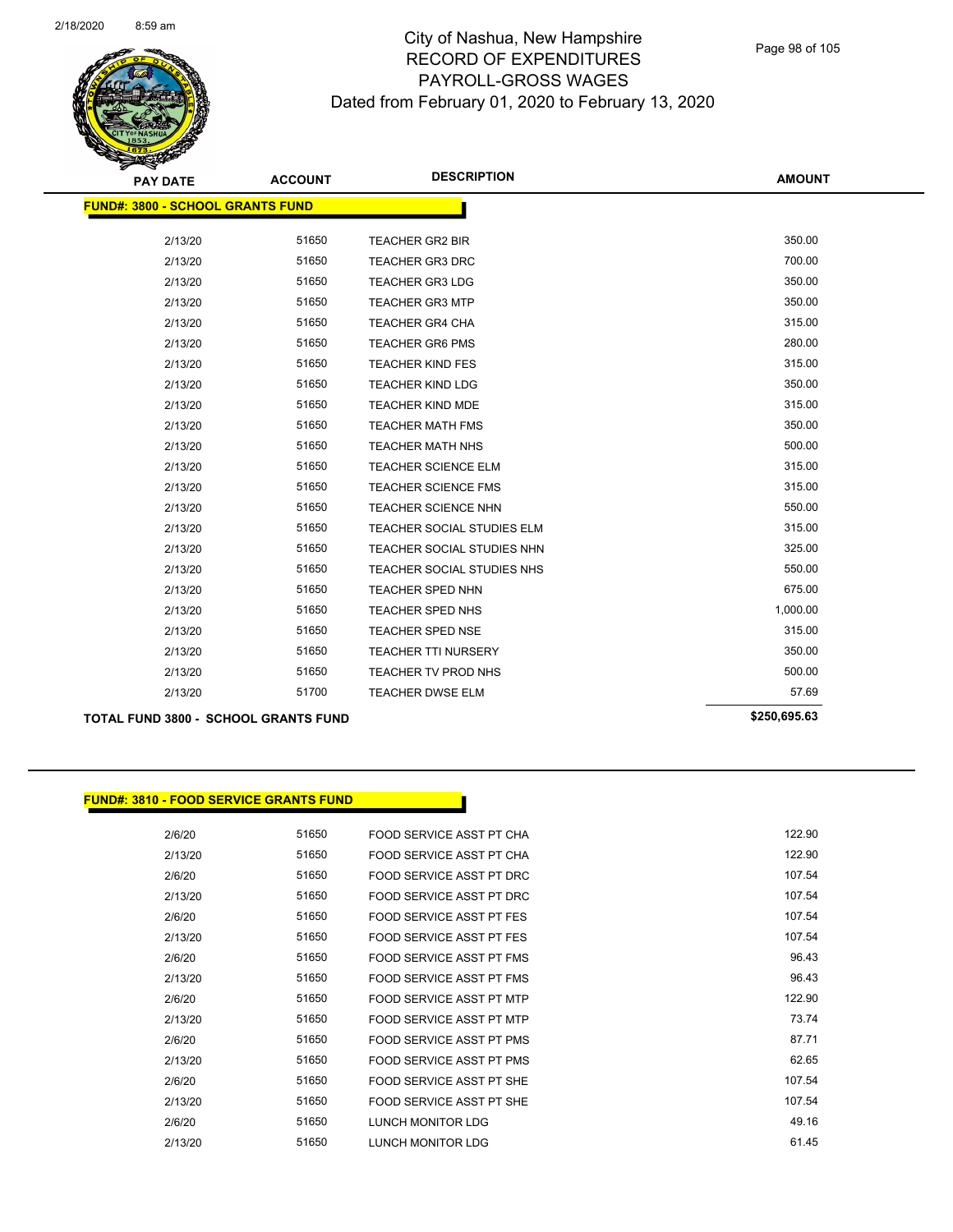| ,012.64 | PATROLMAN ALL RANKS | 51300 | 2/6/20  |
|---------|---------------------|-------|---------|
| 859.08  | PATROLMAN ALL RANKS | 51300 | 2/13/20 |

| <b>TOTAL FUND 4030 - POLICE SPECIAL DETAILS FUND</b> | \$8,094.27 |                     |          |
|------------------------------------------------------|------------|---------------------|----------|
| 2/13/20                                              | 51712      | <b>SERGEANT</b>     | 948.15   |
| 2/13/20                                              | 51712      | PATROLMAN ALL RANKS | 190.80   |
| 2/6/20                                               | 51712      | PATROLMAN ALL RANKS | 381.60   |
| 2/13/20                                              | 51712      | <b>LIEUTENANT</b>   | 608.40   |
| 2/13/20                                              | 51710      | PATROLMAN ALL RANKS | 2,542.29 |
| 2/6/20                                               |            | PATROLMAN ALL RANKS | 3,177.99 |

2/13/20 51710 1st YR SPECIAL OFFICER CERTIFIED II 245.04

| 2/13/20                                           | 51100 | MVR CLERK I | 299.15   |
|---------------------------------------------------|-------|-------------|----------|
| 2/13/20                                           | 51300 | MVR CLERK I | 5.61     |
| <b>TOTAL FUND 4010 - MOTOR VEHICLE ADMIN FUND</b> |       |             | \$598.30 |
|                                                   |       |             |          |

|         | <b>FUND#: 4010 - MOTOR VEHICLE ADMIN FUND</b> |                         |
|---------|-----------------------------------------------|-------------------------|
| 2/6/20  | 51100                                         | <b>MVR CLERK I</b>      |
| 2/13/20 | 51100                                         | <b>MVR CLERK I</b>      |
| 0142100 | E4200                                         | $MN \cap \cap L \cap L$ |

|         | <b>FUND#: 4005 - TRAFFIC VIOLATIONS FUND</b> |                                  |          |
|---------|----------------------------------------------|----------------------------------|----------|
| 2/6/20  | 51100                                        | <b>MVR CLERK I</b>               | 293.59   |
| 2/13/20 | 51100                                        | <b>MVR CLERK I</b>               | 299.20   |
| 2/6/20  | 51100                                        | <b>MVR CLERK II</b>              | 327.95   |
| 2/13/20 | 51100                                        | <b>MVR CLERK II</b>              | 327.95   |
| 2/6/20  | 51100                                        | ORDINANCE VIOLATIONS COORDINATOR | 449.35   |
| 2/13/20 | 51100                                        | ORDINANCE VIOLATIONS COORDINATOR | 449.34   |
| 2/6/20  | 51100                                        | <b>PARKING MANAGER</b>           | 315.85   |
| 2/13/20 | 51100                                        | <b>PARKING MANAGER</b>           | 315.85   |
| 2/6/20  | 51200                                        | PARKING ENFORCEMENT SPECIALIST   | 1,237.45 |
| 2/13/20 | 51200                                        | PARKING ENFORCEMENT SPECIALIST   | 1,208.69 |
| 2/13/20 | 51300                                        | <b>MVR CLERK I</b>               | 5.61     |



**FUND#: 4030 - POLICE SPECIAL DETAILS FUND**

**FUND#: 4035 - POLICE OVERTIME BILLING FUND**

2/18/2020 8:59 am

#### City of Nashua, New Hampshire RECORD OF EXPENDITURES PAYROLL-GROSS WAGES Dated from February 01, 2020 to February 13, 2020

**AMOUNT**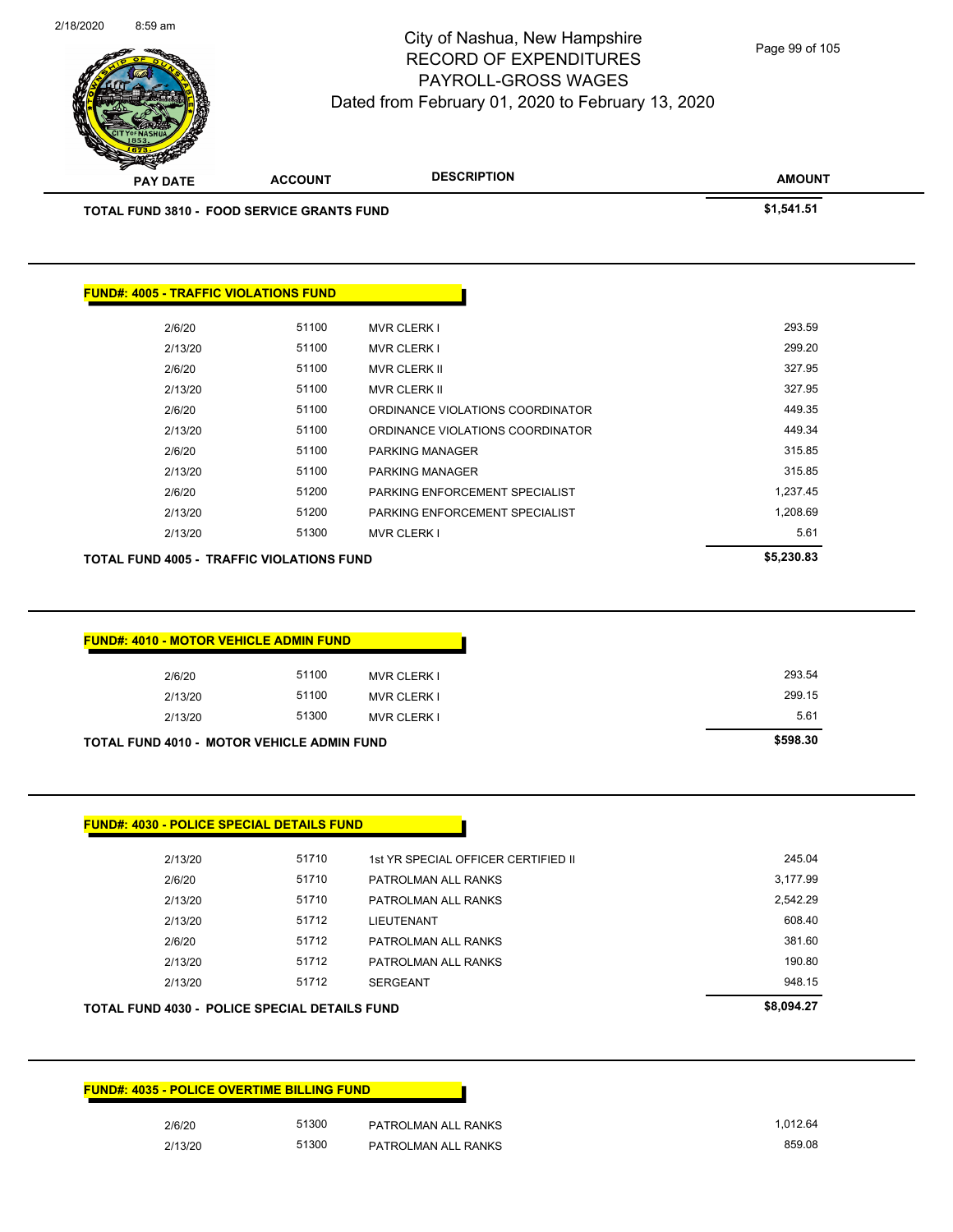|                                                  | <b>FUND#: 4065 - FIRE WATCHGUARDS FUND</b> |                               |                  |
|--------------------------------------------------|--------------------------------------------|-------------------------------|------------------|
| 2/13/20                                          | 51712                                      | <b>FIREFIGHTERS ALL RANKS</b> | 92.14            |
| <b>TOTAL FUND 4065 - FIRE WATCHGUARDS FUND</b>   |                                            |                               | \$92.14          |
|                                                  |                                            |                               |                  |
|                                                  |                                            |                               |                  |
|                                                  |                                            |                               |                  |
| <b>FUND#: 4600 - ECON DEV-GREATER NASHUA RLF</b> |                                            |                               |                  |
| 2/6/20                                           | 51100                                      | DWNTWN SPCLST & OED PGRM COOR | 197.35           |
|                                                  |                                            |                               | 197.35           |
|                                                  |                                            |                               |                  |
| 2/13/20                                          | 51100                                      | DWNTWN SPCLST & OED PGRM COOR |                  |
|                                                  |                                            |                               | \$394.70         |
|                                                  |                                            |                               |                  |
| TOTAL FUND 4600 - ECON DEV-GREATER NASHUA RLF    |                                            |                               |                  |
|                                                  |                                            |                               |                  |
| FUND#: 4610 - ECON DEV-BROWNFIELDS RLF           |                                            |                               |                  |
|                                                  |                                            |                               |                  |
| 2/6/20                                           | 51100                                      | DWNTWN SPCLST & OED PGRM COOR | 197.35<br>197.35 |

| <b>FUND#: 6000 - SOLID WASTE FUND</b> |       |                                      |          |
|---------------------------------------|-------|--------------------------------------|----------|
|                                       |       |                                      |          |
| 2/6/20                                | 51100 | ADMINISTRATIVE ASSISTANT II          | 1,637.55 |
| 2/13/20                               | 51100 | ADMINISTRATIVE ASSISTANT II          | 1,637.55 |
| 2/6/20                                | 51100 | ASSISTANT DIRECTOR OF PUBLIC WORKS   | 213.90   |
| 2/13/20                               | 51100 | ASSISTANT DIRECTOR OF PUBLIC WORKS   | 213.90   |
| 2/6/20                                | 51100 | AUTOMATED TRASH COLLECTION OPR       | 4,898.00 |
| 2/13/20                               | 51100 | AUTOMATED TRASH COLLECTION OPR       | 4,898.00 |
| 2/6/20                                | 51100 | <b>CITY ENGINEER</b>                 | 350.25   |
| 2/13/20                               | 51100 | <b>CITY ENGINEER</b>                 | 350.25   |
| 2/6/20                                | 51100 | <b>COLLECTION EQUIP OPR</b>          | 6,484.80 |
| 2/13/20                               | 51100 | <b>COLLECTION EQUIP OPR</b>          | 8,337.60 |
| 2/6/20                                | 51100 | <b>COLLECTION EQUIP OPR LANDFILL</b> | 1,940.80 |
| 2/13/20                               | 51100 | <b>COLLECTION EQUIP OPR LANDFILL</b> | 1,868.03 |
| 2/6/20                                | 51100 | DEP TREASURER TAX COLLECTOR          | 266.40   |
| 2/13/20                               | 51100 | DEP TREASURER TAX COLLECTOR          | 266.40   |
| 2/6/20                                | 51100 | <b>DEPUTY CITY ENGINEER</b>          | 86.70    |
| 2/13/20                               | 51100 | <b>DEPUTY CITY ENGINEER</b>          | 86.70    |
| 2/6/20                                | 51100 | <b>DIRECTOR PUBLIC WORKS</b>         | 276.30   |
| 2/13/20                               | 51100 | DIRECTOR PUBLIC WORKS                | 276.30   |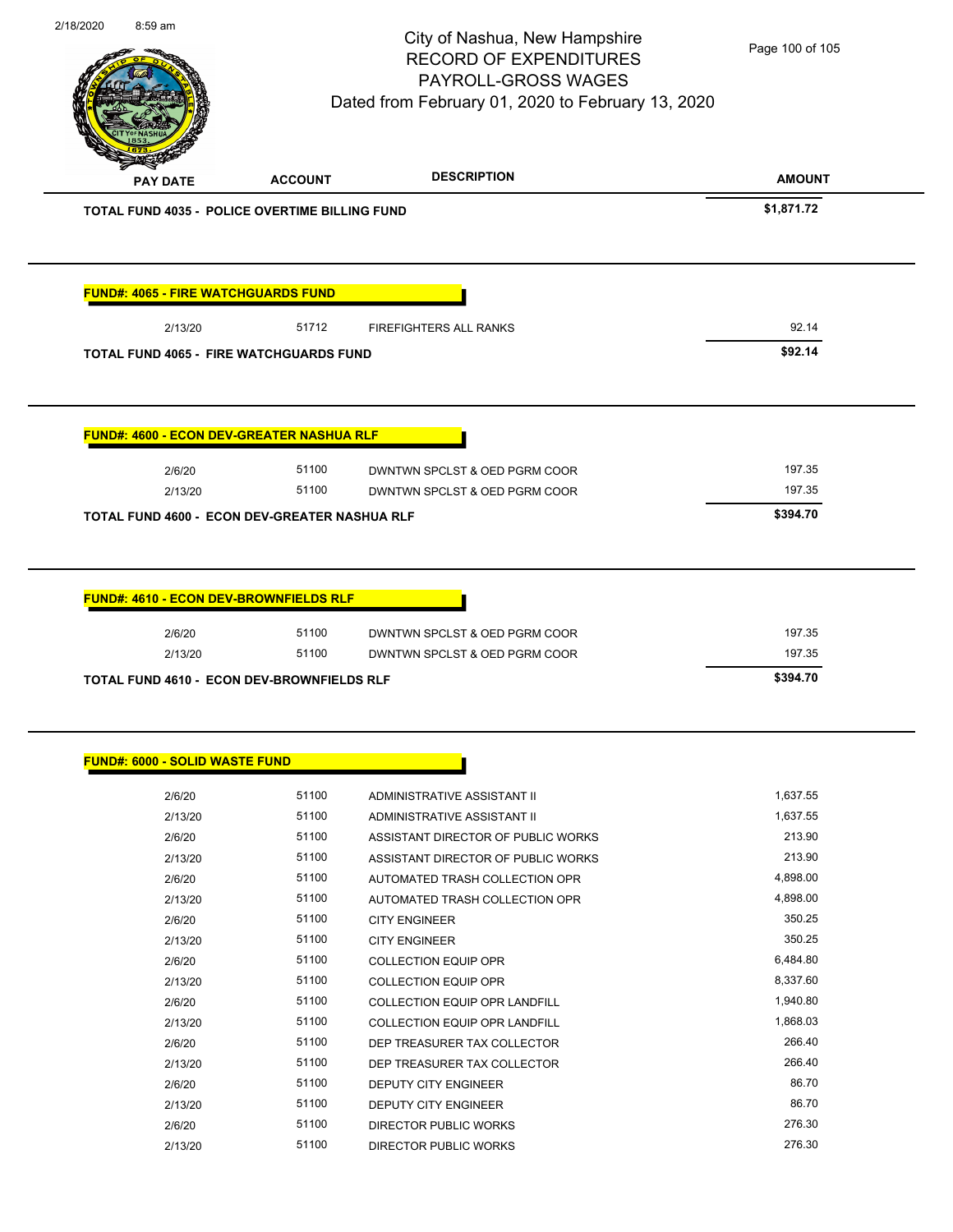| <b>PAY DATE</b>                        | <b>ACCOUNT</b> | <b>DESCRIPTION</b>                   | <b>AMOUNT</b> |
|----------------------------------------|----------------|--------------------------------------|---------------|
| <u> FUND#: 6000 - SOLID WASTE FUND</u> |                |                                      |               |
|                                        |                |                                      | 509.80        |
| 2/6/20                                 | 51100<br>51100 | DPW BILLING ACCOUNTANT               | 509.80        |
| 2/13/20                                | 51100          | DPW BILLING ACCOUNTANT               | 414.80        |
| 2/6/20                                 | 51100          | DPW COLLECTIONS SPEC III             | 414.80        |
| 2/13/20                                | 51100          | DPW COLLECTIONS SPEC III             | 124.30        |
| 2/6/20                                 |                | DPW CONTRACT ADMINISTRATOR           |               |
| 2/13/20                                | 51100          | DPW CONTRACT ADMINISTRATOR           | 124.32        |
| 2/6/20                                 | 51100          | ENVIRONMENTAL ENGINEER               | 1,565.25      |
| 2/13/20                                | 51100          | <b>ENVIRONMENTAL ENGINEER</b>        | 1,565.25      |
| 2/6/20                                 | 51100          | <b>EQUIPMENT OPR LANDFILL</b>        | 5,916.00      |
| 2/13/20                                | 51100          | <b>EQUIPMENT OPR LANDFILL</b>        | 5,916.00      |
| 2/6/20                                 | 51100          | <b>EXECUTIVE ASSISTANT</b>           | 173.75        |
| 2/13/20                                | 51100          | <b>EXECUTIVE ASSISTANT</b>           | 173.75        |
| 2/6/20                                 | 51100          | FINANCE AND ADMIN MANAGER            | 444.00        |
| 2/13/20                                | 51100          | FINANCE AND ADMIN MANAGER            | 444.00        |
| 2/6/20                                 | 51100          | FLEET MANAGER STREET DEPT            | 352.25        |
| 2/13/20                                | 51100          | FLEET MANAGER STREET DEPT            | 352.25        |
| 2/6/20                                 | 51100          | LICENSED SCALE OPERATOR              | 1,760.76      |
| 2/13/20                                | 51100          | LICENSED SCALE OPERATOR              | 1,760.75      |
| 2/6/20                                 | 51100          | PUBLIC RELATIONS ADMINISTRATOR       | 173.75        |
| 2/13/20                                | 51100          | PUBLIC RELATIONS ADMINISTRATOR       | 173.75        |
| 2/6/20                                 | 51100          | RECYCLING COORDINATOR                | 1,218.50      |
| 2/13/20                                | 51100          | RECYCLING COORDINATOR                | 1,218.50      |
| 2/6/20                                 | 51100          | SENIOR STAFF ENGINEER                | 152.00        |
| 2/13/20                                | 51100          | SENIOR STAFF ENGINEER                | 152.00        |
| 2/6/20                                 | 51100          | <b>SOLID WASTE FOREMAN</b>           | 2,649.20      |
| 2/13/20                                | 51100          | SOLID WASTE FOREMAN                  | 2,632.64      |
| 2/6/20                                 | 51100          | SOLID WASTE TECHNICIAN               | 1,184.00      |
| 2/13/20                                | 51100          | SOLID WASTE TECHNICIAN               | 1,184.00      |
| 2/6/20                                 | 51100          | SR MGR ACCT FIN REPORTING            | 197.30        |
| 2/13/20                                | 51100          | SR MGR ACCT FIN REPORTING            | 197.30        |
| 2/6/20                                 | 51100          | SUPERINTENDENT OF SOLID WASTE        | 1,907.15      |
| 2/13/20                                | 51100          | SUPERINTENDENT OF SOLID WASTE        | 1,907.15      |
| 2/6/20                                 | 51100          | <b>WASTEWATER ASSISTANT</b>          | 185.28        |
| 2/6/20                                 | 51300          | ADMINISTRATIVE ASSISTANT II          | 156.27        |
| 2/13/20                                | 51300          | ADMINISTRATIVE ASSISTANT II          | 36.73         |
| 2/6/20                                 | 51300          | AUTOMATED TRASH COLLECTION OPR       | 253.02        |
| 2/13/20                                | 51300          | AUTOMATED TRASH COLLECTION OPR       | 421.49        |
| 2/6/20                                 | 51300          | <b>COLLECTION EQUIP OPR</b>          | 683.64        |
| 2/13/20                                | 51300          | <b>COLLECTION EQUIP OPR</b>          | 283.68        |
| 2/6/20                                 | 51300          | <b>COLLECTION EQUIP OPR LANDFILL</b> | 186.30        |
| 2/13/20                                | 51300          | COLLECTION EQUIP OPR LANDFILL        | 186.30        |
| 2/13/20                                | 51300          | DPW COLLECTIONS SPEC III             | 3.88          |
| 2/6/20                                 | 51300          | <b>EQUIPMENT OPR LANDFILL</b>        | 749.17        |
| 2/13/20                                | 51300          | <b>EQUIPMENT OPR LANDFILL</b>        | 935.40        |
| 2/6/20                                 | 51300          | LICENSED SCALE OPERATOR              | 278.00        |
|                                        |                |                                      |               |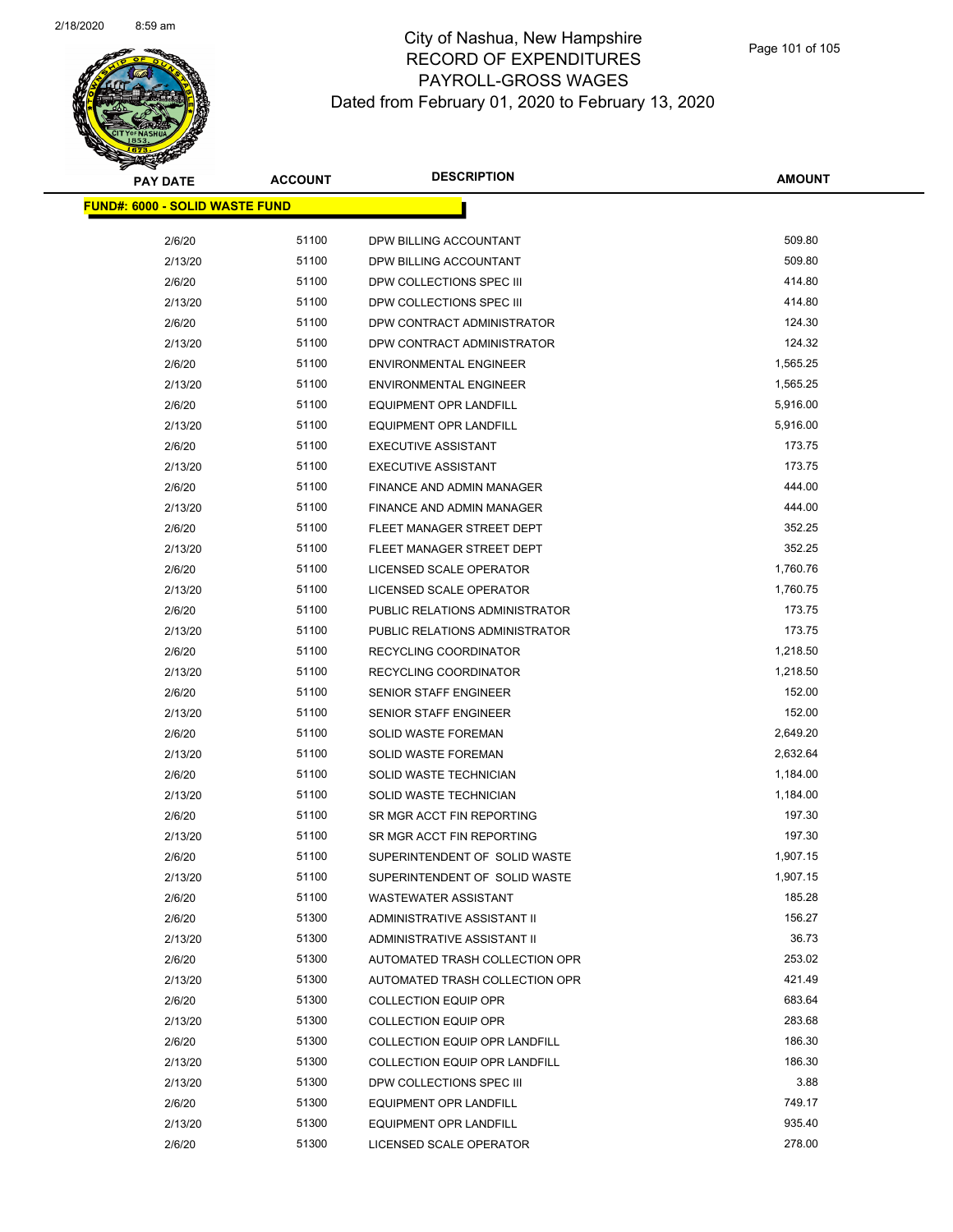

| s<br>$\mathbf{z}$<br><b>PAY DATE</b>  | <b>ACCOUNT</b> | <b>DESCRIPTION</b>      | <b>AMOUNT</b> |
|---------------------------------------|----------------|-------------------------|---------------|
| <b>FUND#: 6000 - SOLID WASTE FUND</b> |                |                         |               |
| 2/13/20                               | 51300          | LICENSED SCALE OPERATOR | 502.90        |
| 2/6/20                                | 51300          | SOLID WASTE FOREMAN     | 372.55        |
| 2/13/20                               | 51300          | SOLID WASTE FOREMAN     | 521.57        |
| TOTAL FUND 6000 - SOLID WASTE FUND    |                |                         | \$77,314.68   |

#### **FUND#: 6200 - WASTEWATER FUND**

| 2/6/20  | 51100 | ADMINISTRATIVE ASSISTANT II                 | 760.20   |
|---------|-------|---------------------------------------------|----------|
| 2/13/20 | 51100 | ADMINISTRATIVE ASSISTANT II                 | 760.20   |
| 2/6/20  | 51100 | <b>ANALYTICAL CHEMIST</b>                   | 880.50   |
| 2/13/20 | 51100 | <b>ANALYTICAL CHEMIST</b>                   | 880.50   |
| 2/6/20  | 51100 | ASSISTANT CONSTRUCTION ENGINEER             | 1,129.00 |
| 2/13/20 | 51100 | ASSISTANT CONSTRUCTION ENGINEER             | 1,129.00 |
| 2/6/20  | 51100 | ASSISTANT DIRECTOR OF PUBLIC WORKS          | 213.95   |
| 2/13/20 | 51100 | ASSISTANT DIRECTOR OF PUBLIC WORKS          | 213.95   |
| 2/6/20  | 51100 | <b>CITY ENGINEER</b>                        | 817.30   |
| 2/13/20 | 51100 | <b>CITY ENGINEER</b>                        | 817.30   |
| 2/6/20  | 51100 | <b>COLLECTION EQUIP OPR</b>                 | 979.60   |
| 2/6/20  | 51100 | <b>COLLECTION SYSTEMS OPERATOR</b>          | 1,077.56 |
| 2/13/20 | 51100 | <b>COLLECTION SYSTEMS OPERATOR</b>          | 1,077.56 |
| 2/6/20  | 51100 | COLLECTION SYSTEMS TECHNICIAN               | 2,103.21 |
| 2/13/20 | 51100 | COLLECTION SYSTEMS TECHNICIAN               | 2,103.20 |
| 2/6/20  | 51100 | DEP TREASURER TAX COLLECTOR                 | 266.40   |
| 2/13/20 | 51100 | DEP TREASURER TAX COLLECTOR                 | 266.40   |
| 2/6/20  | 51100 | <b>DEPUTY CITY ENGINEER</b>                 | 867.15   |
| 2/13/20 | 51100 | <b>DEPUTY CITY ENGINEER</b>                 | 867.15   |
| 2/6/20  | 51100 | <b>DIRECTOR PUBLIC WORKS</b>                | 552.50   |
| 2/13/20 | 51100 | DIRECTOR PUBLIC WORKS                       | 552.50   |
| 2/6/20  | 51100 | DPW BILLING ACCOUNTANT                      | 509.75   |
| 2/13/20 | 51100 | DPW BILLING ACCOUNTANT                      | 509.75   |
| 2/6/20  | 51100 | DPW COLLECTIONS SPEC III                    | 414.85   |
| 2/13/20 | 51100 | DPW COLLECTIONS SPEC III                    | 414.85   |
| 2/6/20  | 51100 | DPW CONTRACT ADMINISTRATOR                  | 745.70   |
| 2/13/20 | 51100 | DPW CONTRACT ADMINISTRATOR                  | 745.68   |
| 2/6/20  | 51100 | ELECTRICAL DIAGNOSTIC TECH I                | 1,120.00 |
| 2/13/20 | 51100 | ELECTRICAL DIAGNOSTIC TECH I                | 1,120.00 |
| 2/6/20  | 51100 | ENVIRONMENTAL PERMIT & PROGRAMS COORDINATOR | 1,360.80 |
| 2/13/20 | 51100 | ENVIRONMENTAL PERMIT & PROGRAMS COORDINATOR | 1,360.80 |
| 2/6/20  | 51100 | <b>EXECUTIVE ASSISTANT</b>                  | 173.75   |
| 2/13/20 | 51100 | <b>EXECUTIVE ASSISTANT</b>                  | 173.75   |
| 2/6/20  | 51100 | <b>FINANCE AND ADMIN MANAGER</b>            | 444.00   |
| 2/13/20 | 51100 | FINANCE AND ADMIN MANAGER                   | 444.00   |
| 2/6/20  | 51100 | FLEET MANAGER STREET DEPT                   | 117.40   |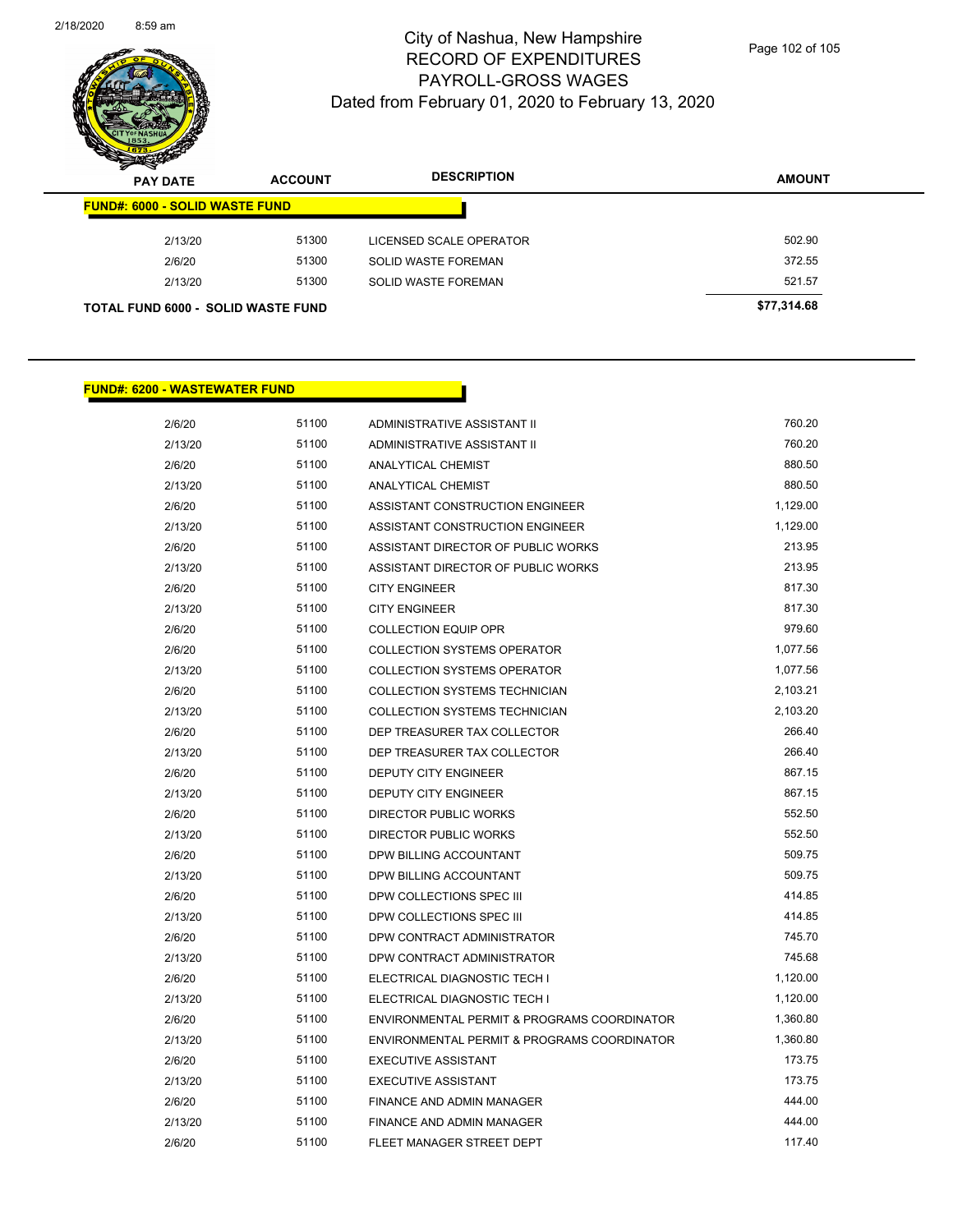| <b>PAY DATE</b>                       | <b>ACCOUNT</b> | <b>DESCRIPTION</b>             | <b>AMOUNT</b> |
|---------------------------------------|----------------|--------------------------------|---------------|
| <u> FUND#: 6200 - WASTEWATER FUND</u> |                |                                |               |
|                                       |                |                                |               |
| 2/13/20                               | 51100          | FLEET MANAGER STREET DEPT      | 117.40        |
| 2/6/20                                | 51100          | <b>GIS SPECIALIST</b>          | 719.60        |
| 2/13/20                               | 51100          | <b>GIS SPECIALIST</b>          | 719.60        |
| 2/6/20                                | 51100          | MECHANIC WWTP 1ST CLASS        | 4,315.20      |
| 2/13/20                               | 51100          | MECHANIC WWTP 1ST CLASS        | 4,315.21      |
| 2/6/20                                | 51100          | OPERATOR II WWTP 1st           | 4,293.61      |
| 2/13/20                               | 51100          | OPERATOR II WWTP 1st           | 4,293.61      |
| 2/6/20                                | 51100          | OPERATOR II WWTP 2nd           | 2,172.80      |
| 2/13/20                               | 51100          | OPERATOR II WWTP 2nd           | 1,955.52      |
| 2/6/20                                | 51100          | OPERATOR II WWTP 3rd           | 2,180.84      |
| 2/13/20                               | 51100          | OPERATOR II WWTP 3rd           | 2,180.82      |
| 2/6/20                                | 51100          | OPERATOR III WWTP 1st          | 3,390.80      |
| 2/13/20                               | 51100          | <b>OPERATOR III WWTP 1st</b>   | 3,390.81      |
| 2/6/20                                | 51100          | PLANT OPERATIONS SUPERVISOR    | 1,523.20      |
| 2/13/20                               | 51100          | PLANT OPERATIONS SUPERVISOR    | 1,523.20      |
| 2/6/20                                | 51100          | PROCESS CHEMIST                | 933.58        |
| 2/13/20                               | 51100          | PROCESS CHEMIST                | 933.58        |
| 2/6/20                                | 51100          | PUBLIC RELATIONS ADMINISTRATOR | 231.65        |
| 2/13/20                               | 51100          | PUBLIC RELATIONS ADMINISTRATOR | 231.65        |
| 2/6/20                                | 51100          | SENIOR STAFF ENGINEER          | 2,380.90      |
| 2/13/20                               | 51100          | SENIOR STAFF ENGINEER          | 2,380.90      |
| 2/6/20                                | 51100          | SR MGR ACCT FIN REPORTING      | 394.70        |
| 2/13/20                               | 51100          | SR MGR ACCT FIN REPORTING      | 394.70        |
| 2/6/20                                | 51100          | <b>STAFF ENGINEER</b>          | 702.87        |
| 2/13/20                               | 51100          | <b>STAFF ENGINEER</b>          | 702.87        |
| 2/6/20                                | 51100          | SUPERINTENDENT OF WASTEWATER   | 1,998.10      |
| 2/13/20                               | 51100          | SUPERINTENDENT OF WASTEWATER   | 1,998.10      |
| 2/6/20                                | 51100          | <b>SUPV LABORATORY</b>         | 1,237.60      |
| 2/13/20                               | 51100          | <b>SUPV LABORATORY</b>         | 1,237.60      |
| 2/6/20                                | 51100          | TRUCK DRIVER STREET REPAIR     | 899.60        |
| 2/13/20                               | 51100          | TRUCK DRIVER STREET REPAIR     | 896.40        |
| 2/6/20                                | 51100          | <b>WASTEWATER ASSISTANT</b>    | 2,509.92      |
| 2/13/20                               | 51100          | <b>WASTEWATER ASSISTANT</b>    | 2,771.88      |
| 2/6/20                                | 51100          | <b>WASTEWATER FOREMAN</b>      | 2,649.20      |
| 2/13/20                               | 51100          | <b>WASTEWATER FOREMAN</b>      | 2,649.20      |
| 2/6/20                                | 51100          | WASTEWATER PROJECT ENGINEER    | 1,578.70      |
| 2/13/20                               | 51100          | WASTEWATER PROJECT ENGINEER    | 1,578.70      |
| 2/6/20                                | 51300          | <b>COLLECTION EQUIP OPR</b>    | 104.22        |
| 2/13/20                               | 51300          | COLLECTION SYSTEMS TECHNICIAN  | 236.62        |
| 2/13/20                               | 51300          | DPW COLLECTIONS SPEC III       | 3.90          |
| 2/6/20                                | 51300          | ELECTRICAL DIAGNOSTIC TECH I   | 845.71        |
| 2/6/20                                | 51300          | MECHANIC WWTP 1ST CLASS        | 1,501.29      |
| 2/13/20                               | 51300          | <b>MECHANIC WWTP 1ST CLASS</b> | 1,342.22      |
| 2/6/20                                | 51300          | OPERATOR II WWTP 1st           | 1,416.94      |
| 2/13/20                               | 51300          | OPERATOR II WWTP 1st           | 1,263.73      |
|                                       |                |                                |               |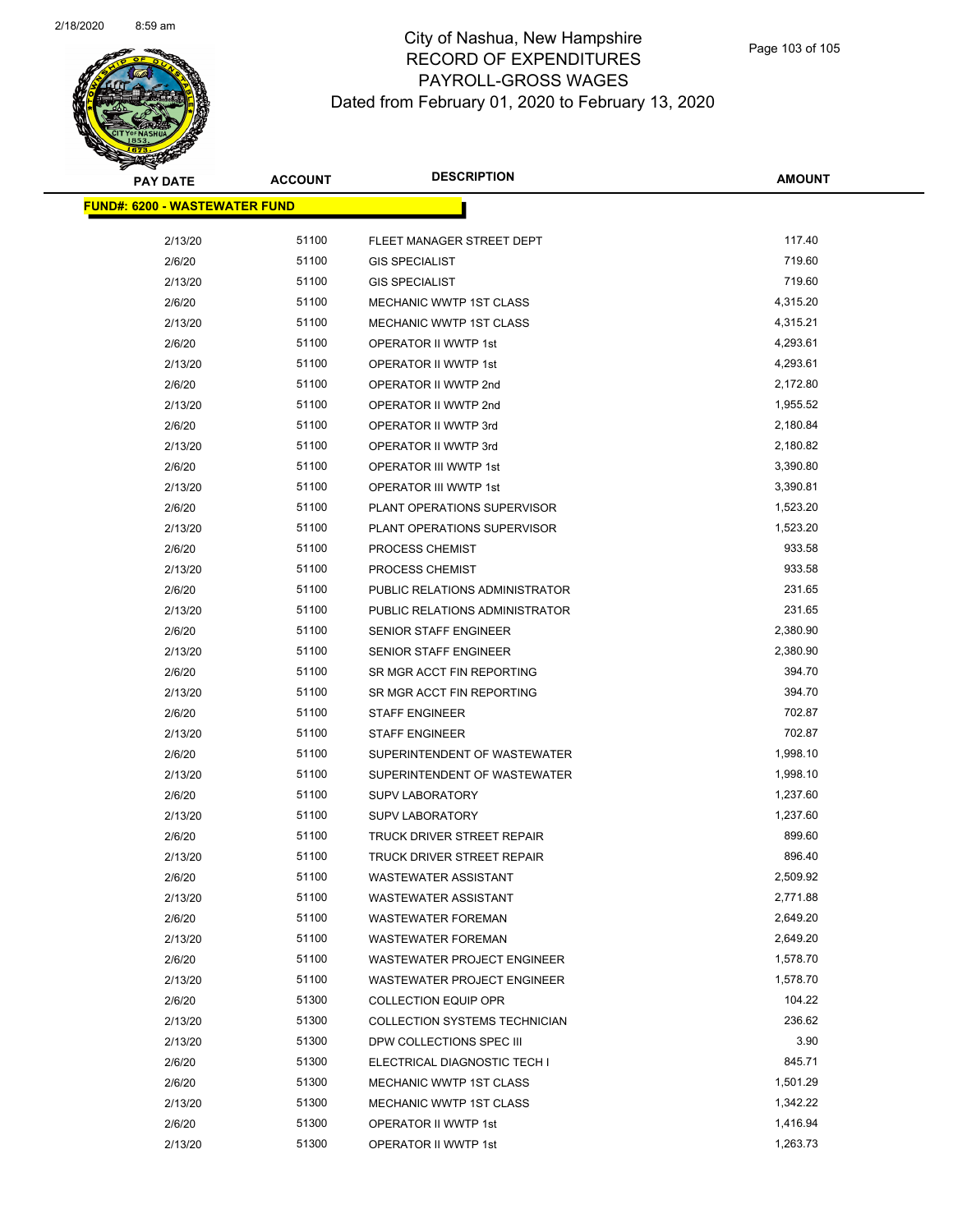

| <b>PAY DATE</b>                          | <b>ACCOUNT</b> | <b>DESCRIPTION</b>           | <b>AMOUNT</b> |
|------------------------------------------|----------------|------------------------------|---------------|
| <b>FUND#: 6200 - WASTEWATER FUND</b>     |                |                              |               |
| 2/6/20                                   | 51300          | OPERATOR II WWTP 3rd         | 327.12        |
| 2/13/20                                  | 51300          | OPERATOR II WWTP 3rd         | 327.12        |
| 2/13/20                                  | 51300          | <b>OPERATOR III WWTP 1st</b> | 10.77         |
| 2/6/20                                   | 51300          | SOLID WASTE FOREMAN          | 298.02        |
| 2/6/20                                   | 51300          | <b>SUPV LABORATORY</b>       | 174.01        |
| 2/13/20                                  | 51300          | <b>SUPV LABORATORY</b>       | 162.40        |
| 2/6/20                                   | 51300          | <b>WASTEWATER ASSISTANT</b>  | 144.08        |
| 2/13/20                                  | 51300          | <b>WASTEWATER ASSISTANT</b>  | 100.85        |
| 2/6/20                                   | 51300          | <b>WASTEWATER FOREMAN</b>    | 819.60        |
| 2/13/20                                  | 51300          | <b>WASTEWATER FOREMAN</b>    | 645.75        |
| <b>TOTAL FUND 6200 - WASTEWATER FUND</b> |                |                              | \$106,079.18  |

| <b>FUND#: 6500 - PROPERTY &amp; CASUALTY FUND</b>     |             |                                    |           |
|-------------------------------------------------------|-------------|------------------------------------|-----------|
|                                                       |             |                                    |           |
| 2/6/20                                                | 51100       | <b>PROGRAM SUPV</b>                | 1,424.80  |
| 2/13/20                                               | 51100       | <b>PROGRAM SUPV</b>                | 1,424.80  |
| 2/6/20                                                | 51100       | PROPERTY AND CASUALTY ADJUSTER     | 2,491.15  |
| 2/13/20                                               | 51100       | PROPERTY AND CASUALTY ADJUSTER     | 2,491.15  |
| 2/6/20                                                | 51100       | <b>RISK MANAGER</b>                | 1,911.60  |
| 2/13/20                                               | 51100       | <b>RISK MANAGER</b>                | 1,911.60  |
| 2/6/20                                                | 51100       | SAFETY LOSS PREVENTION SPEC        | 1,161.45  |
| 2/13/20                                               | 51100       | SAFETY LOSS PREVENTION SPEC        | 1,161.45  |
| 2/6/20                                                | 59207       | <b>WORKERS COMPENSATION CLAIMS</b> | 9,646.92  |
| 2/13/20                                               | 59207       | <b>WORKERS COMPENSATION CLAIMS</b> | 11,094.99 |
| 2/6/20                                                | 59225       | <b>GENERAL LIABILITY CLAIMS</b>    | 968.67    |
| 2/13/20                                               | 59225       | <b>GENERAL LIABILITY CLAIMS</b>    | 968.67    |
| 2/6/20                                                | 59290       | LONG TERM DISABILITY CLAIMS        | 3,972.76  |
| 2/13/20                                               | 59290       | LONG TERM DISABILITY CLAIMS        | 3,972.76  |
| <b>TOTAL FUND 6500 - PROPERTY &amp; CASUALTY FUND</b> | \$44,602.77 |                                    |           |

#### **FUND#: 6600 - BENEFITS SELF INSURANCE FUND**

| 2/6/20  | 51100 | <b>EMPLOYEE BENEFITS ASSISTANT</b> | 770.30   |
|---------|-------|------------------------------------|----------|
| 2/13/20 | 51100 | <b>FMPLOYEE BENEEITS ASSISTANT</b> | 770.30   |
| 2/6/20  | 51100 | EMPLOYEE BENEFITS MANAGER          | 1.520.15 |
| 2/13/20 | 51100 | EMPLOYEE BENEFITS MANAGER          | 1.520.15 |
| 2/6/20  | 51100 | <b>EMPLOYEE BENEEITS SPEC</b>      | 1.096.30 |
| 2/13/20 | 51100 | EMPLOYEE BENEFITS SPEC             | 1.096.29 |
| 2/6/20  | 51100 | HUMAN RESOURCES DIRECTOR           | 336.60   |
| 2/13/20 | 51100 | HUMAN RESOURCES DIRECTOR           | 336.60   |
| 2/6/20  | 51300 | <b>EMPLOYEE BENEFITS SPEC</b>      | 10.28    |